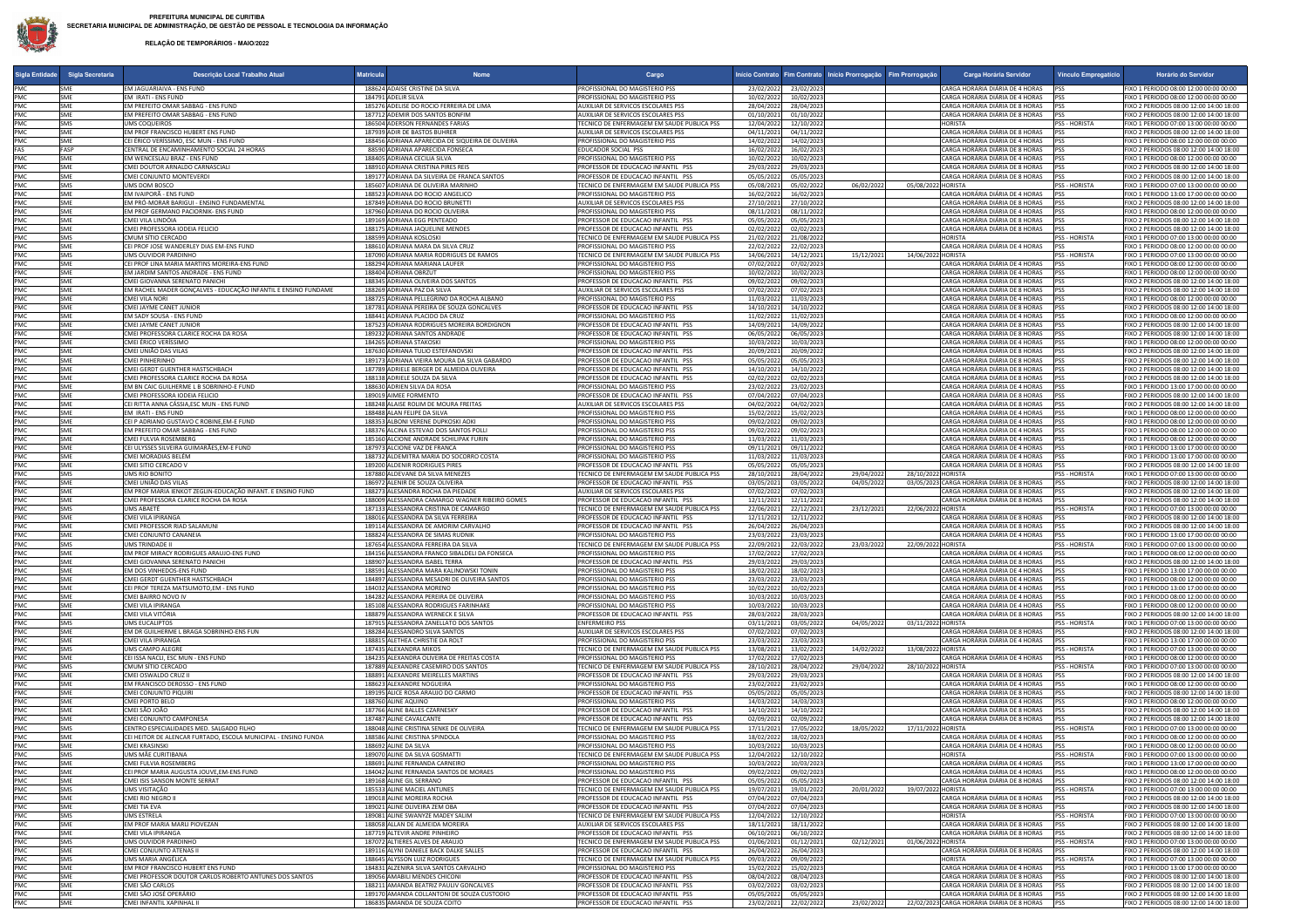|                                        | SME        | CMEI VILA VITÓRIA                                              | 189012 AMANDA HELENA ZANONI MANCANO                            | PROFESSOR DE EDUCACAO INFANTIL PSS                | 07/04/2022              | 07/04/2023 |            | CARGA HORÁRIA DIÁRIA DE 8 HORAS                                        | <b>PSS</b>           | FIXO 2 PERIODOS 08:00 12:00 14:00 18:00                                           |
|----------------------------------------|------------|----------------------------------------------------------------|----------------------------------------------------------------|---------------------------------------------------|-------------------------|------------|------------|------------------------------------------------------------------------|----------------------|-----------------------------------------------------------------------------------|
| PMC<br>PMC<br>PMC                      | SME        | CMEI VILA VITÓRIA                                              | 186851 AMANDA KAOANI DE SOUZA CESAR                            | PROFESSOR DE EDUCACAO INFANTIL PSS                | 24/02/2021              | 23/02/2022 | 24/02/2022 | 23/02/2023 CARGA HORÁRIA DIÁRIA DE 8 HORAS                             | <b>IPSS</b>          | FIXO 2 PERIODOS 08:00 12:00 14:00 18:00                                           |
|                                        | <b>SMS</b> | JMS TIPO II -VILA GUAIRA                                       | 188050 AMANDA MORAES OLIVEIRA ARANTES                          | <b>INFERMEIRO PSS</b>                             | 17/11/2021              | 17/05/2022 | 18/05/2022 | 17/11/2022 HORISTA                                                     | PSS - HORISTA        | FIXO 1 PERIODO 07:00 13:00 00:00 00:00                                            |
| PMC                                    | <b>SMS</b> | UMS TARUMÃ                                                     | 187346 AMANDA MORSCH                                           | ECNICO DE ENFERMAGEM EM SAUDE PUBLICA PSS         | 08/07/2021              | 08/01/2022 | 09/01/2022 | 08/07/2022 HORISTA                                                     | PSS - HORISTA        | FIXO 1 PERIODO 07:00 13:00 00:00 00:00                                            |
| PMC<br>PMC<br>PMC<br>PMC<br>PMC        | SMS        | CMUM CAJURÚ                                                    | 186318 AMANDA NATALLI GODOI                                    | FECNICO DE ENFERMAGEM EM SAUDE PUBLICA PSS        | 09/03/2022              | 09/09/2022 |            | HORISTA                                                                | PSS - HORISTA        | FIXO 1 PERIODO 07:00 13:00 00:00 00:00                                            |
|                                        | SMF        | CMEI PINHERINHO                                                | 188351 AMANDA NONATA FERNANDES DA SILVA                        | PROFESSOR DE EDUCACAO INFANTIL PSS                | 09/02/2022              | 09/02/2023 |            | CARGA HORÁRIA DIÁRIA DE 8 HORAS                                        | PSS                  | FIXO 2 PERIODOS 08:00 12:00 14:00 18:00                                           |
|                                        | SME        | EM PADRE JOSÉ DE ANCHIETA- ENS FUND                            | 188611 AMANDA SANTOS                                           | PROFISSIONAL DO MAGISTERIO PSS                    | 22/02/2022              | 22/02/2023 |            | CARGA HORÁRIA DIÁRIA DE 4 HORAS                                        | <b>PSS</b>           | FIXO 1 PERIODO 13:00 17:00 00:00 00:00                                            |
|                                        | SME        | CMEI VILA LINDÓIA                                              | 185045 AMANDA THAIS CAVALHEIRO                                 | PROFISSIONAL DO MAGISTERIO PSS                    | 11/03/2022              | 11/03/2023 |            | CARGA HORÁRIA DIÁRIA DE 4 HORAS                                        | PSS                  | FIXO 1 PERIODO 08:00 12:00 00:00 00:00                                            |
|                                        | SME        | CEI OLIVIO SOARES SABÓIA, ESCOLA MUNICIPAL - ENSINO FUNDAMENTA | 188508 AMANDA VALENGA                                          | PROFISSIONAL DO MAGISTERIO PSS                    | 16/02/2022              | 16/02/2023 |            | CARGA HORÁRIA DIÁRIA DE 4 HORAS                                        | PSS                  | FIXO 1 PERIODO 08:00 12:00 00:00 00:00                                            |
|                                        | SMS        | <b>UMS COOUFIROS</b>                                           | 188128 ANA CARINE BRAGANHOLO PIO GONCALVES                     | <b>ENFERMEIRO PSS</b>                             | 31/01/2022              | 31/07/2022 |            | <b>HORISTA</b>                                                         | PSS - HORISTA        | FIXO 1 PERIODO 07:00 13:00 00:00 00:00                                            |
| PMC                                    | SME        | EM ELZA LERNER - ENS FUND                                      | 184736 ANA CARLA VALASKI                                       | <b>ROFISSIONAL DO MAGISTERIO PSS</b>              | 10/02/2022              | 10/02/2023 |            | CARGA HORÁRIA DIÁRIA DE 4 HORAS                                        | <b>PSS</b>           | FIXO 1 PERIODO 08:00 12:00 00:00 00:00                                            |
| PMC<br>PMC                             | SME        | CMELPORTO BELO                                                 | 186854 ANA CAROLINA DE LIMA BUENO                              | ROFESSOR DE EDUCACAO INFANTIL PSS                 | 24/02/2021              | 23/02/2022 | 24/02/2022 | 23/02/2023 CARGA HORÁRIA DIÁRIA DE 8 HORAS                             | PSS                  | IXO 2 PERIODOS 08:00 12:00 14:00 18:00                                            |
|                                        | SME        | CMEI VILA IPIRANGA                                             | 189234 ANA CAROLINA DE MORAIS ARAUJO GARCIA                    | ROFESSOR DE EDUCACAO INFANTIL PSS                 | 06/05/2022              | 06/05/2023 |            | CARGA HORÁRIA DIÁRIA DE 8 HORAS                                        | <b>PSS</b>           | FIXO 2 PERIODOS 08:00 12:00 14:00 18:00                                           |
| PMC                                    | SME        | CEI DO EXPEDICIONÁRIO. ESC MUN- ENS FUND                       | 188372 ANA CAROLINA GALLUCCI SILVA                             | PROFISSIONAL DO MAGISTERIO PSS                    | 09/02/2022              | 09/02/202  |            | CARGA HORÁRIA DIÁRIA DE 4 HORAS                                        | PSS                  | FIXO 1 PERIODO 08:00 12:00 00:00 00:00                                            |
|                                        | SME        | CMEI MARIO COVAS                                               | 189031 ANA CAROLINA PAGINE DA SILVA                            | PROFESSOR DE EDUCACAO INFANTIL PSS                | 07/04/2022              | 07/04/2023 |            | CARGA HORÁRIA DIÁRIA DE 8 HORAS                                        | <b>PSS</b>           | FIXO 2 PERIODOS 08:00 12:00 14:00 18:00                                           |
| PMC<br>PMC<br>PMC<br>PMC<br>PMC<br>PMC | SME        | CEI DO EXPEDICIONÁRIO, ESC MUN- ENS FUND                       | 184188 ANA CAROLINE ALVES PINHEIRO                             | PROFISSIONAL DO MAGISTERIO PSS                    | 17/02/2022              | 17/02/2023 |            | CARGA HORÁRIA DIÁRIA DE 4 HORAS                                        | PSS                  | FIXO 1 PERIODO 13:00 17:00 00:00 00:00                                            |
|                                        | SME        | <b>CMEI XAPINHAL</b>                                           | 188751 ANA CLAUDIA BRANDAO DE PAULA                            | PROFISSIONAL DO MAGISTERIO PSS                    | 14/03/2022              | 14/03/2023 |            | CARGA HORÁRIA DIÁRIA DE 4 HORAS                                        | PSS                  | FIXO 1 PERIODO 08:00 12:00 00:00 00:00                                            |
|                                        | SME        | CMEI JOAO BOTELHO                                              | 186817 ANA CLAUDIA FERNANDES MORAES                            | PROFESSOR DE EDUCACAO INFANTIL PSS                | 23/02/2021              | 22/02/2022 | 23/02/202  | 22/02/2023 CARGA HORÁRIA DIÁRIA DE 8 HORAS                             | PSS                  | FIXO 2 PERIODOS 08:00 12:00 14:00 18:00                                           |
|                                        | SME        | CMEI CAIUÁ/ILHEUS                                              | 185241 ANA CLAUDIA MOREIRA DA SILVA                            | PROFISSIONAL DO MAGISTERIO PSS                    | 23/03/2022              | 23/03/2023 |            | CARGA HORÁRIA DIÁRIA DE 4 HORAS                                        | PSS                  | FIXO 1 PERIODO 08:00 12:00 00:00 00:00                                            |
|                                        | <b>SMS</b> | CMUM BOA VISTA                                                 | 188660 ANA CRISTINA CHAGAS                                     | <b>ENFERMEIRO PSS</b>                             | 09/03/2022              | 09/09/2022 |            | <b>HORISTA</b>                                                         | PSS - HORISTA        | FIXO 1 PERIODO 07:00 13:00 00:00 00:00                                            |
|                                        | SME        |                                                                | 184178 ANA CRISTINA DA CRUZ SANT ANNA                          |                                                   |                         |            |            | CARGA HORÁRIA DIÁRIA DE 8 HORAS                                        | PSS                  |                                                                                   |
|                                        |            | CEI PROF ULISSES FALCÃO VIEIRA EM-ENS FUND                     |                                                                | UXILIAR DE SERVICOS ESCOLARES PSS                 | 08/10/2021              | 08/10/2022 |            |                                                                        |                      | IXO 2 PERIODOS 08:00 12:00 14:00 18:00                                            |
|                                        | SME<br>SMF | CMEI BAIRRO NOVO IV                                            | 188974 ANA CRISTINA VIEIRA DE ABREU<br>188535 ANA DASKO BORGES | PROFESSOR DE EDUCACAO INFANTIL PSS                | 06/04/2022              | 06/04/2023 |            | CARGA HORÁRIA DIÁRIA DE 8 HORAS<br>CARGA HORÁRIA DIÁRIA DE 4 HORAS PSS | <b>PSS</b>           | FIXO 2 PERIODOS 08:00 12:00 14:00 18:00<br>FIXO 1 PERIODO 13:00 17:00 00:00 00:00 |
|                                        |            | EM DONA LULA - ENS FUND                                        |                                                                | PROFISSIONAL DO MAGISTERIO PSS                    | 16/02/2022              | 16/02/2023 |            |                                                                        |                      |                                                                                   |
|                                        | SME        | CMEI ITAPEMA                                                   | 188176 ANA DEBORA CORDEIRO                                     | PROFESSOR DE EDUCACAO INFANTIL PSS                | 02/02/2022              | 02/02/2023 |            | CARGA HORÁRIA DIÁRIA DE 8 HORAS<br>CARGA HORÁRIA DIÁRIA DE 4 HORAS     | <b>PSS</b>           | FIXO 2 PERIODOS 08:00 12:00 14:00 18:00                                           |
|                                        | SME        | CEI BELA VISTA DO PARAISO,EM - ENS FUND                        | 188322 ANA ELISA IANHEZ PADOVAN                                | PROFISSIONAL DO MAGISTERIO PSS                    | 08/02/2022              | 08/02/2023 |            |                                                                        | <b>PSS</b>           | FIXO 1 PERIODO 13:00 17:00 00:00 00:00                                            |
| PMC<br>PMC<br>PMC<br>PMC<br>PMC<br>PMC | SME        | CMEI PROFESSOR OSNI CAMARGO CARVALHO                           | 186829 ANA FLAVIA DOS SANTOS SAMPAIO                           | PROFESSOR DE EDUCACAO INFANTIL PSS                | 23/02/2021              | 22/02/2022 | 23/02/2022 | 22/02/2023 CARGA HORÁRIA DIÁRIA DE 8 HORAS                             | PSS                  | FIXO 2 PERIODOS 08:00 12:00 14:00 18:00                                           |
|                                        | <b>SME</b> | CMEI TAPAJÓS                                                   | 189146 ANA JULIA COLARES BATISTA                               | PROFESSOR DE EDUCACAO INFANTIL PSS                | 26/04/2022              | 26/04/2023 |            | CARGA HORÁRIA DIÁRIA DE 8 HORAS                                        | PSS                  | FIXO 2 PERIODOS 08:00 12:00 14:00 18:00                                           |
|                                        | SME        | CMEI URANO                                                     | 189179 ANA LUCIA CORREA MAZZON                                 | ROFESSOR DE EDUCACAO INFANTIL PSS                 | 05/05/2022              | 05/05/2023 |            | CARGA HORÁRIA DIÁRIA DE 8 HORAS                                        | PSS                  | IXO 2 PERIODOS 08:00 12:00 14:00 18:00                                            |
| PMC                                    | SMS        | <b>JMS SANTA FELICIDADE</b>                                    | 187339 ANA LUCIA LEWKUN DA SILVA                               | ECNICO DE ENFERMAGEM EM SAUDE PUBLICA PSS         | 08/07/202               | 08/01/2022 | 09/01/2022 | 08/07/2022 HORISTA                                                     | <b>PSS - HORISTA</b> | IXO 1 PERIODO 07:00 13:00 00:00 00:00                                             |
| PMC                                    | SMS        | CMUM CAMPO COMPRIDO                                            | 187055 ANA LUCIA SIMEAO                                        | FECNICO DE ENFERMAGEM EM SAUDE PUBLICA PSS        | 31/05/2021              | 30/11/202: | 01/12/2021 | 31/05/2022 HORISTA                                                     | PSS - HORISTA        | FIXO 1 PERIODO 07:00 13:00 00:00 00:00                                            |
| PMC<br>PMC<br>PMC                      | SMF        | CMFI EDMUNDO LEMANSKI                                          | 188859 ANA LUCIA VERAS DOS REIS                                | ROFESSOR DE EDUCACAO INFANTIL PSS                 | 28/03/202               | 28/03/202  |            | CARGA HORÁRIA DIÁRIA DE 8 HORAS                                        | <b>PSS</b>           | FIXO 2 PERIODOS 08:00 12:00 14:00 18:00                                           |
|                                        | SME        | CMEI SÃO LEONARDO                                              | 188991 ANA LUIZA KALAMAR DE OLIVEIRA                           | PROFESSOR DE EDUCACAO INFANTIL PSS                | 06/04/2022              | 06/04/2023 |            | CARGA HORÁRIA DIÁRIA DE 8 HORAS                                        | PSS                  | FIXO 2 PERIODOS 08:00 12:00 14:00 18:00                                           |
|                                        | SME        | CEI RITTA ANNA CÁSSIA.ESC MUN - ENS FUND                       | 188355 ANA LUIZA LEAL BARK                                     | <b>PROFISSIONAL DO MAGISTERIO PSS</b>             | 09/02/2022              | 09/02/2023 |            | CARGA HORÁRIA DIÁRIA DE 4 HORAS                                        | <b>PSS</b>           | FIXO 1 PERIODO 08:00 12:00 00:00 00:00                                            |
| PMC                                    | SMS        | UMS NOSSA SRA APARECIDA                                        | 188643 ANA LUIZA SILVA DE SOUSA                                | FECNICO DE ENFERMAGEM EM SAUDE PUBLICA PSS        | 09/03/2022              | 09/09/2022 |            | <b>HORISTA</b>                                                         | PSS - HORISTA        | FIXO 1 PERIODO 07:00 13:00 00:00 00:00                                            |
| PMC<br>PMC                             | SME        | CMEI MARECHAL RONDON II                                        | 187786 ANA MARCIA LOPES MOREL                                  | PROFESSOR DE EDUCACAO INFANTIL PSS                | 14/10/2021              | 14/10/2022 |            | CARGA HORÁRIA DIÁRIA DE 8 HORAS                                        | <b>PSS</b>           | FIXO 2 PERIODOS 08:00 12:00 14:00 18:00                                           |
|                                        | SMS        | <b>UMS ABRANCHES</b>                                           | 186452 ANA MARIA CZAYKA DOS SANTOS                             | ECNICO DE ENFERMAGEM EM SAUDE PUBLICA PSS         | 09/03/2022              | 09/09/2022 |            | <b>HORISTA</b>                                                         | PSS - HORISTA        | EIXO 1 PERIODO 07:00 13:00 00:00 00:00                                            |
| PMC<br>PMC                             | SME        | CMEI SANTA GUERNET SCHIER                                      | 188748 ANA MARIA FERREIRA SANTOS                               | ROFISSIONAL DO MAGISTERIO PSS                     | 14/03/2022              | 14/03/2023 |            | ARGA HORÁRIA DIÁRIA DE 4 HORAS                                         | PSS                  | IXO 1 PERIODO 08:00 12:00 00:00 00:00                                             |
|                                        | SME        | CMEI OSWALDO CRUZ I                                            | 189131 ANA MARIA NAMUR                                         | ROFESSOR DE EDUCACAO INFANTIL PSS                 | 26/04/2022              | 26/04/2023 |            | CARGA HORÁRIA DIÁRIA DE 8 HORAS                                        | PSS                  | IXO 2 PERIODOS 08:00 12:00 14:00 18:00                                            |
|                                        | SME        | CMEI LOURDES ARAUJO CANET                                      | 187803 ANA MARIA URBANO                                        | ROFESSOR DE EDUCACAO INFANTIL PSS                 | 14/10/202               | 14/10/2022 |            | CARGA HORÁRIA DIÁRIA DE 8 HORAS                                        | PSS                  | FIXO 2 PERIODOS 08:00 12:00 14:00 18:00                                           |
|                                        | SMS        | UMS OUVIDOR PARDINHO                                           | 187664 ANA MARIA VARPECHOWSKI                                  | TECNICO DE ENFERMAGEM EM SAUDE PUBLICA PSS        |                         | 22/03/2022 | 23/03/2022 | 22/09/2022 HORISTA                                                     | PSS - HORISTA        | FIXO 1 PERIODO 07:00 13:00 00:00 00:00                                            |
| PMC<br>PMC<br>PMC<br>PMC<br>PMC<br>PMC | SME        | CMEI JORNALISTA MUSSA JOSE DE ASSIS                            | 189055 ANA MEIRI QUATORZE VOLTAS PEREIRA                       | PROFESSOR DE EDUCACAO INFANTIL PSS                | 22/09/202<br>08/04/2022 | 08/04/2023 |            | CARGA HORÁRIA DIÁRIA DE 8 HORAS                                        | PSS                  | FIXO 2 PERIODOS 08:00 12:00 14:00 18:00                                           |
|                                        | SME        | CEI FRANCISCO FRISCHMANN, EM - ENS FUND                        |                                                                | ROFISSIONAL DO MAGISTERIO PSS                     |                         |            |            | CARGA HORÁRIA DIÁRIA DE 4 HORAS                                        | PSS                  |                                                                                   |
|                                        |            |                                                                | 188524 ANA PAULA CARNEIRO                                      |                                                   | 16/02/2022              | 16/02/2023 |            |                                                                        |                      | FIXO 1 PERIODO 13:00 17:00 00:00 00:00                                            |
|                                        | SME        | CMEI UNIÃO DAS VILAS                                           | 187492 ANA PAULA CARVALHO COUTINHO                             | PROFESSOR DE EDUCACAO INFANTIL PSS                | 02/09/2021              | 02/09/2022 |            | CARGA HORÁRIA DIÁRIA DE 8 HORAS                                        | PSS                  | FIXO 2 PERIODOS 08:00 12:00 14:00 18:00                                           |
|                                        | SME        | CMEI CONJUNTO ARAUCÁRIA                                        | 186823 ANA PAULA CROVADOR                                      | PROFESSOR DE EDUCACAO INFANTIL PSS                | 23/02/2021              | 22/02/2022 | 23/02/2022 | 22/02/2023 CARGA HORÁRIA DIÁRIA DE 8 HORAS                             | PSS                  | FIXO 2 PERIODOS 08:00 12:00 14:00 18:00                                           |
|                                        | SMS        | CMUM SÍTIO CERCADO                                             | 187636 ANA PAULA DA SILVA NASCIMENTO                           | <b>ENFERMEIRO PSS</b>                             | 22/09/2021              | 22/03/2022 | 23/03/2023 | 22/09/2022 HORISTA                                                     | PSS - HORISTA        | IXO 1 PERIODO 07:00 13:00 00:00 00:00                                             |
| PMC                                    | SME        | M PROFESSORA NATHALIA DE CONTO COSTA                           | 184191 ANA PAULA DA SILVEIRA                                   | ROFISSIONAL DO MAGISTERIO PSS                     | 17/02/2022              | 17/02/2023 |            | "ARGA HORÁRIA DIÁRIA DE 4 HORAS                                        | PSS                  | FIXO 1 PERIODO 13:00 17:00 00:00 00:00                                            |
| PMC                                    | SME        | EM VEREADORA LAÍS PERETTI- ENS FUND                            | 188448 ANA PAULA DE LIMA DOS SANTOS                            | ROFISSIONAL DO MAGISTERIO PSS                     | 11/02/2022              | 11/02/202  |            | CARGA HORÁRIA DIÁRIA DE 4 HORAS                                        | PSS                  | FIXO 1 PERIODO 08:00 12:00 00:00 00:00                                            |
| PMC                                    | SMF        | CMELPREFEITO IVO ARZUA PERFIRA                                 | 187618 ANA PAULA DE MEDEIROS PINA DE JESUS                     | PROFESSOR DE EDUCACAO INFANTIL PSS                | 20/09/2021              | 20/09/2022 |            | CARGA HORÁRIA DIÁRIA DE 8 HORAS                                        | <b>PSS</b>           | FIXO 2 PERIODOS 08:00 12:00 14:00 18:00                                           |
|                                        | SME        | CMEI JORNALISTA MUSSA JOSE DE ASSIS                            | 186815 ANA PAULA DE OLIVEIRA                                   | PROFESSOR DE EDUCACAO INFANTIL PSS                | 23/02/2021              | 22/02/2022 | 23/02/202  | 22/02/2023 CARGA HORÁRIA DIÁRIA DE 8 HORAS                             | <b>PSS</b>           | FIXO 2 PERIODOS 08:00 12:00 14:00 18:00                                           |
|                                        | SME        | CMEI HORTÊNCIAS                                                | 187810 ANA PAULA FERNANDES AZONI NAVAKOSKI                     | PROFISSIONAL DO MAGISTERIO PSS                    | 10/03/2022              | 10/03/2023 |            | CARGA HORÁRIA DIÁRIA DE 4 HORAS                                        | <b>PSS</b>           | FIXO 1 PERIODO 08:00 12:00 00:00 00:00                                            |
| PMC<br>PMC<br>PMC<br>PMC<br>PMC        | SME        | CMEI PROFESSOR OSNI CAMARGO CARVALHO                           | 187522 ANA PAULA MARTINS DE OLIVEIRA                           | PROFESSOR DE EDUCACAO INFANTIL PSS                | 14/09/2021              | 14/09/2022 |            | CARGA HORÁRIA DIÁRIA DE 8 HORAS                                        | PSS                  | FIXO 2 PERIODOS 08:00 12:00 14:00 18:00                                           |
|                                        | SME        | CMEI PROFESSORA MARIA VIÉZZER HERMANN                          | 188344 ANA PAULA MARTINZ MENDES                                | PROFESSOR DE EDUCACAO INFANTIL PSS                | 09/02/2022              | 09/02/2023 |            | CARGA HORÁRIA DIÁRIA DE 8 HORAS                                        | PSS                  | FIXO 2 PERIODOS 08:00 12:00 14:00 18:00                                           |
|                                        | SME        | EM MADRE ANTÔNIA ENSINO FUNDAMENTAL                            | 188316 ANA PAULA NUNES ROCHA                                   | <b>PROFISSIONAL DO MAGISTERIO PSS</b>             | 08/02/2022              | 08/02/2023 |            | CARGA HORÁRIA DIÁRIA DE 4 HORAS                                        | PSS                  | FIXO 1 PERIODO 08:00 12:00 00:00 00:00                                            |
| PMC                                    | SMS        | DISTRITO SANITÁRIO PORTÃO                                      | 187405 ANA PAULA SAWA TOPOROWICZ                               | ECNICO DE ENFERMAGEM EM SAUDE PUBLICA PSS         | 05/08/2021              | 05/02/2022 | 06/02/202  | 05/08/2022 HORISTA                                                     | PSS - HORISTA        | IXO 1 PERIODO 07:00 13:00 00:00 00:00                                             |
| PMC<br>PMC<br>PMC                      | SMS        | UMS MÃE CURITIBANA                                             | 185768 ANA PAULA SLUGA                                         | FECNICO DE ENFERMAGEM EM SAUDE PUBLICA PSS        | 09/03/2022              | 09/09/2022 |            | <b>HORISTA</b>                                                         | PSS - HORISTA        | FIXO 1 PERIODO 07:00 13:00 00:00 00:00                                            |
|                                        | SMF        | CMEI LOURDES ARAUJO CANET                                      | 188905 ANA PAULA SOUSA DOS SANTOS                              | PROFESSOR DE EDUCACAO INFANTIL PSS                | 29/03/2022              | 29/03/2023 |            | CARGA HORÁRIA DIÁRIA DE 8 HORAS                                        | PSS                  | FIXO 2 PERIODOS 08:00 12:00 14:00 18:00                                           |
|                                        | SME        | EM DONA LULU - ENS FUND                                        | 187921 ANA PAULA VICENTE                                       | AUXILIAR DE SERVICOS ESCOLARES PSS                | 04/11/2021              | 04/11/2022 |            | CARGA HORÁRIA DIÁRIA DE 8 HORAS                                        | PSS                  | FIXO 2 PERIODOS 08:00 12:00 14:00 18:00                                           |
| PMC                                    | SME        | CMEI LUCIA ZANIER DEMETERCO                                    | 189036 ANA RITA DE ANDRADE DA ROCHA                            | PROFESSOR DE EDUCACAO INFANTIL PSS                | 07/04/2022              | 07/04/2023 |            | CARGA HORÁRIA DIÁRIA DE 8 HORAS                                        | <b>PSS</b>           | FIXO 2 PERIODOS 08:00 12:00 14:00 18:00                                           |
| PMC                                    | SMS        | UMS RIO BONITO                                                 | 187886 ANDERSON LUIZ MOLODOVISKI                               | FECNICO DE ENFERMAGEM EM SAUDE PUBLICA PSS        | 28/10/2021              | 28/04/2022 | 29/04/2022 | 28/10/2022 HORISTA                                                     | PSS - HORISTA        | FIXO 1 PERIODO 07:00 13:00 00:00 00:00                                            |
| PMC                                    | SME        | CMEI GIOVANNA SERENATO PANICHI                                 | 187674 ANDIANE ANDREZA DOS SANTOS LEITE                        | PROFESSOR DE EDUCACAO INFANTIL PSS                | 23/09/2021              | 23/09/2022 |            | CARGA HORÁRIA DIÁRIA DE 8 HORAS                                        | PSS                  | FIXO 2 PERIODOS 08:00 12:00 14:00 18:00                                           |
|                                        | SMF        | FM UMUARAMA - ENS FUND                                         | 188627 ANDRE BRUNI                                             |                                                   |                         | 23/02/2023 |            | CARGA HORÁRIA DIÁRIA DE 4 HORAS                                        |                      | FIXO 1 PERIODO 13:00 17:00 00:00 00:00                                            |
| PMC<br>PMC                             |            |                                                                |                                                                | PROFISSIONAL DO MAGISTERIO PSS                    | 23/02/2022              |            |            |                                                                        | PSS                  |                                                                                   |
|                                        | SME        | CEI FRANCISCO KLEMTZ,ESC MUN - ENS FUND                        | 187825 ANDRE REGIS COSTA                                       | UXILIAR DE SERVICOS ESCOLARES PSS                 | 19/10/202               | 19/10/2022 |            | CARGA HORÁRIA DIÁRIA DE 8 HORAS                                        | PSS                  | TIXO 2 PERIODOS 08:00 12:00 14:00 18:00                                           |
| PMC                                    | SMS        | JMS WALDEMAR MONASTIER                                         | 188117 ANDREA APARECIDA AMARAL MULLER                          | <b>NFERMEIRO PSS</b>                              | 31/01/2022              | 31/07/2022 |            | <b>IORISTA</b>                                                         | PSS - HORISTA        | IXO 1 PERIODO 07:00 13:00 00:00 00:00                                             |
| PMC                                    | SME        | CEI AUGUSTO CESAR SANDINO,EM-ENS FUND                          | 188291 ANDREA APARECIDA KIELTYKA PEDROSO DOS SANTOS            | PROFISSIONAL DO MAGISTERIO PSS                    | 07/02/2022              | 07/02/2023 |            | CARGA HORÁRIA DIÁRIA DE 4 HORAS                                        | PSS                  | FIXO 1 PERIODO 08:00 12:00 00:00 00:00                                            |
| PMC<br>PMC<br>PMC<br>PMC<br>PMC        | SME        | CMEI LUCIA ZANIER DEMETERCO                                    | 188545 ANDREA CARLA FERREIRA DE ABREU                          | PROFISSIONAL DO MAGISTERIO PSS                    | 17/02/2022              | 17/02/2023 |            | CARGA HORÁRIA DIÁRIA DE 4 HORAS                                        | PSS                  | FIXO 1 PERIODO 13:00 17:00 00:00 00:00                                            |
|                                        | SMS        | UMS POMPÉIA                                                    | 187316 ANDREA CRISTINA JONAS DOMINGUES DE OLIVEIRA             | TECNICO DE ENFERMAGEM EM SAUDE PUBLICA PSS        | 08/07/2021              | 08/01/2022 | 09/01/2022 | 08/07/2022 HORISTA                                                     | PSS - HORISTA        | FIXO 1 PERIODO 07:00 13:00 00:00 00:00                                            |
|                                        | SME        | CEI BELA VISTA DO PARAISO,EM - ENS FUND                        | 184734 ANDREA CRISTINA MILIORANCA                              | PROFISSIONAL DO MAGISTERIO PSS                    | 07/02/2022              | 07/02/2023 |            | CARGA HORÁRIA DIÁRIA DE 4 HORAS                                        | PSS                  | FIXO 1 PERIODO 13:00 17:00 00:00 00:00                                            |
|                                        | SME        | EM ELZA LERNER - ENS FUND                                      | 188609 ANDREA GREBOGY                                          | PROFISSIONAL DO MAGISTERIO PSS                    | 22/02/2022              | 22/02/2023 |            | CARGA HORÁRIA DIÁRIA DE 4 HORAS                                        | PSS                  | FIXO 1 PERIODO 13:00 17:00 00:00 00:00                                            |
|                                        | SMF        | CMFI JARDIM LUDOVICA                                           | 188875 ANDREA MADALENA CEOLIM DE SOUZA                         | PROFFSSOR DE EDUCACAO INFANTIL PSS                | 28/03/2022              | 28/03/2023 |            | CARGA HORÁRIA DIÁRIA DE 8 HORAS                                        | <b>PSS</b>           | FIXO 2 PERIODOS 08:00 12:00 14:00 18:00                                           |
| PMC                                    | SME        | CMEI JARDIM LUDOVICA                                           | 189003 ANDREA PAGNONCELLI                                      | PROFESSOR DE EDUCACAO INFANTIL PSS                | 07/04/2022              | 07/04/2023 |            | ARGA HORÁRIA DIÁRIA DE 8 HORAS                                         | <b>PSS</b>           | IXO 2 PERIODOS 08:00 12:00 14:00 18:00                                            |
| PMC                                    | SME        | CMEI INFANTIL XAPINHAL I                                       | 188902 ANDREA REGINA MAIA PRATA FARIAS LOBO                    | ROFESSOR DE EDUCACAO INFANTIL PSS                 | 29/03/2022              | 29/03/2023 |            | CARGA HORÁRIA DIÁRIA DE 8 HORAS                                        | PSS                  | FIXO 2 PERIODOS 08:00 12:00 14:00 18:00                                           |
| PMC<br>PMC<br>PMC<br>PMC               | SME        | CMEI HUGO PERETTI                                              | 189007 ANDREI FELIPE BATISTA                                   | PROFESSOR DE EDUCACAO INFANTIL PSS                | 07/04/2022              | 07/04/2023 |            | CARGA HORÁRIA DIÁRIA DE 8 HORAS                                        | PSS                  | FIXO 2 PERIODOS 08:00 12:00 14:00 18:00                                           |
|                                        | SME        | CEI FRANCISCO FRISCHMANN, EM - ENS FUND                        | 188057 ANDREIA ADRIANE FARIA DOS SANTOS                        | AUXILIAR DE SERVICOS ESCOLARES PSS                | 18/11/2021              | 18/11/2022 |            | CARGA HORÁRIA DIÁRIA DE 8 HORAS                                        | PSS                  | FIXO 2 PERIODOS 08:00 12:00 14:00 18:00                                           |
|                                        | SME        | CEI PROF LINA MARIA MARTINS MOREIRA-ENS FUND                   | 185191 ANDREIA ALESSI FERREIRA NAUMANN                         | PROFISSIONAL DO MAGISTERIO PSS                    | 15/03/2022              | 15/03/2023 |            | CARGA HORÁRIA DIÁRIA DE 4 HORAS                                        | <b>PSS</b>           | FIXO 1 PERIODO 13:00 17:00 00:00 00:00                                            |
|                                        | SMS        | UMS BAIRRO ALTO                                                | 188119 ANDREIA APARECIDA DE OLIVEIRA CORDEIRO                  | ENFERMEIRO PSS                                    | 31/01/2022              | 31/07/2022 |            | <b>HORISTA</b>                                                         | PSS - HORISTA        | FIXO 1 PERIODO 07:00 13:00 00:00 00:00                                            |
| PMC                                    | SMS        | UMS AURORA                                                     | 187414 ANDREIA APARECIDA DE SA RIBAS                           | TECNICO DE ENFERMAGEM EM SAUDE PUBLICA PSS        | 05/08/2021              | 05/02/2022 | 06/02/2022 | 05/08/2022 HORISTA                                                     | PSS - HORISTA        | FIXO 1 PERIODO 07:00 13:00 00:00 00:00                                            |
| PMC<br>PMC                             | SMS        | DISTRITO SANITÁRIO PORTÃO                                      | 187323 ANDREIA BATTISTI ARCHER DOS SANTOS                      | <b>FECNICO DE ENFERMAGEM EM SAUDE PUBLICA PSS</b> | 08/07/202               | 08/01/2022 | 09/01/2022 | 08/07/2022 HORISTA                                                     | PSS - HORISTA        | FIXO 1 PERIODO 07:00 13:00 00:00 00:00                                            |
|                                        | SME        | CMEI PROFESSORA IODEIA FELICIO                                 | 188803 ANDREIA CRISTINA GELIN                                  | PROFISSIONAL DO MAGISTERIO PSS                    | 15/03/2022              | 15/03/202  |            | CARGA HORÁRIA DIÁRIA DE 4 HORAS                                        | PSS                  | IXO 1 PERIODO 08:00 12:00 00:00 00:00                                             |
| PMC                                    | SME        | MELUBATURA/TAMBAL                                              | 184843 ANDREIA DA SILVA                                        | ROFISSIONAL DO MAGISTERIO PSS                     | 10/03/2022              | 10/03/2023 |            | ARGA HORÁRIA DIÁRIA DE 4 HORAS                                         | PSS                  | IXO 1 PERIODO 13:00 17:00 00:00 00:00                                             |
|                                        |            | 1 IRATI - ENS FUNL                                             | )REIA DE FATIMA RIBEIRO BON                                    | JFISSIUNAL DU MAGISTERIU PSS                      | 23/02/202               | 23/02/202  |            | (IA DE 4 HOKA)                                                         |                      | O T NEKIODO 08:00 TS:00 00:00 00:00                                               |
| PMC<br>PMC                             | SME        | CEI RAOUL WALLENBERG, ESC MUN - ENS FUND                       | 188531 ANDREIA DE JESUS RODRIGUES                              | PROFISSIONAL DO MAGISTERIO PSS                    | 16/02/2022              | 16/02/2023 |            | CARGA HORÁRIA DIÁRIA DE 4 HORAS                                        | <b>PSS</b>           | FIXO 1 PERIODO 13:00 17:00 00:00 00:00                                            |
|                                        | SME        | CEI PROF JOSE WANDERLEY DIAS EM-ENS FUND                       | 187922 ANDREIA DOS SANTOS DE OLIVEIRA                          | AUXILIAR DE SERVICOS ESCOLARES PSS                | 04/11/2021              | 04/11/2022 |            | CARGA HORÁRIA DIÁRIA DE 8 HORAS PSS                                    |                      | FIXO 2 PERIODOS 08:00 12:00 14:00 18:00                                           |
| PMC                                    | SME        | CEI PROF TEREZA MATSUMOTO.EM - ENS FUND                        | 187944 ANDREIA FERREIRA DE CASTRO                              | PROFISSIONAL DO MAGISTERIO PSS                    | 08/11/2021              | 08/11/2022 |            | CARGA HORÁRIA DIÁRIA DE 4 HORAS PSS                                    |                      | FIXO 1 PERIODO 08:00 12:00 00:00 00:00                                            |
| PMC                                    | <b>SME</b> | CMEI UBATUBA/TAMBAÚ                                            | 188197 ANDREIA LEANDRO FERREIRA                                | PROFESSOR DE EDUCACAO INFANTIL PSS                | 03/02/2022              | 03/02/2023 |            | CARGA HORÁRIA DIÁRIA DE 8 HORAS PSS                                    |                      | FIXO 2 PERIODOS 08:00 12:00 14:00 18:00                                           |
| PMC                                    | SME        | CMEI SÃO JOÃO                                                  | 188947 ANDREIA ROCHA SOARES                                    | PROFESSOR DE EDUCACAO INFANTIL PSS                | 05/04/2022              | 05/04/2023 |            | CARGA HORÁRIA DIÁRIA DE 8 HORAS PSS                                    |                      | FIXO 2 PERIODOS 08:00 12:00 14:00 18:00                                           |
| PMC                                    | <b>SME</b> | CEI PE FRANSCICO MESZNER ESC MUN - ENS FUND                    | 187951 ANDREIA SALDANHA                                        | PROFISSIONAL DO MAGISTERIO PSS                    | 08/11/2021              | 08/11/2022 |            | CARGA HORÁRIA DIÁRIA DE 4 HORAS                                        | PSS                  | FIXO 1 PERIODO 13:00 17:00 00:00 00:00                                            |
| PMC                                    | SME        | CEI BELMIRO CESAR,ESC MUN - ENS FUND                           | 184071 ANDREIA SCHUPCHEK                                       | PROFISSIONAL DO MAGISTERIO PSS                    | 07/12/2021              | 07/12/2022 |            | ARGA HORÁRIA DIÁRIA DE 4 HORAS                                         | <b>PSS</b>           | FIXO 1 PERIODO 08:00 12:00 00:00 00:00                                            |
| PMC                                    | SME        | EM HERÁCLITO FONTOURA SOBRAL PINTO-EDUCAÇÃO INFANTIL ENS. FUND | 187928 ANDRELYSE JACQUELYNE SILVEIRA                           | UXILIAR DE SERVICOS ESCOLARES PSS                 | 04/11/2021              | 04/11/2022 |            | ARGA HORÁRIA DIÁRIA DE 8 HORAS                                         | <b>PSS</b>           | IXO 2 PERIODOS 08:00 12:00 14:00 18:00                                            |
| PMC                                    | SMS        | UMS VISITACÃO                                                  | 187650 ANDRESSA CARVALHO VIEIRA                                | TECNICO DE ENFERMAGEM EM SAUDE PUBLICA PSS        | 22/09/2021              | 22/03/2022 | 23/03/2022 | 22/09/2022 HORISTA                                                     | <b>PSS - HORISTA</b> | FIXO 1 PERIODO 07:00 13:00 00:00 00:00                                            |
| FAS                                    | FASP       | CENTRAL DE ENCAMINHAMENTO SOCIAL 24 HORAS                      | 88573 ANDRESSA DOLORES DA SILVA REIS FERRAZ                    |                                                   |                         |            |            | CARGA HORÁRIA DIÁRIA DE 8 HORAS                                        | PSS                  |                                                                                   |
|                                        |            |                                                                |                                                                | EDUCADOR SOCIAL PSS                               | 08/11/2021              | 08/11/2022 |            | CARGA HORÁRIA DIÁRIA DE 4 HORAS PSS                                    |                      | FIXO 2 PERIODOS 08:00 12:00 14:00 18:00                                           |
| PMC<br>PMC                             | SME        | CEI FRANCISCO KLEMTZ,ESC MUN - ENS FUND                        | 188453 ANDRESSA MARTINS BORBA DA CUNHA                         | PROFISSIONAL DO MAGISTERIO PSS                    | 11/02/2022              | 11/02/2023 |            | CARGA HORÁRIA DIÁRIA DE 8 HORAS                                        |                      | FIXO 1 PERIODO 13:00 17:00 00:00 00:00                                            |
|                                        | SME        | CMEI IVONETE ROSA DE SOUZA                                     | 189219 ANDRESSA RIOS                                           | PROFESSOR DE EDUCACAO INFANTIL PSS                | 06/05/2022              | 06/05/2023 |            |                                                                        | <b>IPSS</b>          | FIXO 2 PERIODOS 08:00 12:00 14:00 18:00                                           |
| PMC                                    | SME        | CEI PROF NAIR DE MACEDO,EM - ENS FUND                          | 188574 ANDRIELE PONTAROLO AISENMAN                             | PROFISSIONAL DO MAGISTERIO PSS                    | 18/02/2022              | 18/02/2023 |            | CARGA HORÁRIA DIÁRIA DE 4 HORAS                                        | PSS                  | FIXO 1 PERIODO 13:00 17:00 00:00 00:00                                            |
| PMC                                    | SMF        | CMELGUILHERME CANTO DARIN                                      | 188007 ANDRIELI FERNANDES HORST                                | PROFESSOR DE EDUCAÇÃO INFANTIL PSS                | 12/11/2021              | 12/11/2022 |            | CARGA HORÁRIA DIÁRIA DE 8 HORAS                                        | <b>IPSS</b>          | FIXO 2 PERIODOS 08:00 12:00 14:00 18:00                                           |
| FAS                                    | FASP       | CENTRAL DE ENCAMINHAMENTO SOCIAL 24 HORAS                      | 88581 ANDRIELLY FERREIRA DOS SANTOS                            | EDUCADOR SOCIAL PSS                               | 13/12/2021              | 13/12/2022 |            | CARGA HORÁRIA DIÁRIA DE 8 HORAS                                        | <b>IPSS</b>          | FIXO 2 PERIODOS 08:00 12:00 14:00 18:00                                           |
| PMC                                    | <b>SME</b> | CMEI GIOVANNA SERENATO PANICHI                                 | 189160 ANDRIELLY NATTANY SANTOS                                | ROFESSOR DE EDUCACAO INFANTIL PSS                 | 05/05/2022              | 05/05/2023 |            | CARGA HORÁRIA DIÁRIA DE 8 HORAS                                        | PSS                  | FIXO 2 PERIODOS 08:00 12:00 14:00 18:00                                           |
|                                        | SME        | CMEI PREFEITO IVO ARZUA PEREIRA                                | 188997 ANDRYELLE CRISTINA ALVES                                | PROFESSOR DE EDUCACAO INFANTIL PSS                | 07/04/2022              | 07/04/2023 |            | CARGA HORÁRIA DIÁRIA DE 8 HORAS                                        | PSS                  | FIXO 2 PERIODOS 08:00 12:00 14:00 18:00                                           |
| PMC<br>PMC<br>PMC                      | SME        | CEI MONTEIRO LOBATO, ESCOLA MUNICIPAL - ENSINO FUNDAMENTAL     | 187494 ANELISE KRAMER MORGENTERM BARG                          | PROFISSIONAL DO MAGISTERIO PSS                    | 17/02/2022              | 17/02/2023 |            | CARGA HORÁRIA DIÁRIA DE 4 HORAS                                        | PSS                  | FIXO 1 PERIODO 08:00 12:00 00:00 00:00                                            |
|                                        | SME        | CMEI IOKO MARGARETE HARA                                       | 188728 ANGELA APARECIDA GONCALVES TAVARES                      | PROFISSIONAL DO MAGISTERIO PSS                    | 11/03/2022              | 11/03/2023 |            | CARGA HORÁRIA DIÁRIA DE 4 HORAS                                        | PSS                  | FIXO 1 PERIODO 13:00 17:00 00:00 00:00                                            |
| PMC                                    | SME        | CMEI SÃO CARLOS                                                | 188816 ANGELA CRISTINA CARDOSO GRACIANO                        | PROFISSIONAL DO MAGISTERIO PSS                    | 23/03/2022              | 23/03/2023 |            | CARGA HORÁRIA DIÁRIA DE 4 HORAS                                        | PSS                  | FIXO 1 PERIODO 08:00 12:00 00:00 00:00                                            |
| PMC                                    | SMS        | UMS OUVIDOR PARDINHO                                           | 187348 ANGELA GASPAR                                           | TECNICO DE ENFERMAGEM EM SAUDE PUBLICA PSS        | 08/07/2021              | 08/01/2022 | 09/01/2022 | 08/07/2022 HORISTA                                                     | PSS - HORISTA        | FIXO 1 PERIODO 07:00 13:00 00:00 00:00                                            |
|                                        |            |                                                                | 188911 ANGELA MARIA DO CARMO                                   |                                                   |                         |            |            | CARGA HORÁRIA DIÁRIA DE 8 HORAS                                        |                      |                                                                                   |
| PMC                                    | SME        | CMEI INFANTIL XAPINHAL II                                      |                                                                | PROFESSOR DE EDUCACAO INFANTIL PSS                | 29/03/2022 29/03/2023   |            |            |                                                                        | PSS                  | FIXO 2 PERIODOS 08:00 12:00 14:00 18:00                                           |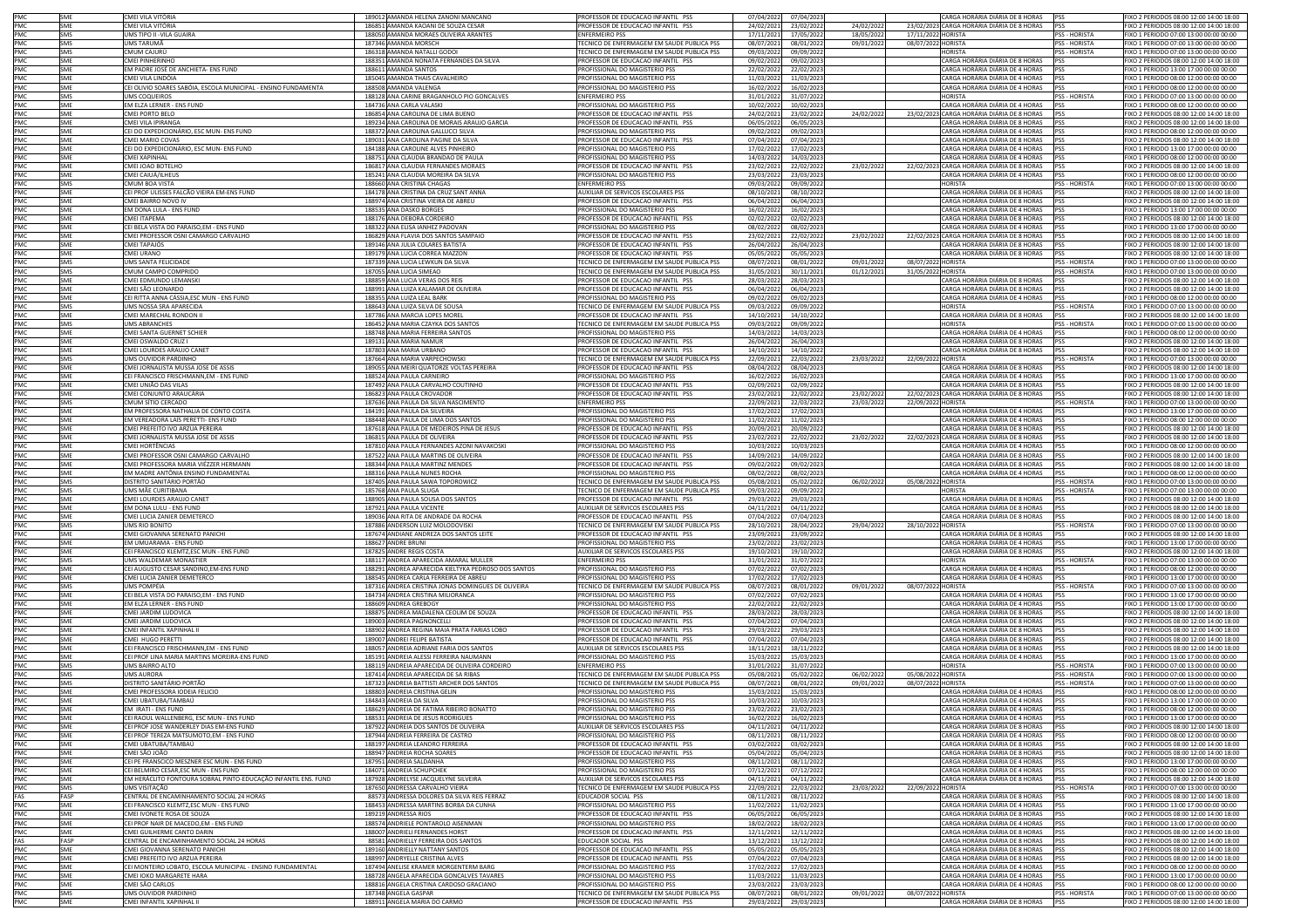|                                                                    | SME        | EM VEREADORA LAÍS PERETTI- ENS FUND                                                  | 188486 ANGELA MARIA FURTADO                                            | PROFISSIONAL DO MAGISTERIO PSS                                       | 14/02/2022                          | 14/02/2023 |            | CARGA HORÁRIA DIÁRIA DE 4 HORAS                                            | PSS                  | FIXO 1 PERIODO 13:00 17:00 00:00 00:00                                             |
|--------------------------------------------------------------------|------------|--------------------------------------------------------------------------------------|------------------------------------------------------------------------|----------------------------------------------------------------------|-------------------------------------|------------|------------|----------------------------------------------------------------------------|----------------------|------------------------------------------------------------------------------------|
|                                                                    | <b>SME</b> | EM POETA JOÃO CABRAL DE MELO NETO - ENSINO FUNDAMENTAL                               | 188564 ANGELA MARIA KEKES PEREIRA DE SOUZA                             | PROFISSIONAL DO MAGISTERIO PSS                                       | 17/02/2022                          | 17/02/2023 |            | CARGA HORÁRIA DIÁRIA DE 4 HORAS                                            | <b>IPSS</b>          | FIXO 1 PERIODO 08:00 12:00 00:00 00:00                                             |
| PMC<br>PMC<br>PMC                                                  | SME        | CEI FRANCISCO KLEMTZ.ESC MUN - ENS FUND                                              | 184771 ANGELA RODRIGUES DA SILVA                                       | <b>ROFISSIONAL DO MAGISTERIO PSS</b>                                 | 14/02/2022                          | 14/02/2023 |            | ARGA HORÁRIA DIÁRIA DE 4 HORAS                                             | <b>PSS</b>           | FIXO 1 PERIODO 13:00 17:00 00:00 00:00                                             |
| PMC                                                                | SME        | CMEI LAURA GONCALVES SANTOS                                                          | 188839 ANGELA SANTOS GONCALVES                                         | ROFESSOR DE EDUCACAO INFANTIL PSS                                    | 25/03/2022                          | 25/03/2023 |            | ARGA HORÁRIA DIÁRIA DE 8 HORAS                                             | PSS                  | IXO 2 PERIODOS 08:00 12:00 14:00 18:00                                             |
|                                                                    | SME        | EM PROF MARIA LOURDES LAMAS PEGORAR                                                  | 188449 ANGELA VALERIA BERNARDINELLI DE MELO                            | PROFISSIONAL DO MAGISTERIO PSS                                       | 11/02/2022                          | 11/02/2023 |            | CARGA HORÁRIA DIÁRIA DE 4 HORAS                                            | PSS                  | FIXO 1 PERIODO 08:00 12:00 00:00 00:00                                             |
| PMC<br>PMC<br>PMC<br>PMC<br>PMC<br>PMC                             | SME        | CMEI JORNALISTA MUSSA JOSE DE ASSIS                                                  | 189235 ANGELICA BASSETTI DO NASCIMENTO                                 | PROFESSOR DE EDUCACAO INFANTIL PSS                                   | 06/05/2022                          | 06/05/2023 |            | CARGA HORÁRIA DIÁRIA DE 8 HORAS                                            | PSS                  | FIXO 2 PERIODOS 08:00 12:00 14:00 18:00                                            |
|                                                                    | SME        | EM LAPA - ENS FUND                                                                   | 187975 ANGELINA PORTO DE SOUSA NEVES                                   | PROFISSIONAL DO MAGISTERIO PSS                                       | 09/11/2021                          | 09/11/2022 |            | CARGA HORÁRIA DIÁRIA DE 4 HORAS                                            | <b>IPSS</b>          | FIXO 1 PERIODO 08:00 12:00 00:00 00:00                                             |
|                                                                    | SME        |                                                                                      | 189265 ANGELITA APARECIDA CLAMER                                       |                                                                      |                                     |            |            | CARGA HORÁRIA DIÁRIA DE 8 HORAS                                            | PSS                  |                                                                                    |
|                                                                    |            | CMEI ESCRITOR ELIAS JOSÉ                                                             |                                                                        | PROFESSOR DE EDUCACAO INFANTIL PSS                                   | 09/05/2022                          | 09/05/2023 |            |                                                                            |                      | FIXO 2 PERIODOS 08:00 12:00 14:00 18:00                                            |
|                                                                    | SME        | CMEI EDMUNDO LEMANSKI                                                                | 188724 ANGELITA CRISTIANE DE OLIVEIRA TIBURSKI                         | PROFISSIONAL DO MAGISTERIO PSS                                       | 11/03/2022                          | 11/03/2023 |            | CARGA HORÁRIA DIÁRIA DE 4 HORAS                                            | PSS                  | FIXO 1 PERIODO 08:00 12:00 00:00 00:00                                             |
|                                                                    | SMF        | CEI BELMIRO CESAR.ESC MUN - ENS FUND                                                 | 188412 ANGELITA PINHEIRO CEBULA                                        | PROFISSIONAL DO MAGISTERIO PSS                                       | 10/02/2022                          | 10/02/2023 |            | CARGA HORÁRIA DIÁRIA DE 4 HORAS                                            | <b>PSS</b>           | FIXO 1 PERIODO 08:00 12:00 00:00 00:00                                             |
|                                                                    | SME        | EM VILA TORRES-EDUC.INFANT.ENS.FUND.                                                 | 188727 ANNA CAROLINA BORGES                                            | <b>ROFISSIONAL DO MAGISTERIO PSS</b>                                 | 11/03/2022                          | 11/03/2023 |            | CARGA HORÁRIA DIÁRIA DE 4 HORAS                                            | <b>PSS</b>           | EIXO 1 PERIODO 13:00 17:00 00:00 00:00                                             |
|                                                                    | SME        | EM IRATI - ENS FUND                                                                  | 188310 ANNE CACIELLE FERREIRA DA SILVA VICENTE                         | ROFISSIONAL DO MAGISTERIO PSS                                        | 08/02/2022                          | 08/02/2023 |            | ARGA HORÁRIA DIÁRIA DE 4 HORAS                                             | PSS                  | IXO 1 PERIODO 13:00 17:00 00:00 00:00                                              |
| PMC<br>PMC                                                         | SME        | CMEI EUCALIPTOS                                                                      | 187502 ANNE CAROLINE HUBERT MICHALOWSKI                                | PROFESSOR DE EDUCACAO INFANTIL PSS                                   | 09/09/2021                          | 09/09/202  |            | CARGA HORÁRIA DIÁRIA DE 8 HORAS                                            | PSS                  | FIXO 2 PERIODOS 08:00 12:00 14:00 18:00                                            |
|                                                                    | SME        | CEI JOSÉ LAMARTINE C O LYRA, EM-ENS FUND                                             | 184813 ANNE KALINKA DOS SANTOS SALES                                   | PROFISSIONAL DO MAGISTERIO PSS                                       | 14/02/2022                          | 14/02/202  |            | CARGA HORÁRIA DIÁRIA DE 4 HORAS                                            | <b>PSS</b>           | FIXO 1 PERIODO 13:00 17:00 00:00 00:00                                             |
|                                                                    | SME        | CMEI IVONETE ROSA DE SOUZA                                                           | 188848 ANTONIA DA SILVA MEDEIROS                                       | PROFESSOR DE EDUCACAO INFANTIL PSS                                   | 28/03/2022                          | 28/03/2023 |            | CARGA HORÁRIA DIÁRIA DE 8 HORAS                                            | <b>PSS</b>           | FIXO 2 PERIODOS 08:00 12:00 14:00 18:00                                            |
|                                                                    | SME        | EM PROF TANIRA REGINA SCHIMIDT                                                       | 187952 ANTONIA IVANEIDE MOURAO RIBEIRO                                 | PROFISSIONAL DO MAGISTERIO PSS                                       | 08/11/2021                          | 08/11/2022 |            | CARGA HORÁRIA DIÁRIA DE 4 HORAS                                            | <b>PSS</b>           | FIXO 1 PERIODO 13:00 17:00 00:00 00:00                                             |
|                                                                    | SME        | CMEI FLORA MUNHOZ DA ROCHA                                                           | 188992 ANTONIA LUCI ALESSI                                             | PROFESSOR DE EDUCACAO INFANTIL PSS                                   | 06/04/2022                          | 06/04/2023 |            | CARGA HORÁRIA DIÁRIA DE 8 HORAS                                            | PSS                  | FIXO 2 PERIODOS 08:00 12:00 14:00 18:00                                            |
| PMC<br>PMC<br>PMC<br>PMC<br>PMC<br>PMC<br>PMC<br>PMC               | SME        | CMEI CONJUNTO ARAUCÁRIA                                                              | 187488 APARECIDA ADRIANA DA COSTA MARQUES                              | PROFESSOR DE EDUCACAO INFANTIL PSS                                   | 02/09/2021                          | 02/09/2022 |            | CARGA HORÁRIA DIÁRIA DE 8 HORAS                                            | PSS                  | FIXO 2 PERIODOS 08:00 12:00 14:00 18:00                                            |
|                                                                    |            | CMEI GERDT GUENTHER HASTSCHBACH                                                      | 188831 ARACELI ANDREA SILVA AIROSA                                     |                                                                      |                                     |            |            | CARGA HORÁRIA DIÁRIA DE 4 HORAS                                            |                      |                                                                                    |
|                                                                    | SME        |                                                                                      |                                                                        | PROFISSIONAL DO MAGISTERIO PSS                                       | 23/03/2022                          | 23/03/2023 |            |                                                                            | PSS                  | FIXO 1 PERIODO 08:00 12:00 00:00 00:00                                             |
|                                                                    | SME        | CMEI PARQUE INDUSTRIAL                                                               | 189159 ARIANA KAROLINA SOARES DA VEIGA DA SILVA                        | ROFESSOR DE EDUCACAO INFANTIL PSS                                    | 05/05/2022                          | 05/05/2023 |            | ARGA HORÁRIA DIÁRIA DE 8 HORAS                                             | <b>PSS</b>           | IXO 2 PERIODOS 08:00 12:00 14:00 18:00                                             |
|                                                                    | SME        | CMEI PROFESSORA CLARICE ROCHA DA ROSA                                                | 188031 ARIANE DE LIMA DE JESUS TRINDADE                                | ROFESSOR DE EDUCACAO INFANTIL PSS                                    | 12/11/2021                          | 12/11/2022 |            | ARGA HORÁRIA DIÁRIA DE 8 HORAS                                             | PSS                  | IXO 2 PERIODOS 08:00 12:00 14:00 18:00                                             |
|                                                                    | SMS        | UMS N. SRª DO SAGRADO CORAÇÃO                                                        | 189093 ARIANE DEVITTE                                                  | ECNICO DE ENFERMAGEM EM SAUDE PUBLICA PSS                            | 12/04/2022                          | 12/10/2022 |            | <b>HORISTA</b>                                                             | <b>PSS - HORISTA</b> | FIXO 1 PERIODO 07:00 13:00 00:00 00:00                                             |
|                                                                    | SMF        | CMEI MARIO COVAS                                                                     | 186856 ARIANE FERREIRA SANTOS                                          | PROFESSOR DE EDUCAÇÃO INFANTIL PSS                                   | 24/02/2021                          | 23/02/2022 | 24/02/2022 | 23/02/2023 CARGA HORÁRIA DIÁRIA DE 8 HORAS PSS                             |                      | FIXO 2 PERIODOS 08:00 12:00 14:00 18:00                                            |
|                                                                    | SME        | CMEI TIA EVA                                                                         | 188237 ARIANGELA ALVES DE CAMARGO RIBEIRO                              | PROFESSOR DE EDUCACAO INFANTIL PSS                                   | 04/02/2022                          | 04/02/2023 |            | CARGA HORÁRIA DIÁRIA DE 8 HORAS                                            | PSS                  | FIXO 2 PERIODOS 08:00 12:00 14:00 18:00                                            |
|                                                                    | SME        | CEI AUGUSTO CESAR SANDINO, EM-ENS FUND                                               | 187748 ARINE RENATA BRASQUE NASCIMENTO                                 | AUXILIAR DE SERVICOS ESCOLARES PSS                                   | 08/10/2021                          | 08/10/2022 |            | CARGA HORÁRIA DIÁRIA DE 8 HORAS                                            | <b>IPSS</b>          | FIXO 2 PERIODOS 08:00 12:00 14:00 18:00                                            |
|                                                                    | SME        | CMEI GUILHERME CANTO DARIN                                                           | 189276 ARLENE KELLY DOS SANTOS ALVES SANTIAGO                          | PROFESSOR DE EDUCACAO INFANTIL PSS                                   | 09/05/2022                          | 09/05/2023 |            | CARGA HORÁRIA DIÁRIA DE 8 HORAS                                            | PSS                  | FIXO 2 PERIODOS 08:00 12:00 14:00 18:00                                            |
|                                                                    | <b>SME</b> | EM MARIA DO CARMO MARTINS - ENSINO FUNDAMENTAL                                       | 188301 ARLETE DA SILVA MELO                                            | PROFISSIONAL DO MAGISTERIO PSS                                       | 07/02/2022                          | 07/02/2023 |            | CARGA HORÁRIA DIÁRIA DE 4 HORAS                                            | PSS                  | FIXO 1 PERIODO 08:00 12:00 00:00 00:00                                             |
| PMC<br>PMC<br>PMC<br>PMC<br>PMC<br>PMC                             | SME        | CMEI EONIDES TEREZINHA FERREIRA                                                      | 187675 ARLETE GONCALVES ZILLI                                          | ROFESSOR DE EDUCACAO INFANTIL PSS                                    | 23/09/2021                          | 23/09/2022 |            | ARGA HORÁRIA DIÁRIA DE 8 HORAS                                             | PSS                  | IXO 2 PERIODOS 08:00 12:00 14:00 18:00                                             |
| PMC                                                                | SME        | CMEI GERDT GUENTHER HASTSCHBACH                                                      | 189142 ARLINDA DOROTEIA SOUZA MEDEIROS DUARTE                          | ROFESSOR DE EDUCACAO INFANTIL PSS                                    | 26/04/2022                          | 26/04/2023 |            | ARGA HORÁRIA DIÁRIA DE 8 HORAS                                             | PSS                  | IXO 2 PERIODOS 08:00 12:00 14:00 18:00                                             |
| PMC                                                                | SME        | EM PROF FRANCISCO HUBERT ENS FUND                                                    | 187831 ARNALDO NASARIO BERGOSSI                                        | AUXILIAR DE SERVICOS ESCOLARES PSS                                   | 19/10/2021                          | 19/10/2022 |            | CARGA HORÁRIA DIÁRIA DE 8 HORAS                                            | PSS                  | FIXO 2 PERIODOS 08:00 12:00 14:00 18:00                                            |
|                                                                    |            |                                                                                      |                                                                        |                                                                      |                                     |            |            |                                                                            |                      |                                                                                    |
| PMC                                                                | SMF        | CMEI PROFESSORA IODEIA FELICIO                                                       | 188819 AUDRY KARINE ROCHA                                              | PROFISSIONAL DO MAGISTERIO PSS                                       | 23/03/2022                          | 23/03/2023 |            | CARGA HORÁRIA DIÁRIA DE 4 HORAS                                            | PSS                  | FIXO 1 PERIODO 13:00 17:00 00:00 00:00                                             |
|                                                                    | FASP       | DIRETORIA DE ATENCAO A POPULACAO EM SITUACAO DE RUA                                  | 88583 AUGUSTA SALETE CAMARGO OLENIK                                    | EDUCADOR SOCIAL PSS                                                  | 13/12/2021                          | 13/12/2022 |            | CARGA HORÁRIA DIÁRIA DE 8 HORAS                                            | PSS                  | FIXO 2 PERIODOS 08:00 12:00 14:00 18:00                                            |
|                                                                    | SME        | CEI JORNALISTA CLAUDIO ABRAMO.EM-E FUND                                              | 187830 AUGUSTO BRUNO DA COSTA ARAUJO                                   | <b>NUXILIAR DE SERVICOS ESCOLARES PSS</b>                            | 19/10/2021                          | 19/10/2022 |            | CARGA HORÁRIA DIÁRIA DE 8 HORAS                                            | <b>PSS</b>           | FIXO 2 PERIODOS 08:00 12:00 14:00 18:00                                            |
| FAS<br>PMC<br>PMC                                                  | SMS        | <b>UMS IPIRANGA</b>                                                                  | 187385 AURIA ELIANE HAMMERSCHMITT                                      | ENFERMEIRO PSS                                                       | 27/07/2021                          | 27/01/2022 | 28/01/202  | 27/07/2022 HORISTA                                                         | PSS - HORISTA        | FIXO 1 PERIODO 07:00 13:00 00:00 00:00                                             |
| PMC<br>PMC                                                         | <b>SME</b> | EM PROF SOPHIA GAERTNER ROSLINDO - ENS FUND                                          | 184887 AURICIELEM BARBALHO COELHO                                      | PROFISSIONAL DO MAGISTERIO PSS                                       | 17/02/2022                          | 17/02/2023 |            | CARGA HORÁRIA DIÁRIA DE 4 HORAS                                            | <b>PSS</b>           | FIXO 1 PERIODO 13:00 17:00 00:00 00:00                                             |
|                                                                    | SME        | CMEI JORNALISTA MUSSA JOSE DE ASSIS                                                  | 188699 AURICILEIDE BARBALHO COELHO                                     | PROFISSIONAL DO MAGISTERIO PSS                                       | 10/03/2022                          | 10/03/2023 |            | CARGA HORÁRIA DIÁRIA DE 4 HORAS                                            | <b>IPSS</b>          | EIXO 1 PERIODO 08:00 12:00 00:00 00:00                                             |
|                                                                    | SME        | CMEI CURITIBA                                                                        | 188758 AURIDIANA HELENA LAGUNA DE OLIVEIRA ADRIANO                     | ROFISSIONAL DO MAGISTERIO PSS                                        | 14/03/2022                          | 14/03/2023 |            | ARGA HORÁRIA DIÁRIA DE 4 HORAS                                             | PSS                  | IXO 1 PERIODO 08:00 12:00 00:00 00:00                                              |
| PMC<br>PMC<br>PMC<br>PMC<br>PMC<br>PMC<br>PMC<br>PMC<br>PMC        | SME        | CMEI PROFESSOR OSNI CAMARGO CARVALHO                                                 | 188173 AUZILEIA BURIN BROCCA                                           | ROFESSOR DE EDUCACAO INFANTIL PSS                                    | 02/02/2022                          | 02/02/2023 |            | CARGA HORÁRIA DIÁRIA DE 8 HORAS                                            | PSS                  | IXO 2 PERIODOS 08:00 12:00 14:00 18:00                                             |
|                                                                    |            |                                                                                      |                                                                        |                                                                      |                                     |            |            |                                                                            |                      |                                                                                    |
|                                                                    | SME        | CMEI PROFESSOR DOUTOR CARLOS ROBERTO ANTUNES DOS SANTOS<br><b>HMS MARIA ANGÉLICA</b> | 189239 BARBARA BIANCA GOMES MEDEIROS                                   | PROFESSOR DE EDUCACAO INFANTIL PSS                                   | 06/05/2022                          | 06/05/2023 |            | CARGA HORÁRIA DIÁRIA DE 8 HORAS                                            | <b>PSS</b>           | FIXO 2 PERIODOS 08:00 12:00 14:00 18:00                                            |
|                                                                    | <b>SMS</b> |                                                                                      | 187352 BARBARA DAYSE KAEL                                              | TECNICO DE ENFERMAGEM EM SAUDE PUBLICA PSS                           | 09/07/2021                          | 09/01/2022 | 10/01/2022 | 09/07/2022 HORISTA                                                         | PSS - HORISTA        | FIXO 1 PERIODO 07:00 13:00 00:00 00:00                                             |
|                                                                    | SME        | EM DR OSVALDO CRUZ - ENSINO FUNDAMENTAL                                              | 188396 BARBARA MOREIRA DA SILVA BRANDAO                                | PROFISSIONAL DO MAGISTERIO PSS                                       | 10/02/2022                          | 10/02/2023 |            | CARGA HORÁRIA DIÁRIA DE 4 HORAS                                            | <b>PSS</b>           | FIXO 1 PERIODO 08:00 12:00 00:00 00:00                                             |
|                                                                    | SME        | CMEI PORTÃO                                                                          | 188683 BARBARA WENDHAUSEN GERLACH                                      | PROFISSIONAL DO MAGISTERIO PSS                                       | 10/03/2022                          | 10/03/2023 |            | CARGA HORÁRIA DIÁRIA DE 4 HORAS                                            | PSS                  | FIXO 1 PERIODO 08:00 12:00 00:00 00:00                                             |
|                                                                    | SME        | CMEI NELSON BUFFARA                                                                  | 189252 BEATRIZ APARECIDA MARCAL DE OLIVEIRA                            | PROFESSOR DE EDUCACAO INFANTIL PSS                                   | 09/05/2022                          | 09/05/2023 |            | CARGA HORÁRIA DIÁRIA DE 8 HORAS                                            | PSS                  | FIXO 2 PERIODOS 08:00 12:00 14:00 18:00                                            |
|                                                                    | SME        | EM OTTO BRACARENSE COSTA ENSINO FUNDAMENTAL                                          | 188557 BEATRIZ COLAOTO DE ASSIS                                        | PROFISSIONAL DO MAGISTERIO PSS                                       | 17/02/2022                          | 17/02/2023 |            | CARGA HORÁRIA DIÁRIA DE 4 HORAS                                            | PSS                  | FIXO 1 PERIODO 08:00 12:00 00:00 00:00                                             |
|                                                                    | SMS        | UMS ATUBA                                                                            | 187367 BEATRIZ DE FATIMA ROSA                                          | ECNICO DE ENFERMAGEM EM SAUDE PUBLICA PSS                            | 19/07/202                           | 19/01/2022 | 20/01/2022 | 19/07/2022 HORISTA                                                         | <b>PSS - HORISTA</b> | TIXO 1 PERIODO 07:00 13:00 00:00 00:00                                             |
|                                                                    | SMS        | CMUM SÍTIO CERCADO                                                                   | 187434 BEATRIZ GONCALVES RINALDI                                       | FCNICO DE ENFERMAGEM EM SAUDE PUBLICA PSS                            | 13/08/2021                          | 13/02/2022 | 14/02/2022 | 13/08/2022 HORISTA                                                         | PSS - HORISTA        | FIXO 1 PERIODO 07:00 13:00 00:00 00:00                                             |
|                                                                    | SME        | CEI EVA DA SILVA, ESC MUN - ENS FUND                                                 | 184722 BEATRIZ MARIA ALVES                                             | ROFISSIONAL DO MAGISTERIO PSS                                        | 09/02/202                           | 09/02/2023 |            | CARGA HORÁRIA DIÁRIA DE 4 HORAS                                            | <b>PSS</b>           | FIXO 1 PERIODO 08:00 12:00 00:00 00:00                                             |
| PMC<br>PMC<br>PMC<br>PMC<br>PMC<br>PMC<br>PMC<br>PMC<br>PMC<br>PMC | SMF        | CMELSANTOS ANDRADE                                                                   | 186809 BEATRIZ SEVERINO PIZA MOTA                                      | PROFESSOR DE EDUCACAO INFANTIL PSS                                   |                                     |            | 24/02/2022 | 23/02/2023 CARGA HORÁRIA DIÁRIA DE 8 HORAS                                 | <b>IPSS</b>          |                                                                                    |
|                                                                    |            |                                                                                      |                                                                        |                                                                      | 24/02/2021                          | 23/02/2022 |            |                                                                            |                      | FIXO 2 PERIODOS 08:00 12:00 14:00 18:00                                            |
|                                                                    | SME        | CMEI PROFESSORA CLARICE ROCHA DA ROSA                                                | 188227 BIANCA ALEXSSANDRA LORENZI POLISCIUC                            | PROFESSOR DE EDUCACAO INFANTIL PSS                                   | 04/02/2022                          | 04/02/2023 |            | CARGA HORÁRIA DIÁRIA DE 8 HORAS                                            | <b>PSS</b>           | FIXO 2 PERIODOS 08:00 12:00 14:00 18:00                                            |
|                                                                    | SME        | CMEI PROFESSORA ELIANA DA COSTA MARQUES                                              | 187782 BIANCA CRISTINE DOS SANTOS                                      | PROFESSOR DE EDUCACAO INFANTIL PSS                                   | 14/10/2021                          | 14/10/2022 |            | CARGA HORÁRIA DIÁRIA DE 8 HORAS                                            | <b>PSS</b>           | FIXO 2 PERIODOS 08:00 12:00 14:00 18:00                                            |
|                                                                    | SME        | CMEI SANTO ANTONIO                                                                   | 188224 BIANCA FAGUNDES DE OLIVEIRA RODRIGUES                           | PROFESSOR DE EDUCACAO INFANTIL PSS                                   | 04/02/2022                          | 04/02/2023 |            | CARGA HORÁRIA DIÁRIA DE 8 HORAS                                            | <b>PSS</b>           | FIXO 2 PERIODOS 08:00 12:00 14:00 18:00                                            |
|                                                                    | SME        | CMEI COLOMBO I E II                                                                  | 188147 BIANCA HARDER                                                   | PROFESSOR DE EDUCACAO INFANTIL PSS                                   | 02/02/2022                          | 02/02/2023 |            | CARGA HORÁRIA DIÁRIA DE 8 HORAS                                            | PSS                  | FIXO 2 PERIODOS 08:00 12:00 14:00 18:00                                            |
|                                                                    | SME        | EM ELZA LERNER - ENS FUND                                                            | 188593 BIANCA LOPES LINO                                               | <b>PROFISSIONAL DO MAGISTERIO PSS</b>                                | 18/02/2022                          | 18/02/2023 |            | ARGA HORÁRIA DIÁRIA DE 4 HORAS                                             | <b>PSS</b>           | FIXO 1 PERIODO 13:00 17:00 00:00 00:00                                             |
|                                                                    | SME        | CMEI HUGO PERETTI                                                                    | 189010 BIANCA PAULA LIMA DA SILVA                                      | ROFESSOR DE EDUCACAO INFANTIL PSS                                    | 07/04/2022                          | 07/04/2023 |            | ARGA HORÁRIA DIÁRIA DE 8 HORAS                                             | PSS                  | IXO 2 PERIODOS 08:00 12:00 14:00 18:00                                             |
|                                                                    | SME        | CMEI PROFESSOR DOUTOR CARLOS ROBERTO ANTUNES DOS SANTOS                              | 187728 BIANCA ROSA DOS SANTOS AMERICO                                  | PROFESSOR DE EDUCACAO INFANTIL PSS                                   | 06/10/2021                          | 06/10/2022 |            | CARGA HORÁRIA DIÁRIA DE 8 HORAS                                            | PSS                  | FIXO 2 PERIODOS 08:00 12:00 14:00 18:00                                            |
|                                                                    | SMS        | UMS BUTIATUVINHA                                                                     | 187883 BRENDA FERNANDA MAIA FERREIRA                                   | <b>ECNICO DE ENFERMAGEM EM SAUDE PUBLICA PSS</b>                     | 28/10/2021                          | 28/04/2022 | 29/04/2022 | 28/10/2022 HORISTA                                                         | PSS - HORISTA        | FIXO 1 PERIODO 07:00 13:00 00:00 00:00                                             |
|                                                                    | SME        | CMEI SÃO CARLOS                                                                      | 188896 BRENDA RAFAELA DA SILVA COSTA                                   | PROFESSOR DE EDUCACAO INFANTIL PSS                                   | 29/03/2022                          | 29/03/2023 |            | CARGA HORÁRIA DIÁRIA DE 8 HORAS                                            | PSS                  | FIXO 2 PERIODOS 08:00 12:00 14:00 18:00                                            |
| PMC                                                                |            |                                                                                      |                                                                        |                                                                      |                                     |            |            |                                                                            |                      |                                                                                    |
|                                                                    | SME        | CMEI GERDT GUENTHER HASTSCHBACH                                                      | 188135 BRENDA REGINA MATIAS                                            | ROFESSOR DE EDUCACAO INFANTIL PSS                                    | 02/02/2022                          | 02/02/2023 |            | CARGA HORÁRIA DIÁRIA DE 8 HORAS                                            | <b>PSS</b>           | FIXO 2 PERIODOS 08:00 12:00 14:00 18:00                                            |
|                                                                    | SME        |                                                                                      | 188987 BRENDA THAYANA DE LIMA KASEKER                                  | PROFESSOR DE EDUCACAO INFANTIL PSS                                   | 06/04/2022                          | 06/04/2023 |            |                                                                            |                      |                                                                                    |
| PMC                                                                |            | CMEI SÃO JOSÉ                                                                        |                                                                        |                                                                      |                                     |            |            | CARGA HORÁRIA DIÁRIA DE 8 HORAS                                            | PSS                  | FIXO 2 PERIODOS 08:00 12:00 14:00 18:00                                            |
|                                                                    | SME        | CMEI SALGUEIRO                                                                       | 184906 BRIGIDA CRISTINA DOS SANTOS                                     | PROFISSIONAL DO MAGISTERIO PSS                                       | 14/03/2022                          | 14/03/2023 |            | CARGA HORÁRIA DIÁRIA DE 4 HORAS                                            | PSS                  | FIXO 1 PERIODO 13:00 17:00 00:00 00:00                                             |
|                                                                    | SMS        | UMS OUVIDOR PARDINHO                                                                 | 188130 BRITANY LOPES CORDEIRO                                          | TECNICO DE ENFERMAGEM EM SAUDE PUBLICA PSS                           | 31/01/2022                          | 31/07/2022 |            | <b>HORISTA</b>                                                             | PSS - HORISTA        | FIXO 1 PERIODO 07:00 13:00 00:00 00:00                                             |
|                                                                    | SMS        | CMUM SÍTIO CERCADO                                                                   | 187854 BRUNA CAROLINE MAIA MONTEIRO                                    | ECNICO DE ENFERMAGEM EM SAUDE PUBLICA PSS                            | 27/10/2021                          | 27/04/2022 | 28/04/2022 |                                                                            | PSS - HORISTA        | FIXO 1 PERIODO 07:00 13:00 00:00 00:00                                             |
|                                                                    | SME        |                                                                                      |                                                                        |                                                                      |                                     |            |            | 27/10/2022 HORISTA                                                         |                      | IXO 2 PERIODOS 08:00 12:00 14:00 18:00                                             |
| PMC<br>PMC<br>PMC<br>PMC                                           |            | EM PROF GERMANO PACIORNIK- ENS FUND                                                  | 188252 BRUNA CAROLINE WALTER                                           | UXILIAR DE SERVICOS ESCOLARES PSS                                    | 04/02/2022                          | 04/02/2023 |            | ARGA HORÁRIA DIÁRIA DE 8 HORAS                                             | PSS                  |                                                                                    |
| PMC                                                                | SME        | EM PROF LEONEL MORO - ENS FUND                                                       | 187930 BRUNA CRISTINA DOS SANTOS                                       | AUXILIAR DE SERVICOS ESCOLARES PSS                                   | 04/11/2021                          | 04/11/2022 |            | CARGA HORÁRIA DIÁRIA DE 8 HORAS                                            | PSS                  | FIXO 2 PERIODOS 08:00 12:00 14:00 18:00                                            |
|                                                                    | SME        | CMEI OLGA BENÁRIO PRESTES                                                            | 188157 BRUNA GABRIELLE LOURENCO SEIBEL                                 | PROFESSOR DE EDUCACAO INFANTIL PSS                                   | 02/02/2022                          | 02/02/2023 |            | CARGA HORÁRIA DIÁRIA DE 8 HORAS                                            | PSS                  | FIXO 2 PERIODOS 08:00 12:00 14:00 18:00                                            |
|                                                                    | SME        | CMEI PROFESSORA CLARICE ROCHA DA ROSA                                                | 187512 BRUNA GESSICA CENEDEZE                                          | PROFESSOR DE EDUCACAO INFANTIL PSS                                   | 14/09/2021                          | 14/09/2022 |            | CARGA HORÁRIA DIÁRIA DE 8 HORAS                                            | <b>IPSS</b>          | FIXO 2 PERIODOS 08:00 12:00 14:00 18:00                                            |
|                                                                    | SME        | CMEI JAYME CANET JUNIOR                                                              | 187794 BRUNA GRACIELLE KOBUS                                           | ROFESSOR DE EDUCACAO INFANTIL PSS                                    | 14/10/2021                          | 14/10/2022 |            | CARGA HORÁRIA DIÁRIA DE 8 HORAS                                            | PSS                  | FIXO 2 PERIODOS 08:00 12:00 14:00 18:00                                            |
|                                                                    | SME        | CMEI URANO                                                                           | 188802 BRUNA JULIANE BORTOLASSI                                        | PROFISSIONAL DO MAGISTERIO PSS                                       | 15/03/2022                          | 15/03/2023 |            | CARGA HORÁRIA DIÁRIA DE 4 HORAS                                            | PSS                  | FIXO 1 PERIODO 13:00 17:00 00:00 00:00                                             |
| PMC<br>PMC<br>PMC<br>PMC<br>PMC                                    | SMF        | CELERANCISCO ERISCHMANN.EM - ENS EUND                                                | 184809 BRUNA KAMILA DE OLIVEIRA DOS REIS SOARES                        | PROFISSIONAL DO MAGISTERIO PSS                                       | 17/02/2022                          | 17/02/2023 |            | CARGA HORÁRIA DIÁRIA DE 4 HORAS                                            | <b>IPSS</b>          | FIXO 1 PERIODO 08:00 12:00 00:00 00:00                                             |
|                                                                    | SME        | CMEI GERDT GUENTHER HASTSCHBACH                                                      | 189188 BRUNA LUANA FERREIRA DOS SANTOS                                 | ROFESSOR DE EDUCACAO INFANTIL PSS                                    | 05/05/2022                          | 05/05/2023 |            | ARGA HORÁRIA DIÁRIA DE 8 HORAS                                             | <b>IPSS</b>          | IXO 2 PERIODOS 08:00 12:00 14:00 18:00                                             |
| PMC<br>PMC                                                         | SME        | CELROMARIO MARTINS, ESC MUN - ENS FUND                                               | 188275 BRUNA MANOELA NOGUEIRA                                          | UXILIAR DE SERVICOS ESCOLARES PSS                                    | 07/02/2022                          | 07/02/2023 |            | CARGA HORÁRIA DIÁRIA DE 8 HORAS                                            | <b>PSS</b>           | FIXO 2 PERIODOS 08:00 12:00 14:00 18:00                                            |
|                                                                    | SME        | CMEI GIOVANNA SERENATO PANICHI                                                       | 188721 BRUNA MOREIRA PREUSS                                            | PROFISSIONAL DO MAGISTERIO PSS                                       | 11/03/2022                          | 11/03/2023 |            | CARGA HORÁRIA DIÁRIA DE 4 HORAS                                            | PSS                  | FIXO 1 PERIODO 08:00 12:00 00:00 00:00                                             |
|                                                                    | SME        | CMEI PARQUE INDUSTRIAL                                                               | 189230 BYANKA MARA LUCA MARINHO                                        | PROFESSOR DE EDUCACAO INFANTIL PSS                                   | 06/05/2022                          | 06/05/2023 |            | CARGA HORÁRIA DIÁRIA DE 8 HORAS PSS                                        |                      | FIXO 2 PERIODOS 08:00 12:00 14:00 18:00                                            |
|                                                                    | SMS        | UMS CAMPINA DO SIQUEIRA                                                              | 189100 CACIUS EMANUEL MACHADO JUNIOR                                   | TECNICO DE ENFERMAGEM EM SAUDE PUBLICA PSS                           | 12/04/2022                          | 12/10/2022 |            | <b>HORISTA</b>                                                             | PSS - HORISTA        | FIXO 1 PERIODO 07:00 13:00 00:00 00:00                                             |
|                                                                    | SME        | CMEI CAIUÁ I                                                                         | 189266 CAMILA ALVES DA SILVA                                           | PROFESSOR DE EDUCACAO INFANTIL PSS                                   | 09/05/2022                          | 09/05/2023 |            | CARGA HORÁRIA DIÁRIA DE 8 HORAS                                            | <b>PSS</b>           | FIXO 2 PERIODOS 08:00 12:00 14:00 18:00                                            |
|                                                                    | SMS        | CMUM SÍTIO CERCADO                                                                   | 187454 CAMILA AMURIN SOARES                                            | ENFERMEIRO PSS                                                       | 23/08/2021                          | 23/02/2022 | 24/02/2022 | 23/08/2022 HORISTA                                                         | PSS - HORISTA        | FIXO 1 PERIODO 07:00 13:00 00:00 00:00                                             |
| PMC<br>PMC<br>PMC<br>PMC<br>PMC                                    | SME        | CMEI VILA VITÓRIA                                                                    |                                                                        |                                                                      | 07/04/2022                          |            |            | CARGA HORÁRIA DIÁRIA DE 8 HORAS                                            | PSS                  |                                                                                    |
|                                                                    |            |                                                                                      | 189011 CAMILA BENKE ROLINSKI                                           | PROFESSOR DE EDUCACAO INFANTIL PSS                                   |                                     | 07/04/202  |            |                                                                            |                      | FIXO 2 PERIODOS 08:00 12:00 14:00 18:00                                            |
| PMC<br>FAS                                                         | FASP       | CENTRAL DE ENCAMINHAMENTO SOCIAL 24 HORAS                                            | 88548 CAMILA CORDEIRO                                                  | EDUCADOR SOCIAL PSS                                                  | 08/11/2021                          | 08/11/2022 |            | ARGA HORÁRIA DIÁRIA DE 8 HORAS                                             | PSS                  | IXO 2 PERIODOS 08:00 12:00 14:00 18:00                                             |
|                                                                    | SME        | EI JOSÉ LAMARTINE C O LYRA,EM-ENS FUND                                               | 184828 CAMILA CRISTINA SOLANO DE CONTO                                 | ROFISSIONAL DO MAGISTERIO PSS                                        | 15/02/2022                          | 15/02/2023 |            | CARGA HORÁRIA DIÁRIA DE 4 HORAS                                            | PSS                  | IXO 1 PERIODO 13:00 17:00 00:00 00:00                                              |
| PMC<br>PMC                                                         |            | KA, ESC MUN - ENS FUND                                                               | 11LA DALLA PR                                                          | JFISSIONAL DO MAGISTERIO PS:                                         | 14/UZ/ZUZ                           | 14/02/20   |            | (IA DE 4 HOKA)                                                             |                      | O T REKIODO 13:00 17:00 00:00 00:00                                                |
|                                                                    | SME        | CMEI VILA LINDÓIA                                                                    | 188234 CAMILA DOS SANTOS PEREIRA                                       | PROFESSOR DE EDUCACAO INFANTIL PSS                                   | 04/02/2022                          | 04/02/2023 |            | CARGA HORÁRIA DIÁRIA DE 8 HORAS                                            | <b>PSS</b>           | FIXO 2 PERIODOS 08:00 12:00 14:00 18:00                                            |
| PMC<br>PMC                                                         | SME        | CEI PEDRO DALLABONA, ESC MUN - ENS FUND                                              | 188433 CAMILA FERNANDES DA SILVA                                       | PROFISSIONAL DO MAGISTERIO PSS                                       | 11/02/2022                          | 11/02/2023 |            | CARGA HORÁRIA DIÁRIA DE 4 HORAS PSS                                        |                      | FIXO 1 PERIODO 13:00 17:00 00:00 00:00                                             |
| PMC                                                                | SME        | CEI FRANCISCO KLEMTZ,ESC MUN - ENS FUND                                              | 188318 CAMILA FERREIRA LANG PESCK                                      | PROFISSIONAL DO MAGISTERIO PSS                                       | 08/02/2022                          | 08/02/2023 |            | CARGA HORÁRIA DIÁRIA DE 4 HORAS PSS                                        |                      | FIXO 1 PERIODO 13:00 17:00 00:00 00:00                                             |
| PMC                                                                | <b>SME</b> | CELERANCISCO ERISCHMANN EM - ENS EUND                                                | 184012 CAMILA GEHLEN SCHITZ                                            | AUXILIAR DE SERVICOS ESCOLARES PSS                                   | 18/11/2021                          | 18/11/2022 |            | CARGA HORÁRIA DIÁRIA DE 8 HORAS PSS                                        |                      | FIXO 2 PERIODOS 08:00 12:00 14:00 18:00                                            |
| PMC                                                                | SME        | EM JOAQUIM TÁVORA - ENSINO FUNDAMENTAL                                               | 184202 CAMILA GISELE RIBEIRO DO NASCIMENTO                             | PROFISSIONAL DO MAGISTERIO PSS                                       | 18/02/2022                          | 18/02/2023 |            | CARGA HORÁRIA DIÁRIA DE 4 HORAS                                            | PSS                  | FIXO 1 PERIODO 13:00 17:00 00:00 00:00                                             |
|                                                                    | <b>SME</b> | CMEI SÃO JOÃO                                                                        | 188916 CAMILA LIRIO DA CRUZ DOS SANTOS                                 | PROFESSOR DE EDUCACAO INFANTIL PSS                                   | 05/04/2022                          | 05/04/2023 |            | CARGA HORÁRIA DIÁRIA DE 8 HORAS                                            | <b>PSS</b>           |                                                                                    |
| PMC                                                                | SME        | CMEI OSWALDO CRUZ I                                                                  | 188240 CAMILA MARIA DA SILVEIRA                                        | ROFESSOR DE EDUCACAO INFANTIL PSS                                    | 04/02/2022                          | 04/02/2023 |            | CARGA HORÁRIA DIÁRIA DE 8 HORAS                                            | <b>PSS</b>           | FIXO 2 PERIODOS 08:00 12:00 14:00 18:00<br>FIXO 2 PERIODOS 08:00 12:00 14:00 18:00 |
| PMC                                                                | SME        |                                                                                      |                                                                        |                                                                      |                                     |            |            |                                                                            | PSS                  |                                                                                    |
| PMC                                                                |            | CMEI JAYME CANET JUNIOR                                                              | 188887 CAMILA MIRANDA MARQUES                                          | ROFESSOR DE EDUCACAO INFANTIL PSS                                    | 28/03/2022                          | 28/03/2023 |            | ARGA HORÁRIA DIÁRIA DE 8 HORAS                                             |                      | IXO 2 PERIODOS 08:00 12:00 14:00 18:00                                             |
| PMC                                                                | SME        | CMEI PROFESSORA CLARICE ROCHA DA ROSA                                                | 187756 CAMILA MOREIRA LANDIN                                           | PROFESSOR DE EDUCACAO INFANTIL PSS                                   | 14/10/2021                          | 14/10/2022 |            | CARGA HORÁRIA DIÁRIA DE 8 HORAS                                            | PSS                  | FIXO 2 PERIODOS 08:00 12:00 14:00 18:00                                            |
|                                                                    | SME        | CMEI SANTO ANTONIO                                                                   | 188679 CAMILA RIBEIRO DE LIMA                                          | PROFISSIONAL DO MAGISTERIO PSS                                       | 10/03/2022                          | 10/03/2023 |            | CARGA HORÁRIA DIÁRIA DE 4 HORAS                                            | PSS                  | FIXO 1 PERIODO 08:00 12:00 00:00 00:00                                             |
| PMC<br>PMC                                                         | SME        | CMEI PREFEITO IVO ARZUA PEREIRA                                                      | 187623 CAMILA RIBEIRO DE SOUZA                                         | PROFESSOR DE EDUCACAO INFANTIL PSS                                   | 20/09/2021                          | 20/09/2022 |            | CARGA HORÁRIA DIÁRIA DE 8 HORAS                                            | PSS                  | FIXO 2 PERIODOS 08:00 12:00 14:00 18:00                                            |
| PMC                                                                | SMS        | UMS CAJURÚ                                                                           | 188131 CAMILA RODRIGUES                                                | FECNICO DE ENFERMAGEM EM SAUDE PUBLICA PSS                           | 31/01/2022                          | 31/07/2022 |            | <b>HORISTA</b>                                                             | PSS - HORISTA        | FIXO 1 PERIODO 07:00 13:00 00:00 00:00                                             |
| PMC                                                                | SME        | CMEI PIMPÃO                                                                          | 188737 CAMILA TOMASONI ZIAK ORLATEI                                    | PROFISSIONAL DO MAGISTERIO PSS                                       | 11/03/2022                          | 11/03/2023 |            | CARGA HORÁRIA DIÁRIA DE 4 HORAS                                            | PSS                  | FIXO 1 PERIODO 08:00 12:00 00:00 00:00                                             |
| PMC                                                                | SMS        | <b>UMS PALMEIRAS</b>                                                                 | 185639 CAMILI APARECIDA VOITKI                                         | TECNICO DE ENFERMAGEM EM SAUDE PUBLICA PSS                           | 17/11/2021                          | 17/05/2022 | 18/05/2022 | 17/11/2022 HORISTA                                                         | PSS - HORISTA        | FIXO 1 PERIODO 07:00 13:00 00:00 00:00                                             |
| PMC                                                                | <b>SME</b> | CMEI EONIDES TEREZINHA FERREIRA                                                      | 187785 CARINA DE FATIMA GUSSO FARIA                                    | ROFESSOR DE EDUCACAO INFANTIL PSS                                    | 14/10/2021                          | 14/10/2022 |            | CARGA HORÁRIA DIÁRIA DE 8 HORAS                                            | PSS                  | FIXO 2 PERIODOS 08:00 12:00 14:00 18:00                                            |
| PMC                                                                | SMS        | UMS MONTEIRO LOBATO                                                                  | 187877 CARINA PEREIRA DE MEDEIROS                                      | FECNICO DE ENFERMAGEM EM SAUDE PUBLICA PSS                           | 28/10/2021                          | 28/04/2022 | 29/04/2022 | 28/10/2022 HORISTA                                                         | PSS - HORISTA        | FIXO 1 PERIODO 07:00 13:00 00:00 00:00                                             |
|                                                                    | SME        | CMEI ROSY TEREZINHA BIALLY                                                           | 188702 CARINA REGINA HOSTINS FRANCA                                    | PROFISSIONAL DO MAGISTERIO PSS                                       | 11/03/2022                          | 11/03/2023 |            | CARGA HORÁRIA DIÁRIA DE 4 HORAS                                            | PSS                  | FIXO 1 PERIODO 13:00 17:00 00:00 00:00                                             |
|                                                                    | SME        | CMEI CAIUÁ I                                                                         | 184243 CARINE GARCIA DA COSTA                                          | PROFISSIONAL DO MAGISTERIO PSS                                       | 11/03/2022                          |            |            | CARGA HORÁRIA DIÁRIA DE 4 HORAS                                            | PSS                  | FIXO 1 PERIODO 08:00 12:00 00:00 00:00                                             |
| PMC<br>PMC                                                         |            |                                                                                      |                                                                        |                                                                      | 06/04/2022                          | 11/03/2023 |            |                                                                            |                      |                                                                                    |
| PMC                                                                | SME        | CMEI UBATUBA/TAMBAÚ                                                                  | 188984 CARLA BEATRIZ HATSCHBACH MARTINS                                | PROFESSOR DE EDUCACAO INFANTIL PSS                                   |                                     | 06/04/2023 |            | CARGA HORÁRIA DIÁRIA DE 8 HORAS<br>CARGA HORÁRIA DIÁRIA DE 4 HORAS         | PSS                  | FIXO 2 PERIODOS 08:00 12:00 14:00 18:00                                            |
| PMC                                                                | SME        | CEI PROF LINA MARIA MARTINS MOREIRA-ENS FUND                                         | 184218 CARLA DE SOUSA CARVALHO                                         | PROFISSIONAL DO MAGISTERIO PSS                                       | 15/02/2022                          | 15/02/2023 |            |                                                                            | PSS                  | FIXO 1 PERIODO 13:00 17:00 00:00 00:00                                             |
| PMC<br>PMC                                                         | SME<br>SME | CMEI JOAO BOTELHO<br>CMEI CAIUÁ/ILHEUS                                               | 188216 CARLA DE SOUZA LOPES<br>185237 CARLA FRANCIELLY CARVALHO SANTOS | PROFESSOR DE EDUCACAO INFANTIL PSS<br>PROFISSIONAL DO MAGISTERIO PSS | 03/02/2022<br>23/03/2022 23/03/2023 | 03/02/2023 |            | CARGA HORÁRIA DIÁRIA DE 8 HORAS PSS<br>CARGA HORÁRIA DIÁRIA DE 4 HORAS PSS |                      | FIXO 2 PERIODOS 08:00 12:00 14:00 18:00<br>FIXO 1 PERIODO 08:00 12:00 00:00 00:00  |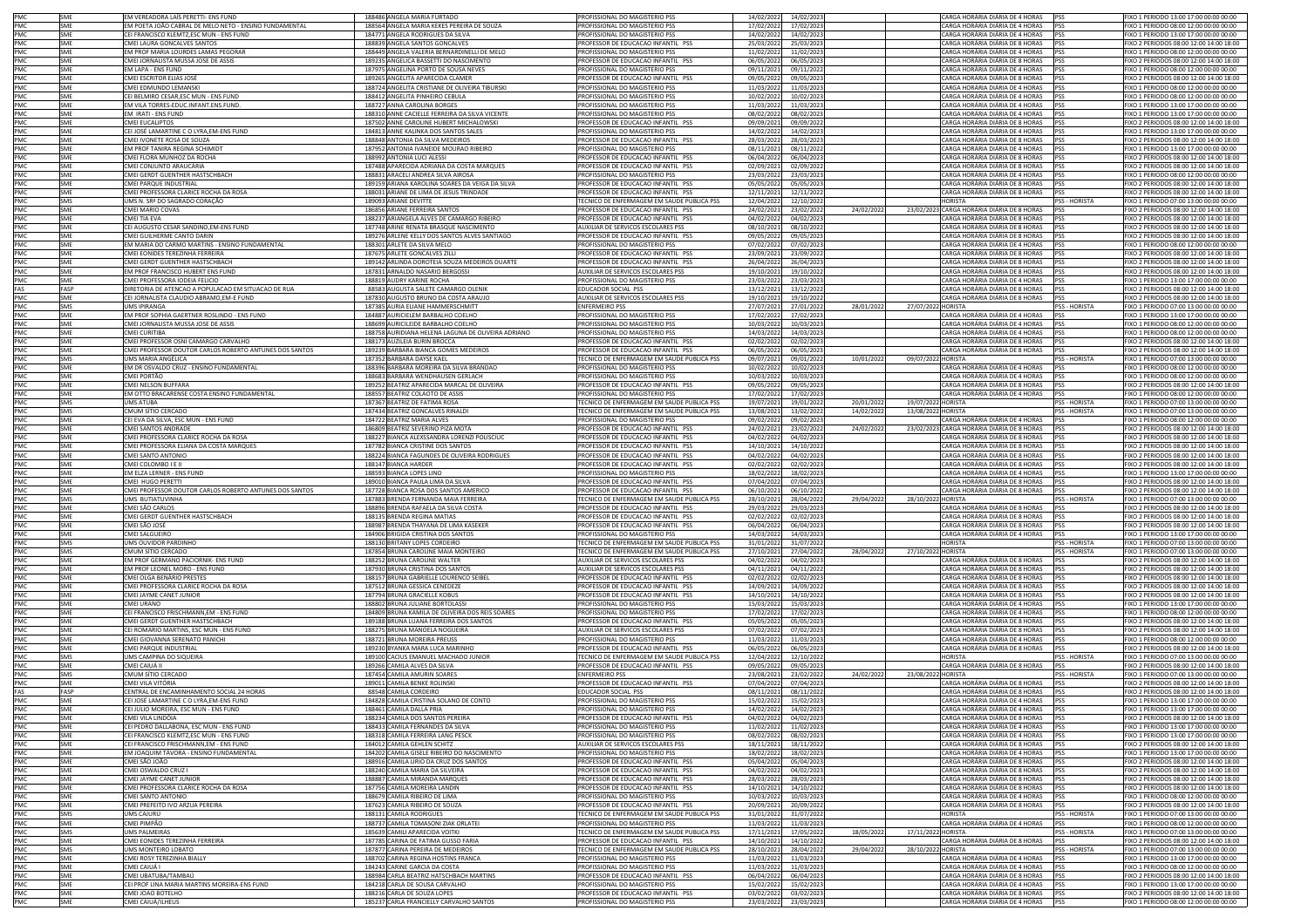| FAS<br>FASP              | CENTRAL DE ENCAMINHAMENTO SOCIAL 24 HORAS                                                               | 88580 CARLA LUCIANE GONCALVES MURARO                                                  | <b>EDUCADOR SOCIAL PSS</b>                                           | 13/12/2021 | 13/12/2022                          |            |                    | CARGA HORÁRIA DIÁRIA DE 8 HORAS                                            | <b>IPSS</b>          | FIXO 2 PERIODOS 08:00 12:00 14:00 18:00                                           |
|--------------------------|---------------------------------------------------------------------------------------------------------|---------------------------------------------------------------------------------------|----------------------------------------------------------------------|------------|-------------------------------------|------------|--------------------|----------------------------------------------------------------------------|----------------------|-----------------------------------------------------------------------------------|
| PMC<br><b>SME</b>        | CMEI SÃO JOÃO DEL REY                                                                                   | 186966 CARLA MIOTTO                                                                   | PROFESSOR DE EDUCACAO INFANTIL PSS                                   | 03/05/2021 | 03/05/2022                          | 04/05/2022 |                    | 03/05/2023 CARGA HORÁRIA DIÁRIA DE 8 HORAS                                 | PSS                  | FIXO 2 PERIODOS 08:00 12:00 14:00 18:00                                           |
| PMC<br><b>SMF</b>        | CMEI CONJUNTO PIQUIRI                                                                                   | 189241 CARLA ROBERTA DE ANDRADE                                                       | PROFESSOR DE EDUCACAO INFANTIL PSS                                   | 06/05/2022 | 06/05/2023                          |            |                    | CARGA HORÁRIA DIÁRIA DE 8 HORAS PSS                                        |                      | FIXO 2 PERIODOS 08:00 12:00 14:00 18:00                                           |
| PMC<br>SME               | CMEI GERDT GUENTHER HASTSCHBACH                                                                         | 188872 CARLEANDRA BARBOSA DE SOUZA ROSSI                                              | PROFESSOR DE EDUCACAO INFANTIL PSS                                   | 28/03/2022 | 28/03/2023                          |            |                    | ARGA HORÁRIA DIÁRIA DE 8 HORAS                                             |                      | FIXO 2 PERIODOS 08:00 12:00 14:00 18:00                                           |
|                          |                                                                                                         |                                                                                       |                                                                      |            |                                     |            |                    |                                                                            | <b>PSS</b>           |                                                                                   |
| PMC<br><b>SMS</b>        | CMUM PINHEIRINHO                                                                                        | 188121 CARLENE PATRICIA BAIA PANTOJA                                                  | <b>INFERMEIRO PSS</b>                                                | 31/01/2022 | 31/07/2022                          |            |                    | <b>IORISTA</b>                                                             | PSS - HORISTA        | FIXO 1 PERIODO 07:00 13:00 00:00 00:00                                            |
| PMC<br><b>SMS</b>        | CMUM CAMPO COMPRIDO                                                                                     | 186450 CARLOS CESAR CAETANO                                                           | TECNICO DE ENFERMAGEM EM SAUDE PUBLICA PSS                           | 20/01/2021 | 19/03/2021                          | 20/03/2021 | 19/06/2021 HORISTA |                                                                            | <b>PSS - HORISTA</b> | FIXO 1 PERIODO 07:00 13:00 00:00 00:00                                            |
| PMC<br>SMF               | CMEI VILA IPIRANGA                                                                                      | 189274 CAROLINA AUGUSTA ARANTES DOS SANTOS                                            | PROFESSOR DE EDUCACAO INFANTIL PSS                                   | 09/05/2022 | 09/05/2023                          |            |                    | ARGA HORÁRIA DIÁRIA DE 8 HORAS                                             | PSS                  | FIXO 2 PERIODOS 08:00 12:00 14:00 18:00                                           |
| PMC<br><b>SME</b>        | <b>CMEI COQUEIROS</b>                                                                                   | 189115 CAROLINA BRANDES GUIMARAES                                                     | PROFESSOR DE EDUCACAO INFANTIL PSS                                   | 26/04/2022 | 26/04/2023                          |            |                    | CARGA HORÁRIA DIÁRIA DE 8 HORAS                                            | PSS                  | FIXO 2 PERIODOS 08:00 12:00 14:00 18:00                                           |
| PMC<br><b>SME</b>        | CEI AUGUSTO CESAR SANDINO, EM-ENS FUND                                                                  | 188481 CAROLINA MARIA CUNHA PEREIRA OLIVA                                             | PROFISSIONAL DO MAGISTERIO PSS                                       | 14/02/2022 | 14/02/2023                          |            |                    | CARGA HORÁRIA DIÁRIA DE 4 HORAS                                            | <b>PSS</b>           | FIXO 1 PERIODO 08:00 12:00 00:00 00:00                                            |
| PMC<br><b>SME</b>        | CMEI SÃO JOSÉ OPERÁRIO                                                                                  | 189186 CAROLINA MAYARA VIDOLIN                                                        | PROFESSOR DE EDUCACAO INFANTIL PSS                                   | 05/05/2022 | 05/05/2023                          |            |                    | CARGA HORÁRIA DIÁRIA DE 8 HORAS                                            | PSS                  | FIXO 2 PERIODOS 08:00 12:00 14:00 18:00                                           |
| PMC<br>SMF               | CMEI EONIDES TEREZINHA FERREIRA                                                                         | 189112 CAROLINA RECH                                                                  | PROFESSOR DE EDUCAÇÃO INFANTIL PSS                                   | 26/04/2022 | 26/04/2023                          |            |                    | CARGA HORÁRIA DIÁRIA DE 8 HORAS                                            | PSS                  | FIXO 2 PERIODOS 08:00 12:00 14:00 18:00                                           |
| PMC<br>SME               | CMEI INFANTIL XAPINHAL II                                                                               | 189161 CAROLINE DA SILVA FERNANDES                                                    | PROFESSOR DE EDUCACAO INFANTIL PSS                                   | 05/05/2022 | 05/05/2023                          |            |                    | CARGA HORÁRIA DIÁRIA DE 8 HORAS                                            | <b>PSS</b>           | FIXO 2 PERIODOS 08:00 12:00 14:00 18:00                                           |
| PMC<br>SME               |                                                                                                         |                                                                                       |                                                                      |            |                                     |            |                    | 22/02/2023 CARGA HORÁRIA DIÁRIA DE 8 HORAS                                 |                      | IXO 2 PERIODOS 08:00 12:00 14:00 18:00                                            |
|                          | CMEI JAYME CANET JUNIOR                                                                                 | 186836 CAROLINE FERREIRA GOMES                                                        | ROFESSOR DE EDUCACAO INFANTIL PSS                                    | 23/02/2021 | 22/02/2022                          | 23/02/2022 |                    |                                                                            | PSS                  |                                                                                   |
| PMC<br>SMS               | UMS COQUEIROS                                                                                           | 187330 CAROLINE GOMES NEIMAYER                                                        | TECNICO DE ENFERMAGEM EM SAUDE PUBLICA PSS                           | 08/07/2021 | 08/01/2022                          | 09/01/2022 | 08/07/2022 HORISTA |                                                                            | PSS - HORISTA        | FIXO 1 PERIODO 07:00 13:00 00:00 00:00                                            |
| PMC<br>SMF               | CEI OLIVIO SOARES SABÓIA, ESCOLA MUNICIPAL - ENSINO FUNDAMENTA                                          | 188565 CAROLINE GONCALVES BUENO UMEDA                                                 | PROFISSIONAL DO MAGISTERIO PSS                                       | 17/02/2022 | 17/02/2023                          |            |                    | ARGA HORÁRIA DIÁRIA DE 4 HORAS                                             | PSS                  | FIXO 1 PERIODO 08:00 12:00 00:00 00:00                                            |
| PMC<br><b>SMF</b>        | CMELINEANTII XAPINHAI II                                                                                | 189148 CAROLINE LEMES DE OLIVEIRA                                                     | PROFESSOR DE EDUCACAO INFANTIL PSS                                   | 26/04/2022 | 26/04/2023                          |            |                    | CARGA HORÁRIA DIÁRIA DE 8 HORAS                                            | PSS                  | FIXO 2 PERIODOS 08:00 12:00 14:00 18:00                                           |
| PMC<br>PMC<br><b>SMS</b> | <b>UMS CAXIMBA</b>                                                                                      | 186431 CAROLINE MAILA DOS SANTOS                                                      | TECNICO DE ENFERMAGEM EM SAUDE PUBLICA PSS                           | 09/03/2022 | 09/09/2022                          |            |                    | <b>HORISTA</b>                                                             | <b>PSS - HORISTA</b> | FIXO 1 PERIODO 07:00 13:00 00:00 00:00                                            |
| SME                      | CMEI PROFESSORA CLARICE ROCHA DA ROSA                                                                   | 188005 CAROLINE MONNEY MIKOSZ                                                         | PROFESSOR DE EDUCACAO INFANTIL PSS                                   | 12/11/2021 | 12/11/2022                          |            |                    | CARGA HORÁRIA DIÁRIA DE 8 HORAS                                            | PSS                  | FIXO 2 PERIODOS 08:00 12:00 14:00 18:00                                           |
| PMC<br>SME               | CMEI FULVIA ROSEMBERG                                                                                   | 187614 CAROLINE SAMARA BACK                                                           | PROFESSOR DE EDUCACAO INFANTIL PSS                                   | 20/09/2021 | 20/09/2022                          |            |                    | CARGA HORÁRIA DIÁRIA DE 8 HORAS PSS                                        |                      | FIXO 2 PERIODOS 08:00 12:00 14:00 18:00                                           |
| PMC<br><b>SMF</b>        | CMEI GIOVANNA SERENATO PANICHI                                                                          | 189259 CAROLYNE VERNIZE LOPES                                                         | PROFESSOR DE EDUCACAO INFANTIL PSS                                   | 09/05/2022 | 09/05/2023                          |            |                    | CARGA HORÁRIA DIÁRIA DE 8 HORAS                                            | <b>IPSS</b>          | FIXO 2 PERIODOS 08:00 12:00 14:00 18:00                                           |
| PMC<br>SME               | CMEI NELSON BUFFARA                                                                                     | 188892 CASSIA GOMES LOPES DE LIMA                                                     | PROFESSOR DE EDUCACAO INFANTIL PSS                                   | 29/03/2022 | 29/03/2023                          |            |                    | ARGA HORÁRIA DIÁRIA DE 8 HORAS                                             | <b>IPSS</b>          | FIXO 2 PERIODOS 08:00 12:00 14:00 18:00                                           |
| <b>SME</b>               | CEI OLIVIO SOARES SABÓIA, ESCOLA MUNICIPAL - ENSINO FUNDAMENTA                                          |                                                                                       |                                                                      |            |                                     |            |                    | ARGA HORÁRIA DIÁRIA DE 8 HORAS                                             | <b>PSS</b>           |                                                                                   |
| PMC                      |                                                                                                         | 187819 CASSIANA CRISTINA DE FREITAS                                                   | AUXILIAR DE SERVICOS ESCOLARES PSS                                   | 19/10/2021 | 19/10/2022                          |            |                    |                                                                            |                      | FIXO 2 PERIODOS 08:00 12:00 14:00 18:00                                           |
| PMC<br>SMF               | CMEI PARQUE INDUSTRIAL                                                                                  | 185140 CASSIANA SCHIRMANN VAZ RUFINO                                                  | PROFISSIONAL DO MAGISTERIO PSS                                       | 11/03/2022 | 11/03/2023                          |            |                    | ARGA HORÁRIA DIÁRIA DE 4 HORAS:                                            | PSS                  | FIXO 1 PERIODO 13:00 17:00 00:00 00:00                                            |
| PMC<br>SMF               | EM PROF LEONEL MORO - ENS FUND                                                                          | 184737 CATIA REGINA DE CASTRO SILVA                                                   | PROFISSIONAL DO MAGISTERIO PSS                                       | 11/02/2022 | 11/02/2023                          |            |                    | CARGA HORÁRIA DIÁRIA DE 4 HORAS PSS                                        |                      | FIXO 1 PERIODO 08:00 12:00 00:00 00:00                                            |
| PMC<br>SME               | CMEI PROFESSORA MARIA VIÉZZER HERMANN                                                                   | 188757 CECILIA APARECIDA FERIATO GOIS                                                 | PROFISSIONAL DO MAGISTERIO PSS                                       | 14/03/2022 | 14/03/2023                          |            |                    | CARGA HORÁRIA DIÁRIA DE 4 HORAS                                            | <b>IPSS</b>          | FIXO 1 PERIODO 08:00 12:00 00:00 00:00                                            |
| PMC<br>SME               | CMEI JARDIM SAVANA                                                                                      | 189141 CELI DE FATIMA ZOTTO                                                           | PROFESSOR DE EDUCACAO INFANTIL PSS                                   | 26/04/2022 | 26/04/2023                          |            |                    | CARGA HORÁRIA DIÁRIA DE 8 HORAS                                            | PSS                  | FIXO 2 PERIODOS 08:00 12:00 14:00 18:00                                           |
| PMC<br>SMS               | CMUM CAMPO COMPRIDO                                                                                     | 188113 CELIA APARECIDA DE PONTES MACIEL                                               | <b>ENFERMEIRO PSS</b>                                                | 31/01/2022 | 31/07/2022                          |            |                    | <b>HORISTA</b>                                                             | PSS - HORISTA        | FIXO 1 PERIODO 07:00 13:00 00:00 00:00                                            |
| PMC<br>SMF               | CMEI GUILHERME CANTO DARIN                                                                              | 189215 CELIA CRISTINA QUEIROZ DAWIDOWICZ                                              | PROFESSOR DE EDUCACAO INFANTIL PSS                                   | 06/05/2022 | 06/05/2023                          |            |                    | CARGA HORÁRIA DIÁRIA DE 8 HORAS                                            | PSS                  | FIXO 2 PERIODOS 08:00 12:00 14:00 18:00                                           |
| PMC<br>SME               | CMEI UBATUBA/TAMBAÚ                                                                                     | 188989 CELIA MARIA LINO                                                               | PROFESSOR DE EDUCACAO INFANTIL PSS                                   | 06/04/2022 | 06/04/2023                          |            |                    | ARGA HORÁRIA DIÁRIA DE 8 HORAS                                             | <b>PSS</b>           | FIXO 2 PERIODOS 08:00 12:00 14:00 18:00                                           |
| PMC<br>SME               | EM MICHEL KHURY - ENS FUND                                                                              | 184030 CELIA REGINA DA SILVA BATISTA EVERS                                            | PROFISSIONAL DO MAGISTERIO PSS                                       | 11/02/2022 | 11/02/2023                          |            |                    | ARGA HORÁRIA DIÁRIA DE 4 HORAS                                             | <b>PSS</b>           | FIXO 1 PERIODO 08:00 12:00 00:00 00:00                                            |
|                          |                                                                                                         |                                                                                       |                                                                      |            |                                     |            |                    |                                                                            |                      |                                                                                   |
| PMC<br>SME               | EM MICHEL KHURY - ENS FUND                                                                              | 188381 CELIA REGINA FERREIRA FRANCO                                                   | PROFISSIONAL DO MAGISTERIO PSS                                       | 09/02/2022 | 09/02/2023                          |            |                    | CARGA HORÁRIA DIÁRIA DE 4 HORAS                                            | PSS                  | FIXO 1 PERIODO 08:00 12:00 00:00 00:00                                            |
| PMC<br>SMF               | EM LAPA - ENS FUND                                                                                      | 187974 CELIA RICARDO RAMOS                                                            | PROFISSIONAL DO MAGISTERIO PSS                                       | 09/11/2021 | 09/11/2022                          |            |                    | CARGA HORÁRIA DIÁRIA DE 4 HORAS                                            | <b>IPSS</b>          | FIXO 1 PERIODO 08:00 12:00 00:00 00:00                                            |
| PMC<br>SME               | EM ELZA LERNER - ENS FUND                                                                               | 188392 CELIRIA BONETTI                                                                | PROFISSIONAL DO MAGISTERIO PSS                                       | 10/02/2022 | 10/02/2023                          |            |                    | CARGA HORÁRIA DIÁRIA DE 4 HORAS                                            | <b>PSS</b>           | FIXO 1 PERIODO 08:00 12:00 00:00 00:00                                            |
| PMC<br>SME               | EM NEWTON BORGES REIS-EDUC INF ENS FUND                                                                 | 188621 CELSO RODRIGUES LEITE                                                          | PROFISSIONAL DO MAGISTERIO PSS                                       | 22/02/2022 | 22/02/2023                          |            |                    | CARGA HORÁRIA DIÁRIA DE 4 HORAS                                            | PSS                  | FIXO 1 PERIODO 13:00 17:00 00:00 00:00                                            |
| PMC<br><b>SME</b>        | CMEI PREFEITO IVO ARZUA PEREIRA                                                                         | 184208 CHEILA MARCIA RONCONI GRACZKOWSKI                                              | PROFISSIONAL DO MAGISTERIO PSS                                       | 11/03/2022 | 11/03/2023                          |            |                    | CARGA HORÁRIA DIÁRIA DE 4 HORAS                                            | PSS                  | FIXO 1 PERIODO 13:00 17:00 00:00 00:00                                            |
| PMC<br>SMS               | UMS NOSSA SENHORA DA LUZ                                                                                | 187658 CHEIVA CHAWANA MEDEIROS DOS SANTOS                                             | TECNICO DE ENFERMAGEM EM SAUDE PUBLICA PSS                           | 22/09/2021 | 22/03/2022                          | 23/03/2022 | 22/09/2022 HORISTA |                                                                            | PSS - HORISTA        | FIXO 1 PERIODO 07:00 13:00 00:00 00:00                                            |
| PMC<br>SME               | CMEI PROFESSOR DOUTOR CARLOS ROBERTO ANTUNES DOS SANTOS                                                 | 189049 CHRISTIANE MARCO LIMA MUNIZ DE MOURA                                           | PROFESSOR DE EDUCACAO INFANTIL PSS                                   | 08/04/2022 | 08/04/2023                          |            |                    | CARGA HORÁRIA DIÁRIA DE 8 HORAS                                            | PSS                  | FIXO 2 PERIODOS 08:00 12:00 14:00 18:00                                           |
| PMC<br>SME               | CEI JULIO MOREIRA, ESC MUN - ENS FUND                                                                   | 188272 CILENE VISINI                                                                  | AUXILIAR DE SERVICOS ESCOLARES PSS                                   | 07/02/2022 | 07/02/2023                          |            |                    | ARGA HORÁRIA DIÁRIA DE 8 HORAS                                             | <b>IPSS</b>          | FIXO 2 PERIODOS 08:00 12:00 14:00 18:00                                           |
| PMC<br>SME               |                                                                                                         | 188930 CINARA DOS SANTOS BEZERRA                                                      |                                                                      |            |                                     |            |                    | ARGA HORÁRIA DIÁRIA DE 8 HORAS                                             |                      |                                                                                   |
|                          | CMEI JOÃO BATISTA FONTANA                                                                               |                                                                                       | PROFESSOR DE EDUCACAO INFANTIL PSS                                   | 05/04/2022 | 05/04/2023                          |            |                    |                                                                            | PSS                  | IXO 2 PERIODOS 08:00 12:00 14:00 18:00                                            |
| PMC<br>SMF               | EM PROF GERMANO PACIORNIK- ENS FUND                                                                     | 184011 CINTIA COELHO FONSECA GOMES                                                    | PROFISSIONAL DO MAGISTERIO PSS                                       | 07/02/2022 | 07/02/2023                          |            |                    | CARGA HORÁRIA DIÁRIA DE 4 HORAS                                            | PSS                  | FIXO 1 PERIODO 13:00 17:00 00:00 00:00                                            |
| PMC<br>SMS               | <b>HMS VILA TINGH</b>                                                                                   | 187366 CINTIA FERREIRA DOS SANTOS                                                     | TECNICO DE ENFERMAGEM EM SAUDE PUBLICA PSS                           | 19/07/2021 | 19/01/2022                          | 20/01/2022 | 19/07/2022 HORISTA |                                                                            | PSS - HORISTA        | FIXO 1 PERIODO 07:00 13:00 00:00 00:00                                            |
| PMC<br>SME               | CMEI SÃO JOSÉ                                                                                           | 189046 CINTIA LOURENCO                                                                | PROFESSOR DE EDUCACAO INFANTIL PSS                                   | 08/04/2022 | 08/04/2023                          |            |                    | CARGA HORÁRIA DIÁRIA DE 8 HORAS                                            | <b>IPSS</b>          | FIXO 2 PERIODOS 08:00 12:00 14:00 18:00                                           |
| PMC<br><b>SMS</b>        | CMUM BOA VISTA                                                                                          | 187053 CINTIA MIRELE VIEIRA DE LIMA SANTOS                                            | TECNICO DE ENFERMAGEM EM SAUDE PUBLICA PSS                           | 31/05/2021 | 30/11/2021                          | 01/12/2021 | 31/05/2022 HORISTA |                                                                            | <b>PSS - HORISTA</b> | FIXO 1 PERIODO 07:00 13:00 00:00 00:00                                            |
| PMC<br>SME               | CMEI CONJUNTO MONTEVERDI                                                                                | 189240 CINTIA RAQUEL MOREIRA RIBEIRO                                                  | PROFESSOR DE EDUCACAO INFANTIL PSS                                   | 06/05/2022 | 06/05/2023                          |            |                    | CARGA HORÁRIA DIÁRIA DE 8 HORAS                                            | PSS                  | FIXO 2 PERIODOS 08:00 12:00 14:00 18:00                                           |
| PMC<br><b>SMF</b>        | CMEI FULVIA ROSEMBERG                                                                                   | 184254 CIRLENE INACIO RAYMUNDO SALLES                                                 | PROFISSIONAL DO MAGISTERIO PSS                                       | 11/03/2022 | 11/03/2023                          |            |                    | CARGA HORÁRIA DIÁRIA DE 4 HORAS                                            | PSS                  | FIXO 1 PERIODO 13:00 17:00 00:00 00:00                                            |
| PMC<br>SME               | CMEI VILA SANDRA                                                                                        | 187709 CLARICE DE MELLO RIBEIRO                                                       | ROFESSOR DE EDUCACAO INFANTIL PSS                                    | 27/09/2021 | 27/09/2022                          |            |                    | ARGA HORÁRIA DIÁRIA DE 8 HORAS                                             | <b>PSS</b>           | FIXO 2 PERIODOS 08:00 12:00 14:00 18:00                                           |
| PMC<br>SME               | EM PREFEITO OMAR SABBAG - ENS FUND                                                                      | 188334 CLARICE PEREIRA DE OLIVEIRA                                                    | ROFISSIONAL DO MAGISTERIO PSS                                        | 08/02/2022 | 08/02/2023                          |            |                    | ARGA HORÁRIA DIÁRIA DE 4 HORAS                                             | PSS                  | 1XO 1 PERIODO 08:00 12:00 00:00 00:00                                             |
| PMC<br><b>I</b> SME      |                                                                                                         |                                                                                       | PROFISSIONAL DO MAGISTERIO PSS                                       |            |                                     |            |                    | CARGA HORÁRIA DIÁRIA DE 4 HORAS                                            |                      |                                                                                   |
|                          | CEI PROF LINA MARIA MARTINS MOREIRA-ENS FUND                                                            | 184229 CLARICE SOARES DA SILVA SANTANA<br>184851 CLAUDENIA MONTFIRO DA SILVA REZENDE  |                                                                      | 14/02/2022 | 14/02/2023                          |            |                    | CARGA HORÁRIA DIÁRIA DE 4 HORAS                                            | PSS                  | FIXO 1 PERIODO 08:00 12:00 00:00 00:00                                            |
| PMC<br>SMF               | EM RACHEL MADER GONÇALVES - EDUCAÇÃO INFANTIL E ENSINO FUNDAME                                          |                                                                                       | PROFISSIONAL DO MAGISTERIO PSS                                       | 17/02/2022 | 17/02/2023                          |            |                    |                                                                            | <b>PSS</b>           | FIXO 1 PERIODO 08:00 12:00 00:00 00:00                                            |
| PMC<br>SME               | <b>CMEI ITAPEMA</b>                                                                                     | 188786 CLAUDERSON EVERALDO ALVES                                                      | PROFISSIONAL DO MAGISTERIO PSS                                       | 15/03/2022 | 15/03/2023                          |            |                    | CARGA HORÁRIA DIÁRIA DE 4 HORAS                                            | <b>IPSS</b>          | FIXO 1 PERIODO 08:00 12:00 00:00 00:00                                            |
| PMC<br>SME               | CMELMORADIAS OLINDA                                                                                     | 188762 CLAUDETE BONATTI DELAROSA                                                      | PROFISSIONAL DO MAGISTERIO PSS                                       | 14/03/2022 | 14/03/2023                          |            |                    | CARGA HORÁRIA DIÁRIA DE 4 HORAS                                            | <b>IPSS</b>          | FIXO 1 PERIODO 08:00 12:00 00:00 00:00                                            |
| PMC<br>SME               | CMEI VILA LEÃO                                                                                          | 188866 CLAUDETE DE CARVALHO CARDOSO                                                   | PROFESSOR DE EDUCACAO INFANTIL PSS                                   | 28/03/2022 | 28/03/2023                          |            |                    | CARGA HORÁRIA DIÁRIA DE 8 HORAS                                            | <b>PSS</b>           | FIXO 2 PERIODOS 08:00 12:00 14:00 18:00                                           |
| PMC<br><b>SMF</b>        | CMEI MORADIAS OLINDA                                                                                    | 189001 CLAUDETE ROCHA DO AMARAL MAGALHAES                                             | PROFESSOR DE EDUCACAO INFANTIL PSS                                   | 07/04/2022 | 07/04/2023                          |            |                    | CARGA HORÁRIA DIÁRIA DE 8 HORAS PSS                                        |                      | FIXO 2 PERIODOS 08:00 12:00 14:00 18:00                                           |
| PMC<br>SME               | CMEI LOURDES ARAUJO CANET                                                                               | 188906 CLAUDIA ANDREA WIERZBICKI RAMOS                                                | PROFESSOR DE EDUCACAO INFANTIL PSS                                   | 29/03/2022 | 29/03/2023                          |            |                    | ARGA HORÁRIA DIÁRIA DE 8 HORAS                                             | <b>IPSS</b>          | FIXO 2 PERIODOS 08:00 12:00 14:00 18:00                                           |
| PMC<br>SME               | CMEI EUCALIPTOS                                                                                         | 189163 CLAUDIA APARECIDA DE LIMA WOLINSKI CARDOSO                                     | PROFESSOR DE EDUCACAO INFANTIL PSS                                   | 05/05/2022 | 05/05/2023                          |            |                    | ARGA HORÁRIA DIÁRIA DE 8 HORAS                                             | PSS                  | FIXO 2 PERIODOS 08:00 12:00 14:00 18:00                                           |
| PMC<br>SME               | CMEI HUGO PERETT                                                                                        | 189020 CLAUDIA APARECIDA MARINHEIRO DA SILVA                                          | PROFESSOR DE EDUCACAO INFANTIL PSS                                   | 07/04/2022 | 07/04/2023                          |            |                    | CARGA HORÁRIA DIÁRIA DE 8 HORAS                                            | PSS                  | FIXO 2 PERIODOS 08:00 12:00 14:00 18:00                                           |
| PMC<br>SMF               | CMEI DR. ERALDO KUSTER                                                                                  | 188244 CLAUDIA DOS SANTOS                                                             | PROFESSOR DE EDUCACAO INFANTIL PSS                                   | 04/02/2022 | 04/02/2023                          |            |                    | CARGA HORÁRIA DIÁRIA DE 8 HORAS                                            | <b>IPSS</b>          | FIXO 2 PERIODOS 08:00 12:00 14:00 18:00                                           |
| PMC<br>SMF               | CEI FRANCISCO FRISCHMANN.EM - ENS FUND                                                                  | 188417 CLAUDIA LARISSA ALEXIUS FERREIRA                                               | PROFISSIONAL DO MAGISTERIO PSS                                       | 10/02/2022 | 10/02/2023                          |            |                    | CARGA HORÁRIA DIÁRIA DE 4 HORAS                                            | PSS                  | FIXO 1 PERIODO 13:30 17:30 00:00 00:00                                            |
|                          |                                                                                                         |                                                                                       |                                                                      |            |                                     |            |                    |                                                                            |                      |                                                                                   |
| PMC<br>SMS               | UMS AURORA                                                                                              | 187044 CLAUDIA MARA LOZINSKI                                                          | TECNICO DE ENFERMAGEM EM SAUDE PUBLICA PSS                           | 24/05/2021 | 24/11/2021                          | 25/11/2021 | 24/05/2022 HORISTA |                                                                            | PSS - HORISTA        | FIXO 1 PERIODO 07:00 13:00 00:00 00:00                                            |
| PMC<br>SME               | CEI OLIVIO SOARES SABÓIA, ESCOLA MUNICIPAL - ENSINO FUNDAMENTA                                          | 187461 CLAUDIA MARIA DA SILVA                                                         | PROFISSIONAL DO MAGISTERIO PSS                                       | 10/02/2022 | 10/02/2023                          |            |                    | CARGA HORÁRIA DIÁRIA DE 4 HORAS                                            | PSS                  | FIXO 1 PERIODO 08:00 12:00 00:00 00:00                                            |
| PMC<br>SMS               | UMS UMBARÁ                                                                                              | 187898 CLAUDIA MARIA FAVRETTO DE OLIVEIRA                                             | TECNICO DE ENFERMAGEM EM SAUDE PUBLICA PSS                           | 28/10/2021 | 28/04/2022                          | 29/04/2022 | 28/10/2022 HORISTA |                                                                            | PSS - HORISTA        | FIXO 1 PERIODO 07:00 13:00 00:00 00:00                                            |
| PMC<br><b>SMF</b>        | CMEI SÃO JOÃO DEL REY                                                                                   | 189256 CLAUDIA NOELI DE SANTANA                                                       | PROFESSOR DE EDUCACAO INFANTIL PSS                                   | 09/05/2022 | 09/05/2023                          |            |                    | CARGA HORÁRIA DIÁRIA DE 8 HORAS                                            | PSS                  | FIXO 2 PERIODOS 08:00 12:00 14:00 18:00                                           |
| PMC<br>SME               | CMEI SANTA GUERNET SCHIER                                                                               | 188782 CLAUDIA PACHECO DOS ANJOS                                                      | PROFISSIONAL DO MAGISTERIO PSS                                       | 15/03/2022 | 15/03/2023                          |            |                    | ARGA HORÁRIA DIÁRIA DE 4 HORAS:                                            | PSS                  | FIXO 1 PERIODO 08:00 12:00 00:00 00:00                                            |
| PMC<br><b>SMS</b>        | UMS TANCREDO NEVES                                                                                      | 187657 CLAUDIA VAHLUX                                                                 | TECNICO DE ENFERMAGEM EM SAUDE PUBLICA PSS                           | 22/09/2021 | 22/03/2022                          | 23/03/2022 | 22/09/202          | HORISTA                                                                    | <b>PSS - HORISTA</b> | FIXO 1 PERIODO 07:00 13:00 00:00 00:00                                            |
| PMC<br>SME               | CEI PROF LINA MARIA MARTINS MOREIRA-ENS FUND                                                            | 188331 CLAUDIANE APARECIDA ALBERTI                                                    | PROFISSIONAL DO MAGISTERIO PSS                                       | 08/02/2022 | 08/02/2023                          |            |                    | ARGA HORÁRIA DIÁRIA DE 4 HORAS                                             | PSS                  | FIXO 1 PERIODO 08:00 12:00 00:00 00:00                                            |
| PMC<br><b>SMF</b>        | CEI PROF ULISSES FALCÃO VIEIRA EM-ENS FUND                                                              | 184270 CLAUDIANE FELIX NEVES                                                          | PROFISSIONAL DO MAGISTERIO PSS                                       | 17/02/2022 | 17/02/2023                          |            |                    | CARGA HORÁRIA DIÁRIA DE 4 HORAS                                            | PSS                  | FIXO 1 PERIODO 13:00 17:00 00:00 00:00                                            |
| PMC<br>SME               | CEI AUGUSTO CESAR SANDINO, EM-ENS FUND                                                                  | 188514 CLAUDIANO MARCOS MACIEL                                                        | PROFISSIONAL DO MAGISTERIO PSS                                       | 16/02/2022 | 16/02/2023                          |            |                    | CARGA HORÁRIA DIÁRIA DE 4 HORAS                                            | <b>IPSS</b>          | FIXO 1 PERIODO 13:00 17:00 00:00 00:00                                            |
| PMC<br>SME               | CMEI CAIUÁ/ILHEUS                                                                                       | 189050 CLAUDINEIA DA COSTA CORDEIRO                                                   | PROFESSOR DE EDUCACAO INFANTIL PSS                                   | 08/04/2022 | 08/04/2023                          |            |                    | CARGA HORÁRIA DIÁRIA DE 8 HORAS                                            | <b>PSS</b>           | FIXO 2 PERIODOS 08:00 12:00 14:00 18:00                                           |
| PMC<br>SME               |                                                                                                         |                                                                                       |                                                                      |            |                                     |            |                    |                                                                            |                      | FIXO 2 PERIODOS 08:00 12:00 14:00 18:00                                           |
|                          | EM PROF AUGUSTA GLUCK RIBAS - ENS FUND                                                                  | 187841 CLAUDINEIA DOS SANTOS COELHO                                                   | AUXILIAR DE SERVICOS ESCOLARES PSS                                   | 27/10/2021 | 27/10/2022                          |            |                    | CARGA HORÁRIA DIÁRIA DE 8 HORAS PSS                                        |                      |                                                                                   |
| FAS<br>FASP              | CENTRAL DE ENCAMINHAMENTO SOCIAL 24 HORAS                                                               | 88591 CLAUDIO MARCIO ZANOTTI                                                          | EDUCADOR SOCIAL PSS                                                  | 16/02/2022 | 16/02/2023                          |            |                    | CARGA HORÁRIA DIÁRIA DE 8 HORAS                                            | <b>PSS</b>           | FIXO 2 PERIODOS 08:00 12:00 14:00 18:00                                           |
| PMC<br>SME               | EM JOÃO MACEDO FILHO ENSINO FUNDAMENTAL                                                                 | 184886 CLAUDNEIA GOMES DAS NEVES                                                      | PROFISSIONAL DO MAGISTERIO PSS                                       | 18/02/2022 | 18/02/2023                          |            |                    | ARGA HORÁRIA DIÁRIA DE 4 HORAS PSS                                         |                      | FIXO 1 PERIODO 13:00 17:00 00:00 00:00                                            |
| PMC<br>SMS               | CMUM BOA VISTA                                                                                          | 188646 CLEIA APARECIDA CABRAL                                                         | TECNICO DE ENFERMAGEM EM SAUDE PUBLICA PSS                           | 09/03/2022 | 09/09/2022                          |            |                    | <b>ORISTA</b>                                                              | <b>PSS - HORISTA</b> | FIXO 1 PERIODO 07:00 13:00 00:00 00:00                                            |
| PMC<br>SME               | CMEI PROFESSOR DOUTOR CARLOS ROBERTO ANTUNES DOS SANTOS                                                 | 189042 CLEIDE BATISTA SILVEIRA FERNANDES                                              | PROFESSOR DE EDUCACAO INFANTIL PSS                                   | 08/04/2022 | 08/04/2023                          |            |                    | ARGA HORÁRIA DIÁRIA DE 8 HORAS                                             | PSS                  | FIXO 2 PERIODOS 08:00 12:00 14:00 18:00                                           |
| PMC<br>SMF               | CMEI VILA IPIRANGA                                                                                      | 188873 CLEIDE SEZINANDO NEVES FERNANDES                                               | PROFESSOR DE EDUCACAO INFANTIL PSS                                   | 28/03/2022 | 28/03/2023                          |            |                    | CARGA HORÁRIA DIÁRIA DE 8 HORAS PSS                                        |                      | FIXO 2 PERIODOS 08:00 12:00 14:00 18:00                                           |
| PMC<br>SME               | CMFI INFANTII XAPINHAI II                                                                               | 188975 CLELIA CAIRES DE MELO MARTINS                                                  | PROFESSOR DE EDUCACAO INFANTIL PSS                                   | 06/04/2022 | 06/04/2023                          |            |                    | CARGA HORÁRIA DIÁRIA DE 8 HORAS                                            | <b>PSS</b>           | FIXO 2 PERIODOS 08:00 12:00 14:00 18:00                                           |
| PMC<br>SME               | CEI FRANCISCO FRISCHMANN, EM - ENS FUND                                                                 | 188435 CLEOMARA DE LEMOS KULIK                                                        | PROFISSIONAL DO MAGISTERIO PSS                                       | 11/02/2022 | 11/02/2023                          |            |                    | CARGA HORÁRIA DIÁRIA DE 4 HORAS                                            | <b>PSS</b>           | FIXO 1 PERIODO 08:00 12:00 00:00 00:00                                            |
| PMC<br><b>SME</b>        | CMEI ITAPEMA                                                                                            | 187520 CLEONE SANTOS DE OLIVEIRA VEIGA                                                | PROFESSOR DE EDUCACAO INFANTIL PSS                                   | 14/09/2021 | 14/09/2022                          |            |                    | CARGA HORÁRIA DIÁRIA DE 8 HORAS                                            | PSS                  | FIXO 2 PERIODOS 08:00 12:00 14:00 18:00                                           |
| PMC<br>SMS               | <b>UMS CAPANEMA</b>                                                                                     | 187402 CLEUSA ADAMSKI                                                                 | TECNICO DE ENFERMAGEM EM SAUDE PUBLICA PSS                           | 05/08/2021 | 05/02/2022                          | 06/02/2022 | 05/08/2022 HORISTA |                                                                            | PSS - HORISTA        | FIXO 1 PERIODO 07:00 13:00 00:00 00:00                                            |
| PMC<br>SME               | CMEI MILTON LUIZ PEREIRA                                                                                | 188938 CLEUSA FERREIRA SOUZA                                                          | PROFESSOR DE EDUCACAO INFANTIL PSS                                   | 05/04/2022 | 05/04/2023                          |            |                    | CARGA HORÁRIA DIÁRIA DE 8 HORAS                                            | <b>IPSS</b>          | FIXO 2 PERIODOS 08:00 12:00 14:00 18:00                                           |
|                          |                                                                                                         |                                                                                       |                                                                      |            |                                     |            |                    |                                                                            |                      | IXO 2 PERIODOS 08:00 12:00 14:00 18:00                                            |
| PMC<br>PMC               | EI HEITOR DE ALENCAR FURTADO, ESCOLA MUNICIPAL - ENSINO FUNDA<br>CMEI BAIRRO NOVO IV                    | 187843 JURISLAINE CAMARGO DE LIMA                                                     | UXILIAR DE SERVICOS ESCOLARES PSS                                    |            | 27/10/2021 27/10/202.               |            |                    | AKGA HUKAKIA DIAKIA DE 8 HUKAS                                             | IPSS.                |                                                                                   |
| SME                      |                                                                                                         | 187467 CRISLAINE DA ROCHA DE ALMEIDA DE MELO                                          | PROFESSOR DE EDUCACAO INFANTIL PSS                                   |            | 25/08/2021 25/08/2022               |            |                    | CARGA HORÁRIA DIÁRIA DE 8 HORAS                                            | PSS                  | FIXO 2 PERIODOS 08:00 12:00 14:00 18:00                                           |
| PMC<br><b>SMS</b>        | <b>UMS VILA DIANA</b>                                                                                   | 185709 CRISLAINE DE FREITAS                                                           | TECNICO DE ENFERMAGEM EM SAUDE PUBLICA PSS                           |            | 09/07/2021 09/01/2022               | 10/01/2022 | 09/07/2022 HORISTA |                                                                            | <b>PSS - HORISTA</b> | FIXO 1 PERIODO 07:00 13:00 00:00 00:00                                            |
| PMC<br>SME               | CMEI MILTON LUIZ PEREIRA                                                                                | 189005 CRISLAINE DOS SANTOS QUINTINO                                                  | PROFESSOR DE EDUCACAO INFANTIL PSS                                   | 07/04/2022 | 07/04/2023                          |            |                    | CARGA HORÁRIA DIÁRIA DE 8 HORAS PSS                                        |                      | FIXO 2 PERIODOS 08:00 12:00 14:00 18:00                                           |
| PMC<br>SME               | EM COLÔNIA AUGUSTA - EIEF                                                                               | 188070 CRISTHIANO ROCHA SEREJO                                                        | AUXILIAR DE SERVICOS ESCOLARES PSS                                   | 18/11/2021 | 18/11/2022                          |            |                    | CARGA HORÁRIA DIÁRIA DE 8 HORAS                                            | <b>IPSS</b>          | FIXO 2 PERIODOS 08:00 12:00 14:00 18:00                                           |
| PMC<br><b>SMS</b>        | CMUM CAJURÚ                                                                                             | 187673 CRISTIAN ALESSANDRO BORGES FRAGOSO                                             | TECNICO DE ENFERMAGEM EM SAUDE PUBLICA PSS                           | 22/09/2021 | 22/03/2022                          | 23/03/2022 | 22/09/2022 HORISTA |                                                                            | PSS - HORISTA        | FIXO 1 PERIODO 07:00 13:00 00:00 00:00                                            |
| PMC<br>SME               | CMEI ISIS SANSON MONTE SERRAT                                                                           | 189044 CRISTIANA APARECIDA GONCALVES PERES FURTUOSO                                   | PROFESSOR DE EDUCACAO INFANTIL PSS                                   | 08/04/2022 | 08/04/2023                          |            |                    | CARGA HORÁRIA DIÁRIA DE 8 HORAS PSS                                        |                      | FIXO 2 PERIODOS 08:00 12:00 14:00 18:00                                           |
| PMC<br><b>SME</b>        | CMEI PORTO SEGURO                                                                                       | 188976 CRISTIANE ALVES DA SILVA                                                       | PROFESSOR DE EDUCACAO INFANTIL PSS                                   | 06/04/2022 | 06/04/2023                          |            |                    | CARGA HORÁRIA DIÁRIA DE 8 HORAS PSS                                        |                      | FIXO 2 PERIODOS 08:00 12:00 14:00 18:00                                           |
| PMC<br><b>SME</b>        | EM HERÁCLITO FONTOURA SOBRAL PINTO-EDUCACÃO INFANTIL ENS. FUND                                          | 187744 CRISTIANE APARECIDA RIBAS                                                      | AUXILIAR DE SERVICOS ESCOLARES PSS                                   | 08/10/2021 | 08/10/2022                          |            |                    | ARGA HORÁRIA DIÁRIA DE 8 HORAS PSS                                         |                      | FIXO 2 PERIODOS 08:00 12:00 14:00 18:00                                           |
| PMC<br>SME               | CMEI DOUTOR ARNALDO CARNASCIALI                                                                         | 188674 CRISTIANE DE CASSIA MOREIRA LOPES                                              | PROFISSIONAL DO MAGISTERIO PSS                                       | 10/03/2022 | 10/03/2023                          |            |                    | ARGA HORÁRIA DIÁRIA DE 4 HORAS                                             | PSS                  | FIXO 1 PERIODO 08:00 12:00 00:00 00:00                                            |
|                          |                                                                                                         |                                                                                       |                                                                      |            |                                     |            |                    |                                                                            |                      |                                                                                   |
| PMC<br>SME               | CMEI PARQUE INDUSTRIAL                                                                                  | 184217 CRISTIANE DOS SANTOS FRANDJI                                                   | PROFISSIONAL DO MAGISTERIO PSS                                       | 10/03/2022 | 10/03/2023                          |            |                    | CARGA HORÁRIA DIÁRIA DE 4 HORAS PSS                                        |                      | FIXO 1 PERIODO 13:00 17:00 00:00 00:00                                            |
|                          |                                                                                                         |                                                                                       |                                                                      | 17/02/2022 | 17/02/2023                          |            |                    | CARGA HORÁRIA DIÁRIA DE 4 HORAS PSS                                        |                      |                                                                                   |
| PMC<br><b>SMF</b>        | <b>EM RIO NEGRO - ENS FUND</b>                                                                          | 184792 CRISTIANE FERNANDES DE ABREU BERGES                                            | PROFISSIONAL DO MAGISTERIO PSS                                       |            |                                     |            |                    |                                                                            |                      | FIXO 1 PERIODO 08:00 12:00 00:00 00:00                                            |
| PMC<br>SME               | CEI FRANCISCO FRISCHMANN, EM - ENS FUND                                                                 | 184794 CRISTIANE FERNANDES DO VALE DE CARVALHO                                        | PROFISSIONAL DO MAGISTERIO PSS                                       | 16/02/2022 | 16/02/2023                          |            |                    | CARGA HORÁRIA DIÁRIA DE 4 HORAS PSS                                        |                      | FIXO 1 PERIODO 13:00 17:00 00:00 00:00                                            |
| PMC<br>SME               | CMEI MORADIAS OLINDA                                                                                    | 187779 CRISTIANE IRENE DE ARRUDA                                                      | PROFESSOR DE EDUCACAO INFANTIL PSS                                   | 14/10/2021 | 14/10/2022                          |            |                    | CARGA HORÁRIA DIÁRIA DE 8 HORAS PSS                                        |                      | FIXO 2 PERIODOS 08:00 12:00 14:00 18:00                                           |
| PMC<br><b>SME</b>        | CMEI IOKO MARGARETE HARA                                                                                | 188688 CRISTIANE MICHELE DA SILVA                                                     | PROFISSIONAL DO MAGISTERIO PSS                                       | 10/03/2022 | 10/03/2023                          |            |                    | CARGA HORÁRIA DIÁRIA DE 4 HORAS PSS                                        |                      | FIXO 1 PERIODO 08:00 12:00 00:00 00:00                                            |
| <b>SME</b>               | EM HERÁCLITO FONTOURA SOBRAL PINTO-EDUCAÇÃO INFANTIL ENS. FUND                                          | 188265 CRISTIANE MOREIRA DA SILVA                                                     | AUXILIAR DE SERVICOS ESCOLARES PSS                                   | 07/02/2022 |                                     |            |                    | CARGA HORÁRIA DIÁRIA DE 8 HORAS PSS                                        |                      | FIXO 2 PERIODOS 08:00 12:00 14:00 18:00                                           |
| PMC<br>SMS               | UMS ESTRELA                                                                                             | 185700 CRISTIANE NIEDERHEITMANN                                                       | TECNICO DE ENFERMAGEM EM SAUDE PUBLICA PSS                           | 17/11/2021 | 07/02/2023                          |            |                    |                                                                            | PSS - HORISTA        | FIXO 1 PERIODO 07:00 13:00 00:00 00:00                                            |
| PMC                      |                                                                                                         |                                                                                       |                                                                      |            | 17/05/2022                          | 18/05/2022 | 17/11/2022 HORISTA |                                                                            |                      |                                                                                   |
| PMC<br><b>SME</b>        | EM PROF NANSYR CECATO CAVICHIOLO - EI E EF                                                              | 188466 CRISTIANE PIRES MALKO DA SILVA                                                 | PROFISSIONAL DO MAGISTERIO PSS                                       | 14/02/2022 | 14/02/2023                          |            |                    | ARGA HORÁRIA DIÁRIA DE 4 HORAS                                             | PSS                  | FIXO 1 PERIODO 08:00 12:00 00:00 00:00                                            |
| PMC<br>SME               | CMELINFANTII XAPINHALII                                                                                 | 188909 CRISTIANE SOUTO VASCONCELOS                                                    | PROFESSOR DE EDUCACAO INFANTIL PSS                                   | 29/03/2022 | 29/03/2023                          |            |                    | CARGA HORÁRIA DIÁRIA DE 8 HORAS                                            | PSS                  | FIXO 2 PERIODOS 08:00 12:00 14:00 18:00                                           |
| PMC<br><b>SMS</b>        | CMUM CAIURÚ                                                                                             | 186020 CRISTIANE TARTARI FERREIRA                                                     | TECNICO DE ENFERMAGEM EM SAUDE PUBLICA PSS                           | 22/07/2020 | 22/10/2020                          | 23/10/2020 | 22/01/2021 HORISTA |                                                                            | PSS - HORISTA        | FIXO 1 PERIODO 07:00 13:00 00:00 00:00                                            |
| PMC<br>SME               | EM PRÓ-MORAR BARIGUI - ENSINO FUNDAMENTAL                                                               | 188268 CRISTIANE ZANETTI DE MELO                                                      | AUXILIAR DE SERVICOS ESCOLARES PSS                                   | 07/02/2022 | 07/02/2023                          |            |                    | CARGA HORÁRIA DIÁRIA DE 8 HORAS PSS                                        |                      | FIXO 2 PERIODOS 08:00 12:00 14:00 18:00                                           |
| PMC<br>SME<br>PMC<br>SME | CELERANCISCO ERISCHMANN EM - ENS EUND<br>EM HERÁCLITO FONTOURA SOBRAL PINTO-EDUCAÇÃO INFANTIL ENS. FUND | 187441 CRISTINA APARECIDA DOS SANTOS<br>184280 CRISTINA DE LOURDES NENNEMANN FERREIRA | AUXILIAR DE SERVICOS ESCOLARES PSS<br>PROFISSIONAL DO MAGISTERIO PSS | 20/08/2021 | 20/08/2022<br>18/02/2022 18/02/2023 |            |                    | CARGA HORÁRIA DIÁRIA DE 8 HORAS PSS<br>CARGA HORÁRIA DIÁRIA DE 4 HORAS PSS |                      | FIXO 2 PERIODOS 08:00 12:00 14:00 18:00<br>FIXO 1 PERIODO 13:00 17:00 00:00 00:00 |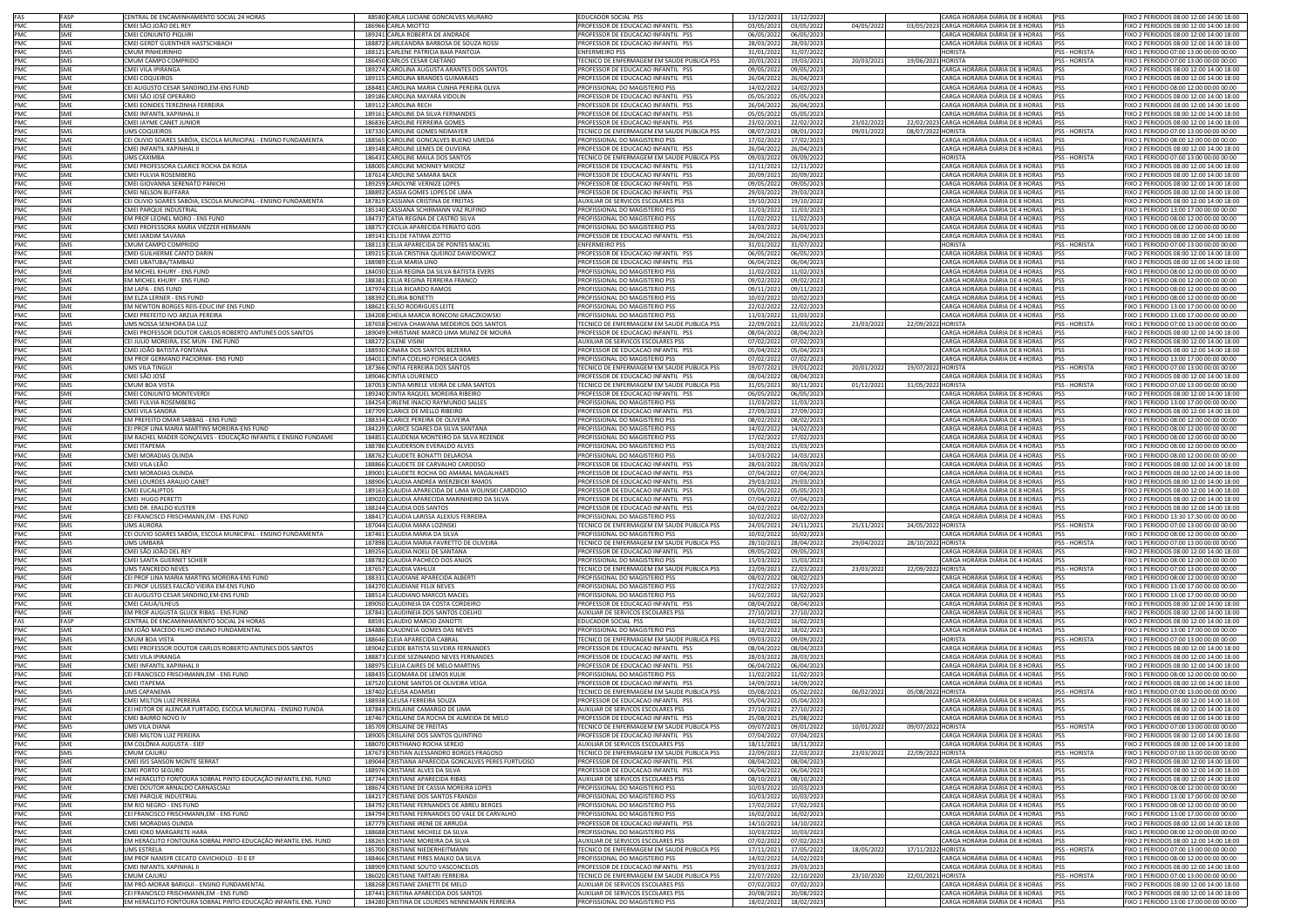| PMC               | SME                      | EM PROF NANSYR CECATO CAVICHIOLO - EI E EF                                                                               | 187755 CRISTINA LUZEAR RAMOS BARRETTO                                           | AUXILIAR DE SERVICOS ESCOLARES PSS                                                          | 08/10/202                            | 08/10/2022                             |           | CARGA HORÁRIA DIÁRIA DE 8 HORAS                                                                       | <b>PSS</b>                      | IXO 2 PERIODOS 08:00 12:00 14:00 18:00                                             |
|-------------------|--------------------------|--------------------------------------------------------------------------------------------------------------------------|---------------------------------------------------------------------------------|---------------------------------------------------------------------------------------------|--------------------------------------|----------------------------------------|-----------|-------------------------------------------------------------------------------------------------------|---------------------------------|------------------------------------------------------------------------------------|
| PMC               | SME                      | CEI JOSÉ LAMARTINE C O LYRA,EM-ENS FUND                                                                                  | 188478 CRISTINA PEREIRA CORTES                                                  | PROFISSIONAL DO MAGISTERIO PSS                                                              | 14/02/202                            | 14/02/2023                             |           | CARGA HORÁRIA DIÁRIA DE 4 HORAS                                                                       | <b>PSS</b>                      | IXO 1 PERIODO 08:00 12:00 00:00 00:00                                              |
| PMC               | SME<br><b>SMF</b>        | CEI DO EXPEDICIONÁRIO, ESC MUN- ENS FUND<br>EM PRÓ-MORAR BARIGUI - ENSINO FUNDAMENTAL                                    | 189153 CRISTINA TEDESCO VENANCIO                                                | AUXILIAR DE SERVICOS ESCOLARES PSS                                                          | 28/04/202                            | 28/04/2023                             |           | CARGA HORÁRIA DIÁRIA DE 8 HORAS<br>CARGA HORÁRIA DIÁRIA DE 4 HORAS                                    | <b>PSS</b><br>pss               | FIXO 2 PERIODOS 08:00 12:00 14:00 18:00                                            |
| PMC<br>PMC        | SMS                      | UMS UMBARÁ                                                                                                               | 184010 CRISTINE SILVEIRA PRATA PAIVA<br>187052 CYNTHYA MARA BORGES BITENCOURT   | PROFISSIONAL DO MAGISTERIO PSS<br>TECNICO DE ENFERMAGEM EM SAUDE PUBLICA PSS                | 08/02/202<br>31/05/202               | 08/02/2023<br>30/11/2021               | 01/12/202 | 31/05/2022 HORISTA                                                                                    | PSS - HORISTA                   | FIXO 1 PERIODO 08:00 12:00 00:00 00:00<br>FIXO 1 PERIODO 07:00 13:00 00:00 00:00   |
| PMC               | SME                      | EM PROF NANSYR CECATO CAVICHIOLO - EI E EF                                                                               | 188521 DAFNE KARIN PEREIRA MENDONCA                                             | PROFISSIONAL DO MAGISTERIO PSS                                                              | 16/02/202                            | 16/02/2023                             |           | CARGA HORÁRIA DIÁRIA DE 4 HORAS                                                                       | <b>PSS</b>                      | FIXO 1 PERIODO 13:00 17:00 00:00 00:00                                             |
| PMC               | SME                      | EM JOAQUIM TÁVORA - ENSINO FUNDAMENTAL                                                                                   | 188421 DAIANA CARVALHO GONCALVES                                                | PROFISSIONAL DO MAGISTERIO PSS                                                              | 11/02/202                            | 11/02/2023                             |           | CARGA HORÁRIA DIÁRIA DE 4 HORAS                                                                       | PSS                             | FIXO 1 PERIODO 08:00 12:00 00:00 00:00                                             |
| PMC               | <b>SME</b>               | CMEI DONA BERTHA                                                                                                         | 188694 DAIANE APARECIDA DE ARAUJO                                               | PROFISSIONAL DO MAGISTERIO PSS                                                              | 10/03/202                            | 10/03/2023                             |           | CARGA HORÁRIA DIÁRIA DE 4 HORAS                                                                       | PSS                             | FIXO 1 PERIODO 08:00 12:00 00:00 00:00                                             |
| PMC               | <b>SME</b><br>SME        | EM SIDÔNIO MURALHA - ENSINO FUNDAMENTAL<br>EI FRANCISCO KLEMTZ.ESC MUN - ENS FUND                                        | 188255 DAIANE APARECIDA VIEIRA<br>188281 DAIANE DE FATIMA OLINEK                | AUXILIAR DE SERVICOS ESCOLARES PSS<br>UXILIAR DE SERVICOS ESCOLARES PSS                     | 04/02/202                            | 04/02/2023                             |           | CARGA HORÁRIA DIÁRIA DE 8 HORAS<br>CARGA HORÁRIA DIÁRIA DE 8 HORAS                                    | <b>PSS</b>                      | IXO 2 PERIODOS 08:00 12:00 14:00 18:00<br>IXO 2 PERIODOS 08:00 12:00 14:00 18:00   |
| PMC<br>PMC        | <b>SME</b>               | CMEI RIO NEGRO II                                                                                                        | 188988 DAIANE FERNANDA AMORIM DO AMARAL                                         | PROFESSOR DE EDUCACAO INFANTIL PSS                                                          | 07/02/202<br>06/04/202               | 07/02/2023<br>06/04/2023               |           | CARGA HORÁRIA DIÁRIA DE 8 HORAS                                                                       | <b>PSS</b><br><b>PSS</b>        | IXO 2 PERIODOS 08:00 12:00 14:00 18:00                                             |
| PMC               | SMS                      | JMS SANTA QUITÉRIA                                                                                                       | 187913 DAIANE GONCALVES FERREIRA VEIGA                                          | <b>ENFERMEIRO PSS</b>                                                                       | 03/11/202                            | 03/05/2022                             |           | <b>HORISTA</b>                                                                                        | PSS - HORISTA                   | FIXO 1 PERIODO 13:30 19:30 00:00 00:00                                             |
| PMC               | <b>SME</b>               | CMEI FULVIA ROSEMBERG                                                                                                    | 188185 DAIANE MARIA MANZI                                                       | PROFESSOR DE EDUCACAO INFANTIL PSS                                                          | 03/02/202                            | 03/02/2023                             |           | CARGA HORÁRIA DIÁRIA DE 8 HORAS                                                                       | PSS                             | FIXO 2 PERIODOS 08:00 12:00 14:00 18:00                                            |
| PMC               | SME                      | CMEI PREFEITO IVO ARZUA PEREIRA                                                                                          | 188994 DAIANE MARTINS RODRIGUES                                                 | PROFESSOR DE EDUCACAO INFANTIL PSS                                                          | 07/04/202                            | 07/04/2023                             |           | CARGA HORÁRIA DIÁRIA DE 8 HORAS                                                                       | <b>PSS</b>                      | FIXO 2 PERIODOS 08:00 12:00 14:00 18:00                                            |
| PMC               | SME                      | CMEI CONJUNTO ARAUCÁRIA                                                                                                  | 188012 DAIANI CRISTINA MOHA                                                     | PROFESSOR DE EDUCACAO INFANTIL PSS                                                          | 12/11/202                            | 12/11/2022                             |           | CARGA HORÁRIA DIÁRIA DE 8 HORAS                                                                       | <b>PSS</b>                      | FIXO 2 PERIODOS 08:00 12:00 14:00 18:00                                            |
| PMC<br>PMC        | SME<br>SMS               | CMEI ITAPEMA<br>JMS POMPÉIA                                                                                              | 187496 DALVA MORGENSTERN<br>187887 DAMIANA APARECIDA DE PAULA DOS SANTOS        | PROFESSOR DE EDUCACAO INFANTIL PSS<br>TECNICO DE ENFERMAGEM EM SAUDE PUBLICA PSS            | 02/09/202<br>28/10/202               | 02/09/2022<br>28/04/2022               | 29/04/202 | CARGA HORÁRIA DIÁRIA DE 8 HORAS<br>28/10/2022 HORISTA                                                 | <b>PSS</b><br>PSS - HORISTA     | FIXO 2 PERIODOS 08:00 12:00 14:00 18:00<br>FIXO 1 PERIODO 07:00 13:00 00:00 00:00  |
| PMC               | <b>SME</b>               | CMEI SÃO JOSÉ                                                                                                            | 188805 DANIANE DIAS PRESTES DA SILVA                                            | ROFISSIONAL DO MAGISTERIO PSS                                                               | 15/03/202                            | 15/03/2023                             |           | CARGA HORÁRIA DIÁRIA DE 4 HORAS                                                                       | <b>PSS</b>                      | IXO 1 PERIODO 08:00 12:00 00:00 00:00                                              |
| PMC               | SME                      | M PROF NANSYR CECATO CAVICHIOLO - EI E EF                                                                                | 187448 DANIEL CHALCOSKI                                                         | UXILIAR DE SERVICOS ESCOLARES PSS                                                           | 20/08/202                            | 20/08/2022                             |           | CARGA HORÁRIA DIÁRIA DE 8 HORAS                                                                       | <b>PSS</b>                      | IXO 2 PERIODOS 08:00 12:00 14:00 18:00                                             |
| PMC               | <b>SME</b>               | CEI PROF ULISSES FALCÃO VIEIRA EM-ENS FUND                                                                               | 188513 DANIELA CHECK                                                            | PROFISSIONAL DO MAGISTERIO PSS                                                              | 16/02/202                            | 16/02/2023                             |           | CARGA HORÁRIA DIÁRIA DE 4 HORAS                                                                       | PSS                             | FIXO 1 PERIODO 08:00 12:00 00:00 00:00                                             |
| PMC               | SMF                      | EM CEL DURIVAL BRITTO E SILVA - ENS FUND                                                                                 | 184197 DANIELA DALSENTER SCHULZ                                                 | PROFISSIONAL DO MAGISTERIO PSS                                                              | 17/02/202                            | 17/02/2023                             |           | CARGA HORÁRIA DIÁRIA DE 4 HORAS                                                                       | <b>PSS</b>                      | FIXO 1 PERIODO 08:00 12:00 00:00 00:00                                             |
| PMC<br>PMC        | SME<br>SME               | CMEI CAIUÁ II<br>EM PRÓ-MORAR BARIGUI - ENSINO FUNDAMENTAL                                                               | 188145 DANIELA DE PAULA<br>187848 DANIELA FILOMENA TUSCHINSKI                   | PROFESSOR DE EDUCACAO INFANTIL PSS<br>AUXILIAR DE SERVICOS ESCOLARES PSS                    | 02/02/202<br>27/10/202               | 02/02/2023<br>27/10/2022               |           | CARGA HORÁRIA DIÁRIA DE 8 HORAS<br>CARGA HORÁRIA DIÁRIA DE 8 HORAS                                    | PSS<br><b>PSS</b>               | FIXO 2 PERIODOS 08:00 12:00 14:00 18:00<br>FIXO 2 PERIODOS 08:00 12:00 14:00 18:00 |
| PMC               | SME                      | EM WALTER HOERNER - ENS FUND                                                                                             | 188604 DANIELA GAVIOLI DA SILVA                                                 | PROFISSIONAL DO MAGISTERIO PSS                                                              | 21/02/202                            | 21/02/2023                             |           | CARGA HORÁRIA DIÁRIA DE 4 HORAS                                                                       | <b>PSS</b>                      | FIXO 1 PERIODO 13:00 17:00 00:00 00:00                                             |
| PMC               | <b>SMF</b>               | CMEI SANTA FFIGÊNIA                                                                                                      | 188684 DANIELA ORTEGA PEREIRA                                                   | PROFISSIONAL DO MAGISTERIO PSS                                                              | 10/03/202                            | 10/03/2023                             |           | CARGA HORÁRIA DIÁRIA DE 4 HORAS                                                                       | <b>PSS</b>                      | FIXO 1 PERIODO 08:00 12:00 00:00 00:00                                             |
| PMC               | SME                      | CEI JULIO MOREIRA, ESC MUN - ENS FUND                                                                                    | 188379 DANIELA REGINA KAMPF                                                     | PROFISSIONAL DO MAGISTERIO PSS                                                              | 09/02/202                            | 09/02/2023                             |           | CARGA HORÁRIA DIÁRIA DE 4 HORAS                                                                       | <b>PSS</b>                      | IXO 1 PERIODO 13:00 17:00 00:00 00:00                                              |
| PMC               | <b>SME</b>               | CMEI SANTA GUERNET SCHIER                                                                                                | 187474 DANIELE ALICE JANSEN DOS SANTOS                                          | PROFESSOR DE EDUCACAO INFANTIL PSS                                                          | 25/08/202                            | 25/08/2022                             |           | CARGA HORÁRIA DIÁRIA DE 8 HORAS                                                                       | <b>PSS</b>                      | IXO 2 PERIODOS 08:00 12:00 14:00 18:00                                             |
| PMC<br>PMC        | <b>SME</b><br><b>SME</b> | CMEI SÃO JOSÉ OPERÁRIO                                                                                                   | 188842 DANIELE APARECIDA DOS SANTOS<br>188289 DANIELE CRISTIANE DA ROSA SOUZA   | PROFESSOR DE EDUCACAO INFANTIL PSS<br>PROFISSIONAL DO MAGISTERIO PSS                        | 25/03/202<br>07/02/202               | 25/03/2023                             |           | CARGA HORÁRIA DIÁRIA DE 8 HORAS                                                                       | PSS<br><b>PSS</b>               | FIXO 2 PERIODOS 08:00 12:00 14:00 18:00                                            |
| PMC               | SME                      | CEI JULIO MOREIRA, ESC MUN - ENS FUND<br>EM ALBERT SCHWEITZER - ENSINO FUNDAMENTAL                                       | 188071 DANIELE CRISTINA DOS SANTOS                                              | AUXILIAR DE SERVICOS ESCOLARES PSS                                                          | 18/11/202                            | 07/02/2023<br>18/11/2022               |           | CARGA HORÁRIA DIÁRIA DE 4 HORAS<br>CARGA HORÁRIA DIÁRIA DE 8 HORAS                                    | <b>PSS</b>                      | FIXO 1 PERIODO 13:00 17:00 00:00 00:00<br>FIXO 2 PERIODOS 08:00 12:00 14:00 18:00  |
| PMC               | SME                      | EM JULIA AMARAL DI LENNA - ENS FUND                                                                                      | 188263 DANIELE CRISTINA PASSOS ROSA                                             | AUXILIAR DE SERVICOS ESCOLARES PSS                                                          | 04/02/202                            | 04/02/2023                             |           | CARGA HORÁRIA DIÁRIA DE 8 HORAS                                                                       | <b>PSS</b>                      | FIXO 2 PERIODOS 08:00 12:00 14:00 18:00                                            |
| PMC               | <b>SME</b>               | CEI HEITOR DE ALENCAR FURTADO, ESCOLA MUNICIPAL - ENSINO FUNDA                                                           | 188056 DANIELE DA SILVA INACIO                                                  | AUXILIAR DE SERVICOS ESCOLARES PSS                                                          | 18/11/202                            | 18/11/2022                             |           | CARGA HORÁRIA DIÁRIA DE 8 HORAS                                                                       | PSS                             | FIXO 2 PERIODOS 08:00 12:00 14:00 18:00                                            |
| PMC               | SME                      | CMEI PREFEITO IVO ARZUA PEREIRA                                                                                          | 188144 DANIELE FLOR TERTO SCHMIDT                                               | PROFESSOR DE EDUCACAO INFANTIL PSS                                                          | 02/02/202                            | 02/02/2023                             |           | CARGA HORÁRIA DIÁRIA DE 8 HORAS                                                                       | <b>PSS</b>                      | FIXO 2 PERIODOS 08:00 12:00 14:00 18:00                                            |
| PMC<br>PMC        | SME<br>SMS               | CMEI VILA IPIRANGA<br>JMS IRMÃ TEREZA ARAÚJO                                                                             | 189213 DANIELE HENRIQUES GUIA GIBSON<br>187353 DANIELE LOURENCO DE BRITO        | PROFESSOR DE EDUCACAO INFANTIL PSS<br>ECNICO DE ENFERMAGEM EM SAUDE PUBLICA PSS             | 06/05/202<br>09/07/202               | 06/05/2023<br>09/01/2022               | 10/01/202 | CARGA HORÁRIA DIÁRIA DE 8 HORAS<br>09/07/2022 HORISTA                                                 | <b>PSS</b><br><b>SS-HORISTA</b> | FIXO 2 PERIODOS 08:00 12:00 14:00 18:00<br>IXO 1 PERIODO 07:00 13:00 00:00 00:00   |
| PMC               | SME                      | CMEI ÉRICO VERÍSSIMO                                                                                                     | 184916 DANIELE MERI SANTOS                                                      | PROFISSIONAL DO MAGISTERIO PSS                                                              | 15/03/202                            | 15/03/2023                             |           | CARGA HORÁRIA DIÁRIA DE 4 HORAS                                                                       | PSS                             | IXO 1 PERIODO 13:00 17:00 00:00 00:00                                              |
| PMC               | SMF                      | CMEI INFANTIL XAPINHAL I                                                                                                 | 188995 DANIELE MILEK                                                            | PROFESSOR DE EDUCACAO INFANTIL PSS                                                          | 07/04/202                            | 07/04/2023                             |           | CARGA HORÁRIA DIÁRIA DE 8 HORAS                                                                       | <b>PSS</b>                      | FIXO 2 PERIODOS 08:00 12:00 14:00 18:00                                            |
| PMC               | SMF                      | CMEI SÃO CARLOS                                                                                                          | 188900 DANIELE RODRIGUES MORATO UYETAQUI                                        | PROFESSOR DE EDUCACAO INFANTIL PSS                                                          | 29/03/202                            | 29/03/2023                             |           | CARGA HORÁRIA DIÁRIA DE 8 HORAS                                                                       | PSS                             | FIXO 2 PERIODOS 08:00 12:00 14:00 18:00                                            |
| PMC               | SMS                      | JMS CAMPINA DO SIQUEIRA                                                                                                  | 187652 DANIELLE CAROLINE LUCIO                                                  | TECNICO DE ENFERMAGEM EM SAUDE PUBLICA PSS                                                  | 22/09/202                            | 22/03/2022                             | 23/03/202 | 22/09/2022 HORISTA                                                                                    | PSS - HORISTA                   | FIXO 1 PERIODO 07:00 13:00 00:00 00:00                                             |
| PMC               | <b>SME</b><br><b>SME</b> | CMEI PROFESSOR DOUTOR CARLOS ROBERTO ANTUNES DOS SANTOS                                                                  | 188897 DANIELLE CONRADO LOURENCO                                                | PROFESSOR DE EDUCACAO INFANTIL PSS                                                          | 29/03/202                            | 29/03/2023                             |           | CARGA HORÁRIA DIÁRIA DE 8 HORAS                                                                       | <b>PSS</b>                      | FIXO 2 PERIODOS 08:00 12:00 14:00 18:00<br>FIXO 2 PERIODOS 08:00 12:00 14:00 18:00 |
| PMC<br>PMC        | <b>SMF</b>               | CMEI PROFESSOR RIAD SALAMUNI<br>EM PROFESSORA NATHALIA DE CONTO COSTA                                                    | 189051 DANIELLE CRISTINA GAVA<br>188617 DANIELLE DE SOUZA                       | PROFESSOR DE EDUCACAO INFANTIL PSS<br>PROFISSIONAL DO MAGISTERIO PSS                        | 08/04/202<br>22/02/202               | 08/04/2023<br>22/02/2023               |           | CARGA HORÁRIA DIÁRIA DE 8 HORAS<br>CARGA HORÁRIA DIÁRIA DE 4 HORAS                                    | PSS<br>PSS                      | FIXO 1 PERIODO 13:00 17:00 00:00 00:00                                             |
| PMC               | SME                      | CMEI VILA IPIRANGA                                                                                                       | 184862 DANIELLE DOS SANTOS                                                      | PROFISSIONAL DO MAGISTERIO PSS                                                              | 14/03/202                            | 14/03/2023                             |           | CARGA HORÁRIA DIÁRIA DE 4 HORAS                                                                       | PSS                             | IXO 1 PERIODO 08:00 12:00 00:00 00:00                                              |
| PMC               | SME                      | MEI JAYME CANET JUNIOR                                                                                                   | 189267 DANIELLE KISTE                                                           | PROFESSOR DE EDUCACAO INFANTIL PSS                                                          | 09/05/202                            | 09/05/2023                             |           | CARGA HORÁRIA DIÁRIA DE 8 HORAS                                                                       | PSS                             | IXO 2 PERIODOS 08:00 12:00 14:00 18:00                                             |
| PMC               | SMS                      | CMUM SÍTIO CERCADO                                                                                                       | 187103 DANIELLE MILANI GEHRKE                                                   | <b>ENFERMEIRO PSS</b>                                                                       | 14/06/202                            | 14/12/2021                             |           | <b>HORISTA</b>                                                                                        | PSS - HORISTA                   | FIXO 1 PERIODO 07:00 13:00 00:00 00:00                                             |
| PMC<br>PMC        | SMF<br>SME               | EM DR OSVALDO CRUZ - ENSINO FUNDAMENTAL<br>EM PREFEITO OMAR SABBAG - ENS FUND                                            | 188317 DANIELLE RIBEIRO DE CAMPOS<br>188424 DANIELLE TATIANE DE ABREU RODRIGUES | PROFISSIONAL DO MAGISTERIO PSS<br>PROFISSIONAL DO MAGISTERIO PSS                            | 08/02/202<br>11/02/202               | 08/02/2023<br>11/02/2023               |           | CARGA HORÁRIA DIÁRIA DE 4 HORAS<br>CARGA HORÁRIA DIÁRIA DE 4 HORAS                                    | <b>PSS</b><br>PSS               | FIXO 1 PERIODO 08:00 12:00 00:00 00:00<br>FIXO 1 PERIODO 13:00 17:00 00:00 00:00   |
| PMC               | SME                      | <b>FM LAPA - FNS FUND</b>                                                                                                | 188543 DANIELLE XAVIER DE SOUZA                                                 | PROFISSIONAL DO MAGISTERIO PSS                                                              | 17/02/202                            | 17/02/2023                             |           | CARGA HORÁRIA DIÁRIA DE 4 HORAS                                                                       | <b>PSS</b>                      | FIXO 1 PERIODO 08:00 12:00 00:00 00:00                                             |
| PMC               | SME                      | CMEI SITIO CERCADO V                                                                                                     | 188169 DANIELLI DELMON PIRES THULER                                             | PROFESSOR DE EDUCACAO INFANTIL PSS                                                          | 02/02/202                            | 02/02/2023                             |           | CARGA HORÁRIA DIÁRIA DE 8 HORAS                                                                       | PSS                             | FIXO 2 PERIODOS 08:00 12:00 14:00 18:00                                            |
| PMC               | <b>SME</b>               | CMEI ESTAÇÃO BARIGUI                                                                                                     | 186837 DANIELLY DA SILVA DE OLIVEIRA INOCENCIO                                  | PROFESSOR DE EDUCACAO INFANTIL PSS                                                          | 23/02/202                            | 22/02/2022                             | 23/02/202 | 22/02/2023 CARGA HORÁRIA DIÁRIA DE 8 HORAS                                                            | <b>PSS</b>                      | IXO 2 PERIODOS 08:00 12:00 14:00 18:00                                             |
| PMC               | <b>SME</b><br>SME        | CMEI BAIRRO NOVO IV<br>CMEI IOKO MARGARETE HARA                                                                          | 188172 DANUZA MIKOSKI BENTO MACHADO                                             | PROFESSOR DE EDUCACAO INFANTIL PSS<br>PROFESSOR DE EDUCACAO INFANTIL PSS                    | 02/02/202                            | 02/02/2023                             |           | CARGA HORÁRIA DIÁRIA DE 8 HORAS<br>CARGA HORÁRIA DIÁRIA DE 8 HORAS                                    | <b>PSS</b><br>PSS               | IXO 2 PERIODOS 08:00 12:00 14:00 18:00                                             |
| PMC<br>PMC        | SMS                      | UMS JOÃO CÂNDIDO                                                                                                         | 189133 DARCILENE SILVA DE JESUS<br>187910 DARIANE ALVES DA COSTA                | TECNICO DE ENFERMAGEM EM SAUDE PUBLICA PSS                                                  | 26/04/202<br>03/11/202               | 26/04/2023<br>03/05/2022               | 04/05/202 | 03/11/2022 HORISTA                                                                                    | PSS - HORISTA                   | IXO 2 PERIODOS 08:00 12:00 14:00 18:00<br>FIXO 1 PERIODO 07:00 13:00 00:00 00:00   |
| PMC               | SMF                      | EM OTTO BRACARENSE COSTA ENSINO FUNDAMENTAL                                                                              | 188507 DARLENE SUELAINE DA SILVA NICHAK                                         | PROFISSIONAL DO MAGISTERIO PSS                                                              | 16/02/202                            | 16/02/2023                             |           | CARGA HORÁRIA DIÁRIA DE 4 HORAS PSS                                                                   |                                 | FIXO 1 PERIODO 08:00 12:00 00:00 00:00                                             |
| PMC               | SME                      | CMEI FULVIA ROSEMBERG                                                                                                    | 189127 DAVIANE MARIA FERREIRA DE SA                                             | PROFESSOR DE EDUCACAO INFANTIL PSS                                                          | 26/04/202                            | 26/04/2023                             |           | CARGA HORÁRIA DIÁRIA DE 8 HORAS                                                                       | PSS                             | FIXO 2 PERIODOS 08:00 12:00 14:00 18:00                                            |
| PMC               | SMS                      | UMS MARIA ANGÉLICA                                                                                                       | 187363 DAVINA DE OLIVEIRA CARDOSO                                               | TECNICO DE ENFERMAGEM EM SAUDE PUBLICA PSS                                                  | 13/07/202                            | 13/01/2022                             | 14/01/202 | 13/07/2022 HORISTA                                                                                    | PSS - HORISTA                   | FIXO 1 PERIODO 07:00 13:00 00:00 00:00                                             |
| PMC               | SME                      | CMEI SANTOS ANDRADE                                                                                                      | 187720 DAYANA CRISTINE PAREDES                                                  | PROFESSOR DE EDUCACAO INFANTIL PSS                                                          | 06/10/202<br>11/02/202               | 06/10/2022<br>11/02/2023               |           | CARGA HORÁRIA DIÁRIA DE 8 HORAS<br>CARGA HORÁRIA DIÁRIA DE 4 HORAS                                    | PSS<br>PSS                      | FIXO 2 PERIODOS 08:00 12:00 14:00 18:00<br>FIXO 1 PERIODO 08:00 12:00 00:00 00:00  |
|                   |                          |                                                                                                                          |                                                                                 |                                                                                             |                                      |                                        |           |                                                                                                       |                                 |                                                                                    |
| PMC               | SMF                      | EM VEREADORA LAÍS PERETTI- ENS FUND                                                                                      | 188447 DAYANA SOARES APURCINO                                                   | PROFISSIONAL DO MAGISTERIO PSS                                                              |                                      |                                        |           |                                                                                                       |                                 |                                                                                    |
| PMC<br>PMC        | <b>SME</b><br>SME        | CMEI PREFEITO IVO ARZUA PEREIRA<br>MEI VILA REAL                                                                         | 188219 DAYANE AMBROSIO MAGALHAES CRUZ<br>189223 DAYANE CARDOSO MUNHOES          | PROFESSOR DE EDUCACAO INFANTIL PSS<br>ROFESSOR DE EDUCACAO INFANTIL PSS                     | 03/02/202<br>06/05/202               | 03/02/2023<br>06/05/2023               |           | CARGA HORÁRIA DIÁRIA DE 8 HORAS<br>CARGA HORÁRIA DIÁRIA DE 8 HORAS                                    | <b>PSS</b><br>PSS               | FIXO 2 PERIODOS 08:00 12:00 14:00 18:00<br>IXO 2 PERIODOS 08:00 12:00 14:00 18:00  |
| PMC               | SME                      | :MEI VÓ ANNA                                                                                                             | 188777 DAYANE CARVALHO DE FREITAS STABILE                                       | ROFISSIONAL DO MAGISTERIO PSS                                                               | 15/03/202                            | 15/03/2023                             |           | CARGA HORÁRIA DIÁRIA DE 4 HORAS                                                                       | PSS                             | IXO 1 PERIODO 08:00 12:00 00:00 00:00                                              |
| PMC               | <b>SME</b>               | CMEI SÃO CARLOS                                                                                                          | 188146 DAYANE CORDEIRO DE OLIVEIRA                                              | PROFESSOR DE EDUCACAO INFANTIL PSS                                                          | 02/02/202                            | 02/02/2023                             |           | CARGA HORÁRIA DIÁRIA DE 8 HORAS                                                                       | PSS                             | FIXO 2 PERIODOS 08:00 12:00 14:00 18:00                                            |
| PMC               | SMF                      | CMEI GERDT GUENTHER HASTSCHBACH                                                                                          | 189233 DAYANE REGINA ALVES TAMAGINI                                             | PROFESSOR DE EDUCACAO INFANTIL PSS                                                          | 06/05/202                            | 06/05/2023                             |           | CARGA HORÁRIA DIÁRIA DE 8 HORAS                                                                       | <b>PSS</b>                      | FIXO 2 PERIODOS 08:00 12:00 14:00 18:00                                            |
| PMC               | SME                      | CMEI GERDT GUENTHER HASTSCHBACH                                                                                          | 189122 DAYANNE DE MOURA ABREU                                                   | PROFESSOR DE EDUCACAO INFANTIL PSS                                                          | 26/04/202                            | 26/04/2023                             |           | CARGA HORÁRIA DIÁRIA DE 8 HORAS                                                                       | PSS                             | FIXO 2 PERIODOS 08:00 12:00 14:00 18:00                                            |
| PMC               | SMS                      | CMUM SÍTIO CERCADO<br>CMEI XAXIM                                                                                         | 188642 DAYZE DE FATIMA BUENO                                                    | TECNICO DE ENFERMAGEM EM SAUDE PUBLICA PSS                                                  | 09/03/202                            | 09/09/2022                             |           | <b>HORISTA</b>                                                                                        | PSS - HORISTA                   | FIXO 1 PERIODO 07:00 13:00 00:00 00:00                                             |
| PMC<br>PMC        | SME<br>SMS               | UMS SANTA CÂNDIDA                                                                                                        | 188167 DEBORA ALINE ALVES DE ALMEIDA<br>187125 DEBORA CAMILA ARTIGAS            | PROFESSOR DE EDUCACAO INFANTIL PSS<br>TECNICO DE ENFERMAGEM EM SAUDE PUBLICA PSS            | 02/02/202<br>22/06/202               | 02/02/2023<br>22/12/2021               | 23/12/202 | CARGA HORÁRIA DIÁRIA DE 8 HORAS<br>22/06/2022 HORISTA                                                 | PSS<br>PSS - HORISTA            | FIXO 2 PERIODOS 08:00 12:00 14:00 18:00<br>FIXO 1 PFRIODO 07:00 13:00 00:00 00:00  |
| PMC               | <b>SME</b>               | CMEI BAIRRO NOVO IV                                                                                                      | 188775 DEBORA CARLA TAVARES                                                     | PROFISSIONAL DO MAGISTERIO PSS                                                              | 15/03/202                            | 15/03/2023                             |           | CARGA HORÁRIA DIÁRIA DE 4 HORAS                                                                       | <b>PSS</b>                      | IXO 1 PERIODO 13:00 17:00 00:00 00:00                                              |
| PMC               | <b>SME</b>               | MELLUCIA ZANIER DEMETERCO                                                                                                | 187495 DEBORA CRISTINA PEREIRA                                                  | PROFESSOR DE EDUCACAO INFANTIL PSS                                                          | 02/09/202                            | 02/09/2022                             |           | CARGA HORÁRIA DIÁRIA DE 8 HORAS                                                                       | <b>PSS</b>                      | IXO 2 PERIODOS 08:00 12:00 14:00 18:00                                             |
| PMC               | <b>SME</b><br>SMF        | CEI PROF ULISSES FALCÃO VIEIRA EM-ENS FUND                                                                               | 188328 DEBORA GUEDES DOS SANTOS RESKE                                           | PROFISSIONAL DO MAGISTERIO PSS                                                              | 08/02/202                            | 08/02/2023                             |           | CARGA HORÁRIA DIÁRIA DE 4 HORAS<br>CARGA HORÁRIA DIÁRIA DE 4 HORAS PSS                                | PSS                             | FIXO 1 PERIODO 08:00 12:00 00:00 00:00                                             |
| PMC<br>PMC        | SMS                      | EM IRATI - ENS FUND<br>CMUM SÍTIO CERCADO                                                                                | 188303 DEBORA PRISCILA ANDREOTTI<br>187376 DEBORA RIBEIRO MACHADO               | PROFISSIONAL DO MAGISTERIO PSS<br><b>ENFERMEIRO PSS</b>                                     | 07/02/202<br>27/07/202               | 07/02/2023<br>27/01/2022               | 28/01/202 | 27/07/2022 HORISTA                                                                                    | PSS - HORISTA                   | FIXO 1 PERIODO 08:00 12:00 00:00 00:00<br>FIXO 1 PERIODO 07:00 13:00 00:00 00:00   |
| PMC               | SME                      | EM AYRTON SENNA DA SILVA- ENS FUND                                                                                       | 188589 DEBORA SOUSA DA SILVA                                                    | PROFISSIONAL DO MAGISTERIO PSS                                                              | 18/02/202                            | 18/02/2023                             |           | CARGA HORÁRIA DIÁRIA DE 4 HORAS                                                                       | <b>PSS</b>                      | FIXO 1 PERIODO 08:00 12:00 00:00 00:00                                             |
| PMC               | <b>SME</b>               | CMEI DOUTOR ARNALDO CARNASCIALI                                                                                          | 188883 DEBORAH CRISTIANE CATELLI                                                | PROFESSOR DE EDUCACAO INFANTIL PSS                                                          | 28/03/202                            | 28/03/2023                             |           | CARGA HORÁRIA DIÁRIA DE 8 HORAS                                                                       | PSS                             | FIXO 2 PERIODOS 08:00 12:00 14:00 18:00                                            |
| PMC               | <b>SME</b>               | CMEI SÃO JOÃO                                                                                                            | 184925 DEBORAH PINTO SANTIAGO LICHESKI                                          | PROFISSIONAL DO MAGISTERIO PSS                                                              | 10/03/202                            | 10/03/2023                             |           | CARGA HORÁRIA DIÁRIA DE 4 HORAS                                                                       | PSS                             | FIXO 1 PERIODO 08:00 12:00 00:00 00:00                                             |
| PMC               | <b>SME</b><br>SMS        | CMEI KRASINSKI                                                                                                           | 188738 DEISE CARDOSO ELIAS MACHADO<br>187132 DEISE GONCALVES BARBADO BERNADOQUE | PROFISSIONAL DO MAGISTERIO PSS                                                              | 11/03/202                            | 11/03/2023                             |           | CARGA HORÁRIA DIÁRIA DE 4 HORAS                                                                       | PSS<br><b>SS-HORISTA</b>        | IXO 1 PERIODO 08:00 12:00 00:00 00:00                                              |
| PMC<br>PMC        | <b>SME</b>               | )ISTRITO SANITÁRIO PORTÃO<br>CMEI CIRO FRARE                                                                             | 188747 DEJAMIR ROIK                                                             | ECNICO DE ENFERMAGEM EM SAUDE PUBLICA PSS<br>PROFISSIONAL DO MAGISTERIO PSS                 | 22/06/202<br>14/03/202               | 22/12/2021<br>14/03/2023               | 23/12/202 | 22/06/2022 HORISTA<br>CARGA HORÁRIA DIÁRIA DE 4 HORAS                                                 | PSS                             | IXO 1 PERIODO 07:00 13:00 00:00 00:00<br>FIXO 1 PERIODO 13:00 17:00 00:00 00:00    |
| PMC               | SMF                      | EM PEDRO VIRIATO PARIGOT SOUZA- ENS FUND                                                                                 | 187446 DENISE CAMARGO DE OLIVEIRA                                               | AUXILIAR DE SERVICOS ESCOLARES PSS                                                          | 20/08/202                            | 20/08/2022                             |           | CARGA HORÁRIA DIÁRIA DE 8 HORAS                                                                       | <b>PSS</b>                      | FIXO 2 PERIODOS 08:00 12:00 14:00 18:00                                            |
| PMC               |                          | MEI FONIDES TEREZINHA FERRE                                                                                              | 187471 DENISE CRISTINA PACHE                                                    | PROFESSOR DE EDUCAÇÃO INFANTIL PS                                                           | 25/08/20                             | 25/08/203                              |           | CARGA HORÁRIA DIÁRIA DE 8 HORAS                                                                       |                                 | EIXO 2 PERIODOS O8:00 12:00 14:00 18:00                                            |
| PMC               | SME                      | CMEI DOUTOR ARNALDO CARNASCIALI                                                                                          | 185078 DENISE DA CRUZ MENDES DE SOUZA                                           | PROFISSIONAL DO MAGISTERIO PSS                                                              | 10/03/202                            | 10/03/2023                             |           | CARGA HORÁRIA DIÁRIA DE 4 HORAS                                                                       | <b>PSS</b>                      | FIXO 1 PERIODO 08:00 12:00 00:00 00:00                                             |
| PMC<br>PMC        | SME<br><b>SME</b>        | CMEI VILA ROSINHA<br>EM MARINGÁ - ENS FUND                                                                               | 184279 DENISE GEREZ ROBLES BERGANTINI SIDRE<br>184842 DENISE GOMES FRAGOSO      | PROFISSIONAL DO MAGISTERIO PSS<br>PROFISSIONAL DO MAGISTERIO PSS                            | 10/03/202<br>18/02/202               | 10/03/2023<br>18/02/2023               |           | CARGA HORÁRIA DIÁRIA DE 4 HORAS<br>CARGA HORÁRIA DIÁRIA DE 4 HORAS                                    | PSS<br>PSS                      | FIXO 1 PERIODO 13:00 17:00 00:00 00:00<br>FIXO 1 PERIODO 13:00 17:00 00:00 00:00   |
| PMC               | SMF                      | EM LINNEU FERREIRA DO AMARAL - ENS FUND                                                                                  | 188402 DENISE MARCELA HEMMING                                                   | PROFISSIONAL DO MAGISTERIO PSS                                                              | 10/02/202                            | 10/02/2023                             |           | CARGA HORÁRIA DIÁRIA DE 4 HORAS                                                                       | PSS                             | FIXO 1 PERIODO 08:00 12:00 00:00 00:00                                             |
| PMC               | <b>SME</b>               | EI BELMIRO CESAR, ESC MUN - ENS FUND                                                                                     | 188451 DENISE PALHANO                                                           | PROFISSIONAL DO MAGISTERIO PSS                                                              | 11/02/202                            | 11/02/2023                             |           | CARGA HORÁRIA DIÁRIA DE 4 HORAS                                                                       | <b>PSS</b>                      | IXO 1 PERIODO 13:00 17:00 00:00 00:00                                              |
| PMC               | SMS                      | <b>JMS RIO BONITO</b>                                                                                                    | 189059 DENISE SCHOVARTEZ                                                        | ENFERMEIRO PSS                                                                              | 12/04/202                            | 12/10/2022                             |           | <b>HORISTA</b>                                                                                        | SS - HORISTA                    | IXO 1 PERIODO 07:00 13:00 00:00 00:00                                              |
| PMC               | <b>SME</b><br>SMF        | CMEI PORTO BELO<br>CMEI JARDIM LUDOVICA                                                                                  | 189041 DENISE TOKIE YAMASHIRO BARBOSA                                           | PROFESSOR DE EDUCACAO INFANTIL PSS                                                          | 08/04/202                            | 08/04/2023                             |           | CARGA HORÁRIA DIÁRIA DE 8 HORAS<br>CARGA HORÁRIA DIÁRIA DE 8 HORAS                                    | PSS<br>PSS                      | FIXO 2 PERIODOS 08:00 12:00 14:00 18:00                                            |
| PMC<br>PMC        | SME                      | CMEI EUCALIPTOS                                                                                                          | 187809 DHAYLIAN CRISTINE DLUGOSS<br>189203 DIANA ANDRADE DA SILVA MACHADO       | PROFESSOR DE EDUCACAO INFANTIL PSS<br>PROFESSOR DE EDUCACAO INFANTIL PSS                    | 14/10/202<br>06/05/202               | 14/10/2022<br>06/05/2023               |           | CARGA HORÁRIA DIÁRIA DE 8 HORAS                                                                       | PSS                             | FIXO 2 PERIODOS 08:00 12:00 14:00 18:00<br>FIXO 2 PERIODOS 08:00 12:00 14:00 18:00 |
| PMC               | SMS                      | MUM SÍTIO CERCADO                                                                                                        | 187875 DIDIMA PEREIRA COUTINHO                                                  | TECNICO DE ENFERMAGEM EM SAUDE PUBLICA PSS                                                  | 28/10/202                            | 28/04/2022                             | 29/04/202 | 28/10/2022 HORISTA                                                                                    | PSS - HORISTA                   | FIXO 1 PERIODO 07:00 13:00 00:00 00:00                                             |
| PMC               | SME                      | CEI BELMIRO CESAR, ESC MUN - ENS FUND                                                                                    | 188635 DIEGO COSTA DA SILVA                                                     | PROFISSIONAL DO MAGISTERIO PSS                                                              | 23/02/202                            | 23/02/2023                             |           | CARGA HORÁRIA DIÁRIA DE 4 HORAS                                                                       | PSS                             | FIXO 1 PERIODO 13:00 17:00 00:00 00:00                                             |
| PMC               | <b>SME</b>               | CMEI JOAO BOTELHO                                                                                                        | 187687 DIELA TAIRA DA SILVA                                                     | PROFESSOR DE EDUCACAO INFANTIL PSS                                                          | 23/09/202                            | 23/09/2022                             |           | CARGA HORÁRIA DIÁRIA DE 8 HORAS                                                                       | <b>PSS</b>                      | FIXO 2 PERIODOS 08:00 12:00 14:00 18:00                                            |
| PMC               | SMS<br><b>SME</b>        | JMS SANTA AMÉLIA<br>M WENCESLAU BRAZ - ENS FUND                                                                          | 186230 DILENE FATIMA PIGOSSO<br>184166 DINA TEREZINHA SAMPAIO DE CARVALHO       | TECNICO DE ENFERMAGEM EM SAUDE PUBLICA PSS                                                  | 09/03/202                            | 09/09/2022                             |           | HORISTA                                                                                               | PSS - HORISTA                   | IXO 1 PERIODO 07:00 13:00 00:00 00:00                                              |
| PMC<br>PMC        | <b>SME</b>               | CMEI IOKO MARGARETE HARA                                                                                                 | 189113 DINALEIA SIMOES DOS SANTOS                                               | PROFISSIONAL DO MAGISTERIO PSS<br>PROFESSOR DE EDUCACAO INFANTIL PSS                        | 18/02/202<br>26/04/202               | 18/02/2023<br>26/04/2023               |           | CARGA HORÁRIA DIÁRIA DE 4 HORAS<br>CARGA HORÁRIA DIÁRIA DE 8 HORAS                                    | PSS<br>PSS                      | IXO 1 PERIODO 13:00 17:00 00:00 00:00<br>FIXO 2 PERIODOS 08:00 12:00 14:00 18:00   |
| PMC               | SMF                      | CMELRIO NEGRO II                                                                                                         | 189030 DJENIFER CRISTINA WISNIEWSKI                                             | PROFESSOR DE EDUCACAO INFANTIL PSS                                                          | 07/04/202                            | 07/04/2023                             |           | CARGA HORÁRIA DIÁRIA DE 8 HORAS                                                                       | <b>PSS</b>                      | FIXO 2 PERIODOS 08:00 12:00 14:00 18:00                                            |
| PMC               | SME                      | EM MICHEL KHURY - ENS FUND                                                                                               | 188515 DJULIANE FERREIRA MARTINS                                                | PROFISSIONAL DO MAGISTERIO PSS                                                              | 16/02/202                            | 16/02/2023                             |           | CARGA HORÁRIA DIÁRIA DE 4 HORAS                                                                       | PSS                             | FIXO 1 PERIODO 08:00 12:00 00:00 00:00                                             |
| PMC               | SME                      | EM LINNEU FERREIRA DO AMARAL - ENS FUND                                                                                  | 188518 DUCILENE SILVA FERNANDES                                                 | PROFISSIONAL DO MAGISTERIO PSS                                                              | 16/02/2022                           | 16/02/2023                             |           | CARGA HORÁRIA DIÁRIA DE 4 HORAS                                                                       | <b>PSS</b>                      | FIXO 1 PERIODO 13:00 17:00 00:00 00:00                                             |
| PMC               | SME<br>FASP              | CMEI INFANTIL XAPINHAL II                                                                                                | 188944 DULCINEIA ANTONIO KUCEWICZ                                               | PROFESSOR DE EDUCACAO INFANTIL PSS                                                          | 05/04/202                            | 05/04/2023                             |           | CARGA HORÁRIA DIÁRIA DE 8 HORAS                                                                       | PSS                             | FIXO 2 PERIODOS 08:00 12:00 14:00 18:00<br>FIXO 2 PERIODOS 08:00 12:00 14:00 18:00 |
| FAS<br>PMC<br>PMC | SME<br>SME               | ENTRAL DE ENCAMINHAMENTO SOCIAL 24 HORAS<br>M LINNEU FERREIRA DO AMARAL - ENS FUND<br>EM PREFEITO OMAR SABBAG - ENS FUND | 88565 EDCARLOS SALLES PEREIRA<br>188552 EDENILZE GAVLAK<br>187694 EDERLY MENDES | EDUCADOR SOCIAL PSS<br>PROFISSIONAL DO MAGISTERIO PSS<br>AUXILIAR DE SERVICOS ESCOLARES PSS | 08/11/202<br>17/02/202<br>27/09/2021 | 08/11/2022<br>17/02/2023<br>27/09/2022 |           | CARGA HORÁRIA DIÁRIA DE 8 HORAS<br>CARGA HORÁRIA DIÁRIA DE 4 HORAS<br>CARGA HORÁRIA DIÁRIA DE 8 HORAS | PSS<br><b>PSS</b><br>PSS        | IXO 1 PERIODO 08:00 12:00 00:00 00:00<br>FIXO 2 PERIODOS 08:00 12:00 14:00 18:00   |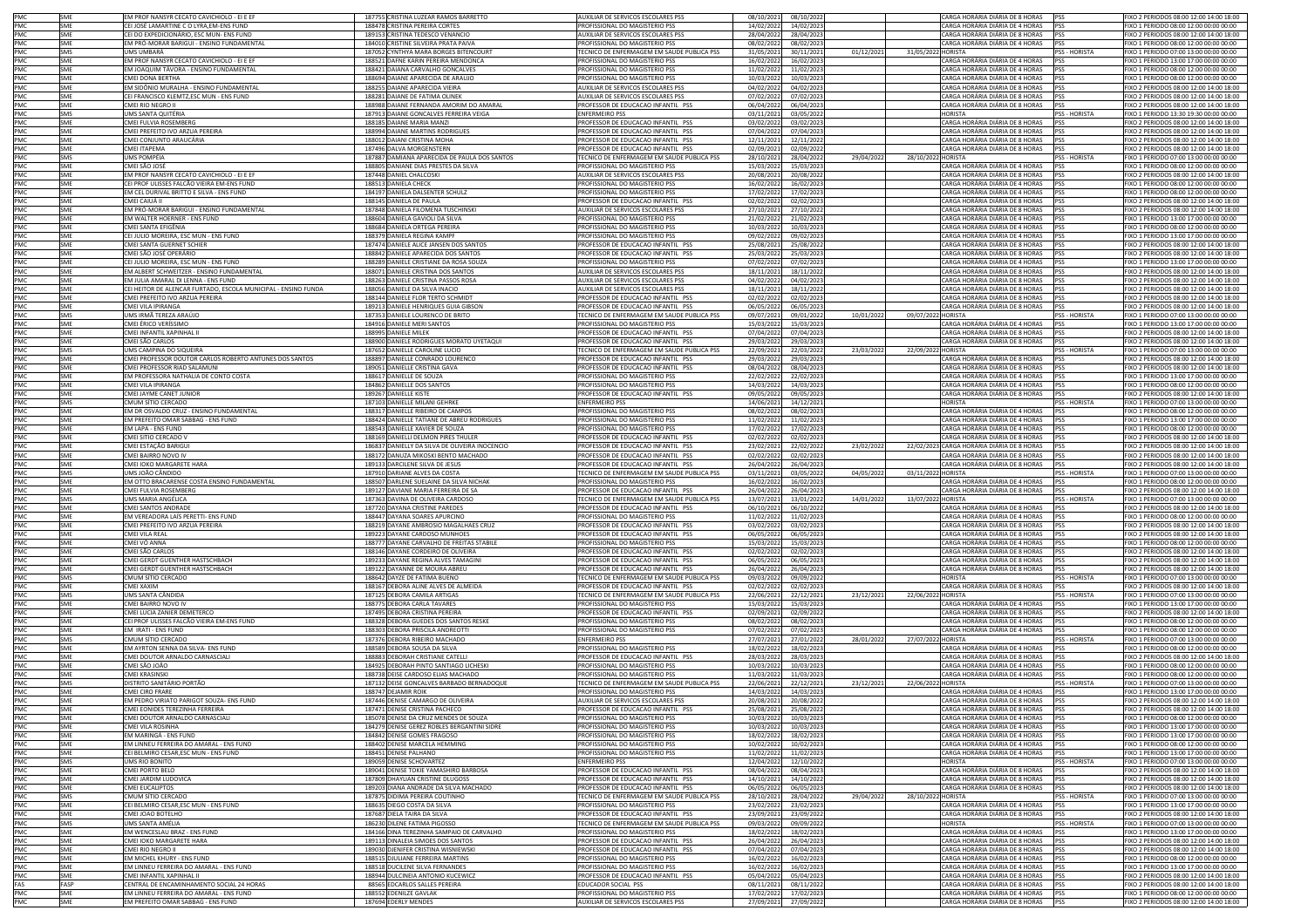|            | SMS        | CMUM CAMPO COMPRIDO                                                               | 188664 EDERLY MIKOSZ                                                 | <b>ENFERMEIRO PSS</b>                                                    | 09/03/2022             | 09/09/2022               |            |                    | <b>HORISTA</b>                                                             | PSS - HORISTA        | FIXO 1 PERIODO 07:00 13:00 00:00 00:00                                             |
|------------|------------|-----------------------------------------------------------------------------------|----------------------------------------------------------------------|--------------------------------------------------------------------------|------------------------|--------------------------|------------|--------------------|----------------------------------------------------------------------------|----------------------|------------------------------------------------------------------------------------|
| PMC<br>PMC | SME        | CMEI MARIO COVAS                                                                  | 187629 EDIANE ESMANHOTO                                              | PROFESSOR DE EDUCACAO INFANTIL PSS                                       | 20/09/202              | 20/09/2022               |            |                    | CARGA HORÁRIA DIÁRIA DE 8 HORAS PSS                                        |                      | FIXO 2 PERIODOS 08:00 12:00 14:00 18:00                                            |
| PMC        | SME        | EM MARGARIDA ORSO DALLAGASSA - ENS FUND                                           | 188245 EDICLEIA APARECIDA DA CONCEICAO DA SILVA                      | AUXILIAR DE SERVICOS ESCOLARES PSS                                       | 04/02/202              | 04/02/2023               |            |                    | CARGA HORÁRIA DIÁRIA DE 8 HORAS PSS                                        |                      | FIXO 2 PERIODOS 08:00 12:00 14:00 18:00                                            |
| PMC        | SME        | CMEI GERDT GUENTHER HASTSCHBACH                                                   | 189193 EDILAINE ALVES DA SILVA GOMES                                 | ROFESSOR DE EDUCACAO INFANTIL PSS                                        | 05/05/202              | 05/05/2023               |            |                    | CARGA HORÁRIA DIÁRIA DE 8 HORAS                                            | <b>PSS</b>           | IXO 2 PERIODOS 08:00 12:00 14:00 18:00                                             |
| PMC        | SME        | CMEI JARDIM LUDOVICA                                                              | 188006 EDILAINE CRISTINA DA SILVA                                    | PROFESSOR DE EDUCACAO INFANTIL PSS                                       | 12/11/202              | 12/11/2022               |            |                    | CARGA HORÁRIA DIÁRIA DE 8 HORAS PSS                                        |                      | FIXO 2 PERIODOS 08:00 12:00 14:00 18:00                                            |
| PMC        | SMF        | EM PROF MIRACY RODRIGUES ARAUJO-ENS FUND                                          | 184789 EDILAINE DAIARA DA COSTA                                      | PROFISSIONAL DO MAGISTERIO PSS                                           | 17/02/202              | 17/02/2023               |            |                    | CARGA HORÁRIA DIÁRIA DE 4 HORAS PSS                                        |                      | FIXO 1 PERIODO 13:00 17:00 00:00 00:00                                             |
|            | SME        | EM SADY SOUSA - ENS FUND                                                          | 188425 EDILEUSA SOARES DE LIMA                                       | PROFISSIONAL DO MAGISTERIO PSS                                           | 11/02/202              | 11/02/2023               |            |                    | CARGA HORÁRIA DIÁRIA DE 4 HORAS PSS                                        |                      | FIXO 1 PERIODO 13:00 17:00 00:00 00:00                                             |
| PMC<br>PMC | SMS        | DISTRITO SANITÁRIO PORTÃO                                                         | 187094 EDINA APARECIDA IAVORSKI BARBOSA                              | TECNICO DE ENFERMAGEM EM SAUDE PUBLICA PSS                               | 14/06/202              | 14/12/2021               | 15/12/202  | 14/06/2022 HORISTA |                                                                            | PSS - HORISTA        | FIXO 1 PERIODO 07:00 13:00 00:00 00:00                                             |
| PMC        | SME        | CMEI JAYME CANET JUNIOR                                                           | 186965 EDINEIA DA SILVA SANTOS RIBEIRO                               | PROFESSOR DE EDUCACAO INFANTIL PSS                                       | 03/05/202              | 03/05/2022               | 04/05/202  |                    | 03/05/2023 CARGA HORÁRIA DIÁRIA DE 8 HORAS                                 | <b>PSS</b>           | FIXO 2 PERIODOS 08:00 12:00 14:00 18:00                                            |
| PMC        | SMF        | CEI MONTEIRO LOBATO. ESCOLA MUNICIPAL - ENSINO FUNDAMENTAL                        | 187966 EDISON LUIS BISCAIA                                           | PROFISSIONAL DO MAGISTERIO PSS                                           |                        |                          |            |                    | CARGA HORÁRIA DIÁRIA DE 4 HORAS                                            |                      | FIXO 1 PERIODO 08:00 12:00 00:00 00:00                                             |
| PMC        | SME        | CMEI PROFESSORA CLARICE ROCHA DA ROSA                                             | 184059 EDITH DE SOUZA RODRIGUES                                      | PROFESSOR DE EDUCACAO INFANTIL PSS                                       | 08/11/202<br>05/05/202 | 08/11/2022<br>05/05/2023 |            |                    | CARGA HORÁRIA DIÁRIA DE 8 HORAS                                            | PSS                  | FIXO 2 PERIODOS 08:00 12:00 14:00 18:00                                            |
|            |            | "MEI UNIÃO DAS VILAS                                                              |                                                                      |                                                                          |                        |                          |            |                    |                                                                            | <b>PSS</b>           | IXO 2 PERIODOS 08:00 12:00 14:00 18:00                                             |
| PMC        | SME        |                                                                                   | 186967<br>EDMARA RODRIGUES DE BRITO PAGANI                           | ROFESSOR DE EDUCACAO INFANTIL PSS                                        | 03/05/202              | 03/05/2022               | 04/05/202  |                    | 03/05/2023 CARGA HORÁRIA DIÁRIA DE 8 HORAS                                 | <b>PSS</b>           |                                                                                    |
| PMC        | SME        | CMEI JORNALISTA MUSSA JOSE DE ASSIS                                               | 187792 EDNA CARDOSO SILVA                                            | PROFESSOR DE EDUCACAO INFANTIL PSS                                       | 14/10/202              | 14/10/2022               |            |                    | CARGA HORÁRIA DIÁRIA DE 8 HORAS                                            | PSS                  | FIXO 2 PERIODOS 08:00 12:00 14:00 18:00                                            |
| PMC        | SME        | CMEI MARIA DO ROCIO RAMIRA MAESTELL                                               | 188233 EDNA LUIZA VICENTE PEREIRA                                    | PROFESSOR DE EDUCACAO INFANTIL PSS                                       | 04/02/202              | 04/02/2023               |            |                    | CARGA HORÁRIA DIÁRIA DE 8 HORAS                                            | PSS                  | FIXO 2 PERIODOS 08:00 12:00 14:00 18:00                                            |
| PMC        | SME        | CMEI VILA SANDRA                                                                  | 184869 EDNALVA BARBOSA TEREZIO                                       | PROFISSIONAL DO MAGISTERIO PSS                                           | 14/03/202              | 14/03/2023               |            |                    | CARGA HORÁRIA DIÁRIA DE 4 HORAS                                            | PSS                  | FIXO 1 PERIODO 13:00 17:00 00:00 00:00                                             |
| PMC<br>PMC | SMS        | DISTRITO SANITÁRIO PORTÃO                                                         | 187129 EDNILSON SANTOS NETTO                                         | TECNICO DE ENFERMAGEM EM SAUDE PUBLICA PSS                               | 22/06/202              | 22/12/2021               | 23/12/202  | 22/06/2022 HORISTA |                                                                            | PSS - HORISTA        | FIXO 1 PERIODO 07:00 13:00 00:00 00:00                                             |
|            | SMS        | UMS CÂNDIDO PORTINARI                                                             | 187436 EDSON EDUARDO BARBOSA                                         | TECNICO DE ENFERMAGEM EM SAUDE PUBLICA PSS                               | 13/08/202              | 13/02/2022               | 14/02/202  | 13/08/2022 HORISTA |                                                                            | <b>PSS - HORISTA</b> | FIXO 1 PERIODO 07:00 13:00 00:00 00:00                                             |
| PMC        | SMS        | <b>UMS ATUBA</b>                                                                  | 187871 EDSON JOSE PRIOTTO DOS SANTOS                                 | TECNICO DE ENFERMAGEM EM SAUDE PUBLICA PSS                               | 28/10/202              | 28/04/2022               | 29/04/202  | 28/10/2022 HORISTA |                                                                            | PSS - HORISTA        | FIXO 1 PERIODO 07:00 13:00 00:00 00:00                                             |
| PMC        | SME        | CMEI VILA LEÃO                                                                    | 189231 EDUARDA REGINA MASCERA                                        | PROFESSOR DE EDUCACAO INFANTIL PSS                                       | 06/05/202              | 06/05/2023               |            |                    | CARGA HORÁRIA DIÁRIA DE 8 HORAS                                            | PSS                  | FIXO 2 PERIODOS 08:00 12:00 14:00 18:00                                            |
| PMC        | SMS        | UMS BARREIRINHA                                                                   | 187060 EDUARDO DA SILVA RAMALHO                                      | TECNICO DE ENFERMAGEM EM SAUDE PUBLICA PSS                               | 31/05/202              | 30/11/2021               | 01/12/202  | 31/05/2022 HORISTA |                                                                            | PSS - HORISTA        | IXO 1 PERIODO 07:00 13:00 00:00 00:00                                              |
| PMC        | SME        | EM SANTA ANA MESTRA - ENSINO EUNDAMENTAL                                          | 188633 EDUARDO DEROSSO TEIXEIRA                                      | ROFISSIONAL DO MAGISTERIO PSS                                            | 23/02/202              | 23/02/2023               |            |                    | CARGA HORÁRIA DIÁRIA DE 4 HORAS                                            | PSS                  | IXO 1 PERIODO 08:00 12:00 00:00 00:00                                              |
| PMC        | SMS        | UMS VILA DIANA                                                                    | 189068 EDUARDO GIACOMASSI NETO                                       | TECNICO DE ENFERMAGEM EM SAUDE PUBLICA PSS                               | 12/04/202              | 12/10/2022               |            |                    | <b>HORISTA</b>                                                             | PSS - HORISTA        | FIXO 1 PERIODO 07:00 13:00 00:00 00:00                                             |
| FAS        | FASP       | CENTRAL DE ENCAMINHAMENTO SOCIAL 24 HORAS                                         | 88560 EDUARDO RODRIGO BARBOSA SIQUEIRA                               | EDUCADOR SOCIAL PSS                                                      | 08/11/202              | 08/11/2022               |            |                    | CARGA HORÁRIA DIÁRIA DE 8 HORAS PSS                                        |                      | FIXO 2 PERIODOS 08:00 12:00 14:00 18:00                                            |
| PMC<br>PMC | SMS        | CMUM CAJURU                                                                       | 187437 EDYMERES CAETANO DIAS                                         | TECNICO DE ENFERMAGEM EM SAUDE PUBLICA PSS                               | 13/08/202              | 13/02/2022               | 14/02/202  | 13/08/2022 HORISTA |                                                                            | PSS - HORISTA        | FIXO 1 PERIODO 07:00 13:00 00:00 00:00                                             |
|            | SMS        | UMS CAMPINA DO SIQUEIRA                                                           | 185779 EIDY LUCIA DE CAMARGO                                         | TECNICO DE ENFERMAGEM EM SAUDE PUBLICA PSS                               | 09/03/202              | 09/09/2022               |            |                    | <b>HORISTA</b>                                                             | <b>PSS - HORISTA</b> | FIXO 1 PERIODO 07:00 13:00 00:00 00:00                                             |
| PMC        | SME        | CMEI ISIS SANSON MONTE SERRAT                                                     | 188142 ELAINE APARECIDA VIEIRA DE SOUZA                              | PROFESSOR DE EDUCACAO INFANTIL PSS                                       | 02/02/202              | 02/02/2023               |            |                    | CARGA HORÁRIA DIÁRIA DE 8 HORAS                                            | PSS                  | FIXO 2 PERIODOS 08:00 12:00 14:00 18:00                                            |
| PMC        | <b>SME</b> | EM SIDÔNIO MURALHA - ENSINO FUNDAMENTAL                                           | 188493 ELAINE AQUINO                                                 | PROFISSIONAL DO MAGISTERIO PSS                                           | 15/02/202              | 15/02/2023               |            |                    | CARGA HORÁRIA DIÁRIA DE 4 HORAS                                            | <b>PSS</b>           | FIXO 1 PERIODO 13:00 17:00 00:00 00:00                                             |
| PMC        | SME        | CEI ISSA NACLI, ESC MUN - ENS FUND                                                | 188539 ELAINE BATISTA                                                | PROFISSIONAL DO MAGISTERIO PSS                                           | 16/02/202              | 16/02/2023               |            |                    | CARGA HORÁRIA DIÁRIA DE 4 HORAS                                            | <b>PSS</b>           | IXO 1 PERIODO 08:00 12:00 00:00 00:00                                              |
| PMC        | SME        | <b>CMEI RIO NEGRO II</b>                                                          | 187757<br>ELAINE CARVALHO                                            | ROFESSOR DE EDUCACAO INFANTIL PSS                                        | 14/10/202              | 14/10/2022               |            |                    | CARGA HORÁRIA DIÁRIA DE 8 HORAS                                            | <b>PSS</b>           | IXO 2 PERIODOS 08:00 12:00 14:00 18:00                                             |
| PMC        | <b>SME</b> | <b>CMEI COQUEIROS</b>                                                             | 188985 ELAINE CARVALHO RIBEIRO DA SILVA DE OLIVEIRA CARMO            | PROFESSOR DE EDUCACAO INFANTIL PSS                                       | 06/04/202              | 06/04/2023               |            |                    | CARGA HORÁRIA DIÁRIA DE 8 HORAS                                            | PSS                  | FIXO 2 PERIODOS 08:00 12:00 14:00 18:00                                            |
| PMC        | SMF        | CMEI VILA CALIFÓRNIA                                                              | 184891 ELAINE CRISTINA BARBOSA                                       | PROFISSIONAL DO MAGISTERIO PSS                                           | 11/03/202              | 11/03/2023               |            |                    | CARGA HORÁRIA DIÁRIA DE 4 HORAS                                            | PSS                  | FIXO 1 PERIODO 08:00 12:00 00:00 00:00                                             |
|            | SMS        | <b>UMS COQUEIROS</b>                                                              | 187669 ELAINE CRISTINA DE SOUZA DE MATOS                             | TECNICO DE ENFERMAGEM EM SAUDE PUBLICA PSS                               | 22/09/202              | 22/03/2022               | 23/03/202  | 22/09/2022 HORISTA |                                                                            | PSS - HORISTA        | FIXO 1 PERIODO 07:00 13:00 00:00 00:00                                             |
| PMC<br>PMC | SMS        | CMUM BOA VISTA                                                                    | 188661 ELAINE CRISTINA FRANZAO                                       | <b>ENFERMEIRO PSS</b>                                                    | 09/03/202              | 09/09/2022               |            |                    | <b>HORISTA</b>                                                             | <b>PSS - HORISTA</b> | FIXO 1 PERIODO 07:00 13:00 00:00 00:00                                             |
| PMC        | SME        | CMEI VILA LINDÓIA                                                                 | 189216 ELAINE CRISTINA LINHARES GONCALVES                            | PROFESSOR DE EDUCACAO INFANTIL PSS                                       | 06/05/202              | 06/05/2023               |            |                    | CARGA HORÁRIA DIÁRIA DE 8 HORAS PSS                                        |                      | FIXO 2 PERIODOS 08:00 12:00 14:00 18:00                                            |
| PMC        | <b>SME</b> | EM CEL DURIVAL BRITTO E SILVA - ENS FUND                                          | 188537 ELAINE DOS SANTOS                                             | PROFISSIONAL DO MAGISTERIO PSS                                           | 16/02/202              | 16/02/2023               |            |                    | CARGA HORÁRIA DIÁRIA DE 4 HORAS PSS                                        |                      | FIXO 1 PERIODO 08:00 12:00 00:00 00:00                                             |
| PMC        | SME        | CEI JORNALISTA CLAUDIO ABRAMO, EM-E FUND                                          | 188458 ELAINE RODRIGUES FERREIRA                                     | PROFISSIONAL DO MAGISTERIO PSS                                           | 14/02/202              | 14/02/2023               |            |                    | CARGA HORÁRIA DIÁRIA DE 4 HORAS PSS                                        |                      | FIXO 1 PERIODO 08:00 12:00 00:00 00:00                                             |
| PMC        | SMS        | <b>JMS IPIRANGA</b>                                                               | 186019 ELBA RAMALHO DE LAVOR GONCALVES                               | ECNICO DE ENFERMAGEM EM SAUDE PUBLICA PSS                                | 09/03/202              | 09/09/2022               |            |                    | HORISTA                                                                    | PSS - HORISTA        | IXO 1 PERIODO 07:00 13:00 00:00 00:00                                              |
| PMC        | SME        | EM POETA JOÃO CABRAL DE MELO NETO - ENSINO FUNDAMENTAL                            | 184207 ELENISE DE SOUZA DE OLIVEIRA                                  | ROFISSIONAL DO MAGISTERIO PSS                                            | 18/02/202              | 18/02/2023               |            |                    | CARGA HORÁRIA DIÁRIA DE 4 HORAS                                            | <b>PSS</b>           | IXO 1 PERIODO 08:00 12:00 00:00 00:00                                              |
|            |            |                                                                                   |                                                                      |                                                                          |                        |                          |            |                    |                                                                            |                      |                                                                                    |
| PMC<br>PMC | SME<br>SMS | EM MARINGÁ - ENS FUND<br>CMUM BOA VISTA                                           | 188445 ELESSANDRA VALERIA NUNES RAMOS                                | PROFISSIONAL DO MAGISTERIO PSS                                           | 11/02/202              | 11/02/2023               |            |                    | CARGA HORÁRIA DIÁRIA DE 4 HORAS<br><b>HORISTA</b>                          | PSS<br>PSS - HORISTA | FIXO 1 PERIODO 08:00 12:00 00:00 00:00                                             |
|            |            |                                                                                   | 188638 ELEVIANE DA APARECIDA COSTA ROSA                              | TECNICO DE ENFERMAGEM EM SAUDE PUBLICA PSS                               | 09/03/202              | 09/09/2022               |            |                    |                                                                            |                      | FIXO 1 PERIODO 07:00 13:00 00:00 00:00                                             |
| PMC<br>PMC | SMS        | <b>UMS TRINDADE II</b>                                                            | 189082 ELI DAMARIS DA SILVA                                          | TECNICO DE ENFERMAGEM EM SAUDE PUBLICA PSS                               | 12/04/202              | 12/10/2022               |            |                    | <b>HORISTA</b>                                                             | PSS - HORISTA        | FIXO 1 PERIODO 07:00 13:00 00:00 00:00                                             |
|            | SME        | EM VEREADORA LAÍS PERETTI- ENS FUND                                               | 184738 ELIANA APARECIDA DE SOUZA                                     | PROFISSIONAL DO MAGISTERIO PSS                                           | 14/02/202              | 14/02/2023               |            |                    | CARGA HORÁRIA DIÁRIA DE 4 HORAS                                            | PSS                  | FIXO 1 PERIODO 13:00 17:00 00:00 00:00                                             |
| PMC        | SME        | CEI PROF LAURO ESMANHOTO EM - ENS FUND                                            | 187949 ELIANA FERREIRA DE MATTOS                                     | PROFISSIONAL DO MAGISTERIO PSS                                           | 08/11/202              | 08/11/2022               |            |                    | CARGA HORÁRIA DIÁRIA DE 4 HORAS PSS                                        |                      | FIXO 1 PERIODO 13:00 17:00 00:00 00:00                                             |
| PMC        | SMS        | <b>UMS BOM PASTOR</b>                                                             | 186275 ELIANDRO JASINSKI                                             | <b>ENFERMEIRO PSS</b>                                                    | 31/01/202              | 31/07/2022               |            |                    | <b>HORISTA</b>                                                             | PSS - HORISTA        | FIXO 1 PERIODO 07:00 13:00 00:00 00:00                                             |
| PMC        | SMS        | UMS ALVORADA                                                                      | 187642 ELIANE ANDREATTA                                              | ENFERMEIRO PSS                                                           | 22/09/202              | 22/03/2022               | 23/03/2022 | 22/09/2022 HORISTA |                                                                            | <b>PSS - HORISTA</b> | IXO 1 PERIODO 07:00 13:00 00:00 00:00                                              |
| PMC        | SME        | CMEI PROFESSOR OSNI CAMARGO CARVALHO                                              | 188969 ELIANE APARECIDA DA SILVA CANANI                              | PROFESSOR DE EDUCACAO INFANTIL PSS                                       | 06/04/202              | 06/04/2023               |            |                    | CARGA HORÁRIA DIÁRIA DE 8 HORAS                                            | PSS                  | IXO 2 PERIODOS 08:00 12:00 14:00 18:00                                             |
| PMC        | SME        | CMEI SÃO JOSÉ OPERÁRIO                                                            | 188856 ELIANE CAVALHEIRO DE LIMA SETIM                               | PROFESSOR DE EDUCACAO INFANTIL PSS                                       | 28/03/202              | 28/03/2023               |            |                    | CARGA HORÁRIA DIÁRIA DE 8 HORAS                                            | PSS                  | FIXO 2 PERIODOS 08:00 12:00 14:00 18:00                                            |
| PMC        | SMF        | CEI PROF MARIA AUGUSTA JOUVE, EM-ENS FUND                                         | 188410 ELIANE CRISTINE SCHMIDT GURALESKI                             | PROFISSIONAL DO MAGISTERIO PSS                                           | 10/02/202              | 10/02/2023               |            |                    | CARGA HORÁRIA DIÁRIA DE 4 HORAS                                            | <b>PSS</b>           | FIXO 1 PERIODO 08:00 12:00 00:00 00:00                                             |
| PMC<br>PMC | SME        | CMEI LUCIA ZANIER DEMETERCO                                                       | 188926 ELIANE DA CRUZ                                                | PROFESSOR DE EDUCACAO INFANTIL PSS                                       | 05/04/202              | 05/04/2023               |            |                    | CARGA HORÁRIA DIÁRIA DE 8 HORAS                                            | PSS                  | FIXO 2 PERIODOS 08:00 12:00 14:00 18:00                                            |
|            | SME        | EM VEREADORA LAÍS PERETTI- ENS FUND                                               | 188296 ELIANE FILTER                                                 | PROFISSIONAL DO MAGISTERIO PSS                                           | 07/02/202              | 07/02/2023               |            |                    | CARGA HORÁRIA DIÁRIA DE 4 HORAS PSS                                        |                      | FIXO 1 PERIODO 13:00 17:00 00:00 00:00                                             |
| PMC        | SME        | CMEI BAIRRO NOVO IV                                                               | 189033 ELIANE KAROLKIEVICZ ROSA DE OLIVEIRA                          | PROFESSOR DE EDUCACAO INFANTIL PSS                                       | 07/04/202              | 07/04/2023               |            |                    | CARGA HORÁRIA DIÁRIA DE 8 HORAS PSS                                        |                      | FIXO 2 PERIODOS 08:00 12:00 14:00 18:00                                            |
| PMC        | SMS        | UMS CÂNDIDO PORTINARI                                                             | 189079 ELIANE LECHUK TYSKAS                                          | TECNICO DE ENFERMAGEM EM SAUDE PUBLICA PSS                               | 12/04/202              | 12/10/2022               |            |                    | <b>HORISTA</b>                                                             | PSS - HORISTA        | FIXO 1 PERIODO 07:00 13:00 00:00 00:00                                             |
|            |            |                                                                                   |                                                                      |                                                                          |                        |                          |            |                    | CARGA HORÁRIA DIÁRIA DE 8 HORAS                                            |                      |                                                                                    |
| PMC        | SME        | CMEI LAURA GONCALVES SANTOS                                                       | 188857 ELIANE MARIA BOBERMEN                                         | PROFESSOR DE EDUCACAO INFANTIL PSS                                       |                        | 28/03/2023               |            |                    |                                                                            | <b>IPSS</b>          | IXO 2 PERIODOS 08:00 12:00 14:00 18:00                                             |
|            | SME        |                                                                                   |                                                                      |                                                                          | 28/03/202              |                          |            |                    |                                                                            | <b>PSS</b>           |                                                                                    |
| PMC        |            | <b>IMEI ISIS SANSON MONTE SERRAT</b>                                              | 188826 ELIANE MUCHINSKI                                              | ROFISSIONAL DO MAGISTERIO PSS                                            | 23/03/202              | 23/03/2023               |            |                    | CARGA HORÁRIA DIÁRIA DE 4 HORAS                                            |                      | IXO 1 PERIODO 08:00 12:00 00:00 00:00                                              |
| PMC        | SME        | CEI PROF ULISSES FALCÃO VIEIRA EM-ENS FUND                                        | 188546 ELIANE PEREIRA DOS SANTOS                                     | PROFISSIONAL DO MAGISTERIO PSS                                           | 17/02/202              | 17/02/2023               |            |                    | CARGA HORÁRIA DIÁRIA DE 4 HORAS PSS                                        |                      | FIXO 1 PERIODO 08:00 12:00 00:00 00:00                                             |
|            | SME        | CMEI INFANTIL XAPINHAL II                                                         | 186833 ELIDIANE DE ANDRADE MASNE                                     | PROFISSIONAL DO MAGISTERIO PSS                                           | 15/03/202              | 15/03/2023               |            |                    | CARGA HORÁRIA DIÁRIA DE 4 HORAS PSS                                        |                      | FIXO 1 PERIODO 08:00 12:00 00:00 00:00                                             |
| PMC<br>PMC | SME        | CEI JOSÉ LAMARTINE C O LYRA,EM-ENS FUND                                           | 188356 ELIETE APARECIDA SUDOU AGUIAR                                 | PROFISSIONAL DO MAGISTERIO PSS                                           | 09/02/202              | 09/02/2023               |            |                    | CARGA HORÁRIA DIÁRIA DE 4 HORAS PSS                                        |                      | FIXO 1 PERIODO 08:00 12:00 00:00 00:00                                             |
| PMC        | SMS        | UMS MORADIAS BELÉM                                                                | 188132 ELIEZER GODOI NOVAIS                                          | TECNICO DE ENFERMAGEM EM SAUDE PUBLICA PSS                               | 31/01/202              | 31/07/2022               |            |                    | <b>HORISTA</b>                                                             | <b>PSS - HORISTA</b> | FIXO 1 PERIODO 07:00 13:00 00:00 00:00                                             |
| PMC        | SME        | EM NOSSA SENHORA DA LUZ DOS PINHAIS - ENSINO FUNDAMENTAL                          | 188367 ELINERI MACHADO DA SILVA                                      | PROFISSIONAL DO MAGISTERIO PSS                                           | 09/02/202              | 09/02/2023               |            |                    | CARGA HORÁRIA DIÁRIA DE 4 HORAS PSS                                        |                      | FIXO 1 PERIODO 08:00 12:00 00:00 00:00                                             |
| PMC        | <b>SME</b> | CMEI JAYME CANET JUNIOR                                                           | 188004 ELISABETE APARECIDA MENDES ROSSA                              | PROFESSOR DE EDUCACAO INFANTIL PSS                                       | 12/11/202              | 12/11/2022               |            |                    | CARGA HORÁRIA DIÁRIA DE 8 HORAS                                            | <b>PSS</b>           | IXO 2 PERIODOS 08:00 12:00 14:00 18:00                                             |
| PMC        | SMF        | CMEI HUGO PERETTI                                                                 | 188876 ELISABETE CAVALARI KUDLAVIEC                                  | PROFESSOR DE EDUCACAO INFANTIL PSS                                       | 28/03/202              | 28/03/2023               |            |                    | CARGA HORÁRIA DIÁRIA DE 8 HORAS PSS                                        |                      | FIXO 2 PERIODOS 08:00 12:00 14:00 18:00                                            |
| PMC        | SME        | EM PROF GERMANO PACIORNIK- ENS FUND                                               | 188455 ELISABETE RODRIGUES DA CRUZ                                   | PROFISSIONAL DO MAGISTERIO PSS                                           | 14/02/202              | 14/02/2023               |            |                    | CARGA HORÁRIA DIÁRIA DE 4 HORAS                                            | <b>PSS</b>           | IXO 1 PERIODO 13:00 17:00 00:00 00:00                                              |
| PMC        | SMS        | JMS MARIA ANGÉLICA                                                                | 187345<br>LISANGELA ANDREA ANTUNES FRANCO                            | ECNICO DE ENFERMAGEM EM SAUDE PUBLICA PSS                                | 08/07/202              | 08/01/2022               | 09/01/202  | 08/07/2022 HORISTA |                                                                            | PSS - HORISTA        | IXO 1 PERIODO 07:00 13:00 00:00 00:00                                              |
| PMC        | SME        | CMEI JOÃO BATISTA FONTANA                                                         | 188862 ELISANGELA CIPRIANI POSSAMAI                                  | PROFESSOR DE EDUCACAO INFANTIL PSS                                       | 28/03/202              | 28/03/2023               |            |                    | CARGA HORÁRIA DIÁRIA DE 8 HORAS                                            | PSS                  | FIXO 2 PERIODOS 08:00 12:00 14:00 18:00                                            |
| PMC        | SMS        | CMUM CAIURÚ                                                                       | 189060 ELISANGELA DE SOUZA                                           | <b>ENFERMEIRO PSS</b>                                                    | 12/04/202              | 12/10/2022               |            |                    | <b>HORISTA</b>                                                             | PSS - HORISTA        | FIXO 1 PERIODO 07:00 13:00 00:00 00:00                                             |
|            | SME        | CEI RAOUL WALLENBERG, ESC MUN - ENS FUND                                          | 188571 ELISANGELA FERREIRA                                           | PROFISSIONAL DO MAGISTERIO PSS                                           | 18/02/202              | 18/02/2023               |            |                    | CARGA HORÁRIA DIÁRIA DE 4 HORAS                                            | PSS                  | FIXO 1 PERIODO 13:00 17:00 00:00 00:00                                             |
| PMC<br>PMC | SME        | CMEI MILTON LUIZ PEREIRA                                                          | 189009 ELISANGELA FERREIRA BRASILINO VIEIRA                          | PROFESSOR DE EDUCACAO INFANTIL PSS                                       | 07/04/202              | 07/04/2023               |            |                    | CARGA HORÁRIA DIÁRIA DE 8 HORAS PSS                                        |                      | FIXO 2 PERIODOS 08:00 12:00 14:00 18:00                                            |
| PMC        | SME        | EM MICHEL KHURY - ENS FUND                                                        | 188423 ELISANGELA FRANCA DE ARAUJO                                   | PROFISSIONAL DO MAGISTERIO PSS                                           | 11/02/202              | 11/02/2023               |            |                    | CARGA HORÁRIA DIÁRIA DE 4 HORAS PSS                                        |                      | FIXO 1 PERIODO 08:00 12:00 00:00 00:00                                             |
| PMC        | SME        | CEI FRANCISCO FRISCHMANN.EM - ENS FUND                                            | 188559 FLISANGELA GISSELF REPCZUK                                    | PROFISSIONAL DO MAGISTERIO PSS                                           | 17/02/202              | 17/02/2023               |            |                    | CARGA HORÁRIA DIÁRIA DE 4 HORAS PSS                                        |                      | FIXO 1 PERIODO 13:00 17:00 00:00 00:00                                             |
| PMC        | SME        | CMEI CONJUNTO ARAUCÁRIA                                                           | 188865 ELISANGELA LOCKS                                              | PROFESSOR DE EDUCACAO INFANTIL PSS                                       | 28/03/202              | 28/03/2023               |            |                    | CARGA HORÁRIA DIÁRIA DE 8 HORAS PSS                                        |                      | IXO 2 PERIODOS 08:00 12:00 14:00 18:00                                             |
| PMC        | SME        | CMEI UBATUBA/TAMBAÚ                                                               | 189053 ELISANGELA MORILLA CALMONA                                    | PROFESSOR DE EDUCACAO INFANTIL PSS                                       | 08/04/202              | 08/04/2023               |            |                    | CARGA HORÁRIA DIÁRIA DE 8 HORAS                                            | <b>PSS</b>           | IXO 2 PERIODOS 08:00 12:00 14:00 18:00                                             |
| PMC        | SME        | CMEI CIRO FRARE                                                                   | 188768 ELISANGELA VITORIA ZEPECHOUKA                                 | PROFISSIONAL DO MAGISTERIO PSS                                           | 14/03/202              | 14/03/2023               |            |                    | CARGA HORÁRIA DIÁRIA DE 4 HORAS                                            | <b>PSS</b>           | FIXO 1 PERIODO 08:00 12:00 00:00 00:00                                             |
| PMC        | SME        | CMEI TAPAJÓS                                                                      | 184908 ELISANGELA WENIER AZEVEDO                                     | PROFISSIONAL DO MAGISTERIO PSS                                           | 14/03/202              | 14/03/2023               |            |                    | CARGA HORÁRIA DIÁRIA DE 4 HORAS PSS                                        |                      | FIXO 1 PERIODO 08:00 12:00 00:00 00:00                                             |
|            | SME        | CMEI FAZENDINHA                                                                   | 187780 ELISIA SAVAGIN AVILA CEZAR                                    | PROFESSOR DE EDUCACAO INFANTIL PSS                                       | 14/10/202              | 14/10/2022               |            |                    | CARGA HORÁRIA DIÁRIA DE 8 HORAS                                            | PSS                  | FIXO 2 PERIODOS 08:00 12:00 14:00 18:00                                            |
| PMC<br>PMC | SME        | CMEI DR. ERALDO KUSTER                                                            | 188956 ELIZA APARECIDA MACHADO                                       | PROFESSOR DE EDUCACAO INFANTIL PSS                                       | 05/04/202              | 05/04/2023               |            |                    | CARGA HORÁRIA DIÁRIA DE 8 HORAS                                            | <b>PSS</b>           | FIXO 2 PERIODOS 08:00 12:00 14:00 18:00                                            |
| PMC        | SME        | CMEI LOURDES ARAUJO CANET                                                         | 187685 ELIZABETE DE FRANCA FAGUNDES RIBAS                            | PROFESSOR DE EDUCACAO INFANTIL PSS                                       | 23/09/202              | 23/09/2022               |            |                    | CARGA HORÁRIA DIÁRIA DE 8 HORAS PSS                                        |                      | FIXO 2 PERIODOS 08:00 12:00 14:00 18:00                                            |
| PMC        | <b>SME</b> | EM ELZA LERNER - ENS FUND                                                         | 188525 ELIZABETE DOS SANTOS MOREIRA                                  | PROFISSIONAL DO MAGISTERIO PSS                                           | 16/02/202              | 16/02/2023               |            |                    | CARGA HORÁRIA DIÁRIA DE 4 HORAS                                            | PSS                  | FIXO 1 PERIODO 08:00 12:00 00:00 00:00                                             |
| PMC        | SME        | CEI FRANCISCO KLEMTZ.ESC MUN - ENS FUND                                           | 187953 ELIZABETE MOREIRA                                             | ROFISSIONAL DO MAGISTERIO PSS                                            | 08/11/202              | 08/11/2022               |            |                    | CARGA HORÁRIA DIÁRIA DE 4 HORAS                                            | <b>PSS</b>           | IXO 1 PERIODO 08:00 12:00 00:00 00:00                                              |
| PMC        | <b>SME</b> | EM DITMAR BREPOHL - EDUCAÇÃO INFANTIL E ENSINO FUNDAMENTAL                        | 187742 ELIZABETE SANTANA SIERADZKI                                   | <b>NUXILIAR DE SERVICOS ESCOLARES PSS</b>                                | 08/10/202              | 08/10/2022               |            |                    | CARGA HORÁRIA DIÁRIA DE 8 HORAS                                            | PSS                  | IXO 2 PERIODOS 08:00 12:00 14:00 18:00                                             |
|            |            | LEONOR CASTELLANO ENSINO FUNDAMENTA                                               |                                                                      | -ISSIUNAL DU MI                                                          | 17702720.              | 1//02/202                |            |                    | HORÁRIA DIARIA DE 4 HORAS                                                  |                      | U I FERIUDU 13:00 17:00 00:00 00:00                                                |
| PMC        | SME        | CEI AUGUSTO CESAR SANDINO, EM-ENS FUND                                            | 184768 ELIZABETH LEILA DE SOUZA FERREIRA                             | PROFISSIONAL DO MAGISTERIO PSS                                           | 14/02/202              | 14/02/2023               |            |                    | CARGA HORÁRIA DIÁRIA DE 4 HORAS                                            | <b>PSS</b>           | FIXO 1 PERIODO 13:00 17:00 00:00 00:00                                             |
| PMC        | <b>SME</b> | CEI PROF NAIR DE MACEDO.EM - ENS FUND                                             | 184840 ELIZAMA DE OLIVEIRA ARGENTINO                                 | PROFISSIONAL DO MAGISTERIO PSS                                           | 16/02/202              | 16/02/2023               |            |                    | CARGA HORÁRIA DIÁRIA DE 4 HORAS PSS                                        |                      | FIXO 1 PERIODO 13:00 17:00 00:00 00:00                                             |
| PMC        | SME        | CEI JOSÉ LAMARTINE C O LYRA,EM-ENS FUND                                           | 184779 ELIZANGELA CASSOL                                             | PROFISSIONAL DO MAGISTERIO PSS                                           | 15/02/202              | 15/02/2023               |            |                    | CARGA HORÁRIA DIÁRIA DE 4 HORAS PSS                                        |                      | FIXO 1 PERIODO 13:00 17:00 00:00 00:00                                             |
| PMC        | <b>SME</b> | CELRAOUL WALLENBERG, ESC MUN - ENS FUND                                           | 188553 ELIZANGELA DA SILVA MOREIRA                                   | PROFISSIONAL DO MAGISTERIO PSS                                           | 17/02/202              | 17/02/2023               |            |                    | CARGA HORÁRIA DIÁRIA DE 4 HORAS PSS                                        |                      | FIXO 1 PERIODO 13:00 17:00 00:00 00:00                                             |
| PMC        | SMS        | CMUM PINHEIRINHO                                                                  | 189080 ELIZE SUZANA DE OLIVEIRA                                      | TECNICO DE ENFERMAGEM EM SAUDE PUBLICA PSS                               | 12/04/202              | 12/10/2022               |            |                    | HORISTA                                                                    | PSS - HORISTA        | FIXO 1 PERIODO 07:00 13:00 00:00 00:00                                             |
| PMC        | <b>SME</b> | CMEI GUILHERME CANTO DARIN                                                        | 187787 ELIZETE DA SILVA SANTOS                                       | PROFESSOR DE EDUCACAO INFANTIL PSS                                       | 14/10/202              | 14/10/2022               |            |                    | CARGA HORÁRIA DIÁRIA DE 8 HORAS PSS                                        |                      | FIXO 2 PERIODOS 08:00 12:00 14:00 18:00                                            |
| PMC        | SME        | CEI FRANCISCO KLEMTZ.ESC MUN - ENS FUND                                           | 188373 ELIZETE TEREZINHA DE LIMA DUDA                                | PROFISSIONAL DO MAGISTERIO PSS                                           | 09/02/202              | 09/02/2023               |            |                    | CARGA HORÁRIA DIÁRIA DE 4 HORAS PSS                                        |                      | FIXO 1 PERIODO 13:00 17:00 00:00 00:00                                             |
| PMC        | SMS        | UMS ESTRELA                                                                       | 186658 ELIZIA DE FATIMA BORA                                         | ECNICO DE ENFERMAGEM EM SAUDE PUBLICA PSS                                | 12/04/202              | 12/10/2022               |            |                    | HORISTA                                                                    | PSS - HORISTA        | IXO 1 PERIODO 07:00 13:00 00:00 00:00                                              |
| PMC        | SME        | <b>CMEI EUCALIPTOS</b>                                                            | 189253 ELLEN SANTANA DE OLIVEIRA CHANQUINI                           | PROFESSOR DE EDUCACAO INFANTIL PSS                                       | 09/05/20               | 09/05/2023               |            |                    | CARGA HORÁRIA DIÁRIA DE 8 HORAS                                            | <b>PSS</b>           | FIXO 2 PERIODOS 08:00 12:00 14:00 18:00                                            |
| PMC        | SME        | CMEI BAIRRO NOVO IV                                                               | 187806 ELOISE DE MELO MARTINS                                        | PROFESSOR DE EDUCACAO INFANTIL PSS                                       | 14/10/202              | 14/10/2022               |            |                    | CARGA HORÁRIA DIÁRIA DE 8 HORAS                                            | PSS                  | FIXO 2 PERIODOS 08:00 12:00 14:00 18:00                                            |
| PMC        | SME        | CMEI JARDIM SAVANA                                                                | 188696 ELY MELO SILVERIO                                             | PROFISSIONAL DO MAGISTERIO PSS                                           | 10/03/202              | 10/03/2023               |            |                    | CARGA HORÁRIA DIÁRIA DE 4 HORAS PSS                                        |                      | FIXO 1 PERIODO 08:00 12:00 00:00 00:00                                             |
| PMC        | SMS        | CMUM BOA VISTA                                                                    | 187410 ELY ROSE APARECIDA MADALONI                                   | TECNICO DE ENFERMAGEM EM SAUDE PUBLICA PSS                               | 05/08/202              | 05/02/2022               | 06/02/202  | 05/08/2022 HORISTA |                                                                            | PSS - HORISTA        | FIXO 1 PERIODO 07:00 13:00 00:00 00:00                                             |
|            | SME        | EM DONA LULU - ENS FUND                                                           | 188631 ELYANDRA CAROLINE ALVES DE SOUZA                              | PROFISSIONAL DO MAGISTERIO PSS                                           | 23/02/202              | 23/02/2023               |            |                    | CARGA HORÁRIA DIÁRIA DE 4 HORAS PSS                                        |                      | FIXO 1 PERIODO 08:00 12:00 00:00 00:00                                             |
| PMC        | <b>SME</b> | CEI PROF LINA MARIA MARTINS MOREIRA-ENS FUND                                      | 188098 ELZA DOS SANTOS JANUARIO                                      | AUXILIAR DE SERVICOS ESCOLARES PSS                                       | 14/12/202              | 14/12/2022               |            |                    | CARGA HORÁRIA DIÁRIA DE 8 HORAS PSS                                        |                      | FIXO 2 PERIODOS 08:00 12:00 14:00 18:00                                            |
| PMC        | SME        | CMEI CONJUNTO CANANEIA                                                            | 185076 ELZA GERMANO DA SILVA                                         | PROFISSIONAL DO MAGISTERIO PSS                                           | 14/03/202              | 14/03/2023               |            |                    | CARGA HORÁRIA DIÁRIA DE 4 HORAS PSS                                        |                      | FIXO 1 PERIODO 08:00 12:00 00:00 00:00                                             |
| PMC        | <b>SME</b> | CMEI HUGO PERETTI                                                                 | 188834 EMANUELE FERNANDES DE SOUZA                                   | PROFESSOR DE EDUCACAO INFANTIL PSS                                       | 25/03/202              | 25/03/2023               |            |                    | CARGA HORÁRIA DIÁRIA DE 8 HORAS PSS                                        |                      | FIXO 2 PERIODOS 08:00 12:00 14:00 18:00                                            |
| PMC<br>PMC | SME        | CMEI CAIUÁ II                                                                     | 188962 EMANUELLE CAROLINA SERAFIM                                    | PROFESSOR DE EDUCACAO INFANTIL PSS                                       | 06/04/202              | 06/04/2023               |            |                    | CARGA HORÁRIA DIÁRIA DE 8 HORAS                                            | PSS                  | FIXO 2 PERIODOS 08:00 12:00 14:00 18:00                                            |
| PMC        | <b>SME</b> | CMEI MILTON LUIZ PEREIRA                                                          | 186824 EMANUELLE VILANDE DOS SANTOS                                  | PROFESSOR DE EDUCACAO INFANTIL PSS                                       | 23/02/202              | 22/02/2022               | 23/02/202  |                    | 22/02/2023 CARGA HORÁRIA DIÁRIA DE 8 HORAS PSS                             |                      | FIXO 2 PERIODOS 08:00 12:00 14:00 18:00                                            |
| PMC        | SME        | CMEI LALA SCHNEIDER                                                               | 189238 EMILENA FATIMA DA SILVA ERTHAL                                | PROFESSOR DE EDUCACAO INFANTIL PSS                                       | 06/05/202              | 06/05/2023               |            |                    | CARGA HORÁRIA DIÁRIA DE 8 HORAS PSS                                        |                      | EIXO 2 PERIODOS 08:00 12:00 14:00 18:00                                            |
| PMC        | SME        | CMEI SITIO CERCADO V                                                              | 188181 EMILY EASMIN TABORDA MELO                                     | PROFESSOR DE EDUCACAO INFANTIL PSS                                       | 03/02/202              | 03/02/2023               |            |                    | CARGA HORÁRIA DIÁRIA DE 8 HORAS PSS                                        |                      | FIXO 2 PERIODOS 08:00 12:00 14:00 18:00                                            |
| PMC<br>PMC | SME<br>SME | CMEI HORTÊNCIAS<br>CEI HEITOR DE ALENCAR FURTADO, ESCOLA MUNICIPAL - ENSINO FUNDA | 188835 EMILY SANTOS GOMES<br>188066 FMMLIE CAROLINE DA SILVA CORREIA | PROFESSOR DE EDUCACAO INFANTIL PSS<br>AUXILIAR DE SERVICOS ESCOLARES PSS | 25/03/202              | 25/03/2023<br>18/11/2022 |            |                    | CARGA HORÁRIA DIÁRIA DE 8 HORAS PSS<br>CARGA HORÁRIA DIÁRIA DE 8 HORAS PSS |                      | FIXO 2 PERIODOS 08:00 12:00 14:00 18:00<br>FIXO 2 PERIODOS 08:00 12:00 14:00 18:00 |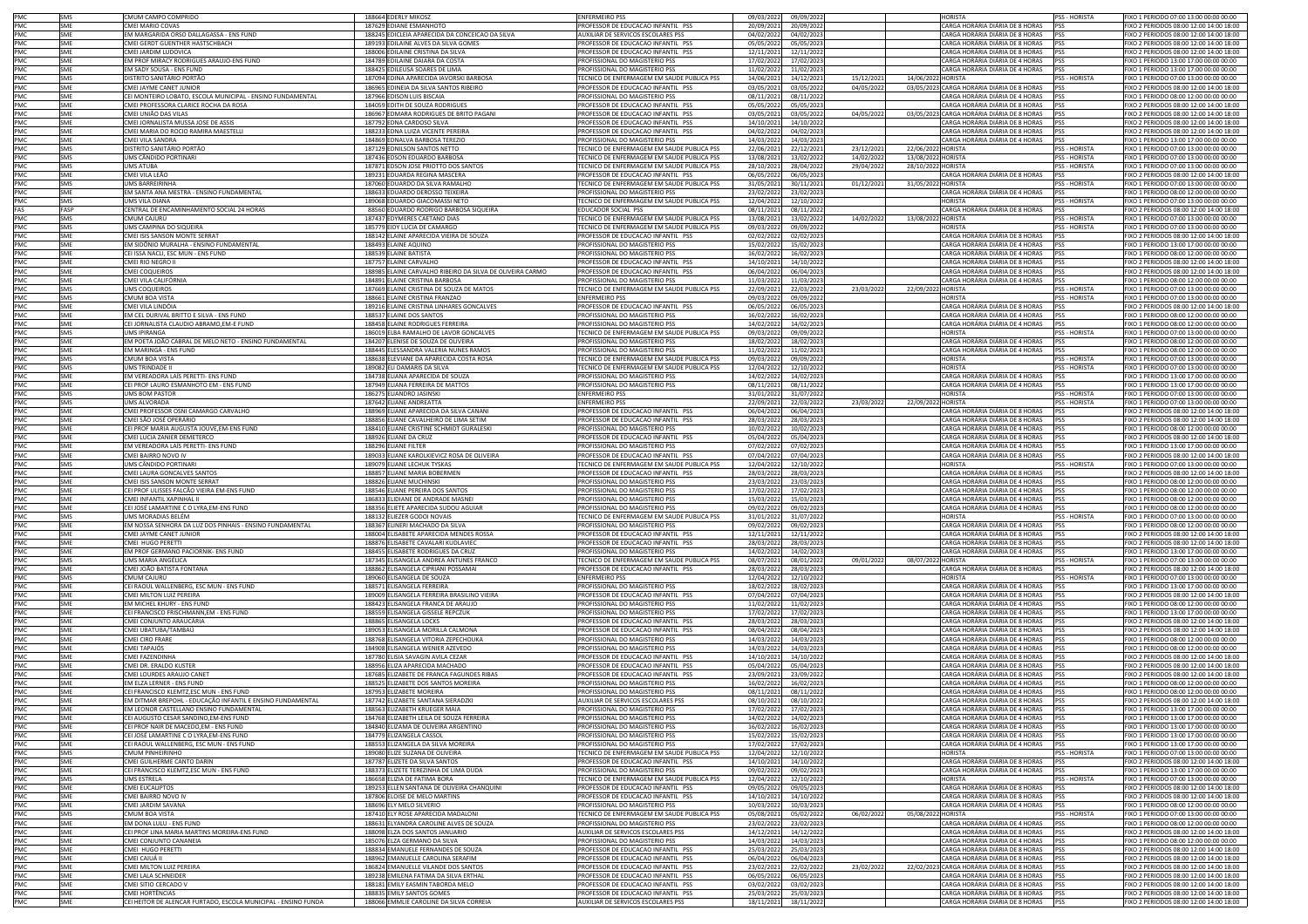| FAS                             | FASP       | CENTRAL DE ENCAMINHAMENTO SOCIAL 24 HORAS                      | 88582 ENEIDA MARIA DA SILVA CHECON                | <b>EDUCADOR SOCIAL PSS</b>                 | 13/12/2021 | 13/12/202             |            | CARGA HORÁRIA DIÁRIA DE 8 HORAS            | <b>PSS</b>           | FIXO 2 PERIODOS 08:00 12:00 14:00 18:00 |
|---------------------------------|------------|----------------------------------------------------------------|---------------------------------------------------|--------------------------------------------|------------|-----------------------|------------|--------------------------------------------|----------------------|-----------------------------------------|
| PMC                             | SME        | EM DONA POMPÍLIA - ENS FUND                                    | 188250 ENEIDE CRISTINA GONCALVES DA SILVA         | <b>NUXILIAR DE SERVICOS ESCOLARES PSS</b>  | 04/02/2022 | 04/02/2023            |            | CARGA HORÁRIA DIÁRIA DE 8 HORAS            | <b>IPSS</b>          | FIXO 2 PERIODOS 08:00 12:00 14:00 18:00 |
| PMC                             |            | EM VEREADOR JOÃO STIVAL EDUC. INFANTIL E ENS. FUNDAMENTAL      |                                                   |                                            |            |                       |            |                                            |                      |                                         |
|                                 | SME        |                                                                | 187934 ENOS EDUARDO OLIVARES LEITE                | AUXILIAR DE SERVICOS ESCOLARES PSS         | 04/11/2021 | 04/11/2022            |            | CARGA HORÁRIA DIÁRIA DE 8 HORAS            | <b>PSS</b>           | FIXO 2 PERIODOS 08:00 12:00 14:00 18:00 |
| PMC                             | <b>SME</b> | CMEI GERDT GUENTHER HASTSCHBACH                                | 188160 ERENI BATISTA PEREIRA GONCALVES            | PROFESSOR DE EDUCACAO INFANTIL PSS         | 02/02/2022 | 02/02/2023            |            | CARGA HORÁRIA DIÁRIA DE 8 HORAS            | <b>PSS</b>           | FIXO 2 PERIODOS 08:00 12:00 14:00 18:00 |
| PMC                             | SME        | CMEI PARQUE INDUSTRIAL                                         | 184257 ERENI DE MORAES BARBOSA                    | ROFESSOR DE EDUCACAO INFANTIL PSS          | 09/05/2022 | 09/05/202             |            | ARGA HORÁRIA DIÁRIA DE 8 HORAS             | <b>PSS</b>           | TXO 2 PERIODOS 08:00 12:00 14:00 18:00  |
| PMC                             | SME        | EM AYRTON SENNA DA SILVA- ENS FUND                             | 188551 ERICA DE CASSIA DOS SANTOS NUNES           | ROFISSIONAL DO MAGISTERIO PSS              | 17/02/2022 | 17/02/2023            |            | ARGA HORÁRIA DIÁRIA DE 4 HORAS             |                      | IXO 1 PERIODO 13:10 17:10 00:00 00:00   |
| PMC<br>PMC<br>PMC<br>PMC<br>PMC | SMS        | UMS OUVIDOR PARDINHO                                           | 187114 ERIKA APARECIDA FELIPE SILVA               | FECNICO DE ENFERMAGEM EM SAUDE PUBLICA PSS | 21/06/2021 | 21/12/2021            | 22/12/2021 | 21/06/2022 HORISTA                         | <b>PSS - HORISTA</b> | FIXO 1 PERIODO 07:00 13:00 00:00 00:00  |
|                                 | SMF        | CMEI SÃO CARLOS                                                | 188347 ERIKA DA SILVA RODRIGUES                   | PROFESSOR DE EDUCACAO INFANTIL PSS         | 09/02/202  | 09/02/2023            |            | CARGA HORÁRIA DIÁRIA DE 8 HORAS            | PSS                  | FIXO 2 PERIODOS 08:00 12:00 14:00 18:00 |
|                                 | SME        | CEI BELMIRO CESAR, ESC MUN - ENS FUND                          | 188290 ERIKA FAVORETO SILVA                       | PROFISSIONAL DO MAGISTERIO PSS             | 07/02/2022 | 07/02/2023            |            | CARGA HORÁRIA DIÁRIA DE 4 HORAS            | PSS                  | FIXO 1 PERIODO 08:00 12:00 00:00 00:00  |
|                                 | SME        | CMEI IVONETE ROSA DE SOUZA                                     | 186800 ESTEFANY CRISTINE ADAO                     | PROFESSOR DE EDUCACAO INFANTIL PSS         | 22/02/2021 | 21/02/2022            | 22/02/2022 | 21/02/2023 CARGA HORÁRIA DIÁRIA DE 8 HORAS | PSS                  | FIXO 2 PERIODOS 08:00 12:00 14:00 18:00 |
|                                 | SME        | EM JOÃO MACEDO FILHO ENSINO FUNDAMENTAL                        | 184185 ESTELA TREVISOL LORENA                     | PROFISSIONAL DO MAGISTERIO PSS             | 18/02/2022 | 18/02/2023            |            | CARGA HORÁRIA DIÁRIA DE 4 HORAS            | PSS                  | FIXO 1 PERIODO 13:00 17:00 00:00 00:00  |
|                                 |            |                                                                |                                                   | <b>NUXILIAR DE SERVICOS ESCOLARES PSS</b>  |            |                       |            | CARGA HORÁRIA DIÁRIA DE 8 HORAS            |                      |                                         |
| PMC                             | <b>SME</b> | EM PEDRO VIRIATO PARIGOT SOUZA- ENS FUND                       | 187847 ESTER DA SILVA BORGES                      |                                            | 27/10/2021 | 27/10/2022            |            |                                            | PSS                  | FIXO 2 PERIODOS 08:00 12:00 14:00 18:00 |
| PMC                             | <b>SMS</b> | CMUM PINHEIRINHO                                               | 186320 ESTER PEREIRA RODRIGUES HAMMES             | ECNICO DE ENFERMAGEM EM SAUDE PUBLICA PSS  | 09/03/2022 | 09/09/2022            |            | HORISTA                                    | <b>PSS - HORISTA</b> | FIXO 1 PERIODO 07:00 13:00 00:00 00:00  |
|                                 | SME        | CMEI INDEPENDÊNCIA                                             | 189212 EUCARIA DE MARIA ARAUJO CHAVES             | ROFESSOR DE EDUCACAO INFANTIL PSS          | 06/05/2022 | 06/05/2023            |            | ARGA HORÁRIA DIÁRIA DE 8 HORAS             | PSS                  | IXO 2 PERIODOS 08:00 12:00 14:00 18:00  |
| PMC<br>PMC                      | SME        | CEI CURITIBA ANO 300, ESC MUN - ENS FUND                       | 188359 EUCIMARA FERREIRA DOS SANTOS               | ROFISSIONAL DO MAGISTERIO PSS              | 09/02/2022 | 09/02/2023            |            | CARGA HORÁRIA DIÁRIA DE 4 HORAS            | PSS                  | FIXO 1 PERIODO 13:00 17:00 00:00 00:00  |
| PMC                             | SME        | EM CEL DURIVAL BRITTO E SILVA - ENS FUND                       | 188332 EUGENIA MARIA DE ANDRADE SOUZA             | PROFISSIONAL DO MAGISTERIO PSS             | 08/02/2022 | 08/02/202             |            | CARGA HORÁRIA DIÁRIA DE 4 HORAS            | PSS                  | FIXO 1 PERIODO 08:00 12:00 00:00 00:00  |
|                                 | SME        | CMEI SÃO JOÃO DEL REY                                          | 188177 EUNICE MARIA GREIM DALLOLMO                | PROFESSOR DE EDUCACAO INFANTIL PSS         | 02/02/2022 | 02/02/2023            |            | CARGA HORÁRIA DIÁRIA DE 8 HORAS            | <b>PSS</b>           | FIXO 2 PERIODOS 08:00 12:00 14:00 18:00 |
| PMC<br>PMC<br>PMC               | SME        | EM ROLÂNDIA - ENS FUND                                         | 187817 EVA SAVCHUK                                | <b>NUXILIAR DE SERVICOS ESCOLARES PSS</b>  | 19/10/2021 | 19/10/2022            |            | CARGA HORÁRIA DIÁRIA DE 8 HORAS            | PSS                  | FIXO 2 PERIODOS 08:00 12:00 14:00 18:00 |
|                                 |            |                                                                |                                                   |                                            |            |                       |            |                                            |                      |                                         |
|                                 | SMS        | UMS JD. PARANAENSE                                             | 187661 EVA SMOLAK                                 | FECNICO DE ENFERMAGEM EM SAUDE PUBLICA PSS | 22/09/2021 | 22/03/2022            | 23/03/202  | 22/09/2022 HORISTA                         | <b>PSS - HORISTA</b> | FIXO 1 PERIODO 07:00 13:00 00:00 00:00  |
|                                 | SME        | CMEI HUGO PERETTI                                              | 188152 EVELIM COSTA                               | PROFESSOR DE EDUCACAO INFANTIL PSS         | 02/02/2022 | 02/02/2023            |            | CARGA HORÁRIA DIÁRIA DE 8 HORAS            | PSS                  | FIXO 2 PERIODOS 08:00 12:00 14:00 18:00 |
|                                 | SME        | CMEI URANO                                                     | 188776 EVELIN CRISTINA NASCIMENTO LEAL            | PROFISSIONAL DO MAGISTERIO PSS             | 15/03/2022 | 15/03/2023            |            | CARGA HORÁRIA DIÁRIA DE 4 HORAS            | PSS                  | FIXO 1 PERIODO 08:00 12:00 00:00 00:00  |
|                                 | SME        | CMEI ISIS SANSON MONTE SERRAT                                  | 188829 FABIANA AUGUSTINIAK PEREIRA                | PROFISSIONAL DO MAGISTERIO PSS             | 23/03/2022 | 23/03/2023            |            | CARGA HORÁRIA DIÁRIA DE 4 HORAS            | <b>IPSS</b>          | TIXO 1 PERIODO 13:00 17:00 00:00 00:00  |
| PMC<br>PMC<br>PMC<br>PMC        | <b>SMS</b> | DISTRITO SANITÁRIO PORTÃO                                      | 187341 FABIANA SILVA NEVES SOARES                 | ECNICO DE ENFERMAGEM EM SAUDE PUBLICA PSS  | 08/07/2021 | 08/01/2022            | 09/01/2022 | 08/07/2022 HORISTA                         | PSS - HORISTA        | FIXO 1 PERIODO 07:00 13:00 00:00 00:00  |
| PMC<br>PMC<br>PMC               | SME        | CMEI COLOMBO I E II                                            | 188693 FABIANE CRISTINE DOS SANTOS                | PROFISSIONAL DO MAGISTERIO PSS             | 10/03/2022 | 10/03/2023            |            | CARGA HORÁRIA DIÁRIA DE 4 HORAS            | <b>PSS</b>           | FIXO 1 PERIODO 08:00 12:00 00:00 00:00  |
|                                 | SMF        | CMEI PROFESSORA IODEIA FELICIO                                 | 189022 FABIANE FOGACA                             | PROFESSOR DE EDUCACAO INFANTIL PSS         | 07/04/2022 | 07/04/2023            |            | CARGA HORÁRIA DIÁRIA DE 8 HORAS PSS        |                      | FIXO 2 PERIODOS 08:00 12:00 14:00 18:00 |
|                                 | SME        | CMEI JAYME CANET JUNIOR                                        | 188983 FABIANE MAGALHAES                          | PROFESSOR DE EDUCACAO INFANTIL PSS         | 06/04/202  | 06/04/2023            |            | CARGA HORÁRIA DIÁRIA DE 8 HORAS            | <b>PSS</b>           | FIXO 2 PERIODOS 08:00 12:00 14:00 18:00 |
|                                 | SME        |                                                                |                                                   |                                            |            |                       |            |                                            | <b>PSS</b>           |                                         |
| PMC                             |            | CMEI MILTON LUIZ PEREIRA                                       | 187681 FABIANE MARQUES DE FREITAS                 | PROFESSOR DE EDUCACAO INFANTIL PSS         | 23/09/2021 | 23/09/2022            |            | CARGA HORÁRIA DIÁRIA DE 8 HORAS            |                      | FIXO 2 PERIODOS 08:00 12:00 14:00 18:00 |
|                                 | SME        | CMEI PROFESSOR RIAD SALAMUNI                                   | 188943 FABIANE MARTINI DE ANDRADE                 | PROFESSOR DE EDUCACAO INFANTIL PSS         | 05/04/2022 | 05/04/2023            |            | CARGA HORÁRIA DIÁRIA DE 8 HORAS            | <b>PSS</b>           | FIXO 2 PERIODOS 08:00 12:00 14:00 18:00 |
| PMC<br>PMC<br>PMC               | <b>SME</b> | CMEI SÃO JOSÉ OPERÁRIO                                         | 188801 FABIANE OLIVETTO DA SILVA                  | PROFISSIONAL DO MAGISTERIO PSS             | 15/03/2022 | 15/03/2023            |            | CARGA HORÁRIA DIÁRIA DE 4 HORAS            | PSS                  | FIXO 1 PERIODO 13:00 17:00 00:00 00:00  |
|                                 | SME        | CEI PROF ULISSES FALCÃO VIEIRA EM-ENS FUND                     | 187823 FABIO ANDRE MARTINS DE OLIVEIRA            | UXILIAR DE SERVICOS ESCOLARES PSS          | 19/10/202  | 19/10/2022            |            | CARGA HORÁRIA DIÁRIA DE 8 HORAS            | PSS                  | IXO 2 PERIODOS 08:00 12:00 14:00 18:00  |
| PMC                             | <b>SMS</b> | JMS TAIZ VIVIANE MACHADO                                       | 187355 FABIOLA DANTAS ALEXANDRINO                 | ECNICO DE ENFERMAGEM EM SAUDE PUBLICA PSS  | 09/07/202  | 09/01/2022            | 10/01/2022 | 09/07/2022 HORISTA                         | <b>PSS - HORISTA</b> | IXO 1 PERIODO 07:00 13:00 00:00 00:00   |
| PMC                             | SME        | CEI RITTA ANNA CÁSSIA, ESC MUN - ENS FUND                      | 184732 FABIOLA GAZIRI                             | PROFISSIONAL DO MAGISTERIO PSS             | 08/02/2022 | 08/02/2023            |            | CARGA HORÁRIA DIÁRIA DE 4 HORAS            | PSS                  | FIXO 1 PERIODO 08:00 12:00 00:00 00:00  |
|                                 | SME        | CMEI RIO NEGRO II                                              | 188182 FATIMA FARIAS                              | PROFESSOR DE EDUCACAO INFANTIL PSS         | 03/02/2022 | 03/02/2023            |            | CARGA HORÁRIA DIÁRIA DE 8 HORAS            | <b>PSS</b>           | FIXO 2 PERIODOS 08:00 12:00 14:00 18:00 |
| PMC<br>PMC                      | SME        | CMEI UBATUBA/TAMBAÚ                                            | 189025 FATIMA VICTORIA BATISTA DE JESUS STRAMASSO | PROFESSOR DE EDUCACAO INFANTIL PSS         | 07/04/2022 | 07/04/2023            |            | CARGA HORÁRIA DIÁRIA DE 8 HORAS            | <b>PSS</b>           | FIXO 2 PERIODOS 08:00 12:00 14:00 18:00 |
| PMC                             | SME        | CMEI SÃO LEONARDO                                              | 188980 FERNANDA ANTONELLO BUENO MARTINS           | ROFESSOR DE EDUCACAO INFANTIL PSS          | 06/04/2022 | 06/04/2023            |            | CARGA HORÁRIA DIÁRIA DE 8 HORAS            | <b>IPSS</b>          | FIXO 2 PERIODOS 08:00 12:00 14:00 18:00 |
| PMC                             |            | CEI CURITIBA ANO 300, ESC MUN - ENS FUND                       |                                                   | PROFISSIONAL DO MAGISTERIO PSS             |            |                       |            |                                            |                      |                                         |
|                                 | SME        |                                                                | 188430 FERNANDA CONCEICAO DA COSTA FRAZAO         |                                            | 11/02/2022 | 11/02/2023            |            | CARGA HORÁRIA DIÁRIA DE 4 HORAS            | PSS                  | FIXO 1 PERIODO 13:00 17:00 00:00 00:00  |
| PMC<br>PMC<br>PMC<br>PMC        | SME        | EM PROF MARIA MARLI PIOVEZAN                                   | 188522 FERNANDA CREPALDI DOS SANTOS LIMA          | PROFISSIONAL DO MAGISTERIO PSS             | 16/02/2022 | 16/02/2023            |            | CARGA HORÁRIA DIÁRIA DE 4 HORAS            | PSS                  | FIXO 1 PERIODO 08:00 12:00 00:00 00:00  |
|                                 | SMF        | CMELIARDIM LUDOVICA                                            | 187617 FERNANDA CRISTINA DOS SANTOS               | PROFESSOR DE EDUCACAO INFANTIL PSS         | 20/09/2021 | 20/09/2022            |            | CARGA HORÁRIA DIÁRIA DE 8 HORAS            | <b>IPSS</b>          | FIXO 2 PERIODOS 08:00 12:00 14:00 18:00 |
|                                 | SME        | CMEI SANTO ANTONIO                                             | 188722 FERNANDA CRISTINA TOSSI DIAS               | <b>PROFISSIONAL DO MAGISTERIO PSS</b>      | 11/03/2022 | 11/03/2023            |            | CARGA HORÁRIA DIÁRIA DE 4 HORAS            | <b>PSS</b>           | FIXO 1 PERIODO 08:00 12:00 00:00 00:00  |
|                                 | SMS        | UMS VILA DIANA                                                 | 187404 FERNANDA DANIELA FILIPPI BUSETTI           | ECNICO DE ENFERMAGEM EM SAUDE PUBLICA PSS  | 05/08/202  | 05/02/2022            | 06/02/202  | 05/08/2022 HORISTA                         | <b>PSS - HORISTA</b> | FIXO 1 PERIODO 07:00 13:00 00:00 00:00  |
|                                 | SME        | CMEI MORADIAS OLINDA                                           | 189037 FERNANDA ELOISA DE CAMARGO NOVOA           | PROFESSOR DE EDUCACAO INFANTIL PSS         | 07/04/2022 | 07/04/2023            |            | CARGA HORÁRIA DIÁRIA DE 8 HORAS            | PSS                  | FIXO 2 PERIODOS 08:00 12:00 14:00 18:00 |
| PMC<br>PMC                      | SMF        | CMEI TAPAJÓS                                                   | 186970 FERNANDA FERRAZ DE SOUZA                   | PROFESSOR DE EDUCACAO INFANTIL PSS         | 03/05/202  | 03/05/2022            | 04/05/202  | 03/05/2023 CARGA HORÁRIA DIÁRIA DE 8 HORAS | <b>PSS</b>           | FIXO 2 PERIODOS 08:00 12:00 14:00 18:00 |
| FAS                             | FASP       | CENTRAL DE ENCAMINHAMENTO SOCIAL 24 HORAS                      | 88579 FERNANDA FERREIRA DE SOUSA                  | EDUCADOR SOCIAL PSS                        | 13/12/2021 | 13/12/2022            |            | CARGA HORÁRIA DIÁRIA DE 8 HORAS            | <b>IPSS</b>          | FIXO 2 PERIODOS 08:00 12:00 14:00 18:00 |
|                                 | SME        | CMEI MARIA GRACITA GRACIA GONCALVES                            | 188701 FERNANDA KLAINE CAROLINO CAMPOS            | PROFISSIONAL DO MAGISTERIO PSS             | 10/03/2022 | 10/03/2023            |            | CARGA HORÁRIA DIÁRIA DE 4 HORAS            | PSS                  | FIXO 1 PERIODO 08:00 12:00 00:00 00:00  |
|                                 |            |                                                                |                                                   |                                            |            |                       |            |                                            |                      |                                         |
|                                 | SME        | EM IRATI - ENS FUND                                            | 184046 FERNANDA KUSIAK BERNARDO                   | PROFISSIONAL DO MAGISTERIO PSS             | 14/02/2022 | 14/02/2023            |            | CARGA HORÁRIA DIÁRIA DE 4 HORAS            | PSS                  | FIXO 1 PERIODO 13:00 17:00 00:00 00:00  |
|                                 | SME        | CMEI LOURDES ARAUJO CANET                                      | 189202 FERNANDA LACERDA DO ROSARIO DA COSTA       | PROFESSOR DE EDUCACAO INFANTIL PSS         | 05/05/2022 | 05/05/2023            |            | CARGA HORÁRIA DIÁRIA DE 8 HORAS            | PSS                  | FIXO 2 PERIODOS 08:00 12:00 14:00 18:00 |
| PMC<br>PMC<br>PMC<br>PMC        | SME        | CMEI TIA EVA                                                   | 188967 FERNANDA SOUZA DE REZENDE SILVA            | ROFESSOR DE EDUCACAO INFANTIL PSS          | 06/04/2022 | 06/04/2023            |            | ARGA HORÁRIA DIÁRIA DE 8 HORAS             | <b>PSS</b>           | IXO 2 PERIODOS 08:00 12:00 14:00 18:00  |
| PMC                             | SME        | CEI FRANCISCO FRISCHMANN, EM - ENS FUND                        | 187924 FERNANDO CANDIDO DA SILVA                  | UXILIAR DE SERVICOS ESCOLARES PSS          | 04/11/2021 | 04/11/2022            |            | CARGA HORÁRIA DIÁRIA DE 8 HORAS            | PSS                  | TXO 2 PERIODOS 08:00 12:00 14:00 18:00  |
| PMC                             | SMS        | CMUM SÍTIO CERCADO                                             | 185562 FERNANDO DA ROCHA                          | ECNICO DE ENFERMAGEM EM SAUDE PUBLICA PSS  | 17/11/202  | 17/05/202             | 18/05/202  | 17/11/2022 HORISTA                         | PSS - HORISTA        | FIXO 1 PERIODO 07:00 13:00 00:00 00:00  |
|                                 | SME        | EM OTTO BRACARENSE COSTA ENSINO FUNDAMENTAL                    | 187440 FERNANDO GUTTEMBERG DE BRITO               | AUXILIAR DE SERVICOS ESCOLARES PSS         | 20/08/2021 | 20/08/2022            |            | CARGA HORÁRIA DIÁRIA DE 8 HORAS            | <b>PSS</b>           | FIXO 2 PERIODOS 08:00 12:00 14:00 18:00 |
|                                 | SME        | CEI FRANCISCO FRISCHMANN, EM - ENS FUND                        | 184335 FERNANDO MACEDO RIBAS                      | PROFISSIONAL DO MAGISTERIO PSS             | 21/02/2022 | 21/02/2023            |            | CARGA HORÁRIA DIÁRIA DE 4 HORAS            | <b>PSS</b>           | FIXO 1 PERIODO 08:00 12:00 00:00 00:00  |
| PMC<br>PMC<br>PMC               | SME        | CEI PROF MARIA AUGUSTA JOUVE,EM-ENS FUND                       | 187824 FERNANDO MARTINI DE JESUS                  | AUXILIAR DE SERVICOS ESCOLARES PSS         | 19/10/2021 | 19/10/2022            |            | CARGA HORÁRIA DIÁRIA DE 8 HORAS            | <b>PSS</b>           | FIXO 2 PERIODOS 08:00 12:00 14:00 18:00 |
|                                 | SME        | EM NOELY SIMONE DE AVILA                                       | 185097 FLAVIA THAIS CAETANO                       | PROFISSIONAL DO MAGISTERIO PSS             | 10/03/2022 | 10/03/2023            |            | CARGA HORÁRIA DIÁRIA DE 4 HORAS            | PSS                  | FIXO 1 PERIODO 08:00 12:00 00:00 00:00  |
|                                 | SME        | EM DR GUILHERME L BRAGA SOBRINHO-ENS FUN                       | 188533 FLAVIA VIEIRA LOPES                        |                                            |            | 16/02/2023            |            |                                            |                      |                                         |
|                                 |            |                                                                |                                                   |                                            |            |                       |            |                                            |                      |                                         |
|                                 |            |                                                                |                                                   | PROFISSIONAL DO MAGISTERIO PSS             | 16/02/2022 |                       |            | CARGA HORÁRIA DIÁRIA DE 4 HORAS            | PSS                  | FIXO 1 PERIODO 13:00 17:00 00:00 00:00  |
| PMC<br>PMC<br>PMC               | SME        | EM MADRE ANTÔNIA ENSINO FUNDAMENTAL                            | 187945 FRANCELIZE BARAN DE OLIVEIRA               | <b>PROFISSIONAL DO MAGISTERIO PSS</b>      | 08/11/2021 | 08/11/202             |            | CARGA HORÁRIA DIÁRIA DE 4 HORAS            | <b>PSS</b>           | FIXO 1 PERIODO 13:00 17:00 00:00 00:00  |
| PMC                             | SMS        | CMUM CAMPO COMPRIDO                                            | 185594 FRANCIANE DE OLIVEIRA DECONTO              | ECNICO DE ENFERMAGEM EM SAUDE PUBLICA PSS  | 09/03/2022 | 09/09/2022            |            | <b>IORISTA</b>                             | PSS - HORISTA        | IXO 1 PERIODO 07:00 13:00 00:00 00:00   |
| PMC                             | SME        | CEI JOSÉ LAMARTINE C O LYRA, EM-ENS FUND                       | 184232 FRANCIELE DE FATIMA MOTA                   | PROFISSIONAL DO MAGISTERIO PSS             | 16/02/2022 | 16/02/2023            |            | CARGA HORÁRIA DIÁRIA DE 4 HORAS            | PSS                  | FIXO 1 PERIODO 08:00 12:00 00:00 00:00  |
| PMC                             | SMF        | EM OTTO BRACARENSE COSTA ENSINO FUNDAMENTAL                    | 188434 FRANCIELE GEFFER NOGUEIRA SANTOS           | PROFISSIONAL DO MAGISTERIO PSS             | 11/02/2022 | 11/02/2023            |            | CARGA HORÁRIA DIÁRIA DE 4 HORAS            | <b>PSS</b>           | FIXO 1 PERIODO 08:00 12:00 00:00 00:00  |
| PMC                             | SME        | CMEI SITIO CERCADO V                                           | 188844 FRANCIELE LIMA DE OLIVEIRA                 | PROFESSOR DE EDUCACAO INFANTIL PSS         | 25/03/2022 | 25/03/202             |            | CARGA HORÁRIA DIÁRIA DE 8 HORAS            | PSS                  | FIXO 2 PERIODOS 08:00 12:00 14:00 18:00 |
| PMC                             | SME        | CMEI ITAPEMA                                                   | 187790 FRANCIELE LOPES FIGUEIREDO                 | PROFESSOR DE EDUCACAO INFANTIL PSS         | 14/10/2021 | 14/10/2022            |            | CARGA HORÁRIA DIÁRIA DE 8 HORAS            | <b>PSS</b>           | FIXO 2 PERIODOS 08:00 12:00 14:00 18:00 |
|                                 | SME        |                                                                | 188712 FRANCIELE PATRICIA ALMEIDA DEPOLI          | <b>PROFISSIONAL DO MAGISTERIO PSS</b>      |            |                       |            |                                            | <b>PSS</b>           |                                         |
| PMC                             |            | CMEI SANTA CÂNDIDA                                             |                                                   |                                            | 11/03/2022 | 11/03/2023            |            | CARGA HORÁRIA DIÁRIA DE 4 HORAS            |                      | FIXO 1 PERIODO 13:00 17:00 00:00 00:00  |
| PMC                             | SME        | CMEI JARDIM SAVANA                                             | 188770 FRANCIELI APARECIDA DA CRUZ                | PROFISSIONAL DO MAGISTERIO PSS             | 14/03/2022 | 14/03/2023            |            | CARGA HORÁRIA DIÁRIA DE 4 HORAS            | PSS                  | FIXO 1 PERIODO 13:00 17:00 00:00 00:00  |
|                                 | SME        | CMEI CAJUEIRO                                                  | 188796 FRANCIELI CRISTINA VALENTE                 | PROFISSIONAL DO MAGISTERIO PSS             | 15/03/2022 | 15/03/2023            |            | CARGA HORÁRIA DIÁRIA DE 4 HORAS            | PSS                  | FIXO 1 PERIODO 13:00 17:00 00:00 00:00  |
| PMC<br>PMC                      | SME        | EM JOAQUIM TÁVORA - ENSINO FUNDAMENTAL                         | 184739 FRANCIELI DAIANI SCHELL ZANARDI            | <b>PROFISSIONAL DO MAGISTERIO PSS</b>      | 08/02/2022 | 08/02/202             |            | ARGA HORÁRIA DIÁRIA DE 4 HORAS             | PSS                  | TIXO 1 PERIODO 08:00 12:00 00:00 00:00  |
| PMC                             | SME        | CMEI SÃO JOSÉ OPERÁRIO                                         | 188928 FRANCIELI DAS GRACAS SOARES                | ROFESSOR DE EDUCACAO INFANTIL PSS          | 05/04/2022 | 05/04/2023            |            | ARGA HORÁRIA DIÁRIA DE 8 HORAS             | PSS                  | IXO 2 PERIODOS 08:00 12:00 14:00 18:00  |
| PMC                             | SME        | CMEI HORTÊNCIAS                                                | 188958 FRANCIELI SOUZA ANDREOS                    | PROFESSOR DE EDUCACAO INFANTIL PSS         | 05/04/2022 | 05/04/2023            |            | CARGA HORÁRIA DIÁRIA DE 8 HORAS            | PSS                  | FIXO 2 PERIODOS 08:00 12:00 14:00 18:00 |
|                                 | SMF        | CMEI SÃO JOÃO DEL REY                                          | 188908 FRANCIELLE MOREIRA DE SOUZA                | PROFESSOR DE EDUCACAO INFANTIL PSS         | 29/03/2022 | 29/03/2023            |            | CARGA HORÁRIA DIÁRIA DE 8 HORAS            | PSS                  | FIXO 2 PERIODOS 08:00 12:00 14:00 18:00 |
|                                 | SME        | EM VEREADORA LAÍS PERETTI- ENS FUND                            | 188463 FRANCIELLI KRAMER VIANA DA SILVA           | PROFISSIONAL DO MAGISTERIO PSS             | 14/02/2022 | 14/02/2023            |            | CARGA HORÁRIA DIÁRIA DE 4 HORAS            | PSS                  | FIXO 1 PERIODO 08:00 12:00 00:00 00:00  |
|                                 | SME        | CEI ISSA NACLI, ESC MUN - ENS FUND                             | 188282 FRANCINI BRUNA VASCONCELOS FARIAS          | <b>NUXILIAR DE SERVICOS ESCOLARES PSS</b>  | 07/02/2022 | 07/02/2023            |            | CARGA HORÁRIA DIÁRIA DE 8 HORAS            | PSS                  | FIXO 2 PERIODOS 08:00 12:00 14:00 18:00 |
| PMC<br>PMC<br>PMC               | SMS        | CMUM PINHEIRINHO                                               | 187369 FRANCISLAINE APARECIDA SILVEIRA            | TECNICO DE ENFERMAGEM EM SAUDE PUBLICA PSS | 19/07/2021 | 19/01/2022            | 20/01/2022 | 19/07/2022 HORISTA                         | PSS - HORISTA        | FIXO 1 PERIODO 07:00 13:00 00:00 00:00  |
|                                 | SMF        | CEI JULIO MOREIRA. ESC MUN - ENS FUND                          | 187697 GABRIEL ARASSEM                            | AUXILIAR DE SERVICOS ESCOLARES PSS         | 27/09/2021 | 27/09/2022            |            | CARGA HORÁRIA DIÁRIA DE 8 HORAS            | <b>IPSS</b>          | FIXO 2 PERIODOS 08:00 12:00 14:00 18:00 |
| PMC<br>PMC                      |            |                                                                |                                                   |                                            |            |                       |            |                                            |                      | EIXO 2 PERIODOS 08:00 12:00 14:00 18:00 |
| PMC                             | SME        | CMEI EONIDES TEREZINHA FERREIRA                                | 189221 GABRIELA CAMPELO PAVAO                     | ROFESSOR DE EDUCACAO INFANTIL PSS          | 06/05/2022 | 06/05/2023            |            | ARGA HORÁRIA DIÁRIA DE 8 HORAS             | <b>PSS</b>           |                                         |
| PMC                             | SME        | CMEI JARDIM LUDOVICA                                           | 187804 GABRIELA CAVALCANTI DE ALBUQUERQUE LINS    | ROFESSOR DE EDUCACAO INFANTIL PSS          | 14/10/2021 | 14/10/2022            |            | CARGA HORÁRIA DIÁRIA DE 8 HORAS            | <b>PSS</b>           | IXO 2 PERIODOS 08:00 12:00 14:00 18:00  |
| PMC                             | SME        | <b>CMEI PINHERINHO</b>                                         | 189273 GABRIELA DA SILVA RIBEIRO                  | PROFESSOR DE EDUCACAO INFANTIL PSS         | 09/05/2022 | 09/05/2023            |            | CARGA HORÁRIA DIÁRIA DE 8 HORAS            | PSS                  | FIXO 2 PERIODOS 08:00 12:00 14:00 18:00 |
|                                 | SME        | EM LAPA - ENS FUND                                             | 188578 GABRIELA DE PAULA MAKSYM                   | PROFISSIONAL DO MAGISTERIO PSS             | 18/02/2022 | 18/02/2023            |            | CARGA HORÁRIA DIÁRIA DE 4 HORAS            | <b>IPSS</b>          | FIXO 1 PERIODO 13:00 17:00 00:00 00:00  |
| PMC<br>PMC                      | SME        | CEI ISSA NACLI, ESC MUN - ENS FUND                             | 188509 GABRIELA MARIS RIBEIRO RAMOS               | PROFISSIONAL DO MAGISTERIO PSS             | 16/02/2022 | 16/02/2023            |            | CARGA HORÁRIA DIÁRIA DE 4 HORAS            | <b>PSS</b>           | FIXO 1 PERIODO 13:00 17:00 00:00 00:00  |
|                                 | SME        | CEI HEITOR DE ALENCAR FURTADO, ESCOLA MUNICIPAL - ENSINO FUNDA | 188634 GABRIELA NOGUEIRA NUNES                    | PROFISSIONAL DO MAGISTERIO PSS             | 23/02/2022 | 23/02/2023            |            | CARGA HORÁRIA DIÁRIA DE 4 HORAS            | PSS                  | FIXO 1 PERIODO 13:00 17:00 00:00 00:00  |
| PMC                             | SME        | CMEI CAIUÁ/ILHEUS                                              | 188212 GABRIELLE AIRES DOS SANTOS                 | PROFESSOR DE EDUCACAO INFANTIL PSS         | 03/02/2022 | 03/02/2023            |            | CARGA HORÁRIA DIÁRIA DE 8 HORAS            | PSS                  | FIXO 2 PERIODOS 08:00 12:00 14:00 18:00 |
| PMC                             | SME        | CMEI RIO NEGRO II                                              | 187734 GABRIELLE PEREIRA                          | PROFESSOR DE EDUCACAO INFANTIL PSS         | 06/10/2021 | 06/10/2022            |            | CARGA HORÁRIA DIÁRIA DE 8 HORAS            | PSS                  | FIXO 2 PERIODOS 08:00 12:00 14:00 18:00 |
| <b>PMC</b>                      | SME        | CMEI SITIO CERCADO V                                           | 189260 GABRIELLY KURCHCHOEF DA SILVA              | ROFESSOR DE EDUCACAO INFANTIL PSS          |            |                       |            | ICARGA HORARIA DIARIA DE 8 HORAS           | <b>IPSS</b>          | FIXO 2 PERIODOS 08:00 12:00 14:00 18:00 |
|                                 |            | CMEI ESTAÇÃO BARIGUI                                           |                                                   |                                            |            | 09/05/2022 09/05/2023 |            |                                            | <b>PSS</b>           | FIXO 2 PERIODOS 08:00 12:00 14:00 18:00 |
|                                 | SME        |                                                                | 186832 GABRYELE LINO DA FONSECA                   | ROFESSOR DE EDUCACAO INFANTIL PSS          | 23/02/2021 | 22/02/2022            | 23/02/2022 | 22/02/2023 CARGA HORÁRIA DIÁRIA DE 8 HORAS |                      |                                         |
| PMC<br>PMC                      | SMS        | UMS SANTA AMÉLIA                                               | 188118 GARDENIA SALES DA SILVA                    | ENFERMEIRO PSS                             | 31/01/2022 | 31/07/2022            |            | <b>HORISTA</b>                             | PSS - HORISTA        | FIXO 1 PERIODO 07:00 13:00 00:00 00:00  |
| PMC                             | SME        | CEI JOSÉ LAMARTINE C O LYRA,EM-ENS FUND                        | 187693 GEISA ARAUJO MIRANDA                       | PROFISSIONAL DO MAGISTERIO PSS             | 11/02/2022 | 11/02/2023            |            | CARGA HORÁRIA DIÁRIA DE 4 HORAS            | <b>IPSS</b>          | FIXO 1 PERIODO 13:00 17:00 00:00 00:00  |
| PMC                             | SMF        | CMEI VILA FORMOSA                                              | 188952 GEISE CRISTINA SILVA SANTOS                | PROFESSOR DE EDUCACAO INFANTIL PSS         | 05/04/2022 | 05/04/2023            |            | CARGA HORÁRIA DIÁRIA DE 8 HORAS PSS        |                      | FIXO 2 PERIODOS 08:00 12:00 14:00 18:00 |
| PMC                             | SME        | EM DOS VINHEDOS-ENS FUND                                       | 188394 GENADIR COSTA TRAJANO                      | PROFISSIONAL DO MAGISTERIO PSS             | 10/02/2022 | 10/02/2023            |            | CARGA HORÁRIA DIÁRIA DE 4 HORAS            | PSS                  | FIXO 1 PERIODO 08:00 12:00 00:00 00:00  |
| PMC                             | <b>SMS</b> | UMS VILA ESPERANÇA                                             | 187337 GEOVANA VIEIRA DOS SANTOS                  | TECNICO DE ENFERMAGEM EM SAUDE PUBLICA PSS | 08/07/2021 | 08/01/2022            | 09/01/2022 | 08/07/2022 HORISTA                         | PSS - HORISTA        | FIXO 1 PERIODO 07:00 13:00 00:00 00:00  |
| PMC                             | SME        | CMEI IVONETE ROSA DE SOUZA                                     | 186849 GEOVANNA LETICIA DOS SANTOS                | PROFESSOR DE EDUCACAO INFANTIL PSS         | 24/02/2021 | 23/02/2022            | 24/02/2022 | 23/02/2023 CARGA HORÁRIA DIÁRIA DE 8 HORAS | PSS                  | FIXO 2 PERIODOS 08:00 12:00 14:00 18:00 |
| PMC                             | <b>SME</b> | CMEI TAPAIÓS II                                                | 188734 GEOVANY JUNIOR PEREIRA DE SOUZA            | PROFISSIONAL DO MAGISTERIO PSS             | 11/03/2022 | 11/03/2023            |            | CARGA HORÁRIA DIÁRIA DE 4 HORAS            | <b>PSS</b>           | FIXO 1 PERIODO 13:00 17:00 00:00 00:00  |
| PMC                             | SME        | CEI FRANCISCO FRISCHMANN, EM - ENS FUND                        | 188561 GESSICA KARIZ FERREIRA FARIAS MIRANDA      | <b>PROFISSIONAL DO MAGISTERIO PSS</b>      | 17/02/2022 | 17/02/2023            |            | CARGA HORÁRIA DIÁRIA DE 4 HORAS            | <b>PSS</b>           | FIXO 1 PERIODO 08:00 12:00 00:00 00:00  |
|                                 | SME        |                                                                |                                                   |                                            |            |                       |            |                                            | PSS                  |                                         |
| PMC                             |            | CMEI PROFESSORA MARIA VIÉZZER HERMANN                          | 188205 GESSICA KLEM                               | ROFESSOR DE EDUCACAO INFANTIL PSS          | 03/02/2022 | 03/02/2023            |            | ARGA HORÁRIA DIÁRIA DE 8 HORAS             |                      | IXO 2 PERIODOS 08:00 12:00 14:00 18:00  |
| PMC                             | SME        | CMEI INDEPENDÊNCIA                                             | 188668 GESSICA LUANA CZELUSNIACKI                 | PROFISSIONAL DO MAGISTERIO PSS             | 10/03/2022 | 10/03/2023            |            | CARGA HORÁRIA DIÁRIA DE 4 HORAS PSS        |                      | FIXO 1 PERIODO 08:00 12:00 00:00 00:00  |
| PMC                             | SME        | CMEI JARDIM LUDOVICA                                           | 187774 GESSICA PADILHA DA SILVA RODRIGUES         | PROFESSOR DE EDUCACAO INFANTIL PSS         | 14/10/2021 | 14/10/2022            |            | CARGA HORÁRIA DIÁRIA DE 8 HORAS            | PSS                  | FIXO 2 PERIODOS 08:00 12:00 14:00 18:00 |
| PMC                             | SME        | CMEI JORNALISTA ISABEL PIMENTEL                                | 188946 GESSICKA FERNANDA RIBEIRO DE MEDEIROS      | PROFESSOR DE EDUCACAO INFANTIL PSS         | 05/04/2022 | 05/04/2023            |            | CARGA HORÁRIA DIÁRIA DE 8 HORAS PSS        |                      | FIXO 2 PERIODOS 08:00 12:00 14:00 18:00 |
| PMC                             | SME        | CMEI PROFESSORA IODEIA FELICIO                                 | 186820 GESSYCA RODRIGUES DA COSTA                 | PROFESSOR DE EDUCACAO INFANTIL PSS         | 23/02/2021 | 22/02/2022            | 23/02/2022 | 22/02/2023 CARGA HORÁRIA DIÁRIA DE 8 HORAS | <b>IPSS</b>          | FIXO 2 PERIODOS 08:00 12:00 14:00 18:00 |
| PMC                             | SME        | CEI JORNALISTA CLAUDIO ABRAMO,EM-E FUND                        | 187753 GEYDY CELESTE AGUERO                       | AUXILIAR DE SERVICOS ESCOLARES PSS         | 08/10/2021 | 08/10/2022            |            | CARGA HORÁRIA DIÁRIA DE 8 HORAS            | PSS                  | FIXO 2 PERIODOS 08:00 12:00 14:00 18:00 |
| PMC                             | SMF        | EM VEREADORA LAÍS PERETTI- ENS FUND                            | 187936 GIAN LUCA OSTROSKI                         | AUXILIAR DE SERVICOS ESCOLARES PSS         | 04/11/2021 | 04/11/2022            |            | CARGA HORÁRIA DIÁRIA DE 8 HORAS            | PSS                  | FIXO 2 PERIODOS 08:00 12:00 14:00 18:00 |
| PMC                             | SME        | CMEI GUILHERME CANTO DARIN                                     | 188723 GIANE NOGUEIRA GIGGLBERGER                 | PROFISSIONAL DO MAGISTERIO PSS             | 11/03/2022 | 11/03/2023            |            | CARGA HORÁRIA DIÁRIA DE 4 HORAS            | <b>PSS</b>           | FIXO 1 PERIODO 08:00 12:00 00:00 00:00  |
| PMC                             | <b>SME</b> | EM PREFEITO OMAR SABBAG - ENS FUND                             | 188490 GIANI CELI ALBERINI                        | ROFISSIONAL DO MAGISTERIO PSS              | 15/02/2022 | 15/02/2023            |            | CARGA HORÁRIA DIÁRIA DE 4 HORAS            | <b>PSS</b>           | FIXO 1 PERIODO 08:00 12:00 00:00 00:00  |
| PMC                             | SMS        | UMS JOÃO CÂNDIDO                                               | 185530 GILBERTO MARTINS XAVIER                    | FECNICO DE ENFERMAGEM EM SAUDE PUBLICA PSS | 09/03/2022 | 09/09/2022            |            | <b>HORISTA</b>                             | PSS - HORISTA        | FIXO 1 PERIODO 07:00 13:00 00:00 00:00  |
| PMC                             | <b>SME</b> | EM SIDŌNIO MURALHA - ENSINO FUNDAMENTAL                        | 188464 GILEUZA MARIA DE LIMA                      | PROFISSIONAL DO MAGISTERIO PSS             | 14/02/2022 | 14/02/2023            |            | CARGA HORÁRIA DIÁRIA DE 4 HORAS            | <b>IPSS</b>          | FIXO 1 PERIODO 08:00 12:00 00:00 00:00  |
| PMC                             | SME        | CEI PROF LAURO ESMANHOTO EM - ENS FUND                         | 188369 GILMARA MARIA LEAL CHIAMULERA              | PROFISSIONAL DO MAGISTERIO PSS             | 09/02/2022 | 09/02/2023            |            | CARGA HORÁRIA DIÁRIA DE 4 HORAS            | PSS                  | FIXO 1 PERIODO 13:00 17:00 00:00 00:00  |
| PMC                             | SME        | CMEI IOKO MARGARETE HARA                                       | 189134 GILVANES OILKE CHAMPOSKI                   | PROFESSOR DE EDUCACAO INFANTIL PSS         | 26/04/2022 | 26/04/2023            |            | CARGA HORÁRIA DIÁRIA DE 8 HORAS            | PSS                  | FIXO 2 PERIODOS 08:00 12:00 14:00 18:00 |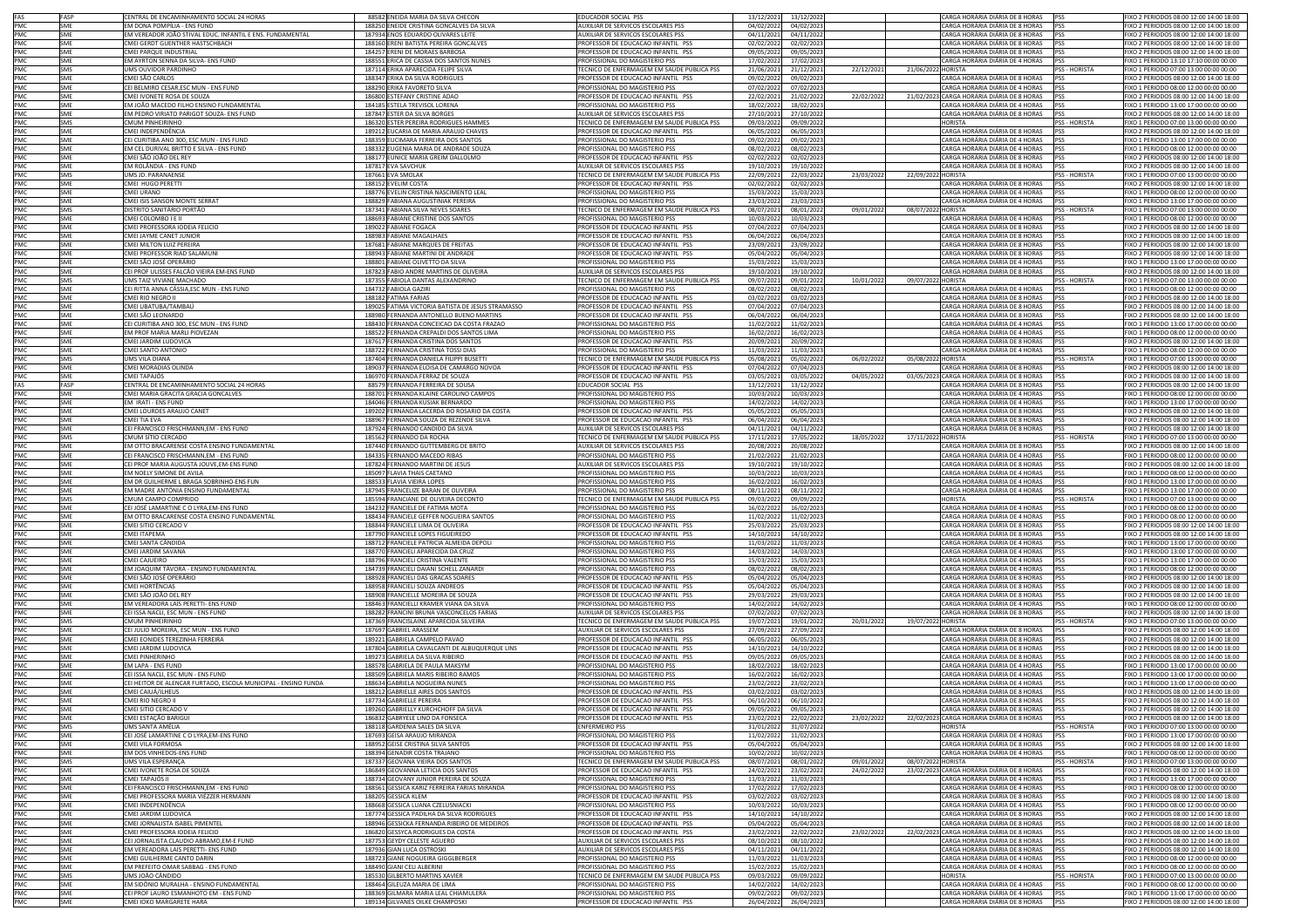| PMC<br>UMS SÃO BRAZ<br>186086 GIOVANA MARINA PREBIANCA TASCHETTO<br>TECNICO DE ENFERMAGEM EM SAUDE PUBLICA PSS<br>09/03/2022<br>09/09/2022<br><b>PSS - HORISTA</b><br><b>SMS</b><br><b>HORISTA</b><br>PMC<br>189218 GIOVANA ROBERTO CAPOVILLA<br>CARGA HORÁRIA DIÁRIA DE 8 HORAS<br>CMEI TIA EVA<br>PROFESSOR DE EDUCACAO INFANTIL PSS<br>06/05/2022<br>06/05/2023<br><b>SME</b><br>PMC<br>EM PRÓ-MORAR BARIGUI - ENSINO FUNDAMENTAL<br>CARGA HORÁRIA DIÁRIA DE 4 HORAS<br>SME<br>188556 GIOVANI SCOLARO<br>PROFISSIONAL DO MAGISTERIO PSS<br>17/02/2022<br>17/02/2023<br>PMC<br><b>SME</b><br>CMEI SANTA GUERNET SCHIER<br>186799 GIOVANNA MARQUES<br>PROFESSOR DE EDUCACAO INFANTIL PSS<br>22/02/2021<br>21/02/2022<br>22/02/2022<br>21/02/2023 CARGA HORÁRIA DIÁRIA DE 8 HORAS<br>PMC<br><b>CMEI TAPAJÓS</b><br>188202 GIRCEI APARECIDA DE SOUZA<br>PROFESSOR DE EDUCAÇÃO INFANTIL PSS<br>03/02/2022<br>03/02/2023<br>CARGA HORÁRIA DIÁRIA DE 8 HORAS<br><b>SMF</b><br>PMC<br>UMS RIO BONITO<br>187119 GIRLENE DE OLIVEIRA<br>TECNICO DE ENFERMAGEM EM SAUDE PUBLICA PSS<br>21/06/2021<br>21/12/2021<br>22/12/2021<br>21/06/2022 HORISTA<br>PSS - HORISTA<br><b>SMS</b><br>PMC<br><b>SME</b><br>CMEI PROFESSORA CLARICE ROCHA DA ROSA<br>189209 GISELE DIAS DE OLIVEIRA EHLKE<br>PROFESSOR DE EDUCACAO INFANTIL PSS<br>06/05/2022<br>06/05/2023<br>CARGA HORÁRIA DIÁRIA DE 8 HORAS<br>PMC<br>SME<br>CMEI PROFESSORA CLARICE ROCHA DA ROSA<br>185371 GISELE NEVES DE ARAUJO<br>PROFISSIONAL DO MAGISTERIO PSS<br>15/03/2022<br>15/03/2023<br>CARGA HORÁRIA DIÁRIA DE 4 HORAS<br>PMC<br>CARGA HORÁRIA DIÁRIA DE 8 HORAS<br>04/02/2022<br>04/02/2023<br><b>SMF</b><br>CMEI CAIUÁ I<br>188235 GISELE SILVA VIEIRA<br>PROFESSOR DE EDUCACAO INFANTIL PSS<br>PSS<br>PMC<br>UMS VILA MACHADO<br>14/12/2021<br><b>SMS</b><br>187092 GISELLE DO ROCIO DOS SANTOS<br>TECNICO DE ENFERMAGEM EM SAUDE PUBLICA PSS<br>14/06/2021<br>15/12/2021<br>14/06/2022 HORISTA<br><b>PSS - HORISTA</b><br>PMC<br>SME<br>CEI PROF NAIR DE MACEDO,EM - ENS FUND<br>188569 GISELLE SOLUCHINSKY MAZUROSKI<br><b>PROFISSIONAL DO MAGISTERIO PSS</b><br>18/02/2022<br>18/02/2023<br>"ARGA HORÁRIA DIÁRIA DE 4 HORAS<br>PMC<br>CMEI PREFEITO IVO ARZUA PEREIRA<br>184233 GISELY RODRIGUES MENDES<br>PROFISSIONAL DO MAGISTERIO PSS<br>10/03/2022<br>10/03/2023<br>CARGA HORÁRIA DIÁRIA DE 4 HORAS<br><b>SME</b><br>PMC<br>CMEI PARIGOT DE SOUZA<br>CARGA HORÁRIA DIÁRIA DE 4 HORAS<br><b>SMF</b><br>184846 GISLAINE CASTILHO DE OLIVEIRA DE LIMA<br>PROFISSIONAL DO MAGISTERIO PSS<br>14/03/2022<br>14/03/2023<br>PMC<br>CMEI UBATUBA/TAMBAÚ<br>CARGA HORÁRIA DIÁRIA DE 4 HORAS<br><b>SMF</b><br>184865 GISLAINE DOS SANTOS FRANCOZI<br>PROFISSIONAL DO MAGISTERIO PSS<br>14/03/2022<br>14/03/2023<br>PSS<br>PMC<br>CMEI PROFESSOR RIAD SALAMUNI<br>188871 GISLAINE INOCENCIA BRAZ<br>PROFESSOR DE EDUCACAO INFANTIL PSS<br>28/03/2023<br>CARGA HORÁRIA DIÁRIA DE 8 HORAS<br><b>SME</b><br>28/03/2022<br>pss<br>PMC<br><b>SME</b><br>CMEI HERMES MACEDO<br>184245 GISLAINE LEILA FERREIRA CORDEIRO<br>PROFISSIONAL DO MAGISTERIO PSS<br>15/03/2022<br>15/03/2023<br>CARGA HORÁRIA DIÁRIA DE 4 HORAS<br>PMC<br>SMS<br>CMUM CAJURÚ<br>188047 GISLAINE MOREIRA DRANKA<br>TECNICO DE ENFERMAGEM EM SAUDE PUBLICA PSS<br>17/11/2021<br>17/05/2022<br>18/05/2022<br>17/11/2022 HORISTA<br>PSS - HORISTA<br>PMC<br>188213 GISLAINE PRISCILA TJZSKOUSKI<br><b>SME</b><br>CMEI COQUEIRO!<br>PROFESSOR DE EDUCACAO INFANTIL PSS<br>03/02/2022<br>03/02/2023<br>CARGA HORÁRIA DIÁRIA DE 8 HORAS<br>PMC<br>188923 GISLAINE SANTANA DOS SANTOS<br>05/04/2022<br>05/04/2023<br>CARGA HORÁRIA DIÁRIA DE 8 HORAS<br><b>SME</b><br>CMEI MORADIAS REI ÉM<br>PROFESSOR DE EDUCAÇÃO INFANTIL PSS<br>PMC<br>SME<br><b>EM PROF HERLEY MEHL - ENS FUND</b><br>188626 GISSELITA GOMES DA SILVA SANTOS<br>PROFISSIONAL DO MAGISTERIO PSS<br>23/02/2022<br>23/02/2023<br>CARGA HORÁRIA DIÁRIA DE 4 HORAS<br>PMC<br>SMF<br>CMEI PROFESSORA CLARICE ROCHA DA ROSA<br>189178 GLACIANE GOMES MOREIRA<br>PROFESSOR DE EDUCACAO INFANTIL PSS<br>05/05/2022<br>05/05/2023<br>CARGA HORÁRIA DIÁRIA DE 8 HORAS<br>PMC<br>187812 GLAUCIA ARAGONI DA SILVA<br><b>SMF</b><br>CMEI JULIO RAPHAEL GOMEI<br>PROFESSOR DE EDUCACAO INFANTIL PSS<br>14/10/2022<br>CARGA HORÁRIA DIÁRIA DE 8 HORAS<br>PSS<br>14/10/2021<br>PMC<br>EM OTTO BRACARENSE COSTA ENSINO FUNDAMENTAL<br>187400 GLAUCIA DA PIEDADE NORBERTO ZIEMBA<br>02/08/2022<br>CARGA HORÁRIA DIÁRIA DE 8 HORAS<br><b>SME</b><br>AUXILIAR DE SERVICOS ESCOLARES PSS<br>02/08/202<br>PSS<br>PMC<br><b>SME</b><br>CMEI OSWALDO CRUZ II<br>189002 GLAUCIA PICOLOTTO FERRARO<br>PROFESSOR DE EDUCACAO INFANTIL PSS<br>07/04/2022<br>07/04/2023<br>CARGA HORÁRIA DIÁRIA DE 8 HORAS<br>PSS<br>PMC<br><b>SME</b><br>CEI BELA VISTA DO PARAISO,EM - ENS FUND<br>187845 GLECI INES BOESING<br>AUXILIAR DE SERVICOS ESCOLARES PSS<br>27/10/2021<br>27/10/2022<br>CARGA HORÁRIA DIÁRIA DE 8 HORAS<br>PSS<br>PMC<br>EM MARINGÁ - ENS FUND<br>188472 GLEICE CRISTINA CORReA DA COSTA<br>CARGA HORÁRIA DIÁRIA DE 4 HORAS<br><b>SME</b><br>PROFISSIONAL DO MAGISTERIO PSS<br>14/02/2022<br>14/02/2023<br>PSS<br>PMC<br>CMEI VILA IPIRANGA<br>188885 GLEICE GONCALVES DA SILVA FERNANDES<br>CARGA HORÁRIA DIÁRIA DE 8 HORAS<br>PROFESSOR DE EDUCACAO INFANTIL PSS<br>28/03/2022<br>28/03/2023<br>SME<br>PMC<br>SME<br>EM VEREADOR JOÃO STIVAL EDUC. INFANTIL E ENS. FUNDAMENTAL<br>188383 GLENDA POLLICE MARTINS<br>PROFISSIONAL DO MAGISTERIO PSS<br>09/02/2022<br>09/02/2023<br>ARGA HORÁRIA DIÁRIA DE 4 HORAS<br>PMC<br>SME<br><b>CMEI VILA SANDRA</b><br>188673 GLEYSI DOS SANTOS SIQUEIRA<br>PROFISSIONAL DO MAGISTERIO PSS<br>10/03/2022<br>10/03/2023<br>CARGA HORÁRIA DIÁRIA DE 4 HORAS<br>PMC<br>UMS OUVIDOR PARDINHO<br>187113 GORETE BORGES<br>TECNICO DE ENFERMAGEM EM SAUDE PUBLICA PSS<br>21/12/2021<br>22/12/2021<br>21/06/2022 HORISTA<br><b>PSS - HORISTA</b><br>SMS<br>21/06/202<br>PMC<br>CMEI PROFESSOR RIAD SALAMUNI<br>186796 GRACIELE CRISTINA DA SILVA CALDEIRA<br>PROFESSOR DE EDUCACAO INFANTIL PSS<br>22/02/2021<br>22/02/2022<br>23/02/2022<br>22/02/2023 CARGA HORÁRIA DIÁRIA DE 8 HORAS<br>SME<br>PSS<br>PMC<br>SMS<br>CMUM CAJURÚ<br>189090 GRACIELI APARECIDA AMARO DE OLIVEIRA<br>TECNICO DE ENFERMAGEM EM SAUDE PUBLICA PSS<br>12/04/2022<br>12/10/2022<br><b>HORISTA</b><br><b>PSS - HORISTA</b><br>PMC<br>SME<br>CMEI MORADIAS AUGUSTA<br>189210 GRACIELI DE FATIMA ROGELIN<br>PROFESSOR DE EDUCACAO INFANTIL PSS<br>06/05/2022<br>06/05/2023<br>CARGA HORÁRIA DIÁRIA DE 8 HORAS<br>PMC<br>EM CEI PROF. ANTÔNIO PIETRUZA - EIEF<br>CARGA HORÁRIA DIÁRIA DE 4 HORAS<br><b>SME</b><br>187943 GRASIELA DINIZ DA LUZ<br>PROFISSIONAL DO MAGISTERIO PSS<br>08/11/2021<br>08/11/2022<br>PSS<br>PMC<br>188708 GRASIELLE MACIEL COSTA MELO<br>CARGA HORÁRIA DIÁRIA DE 4 HORAS<br>CMEI VILA LEÃO<br>PROFISSIONAL DO MAGISTERIO PSS<br>11/03/2022<br>11/03/2023<br><b>SME</b><br>PSS<br>PMC<br>CMEI VILA ROSINHA<br>184943 GRAZIANE DELIZANDRA OLIMPIO DE OLIVEIRA<br>PROFISSIONAL DO MAGISTERIO PSS<br>15/03/2022<br>15/03/2023<br>CARGA HORÁRIA DIÁRIA DE 4 HORAS<br>SME<br>PMC<br>SME<br>EM PROF MARIA LOURDES LAMAS PEGORAR<br>188532 GRAZIELA DE LOURDES BOTTEGA FERREIRA<br>PROFISSIONAL DO MAGISTERIO PSS<br>16/02/2022<br>16/02/2023<br>CARGA HORÁRIA DIÁRIA DE 4 HORAS<br>PMC<br>SMS<br>UMS LOTIGUAÇU<br>187137 GRAZIELLA SCHNURR<br>TECNICO DE ENFERMAGEM EM SAUDE PUBLICA PSS<br>22/06/2021<br>22/12/2021<br>23/12/2021<br>22/06/2022 HORISTA<br>PSS - HORISTA<br>FAS<br>CENTRAL DE ENCAMINHAMENTO SOCIAL 24 HORAS<br>88546 GRAZIELLE KUSMA BAISAN FERNANDES<br>08/11/2022<br>CARGA HORÁRIA DIÁRIA DE 8 HORAS<br><b>FASP</b><br>EDUCADOR SOCIAL PSS<br>08/11/2021<br>PMC<br>CMEI LOURDES ARAUJO CANET<br>188013 GREICY KELLY BRAGA DE OLIVEIRA<br>PROFESSOR DE EDUCACAO INFANTIL PSS<br>12/11/2021<br>12/11/2022<br>CARGA HORÁRIA DIÁRIA DE 8 HORAS<br>SME<br>PMC<br>SMS<br>CMUM PINHEIRINHO<br>187893 GUEYCY KELHIN GONCALVES<br>TECNICO DE ENFERMAGEM EM SAUDE PUBLICA PSS<br>28/10/2021<br>28/04/2022<br><b>HORISTA</b><br>PSS - HORISTA<br>PMC<br>CEI PROF TEREZA MATSUMOTO,EM - ENS FUND<br>187933 GUSTAVO CORDEIRO FERNANDES RIOS<br>AUXILIAR DE SERVICOS ESCOLARES PSS<br>04/11/2021<br>04/11/2022<br>CARGA HORÁRIA DIÁRIA DE 8 HORAS<br>SME<br>PSS<br>PMC<br>CARGA HORÁRIA DIÁRIA DE 4 HORAS<br><b>SME</b><br>CMEI PROFESSORA IODEIA FELICIO<br>188827 HABYLA ANAISSI DA SILVA<br>PROFISSIONAL DO MAGISTERIO PSS<br>23/03/2022<br>23/03/2023<br>PSS<br>PMC<br>UMS SARARÁ<br>188125 HAIZA SILVESTRE DOS SANTOS<br><b>ENFERMEIRO PSS</b><br>31/07/2022<br>PSS - HORISTA<br>31/01/202<br>HORISTA<br><b>SMS</b><br>PMC<br>SME<br>CMEI OSWALDO CRUZ I<br>189187 HEID ARIANE NUNES DA SILVA<br>PROFESSOR DE EDUCACAO INFANTIL PSS<br>05/05/2022<br>05/05/2023<br>CARGA HORÁRIA DIÁRIA DE 8 HORAS<br>PSS<br>PMC<br>SME<br>CMEI JARDIM LUDOVICA<br>188159 HELDALEA ALMEIDA DE MELO FERREIRA<br>CARGA HORÁRIA DIÁRIA DE 8 HORAS<br>PROFESSOR DE EDUCACAO INFANTIL PS!<br>02/02/2022<br>02/02/2023<br>PMC<br>CARGA HORÁRIA DIÁRIA DE 8 HORAS<br>SMF<br>EM MIGUEL KRUG-ENSINO FUNDAMENTAL<br>188256 HELDER GASPAR<br>04/02/2023<br><b>PSS</b><br>AUXILIAR DE SERVICOS ESCOLARES PSS<br>04/02/2022<br>PMC<br>UMS IRMÃ TEREZA ARAÚJO<br>187123 HELENA BERNARDINA DO NASCIMENTO<br>TECNICO DE ENFERMAGEM EM SAUDE PUBLICA PSS<br>22/12/2021<br>23/12/2021<br>22/06/2022 HORISTA<br>SMS<br>22/06/2021<br><b>PSS - HORISTA</b><br>PMC<br>SME<br>CMEI LOURDES ARAUJO CANET<br>188215 HELENA COLACO UHLIG<br>PROFESSOR DE EDUCACAO INFANTIL PSS<br>03/02/2022<br>03/02/2023<br>CARGA HORÁRIA DIÁRIA DE 8 HORAS<br>PSS<br>PMC<br>SMS<br>UMS SÃO BRAZ<br>186173 HELENA SANTOS HORTZ<br>TECNICO DE ENFERMAGEM EM SAUDE PUBLICA PSS<br>12/04/2022<br>12/10/2022<br><b>HORISTA</b><br>PSS - HORISTA<br>PMC<br>EM JOÃO MACEDO FILHO ENSINO FUNDAMENTAL<br>188526 HELENA TEREZINHA DOMBROWSKI KALSING<br><b>SME</b><br>PROFISSIONAL DO MAGISTERIO PSS<br>16/02/2022<br>16/02/2023<br>CARGA HORÁRIA DIÁRIA DE 4 HORAS<br>PMC<br>188978 HELENE NUNES DE OLIVEIRA SILVEIRA<br>06/04/2022<br>CARGA HORÁRIA DIÁRIA DE 8 HORAS<br>CMEI VILA VITÓRIA<br>PROFESSOR DE EDUCACAO INFANTIL PSS<br>06/04/2023<br>SME<br>PMC<br>SME<br>CMEI OSWALDO CRUZ<br>188869 HELIDA COSTA DE SA CANDIDO<br>PROFESSOR DE EDUCACAO INFANTIL PSS<br>28/03/2022<br>28/03/2023<br>ARGA HORÁRIA DIÁRIA DE 8 HORAS<br>PMC<br>SME<br>CMEI MILTON LUIZ PEREIRA<br>188845 HELLEN CRISTINA DOS SANTOS<br>PROFESSOR DE EDUCACAO INFANTIL PSS<br>25/03/2022<br>25/03/2023<br>CARGA HORÁRIA DIÁRIA DE 8 HORAS<br>PMC<br>189258 HELLEN CRISTINA FERREIRA<br>SMF<br>CMEI VILA LINDÓIA<br>PROFESSOR DE EDUCACAO INFANTIL PSS<br>09/05/2022<br>09/05/2023<br>CARGA HORÁRIA DIÁRIA DE 8 HORAS<br>PSS<br>PMC<br><b>CMEI PINHERINHO</b><br>188209 HELOISA CARVALHO COUTINHO<br>PROFESSOR DE EDUCACAO INFANTIL PSS<br>03/02/2023<br>CARGA HORÁRIA DIÁRIA DE 8 HORAS<br>SME<br>03/02/2022<br>PSS<br>PMC<br>SME<br>CMEI LOURDES ARAUJO CANET<br>188230 HEMELLIN DA CRUZ OLIVEIRA DOS SANTOS<br>PROFESSOR DE EDUCACAO INFANTIL PSS<br>04/02/2022<br>04/02/2023<br>CARGA HORÁRIA DIÁRIA DE 8 HORAS<br>PSS<br>PMC<br>EM PROF SONIA MA COIMBRA KENSKI-ENS FUND<br>188620 HENRIQUE LEAL DOS SANTOS<br>PROFISSIONAL DO MAGISTERIO PSS<br>22/02/2022<br>22/02/2023<br>CARGA HORÁRIA DIÁRIA DE 4 HORAS<br><b>SME</b><br>PSS<br>PMC<br><b>SMF</b><br>CMEI UNIÃO DAS VILAS<br>187620 HERICA LORENA GONCALVES ANSELMO<br>PROFESSOR DE EDUCACAO INFANTIL PSS<br>20/09/2021<br>20/09/2022<br>CARGA HORÁRIA DIÁRIA DE 8 HORAS<br>PSS<br>PMC<br>CMEI PROFESSOR RIAD SALAMUNI<br>189048 HEVELLEN MYLLENA MESQUITA AUGUSTINHAK DA COSTA<br>PROFESSOR DE EDUCACAO INFANTIL PSS<br>08/04/2022<br>08/04/2023<br>CARGA HORÁRIA DIÁRIA DE 8 HORAS<br><b>SME</b><br>PSS<br>PMC<br>189180 HEZZANY ELISA SANTOS NASCIMENTO ZANINI<br>05/05/2023<br>CARGA HORÁRIA DIÁRIA DE 8 HORAS<br>CMEI VILA LEÃO<br>PROFESSOR DE EDUCACAO INFANTIL PSS<br>05/05/2022<br>SME<br>PSS<br>PMC<br>SMS<br>UMS MORADIAS BELÉM<br>188133 HILLARY SILVEIRA PRESTES<br>TECNICO DE ENFERMAGEM EM SAUDE PUBLICA PSS<br>31/01/2022<br>31/07/2022<br><b>ORISTA</b><br>PSS - HORISTA<br>PMC<br>SME<br>CMEI HUGO PERETTI<br>188798 HOLIANE MARTINS DE CAMPOS DA SILVA<br>PROFISSIONAL DO MAGISTERIO PSS<br>15/03/2023<br>CARGA HORÁRIA DIÁRIA DE 4 HORAS<br>15/03/2022<br>PSS<br>FASP<br>CENTRAL DE ENCAMINHAMENTO SOCIAL 24 HORAS<br>88589 HYAN TELL ZANLUTTI DE ALMEIDA PEREIRA<br>EDUCADOR SOCIAL PSS<br>CARGA HORÁRIA DIÁRIA DE 8 HORAS<br>FAS<br>16/02/2022<br>16/02/2023<br>pss<br>PMC<br>CMEI JAYME CANET JUNIOR<br>186853 IASMIM ALESSANDRA BORGES<br>PROFESSOR DE EDUCACAO INFANTIL PSS<br>23/02/2022<br>24/02/2022<br>23/02/2023 CARGA HORÁRIA DIÁRIA DE 8 HORAS<br>SME<br>24/02/2021<br>PSS<br>PMC<br>SME<br>EM OTTO BRACARENSE COSTA ENSINO FUNDAMENTAL<br>188326 IDALINA ROSIMERI RODRIGUES<br>PROFISSIONAL DO MAGISTERIO PSS<br>08/02/2022<br>08/02/2023<br>CARGA HORÁRIA DIÁRIA DE 4 HORAS<br>PSS<br>PMC<br>SME<br>CEI PROF LINA MARIA MARTINS MOREIRA-ENS FUND<br>187832 IEDA SANTIAGO RAMOS<br>AUXILIAR DE SERVICOS ESCOLARES PSS<br>19/10/2021<br>19/10/2022<br>CARGA HORÁRIA DIÁRIA DE 8 HORAS<br>PSS<br>PMC<br>CARGA HORÁRIA DIÁRIA DE 4 HORAS<br>SME<br>EM MARINGÁ - ENS FUND<br>188529 ILDA FRANCISCA DE OLIVEIRA<br>PROFISSIONAL DO MAGISTERIO PSS<br>16/02/2022<br>16/02/2023<br>PSS<br>PMC<br>188044 ILSA MARIA DE PROENCA<br>TECNICO DE ENFERMAGEM EM SAUDE PUBLICA PSS<br>17/05/2022<br>18/05/2022<br>17/11/2022 HORISTA<br>SMS<br>CMUM SÍTIO CERCADO<br>17/11/2021<br><b>PSS - HORISTA</b><br>PMC<br>SME<br>CMELVILA PAROLIM<br>188784 ILZA APARECIDA ALVES DE SOUSA<br>PROFISSIONAL DO MAGISTERIO PSS<br>15/03/2022<br>15/03/2023<br>CARGA HORÁRIA DIÁRIA DE 4 HORAS<br>PSS<br>PMC<br>SMS<br>UMS BAIRRO NOVO<br>189088 ILZA MENDES DE SOUSA<br>TECNICO DE ENFERMAGEM EM SAUDE PUBLICA PSS<br>12/04/2022<br>12/10/2022<br>PSS - HORISTA<br><b>HORISTA</b><br>PMC<br>187519 ILZA RODRIGUES DOS SANTOS RUELA<br>CARGA HORÁRIA DIÁRIA DE 8 HORAS<br>CMEI PROFESSORA IODEIA FELICIO<br>PROFESSOR DE EDUCACAO INFANTIL PSS<br><b>PSS</b><br><b>SME</b><br>14/09/2021<br>14/09/2022<br>PMC<br>CMEI PROFESSOR DOUTOR CARLOS ROBERTO ANTUNES DOS SANTOS<br>187769 ILZORETE KMIECIK KREZANOVSKI<br>PROFESSOR DE EDUCACAO INFANTIL PSS<br>14/10/2022<br>CARGA HORÁRIA DIÁRIA DE 8 HORAS<br>SME<br>14/10/2021<br>PSS<br>PMC<br>SME<br>EM CEL DURIVAL BRITTO E SILVA - ENS FUND<br>188374 IMARA REGINA DE LARA<br>PROFISSIONAL DO MAGISTERIO PSS<br>09/02/2022<br>09/02/2023<br>CARGA HORÁRIA DIÁRIA DE 4 HORAS<br>PSS<br>PMC<br>CMEI PORTO BELO<br>188150 INAIARA DOS SANTOS PEDROSO<br>PROFESSOR DE EDUCACAO INFANTIL PSS<br>02/02/2022<br>02/02/2023<br>CARGA HORÁRIA DIÁRIA DE 8 HORAS<br>SME<br>PSS<br>PMC<br>189182 INAMARI RODRIGUES<br>CARGA HORÁRIA DIÁRIA DE 8 HORAS<br><b>SME</b><br>CMEI JAYME CANET JUNIOR<br>PROFESSOR DE EDUCACAO INFANTIL PSS<br>05/05/2022<br>05/05/2023<br>PSS<br>PMC<br>JMS MÃE CURITIBANA<br>187324 INDIA MARA DOMINGUES<br>TECNICO DE ENFERMAGEM EM SAUDE PUBLICA PSS<br>08/01/2022<br>09/01/2022<br>08/07/2022 HORISTA<br>08/07/2021<br><b>PSS - HORISTA</b><br>SMS<br>PMC<br>187343 INDIANA POLLYHANE MARCHIORO<br>SMS<br>UMS BACACHERI<br>TECNICO DE ENFERMAGEM EM SAUDE PUBLICA PSS<br>08/07/2021<br>08/01/2022<br>09/01/2022<br>08/07/2022 HORISTA<br><b>PSS - HORISTA</b><br>188753 IINES DE SOUZA VALENTIM DE C/<br>JFISSIUNAL DU MAGISTERIU PS:<br>14/03/2022<br>14/U3/2023<br>IA DE 4 HUKAS<br>PMC<br>SME<br>CMFI NEI SON BUFFARA<br>187482 INGRID DE LARA RIBEIRO<br>PROFESSOR DE EDUCACAO INFANTIL PSS<br>02/09/2021<br>02/09/2022<br>CARGA HORÁRIA DIÁRIA DE 8 HORAS<br>PSS<br>FAS<br>FASP<br>CENTRAL DE ENCAMINHAMENTO SOCIAL 24 HORAS<br>88572 INGRID GOMES BELLONI SANCHES<br>CARGA HORÁRIA DIÁRIA DE 8 HORAS<br>EDUCADOR SOCIAL PSS<br>08/11/2021<br>08/11/2022<br><b>PSS</b><br>PMC<br>EM PROF JURANDYR BAGGIO MOCKELL - ENS FUND<br>CARGA HORÁRIA DIÁRIA DE 4 HORAS<br>SME<br>184883 INGRID SILVA SOUZA<br>PROFISSIONAL DO MAGISTERIO PSS<br>17/02/2022<br>17/02/2023<br>PSS<br>PMC<br>189004 INGRYD DA SILVA NOVAES<br>PROFESSOR DE EDUCACAO INFANTIL PSS<br>CARGA HORÁRIA DIÁRIA DE 8 HORAS<br>SME<br>CMEI ITATIAIA<br>07/04/2022<br>07/04/2023<br>PSS<br>PMC<br>SME<br>CMEI PROFESSORA CLARICE ROCHA DA ROSA<br>188170 INGRYD VIEIRA BARROS FRANCISCO<br>PROFESSOR DE EDUCACAO INFANTIL PSS<br>02/02/2022<br>02/02/2023<br>CARGA HORÁRIA DIÁRIA DE 8 HORAS<br>PSS<br>PMC<br>187398 IOLANDA FERREIRA FONSECA DA SILVA<br>CARGA HORÁRIA DIÁRIA DE 8 HORAS<br>CEI JOSÉ LAMARTINE C O LYRA,EM-ENS FUND<br>AUXILIAR DE SERVICOS ESCOLARES PSS<br>SME<br>02/08/2021<br>02/08/2022<br>PSS<br>PMC<br>EM BN CAIC GUILHERME L B SOBRINHO-E FUND<br>184735 IONICE APARECIDA COUTINHO DOS SANTOS<br>PROFISSIONAL DO MAGISTERIO PSS<br>CARGA HORÁRIA DIÁRIA DE 4 HORAS<br>SME<br>09/02/2022<br>09/02/2023<br>PSS<br>PMC<br>189138 ISABEL CRISTIANE DE LIMA<br>CARGA HORÁRIA DIÁRIA DE 8 HORAS<br>SME<br>CMEI COLOMBO I E II<br>PROFESSOR DE EDUCACAO INFANTIL PSS<br>26/04/2022<br>26/04/2023<br>PMC<br>SME<br>CEI PROF MARIA AUGUSTA JOUVE, EM-ENS FUND<br>188779 ISABEL CRISTINA ANDRETTA DE MELO<br>PROFISSIONAL DO MAGISTERIO PSS<br>15/03/2022<br>15/03/2023<br>CARGA HORÁRIA DIÁRIA DE 4 HORAS<br>PSS<br>PMC<br>187360 ISABELA ANDRADE DA CRUZ<br>TECNICO DE ENFERMAGEM EM SAUDE PUBLICA PSS<br>10/01/2022<br>SMS<br>UMS ORLEANS<br>09/07/2022 HORISTA<br>PSS - HORISTA<br>09/07/2021<br>09/01/2022<br>PMC<br>CMEI PORTO BELO<br>188232 ISABELA DA CRUZ LOPES<br>PROFESSOR DE EDUCACAO INFANTIL PSS<br>04/02/2023<br>CARGA HORÁRIA DIÁRIA DE 8 HORAS<br>PSS<br>SME<br>04/02/2022<br>PMC<br>188763 ISABELA SOARES FERREIRA<br>CARGA HORÁRIA DIÁRIA DE 4 HORAS<br>SME<br>CMEI SITIO CERCADO V<br>PROFISSIONAL DO MAGISTERIO PSS<br>14/03/2022<br>14/03/2023<br>PMC<br>SMS<br>UMS SÃO JOÃO DEL REY<br>187093 ISABELE CAROLINE HIMOVSKI CABRAL<br>TECNICO DE ENFERMAGEM EM SAUDE PUBLICA PSS<br>14/06/2021<br>14/12/2021<br>15/12/2021<br>14/06/2022 HORISTA<br>PSS - HORISTA | FIXO 1 PERIODO 07:00 13:00 00:00 00:00<br>FIXO 2 PERIODOS 08:00 12:00 14:00 18:00<br>IXO 1 PERIODO 08:00 12:00 00:00 00:00<br>FIXO 2 PERIODOS 08:00 12:00 14:00 18:00<br>FIXO 2 PERIODOS 08:00 12:00 14:00 18:00<br>FIXO 1 PERIODO 07:00 13:00 00:00 00:00<br>FIXO 2 PERIODOS 08:00 12:00 14:00 18:00<br>FIXO 1 PERIODO 08:00 12:00 00:00 00:00<br>FIXO 2 PERIODOS 08:00 12:00 14:00 18:00<br>FIXO 1 PERIODO 07:00 13:00 00:00 00:00<br>IXO 1 PERIODO 13:00 17:00 00:00 00:00<br>FIXO 1 PERIODO 08:00 12:00 00:00 00:00<br>FIXO 1 PERIODO 13:00 17:00 00:00 00:00<br>FIXO 1 PERIODO 08:00 12:00 00:00 00:00<br>FIXO 2 PERIODOS 08:00 12:00 14:00 18:00<br>FIXO 1 PERIODO 08:00 12:00 00:00 00:00<br>FIXO 1 PERIODO 07:00 13:00 00:00 00:00<br>FIXO 2 PERIODOS 08:00 12:00 14:00 18:00<br>FIXO 2 PERIODOS 08:00 12:00 14:00 18:00<br>IXO 1 PERIODO 08:00 12:00 00:00 00:00<br>FIXO 2 PERIODOS 08:00 12:00 14:00 18:00<br>FIXO 2 PERIODOS 08:00 12:00 14:00 18:00<br>FIXO 2 PERIODOS 08:00 12:00 14:00 18:00<br>FIXO 2 PERIODOS 08:00 12:00 14:00 18:00<br>FIXO 2 PERIODOS 08:00 12:00 14:00 18:00<br>FIXO 1 PERIODO 08:00 12:00 00:00 00:00<br>IXO 2 PERIODOS 08:00 12:00 14:00 18:00<br>IXO 1 PERIODO 08:00 12:00 00:00 00:00<br>FIXO 1 PERIODO 08:00 12:00 00:00 00:00<br>FIXO 1 PERIODO 07:00 13:00 00:00 00:00<br>FIXO 2 PERIODOS 08:00 12:00 14:00 18:00<br>FIXO 1 PERIODO 07:00 13:00 00:00 00:00<br>FIXO 2 PERIODOS 08:00 12:00 14:00 18:00<br>FIXO 1 PERIODO 13:00 17:00 00:00 00:00<br>EIXO 1 PERIODO 08:00 12:00 00:00 00:00<br>IXO 1 PERIODO 08:00 12:00 00:00 00:00<br>IXO 1 PERIODO 08:00 12:00 00:00 00:00<br>FIXO 1 PERIODO 07:00 13:00 00:00 00:00<br>FIXO 2 PERIODOS 08:00 12:00 14:00 18:00<br>FIXO 2 PERIODOS 08:00 12:00 14:00 18:00<br>FIXO 1 PERIODO 07:00 13:00 00:00 00:00<br>FIXO 2 PERIODOS 08:00 12:00 14:00 18:00<br>FIXO 1 PERIODO 13:00 17:00 00:00 00:00<br>FIXO 1 PERIODO 07:00 13:00 00:00 00:00<br>FIXO 2 PERIODOS 08:00 12:00 14:00 18:00<br>FIXO 2 PERIODOS 08:00 12:00 14:00 18:00<br>FIXO 2 PERIODOS 08:00 12:00 14:00 18:00<br>FIXO 1 PERIODO 07:00 13:00 00:00 00:00<br>FIXO 2 PERIODOS 08:00 12:00 14:00 18:00<br>FIXO 1 PERIODO 07:00 13:00 00:00 00:00<br>FIXO 1 PERIODO 13:00 17:00 00:00 00:00<br>FIXO 2 PERIODOS 08:00 12:00 14:00 18:00<br>IXO 2 PERIODOS 08:00 12:00 14:00 18:00<br>FIXO 2 PERIODOS 08:00 12:00 14:00 18:00<br>FIXO 2 PERIODOS 08:00 12:00 14:00 18:00<br>FIXO 2 PERIODOS 08:00 12:00 14:00 18:00<br>FIXO 2 PERIODOS 08:00 12:00 14:00 18:00<br>FIXO 1 PERIODO 08:00 12:00 00:00 00:00<br>FIXO 2 PERIODOS 08:00 12:00 14:00 18:00<br>FIXO 2 PERIODOS 08:00 12:00 14:00 18:00<br>FIXO 2 PERIODOS 08:00 12:00 14:00 18:00<br>FIXO 1 PERIODO 07:00 13:00 00:00 00:00<br>FIXO 1 PERIODO 08:00 12:00 00:00 00:00<br>FIXO 2 PERIODOS 08:00 12:00 14:00 18:00<br>FIXO 2 PERIODOS 08:00 12:00 14:00 18:00<br>FIXO 1 PERIODO 08:00 12:00 00:00 00:00<br>FIXO 2 PERIODOS 08:00 12:00 14:00 18:00<br>FIXO 1 PERIODO 13:00 17:00 00:00 00:00<br>FIXO 1 PERIODO 07:00 13:00 00:00 00:00<br>FIXO 1 PERIODO 13:00 17:00 00:00 00:00<br>FIXO 1 PERIODO 07:00 13:00 00:00 00:00<br>FIXO 2 PERIODOS 08:00 12:00 14:00 18:00<br>FIXO 2 PERIODOS 08:00 12:00 14:00 18:00<br>FIXO 1 PERIODO 08:00 12:00 00:00 00:00<br>FIXO 2 PERIODOS 08:00 12:00 14:00 18:00<br>FIXO 2 PERIODOS 08:00 12:00 14:00 18:00<br>FIXO 1 PERIODO 07:00 13:00 00:00 00:00<br>FIXO 1 PERIODO 07:00 13:00 00:00 00:00<br>XO 1 PERIODO 13:00 17:00 00:00 00:00<br>FIXO 2 PERIODOS 08:00 12:00 14:00 18:00<br>FIXO 2 PERIODOS 08:00 12:00 14:00 18:00<br>FIXO 1 PERIODO 13:00 17:00 00:00 00:00<br>FIXO 2 PERIODOS 08:00 12:00 14:00 18:00<br>FIXO 2 PERIODOS 08:00 12:00 14:00 18:00<br>FIXO 2 PERIODOS 08:00 12:00 14:00 18:00<br>FIXO 1 PERIODO 13:00 17:00 00:00 00:00<br>FIXO 2 PERIODOS 08:00 12:00 14:00 18:00<br>FIXO 1 PERIODO 13:30 17:30 00:00 00:00<br>FIXO 1 PERIODO 07:00 13:00 00:00 00:00<br>FIXO 2 PERIODOS 08:00 12:00 14:00 18:00<br>FIXO 1 PERIODO 08:00 12:00 00:00 00:00<br>FIXO 1 PERIODO 07:00 13:00 00:00 00:00<br>188241 ISABELE DA SILVA CIDRAL<br>CARGA HORÁRIA DIÁRIA DE 8 HORAS<br>FIXO 2 PERIODOS 08:00 12:00 14:00 18:00<br>PROFESSOR DE EDUCACAO INFANTIL PSS<br>04/02/2022<br>04/02/2023<br><b>PSS</b><br>186834 ISABELE NELSEN DE FREITAS<br>PROFESSOR DE EDUCACAO INFANTIL PSS<br>22/02/2022<br>22/02/2023 CARGA HORÁRIA DIÁRIA DE 8 HORAS<br>FIXO 2 PERIODOS 08:00 12:00 14:00 18:00<br>23/02/2021<br>23/02/2022<br>PSS<br>187655 ISABELLA CAROLINE DA SILVA<br>TECNICO DE ENFERMAGEM EM SAUDE PUBLICA PSS<br>22/09/2021<br>22/03/2022<br>23/03/2022<br>22/09/2022 HORISTA<br><b>PSS - HORISTA</b><br>FIXO 1 PERIODO 07:00 13:00 00:00 00:00 | PMC | <b>SMS</b> | CMUM BOA VISTA                  | 187104 GIOVANA CANCELLI DE OLIVEIRA      | <b>ENFERMEIRO PSS</b>                      | 14/06/2021 | 14/12/2021 | 15/12/202 | 14/06/2022 HORISTA |                                 | PSS - HORISTA | FIXO 1 PERIODO 07:00 13:00 00:00 00:00  |
|-----------------------------------------------------------------------------------------------------------------------------------------------------------------------------------------------------------------------------------------------------------------------------------------------------------------------------------------------------------------------------------------------------------------------------------------------------------------------------------------------------------------------------------------------------------------------------------------------------------------------------------------------------------------------------------------------------------------------------------------------------------------------------------------------------------------------------------------------------------------------------------------------------------------------------------------------------------------------------------------------------------------------------------------------------------------------------------------------------------------------------------------------------------------------------------------------------------------------------------------------------------------------------------------------------------------------------------------------------------------------------------------------------------------------------------------------------------------------------------------------------------------------------------------------------------------------------------------------------------------------------------------------------------------------------------------------------------------------------------------------------------------------------------------------------------------------------------------------------------------------------------------------------------------------------------------------------------------------------------------------------------------------------------------------------------------------------------------------------------------------------------------------------------------------------------------------------------------------------------------------------------------------------------------------------------------------------------------------------------------------------------------------------------------------------------------------------------------------------------------------------------------------------------------------------------------------------------------------------------------------------------------------------------------------------------------------------------------------------------------------------------------------------------------------------------------------------------------------------------------------------------------------------------------------------------------------------------------------------------------------------------------------------------------------------------------------------------------------------------------------------------------------------------------------------------------------------------------------------------------------------------------------------------------------------------------------------------------------------------------------------------------------------------------------------------------------------------------------------------------------------------------------------------------------------------------------------------------------------------------------------------------------------------------------------------------------------------------------------------------------------------------------------------------------------------------------------------------------------------------------------------------------------------------------------------------------------------------------------------------------------------------------------------------------------------------------------------------------------------------------------------------------------------------------------------------------------------------------------------------------------------------------------------------------------------------------------------------------------------------------------------------------------------------------------------------------------------------------------------------------------------------------------------------------------------------------------------------------------------------------------------------------------------------------------------------------------------------------------------------------------------------------------------------------------------------------------------------------------------------------------------------------------------------------------------------------------------------------------------------------------------------------------------------------------------------------------------------------------------------------------------------------------------------------------------------------------------------------------------------------------------------------------------------------------------------------------------------------------------------------------------------------------------------------------------------------------------------------------------------------------------------------------------------------------------------------------------------------------------------------------------------------------------------------------------------------------------------------------------------------------------------------------------------------------------------------------------------------------------------------------------------------------------------------------------------------------------------------------------------------------------------------------------------------------------------------------------------------------------------------------------------------------------------------------------------------------------------------------------------------------------------------------------------------------------------------------------------------------------------------------------------------------------------------------------------------------------------------------------------------------------------------------------------------------------------------------------------------------------------------------------------------------------------------------------------------------------------------------------------------------------------------------------------------------------------------------------------------------------------------------------------------------------------------------------------------------------------------------------------------------------------------------------------------------------------------------------------------------------------------------------------------------------------------------------------------------------------------------------------------------------------------------------------------------------------------------------------------------------------------------------------------------------------------------------------------------------------------------------------------------------------------------------------------------------------------------------------------------------------------------------------------------------------------------------------------------------------------------------------------------------------------------------------------------------------------------------------------------------------------------------------------------------------------------------------------------------------------------------------------------------------------------------------------------------------------------------------------------------------------------------------------------------------------------------------------------------------------------------------------------------------------------------------------------------------------------------------------------------------------------------------------------------------------------------------------------------------------------------------------------------------------------------------------------------------------------------------------------------------------------------------------------------------------------------------------------------------------------------------------------------------------------------------------------------------------------------------------------------------------------------------------------------------------------------------------------------------------------------------------------------------------------------------------------------------------------------------------------------------------------------------------------------------------------------------------------------------------------------------------------------------------------------------------------------------------------------------------------------------------------------------------------------------------------------------------------------------------------------------------------------------------------------------------------------------------------------------------------------------------------------------------------------------------------------------------------------------------------------------------------------------------------------------------------------------------------------------------------------------------------------------------------------------------------------------------------------------------------------------------------------------------------------------------------------------------------------------------------------------------------------------------------------------------------------------------------------------------------------------------------------------------------------------------------------------------------------------------------------------------------------------------------------------------------------------------------------------------------------------------------------------------------------------------------------------------------------------------------------------------------------------------------------------------------------------------------------------------------------------------------------------------------------------------------------------------------------------------------------------------------------------------------------------------------------------------------------------------------------------------------------------------------------------------------------------------------------------------------------------------------------------------------------------------------------------------------------------------------------------------------------------------------------------------------------------------------------------------------------------------------------------------------------------------------------------------------------------------------------------------------------------------------------------------------------------------------------------------------------------------------------------------------------------------------------------------------------------------------------------------------------------------------------------------------------------------------------------------------------------------------------------------------------------------------------------------------------------------------------------------------------------------------------------------------------------------------------------------------------------------------------------------------------------------------------------------------------------------------------------------------------------------------------------------------------------------------------------------------------------------------------------------------------------------------------------------------------------------------------------------------------------------------------------------------------------------------------------------------------------------------------------------------------------------------------------------------------------------------------------------------------------------------------------------------------------------------------------------------------------------------------------------------------------------------------------------------------------------------------------------------------------------------------------------------------------------------------------------------------------------------------------------------------------------------------------------------------------------------------------------------------------------------------------------------------------------------------------------------------------------------------------------------------------------------------------------------------------------------------------------------------------------------------------------------------------------------------------------------------------------------------------------------------------------------------------------------------------------------------------------------------------------------------------------------------------------------------------------------------------------------------------------------------------------------------------------------------------------------------------------------------------------------------------------------------------------------------------------------------------------------------------------------------------------------------------------------------------------------------------------------------------------------------------------------------------------------------------------------------------------------------------------------------------------------------------------------------------------------------------------------------------------------------------------------------------------------------------------------------------------------------------------------------------------------------------------------------------------------------------------------------------------------------------------------------------------------------------------------------------------------------------------------------------------------------------------------------------------------------------------------------------------------------------------------------------------------------------------------------------------------------------------------------------------------------------------------------------------------------------------------------------------------------------------------------------------------------------------------------------------------------------------------------------------------------------------------------------------------------------------------------------------------------------------------------------------------------------------------------------------------------------------------------------------------------------------------------------------------------------------------------------------------------------------------------------------------------------------------------------------------------------------------------------------------------------------------------------------------------------------------------------------------------------------------------------------------------------------------------------------------------------------------------------------------------------------------------------------------------------------------------------------------------------------------------------------------------------------------------------------------------------------------------------------------------------------------------------------------------------------------------------------------------------------------------------------------------------------------------------------------------------------------------------------------------------------------------------------------------------------------------------------------------------------------------------------------------------------------------------------------------------------------------------------------------------------------------------------------------------------------------------------------------------------------------------------------------------------------------------------------------------------------------------------------------------------------------------------------------------------------------------------------------------------------------------------------------------------------------------------------------------------------------------------------------------------------------------------------------------------------------------------------------------------------------------------------------------------------------------------------------------------------------------------------------------------------------------------------------------------------------------------------------------------------------------------------------------------------------------------------------------------------------------------------------------------------------------------------------------------------------------------------------------------------------------------------------------------------------------------------------------------------------------------------------------------------------------------------------|---------------------------------------------------------------------------------------------------------------------------------------------------------------------------------------------------------------------------------------------------------------------------------------------------------------------------------------------------------------------------------------------------------------------------------------------------------------------------------------------------------------------------------------------------------------------------------------------------------------------------------------------------------------------------------------------------------------------------------------------------------------------------------------------------------------------------------------------------------------------------------------------------------------------------------------------------------------------------------------------------------------------------------------------------------------------------------------------------------------------------------------------------------------------------------------------------------------------------------------------------------------------------------------------------------------------------------------------------------------------------------------------------------------------------------------------------------------------------------------------------------------------------------------------------------------------------------------------------------------------------------------------------------------------------------------------------------------------------------------------------------------------------------------------------------------------------------------------------------------------------------------------------------------------------------------------------------------------------------------------------------------------------------------------------------------------------------------------------------------------------------------------------------------------------------------------------------------------------------------------------------------------------------------------------------------------------------------------------------------------------------------------------------------------------------------------------------------------------------------------------------------------------------------------------------------------------------------------------------------------------------------------------------------------------------------------------------------------------------------------------------------------------------------------------------------------------------------------------------------------------------------------------------------------------------------------------------------------------------------------------------------------------------------------------------------------------------------------------------------------------------------------------------------------------------------------------------------------------------------------------------------------------------------------------------------------------------------------------------------------------------------------------------------------------------------------------------------------------------------------------------------------------------------------------------------------------------------------------------------------------------------------------------------------------------------------------------------------------------------------------------------------------------------------------------------------------------------------------------------------------------------------------------------------------------------------------------------------------------------------------------------------------------------------------------------------------------------------------------------------------------------------------------------------------------------------------------------------------------------------------------------------------------------------------------------------------------------------------------------------------------------------------------------------------------------------------------------------------------------------------------------------------------------------------------------------------------------------------------------------------------------------------------------------------------------------------|-----|------------|---------------------------------|------------------------------------------|--------------------------------------------|------------|------------|-----------|--------------------|---------------------------------|---------------|-----------------------------------------|
|                                                                                                                                                                                                                                                                                                                                                                                                                                                                                                                                                                                                                                                                                                                                                                                                                                                                                                                                                                                                                                                                                                                                                                                                                                                                                                                                                                                                                                                                                                                                                                                                                                                                                                                                                                                                                                                                                                                                                                                                                                                                                                                                                                                                                                                                                                                                                                                                                                                                                                                                                                                                                                                                                                                                                                                                                                                                                                                                                                                                                                                                                                                                                                                                                                                                                                                                                                                                                                                                                                                                                                                                                                                                                                                                                                                                                                                                                                                                                                                                                                                                                                                                                                                                                                                                                                                                                                                                                                                                                                                                                                                                                                                                                                                                                                                                                                                                                                                                                                                                                                                                                                                                                                                                                                                                                                                                                                                                                                                                                                                                                                                                                                                                                                                                                                                                                                                                                                                                                                                                                                                                                                                                                                                                                                                                                                                                                                                                                                                                                                                                                                                                                                                                                                                                                                                                                                                                                                                                                                                                                                                                                                                                                                                                                                                                                                                                                                                                                                                                                                                                                                                                                                                                                                                                                                                                                                                                                                                                                                                                                                                                                                                                                                                                                                                                                                                                                                                                                                                                                                                                                                                                                                                                                                                                                                                                                                                                                                                                                                                                                                                                                                                                                                                                                                                                                                                                                                                                                                                                                                                                                                                                                                                                                                                                                                                                                                                                                                                                                                                                                                                                                                                                                                                                                                                                                                                                                                                                                                                                                                                                                                                                                                                                                                                                                                                                                                                                                                                                                                                                                                                                                                                                                                                                                                                                                                                                                                                                                                                                                                                                                                                                                                                                                                                                                                                                                                                                                                                                                                                                                                                                                                                                                                                                                                                                                                                                                                                                                                                                                                                                                                                                                                                                                                                                                                                                                                                                                                                                                                                                                                                                                                                                                                                                                                                                                                                                                                                                                                                                                                                                                                                                                                                                                                                                                                                                                                                                                                                                                                                                                                                                                                                                                                                                                                                                                                                                                                                                                                                                                                                                                                                                                                                                                                                                                                                                                                                                                                                                                                                                                                                                                                                                                                                                                                                                                                                                                                                                                                                                                                                                                                                                                                                                                                                                                                                                                                                                                                                                                                                                                                                                                                                                                                                                                                                                                                                                                                                                                                                                                                                                                                                                                                                                                                                                                                                                                                                                                                                                                                                                                                                                                                                                                                                                                                                                                                                                                                                                                                                                                                                                                                                                                                                                                                                                                                                                                                                                                                                                                                                                                                                                                                                                                                                                                                   |                                                                                                                                                                                                                                                                                                                                                                                                                                                                                                                                                                                                                                                                                                                                                                                                                                                                                                                                                                                                                                                                                                                                                                                                                                                                                                                                                                                                                                                                                                                                                                                                                                                                                                                                                                                                                                                                                                                                                                                                                                                                                                                                                                                                                                                                                                                                                                                                                                                                                                                                                                                                                                                                                                                                                                                                                                                                                                                                                                                                                                                                                                                                                                                                                                                                                                                                                                                                                                                                                                                                                                                                                                                                                                                                                                                                                                                                                                                                                                                                                                                                                                                                                                                                                                                                                                                                                                                                                                                                                                                                                                                                                                                                                                   |     |            |                                 |                                          |                                            |            |            |           |                    |                                 |               |                                         |
|                                                                                                                                                                                                                                                                                                                                                                                                                                                                                                                                                                                                                                                                                                                                                                                                                                                                                                                                                                                                                                                                                                                                                                                                                                                                                                                                                                                                                                                                                                                                                                                                                                                                                                                                                                                                                                                                                                                                                                                                                                                                                                                                                                                                                                                                                                                                                                                                                                                                                                                                                                                                                                                                                                                                                                                                                                                                                                                                                                                                                                                                                                                                                                                                                                                                                                                                                                                                                                                                                                                                                                                                                                                                                                                                                                                                                                                                                                                                                                                                                                                                                                                                                                                                                                                                                                                                                                                                                                                                                                                                                                                                                                                                                                                                                                                                                                                                                                                                                                                                                                                                                                                                                                                                                                                                                                                                                                                                                                                                                                                                                                                                                                                                                                                                                                                                                                                                                                                                                                                                                                                                                                                                                                                                                                                                                                                                                                                                                                                                                                                                                                                                                                                                                                                                                                                                                                                                                                                                                                                                                                                                                                                                                                                                                                                                                                                                                                                                                                                                                                                                                                                                                                                                                                                                                                                                                                                                                                                                                                                                                                                                                                                                                                                                                                                                                                                                                                                                                                                                                                                                                                                                                                                                                                                                                                                                                                                                                                                                                                                                                                                                                                                                                                                                                                                                                                                                                                                                                                                                                                                                                                                                                                                                                                                                                                                                                                                                                                                                                                                                                                                                                                                                                                                                                                                                                                                                                                                                                                                                                                                                                                                                                                                                                                                                                                                                                                                                                                                                                                                                                                                                                                                                                                                                                                                                                                                                                                                                                                                                                                                                                                                                                                                                                                                                                                                                                                                                                                                                                                                                                                                                                                                                                                                                                                                                                                                                                                                                                                                                                                                                                                                                                                                                                                                                                                                                                                                                                                                                                                                                                                                                                                                                                                                                                                                                                                                                                                                                                                                                                                                                                                                                                                                                                                                                                                                                                                                                                                                                                                                                                                                                                                                                                                                                                                                                                                                                                                                                                                                                                                                                                                                                                                                                                                                                                                                                                                                                                                                                                                                                                                                                                                                                                                                                                                                                                                                                                                                                                                                                                                                                                                                                                                                                                                                                                                                                                                                                                                                                                                                                                                                                                                                                                                                                                                                                                                                                                                                                                                                                                                                                                                                                                                                                                                                                                                                                                                                                                                                                                                                                                                                                                                                                                                                                                                                                                                                                                                                                                                                                                                                                                                                                                                                                                                                                                                                                                                                                                                                                                                                                                                                                                                                                                                                                                                   |                                                                                                                                                                                                                                                                                                                                                                                                                                                                                                                                                                                                                                                                                                                                                                                                                                                                                                                                                                                                                                                                                                                                                                                                                                                                                                                                                                                                                                                                                                                                                                                                                                                                                                                                                                                                                                                                                                                                                                                                                                                                                                                                                                                                                                                                                                                                                                                                                                                                                                                                                                                                                                                                                                                                                                                                                                                                                                                                                                                                                                                                                                                                                                                                                                                                                                                                                                                                                                                                                                                                                                                                                                                                                                                                                                                                                                                                                                                                                                                                                                                                                                                                                                                                                                                                                                                                                                                                                                                                                                                                                                                                                                                                                                   |     |            |                                 |                                          |                                            |            |            |           |                    |                                 |               |                                         |
|                                                                                                                                                                                                                                                                                                                                                                                                                                                                                                                                                                                                                                                                                                                                                                                                                                                                                                                                                                                                                                                                                                                                                                                                                                                                                                                                                                                                                                                                                                                                                                                                                                                                                                                                                                                                                                                                                                                                                                                                                                                                                                                                                                                                                                                                                                                                                                                                                                                                                                                                                                                                                                                                                                                                                                                                                                                                                                                                                                                                                                                                                                                                                                                                                                                                                                                                                                                                                                                                                                                                                                                                                                                                                                                                                                                                                                                                                                                                                                                                                                                                                                                                                                                                                                                                                                                                                                                                                                                                                                                                                                                                                                                                                                                                                                                                                                                                                                                                                                                                                                                                                                                                                                                                                                                                                                                                                                                                                                                                                                                                                                                                                                                                                                                                                                                                                                                                                                                                                                                                                                                                                                                                                                                                                                                                                                                                                                                                                                                                                                                                                                                                                                                                                                                                                                                                                                                                                                                                                                                                                                                                                                                                                                                                                                                                                                                                                                                                                                                                                                                                                                                                                                                                                                                                                                                                                                                                                                                                                                                                                                                                                                                                                                                                                                                                                                                                                                                                                                                                                                                                                                                                                                                                                                                                                                                                                                                                                                                                                                                                                                                                                                                                                                                                                                                                                                                                                                                                                                                                                                                                                                                                                                                                                                                                                                                                                                                                                                                                                                                                                                                                                                                                                                                                                                                                                                                                                                                                                                                                                                                                                                                                                                                                                                                                                                                                                                                                                                                                                                                                                                                                                                                                                                                                                                                                                                                                                                                                                                                                                                                                                                                                                                                                                                                                                                                                                                                                                                                                                                                                                                                                                                                                                                                                                                                                                                                                                                                                                                                                                                                                                                                                                                                                                                                                                                                                                                                                                                                                                                                                                                                                                                                                                                                                                                                                                                                                                                                                                                                                                                                                                                                                                                                                                                                                                                                                                                                                                                                                                                                                                                                                                                                                                                                                                                                                                                                                                                                                                                                                                                                                                                                                                                                                                                                                                                                                                                                                                                                                                                                                                                                                                                                                                                                                                                                                                                                                                                                                                                                                                                                                                                                                                                                                                                                                                                                                                                                                                                                                                                                                                                                                                                                                                                                                                                                                                                                                                                                                                                                                                                                                                                                                                                                                                                                                                                                                                                                                                                                                                                                                                                                                                                                                                                                                                                                                                                                                                                                                                                                                                                                                                                                                                                                                                                                                                                                                                                                                                                                                                                                                                                                                                                                                                                                                                                   |                                                                                                                                                                                                                                                                                                                                                                                                                                                                                                                                                                                                                                                                                                                                                                                                                                                                                                                                                                                                                                                                                                                                                                                                                                                                                                                                                                                                                                                                                                                                                                                                                                                                                                                                                                                                                                                                                                                                                                                                                                                                                                                                                                                                                                                                                                                                                                                                                                                                                                                                                                                                                                                                                                                                                                                                                                                                                                                                                                                                                                                                                                                                                                                                                                                                                                                                                                                                                                                                                                                                                                                                                                                                                                                                                                                                                                                                                                                                                                                                                                                                                                                                                                                                                                                                                                                                                                                                                                                                                                                                                                                                                                                                                                   |     |            |                                 |                                          |                                            |            |            |           |                    |                                 |               |                                         |
|                                                                                                                                                                                                                                                                                                                                                                                                                                                                                                                                                                                                                                                                                                                                                                                                                                                                                                                                                                                                                                                                                                                                                                                                                                                                                                                                                                                                                                                                                                                                                                                                                                                                                                                                                                                                                                                                                                                                                                                                                                                                                                                                                                                                                                                                                                                                                                                                                                                                                                                                                                                                                                                                                                                                                                                                                                                                                                                                                                                                                                                                                                                                                                                                                                                                                                                                                                                                                                                                                                                                                                                                                                                                                                                                                                                                                                                                                                                                                                                                                                                                                                                                                                                                                                                                                                                                                                                                                                                                                                                                                                                                                                                                                                                                                                                                                                                                                                                                                                                                                                                                                                                                                                                                                                                                                                                                                                                                                                                                                                                                                                                                                                                                                                                                                                                                                                                                                                                                                                                                                                                                                                                                                                                                                                                                                                                                                                                                                                                                                                                                                                                                                                                                                                                                                                                                                                                                                                                                                                                                                                                                                                                                                                                                                                                                                                                                                                                                                                                                                                                                                                                                                                                                                                                                                                                                                                                                                                                                                                                                                                                                                                                                                                                                                                                                                                                                                                                                                                                                                                                                                                                                                                                                                                                                                                                                                                                                                                                                                                                                                                                                                                                                                                                                                                                                                                                                                                                                                                                                                                                                                                                                                                                                                                                                                                                                                                                                                                                                                                                                                                                                                                                                                                                                                                                                                                                                                                                                                                                                                                                                                                                                                                                                                                                                                                                                                                                                                                                                                                                                                                                                                                                                                                                                                                                                                                                                                                                                                                                                                                                                                                                                                                                                                                                                                                                                                                                                                                                                                                                                                                                                                                                                                                                                                                                                                                                                                                                                                                                                                                                                                                                                                                                                                                                                                                                                                                                                                                                                                                                                                                                                                                                                                                                                                                                                                                                                                                                                                                                                                                                                                                                                                                                                                                                                                                                                                                                                                                                                                                                                                                                                                                                                                                                                                                                                                                                                                                                                                                                                                                                                                                                                                                                                                                                                                                                                                                                                                                                                                                                                                                                                                                                                                                                                                                                                                                                                                                                                                                                                                                                                                                                                                                                                                                                                                                                                                                                                                                                                                                                                                                                                                                                                                                                                                                                                                                                                                                                                                                                                                                                                                                                                                                                                                                                                                                                                                                                                                                                                                                                                                                                                                                                                                                                                                                                                                                                                                                                                                                                                                                                                                                                                                                                                                                                                                                                                                                                                                                                                                                                                                                                                                                                                                                                                                                   |                                                                                                                                                                                                                                                                                                                                                                                                                                                                                                                                                                                                                                                                                                                                                                                                                                                                                                                                                                                                                                                                                                                                                                                                                                                                                                                                                                                                                                                                                                                                                                                                                                                                                                                                                                                                                                                                                                                                                                                                                                                                                                                                                                                                                                                                                                                                                                                                                                                                                                                                                                                                                                                                                                                                                                                                                                                                                                                                                                                                                                                                                                                                                                                                                                                                                                                                                                                                                                                                                                                                                                                                                                                                                                                                                                                                                                                                                                                                                                                                                                                                                                                                                                                                                                                                                                                                                                                                                                                                                                                                                                                                                                                                                                   |     |            |                                 |                                          |                                            |            |            |           |                    |                                 |               |                                         |
|                                                                                                                                                                                                                                                                                                                                                                                                                                                                                                                                                                                                                                                                                                                                                                                                                                                                                                                                                                                                                                                                                                                                                                                                                                                                                                                                                                                                                                                                                                                                                                                                                                                                                                                                                                                                                                                                                                                                                                                                                                                                                                                                                                                                                                                                                                                                                                                                                                                                                                                                                                                                                                                                                                                                                                                                                                                                                                                                                                                                                                                                                                                                                                                                                                                                                                                                                                                                                                                                                                                                                                                                                                                                                                                                                                                                                                                                                                                                                                                                                                                                                                                                                                                                                                                                                                                                                                                                                                                                                                                                                                                                                                                                                                                                                                                                                                                                                                                                                                                                                                                                                                                                                                                                                                                                                                                                                                                                                                                                                                                                                                                                                                                                                                                                                                                                                                                                                                                                                                                                                                                                                                                                                                                                                                                                                                                                                                                                                                                                                                                                                                                                                                                                                                                                                                                                                                                                                                                                                                                                                                                                                                                                                                                                                                                                                                                                                                                                                                                                                                                                                                                                                                                                                                                                                                                                                                                                                                                                                                                                                                                                                                                                                                                                                                                                                                                                                                                                                                                                                                                                                                                                                                                                                                                                                                                                                                                                                                                                                                                                                                                                                                                                                                                                                                                                                                                                                                                                                                                                                                                                                                                                                                                                                                                                                                                                                                                                                                                                                                                                                                                                                                                                                                                                                                                                                                                                                                                                                                                                                                                                                                                                                                                                                                                                                                                                                                                                                                                                                                                                                                                                                                                                                                                                                                                                                                                                                                                                                                                                                                                                                                                                                                                                                                                                                                                                                                                                                                                                                                                                                                                                                                                                                                                                                                                                                                                                                                                                                                                                                                                                                                                                                                                                                                                                                                                                                                                                                                                                                                                                                                                                                                                                                                                                                                                                                                                                                                                                                                                                                                                                                                                                                                                                                                                                                                                                                                                                                                                                                                                                                                                                                                                                                                                                                                                                                                                                                                                                                                                                                                                                                                                                                                                                                                                                                                                                                                                                                                                                                                                                                                                                                                                                                                                                                                                                                                                                                                                                                                                                                                                                                                                                                                                                                                                                                                                                                                                                                                                                                                                                                                                                                                                                                                                                                                                                                                                                                                                                                                                                                                                                                                                                                                                                                                                                                                                                                                                                                                                                                                                                                                                                                                                                                                                                                                                                                                                                                                                                                                                                                                                                                                                                                                                                                                                                                                                                                                                                                                                                                                                                                                                                                                                                                                                                                                   |                                                                                                                                                                                                                                                                                                                                                                                                                                                                                                                                                                                                                                                                                                                                                                                                                                                                                                                                                                                                                                                                                                                                                                                                                                                                                                                                                                                                                                                                                                                                                                                                                                                                                                                                                                                                                                                                                                                                                                                                                                                                                                                                                                                                                                                                                                                                                                                                                                                                                                                                                                                                                                                                                                                                                                                                                                                                                                                                                                                                                                                                                                                                                                                                                                                                                                                                                                                                                                                                                                                                                                                                                                                                                                                                                                                                                                                                                                                                                                                                                                                                                                                                                                                                                                                                                                                                                                                                                                                                                                                                                                                                                                                                                                   |     |            |                                 |                                          |                                            |            |            |           |                    |                                 |               |                                         |
|                                                                                                                                                                                                                                                                                                                                                                                                                                                                                                                                                                                                                                                                                                                                                                                                                                                                                                                                                                                                                                                                                                                                                                                                                                                                                                                                                                                                                                                                                                                                                                                                                                                                                                                                                                                                                                                                                                                                                                                                                                                                                                                                                                                                                                                                                                                                                                                                                                                                                                                                                                                                                                                                                                                                                                                                                                                                                                                                                                                                                                                                                                                                                                                                                                                                                                                                                                                                                                                                                                                                                                                                                                                                                                                                                                                                                                                                                                                                                                                                                                                                                                                                                                                                                                                                                                                                                                                                                                                                                                                                                                                                                                                                                                                                                                                                                                                                                                                                                                                                                                                                                                                                                                                                                                                                                                                                                                                                                                                                                                                                                                                                                                                                                                                                                                                                                                                                                                                                                                                                                                                                                                                                                                                                                                                                                                                                                                                                                                                                                                                                                                                                                                                                                                                                                                                                                                                                                                                                                                                                                                                                                                                                                                                                                                                                                                                                                                                                                                                                                                                                                                                                                                                                                                                                                                                                                                                                                                                                                                                                                                                                                                                                                                                                                                                                                                                                                                                                                                                                                                                                                                                                                                                                                                                                                                                                                                                                                                                                                                                                                                                                                                                                                                                                                                                                                                                                                                                                                                                                                                                                                                                                                                                                                                                                                                                                                                                                                                                                                                                                                                                                                                                                                                                                                                                                                                                                                                                                                                                                                                                                                                                                                                                                                                                                                                                                                                                                                                                                                                                                                                                                                                                                                                                                                                                                                                                                                                                                                                                                                                                                                                                                                                                                                                                                                                                                                                                                                                                                                                                                                                                                                                                                                                                                                                                                                                                                                                                                                                                                                                                                                                                                                                                                                                                                                                                                                                                                                                                                                                                                                                                                                                                                                                                                                                                                                                                                                                                                                                                                                                                                                                                                                                                                                                                                                                                                                                                                                                                                                                                                                                                                                                                                                                                                                                                                                                                                                                                                                                                                                                                                                                                                                                                                                                                                                                                                                                                                                                                                                                                                                                                                                                                                                                                                                                                                                                                                                                                                                                                                                                                                                                                                                                                                                                                                                                                                                                                                                                                                                                                                                                                                                                                                                                                                                                                                                                                                                                                                                                                                                                                                                                                                                                                                                                                                                                                                                                                                                                                                                                                                                                                                                                                                                                                                                                                                                                                                                                                                                                                                                                                                                                                                                                                                                                                                                                                                                                                                                                                                                                                                                                                                                                                                                                                                                                   |                                                                                                                                                                                                                                                                                                                                                                                                                                                                                                                                                                                                                                                                                                                                                                                                                                                                                                                                                                                                                                                                                                                                                                                                                                                                                                                                                                                                                                                                                                                                                                                                                                                                                                                                                                                                                                                                                                                                                                                                                                                                                                                                                                                                                                                                                                                                                                                                                                                                                                                                                                                                                                                                                                                                                                                                                                                                                                                                                                                                                                                                                                                                                                                                                                                                                                                                                                                                                                                                                                                                                                                                                                                                                                                                                                                                                                                                                                                                                                                                                                                                                                                                                                                                                                                                                                                                                                                                                                                                                                                                                                                                                                                                                                   |     |            |                                 |                                          |                                            |            |            |           |                    |                                 |               |                                         |
|                                                                                                                                                                                                                                                                                                                                                                                                                                                                                                                                                                                                                                                                                                                                                                                                                                                                                                                                                                                                                                                                                                                                                                                                                                                                                                                                                                                                                                                                                                                                                                                                                                                                                                                                                                                                                                                                                                                                                                                                                                                                                                                                                                                                                                                                                                                                                                                                                                                                                                                                                                                                                                                                                                                                                                                                                                                                                                                                                                                                                                                                                                                                                                                                                                                                                                                                                                                                                                                                                                                                                                                                                                                                                                                                                                                                                                                                                                                                                                                                                                                                                                                                                                                                                                                                                                                                                                                                                                                                                                                                                                                                                                                                                                                                                                                                                                                                                                                                                                                                                                                                                                                                                                                                                                                                                                                                                                                                                                                                                                                                                                                                                                                                                                                                                                                                                                                                                                                                                                                                                                                                                                                                                                                                                                                                                                                                                                                                                                                                                                                                                                                                                                                                                                                                                                                                                                                                                                                                                                                                                                                                                                                                                                                                                                                                                                                                                                                                                                                                                                                                                                                                                                                                                                                                                                                                                                                                                                                                                                                                                                                                                                                                                                                                                                                                                                                                                                                                                                                                                                                                                                                                                                                                                                                                                                                                                                                                                                                                                                                                                                                                                                                                                                                                                                                                                                                                                                                                                                                                                                                                                                                                                                                                                                                                                                                                                                                                                                                                                                                                                                                                                                                                                                                                                                                                                                                                                                                                                                                                                                                                                                                                                                                                                                                                                                                                                                                                                                                                                                                                                                                                                                                                                                                                                                                                                                                                                                                                                                                                                                                                                                                                                                                                                                                                                                                                                                                                                                                                                                                                                                                                                                                                                                                                                                                                                                                                                                                                                                                                                                                                                                                                                                                                                                                                                                                                                                                                                                                                                                                                                                                                                                                                                                                                                                                                                                                                                                                                                                                                                                                                                                                                                                                                                                                                                                                                                                                                                                                                                                                                                                                                                                                                                                                                                                                                                                                                                                                                                                                                                                                                                                                                                                                                                                                                                                                                                                                                                                                                                                                                                                                                                                                                                                                                                                                                                                                                                                                                                                                                                                                                                                                                                                                                                                                                                                                                                                                                                                                                                                                                                                                                                                                                                                                                                                                                                                                                                                                                                                                                                                                                                                                                                                                                                                                                                                                                                                                                                                                                                                                                                                                                                                                                                                                                                                                                                                                                                                                                                                                                                                                                                                                                                                                                                                                                                                                                                                                                                                                                                                                                                                                                                                                                                                                                                                   |                                                                                                                                                                                                                                                                                                                                                                                                                                                                                                                                                                                                                                                                                                                                                                                                                                                                                                                                                                                                                                                                                                                                                                                                                                                                                                                                                                                                                                                                                                                                                                                                                                                                                                                                                                                                                                                                                                                                                                                                                                                                                                                                                                                                                                                                                                                                                                                                                                                                                                                                                                                                                                                                                                                                                                                                                                                                                                                                                                                                                                                                                                                                                                                                                                                                                                                                                                                                                                                                                                                                                                                                                                                                                                                                                                                                                                                                                                                                                                                                                                                                                                                                                                                                                                                                                                                                                                                                                                                                                                                                                                                                                                                                                                   |     |            |                                 |                                          |                                            |            |            |           |                    |                                 |               |                                         |
|                                                                                                                                                                                                                                                                                                                                                                                                                                                                                                                                                                                                                                                                                                                                                                                                                                                                                                                                                                                                                                                                                                                                                                                                                                                                                                                                                                                                                                                                                                                                                                                                                                                                                                                                                                                                                                                                                                                                                                                                                                                                                                                                                                                                                                                                                                                                                                                                                                                                                                                                                                                                                                                                                                                                                                                                                                                                                                                                                                                                                                                                                                                                                                                                                                                                                                                                                                                                                                                                                                                                                                                                                                                                                                                                                                                                                                                                                                                                                                                                                                                                                                                                                                                                                                                                                                                                                                                                                                                                                                                                                                                                                                                                                                                                                                                                                                                                                                                                                                                                                                                                                                                                                                                                                                                                                                                                                                                                                                                                                                                                                                                                                                                                                                                                                                                                                                                                                                                                                                                                                                                                                                                                                                                                                                                                                                                                                                                                                                                                                                                                                                                                                                                                                                                                                                                                                                                                                                                                                                                                                                                                                                                                                                                                                                                                                                                                                                                                                                                                                                                                                                                                                                                                                                                                                                                                                                                                                                                                                                                                                                                                                                                                                                                                                                                                                                                                                                                                                                                                                                                                                                                                                                                                                                                                                                                                                                                                                                                                                                                                                                                                                                                                                                                                                                                                                                                                                                                                                                                                                                                                                                                                                                                                                                                                                                                                                                                                                                                                                                                                                                                                                                                                                                                                                                                                                                                                                                                                                                                                                                                                                                                                                                                                                                                                                                                                                                                                                                                                                                                                                                                                                                                                                                                                                                                                                                                                                                                                                                                                                                                                                                                                                                                                                                                                                                                                                                                                                                                                                                                                                                                                                                                                                                                                                                                                                                                                                                                                                                                                                                                                                                                                                                                                                                                                                                                                                                                                                                                                                                                                                                                                                                                                                                                                                                                                                                                                                                                                                                                                                                                                                                                                                                                                                                                                                                                                                                                                                                                                                                                                                                                                                                                                                                                                                                                                                                                                                                                                                                                                                                                                                                                                                                                                                                                                                                                                                                                                                                                                                                                                                                                                                                                                                                                                                                                                                                                                                                                                                                                                                                                                                                                                                                                                                                                                                                                                                                                                                                                                                                                                                                                                                                                                                                                                                                                                                                                                                                                                                                                                                                                                                                                                                                                                                                                                                                                                                                                                                                                                                                                                                                                                                                                                                                                                                                                                                                                                                                                                                                                                                                                                                                                                                                                                                                                                                                                                                                                                                                                                                                                                                                                                                                                                                                                                                                   |                                                                                                                                                                                                                                                                                                                                                                                                                                                                                                                                                                                                                                                                                                                                                                                                                                                                                                                                                                                                                                                                                                                                                                                                                                                                                                                                                                                                                                                                                                                                                                                                                                                                                                                                                                                                                                                                                                                                                                                                                                                                                                                                                                                                                                                                                                                                                                                                                                                                                                                                                                                                                                                                                                                                                                                                                                                                                                                                                                                                                                                                                                                                                                                                                                                                                                                                                                                                                                                                                                                                                                                                                                                                                                                                                                                                                                                                                                                                                                                                                                                                                                                                                                                                                                                                                                                                                                                                                                                                                                                                                                                                                                                                                                   |     |            |                                 |                                          |                                            |            |            |           |                    |                                 |               |                                         |
|                                                                                                                                                                                                                                                                                                                                                                                                                                                                                                                                                                                                                                                                                                                                                                                                                                                                                                                                                                                                                                                                                                                                                                                                                                                                                                                                                                                                                                                                                                                                                                                                                                                                                                                                                                                                                                                                                                                                                                                                                                                                                                                                                                                                                                                                                                                                                                                                                                                                                                                                                                                                                                                                                                                                                                                                                                                                                                                                                                                                                                                                                                                                                                                                                                                                                                                                                                                                                                                                                                                                                                                                                                                                                                                                                                                                                                                                                                                                                                                                                                                                                                                                                                                                                                                                                                                                                                                                                                                                                                                                                                                                                                                                                                                                                                                                                                                                                                                                                                                                                                                                                                                                                                                                                                                                                                                                                                                                                                                                                                                                                                                                                                                                                                                                                                                                                                                                                                                                                                                                                                                                                                                                                                                                                                                                                                                                                                                                                                                                                                                                                                                                                                                                                                                                                                                                                                                                                                                                                                                                                                                                                                                                                                                                                                                                                                                                                                                                                                                                                                                                                                                                                                                                                                                                                                                                                                                                                                                                                                                                                                                                                                                                                                                                                                                                                                                                                                                                                                                                                                                                                                                                                                                                                                                                                                                                                                                                                                                                                                                                                                                                                                                                                                                                                                                                                                                                                                                                                                                                                                                                                                                                                                                                                                                                                                                                                                                                                                                                                                                                                                                                                                                                                                                                                                                                                                                                                                                                                                                                                                                                                                                                                                                                                                                                                                                                                                                                                                                                                                                                                                                                                                                                                                                                                                                                                                                                                                                                                                                                                                                                                                                                                                                                                                                                                                                                                                                                                                                                                                                                                                                                                                                                                                                                                                                                                                                                                                                                                                                                                                                                                                                                                                                                                                                                                                                                                                                                                                                                                                                                                                                                                                                                                                                                                                                                                                                                                                                                                                                                                                                                                                                                                                                                                                                                                                                                                                                                                                                                                                                                                                                                                                                                                                                                                                                                                                                                                                                                                                                                                                                                                                                                                                                                                                                                                                                                                                                                                                                                                                                                                                                                                                                                                                                                                                                                                                                                                                                                                                                                                                                                                                                                                                                                                                                                                                                                                                                                                                                                                                                                                                                                                                                                                                                                                                                                                                                                                                                                                                                                                                                                                                                                                                                                                                                                                                                                                                                                                                                                                                                                                                                                                                                                                                                                                                                                                                                                                                                                                                                                                                                                                                                                                                                                                                                                                                                                                                                                                                                                                                                                                                                                                                                                                                                                                                   |                                                                                                                                                                                                                                                                                                                                                                                                                                                                                                                                                                                                                                                                                                                                                                                                                                                                                                                                                                                                                                                                                                                                                                                                                                                                                                                                                                                                                                                                                                                                                                                                                                                                                                                                                                                                                                                                                                                                                                                                                                                                                                                                                                                                                                                                                                                                                                                                                                                                                                                                                                                                                                                                                                                                                                                                                                                                                                                                                                                                                                                                                                                                                                                                                                                                                                                                                                                                                                                                                                                                                                                                                                                                                                                                                                                                                                                                                                                                                                                                                                                                                                                                                                                                                                                                                                                                                                                                                                                                                                                                                                                                                                                                                                   |     |            |                                 |                                          |                                            |            |            |           |                    |                                 |               |                                         |
|                                                                                                                                                                                                                                                                                                                                                                                                                                                                                                                                                                                                                                                                                                                                                                                                                                                                                                                                                                                                                                                                                                                                                                                                                                                                                                                                                                                                                                                                                                                                                                                                                                                                                                                                                                                                                                                                                                                                                                                                                                                                                                                                                                                                                                                                                                                                                                                                                                                                                                                                                                                                                                                                                                                                                                                                                                                                                                                                                                                                                                                                                                                                                                                                                                                                                                                                                                                                                                                                                                                                                                                                                                                                                                                                                                                                                                                                                                                                                                                                                                                                                                                                                                                                                                                                                                                                                                                                                                                                                                                                                                                                                                                                                                                                                                                                                                                                                                                                                                                                                                                                                                                                                                                                                                                                                                                                                                                                                                                                                                                                                                                                                                                                                                                                                                                                                                                                                                                                                                                                                                                                                                                                                                                                                                                                                                                                                                                                                                                                                                                                                                                                                                                                                                                                                                                                                                                                                                                                                                                                                                                                                                                                                                                                                                                                                                                                                                                                                                                                                                                                                                                                                                                                                                                                                                                                                                                                                                                                                                                                                                                                                                                                                                                                                                                                                                                                                                                                                                                                                                                                                                                                                                                                                                                                                                                                                                                                                                                                                                                                                                                                                                                                                                                                                                                                                                                                                                                                                                                                                                                                                                                                                                                                                                                                                                                                                                                                                                                                                                                                                                                                                                                                                                                                                                                                                                                                                                                                                                                                                                                                                                                                                                                                                                                                                                                                                                                                                                                                                                                                                                                                                                                                                                                                                                                                                                                                                                                                                                                                                                                                                                                                                                                                                                                                                                                                                                                                                                                                                                                                                                                                                                                                                                                                                                                                                                                                                                                                                                                                                                                                                                                                                                                                                                                                                                                                                                                                                                                                                                                                                                                                                                                                                                                                                                                                                                                                                                                                                                                                                                                                                                                                                                                                                                                                                                                                                                                                                                                                                                                                                                                                                                                                                                                                                                                                                                                                                                                                                                                                                                                                                                                                                                                                                                                                                                                                                                                                                                                                                                                                                                                                                                                                                                                                                                                                                                                                                                                                                                                                                                                                                                                                                                                                                                                                                                                                                                                                                                                                                                                                                                                                                                                                                                                                                                                                                                                                                                                                                                                                                                                                                                                                                                                                                                                                                                                                                                                                                                                                                                                                                                                                                                                                                                                                                                                                                                                                                                                                                                                                                                                                                                                                                                                                                                                                                                                                                                                                                                                                                                                                                                                                                                                                                                                                                                   |                                                                                                                                                                                                                                                                                                                                                                                                                                                                                                                                                                                                                                                                                                                                                                                                                                                                                                                                                                                                                                                                                                                                                                                                                                                                                                                                                                                                                                                                                                                                                                                                                                                                                                                                                                                                                                                                                                                                                                                                                                                                                                                                                                                                                                                                                                                                                                                                                                                                                                                                                                                                                                                                                                                                                                                                                                                                                                                                                                                                                                                                                                                                                                                                                                                                                                                                                                                                                                                                                                                                                                                                                                                                                                                                                                                                                                                                                                                                                                                                                                                                                                                                                                                                                                                                                                                                                                                                                                                                                                                                                                                                                                                                                                   |     |            |                                 |                                          |                                            |            |            |           |                    |                                 |               |                                         |
|                                                                                                                                                                                                                                                                                                                                                                                                                                                                                                                                                                                                                                                                                                                                                                                                                                                                                                                                                                                                                                                                                                                                                                                                                                                                                                                                                                                                                                                                                                                                                                                                                                                                                                                                                                                                                                                                                                                                                                                                                                                                                                                                                                                                                                                                                                                                                                                                                                                                                                                                                                                                                                                                                                                                                                                                                                                                                                                                                                                                                                                                                                                                                                                                                                                                                                                                                                                                                                                                                                                                                                                                                                                                                                                                                                                                                                                                                                                                                                                                                                                                                                                                                                                                                                                                                                                                                                                                                                                                                                                                                                                                                                                                                                                                                                                                                                                                                                                                                                                                                                                                                                                                                                                                                                                                                                                                                                                                                                                                                                                                                                                                                                                                                                                                                                                                                                                                                                                                                                                                                                                                                                                                                                                                                                                                                                                                                                                                                                                                                                                                                                                                                                                                                                                                                                                                                                                                                                                                                                                                                                                                                                                                                                                                                                                                                                                                                                                                                                                                                                                                                                                                                                                                                                                                                                                                                                                                                                                                                                                                                                                                                                                                                                                                                                                                                                                                                                                                                                                                                                                                                                                                                                                                                                                                                                                                                                                                                                                                                                                                                                                                                                                                                                                                                                                                                                                                                                                                                                                                                                                                                                                                                                                                                                                                                                                                                                                                                                                                                                                                                                                                                                                                                                                                                                                                                                                                                                                                                                                                                                                                                                                                                                                                                                                                                                                                                                                                                                                                                                                                                                                                                                                                                                                                                                                                                                                                                                                                                                                                                                                                                                                                                                                                                                                                                                                                                                                                                                                                                                                                                                                                                                                                                                                                                                                                                                                                                                                                                                                                                                                                                                                                                                                                                                                                                                                                                                                                                                                                                                                                                                                                                                                                                                                                                                                                                                                                                                                                                                                                                                                                                                                                                                                                                                                                                                                                                                                                                                                                                                                                                                                                                                                                                                                                                                                                                                                                                                                                                                                                                                                                                                                                                                                                                                                                                                                                                                                                                                                                                                                                                                                                                                                                                                                                                                                                                                                                                                                                                                                                                                                                                                                                                                                                                                                                                                                                                                                                                                                                                                                                                                                                                                                                                                                                                                                                                                                                                                                                                                                                                                                                                                                                                                                                                                                                                                                                                                                                                                                                                                                                                                                                                                                                                                                                                                                                                                                                                                                                                                                                                                                                                                                                                                                                                                                                                                                                                                                                                                                                                                                                                                                                                                                                                                                                                                   |                                                                                                                                                                                                                                                                                                                                                                                                                                                                                                                                                                                                                                                                                                                                                                                                                                                                                                                                                                                                                                                                                                                                                                                                                                                                                                                                                                                                                                                                                                                                                                                                                                                                                                                                                                                                                                                                                                                                                                                                                                                                                                                                                                                                                                                                                                                                                                                                                                                                                                                                                                                                                                                                                                                                                                                                                                                                                                                                                                                                                                                                                                                                                                                                                                                                                                                                                                                                                                                                                                                                                                                                                                                                                                                                                                                                                                                                                                                                                                                                                                                                                                                                                                                                                                                                                                                                                                                                                                                                                                                                                                                                                                                                                                   |     |            |                                 |                                          |                                            |            |            |           |                    |                                 |               |                                         |
|                                                                                                                                                                                                                                                                                                                                                                                                                                                                                                                                                                                                                                                                                                                                                                                                                                                                                                                                                                                                                                                                                                                                                                                                                                                                                                                                                                                                                                                                                                                                                                                                                                                                                                                                                                                                                                                                                                                                                                                                                                                                                                                                                                                                                                                                                                                                                                                                                                                                                                                                                                                                                                                                                                                                                                                                                                                                                                                                                                                                                                                                                                                                                                                                                                                                                                                                                                                                                                                                                                                                                                                                                                                                                                                                                                                                                                                                                                                                                                                                                                                                                                                                                                                                                                                                                                                                                                                                                                                                                                                                                                                                                                                                                                                                                                                                                                                                                                                                                                                                                                                                                                                                                                                                                                                                                                                                                                                                                                                                                                                                                                                                                                                                                                                                                                                                                                                                                                                                                                                                                                                                                                                                                                                                                                                                                                                                                                                                                                                                                                                                                                                                                                                                                                                                                                                                                                                                                                                                                                                                                                                                                                                                                                                                                                                                                                                                                                                                                                                                                                                                                                                                                                                                                                                                                                                                                                                                                                                                                                                                                                                                                                                                                                                                                                                                                                                                                                                                                                                                                                                                                                                                                                                                                                                                                                                                                                                                                                                                                                                                                                                                                                                                                                                                                                                                                                                                                                                                                                                                                                                                                                                                                                                                                                                                                                                                                                                                                                                                                                                                                                                                                                                                                                                                                                                                                                                                                                                                                                                                                                                                                                                                                                                                                                                                                                                                                                                                                                                                                                                                                                                                                                                                                                                                                                                                                                                                                                                                                                                                                                                                                                                                                                                                                                                                                                                                                                                                                                                                                                                                                                                                                                                                                                                                                                                                                                                                                                                                                                                                                                                                                                                                                                                                                                                                                                                                                                                                                                                                                                                                                                                                                                                                                                                                                                                                                                                                                                                                                                                                                                                                                                                                                                                                                                                                                                                                                                                                                                                                                                                                                                                                                                                                                                                                                                                                                                                                                                                                                                                                                                                                                                                                                                                                                                                                                                                                                                                                                                                                                                                                                                                                                                                                                                                                                                                                                                                                                                                                                                                                                                                                                                                                                                                                                                                                                                                                                                                                                                                                                                                                                                                                                                                                                                                                                                                                                                                                                                                                                                                                                                                                                                                                                                                                                                                                                                                                                                                                                                                                                                                                                                                                                                                                                                                                                                                                                                                                                                                                                                                                                                                                                                                                                                                                                                                                                                                                                                                                                                                                                                                                                                                                                                                                                                                                                                   |                                                                                                                                                                                                                                                                                                                                                                                                                                                                                                                                                                                                                                                                                                                                                                                                                                                                                                                                                                                                                                                                                                                                                                                                                                                                                                                                                                                                                                                                                                                                                                                                                                                                                                                                                                                                                                                                                                                                                                                                                                                                                                                                                                                                                                                                                                                                                                                                                                                                                                                                                                                                                                                                                                                                                                                                                                                                                                                                                                                                                                                                                                                                                                                                                                                                                                                                                                                                                                                                                                                                                                                                                                                                                                                                                                                                                                                                                                                                                                                                                                                                                                                                                                                                                                                                                                                                                                                                                                                                                                                                                                                                                                                                                                   |     |            |                                 |                                          |                                            |            |            |           |                    |                                 |               |                                         |
|                                                                                                                                                                                                                                                                                                                                                                                                                                                                                                                                                                                                                                                                                                                                                                                                                                                                                                                                                                                                                                                                                                                                                                                                                                                                                                                                                                                                                                                                                                                                                                                                                                                                                                                                                                                                                                                                                                                                                                                                                                                                                                                                                                                                                                                                                                                                                                                                                                                                                                                                                                                                                                                                                                                                                                                                                                                                                                                                                                                                                                                                                                                                                                                                                                                                                                                                                                                                                                                                                                                                                                                                                                                                                                                                                                                                                                                                                                                                                                                                                                                                                                                                                                                                                                                                                                                                                                                                                                                                                                                                                                                                                                                                                                                                                                                                                                                                                                                                                                                                                                                                                                                                                                                                                                                                                                                                                                                                                                                                                                                                                                                                                                                                                                                                                                                                                                                                                                                                                                                                                                                                                                                                                                                                                                                                                                                                                                                                                                                                                                                                                                                                                                                                                                                                                                                                                                                                                                                                                                                                                                                                                                                                                                                                                                                                                                                                                                                                                                                                                                                                                                                                                                                                                                                                                                                                                                                                                                                                                                                                                                                                                                                                                                                                                                                                                                                                                                                                                                                                                                                                                                                                                                                                                                                                                                                                                                                                                                                                                                                                                                                                                                                                                                                                                                                                                                                                                                                                                                                                                                                                                                                                                                                                                                                                                                                                                                                                                                                                                                                                                                                                                                                                                                                                                                                                                                                                                                                                                                                                                                                                                                                                                                                                                                                                                                                                                                                                                                                                                                                                                                                                                                                                                                                                                                                                                                                                                                                                                                                                                                                                                                                                                                                                                                                                                                                                                                                                                                                                                                                                                                                                                                                                                                                                                                                                                                                                                                                                                                                                                                                                                                                                                                                                                                                                                                                                                                                                                                                                                                                                                                                                                                                                                                                                                                                                                                                                                                                                                                                                                                                                                                                                                                                                                                                                                                                                                                                                                                                                                                                                                                                                                                                                                                                                                                                                                                                                                                                                                                                                                                                                                                                                                                                                                                                                                                                                                                                                                                                                                                                                                                                                                                                                                                                                                                                                                                                                                                                                                                                                                                                                                                                                                                                                                                                                                                                                                                                                                                                                                                                                                                                                                                                                                                                                                                                                                                                                                                                                                                                                                                                                                                                                                                                                                                                                                                                                                                                                                                                                                                                                                                                                                                                                                                                                                                                                                                                                                                                                                                                                                                                                                                                                                                                                                                                                                                                                                                                                                                                                                                                                                                                                                                                                                                                                                                   |                                                                                                                                                                                                                                                                                                                                                                                                                                                                                                                                                                                                                                                                                                                                                                                                                                                                                                                                                                                                                                                                                                                                                                                                                                                                                                                                                                                                                                                                                                                                                                                                                                                                                                                                                                                                                                                                                                                                                                                                                                                                                                                                                                                                                                                                                                                                                                                                                                                                                                                                                                                                                                                                                                                                                                                                                                                                                                                                                                                                                                                                                                                                                                                                                                                                                                                                                                                                                                                                                                                                                                                                                                                                                                                                                                                                                                                                                                                                                                                                                                                                                                                                                                                                                                                                                                                                                                                                                                                                                                                                                                                                                                                                                                   |     |            |                                 |                                          |                                            |            |            |           |                    |                                 |               |                                         |
|                                                                                                                                                                                                                                                                                                                                                                                                                                                                                                                                                                                                                                                                                                                                                                                                                                                                                                                                                                                                                                                                                                                                                                                                                                                                                                                                                                                                                                                                                                                                                                                                                                                                                                                                                                                                                                                                                                                                                                                                                                                                                                                                                                                                                                                                                                                                                                                                                                                                                                                                                                                                                                                                                                                                                                                                                                                                                                                                                                                                                                                                                                                                                                                                                                                                                                                                                                                                                                                                                                                                                                                                                                                                                                                                                                                                                                                                                                                                                                                                                                                                                                                                                                                                                                                                                                                                                                                                                                                                                                                                                                                                                                                                                                                                                                                                                                                                                                                                                                                                                                                                                                                                                                                                                                                                                                                                                                                                                                                                                                                                                                                                                                                                                                                                                                                                                                                                                                                                                                                                                                                                                                                                                                                                                                                                                                                                                                                                                                                                                                                                                                                                                                                                                                                                                                                                                                                                                                                                                                                                                                                                                                                                                                                                                                                                                                                                                                                                                                                                                                                                                                                                                                                                                                                                                                                                                                                                                                                                                                                                                                                                                                                                                                                                                                                                                                                                                                                                                                                                                                                                                                                                                                                                                                                                                                                                                                                                                                                                                                                                                                                                                                                                                                                                                                                                                                                                                                                                                                                                                                                                                                                                                                                                                                                                                                                                                                                                                                                                                                                                                                                                                                                                                                                                                                                                                                                                                                                                                                                                                                                                                                                                                                                                                                                                                                                                                                                                                                                                                                                                                                                                                                                                                                                                                                                                                                                                                                                                                                                                                                                                                                                                                                                                                                                                                                                                                                                                                                                                                                                                                                                                                                                                                                                                                                                                                                                                                                                                                                                                                                                                                                                                                                                                                                                                                                                                                                                                                                                                                                                                                                                                                                                                                                                                                                                                                                                                                                                                                                                                                                                                                                                                                                                                                                                                                                                                                                                                                                                                                                                                                                                                                                                                                                                                                                                                                                                                                                                                                                                                                                                                                                                                                                                                                                                                                                                                                                                                                                                                                                                                                                                                                                                                                                                                                                                                                                                                                                                                                                                                                                                                                                                                                                                                                                                                                                                                                                                                                                                                                                                                                                                                                                                                                                                                                                                                                                                                                                                                                                                                                                                                                                                                                                                                                                                                                                                                                                                                                                                                                                                                                                                                                                                                                                                                                                                                                                                                                                                                                                                                                                                                                                                                                                                                                                                                                                                                                                                                                                                                                                                                                                                                                                                                                                                                                                   |                                                                                                                                                                                                                                                                                                                                                                                                                                                                                                                                                                                                                                                                                                                                                                                                                                                                                                                                                                                                                                                                                                                                                                                                                                                                                                                                                                                                                                                                                                                                                                                                                                                                                                                                                                                                                                                                                                                                                                                                                                                                                                                                                                                                                                                                                                                                                                                                                                                                                                                                                                                                                                                                                                                                                                                                                                                                                                                                                                                                                                                                                                                                                                                                                                                                                                                                                                                                                                                                                                                                                                                                                                                                                                                                                                                                                                                                                                                                                                                                                                                                                                                                                                                                                                                                                                                                                                                                                                                                                                                                                                                                                                                                                                   |     |            |                                 |                                          |                                            |            |            |           |                    |                                 |               |                                         |
|                                                                                                                                                                                                                                                                                                                                                                                                                                                                                                                                                                                                                                                                                                                                                                                                                                                                                                                                                                                                                                                                                                                                                                                                                                                                                                                                                                                                                                                                                                                                                                                                                                                                                                                                                                                                                                                                                                                                                                                                                                                                                                                                                                                                                                                                                                                                                                                                                                                                                                                                                                                                                                                                                                                                                                                                                                                                                                                                                                                                                                                                                                                                                                                                                                                                                                                                                                                                                                                                                                                                                                                                                                                                                                                                                                                                                                                                                                                                                                                                                                                                                                                                                                                                                                                                                                                                                                                                                                                                                                                                                                                                                                                                                                                                                                                                                                                                                                                                                                                                                                                                                                                                                                                                                                                                                                                                                                                                                                                                                                                                                                                                                                                                                                                                                                                                                                                                                                                                                                                                                                                                                                                                                                                                                                                                                                                                                                                                                                                                                                                                                                                                                                                                                                                                                                                                                                                                                                                                                                                                                                                                                                                                                                                                                                                                                                                                                                                                                                                                                                                                                                                                                                                                                                                                                                                                                                                                                                                                                                                                                                                                                                                                                                                                                                                                                                                                                                                                                                                                                                                                                                                                                                                                                                                                                                                                                                                                                                                                                                                                                                                                                                                                                                                                                                                                                                                                                                                                                                                                                                                                                                                                                                                                                                                                                                                                                                                                                                                                                                                                                                                                                                                                                                                                                                                                                                                                                                                                                                                                                                                                                                                                                                                                                                                                                                                                                                                                                                                                                                                                                                                                                                                                                                                                                                                                                                                                                                                                                                                                                                                                                                                                                                                                                                                                                                                                                                                                                                                                                                                                                                                                                                                                                                                                                                                                                                                                                                                                                                                                                                                                                                                                                                                                                                                                                                                                                                                                                                                                                                                                                                                                                                                                                                                                                                                                                                                                                                                                                                                                                                                                                                                                                                                                                                                                                                                                                                                                                                                                                                                                                                                                                                                                                                                                                                                                                                                                                                                                                                                                                                                                                                                                                                                                                                                                                                                                                                                                                                                                                                                                                                                                                                                                                                                                                                                                                                                                                                                                                                                                                                                                                                                                                                                                                                                                                                                                                                                                                                                                                                                                                                                                                                                                                                                                                                                                                                                                                                                                                                                                                                                                                                                                                                                                                                                                                                                                                                                                                                                                                                                                                                                                                                                                                                                                                                                                                                                                                                                                                                                                                                                                                                                                                                                                                                                                                                                                                                                                                                                                                                                                                                                                                                                                                                                                                                   |                                                                                                                                                                                                                                                                                                                                                                                                                                                                                                                                                                                                                                                                                                                                                                                                                                                                                                                                                                                                                                                                                                                                                                                                                                                                                                                                                                                                                                                                                                                                                                                                                                                                                                                                                                                                                                                                                                                                                                                                                                                                                                                                                                                                                                                                                                                                                                                                                                                                                                                                                                                                                                                                                                                                                                                                                                                                                                                                                                                                                                                                                                                                                                                                                                                                                                                                                                                                                                                                                                                                                                                                                                                                                                                                                                                                                                                                                                                                                                                                                                                                                                                                                                                                                                                                                                                                                                                                                                                                                                                                                                                                                                                                                                   |     |            |                                 |                                          |                                            |            |            |           |                    |                                 |               |                                         |
|                                                                                                                                                                                                                                                                                                                                                                                                                                                                                                                                                                                                                                                                                                                                                                                                                                                                                                                                                                                                                                                                                                                                                                                                                                                                                                                                                                                                                                                                                                                                                                                                                                                                                                                                                                                                                                                                                                                                                                                                                                                                                                                                                                                                                                                                                                                                                                                                                                                                                                                                                                                                                                                                                                                                                                                                                                                                                                                                                                                                                                                                                                                                                                                                                                                                                                                                                                                                                                                                                                                                                                                                                                                                                                                                                                                                                                                                                                                                                                                                                                                                                                                                                                                                                                                                                                                                                                                                                                                                                                                                                                                                                                                                                                                                                                                                                                                                                                                                                                                                                                                                                                                                                                                                                                                                                                                                                                                                                                                                                                                                                                                                                                                                                                                                                                                                                                                                                                                                                                                                                                                                                                                                                                                                                                                                                                                                                                                                                                                                                                                                                                                                                                                                                                                                                                                                                                                                                                                                                                                                                                                                                                                                                                                                                                                                                                                                                                                                                                                                                                                                                                                                                                                                                                                                                                                                                                                                                                                                                                                                                                                                                                                                                                                                                                                                                                                                                                                                                                                                                                                                                                                                                                                                                                                                                                                                                                                                                                                                                                                                                                                                                                                                                                                                                                                                                                                                                                                                                                                                                                                                                                                                                                                                                                                                                                                                                                                                                                                                                                                                                                                                                                                                                                                                                                                                                                                                                                                                                                                                                                                                                                                                                                                                                                                                                                                                                                                                                                                                                                                                                                                                                                                                                                                                                                                                                                                                                                                                                                                                                                                                                                                                                                                                                                                                                                                                                                                                                                                                                                                                                                                                                                                                                                                                                                                                                                                                                                                                                                                                                                                                                                                                                                                                                                                                                                                                                                                                                                                                                                                                                                                                                                                                                                                                                                                                                                                                                                                                                                                                                                                                                                                                                                                                                                                                                                                                                                                                                                                                                                                                                                                                                                                                                                                                                                                                                                                                                                                                                                                                                                                                                                                                                                                                                                                                                                                                                                                                                                                                                                                                                                                                                                                                                                                                                                                                                                                                                                                                                                                                                                                                                                                                                                                                                                                                                                                                                                                                                                                                                                                                                                                                                                                                                                                                                                                                                                                                                                                                                                                                                                                                                                                                                                                                                                                                                                                                                                                                                                                                                                                                                                                                                                                                                                                                                                                                                                                                                                                                                                                                                                                                                                                                                                                                                                                                                                                                                                                                                                                                                                                                                                                                                                                                                                                                                                   |                                                                                                                                                                                                                                                                                                                                                                                                                                                                                                                                                                                                                                                                                                                                                                                                                                                                                                                                                                                                                                                                                                                                                                                                                                                                                                                                                                                                                                                                                                                                                                                                                                                                                                                                                                                                                                                                                                                                                                                                                                                                                                                                                                                                                                                                                                                                                                                                                                                                                                                                                                                                                                                                                                                                                                                                                                                                                                                                                                                                                                                                                                                                                                                                                                                                                                                                                                                                                                                                                                                                                                                                                                                                                                                                                                                                                                                                                                                                                                                                                                                                                                                                                                                                                                                                                                                                                                                                                                                                                                                                                                                                                                                                                                   |     |            |                                 |                                          |                                            |            |            |           |                    |                                 |               |                                         |
|                                                                                                                                                                                                                                                                                                                                                                                                                                                                                                                                                                                                                                                                                                                                                                                                                                                                                                                                                                                                                                                                                                                                                                                                                                                                                                                                                                                                                                                                                                                                                                                                                                                                                                                                                                                                                                                                                                                                                                                                                                                                                                                                                                                                                                                                                                                                                                                                                                                                                                                                                                                                                                                                                                                                                                                                                                                                                                                                                                                                                                                                                                                                                                                                                                                                                                                                                                                                                                                                                                                                                                                                                                                                                                                                                                                                                                                                                                                                                                                                                                                                                                                                                                                                                                                                                                                                                                                                                                                                                                                                                                                                                                                                                                                                                                                                                                                                                                                                                                                                                                                                                                                                                                                                                                                                                                                                                                                                                                                                                                                                                                                                                                                                                                                                                                                                                                                                                                                                                                                                                                                                                                                                                                                                                                                                                                                                                                                                                                                                                                                                                                                                                                                                                                                                                                                                                                                                                                                                                                                                                                                                                                                                                                                                                                                                                                                                                                                                                                                                                                                                                                                                                                                                                                                                                                                                                                                                                                                                                                                                                                                                                                                                                                                                                                                                                                                                                                                                                                                                                                                                                                                                                                                                                                                                                                                                                                                                                                                                                                                                                                                                                                                                                                                                                                                                                                                                                                                                                                                                                                                                                                                                                                                                                                                                                                                                                                                                                                                                                                                                                                                                                                                                                                                                                                                                                                                                                                                                                                                                                                                                                                                                                                                                                                                                                                                                                                                                                                                                                                                                                                                                                                                                                                                                                                                                                                                                                                                                                                                                                                                                                                                                                                                                                                                                                                                                                                                                                                                                                                                                                                                                                                                                                                                                                                                                                                                                                                                                                                                                                                                                                                                                                                                                                                                                                                                                                                                                                                                                                                                                                                                                                                                                                                                                                                                                                                                                                                                                                                                                                                                                                                                                                                                                                                                                                                                                                                                                                                                                                                                                                                                                                                                                                                                                                                                                                                                                                                                                                                                                                                                                                                                                                                                                                                                                                                                                                                                                                                                                                                                                                                                                                                                                                                                                                                                                                                                                                                                                                                                                                                                                                                                                                                                                                                                                                                                                                                                                                                                                                                                                                                                                                                                                                                                                                                                                                                                                                                                                                                                                                                                                                                                                                                                                                                                                                                                                                                                                                                                                                                                                                                                                                                                                                                                                                                                                                                                                                                                                                                                                                                                                                                                                                                                                                                                                                                                                                                                                                                                                                                                                                                                                                                                                                                                                                                   |                                                                                                                                                                                                                                                                                                                                                                                                                                                                                                                                                                                                                                                                                                                                                                                                                                                                                                                                                                                                                                                                                                                                                                                                                                                                                                                                                                                                                                                                                                                                                                                                                                                                                                                                                                                                                                                                                                                                                                                                                                                                                                                                                                                                                                                                                                                                                                                                                                                                                                                                                                                                                                                                                                                                                                                                                                                                                                                                                                                                                                                                                                                                                                                                                                                                                                                                                                                                                                                                                                                                                                                                                                                                                                                                                                                                                                                                                                                                                                                                                                                                                                                                                                                                                                                                                                                                                                                                                                                                                                                                                                                                                                                                                                   |     |            |                                 |                                          |                                            |            |            |           |                    |                                 |               |                                         |
|                                                                                                                                                                                                                                                                                                                                                                                                                                                                                                                                                                                                                                                                                                                                                                                                                                                                                                                                                                                                                                                                                                                                                                                                                                                                                                                                                                                                                                                                                                                                                                                                                                                                                                                                                                                                                                                                                                                                                                                                                                                                                                                                                                                                                                                                                                                                                                                                                                                                                                                                                                                                                                                                                                                                                                                                                                                                                                                                                                                                                                                                                                                                                                                                                                                                                                                                                                                                                                                                                                                                                                                                                                                                                                                                                                                                                                                                                                                                                                                                                                                                                                                                                                                                                                                                                                                                                                                                                                                                                                                                                                                                                                                                                                                                                                                                                                                                                                                                                                                                                                                                                                                                                                                                                                                                                                                                                                                                                                                                                                                                                                                                                                                                                                                                                                                                                                                                                                                                                                                                                                                                                                                                                                                                                                                                                                                                                                                                                                                                                                                                                                                                                                                                                                                                                                                                                                                                                                                                                                                                                                                                                                                                                                                                                                                                                                                                                                                                                                                                                                                                                                                                                                                                                                                                                                                                                                                                                                                                                                                                                                                                                                                                                                                                                                                                                                                                                                                                                                                                                                                                                                                                                                                                                                                                                                                                                                                                                                                                                                                                                                                                                                                                                                                                                                                                                                                                                                                                                                                                                                                                                                                                                                                                                                                                                                                                                                                                                                                                                                                                                                                                                                                                                                                                                                                                                                                                                                                                                                                                                                                                                                                                                                                                                                                                                                                                                                                                                                                                                                                                                                                                                                                                                                                                                                                                                                                                                                                                                                                                                                                                                                                                                                                                                                                                                                                                                                                                                                                                                                                                                                                                                                                                                                                                                                                                                                                                                                                                                                                                                                                                                                                                                                                                                                                                                                                                                                                                                                                                                                                                                                                                                                                                                                                                                                                                                                                                                                                                                                                                                                                                                                                                                                                                                                                                                                                                                                                                                                                                                                                                                                                                                                                                                                                                                                                                                                                                                                                                                                                                                                                                                                                                                                                                                                                                                                                                                                                                                                                                                                                                                                                                                                                                                                                                                                                                                                                                                                                                                                                                                                                                                                                                                                                                                                                                                                                                                                                                                                                                                                                                                                                                                                                                                                                                                                                                                                                                                                                                                                                                                                                                                                                                                                                                                                                                                                                                                                                                                                                                                                                                                                                                                                                                                                                                                                                                                                                                                                                                                                                                                                                                                                                                                                                                                                                                                                                                                                                                                                                                                                                                                                                                                                                                                                                                                                   |                                                                                                                                                                                                                                                                                                                                                                                                                                                                                                                                                                                                                                                                                                                                                                                                                                                                                                                                                                                                                                                                                                                                                                                                                                                                                                                                                                                                                                                                                                                                                                                                                                                                                                                                                                                                                                                                                                                                                                                                                                                                                                                                                                                                                                                                                                                                                                                                                                                                                                                                                                                                                                                                                                                                                                                                                                                                                                                                                                                                                                                                                                                                                                                                                                                                                                                                                                                                                                                                                                                                                                                                                                                                                                                                                                                                                                                                                                                                                                                                                                                                                                                                                                                                                                                                                                                                                                                                                                                                                                                                                                                                                                                                                                   |     |            |                                 |                                          |                                            |            |            |           |                    |                                 |               |                                         |
|                                                                                                                                                                                                                                                                                                                                                                                                                                                                                                                                                                                                                                                                                                                                                                                                                                                                                                                                                                                                                                                                                                                                                                                                                                                                                                                                                                                                                                                                                                                                                                                                                                                                                                                                                                                                                                                                                                                                                                                                                                                                                                                                                                                                                                                                                                                                                                                                                                                                                                                                                                                                                                                                                                                                                                                                                                                                                                                                                                                                                                                                                                                                                                                                                                                                                                                                                                                                                                                                                                                                                                                                                                                                                                                                                                                                                                                                                                                                                                                                                                                                                                                                                                                                                                                                                                                                                                                                                                                                                                                                                                                                                                                                                                                                                                                                                                                                                                                                                                                                                                                                                                                                                                                                                                                                                                                                                                                                                                                                                                                                                                                                                                                                                                                                                                                                                                                                                                                                                                                                                                                                                                                                                                                                                                                                                                                                                                                                                                                                                                                                                                                                                                                                                                                                                                                                                                                                                                                                                                                                                                                                                                                                                                                                                                                                                                                                                                                                                                                                                                                                                                                                                                                                                                                                                                                                                                                                                                                                                                                                                                                                                                                                                                                                                                                                                                                                                                                                                                                                                                                                                                                                                                                                                                                                                                                                                                                                                                                                                                                                                                                                                                                                                                                                                                                                                                                                                                                                                                                                                                                                                                                                                                                                                                                                                                                                                                                                                                                                                                                                                                                                                                                                                                                                                                                                                                                                                                                                                                                                                                                                                                                                                                                                                                                                                                                                                                                                                                                                                                                                                                                                                                                                                                                                                                                                                                                                                                                                                                                                                                                                                                                                                                                                                                                                                                                                                                                                                                                                                                                                                                                                                                                                                                                                                                                                                                                                                                                                                                                                                                                                                                                                                                                                                                                                                                                                                                                                                                                                                                                                                                                                                                                                                                                                                                                                                                                                                                                                                                                                                                                                                                                                                                                                                                                                                                                                                                                                                                                                                                                                                                                                                                                                                                                                                                                                                                                                                                                                                                                                                                                                                                                                                                                                                                                                                                                                                                                                                                                                                                                                                                                                                                                                                                                                                                                                                                                                                                                                                                                                                                                                                                                                                                                                                                                                                                                                                                                                                                                                                                                                                                                                                                                                                                                                                                                                                                                                                                                                                                                                                                                                                                                                                                                                                                                                                                                                                                                                                                                                                                                                                                                                                                                                                                                                                                                                                                                                                                                                                                                                                                                                                                                                                                                                                                                                                                                                                                                                                                                                                                                                                                                                                                                                                                                                                                   |                                                                                                                                                                                                                                                                                                                                                                                                                                                                                                                                                                                                                                                                                                                                                                                                                                                                                                                                                                                                                                                                                                                                                                                                                                                                                                                                                                                                                                                                                                                                                                                                                                                                                                                                                                                                                                                                                                                                                                                                                                                                                                                                                                                                                                                                                                                                                                                                                                                                                                                                                                                                                                                                                                                                                                                                                                                                                                                                                                                                                                                                                                                                                                                                                                                                                                                                                                                                                                                                                                                                                                                                                                                                                                                                                                                                                                                                                                                                                                                                                                                                                                                                                                                                                                                                                                                                                                                                                                                                                                                                                                                                                                                                                                   |     |            |                                 |                                          |                                            |            |            |           |                    |                                 |               |                                         |
|                                                                                                                                                                                                                                                                                                                                                                                                                                                                                                                                                                                                                                                                                                                                                                                                                                                                                                                                                                                                                                                                                                                                                                                                                                                                                                                                                                                                                                                                                                                                                                                                                                                                                                                                                                                                                                                                                                                                                                                                                                                                                                                                                                                                                                                                                                                                                                                                                                                                                                                                                                                                                                                                                                                                                                                                                                                                                                                                                                                                                                                                                                                                                                                                                                                                                                                                                                                                                                                                                                                                                                                                                                                                                                                                                                                                                                                                                                                                                                                                                                                                                                                                                                                                                                                                                                                                                                                                                                                                                                                                                                                                                                                                                                                                                                                                                                                                                                                                                                                                                                                                                                                                                                                                                                                                                                                                                                                                                                                                                                                                                                                                                                                                                                                                                                                                                                                                                                                                                                                                                                                                                                                                                                                                                                                                                                                                                                                                                                                                                                                                                                                                                                                                                                                                                                                                                                                                                                                                                                                                                                                                                                                                                                                                                                                                                                                                                                                                                                                                                                                                                                                                                                                                                                                                                                                                                                                                                                                                                                                                                                                                                                                                                                                                                                                                                                                                                                                                                                                                                                                                                                                                                                                                                                                                                                                                                                                                                                                                                                                                                                                                                                                                                                                                                                                                                                                                                                                                                                                                                                                                                                                                                                                                                                                                                                                                                                                                                                                                                                                                                                                                                                                                                                                                                                                                                                                                                                                                                                                                                                                                                                                                                                                                                                                                                                                                                                                                                                                                                                                                                                                                                                                                                                                                                                                                                                                                                                                                                                                                                                                                                                                                                                                                                                                                                                                                                                                                                                                                                                                                                                                                                                                                                                                                                                                                                                                                                                                                                                                                                                                                                                                                                                                                                                                                                                                                                                                                                                                                                                                                                                                                                                                                                                                                                                                                                                                                                                                                                                                                                                                                                                                                                                                                                                                                                                                                                                                                                                                                                                                                                                                                                                                                                                                                                                                                                                                                                                                                                                                                                                                                                                                                                                                                                                                                                                                                                                                                                                                                                                                                                                                                                                                                                                                                                                                                                                                                                                                                                                                                                                                                                                                                                                                                                                                                                                                                                                                                                                                                                                                                                                                                                                                                                                                                                                                                                                                                                                                                                                                                                                                                                                                                                                                                                                                                                                                                                                                                                                                                                                                                                                                                                                                                                                                                                                                                                                                                                                                                                                                                                                                                                                                                                                                                                                                                                                                                                                                                                                                                                                                                                                                                                                                                                                                                                                   |                                                                                                                                                                                                                                                                                                                                                                                                                                                                                                                                                                                                                                                                                                                                                                                                                                                                                                                                                                                                                                                                                                                                                                                                                                                                                                                                                                                                                                                                                                                                                                                                                                                                                                                                                                                                                                                                                                                                                                                                                                                                                                                                                                                                                                                                                                                                                                                                                                                                                                                                                                                                                                                                                                                                                                                                                                                                                                                                                                                                                                                                                                                                                                                                                                                                                                                                                                                                                                                                                                                                                                                                                                                                                                                                                                                                                                                                                                                                                                                                                                                                                                                                                                                                                                                                                                                                                                                                                                                                                                                                                                                                                                                                                                   |     |            |                                 |                                          |                                            |            |            |           |                    |                                 |               |                                         |
|                                                                                                                                                                                                                                                                                                                                                                                                                                                                                                                                                                                                                                                                                                                                                                                                                                                                                                                                                                                                                                                                                                                                                                                                                                                                                                                                                                                                                                                                                                                                                                                                                                                                                                                                                                                                                                                                                                                                                                                                                                                                                                                                                                                                                                                                                                                                                                                                                                                                                                                                                                                                                                                                                                                                                                                                                                                                                                                                                                                                                                                                                                                                                                                                                                                                                                                                                                                                                                                                                                                                                                                                                                                                                                                                                                                                                                                                                                                                                                                                                                                                                                                                                                                                                                                                                                                                                                                                                                                                                                                                                                                                                                                                                                                                                                                                                                                                                                                                                                                                                                                                                                                                                                                                                                                                                                                                                                                                                                                                                                                                                                                                                                                                                                                                                                                                                                                                                                                                                                                                                                                                                                                                                                                                                                                                                                                                                                                                                                                                                                                                                                                                                                                                                                                                                                                                                                                                                                                                                                                                                                                                                                                                                                                                                                                                                                                                                                                                                                                                                                                                                                                                                                                                                                                                                                                                                                                                                                                                                                                                                                                                                                                                                                                                                                                                                                                                                                                                                                                                                                                                                                                                                                                                                                                                                                                                                                                                                                                                                                                                                                                                                                                                                                                                                                                                                                                                                                                                                                                                                                                                                                                                                                                                                                                                                                                                                                                                                                                                                                                                                                                                                                                                                                                                                                                                                                                                                                                                                                                                                                                                                                                                                                                                                                                                                                                                                                                                                                                                                                                                                                                                                                                                                                                                                                                                                                                                                                                                                                                                                                                                                                                                                                                                                                                                                                                                                                                                                                                                                                                                                                                                                                                                                                                                                                                                                                                                                                                                                                                                                                                                                                                                                                                                                                                                                                                                                                                                                                                                                                                                                                                                                                                                                                                                                                                                                                                                                                                                                                                                                                                                                                                                                                                                                                                                                                                                                                                                                                                                                                                                                                                                                                                                                                                                                                                                                                                                                                                                                                                                                                                                                                                                                                                                                                                                                                                                                                                                                                                                                                                                                                                                                                                                                                                                                                                                                                                                                                                                                                                                                                                                                                                                                                                                                                                                                                                                                                                                                                                                                                                                                                                                                                                                                                                                                                                                                                                                                                                                                                                                                                                                                                                                                                                                                                                                                                                                                                                                                                                                                                                                                                                                                                                                                                                                                                                                                                                                                                                                                                                                                                                                                                                                                                                                                                                                                                                                                                                                                                                                                                                                                                                                                                                                                                                                                                   |                                                                                                                                                                                                                                                                                                                                                                                                                                                                                                                                                                                                                                                                                                                                                                                                                                                                                                                                                                                                                                                                                                                                                                                                                                                                                                                                                                                                                                                                                                                                                                                                                                                                                                                                                                                                                                                                                                                                                                                                                                                                                                                                                                                                                                                                                                                                                                                                                                                                                                                                                                                                                                                                                                                                                                                                                                                                                                                                                                                                                                                                                                                                                                                                                                                                                                                                                                                                                                                                                                                                                                                                                                                                                                                                                                                                                                                                                                                                                                                                                                                                                                                                                                                                                                                                                                                                                                                                                                                                                                                                                                                                                                                                                                   |     |            |                                 |                                          |                                            |            |            |           |                    |                                 |               |                                         |
|                                                                                                                                                                                                                                                                                                                                                                                                                                                                                                                                                                                                                                                                                                                                                                                                                                                                                                                                                                                                                                                                                                                                                                                                                                                                                                                                                                                                                                                                                                                                                                                                                                                                                                                                                                                                                                                                                                                                                                                                                                                                                                                                                                                                                                                                                                                                                                                                                                                                                                                                                                                                                                                                                                                                                                                                                                                                                                                                                                                                                                                                                                                                                                                                                                                                                                                                                                                                                                                                                                                                                                                                                                                                                                                                                                                                                                                                                                                                                                                                                                                                                                                                                                                                                                                                                                                                                                                                                                                                                                                                                                                                                                                                                                                                                                                                                                                                                                                                                                                                                                                                                                                                                                                                                                                                                                                                                                                                                                                                                                                                                                                                                                                                                                                                                                                                                                                                                                                                                                                                                                                                                                                                                                                                                                                                                                                                                                                                                                                                                                                                                                                                                                                                                                                                                                                                                                                                                                                                                                                                                                                                                                                                                                                                                                                                                                                                                                                                                                                                                                                                                                                                                                                                                                                                                                                                                                                                                                                                                                                                                                                                                                                                                                                                                                                                                                                                                                                                                                                                                                                                                                                                                                                                                                                                                                                                                                                                                                                                                                                                                                                                                                                                                                                                                                                                                                                                                                                                                                                                                                                                                                                                                                                                                                                                                                                                                                                                                                                                                                                                                                                                                                                                                                                                                                                                                                                                                                                                                                                                                                                                                                                                                                                                                                                                                                                                                                                                                                                                                                                                                                                                                                                                                                                                                                                                                                                                                                                                                                                                                                                                                                                                                                                                                                                                                                                                                                                                                                                                                                                                                                                                                                                                                                                                                                                                                                                                                                                                                                                                                                                                                                                                                                                                                                                                                                                                                                                                                                                                                                                                                                                                                                                                                                                                                                                                                                                                                                                                                                                                                                                                                                                                                                                                                                                                                                                                                                                                                                                                                                                                                                                                                                                                                                                                                                                                                                                                                                                                                                                                                                                                                                                                                                                                                                                                                                                                                                                                                                                                                                                                                                                                                                                                                                                                                                                                                                                                                                                                                                                                                                                                                                                                                                                                                                                                                                                                                                                                                                                                                                                                                                                                                                                                                                                                                                                                                                                                                                                                                                                                                                                                                                                                                                                                                                                                                                                                                                                                                                                                                                                                                                                                                                                                                                                                                                                                                                                                                                                                                                                                                                                                                                                                                                                                                                                                                                                                                                                                                                                                                                                                                                                                                                                                                                                                                                   |                                                                                                                                                                                                                                                                                                                                                                                                                                                                                                                                                                                                                                                                                                                                                                                                                                                                                                                                                                                                                                                                                                                                                                                                                                                                                                                                                                                                                                                                                                                                                                                                                                                                                                                                                                                                                                                                                                                                                                                                                                                                                                                                                                                                                                                                                                                                                                                                                                                                                                                                                                                                                                                                                                                                                                                                                                                                                                                                                                                                                                                                                                                                                                                                                                                                                                                                                                                                                                                                                                                                                                                                                                                                                                                                                                                                                                                                                                                                                                                                                                                                                                                                                                                                                                                                                                                                                                                                                                                                                                                                                                                                                                                                                                   |     |            |                                 |                                          |                                            |            |            |           |                    |                                 |               |                                         |
|                                                                                                                                                                                                                                                                                                                                                                                                                                                                                                                                                                                                                                                                                                                                                                                                                                                                                                                                                                                                                                                                                                                                                                                                                                                                                                                                                                                                                                                                                                                                                                                                                                                                                                                                                                                                                                                                                                                                                                                                                                                                                                                                                                                                                                                                                                                                                                                                                                                                                                                                                                                                                                                                                                                                                                                                                                                                                                                                                                                                                                                                                                                                                                                                                                                                                                                                                                                                                                                                                                                                                                                                                                                                                                                                                                                                                                                                                                                                                                                                                                                                                                                                                                                                                                                                                                                                                                                                                                                                                                                                                                                                                                                                                                                                                                                                                                                                                                                                                                                                                                                                                                                                                                                                                                                                                                                                                                                                                                                                                                                                                                                                                                                                                                                                                                                                                                                                                                                                                                                                                                                                                                                                                                                                                                                                                                                                                                                                                                                                                                                                                                                                                                                                                                                                                                                                                                                                                                                                                                                                                                                                                                                                                                                                                                                                                                                                                                                                                                                                                                                                                                                                                                                                                                                                                                                                                                                                                                                                                                                                                                                                                                                                                                                                                                                                                                                                                                                                                                                                                                                                                                                                                                                                                                                                                                                                                                                                                                                                                                                                                                                                                                                                                                                                                                                                                                                                                                                                                                                                                                                                                                                                                                                                                                                                                                                                                                                                                                                                                                                                                                                                                                                                                                                                                                                                                                                                                                                                                                                                                                                                                                                                                                                                                                                                                                                                                                                                                                                                                                                                                                                                                                                                                                                                                                                                                                                                                                                                                                                                                                                                                                                                                                                                                                                                                                                                                                                                                                                                                                                                                                                                                                                                                                                                                                                                                                                                                                                                                                                                                                                                                                                                                                                                                                                                                                                                                                                                                                                                                                                                                                                                                                                                                                                                                                                                                                                                                                                                                                                                                                                                                                                                                                                                                                                                                                                                                                                                                                                                                                                                                                                                                                                                                                                                                                                                                                                                                                                                                                                                                                                                                                                                                                                                                                                                                                                                                                                                                                                                                                                                                                                                                                                                                                                                                                                                                                                                                                                                                                                                                                                                                                                                                                                                                                                                                                                                                                                                                                                                                                                                                                                                                                                                                                                                                                                                                                                                                                                                                                                                                                                                                                                                                                                                                                                                                                                                                                                                                                                                                                                                                                                                                                                                                                                                                                                                                                                                                                                                                                                                                                                                                                                                                                                                                                                                                                                                                                                                                                                                                                                                                                                                                                                                                                                                                                   |                                                                                                                                                                                                                                                                                                                                                                                                                                                                                                                                                                                                                                                                                                                                                                                                                                                                                                                                                                                                                                                                                                                                                                                                                                                                                                                                                                                                                                                                                                                                                                                                                                                                                                                                                                                                                                                                                                                                                                                                                                                                                                                                                                                                                                                                                                                                                                                                                                                                                                                                                                                                                                                                                                                                                                                                                                                                                                                                                                                                                                                                                                                                                                                                                                                                                                                                                                                                                                                                                                                                                                                                                                                                                                                                                                                                                                                                                                                                                                                                                                                                                                                                                                                                                                                                                                                                                                                                                                                                                                                                                                                                                                                                                                   |     |            |                                 |                                          |                                            |            |            |           |                    |                                 |               |                                         |
|                                                                                                                                                                                                                                                                                                                                                                                                                                                                                                                                                                                                                                                                                                                                                                                                                                                                                                                                                                                                                                                                                                                                                                                                                                                                                                                                                                                                                                                                                                                                                                                                                                                                                                                                                                                                                                                                                                                                                                                                                                                                                                                                                                                                                                                                                                                                                                                                                                                                                                                                                                                                                                                                                                                                                                                                                                                                                                                                                                                                                                                                                                                                                                                                                                                                                                                                                                                                                                                                                                                                                                                                                                                                                                                                                                                                                                                                                                                                                                                                                                                                                                                                                                                                                                                                                                                                                                                                                                                                                                                                                                                                                                                                                                                                                                                                                                                                                                                                                                                                                                                                                                                                                                                                                                                                                                                                                                                                                                                                                                                                                                                                                                                                                                                                                                                                                                                                                                                                                                                                                                                                                                                                                                                                                                                                                                                                                                                                                                                                                                                                                                                                                                                                                                                                                                                                                                                                                                                                                                                                                                                                                                                                                                                                                                                                                                                                                                                                                                                                                                                                                                                                                                                                                                                                                                                                                                                                                                                                                                                                                                                                                                                                                                                                                                                                                                                                                                                                                                                                                                                                                                                                                                                                                                                                                                                                                                                                                                                                                                                                                                                                                                                                                                                                                                                                                                                                                                                                                                                                                                                                                                                                                                                                                                                                                                                                                                                                                                                                                                                                                                                                                                                                                                                                                                                                                                                                                                                                                                                                                                                                                                                                                                                                                                                                                                                                                                                                                                                                                                                                                                                                                                                                                                                                                                                                                                                                                                                                                                                                                                                                                                                                                                                                                                                                                                                                                                                                                                                                                                                                                                                                                                                                                                                                                                                                                                                                                                                                                                                                                                                                                                                                                                                                                                                                                                                                                                                                                                                                                                                                                                                                                                                                                                                                                                                                                                                                                                                                                                                                                                                                                                                                                                                                                                                                                                                                                                                                                                                                                                                                                                                                                                                                                                                                                                                                                                                                                                                                                                                                                                                                                                                                                                                                                                                                                                                                                                                                                                                                                                                                                                                                                                                                                                                                                                                                                                                                                                                                                                                                                                                                                                                                                                                                                                                                                                                                                                                                                                                                                                                                                                                                                                                                                                                                                                                                                                                                                                                                                                                                                                                                                                                                                                                                                                                                                                                                                                                                                                                                                                                                                                                                                                                                                                                                                                                                                                                                                                                                                                                                                                                                                                                                                                                                                                                                                                                                                                                                                                                                                                                                                                                                                                                                                                                                                                   |                                                                                                                                                                                                                                                                                                                                                                                                                                                                                                                                                                                                                                                                                                                                                                                                                                                                                                                                                                                                                                                                                                                                                                                                                                                                                                                                                                                                                                                                                                                                                                                                                                                                                                                                                                                                                                                                                                                                                                                                                                                                                                                                                                                                                                                                                                                                                                                                                                                                                                                                                                                                                                                                                                                                                                                                                                                                                                                                                                                                                                                                                                                                                                                                                                                                                                                                                                                                                                                                                                                                                                                                                                                                                                                                                                                                                                                                                                                                                                                                                                                                                                                                                                                                                                                                                                                                                                                                                                                                                                                                                                                                                                                                                                   |     |            |                                 |                                          |                                            |            |            |           |                    |                                 |               |                                         |
|                                                                                                                                                                                                                                                                                                                                                                                                                                                                                                                                                                                                                                                                                                                                                                                                                                                                                                                                                                                                                                                                                                                                                                                                                                                                                                                                                                                                                                                                                                                                                                                                                                                                                                                                                                                                                                                                                                                                                                                                                                                                                                                                                                                                                                                                                                                                                                                                                                                                                                                                                                                                                                                                                                                                                                                                                                                                                                                                                                                                                                                                                                                                                                                                                                                                                                                                                                                                                                                                                                                                                                                                                                                                                                                                                                                                                                                                                                                                                                                                                                                                                                                                                                                                                                                                                                                                                                                                                                                                                                                                                                                                                                                                                                                                                                                                                                                                                                                                                                                                                                                                                                                                                                                                                                                                                                                                                                                                                                                                                                                                                                                                                                                                                                                                                                                                                                                                                                                                                                                                                                                                                                                                                                                                                                                                                                                                                                                                                                                                                                                                                                                                                                                                                                                                                                                                                                                                                                                                                                                                                                                                                                                                                                                                                                                                                                                                                                                                                                                                                                                                                                                                                                                                                                                                                                                                                                                                                                                                                                                                                                                                                                                                                                                                                                                                                                                                                                                                                                                                                                                                                                                                                                                                                                                                                                                                                                                                                                                                                                                                                                                                                                                                                                                                                                                                                                                                                                                                                                                                                                                                                                                                                                                                                                                                                                                                                                                                                                                                                                                                                                                                                                                                                                                                                                                                                                                                                                                                                                                                                                                                                                                                                                                                                                                                                                                                                                                                                                                                                                                                                                                                                                                                                                                                                                                                                                                                                                                                                                                                                                                                                                                                                                                                                                                                                                                                                                                                                                                                                                                                                                                                                                                                                                                                                                                                                                                                                                                                                                                                                                                                                                                                                                                                                                                                                                                                                                                                                                                                                                                                                                                                                                                                                                                                                                                                                                                                                                                                                                                                                                                                                                                                                                                                                                                                                                                                                                                                                                                                                                                                                                                                                                                                                                                                                                                                                                                                                                                                                                                                                                                                                                                                                                                                                                                                                                                                                                                                                                                                                                                                                                                                                                                                                                                                                                                                                                                                                                                                                                                                                                                                                                                                                                                                                                                                                                                                                                                                                                                                                                                                                                                                                                                                                                                                                                                                                                                                                                                                                                                                                                                                                                                                                                                                                                                                                                                                                                                                                                                                                                                                                                                                                                                                                                                                                                                                                                                                                                                                                                                                                                                                                                                                                                                                                                                                                                                                                                                                                                                                                                                                                                                                                                                                                                                                                                   |                                                                                                                                                                                                                                                                                                                                                                                                                                                                                                                                                                                                                                                                                                                                                                                                                                                                                                                                                                                                                                                                                                                                                                                                                                                                                                                                                                                                                                                                                                                                                                                                                                                                                                                                                                                                                                                                                                                                                                                                                                                                                                                                                                                                                                                                                                                                                                                                                                                                                                                                                                                                                                                                                                                                                                                                                                                                                                                                                                                                                                                                                                                                                                                                                                                                                                                                                                                                                                                                                                                                                                                                                                                                                                                                                                                                                                                                                                                                                                                                                                                                                                                                                                                                                                                                                                                                                                                                                                                                                                                                                                                                                                                                                                   |     |            |                                 |                                          |                                            |            |            |           |                    |                                 |               |                                         |
|                                                                                                                                                                                                                                                                                                                                                                                                                                                                                                                                                                                                                                                                                                                                                                                                                                                                                                                                                                                                                                                                                                                                                                                                                                                                                                                                                                                                                                                                                                                                                                                                                                                                                                                                                                                                                                                                                                                                                                                                                                                                                                                                                                                                                                                                                                                                                                                                                                                                                                                                                                                                                                                                                                                                                                                                                                                                                                                                                                                                                                                                                                                                                                                                                                                                                                                                                                                                                                                                                                                                                                                                                                                                                                                                                                                                                                                                                                                                                                                                                                                                                                                                                                                                                                                                                                                                                                                                                                                                                                                                                                                                                                                                                                                                                                                                                                                                                                                                                                                                                                                                                                                                                                                                                                                                                                                                                                                                                                                                                                                                                                                                                                                                                                                                                                                                                                                                                                                                                                                                                                                                                                                                                                                                                                                                                                                                                                                                                                                                                                                                                                                                                                                                                                                                                                                                                                                                                                                                                                                                                                                                                                                                                                                                                                                                                                                                                                                                                                                                                                                                                                                                                                                                                                                                                                                                                                                                                                                                                                                                                                                                                                                                                                                                                                                                                                                                                                                                                                                                                                                                                                                                                                                                                                                                                                                                                                                                                                                                                                                                                                                                                                                                                                                                                                                                                                                                                                                                                                                                                                                                                                                                                                                                                                                                                                                                                                                                                                                                                                                                                                                                                                                                                                                                                                                                                                                                                                                                                                                                                                                                                                                                                                                                                                                                                                                                                                                                                                                                                                                                                                                                                                                                                                                                                                                                                                                                                                                                                                                                                                                                                                                                                                                                                                                                                                                                                                                                                                                                                                                                                                                                                                                                                                                                                                                                                                                                                                                                                                                                                                                                                                                                                                                                                                                                                                                                                                                                                                                                                                                                                                                                                                                                                                                                                                                                                                                                                                                                                                                                                                                                                                                                                                                                                                                                                                                                                                                                                                                                                                                                                                                                                                                                                                                                                                                                                                                                                                                                                                                                                                                                                                                                                                                                                                                                                                                                                                                                                                                                                                                                                                                                                                                                                                                                                                                                                                                                                                                                                                                                                                                                                                                                                                                                                                                                                                                                                                                                                                                                                                                                                                                                                                                                                                                                                                                                                                                                                                                                                                                                                                                                                                                                                                                                                                                                                                                                                                                                                                                                                                                                                                                                                                                                                                                                                                                                                                                                                                                                                                                                                                                                                                                                                                                                                                                                                                                                                                                                                                                                                                                                                                                                                                                                                                                                                                   |                                                                                                                                                                                                                                                                                                                                                                                                                                                                                                                                                                                                                                                                                                                                                                                                                                                                                                                                                                                                                                                                                                                                                                                                                                                                                                                                                                                                                                                                                                                                                                                                                                                                                                                                                                                                                                                                                                                                                                                                                                                                                                                                                                                                                                                                                                                                                                                                                                                                                                                                                                                                                                                                                                                                                                                                                                                                                                                                                                                                                                                                                                                                                                                                                                                                                                                                                                                                                                                                                                                                                                                                                                                                                                                                                                                                                                                                                                                                                                                                                                                                                                                                                                                                                                                                                                                                                                                                                                                                                                                                                                                                                                                                                                   |     |            |                                 |                                          |                                            |            |            |           |                    |                                 |               |                                         |
|                                                                                                                                                                                                                                                                                                                                                                                                                                                                                                                                                                                                                                                                                                                                                                                                                                                                                                                                                                                                                                                                                                                                                                                                                                                                                                                                                                                                                                                                                                                                                                                                                                                                                                                                                                                                                                                                                                                                                                                                                                                                                                                                                                                                                                                                                                                                                                                                                                                                                                                                                                                                                                                                                                                                                                                                                                                                                                                                                                                                                                                                                                                                                                                                                                                                                                                                                                                                                                                                                                                                                                                                                                                                                                                                                                                                                                                                                                                                                                                                                                                                                                                                                                                                                                                                                                                                                                                                                                                                                                                                                                                                                                                                                                                                                                                                                                                                                                                                                                                                                                                                                                                                                                                                                                                                                                                                                                                                                                                                                                                                                                                                                                                                                                                                                                                                                                                                                                                                                                                                                                                                                                                                                                                                                                                                                                                                                                                                                                                                                                                                                                                                                                                                                                                                                                                                                                                                                                                                                                                                                                                                                                                                                                                                                                                                                                                                                                                                                                                                                                                                                                                                                                                                                                                                                                                                                                                                                                                                                                                                                                                                                                                                                                                                                                                                                                                                                                                                                                                                                                                                                                                                                                                                                                                                                                                                                                                                                                                                                                                                                                                                                                                                                                                                                                                                                                                                                                                                                                                                                                                                                                                                                                                                                                                                                                                                                                                                                                                                                                                                                                                                                                                                                                                                                                                                                                                                                                                                                                                                                                                                                                                                                                                                                                                                                                                                                                                                                                                                                                                                                                                                                                                                                                                                                                                                                                                                                                                                                                                                                                                                                                                                                                                                                                                                                                                                                                                                                                                                                                                                                                                                                                                                                                                                                                                                                                                                                                                                                                                                                                                                                                                                                                                                                                                                                                                                                                                                                                                                                                                                                                                                                                                                                                                                                                                                                                                                                                                                                                                                                                                                                                                                                                                                                                                                                                                                                                                                                                                                                                                                                                                                                                                                                                                                                                                                                                                                                                                                                                                                                                                                                                                                                                                                                                                                                                                                                                                                                                                                                                                                                                                                                                                                                                                                                                                                                                                                                                                                                                                                                                                                                                                                                                                                                                                                                                                                                                                                                                                                                                                                                                                                                                                                                                                                                                                                                                                                                                                                                                                                                                                                                                                                                                                                                                                                                                                                                                                                                                                                                                                                                                                                                                                                                                                                                                                                                                                                                                                                                                                                                                                                                                                                                                                                                                                                                                                                                                                                                                                                                                                                                                                                                                                                                                                                                                   |                                                                                                                                                                                                                                                                                                                                                                                                                                                                                                                                                                                                                                                                                                                                                                                                                                                                                                                                                                                                                                                                                                                                                                                                                                                                                                                                                                                                                                                                                                                                                                                                                                                                                                                                                                                                                                                                                                                                                                                                                                                                                                                                                                                                                                                                                                                                                                                                                                                                                                                                                                                                                                                                                                                                                                                                                                                                                                                                                                                                                                                                                                                                                                                                                                                                                                                                                                                                                                                                                                                                                                                                                                                                                                                                                                                                                                                                                                                                                                                                                                                                                                                                                                                                                                                                                                                                                                                                                                                                                                                                                                                                                                                                                                   |     |            |                                 |                                          |                                            |            |            |           |                    |                                 |               |                                         |
|                                                                                                                                                                                                                                                                                                                                                                                                                                                                                                                                                                                                                                                                                                                                                                                                                                                                                                                                                                                                                                                                                                                                                                                                                                                                                                                                                                                                                                                                                                                                                                                                                                                                                                                                                                                                                                                                                                                                                                                                                                                                                                                                                                                                                                                                                                                                                                                                                                                                                                                                                                                                                                                                                                                                                                                                                                                                                                                                                                                                                                                                                                                                                                                                                                                                                                                                                                                                                                                                                                                                                                                                                                                                                                                                                                                                                                                                                                                                                                                                                                                                                                                                                                                                                                                                                                                                                                                                                                                                                                                                                                                                                                                                                                                                                                                                                                                                                                                                                                                                                                                                                                                                                                                                                                                                                                                                                                                                                                                                                                                                                                                                                                                                                                                                                                                                                                                                                                                                                                                                                                                                                                                                                                                                                                                                                                                                                                                                                                                                                                                                                                                                                                                                                                                                                                                                                                                                                                                                                                                                                                                                                                                                                                                                                                                                                                                                                                                                                                                                                                                                                                                                                                                                                                                                                                                                                                                                                                                                                                                                                                                                                                                                                                                                                                                                                                                                                                                                                                                                                                                                                                                                                                                                                                                                                                                                                                                                                                                                                                                                                                                                                                                                                                                                                                                                                                                                                                                                                                                                                                                                                                                                                                                                                                                                                                                                                                                                                                                                                                                                                                                                                                                                                                                                                                                                                                                                                                                                                                                                                                                                                                                                                                                                                                                                                                                                                                                                                                                                                                                                                                                                                                                                                                                                                                                                                                                                                                                                                                                                                                                                                                                                                                                                                                                                                                                                                                                                                                                                                                                                                                                                                                                                                                                                                                                                                                                                                                                                                                                                                                                                                                                                                                                                                                                                                                                                                                                                                                                                                                                                                                                                                                                                                                                                                                                                                                                                                                                                                                                                                                                                                                                                                                                                                                                                                                                                                                                                                                                                                                                                                                                                                                                                                                                                                                                                                                                                                                                                                                                                                                                                                                                                                                                                                                                                                                                                                                                                                                                                                                                                                                                                                                                                                                                                                                                                                                                                                                                                                                                                                                                                                                                                                                                                                                                                                                                                                                                                                                                                                                                                                                                                                                                                                                                                                                                                                                                                                                                                                                                                                                                                                                                                                                                                                                                                                                                                                                                                                                                                                                                                                                                                                                                                                                                                                                                                                                                                                                                                                                                                                                                                                                                                                                                                                                                                                                                                                                                                                                                                                                                                                                                                                                                                                                                                                                   |                                                                                                                                                                                                                                                                                                                                                                                                                                                                                                                                                                                                                                                                                                                                                                                                                                                                                                                                                                                                                                                                                                                                                                                                                                                                                                                                                                                                                                                                                                                                                                                                                                                                                                                                                                                                                                                                                                                                                                                                                                                                                                                                                                                                                                                                                                                                                                                                                                                                                                                                                                                                                                                                                                                                                                                                                                                                                                                                                                                                                                                                                                                                                                                                                                                                                                                                                                                                                                                                                                                                                                                                                                                                                                                                                                                                                                                                                                                                                                                                                                                                                                                                                                                                                                                                                                                                                                                                                                                                                                                                                                                                                                                                                                   |     |            |                                 |                                          |                                            |            |            |           |                    |                                 |               |                                         |
|                                                                                                                                                                                                                                                                                                                                                                                                                                                                                                                                                                                                                                                                                                                                                                                                                                                                                                                                                                                                                                                                                                                                                                                                                                                                                                                                                                                                                                                                                                                                                                                                                                                                                                                                                                                                                                                                                                                                                                                                                                                                                                                                                                                                                                                                                                                                                                                                                                                                                                                                                                                                                                                                                                                                                                                                                                                                                                                                                                                                                                                                                                                                                                                                                                                                                                                                                                                                                                                                                                                                                                                                                                                                                                                                                                                                                                                                                                                                                                                                                                                                                                                                                                                                                                                                                                                                                                                                                                                                                                                                                                                                                                                                                                                                                                                                                                                                                                                                                                                                                                                                                                                                                                                                                                                                                                                                                                                                                                                                                                                                                                                                                                                                                                                                                                                                                                                                                                                                                                                                                                                                                                                                                                                                                                                                                                                                                                                                                                                                                                                                                                                                                                                                                                                                                                                                                                                                                                                                                                                                                                                                                                                                                                                                                                                                                                                                                                                                                                                                                                                                                                                                                                                                                                                                                                                                                                                                                                                                                                                                                                                                                                                                                                                                                                                                                                                                                                                                                                                                                                                                                                                                                                                                                                                                                                                                                                                                                                                                                                                                                                                                                                                                                                                                                                                                                                                                                                                                                                                                                                                                                                                                                                                                                                                                                                                                                                                                                                                                                                                                                                                                                                                                                                                                                                                                                                                                                                                                                                                                                                                                                                                                                                                                                                                                                                                                                                                                                                                                                                                                                                                                                                                                                                                                                                                                                                                                                                                                                                                                                                                                                                                                                                                                                                                                                                                                                                                                                                                                                                                                                                                                                                                                                                                                                                                                                                                                                                                                                                                                                                                                                                                                                                                                                                                                                                                                                                                                                                                                                                                                                                                                                                                                                                                                                                                                                                                                                                                                                                                                                                                                                                                                                                                                                                                                                                                                                                                                                                                                                                                                                                                                                                                                                                                                                                                                                                                                                                                                                                                                                                                                                                                                                                                                                                                                                                                                                                                                                                                                                                                                                                                                                                                                                                                                                                                                                                                                                                                                                                                                                                                                                                                                                                                                                                                                                                                                                                                                                                                                                                                                                                                                                                                                                                                                                                                                                                                                                                                                                                                                                                                                                                                                                                                                                                                                                                                                                                                                                                                                                                                                                                                                                                                                                                                                                                                                                                                                                                                                                                                                                                                                                                                                                                                                                                                                                                                                                                                                                                                                                                                                                                                                                                                                                                                                                                   |                                                                                                                                                                                                                                                                                                                                                                                                                                                                                                                                                                                                                                                                                                                                                                                                                                                                                                                                                                                                                                                                                                                                                                                                                                                                                                                                                                                                                                                                                                                                                                                                                                                                                                                                                                                                                                                                                                                                                                                                                                                                                                                                                                                                                                                                                                                                                                                                                                                                                                                                                                                                                                                                                                                                                                                                                                                                                                                                                                                                                                                                                                                                                                                                                                                                                                                                                                                                                                                                                                                                                                                                                                                                                                                                                                                                                                                                                                                                                                                                                                                                                                                                                                                                                                                                                                                                                                                                                                                                                                                                                                                                                                                                                                   |     |            |                                 |                                          |                                            |            |            |           |                    |                                 |               |                                         |
|                                                                                                                                                                                                                                                                                                                                                                                                                                                                                                                                                                                                                                                                                                                                                                                                                                                                                                                                                                                                                                                                                                                                                                                                                                                                                                                                                                                                                                                                                                                                                                                                                                                                                                                                                                                                                                                                                                                                                                                                                                                                                                                                                                                                                                                                                                                                                                                                                                                                                                                                                                                                                                                                                                                                                                                                                                                                                                                                                                                                                                                                                                                                                                                                                                                                                                                                                                                                                                                                                                                                                                                                                                                                                                                                                                                                                                                                                                                                                                                                                                                                                                                                                                                                                                                                                                                                                                                                                                                                                                                                                                                                                                                                                                                                                                                                                                                                                                                                                                                                                                                                                                                                                                                                                                                                                                                                                                                                                                                                                                                                                                                                                                                                                                                                                                                                                                                                                                                                                                                                                                                                                                                                                                                                                                                                                                                                                                                                                                                                                                                                                                                                                                                                                                                                                                                                                                                                                                                                                                                                                                                                                                                                                                                                                                                                                                                                                                                                                                                                                                                                                                                                                                                                                                                                                                                                                                                                                                                                                                                                                                                                                                                                                                                                                                                                                                                                                                                                                                                                                                                                                                                                                                                                                                                                                                                                                                                                                                                                                                                                                                                                                                                                                                                                                                                                                                                                                                                                                                                                                                                                                                                                                                                                                                                                                                                                                                                                                                                                                                                                                                                                                                                                                                                                                                                                                                                                                                                                                                                                                                                                                                                                                                                                                                                                                                                                                                                                                                                                                                                                                                                                                                                                                                                                                                                                                                                                                                                                                                                                                                                                                                                                                                                                                                                                                                                                                                                                                                                                                                                                                                                                                                                                                                                                                                                                                                                                                                                                                                                                                                                                                                                                                                                                                                                                                                                                                                                                                                                                                                                                                                                                                                                                                                                                                                                                                                                                                                                                                                                                                                                                                                                                                                                                                                                                                                                                                                                                                                                                                                                                                                                                                                                                                                                                                                                                                                                                                                                                                                                                                                                                                                                                                                                                                                                                                                                                                                                                                                                                                                                                                                                                                                                                                                                                                                                                                                                                                                                                                                                                                                                                                                                                                                                                                                                                                                                                                                                                                                                                                                                                                                                                                                                                                                                                                                                                                                                                                                                                                                                                                                                                                                                                                                                                                                                                                                                                                                                                                                                                                                                                                                                                                                                                                                                                                                                                                                                                                                                                                                                                                                                                                                                                                                                                                                                                                                                                                                                                                                                                                                                                                                                                                                                                                                                                                                   |                                                                                                                                                                                                                                                                                                                                                                                                                                                                                                                                                                                                                                                                                                                                                                                                                                                                                                                                                                                                                                                                                                                                                                                                                                                                                                                                                                                                                                                                                                                                                                                                                                                                                                                                                                                                                                                                                                                                                                                                                                                                                                                                                                                                                                                                                                                                                                                                                                                                                                                                                                                                                                                                                                                                                                                                                                                                                                                                                                                                                                                                                                                                                                                                                                                                                                                                                                                                                                                                                                                                                                                                                                                                                                                                                                                                                                                                                                                                                                                                                                                                                                                                                                                                                                                                                                                                                                                                                                                                                                                                                                                                                                                                                                   |     |            |                                 |                                          |                                            |            |            |           |                    |                                 |               |                                         |
|                                                                                                                                                                                                                                                                                                                                                                                                                                                                                                                                                                                                                                                                                                                                                                                                                                                                                                                                                                                                                                                                                                                                                                                                                                                                                                                                                                                                                                                                                                                                                                                                                                                                                                                                                                                                                                                                                                                                                                                                                                                                                                                                                                                                                                                                                                                                                                                                                                                                                                                                                                                                                                                                                                                                                                                                                                                                                                                                                                                                                                                                                                                                                                                                                                                                                                                                                                                                                                                                                                                                                                                                                                                                                                                                                                                                                                                                                                                                                                                                                                                                                                                                                                                                                                                                                                                                                                                                                                                                                                                                                                                                                                                                                                                                                                                                                                                                                                                                                                                                                                                                                                                                                                                                                                                                                                                                                                                                                                                                                                                                                                                                                                                                                                                                                                                                                                                                                                                                                                                                                                                                                                                                                                                                                                                                                                                                                                                                                                                                                                                                                                                                                                                                                                                                                                                                                                                                                                                                                                                                                                                                                                                                                                                                                                                                                                                                                                                                                                                                                                                                                                                                                                                                                                                                                                                                                                                                                                                                                                                                                                                                                                                                                                                                                                                                                                                                                                                                                                                                                                                                                                                                                                                                                                                                                                                                                                                                                                                                                                                                                                                                                                                                                                                                                                                                                                                                                                                                                                                                                                                                                                                                                                                                                                                                                                                                                                                                                                                                                                                                                                                                                                                                                                                                                                                                                                                                                                                                                                                                                                                                                                                                                                                                                                                                                                                                                                                                                                                                                                                                                                                                                                                                                                                                                                                                                                                                                                                                                                                                                                                                                                                                                                                                                                                                                                                                                                                                                                                                                                                                                                                                                                                                                                                                                                                                                                                                                                                                                                                                                                                                                                                                                                                                                                                                                                                                                                                                                                                                                                                                                                                                                                                                                                                                                                                                                                                                                                                                                                                                                                                                                                                                                                                                                                                                                                                                                                                                                                                                                                                                                                                                                                                                                                                                                                                                                                                                                                                                                                                                                                                                                                                                                                                                                                                                                                                                                                                                                                                                                                                                                                                                                                                                                                                                                                                                                                                                                                                                                                                                                                                                                                                                                                                                                                                                                                                                                                                                                                                                                                                                                                                                                                                                                                                                                                                                                                                                                                                                                                                                                                                                                                                                                                                                                                                                                                                                                                                                                                                                                                                                                                                                                                                                                                                                                                                                                                                                                                                                                                                                                                                                                                                                                                                                                                                                                                                                                                                                                                                                                                                                                                                                                                                                                                                                                                   |                                                                                                                                                                                                                                                                                                                                                                                                                                                                                                                                                                                                                                                                                                                                                                                                                                                                                                                                                                                                                                                                                                                                                                                                                                                                                                                                                                                                                                                                                                                                                                                                                                                                                                                                                                                                                                                                                                                                                                                                                                                                                                                                                                                                                                                                                                                                                                                                                                                                                                                                                                                                                                                                                                                                                                                                                                                                                                                                                                                                                                                                                                                                                                                                                                                                                                                                                                                                                                                                                                                                                                                                                                                                                                                                                                                                                                                                                                                                                                                                                                                                                                                                                                                                                                                                                                                                                                                                                                                                                                                                                                                                                                                                                                   |     |            |                                 |                                          |                                            |            |            |           |                    |                                 |               |                                         |
|                                                                                                                                                                                                                                                                                                                                                                                                                                                                                                                                                                                                                                                                                                                                                                                                                                                                                                                                                                                                                                                                                                                                                                                                                                                                                                                                                                                                                                                                                                                                                                                                                                                                                                                                                                                                                                                                                                                                                                                                                                                                                                                                                                                                                                                                                                                                                                                                                                                                                                                                                                                                                                                                                                                                                                                                                                                                                                                                                                                                                                                                                                                                                                                                                                                                                                                                                                                                                                                                                                                                                                                                                                                                                                                                                                                                                                                                                                                                                                                                                                                                                                                                                                                                                                                                                                                                                                                                                                                                                                                                                                                                                                                                                                                                                                                                                                                                                                                                                                                                                                                                                                                                                                                                                                                                                                                                                                                                                                                                                                                                                                                                                                                                                                                                                                                                                                                                                                                                                                                                                                                                                                                                                                                                                                                                                                                                                                                                                                                                                                                                                                                                                                                                                                                                                                                                                                                                                                                                                                                                                                                                                                                                                                                                                                                                                                                                                                                                                                                                                                                                                                                                                                                                                                                                                                                                                                                                                                                                                                                                                                                                                                                                                                                                                                                                                                                                                                                                                                                                                                                                                                                                                                                                                                                                                                                                                                                                                                                                                                                                                                                                                                                                                                                                                                                                                                                                                                                                                                                                                                                                                                                                                                                                                                                                                                                                                                                                                                                                                                                                                                                                                                                                                                                                                                                                                                                                                                                                                                                                                                                                                                                                                                                                                                                                                                                                                                                                                                                                                                                                                                                                                                                                                                                                                                                                                                                                                                                                                                                                                                                                                                                                                                                                                                                                                                                                                                                                                                                                                                                                                                                                                                                                                                                                                                                                                                                                                                                                                                                                                                                                                                                                                                                                                                                                                                                                                                                                                                                                                                                                                                                                                                                                                                                                                                                                                                                                                                                                                                                                                                                                                                                                                                                                                                                                                                                                                                                                                                                                                                                                                                                                                                                                                                                                                                                                                                                                                                                                                                                                                                                                                                                                                                                                                                                                                                                                                                                                                                                                                                                                                                                                                                                                                                                                                                                                                                                                                                                                                                                                                                                                                                                                                                                                                                                                                                                                                                                                                                                                                                                                                                                                                                                                                                                                                                                                                                                                                                                                                                                                                                                                                                                                                                                                                                                                                                                                                                                                                                                                                                                                                                                                                                                                                                                                                                                                                                                                                                                                                                                                                                                                                                                                                                                                                                                                                                                                                                                                                                                                                                                                                                                                                                                                                                                                                                   |                                                                                                                                                                                                                                                                                                                                                                                                                                                                                                                                                                                                                                                                                                                                                                                                                                                                                                                                                                                                                                                                                                                                                                                                                                                                                                                                                                                                                                                                                                                                                                                                                                                                                                                                                                                                                                                                                                                                                                                                                                                                                                                                                                                                                                                                                                                                                                                                                                                                                                                                                                                                                                                                                                                                                                                                                                                                                                                                                                                                                                                                                                                                                                                                                                                                                                                                                                                                                                                                                                                                                                                                                                                                                                                                                                                                                                                                                                                                                                                                                                                                                                                                                                                                                                                                                                                                                                                                                                                                                                                                                                                                                                                                                                   |     |            |                                 |                                          |                                            |            |            |           |                    |                                 |               |                                         |
|                                                                                                                                                                                                                                                                                                                                                                                                                                                                                                                                                                                                                                                                                                                                                                                                                                                                                                                                                                                                                                                                                                                                                                                                                                                                                                                                                                                                                                                                                                                                                                                                                                                                                                                                                                                                                                                                                                                                                                                                                                                                                                                                                                                                                                                                                                                                                                                                                                                                                                                                                                                                                                                                                                                                                                                                                                                                                                                                                                                                                                                                                                                                                                                                                                                                                                                                                                                                                                                                                                                                                                                                                                                                                                                                                                                                                                                                                                                                                                                                                                                                                                                                                                                                                                                                                                                                                                                                                                                                                                                                                                                                                                                                                                                                                                                                                                                                                                                                                                                                                                                                                                                                                                                                                                                                                                                                                                                                                                                                                                                                                                                                                                                                                                                                                                                                                                                                                                                                                                                                                                                                                                                                                                                                                                                                                                                                                                                                                                                                                                                                                                                                                                                                                                                                                                                                                                                                                                                                                                                                                                                                                                                                                                                                                                                                                                                                                                                                                                                                                                                                                                                                                                                                                                                                                                                                                                                                                                                                                                                                                                                                                                                                                                                                                                                                                                                                                                                                                                                                                                                                                                                                                                                                                                                                                                                                                                                                                                                                                                                                                                                                                                                                                                                                                                                                                                                                                                                                                                                                                                                                                                                                                                                                                                                                                                                                                                                                                                                                                                                                                                                                                                                                                                                                                                                                                                                                                                                                                                                                                                                                                                                                                                                                                                                                                                                                                                                                                                                                                                                                                                                                                                                                                                                                                                                                                                                                                                                                                                                                                                                                                                                                                                                                                                                                                                                                                                                                                                                                                                                                                                                                                                                                                                                                                                                                                                                                                                                                                                                                                                                                                                                                                                                                                                                                                                                                                                                                                                                                                                                                                                                                                                                                                                                                                                                                                                                                                                                                                                                                                                                                                                                                                                                                                                                                                                                                                                                                                                                                                                                                                                                                                                                                                                                                                                                                                                                                                                                                                                                                                                                                                                                                                                                                                                                                                                                                                                                                                                                                                                                                                                                                                                                                                                                                                                                                                                                                                                                                                                                                                                                                                                                                                                                                                                                                                                                                                                                                                                                                                                                                                                                                                                                                                                                                                                                                                                                                                                                                                                                                                                                                                                                                                                                                                                                                                                                                                                                                                                                                                                                                                                                                                                                                                                                                                                                                                                                                                                                                                                                                                                                                                                                                                                                                                                                                                                                                                                                                                                                                                                                                                                                                                                                                                                                                                                   |                                                                                                                                                                                                                                                                                                                                                                                                                                                                                                                                                                                                                                                                                                                                                                                                                                                                                                                                                                                                                                                                                                                                                                                                                                                                                                                                                                                                                                                                                                                                                                                                                                                                                                                                                                                                                                                                                                                                                                                                                                                                                                                                                                                                                                                                                                                                                                                                                                                                                                                                                                                                                                                                                                                                                                                                                                                                                                                                                                                                                                                                                                                                                                                                                                                                                                                                                                                                                                                                                                                                                                                                                                                                                                                                                                                                                                                                                                                                                                                                                                                                                                                                                                                                                                                                                                                                                                                                                                                                                                                                                                                                                                                                                                   |     |            |                                 |                                          |                                            |            |            |           |                    |                                 |               |                                         |
|                                                                                                                                                                                                                                                                                                                                                                                                                                                                                                                                                                                                                                                                                                                                                                                                                                                                                                                                                                                                                                                                                                                                                                                                                                                                                                                                                                                                                                                                                                                                                                                                                                                                                                                                                                                                                                                                                                                                                                                                                                                                                                                                                                                                                                                                                                                                                                                                                                                                                                                                                                                                                                                                                                                                                                                                                                                                                                                                                                                                                                                                                                                                                                                                                                                                                                                                                                                                                                                                                                                                                                                                                                                                                                                                                                                                                                                                                                                                                                                                                                                                                                                                                                                                                                                                                                                                                                                                                                                                                                                                                                                                                                                                                                                                                                                                                                                                                                                                                                                                                                                                                                                                                                                                                                                                                                                                                                                                                                                                                                                                                                                                                                                                                                                                                                                                                                                                                                                                                                                                                                                                                                                                                                                                                                                                                                                                                                                                                                                                                                                                                                                                                                                                                                                                                                                                                                                                                                                                                                                                                                                                                                                                                                                                                                                                                                                                                                                                                                                                                                                                                                                                                                                                                                                                                                                                                                                                                                                                                                                                                                                                                                                                                                                                                                                                                                                                                                                                                                                                                                                                                                                                                                                                                                                                                                                                                                                                                                                                                                                                                                                                                                                                                                                                                                                                                                                                                                                                                                                                                                                                                                                                                                                                                                                                                                                                                                                                                                                                                                                                                                                                                                                                                                                                                                                                                                                                                                                                                                                                                                                                                                                                                                                                                                                                                                                                                                                                                                                                                                                                                                                                                                                                                                                                                                                                                                                                                                                                                                                                                                                                                                                                                                                                                                                                                                                                                                                                                                                                                                                                                                                                                                                                                                                                                                                                                                                                                                                                                                                                                                                                                                                                                                                                                                                                                                                                                                                                                                                                                                                                                                                                                                                                                                                                                                                                                                                                                                                                                                                                                                                                                                                                                                                                                                                                                                                                                                                                                                                                                                                                                                                                                                                                                                                                                                                                                                                                                                                                                                                                                                                                                                                                                                                                                                                                                                                                                                                                                                                                                                                                                                                                                                                                                                                                                                                                                                                                                                                                                                                                                                                                                                                                                                                                                                                                                                                                                                                                                                                                                                                                                                                                                                                                                                                                                                                                                                                                                                                                                                                                                                                                                                                                                                                                                                                                                                                                                                                                                                                                                                                                                                                                                                                                                                                                                                                                                                                                                                                                                                                                                                                                                                                                                                                                                                                                                                                                                                                                                                                                                                                                                                                                                                                                                                                                                                   |                                                                                                                                                                                                                                                                                                                                                                                                                                                                                                                                                                                                                                                                                                                                                                                                                                                                                                                                                                                                                                                                                                                                                                                                                                                                                                                                                                                                                                                                                                                                                                                                                                                                                                                                                                                                                                                                                                                                                                                                                                                                                                                                                                                                                                                                                                                                                                                                                                                                                                                                                                                                                                                                                                                                                                                                                                                                                                                                                                                                                                                                                                                                                                                                                                                                                                                                                                                                                                                                                                                                                                                                                                                                                                                                                                                                                                                                                                                                                                                                                                                                                                                                                                                                                                                                                                                                                                                                                                                                                                                                                                                                                                                                                                   |     |            |                                 |                                          |                                            |            |            |           |                    |                                 |               |                                         |
|                                                                                                                                                                                                                                                                                                                                                                                                                                                                                                                                                                                                                                                                                                                                                                                                                                                                                                                                                                                                                                                                                                                                                                                                                                                                                                                                                                                                                                                                                                                                                                                                                                                                                                                                                                                                                                                                                                                                                                                                                                                                                                                                                                                                                                                                                                                                                                                                                                                                                                                                                                                                                                                                                                                                                                                                                                                                                                                                                                                                                                                                                                                                                                                                                                                                                                                                                                                                                                                                                                                                                                                                                                                                                                                                                                                                                                                                                                                                                                                                                                                                                                                                                                                                                                                                                                                                                                                                                                                                                                                                                                                                                                                                                                                                                                                                                                                                                                                                                                                                                                                                                                                                                                                                                                                                                                                                                                                                                                                                                                                                                                                                                                                                                                                                                                                                                                                                                                                                                                                                                                                                                                                                                                                                                                                                                                                                                                                                                                                                                                                                                                                                                                                                                                                                                                                                                                                                                                                                                                                                                                                                                                                                                                                                                                                                                                                                                                                                                                                                                                                                                                                                                                                                                                                                                                                                                                                                                                                                                                                                                                                                                                                                                                                                                                                                                                                                                                                                                                                                                                                                                                                                                                                                                                                                                                                                                                                                                                                                                                                                                                                                                                                                                                                                                                                                                                                                                                                                                                                                                                                                                                                                                                                                                                                                                                                                                                                                                                                                                                                                                                                                                                                                                                                                                                                                                                                                                                                                                                                                                                                                                                                                                                                                                                                                                                                                                                                                                                                                                                                                                                                                                                                                                                                                                                                                                                                                                                                                                                                                                                                                                                                                                                                                                                                                                                                                                                                                                                                                                                                                                                                                                                                                                                                                                                                                                                                                                                                                                                                                                                                                                                                                                                                                                                                                                                                                                                                                                                                                                                                                                                                                                                                                                                                                                                                                                                                                                                                                                                                                                                                                                                                                                                                                                                                                                                                                                                                                                                                                                                                                                                                                                                                                                                                                                                                                                                                                                                                                                                                                                                                                                                                                                                                                                                                                                                                                                                                                                                                                                                                                                                                                                                                                                                                                                                                                                                                                                                                                                                                                                                                                                                                                                                                                                                                                                                                                                                                                                                                                                                                                                                                                                                                                                                                                                                                                                                                                                                                                                                                                                                                                                                                                                                                                                                                                                                                                                                                                                                                                                                                                                                                                                                                                                                                                                                                                                                                                                                                                                                                                                                                                                                                                                                                                                                                                                                                                                                                                                                                                                                                                                                                                                                                                                                                                                                   |                                                                                                                                                                                                                                                                                                                                                                                                                                                                                                                                                                                                                                                                                                                                                                                                                                                                                                                                                                                                                                                                                                                                                                                                                                                                                                                                                                                                                                                                                                                                                                                                                                                                                                                                                                                                                                                                                                                                                                                                                                                                                                                                                                                                                                                                                                                                                                                                                                                                                                                                                                                                                                                                                                                                                                                                                                                                                                                                                                                                                                                                                                                                                                                                                                                                                                                                                                                                                                                                                                                                                                                                                                                                                                                                                                                                                                                                                                                                                                                                                                                                                                                                                                                                                                                                                                                                                                                                                                                                                                                                                                                                                                                                                                   |     |            |                                 |                                          |                                            |            |            |           |                    |                                 |               |                                         |
|                                                                                                                                                                                                                                                                                                                                                                                                                                                                                                                                                                                                                                                                                                                                                                                                                                                                                                                                                                                                                                                                                                                                                                                                                                                                                                                                                                                                                                                                                                                                                                                                                                                                                                                                                                                                                                                                                                                                                                                                                                                                                                                                                                                                                                                                                                                                                                                                                                                                                                                                                                                                                                                                                                                                                                                                                                                                                                                                                                                                                                                                                                                                                                                                                                                                                                                                                                                                                                                                                                                                                                                                                                                                                                                                                                                                                                                                                                                                                                                                                                                                                                                                                                                                                                                                                                                                                                                                                                                                                                                                                                                                                                                                                                                                                                                                                                                                                                                                                                                                                                                                                                                                                                                                                                                                                                                                                                                                                                                                                                                                                                                                                                                                                                                                                                                                                                                                                                                                                                                                                                                                                                                                                                                                                                                                                                                                                                                                                                                                                                                                                                                                                                                                                                                                                                                                                                                                                                                                                                                                                                                                                                                                                                                                                                                                                                                                                                                                                                                                                                                                                                                                                                                                                                                                                                                                                                                                                                                                                                                                                                                                                                                                                                                                                                                                                                                                                                                                                                                                                                                                                                                                                                                                                                                                                                                                                                                                                                                                                                                                                                                                                                                                                                                                                                                                                                                                                                                                                                                                                                                                                                                                                                                                                                                                                                                                                                                                                                                                                                                                                                                                                                                                                                                                                                                                                                                                                                                                                                                                                                                                                                                                                                                                                                                                                                                                                                                                                                                                                                                                                                                                                                                                                                                                                                                                                                                                                                                                                                                                                                                                                                                                                                                                                                                                                                                                                                                                                                                                                                                                                                                                                                                                                                                                                                                                                                                                                                                                                                                                                                                                                                                                                                                                                                                                                                                                                                                                                                                                                                                                                                                                                                                                                                                                                                                                                                                                                                                                                                                                                                                                                                                                                                                                                                                                                                                                                                                                                                                                                                                                                                                                                                                                                                                                                                                                                                                                                                                                                                                                                                                                                                                                                                                                                                                                                                                                                                                                                                                                                                                                                                                                                                                                                                                                                                                                                                                                                                                                                                                                                                                                                                                                                                                                                                                                                                                                                                                                                                                                                                                                                                                                                                                                                                                                                                                                                                                                                                                                                                                                                                                                                                                                                                                                                                                                                                                                                                                                                                                                                                                                                                                                                                                                                                                                                                                                                                                                                                                                                                                                                                                                                                                                                                                                                                                                                                                                                                                                                                                                                                                                                                                                                                                                                                                                                                   |                                                                                                                                                                                                                                                                                                                                                                                                                                                                                                                                                                                                                                                                                                                                                                                                                                                                                                                                                                                                                                                                                                                                                                                                                                                                                                                                                                                                                                                                                                                                                                                                                                                                                                                                                                                                                                                                                                                                                                                                                                                                                                                                                                                                                                                                                                                                                                                                                                                                                                                                                                                                                                                                                                                                                                                                                                                                                                                                                                                                                                                                                                                                                                                                                                                                                                                                                                                                                                                                                                                                                                                                                                                                                                                                                                                                                                                                                                                                                                                                                                                                                                                                                                                                                                                                                                                                                                                                                                                                                                                                                                                                                                                                                                   |     |            |                                 |                                          |                                            |            |            |           |                    |                                 |               |                                         |
|                                                                                                                                                                                                                                                                                                                                                                                                                                                                                                                                                                                                                                                                                                                                                                                                                                                                                                                                                                                                                                                                                                                                                                                                                                                                                                                                                                                                                                                                                                                                                                                                                                                                                                                                                                                                                                                                                                                                                                                                                                                                                                                                                                                                                                                                                                                                                                                                                                                                                                                                                                                                                                                                                                                                                                                                                                                                                                                                                                                                                                                                                                                                                                                                                                                                                                                                                                                                                                                                                                                                                                                                                                                                                                                                                                                                                                                                                                                                                                                                                                                                                                                                                                                                                                                                                                                                                                                                                                                                                                                                                                                                                                                                                                                                                                                                                                                                                                                                                                                                                                                                                                                                                                                                                                                                                                                                                                                                                                                                                                                                                                                                                                                                                                                                                                                                                                                                                                                                                                                                                                                                                                                                                                                                                                                                                                                                                                                                                                                                                                                                                                                                                                                                                                                                                                                                                                                                                                                                                                                                                                                                                                                                                                                                                                                                                                                                                                                                                                                                                                                                                                                                                                                                                                                                                                                                                                                                                                                                                                                                                                                                                                                                                                                                                                                                                                                                                                                                                                                                                                                                                                                                                                                                                                                                                                                                                                                                                                                                                                                                                                                                                                                                                                                                                                                                                                                                                                                                                                                                                                                                                                                                                                                                                                                                                                                                                                                                                                                                                                                                                                                                                                                                                                                                                                                                                                                                                                                                                                                                                                                                                                                                                                                                                                                                                                                                                                                                                                                                                                                                                                                                                                                                                                                                                                                                                                                                                                                                                                                                                                                                                                                                                                                                                                                                                                                                                                                                                                                                                                                                                                                                                                                                                                                                                                                                                                                                                                                                                                                                                                                                                                                                                                                                                                                                                                                                                                                                                                                                                                                                                                                                                                                                                                                                                                                                                                                                                                                                                                                                                                                                                                                                                                                                                                                                                                                                                                                                                                                                                                                                                                                                                                                                                                                                                                                                                                                                                                                                                                                                                                                                                                                                                                                                                                                                                                                                                                                                                                                                                                                                                                                                                                                                                                                                                                                                                                                                                                                                                                                                                                                                                                                                                                                                                                                                                                                                                                                                                                                                                                                                                                                                                                                                                                                                                                                                                                                                                                                                                                                                                                                                                                                                                                                                                                                                                                                                                                                                                                                                                                                                                                                                                                                                                                                                                                                                                                                                                                                                                                                                                                                                                                                                                                                                                                                                                                                                                                                                                                                                                                                                                                                                                                                                                                                                                                   |                                                                                                                                                                                                                                                                                                                                                                                                                                                                                                                                                                                                                                                                                                                                                                                                                                                                                                                                                                                                                                                                                                                                                                                                                                                                                                                                                                                                                                                                                                                                                                                                                                                                                                                                                                                                                                                                                                                                                                                                                                                                                                                                                                                                                                                                                                                                                                                                                                                                                                                                                                                                                                                                                                                                                                                                                                                                                                                                                                                                                                                                                                                                                                                                                                                                                                                                                                                                                                                                                                                                                                                                                                                                                                                                                                                                                                                                                                                                                                                                                                                                                                                                                                                                                                                                                                                                                                                                                                                                                                                                                                                                                                                                                                   |     |            |                                 |                                          |                                            |            |            |           |                    |                                 |               |                                         |
|                                                                                                                                                                                                                                                                                                                                                                                                                                                                                                                                                                                                                                                                                                                                                                                                                                                                                                                                                                                                                                                                                                                                                                                                                                                                                                                                                                                                                                                                                                                                                                                                                                                                                                                                                                                                                                                                                                                                                                                                                                                                                                                                                                                                                                                                                                                                                                                                                                                                                                                                                                                                                                                                                                                                                                                                                                                                                                                                                                                                                                                                                                                                                                                                                                                                                                                                                                                                                                                                                                                                                                                                                                                                                                                                                                                                                                                                                                                                                                                                                                                                                                                                                                                                                                                                                                                                                                                                                                                                                                                                                                                                                                                                                                                                                                                                                                                                                                                                                                                                                                                                                                                                                                                                                                                                                                                                                                                                                                                                                                                                                                                                                                                                                                                                                                                                                                                                                                                                                                                                                                                                                                                                                                                                                                                                                                                                                                                                                                                                                                                                                                                                                                                                                                                                                                                                                                                                                                                                                                                                                                                                                                                                                                                                                                                                                                                                                                                                                                                                                                                                                                                                                                                                                                                                                                                                                                                                                                                                                                                                                                                                                                                                                                                                                                                                                                                                                                                                                                                                                                                                                                                                                                                                                                                                                                                                                                                                                                                                                                                                                                                                                                                                                                                                                                                                                                                                                                                                                                                                                                                                                                                                                                                                                                                                                                                                                                                                                                                                                                                                                                                                                                                                                                                                                                                                                                                                                                                                                                                                                                                                                                                                                                                                                                                                                                                                                                                                                                                                                                                                                                                                                                                                                                                                                                                                                                                                                                                                                                                                                                                                                                                                                                                                                                                                                                                                                                                                                                                                                                                                                                                                                                                                                                                                                                                                                                                                                                                                                                                                                                                                                                                                                                                                                                                                                                                                                                                                                                                                                                                                                                                                                                                                                                                                                                                                                                                                                                                                                                                                                                                                                                                                                                                                                                                                                                                                                                                                                                                                                                                                                                                                                                                                                                                                                                                                                                                                                                                                                                                                                                                                                                                                                                                                                                                                                                                                                                                                                                                                                                                                                                                                                                                                                                                                                                                                                                                                                                                                                                                                                                                                                                                                                                                                                                                                                                                                                                                                                                                                                                                                                                                                                                                                                                                                                                                                                                                                                                                                                                                                                                                                                                                                                                                                                                                                                                                                                                                                                                                                                                                                                                                                                                                                                                                                                                                                                                                                                                                                                                                                                                                                                                                                                                                                                                                                                                                                                                                                                                                                                                                                                                                                                                                                                                                                                                   |                                                                                                                                                                                                                                                                                                                                                                                                                                                                                                                                                                                                                                                                                                                                                                                                                                                                                                                                                                                                                                                                                                                                                                                                                                                                                                                                                                                                                                                                                                                                                                                                                                                                                                                                                                                                                                                                                                                                                                                                                                                                                                                                                                                                                                                                                                                                                                                                                                                                                                                                                                                                                                                                                                                                                                                                                                                                                                                                                                                                                                                                                                                                                                                                                                                                                                                                                                                                                                                                                                                                                                                                                                                                                                                                                                                                                                                                                                                                                                                                                                                                                                                                                                                                                                                                                                                                                                                                                                                                                                                                                                                                                                                                                                   |     |            |                                 |                                          |                                            |            |            |           |                    |                                 |               |                                         |
|                                                                                                                                                                                                                                                                                                                                                                                                                                                                                                                                                                                                                                                                                                                                                                                                                                                                                                                                                                                                                                                                                                                                                                                                                                                                                                                                                                                                                                                                                                                                                                                                                                                                                                                                                                                                                                                                                                                                                                                                                                                                                                                                                                                                                                                                                                                                                                                                                                                                                                                                                                                                                                                                                                                                                                                                                                                                                                                                                                                                                                                                                                                                                                                                                                                                                                                                                                                                                                                                                                                                                                                                                                                                                                                                                                                                                                                                                                                                                                                                                                                                                                                                                                                                                                                                                                                                                                                                                                                                                                                                                                                                                                                                                                                                                                                                                                                                                                                                                                                                                                                                                                                                                                                                                                                                                                                                                                                                                                                                                                                                                                                                                                                                                                                                                                                                                                                                                                                                                                                                                                                                                                                                                                                                                                                                                                                                                                                                                                                                                                                                                                                                                                                                                                                                                                                                                                                                                                                                                                                                                                                                                                                                                                                                                                                                                                                                                                                                                                                                                                                                                                                                                                                                                                                                                                                                                                                                                                                                                                                                                                                                                                                                                                                                                                                                                                                                                                                                                                                                                                                                                                                                                                                                                                                                                                                                                                                                                                                                                                                                                                                                                                                                                                                                                                                                                                                                                                                                                                                                                                                                                                                                                                                                                                                                                                                                                                                                                                                                                                                                                                                                                                                                                                                                                                                                                                                                                                                                                                                                                                                                                                                                                                                                                                                                                                                                                                                                                                                                                                                                                                                                                                                                                                                                                                                                                                                                                                                                                                                                                                                                                                                                                                                                                                                                                                                                                                                                                                                                                                                                                                                                                                                                                                                                                                                                                                                                                                                                                                                                                                                                                                                                                                                                                                                                                                                                                                                                                                                                                                                                                                                                                                                                                                                                                                                                                                                                                                                                                                                                                                                                                                                                                                                                                                                                                                                                                                                                                                                                                                                                                                                                                                                                                                                                                                                                                                                                                                                                                                                                                                                                                                                                                                                                                                                                                                                                                                                                                                                                                                                                                                                                                                                                                                                                                                                                                                                                                                                                                                                                                                                                                                                                                                                                                                                                                                                                                                                                                                                                                                                                                                                                                                                                                                                                                                                                                                                                                                                                                                                                                                                                                                                                                                                                                                                                                                                                                                                                                                                                                                                                                                                                                                                                                                                                                                                                                                                                                                                                                                                                                                                                                                                                                                                                                                                                                                                                                                                                                                                                                                                                                                                                                                                                                                                                                                   |                                                                                                                                                                                                                                                                                                                                                                                                                                                                                                                                                                                                                                                                                                                                                                                                                                                                                                                                                                                                                                                                                                                                                                                                                                                                                                                                                                                                                                                                                                                                                                                                                                                                                                                                                                                                                                                                                                                                                                                                                                                                                                                                                                                                                                                                                                                                                                                                                                                                                                                                                                                                                                                                                                                                                                                                                                                                                                                                                                                                                                                                                                                                                                                                                                                                                                                                                                                                                                                                                                                                                                                                                                                                                                                                                                                                                                                                                                                                                                                                                                                                                                                                                                                                                                                                                                                                                                                                                                                                                                                                                                                                                                                                                                   |     |            |                                 |                                          |                                            |            |            |           |                    |                                 |               |                                         |
|                                                                                                                                                                                                                                                                                                                                                                                                                                                                                                                                                                                                                                                                                                                                                                                                                                                                                                                                                                                                                                                                                                                                                                                                                                                                                                                                                                                                                                                                                                                                                                                                                                                                                                                                                                                                                                                                                                                                                                                                                                                                                                                                                                                                                                                                                                                                                                                                                                                                                                                                                                                                                                                                                                                                                                                                                                                                                                                                                                                                                                                                                                                                                                                                                                                                                                                                                                                                                                                                                                                                                                                                                                                                                                                                                                                                                                                                                                                                                                                                                                                                                                                                                                                                                                                                                                                                                                                                                                                                                                                                                                                                                                                                                                                                                                                                                                                                                                                                                                                                                                                                                                                                                                                                                                                                                                                                                                                                                                                                                                                                                                                                                                                                                                                                                                                                                                                                                                                                                                                                                                                                                                                                                                                                                                                                                                                                                                                                                                                                                                                                                                                                                                                                                                                                                                                                                                                                                                                                                                                                                                                                                                                                                                                                                                                                                                                                                                                                                                                                                                                                                                                                                                                                                                                                                                                                                                                                                                                                                                                                                                                                                                                                                                                                                                                                                                                                                                                                                                                                                                                                                                                                                                                                                                                                                                                                                                                                                                                                                                                                                                                                                                                                                                                                                                                                                                                                                                                                                                                                                                                                                                                                                                                                                                                                                                                                                                                                                                                                                                                                                                                                                                                                                                                                                                                                                                                                                                                                                                                                                                                                                                                                                                                                                                                                                                                                                                                                                                                                                                                                                                                                                                                                                                                                                                                                                                                                                                                                                                                                                                                                                                                                                                                                                                                                                                                                                                                                                                                                                                                                                                                                                                                                                                                                                                                                                                                                                                                                                                                                                                                                                                                                                                                                                                                                                                                                                                                                                                                                                                                                                                                                                                                                                                                                                                                                                                                                                                                                                                                                                                                                                                                                                                                                                                                                                                                                                                                                                                                                                                                                                                                                                                                                                                                                                                                                                                                                                                                                                                                                                                                                                                                                                                                                                                                                                                                                                                                                                                                                                                                                                                                                                                                                                                                                                                                                                                                                                                                                                                                                                                                                                                                                                                                                                                                                                                                                                                                                                                                                                                                                                                                                                                                                                                                                                                                                                                                                                                                                                                                                                                                                                                                                                                                                                                                                                                                                                                                                                                                                                                                                                                                                                                                                                                                                                                                                                                                                                                                                                                                                                                                                                                                                                                                                                                                                                                                                                                                                                                                                                                                                                                                                                                                                                                                                                                   |                                                                                                                                                                                                                                                                                                                                                                                                                                                                                                                                                                                                                                                                                                                                                                                                                                                                                                                                                                                                                                                                                                                                                                                                                                                                                                                                                                                                                                                                                                                                                                                                                                                                                                                                                                                                                                                                                                                                                                                                                                                                                                                                                                                                                                                                                                                                                                                                                                                                                                                                                                                                                                                                                                                                                                                                                                                                                                                                                                                                                                                                                                                                                                                                                                                                                                                                                                                                                                                                                                                                                                                                                                                                                                                                                                                                                                                                                                                                                                                                                                                                                                                                                                                                                                                                                                                                                                                                                                                                                                                                                                                                                                                                                                   |     |            |                                 |                                          |                                            |            |            |           |                    |                                 |               |                                         |
|                                                                                                                                                                                                                                                                                                                                                                                                                                                                                                                                                                                                                                                                                                                                                                                                                                                                                                                                                                                                                                                                                                                                                                                                                                                                                                                                                                                                                                                                                                                                                                                                                                                                                                                                                                                                                                                                                                                                                                                                                                                                                                                                                                                                                                                                                                                                                                                                                                                                                                                                                                                                                                                                                                                                                                                                                                                                                                                                                                                                                                                                                                                                                                                                                                                                                                                                                                                                                                                                                                                                                                                                                                                                                                                                                                                                                                                                                                                                                                                                                                                                                                                                                                                                                                                                                                                                                                                                                                                                                                                                                                                                                                                                                                                                                                                                                                                                                                                                                                                                                                                                                                                                                                                                                                                                                                                                                                                                                                                                                                                                                                                                                                                                                                                                                                                                                                                                                                                                                                                                                                                                                                                                                                                                                                                                                                                                                                                                                                                                                                                                                                                                                                                                                                                                                                                                                                                                                                                                                                                                                                                                                                                                                                                                                                                                                                                                                                                                                                                                                                                                                                                                                                                                                                                                                                                                                                                                                                                                                                                                                                                                                                                                                                                                                                                                                                                                                                                                                                                                                                                                                                                                                                                                                                                                                                                                                                                                                                                                                                                                                                                                                                                                                                                                                                                                                                                                                                                                                                                                                                                                                                                                                                                                                                                                                                                                                                                                                                                                                                                                                                                                                                                                                                                                                                                                                                                                                                                                                                                                                                                                                                                                                                                                                                                                                                                                                                                                                                                                                                                                                                                                                                                                                                                                                                                                                                                                                                                                                                                                                                                                                                                                                                                                                                                                                                                                                                                                                                                                                                                                                                                                                                                                                                                                                                                                                                                                                                                                                                                                                                                                                                                                                                                                                                                                                                                                                                                                                                                                                                                                                                                                                                                                                                                                                                                                                                                                                                                                                                                                                                                                                                                                                                                                                                                                                                                                                                                                                                                                                                                                                                                                                                                                                                                                                                                                                                                                                                                                                                                                                                                                                                                                                                                                                                                                                                                                                                                                                                                                                                                                                                                                                                                                                                                                                                                                                                                                                                                                                                                                                                                                                                                                                                                                                                                                                                                                                                                                                                                                                                                                                                                                                                                                                                                                                                                                                                                                                                                                                                                                                                                                                                                                                                                                                                                                                                                                                                                                                                                                                                                                                                                                                                                                                                                                                                                                                                                                                                                                                                                                                                                                                                                                                                                                                                                                                                                                                                                                                                                                                                                                                                                                                                                                                                                                                                   |                                                                                                                                                                                                                                                                                                                                                                                                                                                                                                                                                                                                                                                                                                                                                                                                                                                                                                                                                                                                                                                                                                                                                                                                                                                                                                                                                                                                                                                                                                                                                                                                                                                                                                                                                                                                                                                                                                                                                                                                                                                                                                                                                                                                                                                                                                                                                                                                                                                                                                                                                                                                                                                                                                                                                                                                                                                                                                                                                                                                                                                                                                                                                                                                                                                                                                                                                                                                                                                                                                                                                                                                                                                                                                                                                                                                                                                                                                                                                                                                                                                                                                                                                                                                                                                                                                                                                                                                                                                                                                                                                                                                                                                                                                   |     |            |                                 |                                          |                                            |            |            |           |                    |                                 |               |                                         |
|                                                                                                                                                                                                                                                                                                                                                                                                                                                                                                                                                                                                                                                                                                                                                                                                                                                                                                                                                                                                                                                                                                                                                                                                                                                                                                                                                                                                                                                                                                                                                                                                                                                                                                                                                                                                                                                                                                                                                                                                                                                                                                                                                                                                                                                                                                                                                                                                                                                                                                                                                                                                                                                                                                                                                                                                                                                                                                                                                                                                                                                                                                                                                                                                                                                                                                                                                                                                                                                                                                                                                                                                                                                                                                                                                                                                                                                                                                                                                                                                                                                                                                                                                                                                                                                                                                                                                                                                                                                                                                                                                                                                                                                                                                                                                                                                                                                                                                                                                                                                                                                                                                                                                                                                                                                                                                                                                                                                                                                                                                                                                                                                                                                                                                                                                                                                                                                                                                                                                                                                                                                                                                                                                                                                                                                                                                                                                                                                                                                                                                                                                                                                                                                                                                                                                                                                                                                                                                                                                                                                                                                                                                                                                                                                                                                                                                                                                                                                                                                                                                                                                                                                                                                                                                                                                                                                                                                                                                                                                                                                                                                                                                                                                                                                                                                                                                                                                                                                                                                                                                                                                                                                                                                                                                                                                                                                                                                                                                                                                                                                                                                                                                                                                                                                                                                                                                                                                                                                                                                                                                                                                                                                                                                                                                                                                                                                                                                                                                                                                                                                                                                                                                                                                                                                                                                                                                                                                                                                                                                                                                                                                                                                                                                                                                                                                                                                                                                                                                                                                                                                                                                                                                                                                                                                                                                                                                                                                                                                                                                                                                                                                                                                                                                                                                                                                                                                                                                                                                                                                                                                                                                                                                                                                                                                                                                                                                                                                                                                                                                                                                                                                                                                                                                                                                                                                                                                                                                                                                                                                                                                                                                                                                                                                                                                                                                                                                                                                                                                                                                                                                                                                                                                                                                                                                                                                                                                                                                                                                                                                                                                                                                                                                                                                                                                                                                                                                                                                                                                                                                                                                                                                                                                                                                                                                                                                                                                                                                                                                                                                                                                                                                                                                                                                                                                                                                                                                                                                                                                                                                                                                                                                                                                                                                                                                                                                                                                                                                                                                                                                                                                                                                                                                                                                                                                                                                                                                                                                                                                                                                                                                                                                                                                                                                                                                                                                                                                                                                                                                                                                                                                                                                                                                                                                                                                                                                                                                                                                                                                                                                                                                                                                                                                                                                                                                                                                                                                                                                                                                                                                                                                                                                                                                                                                                                                                                   |                                                                                                                                                                                                                                                                                                                                                                                                                                                                                                                                                                                                                                                                                                                                                                                                                                                                                                                                                                                                                                                                                                                                                                                                                                                                                                                                                                                                                                                                                                                                                                                                                                                                                                                                                                                                                                                                                                                                                                                                                                                                                                                                                                                                                                                                                                                                                                                                                                                                                                                                                                                                                                                                                                                                                                                                                                                                                                                                                                                                                                                                                                                                                                                                                                                                                                                                                                                                                                                                                                                                                                                                                                                                                                                                                                                                                                                                                                                                                                                                                                                                                                                                                                                                                                                                                                                                                                                                                                                                                                                                                                                                                                                                                                   |     |            |                                 |                                          |                                            |            |            |           |                    |                                 |               |                                         |
|                                                                                                                                                                                                                                                                                                                                                                                                                                                                                                                                                                                                                                                                                                                                                                                                                                                                                                                                                                                                                                                                                                                                                                                                                                                                                                                                                                                                                                                                                                                                                                                                                                                                                                                                                                                                                                                                                                                                                                                                                                                                                                                                                                                                                                                                                                                                                                                                                                                                                                                                                                                                                                                                                                                                                                                                                                                                                                                                                                                                                                                                                                                                                                                                                                                                                                                                                                                                                                                                                                                                                                                                                                                                                                                                                                                                                                                                                                                                                                                                                                                                                                                                                                                                                                                                                                                                                                                                                                                                                                                                                                                                                                                                                                                                                                                                                                                                                                                                                                                                                                                                                                                                                                                                                                                                                                                                                                                                                                                                                                                                                                                                                                                                                                                                                                                                                                                                                                                                                                                                                                                                                                                                                                                                                                                                                                                                                                                                                                                                                                                                                                                                                                                                                                                                                                                                                                                                                                                                                                                                                                                                                                                                                                                                                                                                                                                                                                                                                                                                                                                                                                                                                                                                                                                                                                                                                                                                                                                                                                                                                                                                                                                                                                                                                                                                                                                                                                                                                                                                                                                                                                                                                                                                                                                                                                                                                                                                                                                                                                                                                                                                                                                                                                                                                                                                                                                                                                                                                                                                                                                                                                                                                                                                                                                                                                                                                                                                                                                                                                                                                                                                                                                                                                                                                                                                                                                                                                                                                                                                                                                                                                                                                                                                                                                                                                                                                                                                                                                                                                                                                                                                                                                                                                                                                                                                                                                                                                                                                                                                                                                                                                                                                                                                                                                                                                                                                                                                                                                                                                                                                                                                                                                                                                                                                                                                                                                                                                                                                                                                                                                                                                                                                                                                                                                                                                                                                                                                                                                                                                                                                                                                                                                                                                                                                                                                                                                                                                                                                                                                                                                                                                                                                                                                                                                                                                                                                                                                                                                                                                                                                                                                                                                                                                                                                                                                                                                                                                                                                                                                                                                                                                                                                                                                                                                                                                                                                                                                                                                                                                                                                                                                                                                                                                                                                                                                                                                                                                                                                                                                                                                                                                                                                                                                                                                                                                                                                                                                                                                                                                                                                                                                                                                                                                                                                                                                                                                                                                                                                                                                                                                                                                                                                                                                                                                                                                                                                                                                                                                                                                                                                                                                                                                                                                                                                                                                                                                                                                                                                                                                                                                                                                                                                                                                                                                                                                                                                                                                                                                                                                                                                                                                                                                                                                                                                                   |                                                                                                                                                                                                                                                                                                                                                                                                                                                                                                                                                                                                                                                                                                                                                                                                                                                                                                                                                                                                                                                                                                                                                                                                                                                                                                                                                                                                                                                                                                                                                                                                                                                                                                                                                                                                                                                                                                                                                                                                                                                                                                                                                                                                                                                                                                                                                                                                                                                                                                                                                                                                                                                                                                                                                                                                                                                                                                                                                                                                                                                                                                                                                                                                                                                                                                                                                                                                                                                                                                                                                                                                                                                                                                                                                                                                                                                                                                                                                                                                                                                                                                                                                                                                                                                                                                                                                                                                                                                                                                                                                                                                                                                                                                   |     |            |                                 |                                          |                                            |            |            |           |                    |                                 |               |                                         |
|                                                                                                                                                                                                                                                                                                                                                                                                                                                                                                                                                                                                                                                                                                                                                                                                                                                                                                                                                                                                                                                                                                                                                                                                                                                                                                                                                                                                                                                                                                                                                                                                                                                                                                                                                                                                                                                                                                                                                                                                                                                                                                                                                                                                                                                                                                                                                                                                                                                                                                                                                                                                                                                                                                                                                                                                                                                                                                                                                                                                                                                                                                                                                                                                                                                                                                                                                                                                                                                                                                                                                                                                                                                                                                                                                                                                                                                                                                                                                                                                                                                                                                                                                                                                                                                                                                                                                                                                                                                                                                                                                                                                                                                                                                                                                                                                                                                                                                                                                                                                                                                                                                                                                                                                                                                                                                                                                                                                                                                                                                                                                                                                                                                                                                                                                                                                                                                                                                                                                                                                                                                                                                                                                                                                                                                                                                                                                                                                                                                                                                                                                                                                                                                                                                                                                                                                                                                                                                                                                                                                                                                                                                                                                                                                                                                                                                                                                                                                                                                                                                                                                                                                                                                                                                                                                                                                                                                                                                                                                                                                                                                                                                                                                                                                                                                                                                                                                                                                                                                                                                                                                                                                                                                                                                                                                                                                                                                                                                                                                                                                                                                                                                                                                                                                                                                                                                                                                                                                                                                                                                                                                                                                                                                                                                                                                                                                                                                                                                                                                                                                                                                                                                                                                                                                                                                                                                                                                                                                                                                                                                                                                                                                                                                                                                                                                                                                                                                                                                                                                                                                                                                                                                                                                                                                                                                                                                                                                                                                                                                                                                                                                                                                                                                                                                                                                                                                                                                                                                                                                                                                                                                                                                                                                                                                                                                                                                                                                                                                                                                                                                                                                                                                                                                                                                                                                                                                                                                                                                                                                                                                                                                                                                                                                                                                                                                                                                                                                                                                                                                                                                                                                                                                                                                                                                                                                                                                                                                                                                                                                                                                                                                                                                                                                                                                                                                                                                                                                                                                                                                                                                                                                                                                                                                                                                                                                                                                                                                                                                                                                                                                                                                                                                                                                                                                                                                                                                                                                                                                                                                                                                                                                                                                                                                                                                                                                                                                                                                                                                                                                                                                                                                                                                                                                                                                                                                                                                                                                                                                                                                                                                                                                                                                                                                                                                                                                                                                                                                                                                                                                                                                                                                                                                                                                                                                                                                                                                                                                                                                                                                                                                                                                                                                                                                                                                                                                                                                                                                                                                                                                                                                                                                                                                                                                                                                                                   |                                                                                                                                                                                                                                                                                                                                                                                                                                                                                                                                                                                                                                                                                                                                                                                                                                                                                                                                                                                                                                                                                                                                                                                                                                                                                                                                                                                                                                                                                                                                                                                                                                                                                                                                                                                                                                                                                                                                                                                                                                                                                                                                                                                                                                                                                                                                                                                                                                                                                                                                                                                                                                                                                                                                                                                                                                                                                                                                                                                                                                                                                                                                                                                                                                                                                                                                                                                                                                                                                                                                                                                                                                                                                                                                                                                                                                                                                                                                                                                                                                                                                                                                                                                                                                                                                                                                                                                                                                                                                                                                                                                                                                                                                                   |     |            |                                 |                                          |                                            |            |            |           |                    |                                 |               |                                         |
|                                                                                                                                                                                                                                                                                                                                                                                                                                                                                                                                                                                                                                                                                                                                                                                                                                                                                                                                                                                                                                                                                                                                                                                                                                                                                                                                                                                                                                                                                                                                                                                                                                                                                                                                                                                                                                                                                                                                                                                                                                                                                                                                                                                                                                                                                                                                                                                                                                                                                                                                                                                                                                                                                                                                                                                                                                                                                                                                                                                                                                                                                                                                                                                                                                                                                                                                                                                                                                                                                                                                                                                                                                                                                                                                                                                                                                                                                                                                                                                                                                                                                                                                                                                                                                                                                                                                                                                                                                                                                                                                                                                                                                                                                                                                                                                                                                                                                                                                                                                                                                                                                                                                                                                                                                                                                                                                                                                                                                                                                                                                                                                                                                                                                                                                                                                                                                                                                                                                                                                                                                                                                                                                                                                                                                                                                                                                                                                                                                                                                                                                                                                                                                                                                                                                                                                                                                                                                                                                                                                                                                                                                                                                                                                                                                                                                                                                                                                                                                                                                                                                                                                                                                                                                                                                                                                                                                                                                                                                                                                                                                                                                                                                                                                                                                                                                                                                                                                                                                                                                                                                                                                                                                                                                                                                                                                                                                                                                                                                                                                                                                                                                                                                                                                                                                                                                                                                                                                                                                                                                                                                                                                                                                                                                                                                                                                                                                                                                                                                                                                                                                                                                                                                                                                                                                                                                                                                                                                                                                                                                                                                                                                                                                                                                                                                                                                                                                                                                                                                                                                                                                                                                                                                                                                                                                                                                                                                                                                                                                                                                                                                                                                                                                                                                                                                                                                                                                                                                                                                                                                                                                                                                                                                                                                                                                                                                                                                                                                                                                                                                                                                                                                                                                                                                                                                                                                                                                                                                                                                                                                                                                                                                                                                                                                                                                                                                                                                                                                                                                                                                                                                                                                                                                                                                                                                                                                                                                                                                                                                                                                                                                                                                                                                                                                                                                                                                                                                                                                                                                                                                                                                                                                                                                                                                                                                                                                                                                                                                                                                                                                                                                                                                                                                                                                                                                                                                                                                                                                                                                                                                                                                                                                                                                                                                                                                                                                                                                                                                                                                                                                                                                                                                                                                                                                                                                                                                                                                                                                                                                                                                                                                                                                                                                                                                                                                                                                                                                                                                                                                                                                                                                                                                                                                                                                                                                                                                                                                                                                                                                                                                                                                                                                                                                                                                                                                                                                                                                                                                                                                                                                                                                                                                                                                                                                                                                   |                                                                                                                                                                                                                                                                                                                                                                                                                                                                                                                                                                                                                                                                                                                                                                                                                                                                                                                                                                                                                                                                                                                                                                                                                                                                                                                                                                                                                                                                                                                                                                                                                                                                                                                                                                                                                                                                                                                                                                                                                                                                                                                                                                                                                                                                                                                                                                                                                                                                                                                                                                                                                                                                                                                                                                                                                                                                                                                                                                                                                                                                                                                                                                                                                                                                                                                                                                                                                                                                                                                                                                                                                                                                                                                                                                                                                                                                                                                                                                                                                                                                                                                                                                                                                                                                                                                                                                                                                                                                                                                                                                                                                                                                                                   |     |            |                                 |                                          |                                            |            |            |           |                    |                                 |               |                                         |
|                                                                                                                                                                                                                                                                                                                                                                                                                                                                                                                                                                                                                                                                                                                                                                                                                                                                                                                                                                                                                                                                                                                                                                                                                                                                                                                                                                                                                                                                                                                                                                                                                                                                                                                                                                                                                                                                                                                                                                                                                                                                                                                                                                                                                                                                                                                                                                                                                                                                                                                                                                                                                                                                                                                                                                                                                                                                                                                                                                                                                                                                                                                                                                                                                                                                                                                                                                                                                                                                                                                                                                                                                                                                                                                                                                                                                                                                                                                                                                                                                                                                                                                                                                                                                                                                                                                                                                                                                                                                                                                                                                                                                                                                                                                                                                                                                                                                                                                                                                                                                                                                                                                                                                                                                                                                                                                                                                                                                                                                                                                                                                                                                                                                                                                                                                                                                                                                                                                                                                                                                                                                                                                                                                                                                                                                                                                                                                                                                                                                                                                                                                                                                                                                                                                                                                                                                                                                                                                                                                                                                                                                                                                                                                                                                                                                                                                                                                                                                                                                                                                                                                                                                                                                                                                                                                                                                                                                                                                                                                                                                                                                                                                                                                                                                                                                                                                                                                                                                                                                                                                                                                                                                                                                                                                                                                                                                                                                                                                                                                                                                                                                                                                                                                                                                                                                                                                                                                                                                                                                                                                                                                                                                                                                                                                                                                                                                                                                                                                                                                                                                                                                                                                                                                                                                                                                                                                                                                                                                                                                                                                                                                                                                                                                                                                                                                                                                                                                                                                                                                                                                                                                                                                                                                                                                                                                                                                                                                                                                                                                                                                                                                                                                                                                                                                                                                                                                                                                                                                                                                                                                                                                                                                                                                                                                                                                                                                                                                                                                                                                                                                                                                                                                                                                                                                                                                                                                                                                                                                                                                                                                                                                                                                                                                                                                                                                                                                                                                                                                                                                                                                                                                                                                                                                                                                                                                                                                                                                                                                                                                                                                                                                                                                                                                                                                                                                                                                                                                                                                                                                                                                                                                                                                                                                                                                                                                                                                                                                                                                                                                                                                                                                                                                                                                                                                                                                                                                                                                                                                                                                                                                                                                                                                                                                                                                                                                                                                                                                                                                                                                                                                                                                                                                                                                                                                                                                                                                                                                                                                                                                                                                                                                                                                                                                                                                                                                                                                                                                                                                                                                                                                                                                                                                                                                                                                                                                                                                                                                                                                                                                                                                                                                                                                                                                                                                                                                                                                                                                                                                                                                                                                                                                                                                                                                                                                                   |                                                                                                                                                                                                                                                                                                                                                                                                                                                                                                                                                                                                                                                                                                                                                                                                                                                                                                                                                                                                                                                                                                                                                                                                                                                                                                                                                                                                                                                                                                                                                                                                                                                                                                                                                                                                                                                                                                                                                                                                                                                                                                                                                                                                                                                                                                                                                                                                                                                                                                                                                                                                                                                                                                                                                                                                                                                                                                                                                                                                                                                                                                                                                                                                                                                                                                                                                                                                                                                                                                                                                                                                                                                                                                                                                                                                                                                                                                                                                                                                                                                                                                                                                                                                                                                                                                                                                                                                                                                                                                                                                                                                                                                                                                   |     |            |                                 |                                          |                                            |            |            |           |                    |                                 |               |                                         |
|                                                                                                                                                                                                                                                                                                                                                                                                                                                                                                                                                                                                                                                                                                                                                                                                                                                                                                                                                                                                                                                                                                                                                                                                                                                                                                                                                                                                                                                                                                                                                                                                                                                                                                                                                                                                                                                                                                                                                                                                                                                                                                                                                                                                                                                                                                                                                                                                                                                                                                                                                                                                                                                                                                                                                                                                                                                                                                                                                                                                                                                                                                                                                                                                                                                                                                                                                                                                                                                                                                                                                                                                                                                                                                                                                                                                                                                                                                                                                                                                                                                                                                                                                                                                                                                                                                                                                                                                                                                                                                                                                                                                                                                                                                                                                                                                                                                                                                                                                                                                                                                                                                                                                                                                                                                                                                                                                                                                                                                                                                                                                                                                                                                                                                                                                                                                                                                                                                                                                                                                                                                                                                                                                                                                                                                                                                                                                                                                                                                                                                                                                                                                                                                                                                                                                                                                                                                                                                                                                                                                                                                                                                                                                                                                                                                                                                                                                                                                                                                                                                                                                                                                                                                                                                                                                                                                                                                                                                                                                                                                                                                                                                                                                                                                                                                                                                                                                                                                                                                                                                                                                                                                                                                                                                                                                                                                                                                                                                                                                                                                                                                                                                                                                                                                                                                                                                                                                                                                                                                                                                                                                                                                                                                                                                                                                                                                                                                                                                                                                                                                                                                                                                                                                                                                                                                                                                                                                                                                                                                                                                                                                                                                                                                                                                                                                                                                                                                                                                                                                                                                                                                                                                                                                                                                                                                                                                                                                                                                                                                                                                                                                                                                                                                                                                                                                                                                                                                                                                                                                                                                                                                                                                                                                                                                                                                                                                                                                                                                                                                                                                                                                                                                                                                                                                                                                                                                                                                                                                                                                                                                                                                                                                                                                                                                                                                                                                                                                                                                                                                                                                                                                                                                                                                                                                                                                                                                                                                                                                                                                                                                                                                                                                                                                                                                                                                                                                                                                                                                                                                                                                                                                                                                                                                                                                                                                                                                                                                                                                                                                                                                                                                                                                                                                                                                                                                                                                                                                                                                                                                                                                                                                                                                                                                                                                                                                                                                                                                                                                                                                                                                                                                                                                                                                                                                                                                                                                                                                                                                                                                                                                                                                                                                                                                                                                                                                                                                                                                                                                                                                                                                                                                                                                                                                                                                                                                                                                                                                                                                                                                                                                                                                                                                                                                                                                                                                                                                                                                                                                                                                                                                                                                                                                                                                                                                                                   |                                                                                                                                                                                                                                                                                                                                                                                                                                                                                                                                                                                                                                                                                                                                                                                                                                                                                                                                                                                                                                                                                                                                                                                                                                                                                                                                                                                                                                                                                                                                                                                                                                                                                                                                                                                                                                                                                                                                                                                                                                                                                                                                                                                                                                                                                                                                                                                                                                                                                                                                                                                                                                                                                                                                                                                                                                                                                                                                                                                                                                                                                                                                                                                                                                                                                                                                                                                                                                                                                                                                                                                                                                                                                                                                                                                                                                                                                                                                                                                                                                                                                                                                                                                                                                                                                                                                                                                                                                                                                                                                                                                                                                                                                                   |     |            |                                 |                                          |                                            |            |            |           |                    |                                 |               |                                         |
|                                                                                                                                                                                                                                                                                                                                                                                                                                                                                                                                                                                                                                                                                                                                                                                                                                                                                                                                                                                                                                                                                                                                                                                                                                                                                                                                                                                                                                                                                                                                                                                                                                                                                                                                                                                                                                                                                                                                                                                                                                                                                                                                                                                                                                                                                                                                                                                                                                                                                                                                                                                                                                                                                                                                                                                                                                                                                                                                                                                                                                                                                                                                                                                                                                                                                                                                                                                                                                                                                                                                                                                                                                                                                                                                                                                                                                                                                                                                                                                                                                                                                                                                                                                                                                                                                                                                                                                                                                                                                                                                                                                                                                                                                                                                                                                                                                                                                                                                                                                                                                                                                                                                                                                                                                                                                                                                                                                                                                                                                                                                                                                                                                                                                                                                                                                                                                                                                                                                                                                                                                                                                                                                                                                                                                                                                                                                                                                                                                                                                                                                                                                                                                                                                                                                                                                                                                                                                                                                                                                                                                                                                                                                                                                                                                                                                                                                                                                                                                                                                                                                                                                                                                                                                                                                                                                                                                                                                                                                                                                                                                                                                                                                                                                                                                                                                                                                                                                                                                                                                                                                                                                                                                                                                                                                                                                                                                                                                                                                                                                                                                                                                                                                                                                                                                                                                                                                                                                                                                                                                                                                                                                                                                                                                                                                                                                                                                                                                                                                                                                                                                                                                                                                                                                                                                                                                                                                                                                                                                                                                                                                                                                                                                                                                                                                                                                                                                                                                                                                                                                                                                                                                                                                                                                                                                                                                                                                                                                                                                                                                                                                                                                                                                                                                                                                                                                                                                                                                                                                                                                                                                                                                                                                                                                                                                                                                                                                                                                                                                                                                                                                                                                                                                                                                                                                                                                                                                                                                                                                                                                                                                                                                                                                                                                                                                                                                                                                                                                                                                                                                                                                                                                                                                                                                                                                                                                                                                                                                                                                                                                                                                                                                                                                                                                                                                                                                                                                                                                                                                                                                                                                                                                                                                                                                                                                                                                                                                                                                                                                                                                                                                                                                                                                                                                                                                                                                                                                                                                                                                                                                                                                                                                                                                                                                                                                                                                                                                                                                                                                                                                                                                                                                                                                                                                                                                                                                                                                                                                                                                                                                                                                                                                                                                                                                                                                                                                                                                                                                                                                                                                                                                                                                                                                                                                                                                                                                                                                                                                                                                                                                                                                                                                                                                                                                                                                                                                                                                                                                                                                                                                                                                                                                                                                                                                                                                   |                                                                                                                                                                                                                                                                                                                                                                                                                                                                                                                                                                                                                                                                                                                                                                                                                                                                                                                                                                                                                                                                                                                                                                                                                                                                                                                                                                                                                                                                                                                                                                                                                                                                                                                                                                                                                                                                                                                                                                                                                                                                                                                                                                                                                                                                                                                                                                                                                                                                                                                                                                                                                                                                                                                                                                                                                                                                                                                                                                                                                                                                                                                                                                                                                                                                                                                                                                                                                                                                                                                                                                                                                                                                                                                                                                                                                                                                                                                                                                                                                                                                                                                                                                                                                                                                                                                                                                                                                                                                                                                                                                                                                                                                                                   |     |            |                                 |                                          |                                            |            |            |           |                    |                                 |               |                                         |
|                                                                                                                                                                                                                                                                                                                                                                                                                                                                                                                                                                                                                                                                                                                                                                                                                                                                                                                                                                                                                                                                                                                                                                                                                                                                                                                                                                                                                                                                                                                                                                                                                                                                                                                                                                                                                                                                                                                                                                                                                                                                                                                                                                                                                                                                                                                                                                                                                                                                                                                                                                                                                                                                                                                                                                                                                                                                                                                                                                                                                                                                                                                                                                                                                                                                                                                                                                                                                                                                                                                                                                                                                                                                                                                                                                                                                                                                                                                                                                                                                                                                                                                                                                                                                                                                                                                                                                                                                                                                                                                                                                                                                                                                                                                                                                                                                                                                                                                                                                                                                                                                                                                                                                                                                                                                                                                                                                                                                                                                                                                                                                                                                                                                                                                                                                                                                                                                                                                                                                                                                                                                                                                                                                                                                                                                                                                                                                                                                                                                                                                                                                                                                                                                                                                                                                                                                                                                                                                                                                                                                                                                                                                                                                                                                                                                                                                                                                                                                                                                                                                                                                                                                                                                                                                                                                                                                                                                                                                                                                                                                                                                                                                                                                                                                                                                                                                                                                                                                                                                                                                                                                                                                                                                                                                                                                                                                                                                                                                                                                                                                                                                                                                                                                                                                                                                                                                                                                                                                                                                                                                                                                                                                                                                                                                                                                                                                                                                                                                                                                                                                                                                                                                                                                                                                                                                                                                                                                                                                                                                                                                                                                                                                                                                                                                                                                                                                                                                                                                                                                                                                                                                                                                                                                                                                                                                                                                                                                                                                                                                                                                                                                                                                                                                                                                                                                                                                                                                                                                                                                                                                                                                                                                                                                                                                                                                                                                                                                                                                                                                                                                                                                                                                                                                                                                                                                                                                                                                                                                                                                                                                                                                                                                                                                                                                                                                                                                                                                                                                                                                                                                                                                                                                                                                                                                                                                                                                                                                                                                                                                                                                                                                                                                                                                                                                                                                                                                                                                                                                                                                                                                                                                                                                                                                                                                                                                                                                                                                                                                                                                                                                                                                                                                                                                                                                                                                                                                                                                                                                                                                                                                                                                                                                                                                                                                                                                                                                                                                                                                                                                                                                                                                                                                                                                                                                                                                                                                                                                                                                                                                                                                                                                                                                                                                                                                                                                                                                                                                                                                                                                                                                                                                                                                                                                                                                                                                                                                                                                                                                                                                                                                                                                                                                                                                                                                                                                                                                                                                                                                                                                                                                                                                                                                                                                                                                                   |                                                                                                                                                                                                                                                                                                                                                                                                                                                                                                                                                                                                                                                                                                                                                                                                                                                                                                                                                                                                                                                                                                                                                                                                                                                                                                                                                                                                                                                                                                                                                                                                                                                                                                                                                                                                                                                                                                                                                                                                                                                                                                                                                                                                                                                                                                                                                                                                                                                                                                                                                                                                                                                                                                                                                                                                                                                                                                                                                                                                                                                                                                                                                                                                                                                                                                                                                                                                                                                                                                                                                                                                                                                                                                                                                                                                                                                                                                                                                                                                                                                                                                                                                                                                                                                                                                                                                                                                                                                                                                                                                                                                                                                                                                   |     |            |                                 |                                          |                                            |            |            |           |                    |                                 |               |                                         |
|                                                                                                                                                                                                                                                                                                                                                                                                                                                                                                                                                                                                                                                                                                                                                                                                                                                                                                                                                                                                                                                                                                                                                                                                                                                                                                                                                                                                                                                                                                                                                                                                                                                                                                                                                                                                                                                                                                                                                                                                                                                                                                                                                                                                                                                                                                                                                                                                                                                                                                                                                                                                                                                                                                                                                                                                                                                                                                                                                                                                                                                                                                                                                                                                                                                                                                                                                                                                                                                                                                                                                                                                                                                                                                                                                                                                                                                                                                                                                                                                                                                                                                                                                                                                                                                                                                                                                                                                                                                                                                                                                                                                                                                                                                                                                                                                                                                                                                                                                                                                                                                                                                                                                                                                                                                                                                                                                                                                                                                                                                                                                                                                                                                                                                                                                                                                                                                                                                                                                                                                                                                                                                                                                                                                                                                                                                                                                                                                                                                                                                                                                                                                                                                                                                                                                                                                                                                                                                                                                                                                                                                                                                                                                                                                                                                                                                                                                                                                                                                                                                                                                                                                                                                                                                                                                                                                                                                                                                                                                                                                                                                                                                                                                                                                                                                                                                                                                                                                                                                                                                                                                                                                                                                                                                                                                                                                                                                                                                                                                                                                                                                                                                                                                                                                                                                                                                                                                                                                                                                                                                                                                                                                                                                                                                                                                                                                                                                                                                                                                                                                                                                                                                                                                                                                                                                                                                                                                                                                                                                                                                                                                                                                                                                                                                                                                                                                                                                                                                                                                                                                                                                                                                                                                                                                                                                                                                                                                                                                                                                                                                                                                                                                                                                                                                                                                                                                                                                                                                                                                                                                                                                                                                                                                                                                                                                                                                                                                                                                                                                                                                                                                                                                                                                                                                                                                                                                                                                                                                                                                                                                                                                                                                                                                                                                                                                                                                                                                                                                                                                                                                                                                                                                                                                                                                                                                                                                                                                                                                                                                                                                                                                                                                                                                                                                                                                                                                                                                                                                                                                                                                                                                                                                                                                                                                                                                                                                                                                                                                                                                                                                                                                                                                                                                                                                                                                                                                                                                                                                                                                                                                                                                                                                                                                                                                                                                                                                                                                                                                                                                                                                                                                                                                                                                                                                                                                                                                                                                                                                                                                                                                                                                                                                                                                                                                                                                                                                                                                                                                                                                                                                                                                                                                                                                                                                                                                                                                                                                                                                                                                                                                                                                                                                                                                                                                                                                                                                                                                                                                                                                                                                                                                                                                                                                                                                                                   |                                                                                                                                                                                                                                                                                                                                                                                                                                                                                                                                                                                                                                                                                                                                                                                                                                                                                                                                                                                                                                                                                                                                                                                                                                                                                                                                                                                                                                                                                                                                                                                                                                                                                                                                                                                                                                                                                                                                                                                                                                                                                                                                                                                                                                                                                                                                                                                                                                                                                                                                                                                                                                                                                                                                                                                                                                                                                                                                                                                                                                                                                                                                                                                                                                                                                                                                                                                                                                                                                                                                                                                                                                                                                                                                                                                                                                                                                                                                                                                                                                                                                                                                                                                                                                                                                                                                                                                                                                                                                                                                                                                                                                                                                                   |     |            |                                 |                                          |                                            |            |            |           |                    |                                 |               |                                         |
|                                                                                                                                                                                                                                                                                                                                                                                                                                                                                                                                                                                                                                                                                                                                                                                                                                                                                                                                                                                                                                                                                                                                                                                                                                                                                                                                                                                                                                                                                                                                                                                                                                                                                                                                                                                                                                                                                                                                                                                                                                                                                                                                                                                                                                                                                                                                                                                                                                                                                                                                                                                                                                                                                                                                                                                                                                                                                                                                                                                                                                                                                                                                                                                                                                                                                                                                                                                                                                                                                                                                                                                                                                                                                                                                                                                                                                                                                                                                                                                                                                                                                                                                                                                                                                                                                                                                                                                                                                                                                                                                                                                                                                                                                                                                                                                                                                                                                                                                                                                                                                                                                                                                                                                                                                                                                                                                                                                                                                                                                                                                                                                                                                                                                                                                                                                                                                                                                                                                                                                                                                                                                                                                                                                                                                                                                                                                                                                                                                                                                                                                                                                                                                                                                                                                                                                                                                                                                                                                                                                                                                                                                                                                                                                                                                                                                                                                                                                                                                                                                                                                                                                                                                                                                                                                                                                                                                                                                                                                                                                                                                                                                                                                                                                                                                                                                                                                                                                                                                                                                                                                                                                                                                                                                                                                                                                                                                                                                                                                                                                                                                                                                                                                                                                                                                                                                                                                                                                                                                                                                                                                                                                                                                                                                                                                                                                                                                                                                                                                                                                                                                                                                                                                                                                                                                                                                                                                                                                                                                                                                                                                                                                                                                                                                                                                                                                                                                                                                                                                                                                                                                                                                                                                                                                                                                                                                                                                                                                                                                                                                                                                                                                                                                                                                                                                                                                                                                                                                                                                                                                                                                                                                                                                                                                                                                                                                                                                                                                                                                                                                                                                                                                                                                                                                                                                                                                                                                                                                                                                                                                                                                                                                                                                                                                                                                                                                                                                                                                                                                                                                                                                                                                                                                                                                                                                                                                                                                                                                                                                                                                                                                                                                                                                                                                                                                                                                                                                                                                                                                                                                                                                                                                                                                                                                                                                                                                                                                                                                                                                                                                                                                                                                                                                                                                                                                                                                                                                                                                                                                                                                                                                                                                                                                                                                                                                                                                                                                                                                                                                                                                                                                                                                                                                                                                                                                                                                                                                                                                                                                                                                                                                                                                                                                                                                                                                                                                                                                                                                                                                                                                                                                                                                                                                                                                                                                                                                                                                                                                                                                                                                                                                                                                                                                                                                                                                                                                                                                                                                                                                                                                                                                                                                                                                                                                                                                   |                                                                                                                                                                                                                                                                                                                                                                                                                                                                                                                                                                                                                                                                                                                                                                                                                                                                                                                                                                                                                                                                                                                                                                                                                                                                                                                                                                                                                                                                                                                                                                                                                                                                                                                                                                                                                                                                                                                                                                                                                                                                                                                                                                                                                                                                                                                                                                                                                                                                                                                                                                                                                                                                                                                                                                                                                                                                                                                                                                                                                                                                                                                                                                                                                                                                                                                                                                                                                                                                                                                                                                                                                                                                                                                                                                                                                                                                                                                                                                                                                                                                                                                                                                                                                                                                                                                                                                                                                                                                                                                                                                                                                                                                                                   |     |            |                                 |                                          |                                            |            |            |           |                    |                                 |               |                                         |
|                                                                                                                                                                                                                                                                                                                                                                                                                                                                                                                                                                                                                                                                                                                                                                                                                                                                                                                                                                                                                                                                                                                                                                                                                                                                                                                                                                                                                                                                                                                                                                                                                                                                                                                                                                                                                                                                                                                                                                                                                                                                                                                                                                                                                                                                                                                                                                                                                                                                                                                                                                                                                                                                                                                                                                                                                                                                                                                                                                                                                                                                                                                                                                                                                                                                                                                                                                                                                                                                                                                                                                                                                                                                                                                                                                                                                                                                                                                                                                                                                                                                                                                                                                                                                                                                                                                                                                                                                                                                                                                                                                                                                                                                                                                                                                                                                                                                                                                                                                                                                                                                                                                                                                                                                                                                                                                                                                                                                                                                                                                                                                                                                                                                                                                                                                                                                                                                                                                                                                                                                                                                                                                                                                                                                                                                                                                                                                                                                                                                                                                                                                                                                                                                                                                                                                                                                                                                                                                                                                                                                                                                                                                                                                                                                                                                                                                                                                                                                                                                                                                                                                                                                                                                                                                                                                                                                                                                                                                                                                                                                                                                                                                                                                                                                                                                                                                                                                                                                                                                                                                                                                                                                                                                                                                                                                                                                                                                                                                                                                                                                                                                                                                                                                                                                                                                                                                                                                                                                                                                                                                                                                                                                                                                                                                                                                                                                                                                                                                                                                                                                                                                                                                                                                                                                                                                                                                                                                                                                                                                                                                                                                                                                                                                                                                                                                                                                                                                                                                                                                                                                                                                                                                                                                                                                                                                                                                                                                                                                                                                                                                                                                                                                                                                                                                                                                                                                                                                                                                                                                                                                                                                                                                                                                                                                                                                                                                                                                                                                                                                                                                                                                                                                                                                                                                                                                                                                                                                                                                                                                                                                                                                                                                                                                                                                                                                                                                                                                                                                                                                                                                                                                                                                                                                                                                                                                                                                                                                                                                                                                                                                                                                                                                                                                                                                                                                                                                                                                                                                                                                                                                                                                                                                                                                                                                                                                                                                                                                                                                                                                                                                                                                                                                                                                                                                                                                                                                                                                                                                                                                                                                                                                                                                                                                                                                                                                                                                                                                                                                                                                                                                                                                                                                                                                                                                                                                                                                                                                                                                                                                                                                                                                                                                                                                                                                                                                                                                                                                                                                                                                                                                                                                                                                                                                                                                                                                                                                                                                                                                                                                                                                                                                                                                                                                                                                                                                                                                                                                                                                                                                                                                                                                                                                                                                                                                                   |                                                                                                                                                                                                                                                                                                                                                                                                                                                                                                                                                                                                                                                                                                                                                                                                                                                                                                                                                                                                                                                                                                                                                                                                                                                                                                                                                                                                                                                                                                                                                                                                                                                                                                                                                                                                                                                                                                                                                                                                                                                                                                                                                                                                                                                                                                                                                                                                                                                                                                                                                                                                                                                                                                                                                                                                                                                                                                                                                                                                                                                                                                                                                                                                                                                                                                                                                                                                                                                                                                                                                                                                                                                                                                                                                                                                                                                                                                                                                                                                                                                                                                                                                                                                                                                                                                                                                                                                                                                                                                                                                                                                                                                                                                   |     |            |                                 |                                          |                                            |            |            |           |                    |                                 |               |                                         |
|                                                                                                                                                                                                                                                                                                                                                                                                                                                                                                                                                                                                                                                                                                                                                                                                                                                                                                                                                                                                                                                                                                                                                                                                                                                                                                                                                                                                                                                                                                                                                                                                                                                                                                                                                                                                                                                                                                                                                                                                                                                                                                                                                                                                                                                                                                                                                                                                                                                                                                                                                                                                                                                                                                                                                                                                                                                                                                                                                                                                                                                                                                                                                                                                                                                                                                                                                                                                                                                                                                                                                                                                                                                                                                                                                                                                                                                                                                                                                                                                                                                                                                                                                                                                                                                                                                                                                                                                                                                                                                                                                                                                                                                                                                                                                                                                                                                                                                                                                                                                                                                                                                                                                                                                                                                                                                                                                                                                                                                                                                                                                                                                                                                                                                                                                                                                                                                                                                                                                                                                                                                                                                                                                                                                                                                                                                                                                                                                                                                                                                                                                                                                                                                                                                                                                                                                                                                                                                                                                                                                                                                                                                                                                                                                                                                                                                                                                                                                                                                                                                                                                                                                                                                                                                                                                                                                                                                                                                                                                                                                                                                                                                                                                                                                                                                                                                                                                                                                                                                                                                                                                                                                                                                                                                                                                                                                                                                                                                                                                                                                                                                                                                                                                                                                                                                                                                                                                                                                                                                                                                                                                                                                                                                                                                                                                                                                                                                                                                                                                                                                                                                                                                                                                                                                                                                                                                                                                                                                                                                                                                                                                                                                                                                                                                                                                                                                                                                                                                                                                                                                                                                                                                                                                                                                                                                                                                                                                                                                                                                                                                                                                                                                                                                                                                                                                                                                                                                                                                                                                                                                                                                                                                                                                                                                                                                                                                                                                                                                                                                                                                                                                                                                                                                                                                                                                                                                                                                                                                                                                                                                                                                                                                                                                                                                                                                                                                                                                                                                                                                                                                                                                                                                                                                                                                                                                                                                                                                                                                                                                                                                                                                                                                                                                                                                                                                                                                                                                                                                                                                                                                                                                                                                                                                                                                                                                                                                                                                                                                                                                                                                                                                                                                                                                                                                                                                                                                                                                                                                                                                                                                                                                                                                                                                                                                                                                                                                                                                                                                                                                                                                                                                                                                                                                                                                                                                                                                                                                                                                                                                                                                                                                                                                                                                                                                                                                                                                                                                                                                                                                                                                                                                                                                                                                                                                                                                                                                                                                                                                                                                                                                                                                                                                                                                                                                                                                                                                                                                                                                                                                                                                                                                                                                                                                                                                                                   |                                                                                                                                                                                                                                                                                                                                                                                                                                                                                                                                                                                                                                                                                                                                                                                                                                                                                                                                                                                                                                                                                                                                                                                                                                                                                                                                                                                                                                                                                                                                                                                                                                                                                                                                                                                                                                                                                                                                                                                                                                                                                                                                                                                                                                                                                                                                                                                                                                                                                                                                                                                                                                                                                                                                                                                                                                                                                                                                                                                                                                                                                                                                                                                                                                                                                                                                                                                                                                                                                                                                                                                                                                                                                                                                                                                                                                                                                                                                                                                                                                                                                                                                                                                                                                                                                                                                                                                                                                                                                                                                                                                                                                                                                                   |     |            |                                 |                                          |                                            |            |            |           |                    |                                 |               |                                         |
|                                                                                                                                                                                                                                                                                                                                                                                                                                                                                                                                                                                                                                                                                                                                                                                                                                                                                                                                                                                                                                                                                                                                                                                                                                                                                                                                                                                                                                                                                                                                                                                                                                                                                                                                                                                                                                                                                                                                                                                                                                                                                                                                                                                                                                                                                                                                                                                                                                                                                                                                                                                                                                                                                                                                                                                                                                                                                                                                                                                                                                                                                                                                                                                                                                                                                                                                                                                                                                                                                                                                                                                                                                                                                                                                                                                                                                                                                                                                                                                                                                                                                                                                                                                                                                                                                                                                                                                                                                                                                                                                                                                                                                                                                                                                                                                                                                                                                                                                                                                                                                                                                                                                                                                                                                                                                                                                                                                                                                                                                                                                                                                                                                                                                                                                                                                                                                                                                                                                                                                                                                                                                                                                                                                                                                                                                                                                                                                                                                                                                                                                                                                                                                                                                                                                                                                                                                                                                                                                                                                                                                                                                                                                                                                                                                                                                                                                                                                                                                                                                                                                                                                                                                                                                                                                                                                                                                                                                                                                                                                                                                                                                                                                                                                                                                                                                                                                                                                                                                                                                                                                                                                                                                                                                                                                                                                                                                                                                                                                                                                                                                                                                                                                                                                                                                                                                                                                                                                                                                                                                                                                                                                                                                                                                                                                                                                                                                                                                                                                                                                                                                                                                                                                                                                                                                                                                                                                                                                                                                                                                                                                                                                                                                                                                                                                                                                                                                                                                                                                                                                                                                                                                                                                                                                                                                                                                                                                                                                                                                                                                                                                                                                                                                                                                                                                                                                                                                                                                                                                                                                                                                                                                                                                                                                                                                                                                                                                                                                                                                                                                                                                                                                                                                                                                                                                                                                                                                                                                                                                                                                                                                                                                                                                                                                                                                                                                                                                                                                                                                                                                                                                                                                                                                                                                                                                                                                                                                                                                                                                                                                                                                                                                                                                                                                                                                                                                                                                                                                                                                                                                                                                                                                                                                                                                                                                                                                                                                                                                                                                                                                                                                                                                                                                                                                                                                                                                                                                                                                                                                                                                                                                                                                                                                                                                                                                                                                                                                                                                                                                                                                                                                                                                                                                                                                                                                                                                                                                                                                                                                                                                                                                                                                                                                                                                                                                                                                                                                                                                                                                                                                                                                                                                                                                                                                                                                                                                                                                                                                                                                                                                                                                                                                                                                                                                                                                                                                                                                                                                                                                                                                                                                                                                                                                                                                                                                   |                                                                                                                                                                                                                                                                                                                                                                                                                                                                                                                                                                                                                                                                                                                                                                                                                                                                                                                                                                                                                                                                                                                                                                                                                                                                                                                                                                                                                                                                                                                                                                                                                                                                                                                                                                                                                                                                                                                                                                                                                                                                                                                                                                                                                                                                                                                                                                                                                                                                                                                                                                                                                                                                                                                                                                                                                                                                                                                                                                                                                                                                                                                                                                                                                                                                                                                                                                                                                                                                                                                                                                                                                                                                                                                                                                                                                                                                                                                                                                                                                                                                                                                                                                                                                                                                                                                                                                                                                                                                                                                                                                                                                                                                                                   |     |            |                                 |                                          |                                            |            |            |           |                    |                                 |               |                                         |
|                                                                                                                                                                                                                                                                                                                                                                                                                                                                                                                                                                                                                                                                                                                                                                                                                                                                                                                                                                                                                                                                                                                                                                                                                                                                                                                                                                                                                                                                                                                                                                                                                                                                                                                                                                                                                                                                                                                                                                                                                                                                                                                                                                                                                                                                                                                                                                                                                                                                                                                                                                                                                                                                                                                                                                                                                                                                                                                                                                                                                                                                                                                                                                                                                                                                                                                                                                                                                                                                                                                                                                                                                                                                                                                                                                                                                                                                                                                                                                                                                                                                                                                                                                                                                                                                                                                                                                                                                                                                                                                                                                                                                                                                                                                                                                                                                                                                                                                                                                                                                                                                                                                                                                                                                                                                                                                                                                                                                                                                                                                                                                                                                                                                                                                                                                                                                                                                                                                                                                                                                                                                                                                                                                                                                                                                                                                                                                                                                                                                                                                                                                                                                                                                                                                                                                                                                                                                                                                                                                                                                                                                                                                                                                                                                                                                                                                                                                                                                                                                                                                                                                                                                                                                                                                                                                                                                                                                                                                                                                                                                                                                                                                                                                                                                                                                                                                                                                                                                                                                                                                                                                                                                                                                                                                                                                                                                                                                                                                                                                                                                                                                                                                                                                                                                                                                                                                                                                                                                                                                                                                                                                                                                                                                                                                                                                                                                                                                                                                                                                                                                                                                                                                                                                                                                                                                                                                                                                                                                                                                                                                                                                                                                                                                                                                                                                                                                                                                                                                                                                                                                                                                                                                                                                                                                                                                                                                                                                                                                                                                                                                                                                                                                                                                                                                                                                                                                                                                                                                                                                                                                                                                                                                                                                                                                                                                                                                                                                                                                                                                                                                                                                                                                                                                                                                                                                                                                                                                                                                                                                                                                                                                                                                                                                                                                                                                                                                                                                                                                                                                                                                                                                                                                                                                                                                                                                                                                                                                                                                                                                                                                                                                                                                                                                                                                                                                                                                                                                                                                                                                                                                                                                                                                                                                                                                                                                                                                                                                                                                                                                                                                                                                                                                                                                                                                                                                                                                                                                                                                                                                                                                                                                                                                                                                                                                                                                                                                                                                                                                                                                                                                                                                                                                                                                                                                                                                                                                                                                                                                                                                                                                                                                                                                                                                                                                                                                                                                                                                                                                                                                                                                                                                                                                                                                                                                                                                                                                                                                                                                                                                                                                                                                                                                                                                                                                                                                                                                                                                                                                                                                                                                                                                                                                                                                                                                                   |                                                                                                                                                                                                                                                                                                                                                                                                                                                                                                                                                                                                                                                                                                                                                                                                                                                                                                                                                                                                                                                                                                                                                                                                                                                                                                                                                                                                                                                                                                                                                                                                                                                                                                                                                                                                                                                                                                                                                                                                                                                                                                                                                                                                                                                                                                                                                                                                                                                                                                                                                                                                                                                                                                                                                                                                                                                                                                                                                                                                                                                                                                                                                                                                                                                                                                                                                                                                                                                                                                                                                                                                                                                                                                                                                                                                                                                                                                                                                                                                                                                                                                                                                                                                                                                                                                                                                                                                                                                                                                                                                                                                                                                                                                   |     |            |                                 |                                          |                                            |            |            |           |                    |                                 |               |                                         |
|                                                                                                                                                                                                                                                                                                                                                                                                                                                                                                                                                                                                                                                                                                                                                                                                                                                                                                                                                                                                                                                                                                                                                                                                                                                                                                                                                                                                                                                                                                                                                                                                                                                                                                                                                                                                                                                                                                                                                                                                                                                                                                                                                                                                                                                                                                                                                                                                                                                                                                                                                                                                                                                                                                                                                                                                                                                                                                                                                                                                                                                                                                                                                                                                                                                                                                                                                                                                                                                                                                                                                                                                                                                                                                                                                                                                                                                                                                                                                                                                                                                                                                                                                                                                                                                                                                                                                                                                                                                                                                                                                                                                                                                                                                                                                                                                                                                                                                                                                                                                                                                                                                                                                                                                                                                                                                                                                                                                                                                                                                                                                                                                                                                                                                                                                                                                                                                                                                                                                                                                                                                                                                                                                                                                                                                                                                                                                                                                                                                                                                                                                                                                                                                                                                                                                                                                                                                                                                                                                                                                                                                                                                                                                                                                                                                                                                                                                                                                                                                                                                                                                                                                                                                                                                                                                                                                                                                                                                                                                                                                                                                                                                                                                                                                                                                                                                                                                                                                                                                                                                                                                                                                                                                                                                                                                                                                                                                                                                                                                                                                                                                                                                                                                                                                                                                                                                                                                                                                                                                                                                                                                                                                                                                                                                                                                                                                                                                                                                                                                                                                                                                                                                                                                                                                                                                                                                                                                                                                                                                                                                                                                                                                                                                                                                                                                                                                                                                                                                                                                                                                                                                                                                                                                                                                                                                                                                                                                                                                                                                                                                                                                                                                                                                                                                                                                                                                                                                                                                                                                                                                                                                                                                                                                                                                                                                                                                                                                                                                                                                                                                                                                                                                                                                                                                                                                                                                                                                                                                                                                                                                                                                                                                                                                                                                                                                                                                                                                                                                                                                                                                                                                                                                                                                                                                                                                                                                                                                                                                                                                                                                                                                                                                                                                                                                                                                                                                                                                                                                                                                                                                                                                                                                                                                                                                                                                                                                                                                                                                                                                                                                                                                                                                                                                                                                                                                                                                                                                                                                                                                                                                                                                                                                                                                                                                                                                                                                                                                                                                                                                                                                                                                                                                                                                                                                                                                                                                                                                                                                                                                                                                                                                                                                                                                                                                                                                                                                                                                                                                                                                                                                                                                                                                                                                                                                                                                                                                                                                                                                                                                                                                                                                                                                                                                                                                                                                                                                                                                                                                                                                                                                                                                                                                                                                                                                                                   |                                                                                                                                                                                                                                                                                                                                                                                                                                                                                                                                                                                                                                                                                                                                                                                                                                                                                                                                                                                                                                                                                                                                                                                                                                                                                                                                                                                                                                                                                                                                                                                                                                                                                                                                                                                                                                                                                                                                                                                                                                                                                                                                                                                                                                                                                                                                                                                                                                                                                                                                                                                                                                                                                                                                                                                                                                                                                                                                                                                                                                                                                                                                                                                                                                                                                                                                                                                                                                                                                                                                                                                                                                                                                                                                                                                                                                                                                                                                                                                                                                                                                                                                                                                                                                                                                                                                                                                                                                                                                                                                                                                                                                                                                                   |     |            |                                 |                                          |                                            |            |            |           |                    |                                 |               |                                         |
|                                                                                                                                                                                                                                                                                                                                                                                                                                                                                                                                                                                                                                                                                                                                                                                                                                                                                                                                                                                                                                                                                                                                                                                                                                                                                                                                                                                                                                                                                                                                                                                                                                                                                                                                                                                                                                                                                                                                                                                                                                                                                                                                                                                                                                                                                                                                                                                                                                                                                                                                                                                                                                                                                                                                                                                                                                                                                                                                                                                                                                                                                                                                                                                                                                                                                                                                                                                                                                                                                                                                                                                                                                                                                                                                                                                                                                                                                                                                                                                                                                                                                                                                                                                                                                                                                                                                                                                                                                                                                                                                                                                                                                                                                                                                                                                                                                                                                                                                                                                                                                                                                                                                                                                                                                                                                                                                                                                                                                                                                                                                                                                                                                                                                                                                                                                                                                                                                                                                                                                                                                                                                                                                                                                                                                                                                                                                                                                                                                                                                                                                                                                                                                                                                                                                                                                                                                                                                                                                                                                                                                                                                                                                                                                                                                                                                                                                                                                                                                                                                                                                                                                                                                                                                                                                                                                                                                                                                                                                                                                                                                                                                                                                                                                                                                                                                                                                                                                                                                                                                                                                                                                                                                                                                                                                                                                                                                                                                                                                                                                                                                                                                                                                                                                                                                                                                                                                                                                                                                                                                                                                                                                                                                                                                                                                                                                                                                                                                                                                                                                                                                                                                                                                                                                                                                                                                                                                                                                                                                                                                                                                                                                                                                                                                                                                                                                                                                                                                                                                                                                                                                                                                                                                                                                                                                                                                                                                                                                                                                                                                                                                                                                                                                                                                                                                                                                                                                                                                                                                                                                                                                                                                                                                                                                                                                                                                                                                                                                                                                                                                                                                                                                                                                                                                                                                                                                                                                                                                                                                                                                                                                                                                                                                                                                                                                                                                                                                                                                                                                                                                                                                                                                                                                                                                                                                                                                                                                                                                                                                                                                                                                                                                                                                                                                                                                                                                                                                                                                                                                                                                                                                                                                                                                                                                                                                                                                                                                                                                                                                                                                                                                                                                                                                                                                                                                                                                                                                                                                                                                                                                                                                                                                                                                                                                                                                                                                                                                                                                                                                                                                                                                                                                                                                                                                                                                                                                                                                                                                                                                                                                                                                                                                                                                                                                                                                                                                                                                                                                                                                                                                                                                                                                                                                                                                                                                                                                                                                                                                                                                                                                                                                                                                                                                                                                                                                                                                                                                                                                                                                                                                                                                                                                                                                                                                                                                   |                                                                                                                                                                                                                                                                                                                                                                                                                                                                                                                                                                                                                                                                                                                                                                                                                                                                                                                                                                                                                                                                                                                                                                                                                                                                                                                                                                                                                                                                                                                                                                                                                                                                                                                                                                                                                                                                                                                                                                                                                                                                                                                                                                                                                                                                                                                                                                                                                                                                                                                                                                                                                                                                                                                                                                                                                                                                                                                                                                                                                                                                                                                                                                                                                                                                                                                                                                                                                                                                                                                                                                                                                                                                                                                                                                                                                                                                                                                                                                                                                                                                                                                                                                                                                                                                                                                                                                                                                                                                                                                                                                                                                                                                                                   |     |            |                                 |                                          |                                            |            |            |           |                    |                                 |               |                                         |
|                                                                                                                                                                                                                                                                                                                                                                                                                                                                                                                                                                                                                                                                                                                                                                                                                                                                                                                                                                                                                                                                                                                                                                                                                                                                                                                                                                                                                                                                                                                                                                                                                                                                                                                                                                                                                                                                                                                                                                                                                                                                                                                                                                                                                                                                                                                                                                                                                                                                                                                                                                                                                                                                                                                                                                                                                                                                                                                                                                                                                                                                                                                                                                                                                                                                                                                                                                                                                                                                                                                                                                                                                                                                                                                                                                                                                                                                                                                                                                                                                                                                                                                                                                                                                                                                                                                                                                                                                                                                                                                                                                                                                                                                                                                                                                                                                                                                                                                                                                                                                                                                                                                                                                                                                                                                                                                                                                                                                                                                                                                                                                                                                                                                                                                                                                                                                                                                                                                                                                                                                                                                                                                                                                                                                                                                                                                                                                                                                                                                                                                                                                                                                                                                                                                                                                                                                                                                                                                                                                                                                                                                                                                                                                                                                                                                                                                                                                                                                                                                                                                                                                                                                                                                                                                                                                                                                                                                                                                                                                                                                                                                                                                                                                                                                                                                                                                                                                                                                                                                                                                                                                                                                                                                                                                                                                                                                                                                                                                                                                                                                                                                                                                                                                                                                                                                                                                                                                                                                                                                                                                                                                                                                                                                                                                                                                                                                                                                                                                                                                                                                                                                                                                                                                                                                                                                                                                                                                                                                                                                                                                                                                                                                                                                                                                                                                                                                                                                                                                                                                                                                                                                                                                                                                                                                                                                                                                                                                                                                                                                                                                                                                                                                                                                                                                                                                                                                                                                                                                                                                                                                                                                                                                                                                                                                                                                                                                                                                                                                                                                                                                                                                                                                                                                                                                                                                                                                                                                                                                                                                                                                                                                                                                                                                                                                                                                                                                                                                                                                                                                                                                                                                                                                                                                                                                                                                                                                                                                                                                                                                                                                                                                                                                                                                                                                                                                                                                                                                                                                                                                                                                                                                                                                                                                                                                                                                                                                                                                                                                                                                                                                                                                                                                                                                                                                                                                                                                                                                                                                                                                                                                                                                                                                                                                                                                                                                                                                                                                                                                                                                                                                                                                                                                                                                                                                                                                                                                                                                                                                                                                                                                                                                                                                                                                                                                                                                                                                                                                                                                                                                                                                                                                                                                                                                                                                                                                                                                                                                                                                                                                                                                                                                                                                                                                                                                                                                                                                                                                                                                                                                                                                                                                                                                                                                                                                                   |                                                                                                                                                                                                                                                                                                                                                                                                                                                                                                                                                                                                                                                                                                                                                                                                                                                                                                                                                                                                                                                                                                                                                                                                                                                                                                                                                                                                                                                                                                                                                                                                                                                                                                                                                                                                                                                                                                                                                                                                                                                                                                                                                                                                                                                                                                                                                                                                                                                                                                                                                                                                                                                                                                                                                                                                                                                                                                                                                                                                                                                                                                                                                                                                                                                                                                                                                                                                                                                                                                                                                                                                                                                                                                                                                                                                                                                                                                                                                                                                                                                                                                                                                                                                                                                                                                                                                                                                                                                                                                                                                                                                                                                                                                   |     |            |                                 |                                          |                                            |            |            |           |                    |                                 |               |                                         |
|                                                                                                                                                                                                                                                                                                                                                                                                                                                                                                                                                                                                                                                                                                                                                                                                                                                                                                                                                                                                                                                                                                                                                                                                                                                                                                                                                                                                                                                                                                                                                                                                                                                                                                                                                                                                                                                                                                                                                                                                                                                                                                                                                                                                                                                                                                                                                                                                                                                                                                                                                                                                                                                                                                                                                                                                                                                                                                                                                                                                                                                                                                                                                                                                                                                                                                                                                                                                                                                                                                                                                                                                                                                                                                                                                                                                                                                                                                                                                                                                                                                                                                                                                                                                                                                                                                                                                                                                                                                                                                                                                                                                                                                                                                                                                                                                                                                                                                                                                                                                                                                                                                                                                                                                                                                                                                                                                                                                                                                                                                                                                                                                                                                                                                                                                                                                                                                                                                                                                                                                                                                                                                                                                                                                                                                                                                                                                                                                                                                                                                                                                                                                                                                                                                                                                                                                                                                                                                                                                                                                                                                                                                                                                                                                                                                                                                                                                                                                                                                                                                                                                                                                                                                                                                                                                                                                                                                                                                                                                                                                                                                                                                                                                                                                                                                                                                                                                                                                                                                                                                                                                                                                                                                                                                                                                                                                                                                                                                                                                                                                                                                                                                                                                                                                                                                                                                                                                                                                                                                                                                                                                                                                                                                                                                                                                                                                                                                                                                                                                                                                                                                                                                                                                                                                                                                                                                                                                                                                                                                                                                                                                                                                                                                                                                                                                                                                                                                                                                                                                                                                                                                                                                                                                                                                                                                                                                                                                                                                                                                                                                                                                                                                                                                                                                                                                                                                                                                                                                                                                                                                                                                                                                                                                                                                                                                                                                                                                                                                                                                                                                                                                                                                                                                                                                                                                                                                                                                                                                                                                                                                                                                                                                                                                                                                                                                                                                                                                                                                                                                                                                                                                                                                                                                                                                                                                                                                                                                                                                                                                                                                                                                                                                                                                                                                                                                                                                                                                                                                                                                                                                                                                                                                                                                                                                                                                                                                                                                                                                                                                                                                                                                                                                                                                                                                                                                                                                                                                                                                                                                                                                                                                                                                                                                                                                                                                                                                                                                                                                                                                                                                                                                                                                                                                                                                                                                                                                                                                                                                                                                                                                                                                                                                                                                                                                                                                                                                                                                                                                                                                                                                                                                                                                                                                                                                                                                                                                                                                                                                                                                                                                                                                                                                                                                                                                                                                                                                                                                                                                                                                                                                                                                                                                                                                                                                                                   |                                                                                                                                                                                                                                                                                                                                                                                                                                                                                                                                                                                                                                                                                                                                                                                                                                                                                                                                                                                                                                                                                                                                                                                                                                                                                                                                                                                                                                                                                                                                                                                                                                                                                                                                                                                                                                                                                                                                                                                                                                                                                                                                                                                                                                                                                                                                                                                                                                                                                                                                                                                                                                                                                                                                                                                                                                                                                                                                                                                                                                                                                                                                                                                                                                                                                                                                                                                                                                                                                                                                                                                                                                                                                                                                                                                                                                                                                                                                                                                                                                                                                                                                                                                                                                                                                                                                                                                                                                                                                                                                                                                                                                                                                                   |     |            |                                 |                                          |                                            |            |            |           |                    |                                 |               |                                         |
|                                                                                                                                                                                                                                                                                                                                                                                                                                                                                                                                                                                                                                                                                                                                                                                                                                                                                                                                                                                                                                                                                                                                                                                                                                                                                                                                                                                                                                                                                                                                                                                                                                                                                                                                                                                                                                                                                                                                                                                                                                                                                                                                                                                                                                                                                                                                                                                                                                                                                                                                                                                                                                                                                                                                                                                                                                                                                                                                                                                                                                                                                                                                                                                                                                                                                                                                                                                                                                                                                                                                                                                                                                                                                                                                                                                                                                                                                                                                                                                                                                                                                                                                                                                                                                                                                                                                                                                                                                                                                                                                                                                                                                                                                                                                                                                                                                                                                                                                                                                                                                                                                                                                                                                                                                                                                                                                                                                                                                                                                                                                                                                                                                                                                                                                                                                                                                                                                                                                                                                                                                                                                                                                                                                                                                                                                                                                                                                                                                                                                                                                                                                                                                                                                                                                                                                                                                                                                                                                                                                                                                                                                                                                                                                                                                                                                                                                                                                                                                                                                                                                                                                                                                                                                                                                                                                                                                                                                                                                                                                                                                                                                                                                                                                                                                                                                                                                                                                                                                                                                                                                                                                                                                                                                                                                                                                                                                                                                                                                                                                                                                                                                                                                                                                                                                                                                                                                                                                                                                                                                                                                                                                                                                                                                                                                                                                                                                                                                                                                                                                                                                                                                                                                                                                                                                                                                                                                                                                                                                                                                                                                                                                                                                                                                                                                                                                                                                                                                                                                                                                                                                                                                                                                                                                                                                                                                                                                                                                                                                                                                                                                                                                                                                                                                                                                                                                                                                                                                                                                                                                                                                                                                                                                                                                                                                                                                                                                                                                                                                                                                                                                                                                                                                                                                                                                                                                                                                                                                                                                                                                                                                                                                                                                                                                                                                                                                                                                                                                                                                                                                                                                                                                                                                                                                                                                                                                                                                                                                                                                                                                                                                                                                                                                                                                                                                                                                                                                                                                                                                                                                                                                                                                                                                                                                                                                                                                                                                                                                                                                                                                                                                                                                                                                                                                                                                                                                                                                                                                                                                                                                                                                                                                                                                                                                                                                                                                                                                                                                                                                                                                                                                                                                                                                                                                                                                                                                                                                                                                                                                                                                                                                                                                                                                                                                                                                                                                                                                                                                                                                                                                                                                                                                                                                                                                                                                                                                                                                                                                                                                                                                                                                                                                                                                                                                                                                                                                                                                                                                                                                                                                                                                                                                                                                                                                                                                   |                                                                                                                                                                                                                                                                                                                                                                                                                                                                                                                                                                                                                                                                                                                                                                                                                                                                                                                                                                                                                                                                                                                                                                                                                                                                                                                                                                                                                                                                                                                                                                                                                                                                                                                                                                                                                                                                                                                                                                                                                                                                                                                                                                                                                                                                                                                                                                                                                                                                                                                                                                                                                                                                                                                                                                                                                                                                                                                                                                                                                                                                                                                                                                                                                                                                                                                                                                                                                                                                                                                                                                                                                                                                                                                                                                                                                                                                                                                                                                                                                                                                                                                                                                                                                                                                                                                                                                                                                                                                                                                                                                                                                                                                                                   |     |            |                                 |                                          |                                            |            |            |           |                    |                                 |               |                                         |
|                                                                                                                                                                                                                                                                                                                                                                                                                                                                                                                                                                                                                                                                                                                                                                                                                                                                                                                                                                                                                                                                                                                                                                                                                                                                                                                                                                                                                                                                                                                                                                                                                                                                                                                                                                                                                                                                                                                                                                                                                                                                                                                                                                                                                                                                                                                                                                                                                                                                                                                                                                                                                                                                                                                                                                                                                                                                                                                                                                                                                                                                                                                                                                                                                                                                                                                                                                                                                                                                                                                                                                                                                                                                                                                                                                                                                                                                                                                                                                                                                                                                                                                                                                                                                                                                                                                                                                                                                                                                                                                                                                                                                                                                                                                                                                                                                                                                                                                                                                                                                                                                                                                                                                                                                                                                                                                                                                                                                                                                                                                                                                                                                                                                                                                                                                                                                                                                                                                                                                                                                                                                                                                                                                                                                                                                                                                                                                                                                                                                                                                                                                                                                                                                                                                                                                                                                                                                                                                                                                                                                                                                                                                                                                                                                                                                                                                                                                                                                                                                                                                                                                                                                                                                                                                                                                                                                                                                                                                                                                                                                                                                                                                                                                                                                                                                                                                                                                                                                                                                                                                                                                                                                                                                                                                                                                                                                                                                                                                                                                                                                                                                                                                                                                                                                                                                                                                                                                                                                                                                                                                                                                                                                                                                                                                                                                                                                                                                                                                                                                                                                                                                                                                                                                                                                                                                                                                                                                                                                                                                                                                                                                                                                                                                                                                                                                                                                                                                                                                                                                                                                                                                                                                                                                                                                                                                                                                                                                                                                                                                                                                                                                                                                                                                                                                                                                                                                                                                                                                                                                                                                                                                                                                                                                                                                                                                                                                                                                                                                                                                                                                                                                                                                                                                                                                                                                                                                                                                                                                                                                                                                                                                                                                                                                                                                                                                                                                                                                                                                                                                                                                                                                                                                                                                                                                                                                                                                                                                                                                                                                                                                                                                                                                                                                                                                                                                                                                                                                                                                                                                                                                                                                                                                                                                                                                                                                                                                                                                                                                                                                                                                                                                                                                                                                                                                                                                                                                                                                                                                                                                                                                                                                                                                                                                                                                                                                                                                                                                                                                                                                                                                                                                                                                                                                                                                                                                                                                                                                                                                                                                                                                                                                                                                                                                                                                                                                                                                                                                                                                                                                                                                                                                                                                                                                                                                                                                                                                                                                                                                                                                                                                                                                                                                                                                                                                                                                                                                                                                                                                                                                                                                                                                                                                                                                                                                                   |                                                                                                                                                                                                                                                                                                                                                                                                                                                                                                                                                                                                                                                                                                                                                                                                                                                                                                                                                                                                                                                                                                                                                                                                                                                                                                                                                                                                                                                                                                                                                                                                                                                                                                                                                                                                                                                                                                                                                                                                                                                                                                                                                                                                                                                                                                                                                                                                                                                                                                                                                                                                                                                                                                                                                                                                                                                                                                                                                                                                                                                                                                                                                                                                                                                                                                                                                                                                                                                                                                                                                                                                                                                                                                                                                                                                                                                                                                                                                                                                                                                                                                                                                                                                                                                                                                                                                                                                                                                                                                                                                                                                                                                                                                   |     |            |                                 |                                          |                                            |            |            |           |                    |                                 |               |                                         |
|                                                                                                                                                                                                                                                                                                                                                                                                                                                                                                                                                                                                                                                                                                                                                                                                                                                                                                                                                                                                                                                                                                                                                                                                                                                                                                                                                                                                                                                                                                                                                                                                                                                                                                                                                                                                                                                                                                                                                                                                                                                                                                                                                                                                                                                                                                                                                                                                                                                                                                                                                                                                                                                                                                                                                                                                                                                                                                                                                                                                                                                                                                                                                                                                                                                                                                                                                                                                                                                                                                                                                                                                                                                                                                                                                                                                                                                                                                                                                                                                                                                                                                                                                                                                                                                                                                                                                                                                                                                                                                                                                                                                                                                                                                                                                                                                                                                                                                                                                                                                                                                                                                                                                                                                                                                                                                                                                                                                                                                                                                                                                                                                                                                                                                                                                                                                                                                                                                                                                                                                                                                                                                                                                                                                                                                                                                                                                                                                                                                                                                                                                                                                                                                                                                                                                                                                                                                                                                                                                                                                                                                                                                                                                                                                                                                                                                                                                                                                                                                                                                                                                                                                                                                                                                                                                                                                                                                                                                                                                                                                                                                                                                                                                                                                                                                                                                                                                                                                                                                                                                                                                                                                                                                                                                                                                                                                                                                                                                                                                                                                                                                                                                                                                                                                                                                                                                                                                                                                                                                                                                                                                                                                                                                                                                                                                                                                                                                                                                                                                                                                                                                                                                                                                                                                                                                                                                                                                                                                                                                                                                                                                                                                                                                                                                                                                                                                                                                                                                                                                                                                                                                                                                                                                                                                                                                                                                                                                                                                                                                                                                                                                                                                                                                                                                                                                                                                                                                                                                                                                                                                                                                                                                                                                                                                                                                                                                                                                                                                                                                                                                                                                                                                                                                                                                                                                                                                                                                                                                                                                                                                                                                                                                                                                                                                                                                                                                                                                                                                                                                                                                                                                                                                                                                                                                                                                                                                                                                                                                                                                                                                                                                                                                                                                                                                                                                                                                                                                                                                                                                                                                                                                                                                                                                                                                                                                                                                                                                                                                                                                                                                                                                                                                                                                                                                                                                                                                                                                                                                                                                                                                                                                                                                                                                                                                                                                                                                                                                                                                                                                                                                                                                                                                                                                                                                                                                                                                                                                                                                                                                                                                                                                                                                                                                                                                                                                                                                                                                                                                                                                                                                                                                                                                                                                                                                                                                                                                                                                                                                                                                                                                                                                                                                                                                                                                                                                                                                                                                                                                                                                                                                                                                                                                                                                                                                                                   |                                                                                                                                                                                                                                                                                                                                                                                                                                                                                                                                                                                                                                                                                                                                                                                                                                                                                                                                                                                                                                                                                                                                                                                                                                                                                                                                                                                                                                                                                                                                                                                                                                                                                                                                                                                                                                                                                                                                                                                                                                                                                                                                                                                                                                                                                                                                                                                                                                                                                                                                                                                                                                                                                                                                                                                                                                                                                                                                                                                                                                                                                                                                                                                                                                                                                                                                                                                                                                                                                                                                                                                                                                                                                                                                                                                                                                                                                                                                                                                                                                                                                                                                                                                                                                                                                                                                                                                                                                                                                                                                                                                                                                                                                                   |     |            |                                 |                                          |                                            |            |            |           |                    |                                 |               |                                         |
|                                                                                                                                                                                                                                                                                                                                                                                                                                                                                                                                                                                                                                                                                                                                                                                                                                                                                                                                                                                                                                                                                                                                                                                                                                                                                                                                                                                                                                                                                                                                                                                                                                                                                                                                                                                                                                                                                                                                                                                                                                                                                                                                                                                                                                                                                                                                                                                                                                                                                                                                                                                                                                                                                                                                                                                                                                                                                                                                                                                                                                                                                                                                                                                                                                                                                                                                                                                                                                                                                                                                                                                                                                                                                                                                                                                                                                                                                                                                                                                                                                                                                                                                                                                                                                                                                                                                                                                                                                                                                                                                                                                                                                                                                                                                                                                                                                                                                                                                                                                                                                                                                                                                                                                                                                                                                                                                                                                                                                                                                                                                                                                                                                                                                                                                                                                                                                                                                                                                                                                                                                                                                                                                                                                                                                                                                                                                                                                                                                                                                                                                                                                                                                                                                                                                                                                                                                                                                                                                                                                                                                                                                                                                                                                                                                                                                                                                                                                                                                                                                                                                                                                                                                                                                                                                                                                                                                                                                                                                                                                                                                                                                                                                                                                                                                                                                                                                                                                                                                                                                                                                                                                                                                                                                                                                                                                                                                                                                                                                                                                                                                                                                                                                                                                                                                                                                                                                                                                                                                                                                                                                                                                                                                                                                                                                                                                                                                                                                                                                                                                                                                                                                                                                                                                                                                                                                                                                                                                                                                                                                                                                                                                                                                                                                                                                                                                                                                                                                                                                                                                                                                                                                                                                                                                                                                                                                                                                                                                                                                                                                                                                                                                                                                                                                                                                                                                                                                                                                                                                                                                                                                                                                                                                                                                                                                                                                                                                                                                                                                                                                                                                                                                                                                                                                                                                                                                                                                                                                                                                                                                                                                                                                                                                                                                                                                                                                                                                                                                                                                                                                                                                                                                                                                                                                                                                                                                                                                                                                                                                                                                                                                                                                                                                                                                                                                                                                                                                                                                                                                                                                                                                                                                                                                                                                                                                                                                                                                                                                                                                                                                                                                                                                                                                                                                                                                                                                                                                                                                                                                                                                                                                                                                                                                                                                                                                                                                                                                                                                                                                                                                                                                                                                                                                                                                                                                                                                                                                                                                                                                                                                                                                                                                                                                                                                                                                                                                                                                                                                                                                                                                                                                                                                                                                                                                                                                                                                                                                                                                                                                                                                                                                                                                                                                                                                                                                                                                                                                                                                                                                                                                                                                                                                                                                                                                                                                   |                                                                                                                                                                                                                                                                                                                                                                                                                                                                                                                                                                                                                                                                                                                                                                                                                                                                                                                                                                                                                                                                                                                                                                                                                                                                                                                                                                                                                                                                                                                                                                                                                                                                                                                                                                                                                                                                                                                                                                                                                                                                                                                                                                                                                                                                                                                                                                                                                                                                                                                                                                                                                                                                                                                                                                                                                                                                                                                                                                                                                                                                                                                                                                                                                                                                                                                                                                                                                                                                                                                                                                                                                                                                                                                                                                                                                                                                                                                                                                                                                                                                                                                                                                                                                                                                                                                                                                                                                                                                                                                                                                                                                                                                                                   |     |            |                                 |                                          |                                            |            |            |           |                    |                                 |               |                                         |
|                                                                                                                                                                                                                                                                                                                                                                                                                                                                                                                                                                                                                                                                                                                                                                                                                                                                                                                                                                                                                                                                                                                                                                                                                                                                                                                                                                                                                                                                                                                                                                                                                                                                                                                                                                                                                                                                                                                                                                                                                                                                                                                                                                                                                                                                                                                                                                                                                                                                                                                                                                                                                                                                                                                                                                                                                                                                                                                                                                                                                                                                                                                                                                                                                                                                                                                                                                                                                                                                                                                                                                                                                                                                                                                                                                                                                                                                                                                                                                                                                                                                                                                                                                                                                                                                                                                                                                                                                                                                                                                                                                                                                                                                                                                                                                                                                                                                                                                                                                                                                                                                                                                                                                                                                                                                                                                                                                                                                                                                                                                                                                                                                                                                                                                                                                                                                                                                                                                                                                                                                                                                                                                                                                                                                                                                                                                                                                                                                                                                                                                                                                                                                                                                                                                                                                                                                                                                                                                                                                                                                                                                                                                                                                                                                                                                                                                                                                                                                                                                                                                                                                                                                                                                                                                                                                                                                                                                                                                                                                                                                                                                                                                                                                                                                                                                                                                                                                                                                                                                                                                                                                                                                                                                                                                                                                                                                                                                                                                                                                                                                                                                                                                                                                                                                                                                                                                                                                                                                                                                                                                                                                                                                                                                                                                                                                                                                                                                                                                                                                                                                                                                                                                                                                                                                                                                                                                                                                                                                                                                                                                                                                                                                                                                                                                                                                                                                                                                                                                                                                                                                                                                                                                                                                                                                                                                                                                                                                                                                                                                                                                                                                                                                                                                                                                                                                                                                                                                                                                                                                                                                                                                                                                                                                                                                                                                                                                                                                                                                                                                                                                                                                                                                                                                                                                                                                                                                                                                                                                                                                                                                                                                                                                                                                                                                                                                                                                                                                                                                                                                                                                                                                                                                                                                                                                                                                                                                                                                                                                                                                                                                                                                                                                                                                                                                                                                                                                                                                                                                                                                                                                                                                                                                                                                                                                                                                                                                                                                                                                                                                                                                                                                                                                                                                                                                                                                                                                                                                                                                                                                                                                                                                                                                                                                                                                                                                                                                                                                                                                                                                                                                                                                                                                                                                                                                                                                                                                                                                                                                                                                                                                                                                                                                                                                                                                                                                                                                                                                                                                                                                                                                                                                                                                                                                                                                                                                                                                                                                                                                                                                                                                                                                                                                                                                                                                                                                                                                                                                                                                                                                                                                                                                                                                                                                                                                                   |                                                                                                                                                                                                                                                                                                                                                                                                                                                                                                                                                                                                                                                                                                                                                                                                                                                                                                                                                                                                                                                                                                                                                                                                                                                                                                                                                                                                                                                                                                                                                                                                                                                                                                                                                                                                                                                                                                                                                                                                                                                                                                                                                                                                                                                                                                                                                                                                                                                                                                                                                                                                                                                                                                                                                                                                                                                                                                                                                                                                                                                                                                                                                                                                                                                                                                                                                                                                                                                                                                                                                                                                                                                                                                                                                                                                                                                                                                                                                                                                                                                                                                                                                                                                                                                                                                                                                                                                                                                                                                                                                                                                                                                                                                   |     |            |                                 |                                          |                                            |            |            |           |                    |                                 |               |                                         |
|                                                                                                                                                                                                                                                                                                                                                                                                                                                                                                                                                                                                                                                                                                                                                                                                                                                                                                                                                                                                                                                                                                                                                                                                                                                                                                                                                                                                                                                                                                                                                                                                                                                                                                                                                                                                                                                                                                                                                                                                                                                                                                                                                                                                                                                                                                                                                                                                                                                                                                                                                                                                                                                                                                                                                                                                                                                                                                                                                                                                                                                                                                                                                                                                                                                                                                                                                                                                                                                                                                                                                                                                                                                                                                                                                                                                                                                                                                                                                                                                                                                                                                                                                                                                                                                                                                                                                                                                                                                                                                                                                                                                                                                                                                                                                                                                                                                                                                                                                                                                                                                                                                                                                                                                                                                                                                                                                                                                                                                                                                                                                                                                                                                                                                                                                                                                                                                                                                                                                                                                                                                                                                                                                                                                                                                                                                                                                                                                                                                                                                                                                                                                                                                                                                                                                                                                                                                                                                                                                                                                                                                                                                                                                                                                                                                                                                                                                                                                                                                                                                                                                                                                                                                                                                                                                                                                                                                                                                                                                                                                                                                                                                                                                                                                                                                                                                                                                                                                                                                                                                                                                                                                                                                                                                                                                                                                                                                                                                                                                                                                                                                                                                                                                                                                                                                                                                                                                                                                                                                                                                                                                                                                                                                                                                                                                                                                                                                                                                                                                                                                                                                                                                                                                                                                                                                                                                                                                                                                                                                                                                                                                                                                                                                                                                                                                                                                                                                                                                                                                                                                                                                                                                                                                                                                                                                                                                                                                                                                                                                                                                                                                                                                                                                                                                                                                                                                                                                                                                                                                                                                                                                                                                                                                                                                                                                                                                                                                                                                                                                                                                                                                                                                                                                                                                                                                                                                                                                                                                                                                                                                                                                                                                                                                                                                                                                                                                                                                                                                                                                                                                                                                                                                                                                                                                                                                                                                                                                                                                                                                                                                                                                                                                                                                                                                                                                                                                                                                                                                                                                                                                                                                                                                                                                                                                                                                                                                                                                                                                                                                                                                                                                                                                                                                                                                                                                                                                                                                                                                                                                                                                                                                                                                                                                                                                                                                                                                                                                                                                                                                                                                                                                                                                                                                                                                                                                                                                                                                                                                                                                                                                                                                                                                                                                                                                                                                                                                                                                                                                                                                                                                                                                                                                                                                                                                                                                                                                                                                                                                                                                                                                                                                                                                                                                                                                                                                                                                                                                                                                                                                                                                                                                                                                                                                                                                                                   |                                                                                                                                                                                                                                                                                                                                                                                                                                                                                                                                                                                                                                                                                                                                                                                                                                                                                                                                                                                                                                                                                                                                                                                                                                                                                                                                                                                                                                                                                                                                                                                                                                                                                                                                                                                                                                                                                                                                                                                                                                                                                                                                                                                                                                                                                                                                                                                                                                                                                                                                                                                                                                                                                                                                                                                                                                                                                                                                                                                                                                                                                                                                                                                                                                                                                                                                                                                                                                                                                                                                                                                                                                                                                                                                                                                                                                                                                                                                                                                                                                                                                                                                                                                                                                                                                                                                                                                                                                                                                                                                                                                                                                                                                                   |     |            |                                 |                                          |                                            |            |            |           |                    |                                 |               |                                         |
|                                                                                                                                                                                                                                                                                                                                                                                                                                                                                                                                                                                                                                                                                                                                                                                                                                                                                                                                                                                                                                                                                                                                                                                                                                                                                                                                                                                                                                                                                                                                                                                                                                                                                                                                                                                                                                                                                                                                                                                                                                                                                                                                                                                                                                                                                                                                                                                                                                                                                                                                                                                                                                                                                                                                                                                                                                                                                                                                                                                                                                                                                                                                                                                                                                                                                                                                                                                                                                                                                                                                                                                                                                                                                                                                                                                                                                                                                                                                                                                                                                                                                                                                                                                                                                                                                                                                                                                                                                                                                                                                                                                                                                                                                                                                                                                                                                                                                                                                                                                                                                                                                                                                                                                                                                                                                                                                                                                                                                                                                                                                                                                                                                                                                                                                                                                                                                                                                                                                                                                                                                                                                                                                                                                                                                                                                                                                                                                                                                                                                                                                                                                                                                                                                                                                                                                                                                                                                                                                                                                                                                                                                                                                                                                                                                                                                                                                                                                                                                                                                                                                                                                                                                                                                                                                                                                                                                                                                                                                                                                                                                                                                                                                                                                                                                                                                                                                                                                                                                                                                                                                                                                                                                                                                                                                                                                                                                                                                                                                                                                                                                                                                                                                                                                                                                                                                                                                                                                                                                                                                                                                                                                                                                                                                                                                                                                                                                                                                                                                                                                                                                                                                                                                                                                                                                                                                                                                                                                                                                                                                                                                                                                                                                                                                                                                                                                                                                                                                                                                                                                                                                                                                                                                                                                                                                                                                                                                                                                                                                                                                                                                                                                                                                                                                                                                                                                                                                                                                                                                                                                                                                                                                                                                                                                                                                                                                                                                                                                                                                                                                                                                                                                                                                                                                                                                                                                                                                                                                                                                                                                                                                                                                                                                                                                                                                                                                                                                                                                                                                                                                                                                                                                                                                                                                                                                                                                                                                                                                                                                                                                                                                                                                                                                                                                                                                                                                                                                                                                                                                                                                                                                                                                                                                                                                                                                                                                                                                                                                                                                                                                                                                                                                                                                                                                                                                                                                                                                                                                                                                                                                                                                                                                                                                                                                                                                                                                                                                                                                                                                                                                                                                                                                                                                                                                                                                                                                                                                                                                                                                                                                                                                                                                                                                                                                                                                                                                                                                                                                                                                                                                                                                                                                                                                                                                                                                                                                                                                                                                                                                                                                                                                                                                                                                                                                                                                                                                                                                                                                                                                                                                                                                                                                                                                                                                                                                   |                                                                                                                                                                                                                                                                                                                                                                                                                                                                                                                                                                                                                                                                                                                                                                                                                                                                                                                                                                                                                                                                                                                                                                                                                                                                                                                                                                                                                                                                                                                                                                                                                                                                                                                                                                                                                                                                                                                                                                                                                                                                                                                                                                                                                                                                                                                                                                                                                                                                                                                                                                                                                                                                                                                                                                                                                                                                                                                                                                                                                                                                                                                                                                                                                                                                                                                                                                                                                                                                                                                                                                                                                                                                                                                                                                                                                                                                                                                                                                                                                                                                                                                                                                                                                                                                                                                                                                                                                                                                                                                                                                                                                                                                                                   |     |            |                                 |                                          |                                            |            |            |           |                    |                                 |               |                                         |
|                                                                                                                                                                                                                                                                                                                                                                                                                                                                                                                                                                                                                                                                                                                                                                                                                                                                                                                                                                                                                                                                                                                                                                                                                                                                                                                                                                                                                                                                                                                                                                                                                                                                                                                                                                                                                                                                                                                                                                                                                                                                                                                                                                                                                                                                                                                                                                                                                                                                                                                                                                                                                                                                                                                                                                                                                                                                                                                                                                                                                                                                                                                                                                                                                                                                                                                                                                                                                                                                                                                                                                                                                                                                                                                                                                                                                                                                                                                                                                                                                                                                                                                                                                                                                                                                                                                                                                                                                                                                                                                                                                                                                                                                                                                                                                                                                                                                                                                                                                                                                                                                                                                                                                                                                                                                                                                                                                                                                                                                                                                                                                                                                                                                                                                                                                                                                                                                                                                                                                                                                                                                                                                                                                                                                                                                                                                                                                                                                                                                                                                                                                                                                                                                                                                                                                                                                                                                                                                                                                                                                                                                                                                                                                                                                                                                                                                                                                                                                                                                                                                                                                                                                                                                                                                                                                                                                                                                                                                                                                                                                                                                                                                                                                                                                                                                                                                                                                                                                                                                                                                                                                                                                                                                                                                                                                                                                                                                                                                                                                                                                                                                                                                                                                                                                                                                                                                                                                                                                                                                                                                                                                                                                                                                                                                                                                                                                                                                                                                                                                                                                                                                                                                                                                                                                                                                                                                                                                                                                                                                                                                                                                                                                                                                                                                                                                                                                                                                                                                                                                                                                                                                                                                                                                                                                                                                                                                                                                                                                                                                                                                                                                                                                                                                                                                                                                                                                                                                                                                                                                                                                                                                                                                                                                                                                                                                                                                                                                                                                                                                                                                                                                                                                                                                                                                                                                                                                                                                                                                                                                                                                                                                                                                                                                                                                                                                                                                                                                                                                                                                                                                                                                                                                                                                                                                                                                                                                                                                                                                                                                                                                                                                                                                                                                                                                                                                                                                                                                                                                                                                                                                                                                                                                                                                                                                                                                                                                                                                                                                                                                                                                                                                                                                                                                                                                                                                                                                                                                                                                                                                                                                                                                                                                                                                                                                                                                                                                                                                                                                                                                                                                                                                                                                                                                                                                                                                                                                                                                                                                                                                                                                                                                                                                                                                                                                                                                                                                                                                                                                                                                                                                                                                                                                                                                                                                                                                                                                                                                                                                                                                                                                                                                                                                                                                                                                                                                                                                                                                                                                                                                                                                                                                                                                                                                                                                                   |                                                                                                                                                                                                                                                                                                                                                                                                                                                                                                                                                                                                                                                                                                                                                                                                                                                                                                                                                                                                                                                                                                                                                                                                                                                                                                                                                                                                                                                                                                                                                                                                                                                                                                                                                                                                                                                                                                                                                                                                                                                                                                                                                                                                                                                                                                                                                                                                                                                                                                                                                                                                                                                                                                                                                                                                                                                                                                                                                                                                                                                                                                                                                                                                                                                                                                                                                                                                                                                                                                                                                                                                                                                                                                                                                                                                                                                                                                                                                                                                                                                                                                                                                                                                                                                                                                                                                                                                                                                                                                                                                                                                                                                                                                   |     |            |                                 |                                          |                                            |            |            |           |                    |                                 |               |                                         |
|                                                                                                                                                                                                                                                                                                                                                                                                                                                                                                                                                                                                                                                                                                                                                                                                                                                                                                                                                                                                                                                                                                                                                                                                                                                                                                                                                                                                                                                                                                                                                                                                                                                                                                                                                                                                                                                                                                                                                                                                                                                                                                                                                                                                                                                                                                                                                                                                                                                                                                                                                                                                                                                                                                                                                                                                                                                                                                                                                                                                                                                                                                                                                                                                                                                                                                                                                                                                                                                                                                                                                                                                                                                                                                                                                                                                                                                                                                                                                                                                                                                                                                                                                                                                                                                                                                                                                                                                                                                                                                                                                                                                                                                                                                                                                                                                                                                                                                                                                                                                                                                                                                                                                                                                                                                                                                                                                                                                                                                                                                                                                                                                                                                                                                                                                                                                                                                                                                                                                                                                                                                                                                                                                                                                                                                                                                                                                                                                                                                                                                                                                                                                                                                                                                                                                                                                                                                                                                                                                                                                                                                                                                                                                                                                                                                                                                                                                                                                                                                                                                                                                                                                                                                                                                                                                                                                                                                                                                                                                                                                                                                                                                                                                                                                                                                                                                                                                                                                                                                                                                                                                                                                                                                                                                                                                                                                                                                                                                                                                                                                                                                                                                                                                                                                                                                                                                                                                                                                                                                                                                                                                                                                                                                                                                                                                                                                                                                                                                                                                                                                                                                                                                                                                                                                                                                                                                                                                                                                                                                                                                                                                                                                                                                                                                                                                                                                                                                                                                                                                                                                                                                                                                                                                                                                                                                                                                                                                                                                                                                                                                                                                                                                                                                                                                                                                                                                                                                                                                                                                                                                                                                                                                                                                                                                                                                                                                                                                                                                                                                                                                                                                                                                                                                                                                                                                                                                                                                                                                                                                                                                                                                                                                                                                                                                                                                                                                                                                                                                                                                                                                                                                                                                                                                                                                                                                                                                                                                                                                                                                                                                                                                                                                                                                                                                                                                                                                                                                                                                                                                                                                                                                                                                                                                                                                                                                                                                                                                                                                                                                                                                                                                                                                                                                                                                                                                                                                                                                                                                                                                                                                                                                                                                                                                                                                                                                                                                                                                                                                                                                                                                                                                                                                                                                                                                                                                                                                                                                                                                                                                                                                                                                                                                                                                                                                                                                                                                                                                                                                                                                                                                                                                                                                                                                                                                                                                                                                                                                                                                                                                                                                                                                                                                                                                                                                                                                                                                                                                                                                                                                                                                                                                                                                                                                                                                                                   |                                                                                                                                                                                                                                                                                                                                                                                                                                                                                                                                                                                                                                                                                                                                                                                                                                                                                                                                                                                                                                                                                                                                                                                                                                                                                                                                                                                                                                                                                                                                                                                                                                                                                                                                                                                                                                                                                                                                                                                                                                                                                                                                                                                                                                                                                                                                                                                                                                                                                                                                                                                                                                                                                                                                                                                                                                                                                                                                                                                                                                                                                                                                                                                                                                                                                                                                                                                                                                                                                                                                                                                                                                                                                                                                                                                                                                                                                                                                                                                                                                                                                                                                                                                                                                                                                                                                                                                                                                                                                                                                                                                                                                                                                                   |     |            |                                 |                                          |                                            |            |            |           |                    |                                 |               |                                         |
|                                                                                                                                                                                                                                                                                                                                                                                                                                                                                                                                                                                                                                                                                                                                                                                                                                                                                                                                                                                                                                                                                                                                                                                                                                                                                                                                                                                                                                                                                                                                                                                                                                                                                                                                                                                                                                                                                                                                                                                                                                                                                                                                                                                                                                                                                                                                                                                                                                                                                                                                                                                                                                                                                                                                                                                                                                                                                                                                                                                                                                                                                                                                                                                                                                                                                                                                                                                                                                                                                                                                                                                                                                                                                                                                                                                                                                                                                                                                                                                                                                                                                                                                                                                                                                                                                                                                                                                                                                                                                                                                                                                                                                                                                                                                                                                                                                                                                                                                                                                                                                                                                                                                                                                                                                                                                                                                                                                                                                                                                                                                                                                                                                                                                                                                                                                                                                                                                                                                                                                                                                                                                                                                                                                                                                                                                                                                                                                                                                                                                                                                                                                                                                                                                                                                                                                                                                                                                                                                                                                                                                                                                                                                                                                                                                                                                                                                                                                                                                                                                                                                                                                                                                                                                                                                                                                                                                                                                                                                                                                                                                                                                                                                                                                                                                                                                                                                                                                                                                                                                                                                                                                                                                                                                                                                                                                                                                                                                                                                                                                                                                                                                                                                                                                                                                                                                                                                                                                                                                                                                                                                                                                                                                                                                                                                                                                                                                                                                                                                                                                                                                                                                                                                                                                                                                                                                                                                                                                                                                                                                                                                                                                                                                                                                                                                                                                                                                                                                                                                                                                                                                                                                                                                                                                                                                                                                                                                                                                                                                                                                                                                                                                                                                                                                                                                                                                                                                                                                                                                                                                                                                                                                                                                                                                                                                                                                                                                                                                                                                                                                                                                                                                                                                                                                                                                                                                                                                                                                                                                                                                                                                                                                                                                                                                                                                                                                                                                                                                                                                                                                                                                                                                                                                                                                                                                                                                                                                                                                                                                                                                                                                                                                                                                                                                                                                                                                                                                                                                                                                                                                                                                                                                                                                                                                                                                                                                                                                                                                                                                                                                                                                                                                                                                                                                                                                                                                                                                                                                                                                                                                                                                                                                                                                                                                                                                                                                                                                                                                                                                                                                                                                                                                                                                                                                                                                                                                                                                                                                                                                                                                                                                                                                                                                                                                                                                                                                                                                                                                                                                                                                                                                                                                                                                                                                                                                                                                                                                                                                                                                                                                                                                                                                                                                                                                                                                                                                                                                                                                                                                                                                                                                                                                                                                                                                                                                   |                                                                                                                                                                                                                                                                                                                                                                                                                                                                                                                                                                                                                                                                                                                                                                                                                                                                                                                                                                                                                                                                                                                                                                                                                                                                                                                                                                                                                                                                                                                                                                                                                                                                                                                                                                                                                                                                                                                                                                                                                                                                                                                                                                                                                                                                                                                                                                                                                                                                                                                                                                                                                                                                                                                                                                                                                                                                                                                                                                                                                                                                                                                                                                                                                                                                                                                                                                                                                                                                                                                                                                                                                                                                                                                                                                                                                                                                                                                                                                                                                                                                                                                                                                                                                                                                                                                                                                                                                                                                                                                                                                                                                                                                                                   |     |            |                                 |                                          |                                            |            |            |           |                    |                                 |               |                                         |
|                                                                                                                                                                                                                                                                                                                                                                                                                                                                                                                                                                                                                                                                                                                                                                                                                                                                                                                                                                                                                                                                                                                                                                                                                                                                                                                                                                                                                                                                                                                                                                                                                                                                                                                                                                                                                                                                                                                                                                                                                                                                                                                                                                                                                                                                                                                                                                                                                                                                                                                                                                                                                                                                                                                                                                                                                                                                                                                                                                                                                                                                                                                                                                                                                                                                                                                                                                                                                                                                                                                                                                                                                                                                                                                                                                                                                                                                                                                                                                                                                                                                                                                                                                                                                                                                                                                                                                                                                                                                                                                                                                                                                                                                                                                                                                                                                                                                                                                                                                                                                                                                                                                                                                                                                                                                                                                                                                                                                                                                                                                                                                                                                                                                                                                                                                                                                                                                                                                                                                                                                                                                                                                                                                                                                                                                                                                                                                                                                                                                                                                                                                                                                                                                                                                                                                                                                                                                                                                                                                                                                                                                                                                                                                                                                                                                                                                                                                                                                                                                                                                                                                                                                                                                                                                                                                                                                                                                                                                                                                                                                                                                                                                                                                                                                                                                                                                                                                                                                                                                                                                                                                                                                                                                                                                                                                                                                                                                                                                                                                                                                                                                                                                                                                                                                                                                                                                                                                                                                                                                                                                                                                                                                                                                                                                                                                                                                                                                                                                                                                                                                                                                                                                                                                                                                                                                                                                                                                                                                                                                                                                                                                                                                                                                                                                                                                                                                                                                                                                                                                                                                                                                                                                                                                                                                                                                                                                                                                                                                                                                                                                                                                                                                                                                                                                                                                                                                                                                                                                                                                                                                                                                                                                                                                                                                                                                                                                                                                                                                                                                                                                                                                                                                                                                                                                                                                                                                                                                                                                                                                                                                                                                                                                                                                                                                                                                                                                                                                                                                                                                                                                                                                                                                                                                                                                                                                                                                                                                                                                                                                                                                                                                                                                                                                                                                                                                                                                                                                                                                                                                                                                                                                                                                                                                                                                                                                                                                                                                                                                                                                                                                                                                                                                                                                                                                                                                                                                                                                                                                                                                                                                                                                                                                                                                                                                                                                                                                                                                                                                                                                                                                                                                                                                                                                                                                                                                                                                                                                                                                                                                                                                                                                                                                                                                                                                                                                                                                                                                                                                                                                                                                                                                                                                                                                                                                                                                                                                                                                                                                                                                                                                                                                                                                                                                                                                                                                                                                                                                                                                                                                                                                                                                                                                                                                                                                                   |                                                                                                                                                                                                                                                                                                                                                                                                                                                                                                                                                                                                                                                                                                                                                                                                                                                                                                                                                                                                                                                                                                                                                                                                                                                                                                                                                                                                                                                                                                                                                                                                                                                                                                                                                                                                                                                                                                                                                                                                                                                                                                                                                                                                                                                                                                                                                                                                                                                                                                                                                                                                                                                                                                                                                                                                                                                                                                                                                                                                                                                                                                                                                                                                                                                                                                                                                                                                                                                                                                                                                                                                                                                                                                                                                                                                                                                                                                                                                                                                                                                                                                                                                                                                                                                                                                                                                                                                                                                                                                                                                                                                                                                                                                   |     |            |                                 |                                          |                                            |            |            |           |                    |                                 |               |                                         |
|                                                                                                                                                                                                                                                                                                                                                                                                                                                                                                                                                                                                                                                                                                                                                                                                                                                                                                                                                                                                                                                                                                                                                                                                                                                                                                                                                                                                                                                                                                                                                                                                                                                                                                                                                                                                                                                                                                                                                                                                                                                                                                                                                                                                                                                                                                                                                                                                                                                                                                                                                                                                                                                                                                                                                                                                                                                                                                                                                                                                                                                                                                                                                                                                                                                                                                                                                                                                                                                                                                                                                                                                                                                                                                                                                                                                                                                                                                                                                                                                                                                                                                                                                                                                                                                                                                                                                                                                                                                                                                                                                                                                                                                                                                                                                                                                                                                                                                                                                                                                                                                                                                                                                                                                                                                                                                                                                                                                                                                                                                                                                                                                                                                                                                                                                                                                                                                                                                                                                                                                                                                                                                                                                                                                                                                                                                                                                                                                                                                                                                                                                                                                                                                                                                                                                                                                                                                                                                                                                                                                                                                                                                                                                                                                                                                                                                                                                                                                                                                                                                                                                                                                                                                                                                                                                                                                                                                                                                                                                                                                                                                                                                                                                                                                                                                                                                                                                                                                                                                                                                                                                                                                                                                                                                                                                                                                                                                                                                                                                                                                                                                                                                                                                                                                                                                                                                                                                                                                                                                                                                                                                                                                                                                                                                                                                                                                                                                                                                                                                                                                                                                                                                                                                                                                                                                                                                                                                                                                                                                                                                                                                                                                                                                                                                                                                                                                                                                                                                                                                                                                                                                                                                                                                                                                                                                                                                                                                                                                                                                                                                                                                                                                                                                                                                                                                                                                                                                                                                                                                                                                                                                                                                                                                                                                                                                                                                                                                                                                                                                                                                                                                                                                                                                                                                                                                                                                                                                                                                                                                                                                                                                                                                                                                                                                                                                                                                                                                                                                                                                                                                                                                                                                                                                                                                                                                                                                                                                                                                                                                                                                                                                                                                                                                                                                                                                                                                                                                                                                                                                                                                                                                                                                                                                                                                                                                                                                                                                                                                                                                                                                                                                                                                                                                                                                                                                                                                                                                                                                                                                                                                                                                                                                                                                                                                                                                                                                                                                                                                                                                                                                                                                                                                                                                                                                                                                                                                                                                                                                                                                                                                                                                                                                                                                                                                                                                                                                                                                                                                                                                                                                                                                                                                                                                                                                                                                                                                                                                                                                                                                                                                                                                                                                                                                                                                                                                                                                                                                                                                                                                                                                                                                                                                                                                                                                                                   |                                                                                                                                                                                                                                                                                                                                                                                                                                                                                                                                                                                                                                                                                                                                                                                                                                                                                                                                                                                                                                                                                                                                                                                                                                                                                                                                                                                                                                                                                                                                                                                                                                                                                                                                                                                                                                                                                                                                                                                                                                                                                                                                                                                                                                                                                                                                                                                                                                                                                                                                                                                                                                                                                                                                                                                                                                                                                                                                                                                                                                                                                                                                                                                                                                                                                                                                                                                                                                                                                                                                                                                                                                                                                                                                                                                                                                                                                                                                                                                                                                                                                                                                                                                                                                                                                                                                                                                                                                                                                                                                                                                                                                                                                                   |     |            |                                 |                                          |                                            |            |            |           |                    |                                 |               |                                         |
|                                                                                                                                                                                                                                                                                                                                                                                                                                                                                                                                                                                                                                                                                                                                                                                                                                                                                                                                                                                                                                                                                                                                                                                                                                                                                                                                                                                                                                                                                                                                                                                                                                                                                                                                                                                                                                                                                                                                                                                                                                                                                                                                                                                                                                                                                                                                                                                                                                                                                                                                                                                                                                                                                                                                                                                                                                                                                                                                                                                                                                                                                                                                                                                                                                                                                                                                                                                                                                                                                                                                                                                                                                                                                                                                                                                                                                                                                                                                                                                                                                                                                                                                                                                                                                                                                                                                                                                                                                                                                                                                                                                                                                                                                                                                                                                                                                                                                                                                                                                                                                                                                                                                                                                                                                                                                                                                                                                                                                                                                                                                                                                                                                                                                                                                                                                                                                                                                                                                                                                                                                                                                                                                                                                                                                                                                                                                                                                                                                                                                                                                                                                                                                                                                                                                                                                                                                                                                                                                                                                                                                                                                                                                                                                                                                                                                                                                                                                                                                                                                                                                                                                                                                                                                                                                                                                                                                                                                                                                                                                                                                                                                                                                                                                                                                                                                                                                                                                                                                                                                                                                                                                                                                                                                                                                                                                                                                                                                                                                                                                                                                                                                                                                                                                                                                                                                                                                                                                                                                                                                                                                                                                                                                                                                                                                                                                                                                                                                                                                                                                                                                                                                                                                                                                                                                                                                                                                                                                                                                                                                                                                                                                                                                                                                                                                                                                                                                                                                                                                                                                                                                                                                                                                                                                                                                                                                                                                                                                                                                                                                                                                                                                                                                                                                                                                                                                                                                                                                                                                                                                                                                                                                                                                                                                                                                                                                                                                                                                                                                                                                                                                                                                                                                                                                                                                                                                                                                                                                                                                                                                                                                                                                                                                                                                                                                                                                                                                                                                                                                                                                                                                                                                                                                                                                                                                                                                                                                                                                                                                                                                                                                                                                                                                                                                                                                                                                                                                                                                                                                                                                                                                                                                                                                                                                                                                                                                                                                                                                                                                                                                                                                                                                                                                                                                                                                                                                                                                                                                                                                                                                                                                                                                                                                                                                                                                                                                                                                                                                                                                                                                                                                                                                                                                                                                                                                                                                                                                                                                                                                                                                                                                                                                                                                                                                                                                                                                                                                                                                                                                                                                                                                                                                                                                                                                                                                                                                                                                                                                                                                                                                                                                                                                                                                                                                                                                                                                                                                                                                                                                                                                                                                                                                                                                                                                                                                   |                                                                                                                                                                                                                                                                                                                                                                                                                                                                                                                                                                                                                                                                                                                                                                                                                                                                                                                                                                                                                                                                                                                                                                                                                                                                                                                                                                                                                                                                                                                                                                                                                                                                                                                                                                                                                                                                                                                                                                                                                                                                                                                                                                                                                                                                                                                                                                                                                                                                                                                                                                                                                                                                                                                                                                                                                                                                                                                                                                                                                                                                                                                                                                                                                                                                                                                                                                                                                                                                                                                                                                                                                                                                                                                                                                                                                                                                                                                                                                                                                                                                                                                                                                                                                                                                                                                                                                                                                                                                                                                                                                                                                                                                                                   |     |            |                                 |                                          |                                            |            |            |           |                    |                                 |               |                                         |
|                                                                                                                                                                                                                                                                                                                                                                                                                                                                                                                                                                                                                                                                                                                                                                                                                                                                                                                                                                                                                                                                                                                                                                                                                                                                                                                                                                                                                                                                                                                                                                                                                                                                                                                                                                                                                                                                                                                                                                                                                                                                                                                                                                                                                                                                                                                                                                                                                                                                                                                                                                                                                                                                                                                                                                                                                                                                                                                                                                                                                                                                                                                                                                                                                                                                                                                                                                                                                                                                                                                                                                                                                                                                                                                                                                                                                                                                                                                                                                                                                                                                                                                                                                                                                                                                                                                                                                                                                                                                                                                                                                                                                                                                                                                                                                                                                                                                                                                                                                                                                                                                                                                                                                                                                                                                                                                                                                                                                                                                                                                                                                                                                                                                                                                                                                                                                                                                                                                                                                                                                                                                                                                                                                                                                                                                                                                                                                                                                                                                                                                                                                                                                                                                                                                                                                                                                                                                                                                                                                                                                                                                                                                                                                                                                                                                                                                                                                                                                                                                                                                                                                                                                                                                                                                                                                                                                                                                                                                                                                                                                                                                                                                                                                                                                                                                                                                                                                                                                                                                                                                                                                                                                                                                                                                                                                                                                                                                                                                                                                                                                                                                                                                                                                                                                                                                                                                                                                                                                                                                                                                                                                                                                                                                                                                                                                                                                                                                                                                                                                                                                                                                                                                                                                                                                                                                                                                                                                                                                                                                                                                                                                                                                                                                                                                                                                                                                                                                                                                                                                                                                                                                                                                                                                                                                                                                                                                                                                                                                                                                                                                                                                                                                                                                                                                                                                                                                                                                                                                                                                                                                                                                                                                                                                                                                                                                                                                                                                                                                                                                                                                                                                                                                                                                                                                                                                                                                                                                                                                                                                                                                                                                                                                                                                                                                                                                                                                                                                                                                                                                                                                                                                                                                                                                                                                                                                                                                                                                                                                                                                                                                                                                                                                                                                                                                                                                                                                                                                                                                                                                                                                                                                                                                                                                                                                                                                                                                                                                                                                                                                                                                                                                                                                                                                                                                                                                                                                                                                                                                                                                                                                                                                                                                                                                                                                                                                                                                                                                                                                                                                                                                                                                                                                                                                                                                                                                                                                                                                                                                                                                                                                                                                                                                                                                                                                                                                                                                                                                                                                                                                                                                                                                                                                                                                                                                                                                                                                                                                                                                                                                                                                                                                                                                                                                                                                                                                                                                                                                                                                                                                                                                                                                                                                                                                                                                                   |                                                                                                                                                                                                                                                                                                                                                                                                                                                                                                                                                                                                                                                                                                                                                                                                                                                                                                                                                                                                                                                                                                                                                                                                                                                                                                                                                                                                                                                                                                                                                                                                                                                                                                                                                                                                                                                                                                                                                                                                                                                                                                                                                                                                                                                                                                                                                                                                                                                                                                                                                                                                                                                                                                                                                                                                                                                                                                                                                                                                                                                                                                                                                                                                                                                                                                                                                                                                                                                                                                                                                                                                                                                                                                                                                                                                                                                                                                                                                                                                                                                                                                                                                                                                                                                                                                                                                                                                                                                                                                                                                                                                                                                                                                   |     |            |                                 |                                          |                                            |            |            |           |                    |                                 |               |                                         |
|                                                                                                                                                                                                                                                                                                                                                                                                                                                                                                                                                                                                                                                                                                                                                                                                                                                                                                                                                                                                                                                                                                                                                                                                                                                                                                                                                                                                                                                                                                                                                                                                                                                                                                                                                                                                                                                                                                                                                                                                                                                                                                                                                                                                                                                                                                                                                                                                                                                                                                                                                                                                                                                                                                                                                                                                                                                                                                                                                                                                                                                                                                                                                                                                                                                                                                                                                                                                                                                                                                                                                                                                                                                                                                                                                                                                                                                                                                                                                                                                                                                                                                                                                                                                                                                                                                                                                                                                                                                                                                                                                                                                                                                                                                                                                                                                                                                                                                                                                                                                                                                                                                                                                                                                                                                                                                                                                                                                                                                                                                                                                                                                                                                                                                                                                                                                                                                                                                                                                                                                                                                                                                                                                                                                                                                                                                                                                                                                                                                                                                                                                                                                                                                                                                                                                                                                                                                                                                                                                                                                                                                                                                                                                                                                                                                                                                                                                                                                                                                                                                                                                                                                                                                                                                                                                                                                                                                                                                                                                                                                                                                                                                                                                                                                                                                                                                                                                                                                                                                                                                                                                                                                                                                                                                                                                                                                                                                                                                                                                                                                                                                                                                                                                                                                                                                                                                                                                                                                                                                                                                                                                                                                                                                                                                                                                                                                                                                                                                                                                                                                                                                                                                                                                                                                                                                                                                                                                                                                                                                                                                                                                                                                                                                                                                                                                                                                                                                                                                                                                                                                                                                                                                                                                                                                                                                                                                                                                                                                                                                                                                                                                                                                                                                                                                                                                                                                                                                                                                                                                                                                                                                                                                                                                                                                                                                                                                                                                                                                                                                                                                                                                                                                                                                                                                                                                                                                                                                                                                                                                                                                                                                                                                                                                                                                                                                                                                                                                                                                                                                                                                                                                                                                                                                                                                                                                                                                                                                                                                                                                                                                                                                                                                                                                                                                                                                                                                                                                                                                                                                                                                                                                                                                                                                                                                                                                                                                                                                                                                                                                                                                                                                                                                                                                                                                                                                                                                                                                                                                                                                                                                                                                                                                                                                                                                                                                                                                                                                                                                                                                                                                                                                                                                                                                                                                                                                                                                                                                                                                                                                                                                                                                                                                                                                                                                                                                                                                                                                                                                                                                                                                                                                                                                                                                                                                                                                                                                                                                                                                                                                                                                                                                                                                                                                                                                                                                                                                                                                                                                                                                                                                                                                                                                                                                                                                                                   |                                                                                                                                                                                                                                                                                                                                                                                                                                                                                                                                                                                                                                                                                                                                                                                                                                                                                                                                                                                                                                                                                                                                                                                                                                                                                                                                                                                                                                                                                                                                                                                                                                                                                                                                                                                                                                                                                                                                                                                                                                                                                                                                                                                                                                                                                                                                                                                                                                                                                                                                                                                                                                                                                                                                                                                                                                                                                                                                                                                                                                                                                                                                                                                                                                                                                                                                                                                                                                                                                                                                                                                                                                                                                                                                                                                                                                                                                                                                                                                                                                                                                                                                                                                                                                                                                                                                                                                                                                                                                                                                                                                                                                                                                                   |     |            |                                 |                                          |                                            |            |            |           |                    |                                 |               |                                         |
|                                                                                                                                                                                                                                                                                                                                                                                                                                                                                                                                                                                                                                                                                                                                                                                                                                                                                                                                                                                                                                                                                                                                                                                                                                                                                                                                                                                                                                                                                                                                                                                                                                                                                                                                                                                                                                                                                                                                                                                                                                                                                                                                                                                                                                                                                                                                                                                                                                                                                                                                                                                                                                                                                                                                                                                                                                                                                                                                                                                                                                                                                                                                                                                                                                                                                                                                                                                                                                                                                                                                                                                                                                                                                                                                                                                                                                                                                                                                                                                                                                                                                                                                                                                                                                                                                                                                                                                                                                                                                                                                                                                                                                                                                                                                                                                                                                                                                                                                                                                                                                                                                                                                                                                                                                                                                                                                                                                                                                                                                                                                                                                                                                                                                                                                                                                                                                                                                                                                                                                                                                                                                                                                                                                                                                                                                                                                                                                                                                                                                                                                                                                                                                                                                                                                                                                                                                                                                                                                                                                                                                                                                                                                                                                                                                                                                                                                                                                                                                                                                                                                                                                                                                                                                                                                                                                                                                                                                                                                                                                                                                                                                                                                                                                                                                                                                                                                                                                                                                                                                                                                                                                                                                                                                                                                                                                                                                                                                                                                                                                                                                                                                                                                                                                                                                                                                                                                                                                                                                                                                                                                                                                                                                                                                                                                                                                                                                                                                                                                                                                                                                                                                                                                                                                                                                                                                                                                                                                                                                                                                                                                                                                                                                                                                                                                                                                                                                                                                                                                                                                                                                                                                                                                                                                                                                                                                                                                                                                                                                                                                                                                                                                                                                                                                                                                                                                                                                                                                                                                                                                                                                                                                                                                                                                                                                                                                                                                                                                                                                                                                                                                                                                                                                                                                                                                                                                                                                                                                                                                                                                                                                                                                                                                                                                                                                                                                                                                                                                                                                                                                                                                                                                                                                                                                                                                                                                                                                                                                                                                                                                                                                                                                                                                                                                                                                                                                                                                                                                                                                                                                                                                                                                                                                                                                                                                                                                                                                                                                                                                                                                                                                                                                                                                                                                                                                                                                                                                                                                                                                                                                                                                                                                                                                                                                                                                                                                                                                                                                                                                                                                                                                                                                                                                                                                                                                                                                                                                                                                                                                                                                                                                                                                                                                                                                                                                                                                                                                                                                                                                                                                                                                                                                                                                                                                                                                                                                                                                                                                                                                                                                                                                                                                                                                                                                                                                                                                                                                                                                                                                                                                                                                                                                                                                                                                                                                   |                                                                                                                                                                                                                                                                                                                                                                                                                                                                                                                                                                                                                                                                                                                                                                                                                                                                                                                                                                                                                                                                                                                                                                                                                                                                                                                                                                                                                                                                                                                                                                                                                                                                                                                                                                                                                                                                                                                                                                                                                                                                                                                                                                                                                                                                                                                                                                                                                                                                                                                                                                                                                                                                                                                                                                                                                                                                                                                                                                                                                                                                                                                                                                                                                                                                                                                                                                                                                                                                                                                                                                                                                                                                                                                                                                                                                                                                                                                                                                                                                                                                                                                                                                                                                                                                                                                                                                                                                                                                                                                                                                                                                                                                                                   |     |            |                                 |                                          |                                            |            |            |           |                    |                                 |               |                                         |
|                                                                                                                                                                                                                                                                                                                                                                                                                                                                                                                                                                                                                                                                                                                                                                                                                                                                                                                                                                                                                                                                                                                                                                                                                                                                                                                                                                                                                                                                                                                                                                                                                                                                                                                                                                                                                                                                                                                                                                                                                                                                                                                                                                                                                                                                                                                                                                                                                                                                                                                                                                                                                                                                                                                                                                                                                                                                                                                                                                                                                                                                                                                                                                                                                                                                                                                                                                                                                                                                                                                                                                                                                                                                                                                                                                                                                                                                                                                                                                                                                                                                                                                                                                                                                                                                                                                                                                                                                                                                                                                                                                                                                                                                                                                                                                                                                                                                                                                                                                                                                                                                                                                                                                                                                                                                                                                                                                                                                                                                                                                                                                                                                                                                                                                                                                                                                                                                                                                                                                                                                                                                                                                                                                                                                                                                                                                                                                                                                                                                                                                                                                                                                                                                                                                                                                                                                                                                                                                                                                                                                                                                                                                                                                                                                                                                                                                                                                                                                                                                                                                                                                                                                                                                                                                                                                                                                                                                                                                                                                                                                                                                                                                                                                                                                                                                                                                                                                                                                                                                                                                                                                                                                                                                                                                                                                                                                                                                                                                                                                                                                                                                                                                                                                                                                                                                                                                                                                                                                                                                                                                                                                                                                                                                                                                                                                                                                                                                                                                                                                                                                                                                                                                                                                                                                                                                                                                                                                                                                                                                                                                                                                                                                                                                                                                                                                                                                                                                                                                                                                                                                                                                                                                                                                                                                                                                                                                                                                                                                                                                                                                                                                                                                                                                                                                                                                                                                                                                                                                                                                                                                                                                                                                                                                                                                                                                                                                                                                                                                                                                                                                                                                                                                                                                                                                                                                                                                                                                                                                                                                                                                                                                                                                                                                                                                                                                                                                                                                                                                                                                                                                                                                                                                                                                                                                                                                                                                                                                                                                                                                                                                                                                                                                                                                                                                                                                                                                                                                                                                                                                                                                                                                                                                                                                                                                                                                                                                                                                                                                                                                                                                                                                                                                                                                                                                                                                                                                                                                                                                                                                                                                                                                                                                                                                                                                                                                                                                                                                                                                                                                                                                                                                                                                                                                                                                                                                                                                                                                                                                                                                                                                                                                                                                                                                                                                                                                                                                                                                                                                                                                                                                                                                                                                                                                                                                                                                                                                                                                                                                                                                                                                                                                                                                                                                                                                                                                                                                                                                                                                                                                                                                                                                                                                                                                                                                                   |                                                                                                                                                                                                                                                                                                                                                                                                                                                                                                                                                                                                                                                                                                                                                                                                                                                                                                                                                                                                                                                                                                                                                                                                                                                                                                                                                                                                                                                                                                                                                                                                                                                                                                                                                                                                                                                                                                                                                                                                                                                                                                                                                                                                                                                                                                                                                                                                                                                                                                                                                                                                                                                                                                                                                                                                                                                                                                                                                                                                                                                                                                                                                                                                                                                                                                                                                                                                                                                                                                                                                                                                                                                                                                                                                                                                                                                                                                                                                                                                                                                                                                                                                                                                                                                                                                                                                                                                                                                                                                                                                                                                                                                                                                   |     |            |                                 |                                          |                                            |            |            |           |                    |                                 |               |                                         |
|                                                                                                                                                                                                                                                                                                                                                                                                                                                                                                                                                                                                                                                                                                                                                                                                                                                                                                                                                                                                                                                                                                                                                                                                                                                                                                                                                                                                                                                                                                                                                                                                                                                                                                                                                                                                                                                                                                                                                                                                                                                                                                                                                                                                                                                                                                                                                                                                                                                                                                                                                                                                                                                                                                                                                                                                                                                                                                                                                                                                                                                                                                                                                                                                                                                                                                                                                                                                                                                                                                                                                                                                                                                                                                                                                                                                                                                                                                                                                                                                                                                                                                                                                                                                                                                                                                                                                                                                                                                                                                                                                                                                                                                                                                                                                                                                                                                                                                                                                                                                                                                                                                                                                                                                                                                                                                                                                                                                                                                                                                                                                                                                                                                                                                                                                                                                                                                                                                                                                                                                                                                                                                                                                                                                                                                                                                                                                                                                                                                                                                                                                                                                                                                                                                                                                                                                                                                                                                                                                                                                                                                                                                                                                                                                                                                                                                                                                                                                                                                                                                                                                                                                                                                                                                                                                                                                                                                                                                                                                                                                                                                                                                                                                                                                                                                                                                                                                                                                                                                                                                                                                                                                                                                                                                                                                                                                                                                                                                                                                                                                                                                                                                                                                                                                                                                                                                                                                                                                                                                                                                                                                                                                                                                                                                                                                                                                                                                                                                                                                                                                                                                                                                                                                                                                                                                                                                                                                                                                                                                                                                                                                                                                                                                                                                                                                                                                                                                                                                                                                                                                                                                                                                                                                                                                                                                                                                                                                                                                                                                                                                                                                                                                                                                                                                                                                                                                                                                                                                                                                                                                                                                                                                                                                                                                                                                                                                                                                                                                                                                                                                                                                                                                                                                                                                                                                                                                                                                                                                                                                                                                                                                                                                                                                                                                                                                                                                                                                                                                                                                                                                                                                                                                                                                                                                                                                                                                                                                                                                                                                                                                                                                                                                                                                                                                                                                                                                                                                                                                                                                                                                                                                                                                                                                                                                                                                                                                                                                                                                                                                                                                                                                                                                                                                                                                                                                                                                                                                                                                                                                                                                                                                                                                                                                                                                                                                                                                                                                                                                                                                                                                                                                                                                                                                                                                                                                                                                                                                                                                                                                                                                                                                                                                                                                                                                                                                                                                                                                                                                                                                                                                                                                                                                                                                                                                                                                                                                                                                                                                                                                                                                                                                                                                                                                                                                                                                                                                                                                                                                                                                                                                                                                                                                                                                                                                                                   |                                                                                                                                                                                                                                                                                                                                                                                                                                                                                                                                                                                                                                                                                                                                                                                                                                                                                                                                                                                                                                                                                                                                                                                                                                                                                                                                                                                                                                                                                                                                                                                                                                                                                                                                                                                                                                                                                                                                                                                                                                                                                                                                                                                                                                                                                                                                                                                                                                                                                                                                                                                                                                                                                                                                                                                                                                                                                                                                                                                                                                                                                                                                                                                                                                                                                                                                                                                                                                                                                                                                                                                                                                                                                                                                                                                                                                                                                                                                                                                                                                                                                                                                                                                                                                                                                                                                                                                                                                                                                                                                                                                                                                                                                                   |     |            |                                 |                                          |                                            |            |            |           |                    |                                 |               |                                         |
|                                                                                                                                                                                                                                                                                                                                                                                                                                                                                                                                                                                                                                                                                                                                                                                                                                                                                                                                                                                                                                                                                                                                                                                                                                                                                                                                                                                                                                                                                                                                                                                                                                                                                                                                                                                                                                                                                                                                                                                                                                                                                                                                                                                                                                                                                                                                                                                                                                                                                                                                                                                                                                                                                                                                                                                                                                                                                                                                                                                                                                                                                                                                                                                                                                                                                                                                                                                                                                                                                                                                                                                                                                                                                                                                                                                                                                                                                                                                                                                                                                                                                                                                                                                                                                                                                                                                                                                                                                                                                                                                                                                                                                                                                                                                                                                                                                                                                                                                                                                                                                                                                                                                                                                                                                                                                                                                                                                                                                                                                                                                                                                                                                                                                                                                                                                                                                                                                                                                                                                                                                                                                                                                                                                                                                                                                                                                                                                                                                                                                                                                                                                                                                                                                                                                                                                                                                                                                                                                                                                                                                                                                                                                                                                                                                                                                                                                                                                                                                                                                                                                                                                                                                                                                                                                                                                                                                                                                                                                                                                                                                                                                                                                                                                                                                                                                                                                                                                                                                                                                                                                                                                                                                                                                                                                                                                                                                                                                                                                                                                                                                                                                                                                                                                                                                                                                                                                                                                                                                                                                                                                                                                                                                                                                                                                                                                                                                                                                                                                                                                                                                                                                                                                                                                                                                                                                                                                                                                                                                                                                                                                                                                                                                                                                                                                                                                                                                                                                                                                                                                                                                                                                                                                                                                                                                                                                                                                                                                                                                                                                                                                                                                                                                                                                                                                                                                                                                                                                                                                                                                                                                                                                                                                                                                                                                                                                                                                                                                                                                                                                                                                                                                                                                                                                                                                                                                                                                                                                                                                                                                                                                                                                                                                                                                                                                                                                                                                                                                                                                                                                                                                                                                                                                                                                                                                                                                                                                                                                                                                                                                                                                                                                                                                                                                                                                                                                                                                                                                                                                                                                                                                                                                                                                                                                                                                                                                                                                                                                                                                                                                                                                                                                                                                                                                                                                                                                                                                                                                                                                                                                                                                                                                                                                                                                                                                                                                                                                                                                                                                                                                                                                                                                                                                                                                                                                                                                                                                                                                                                                                                                                                                                                                                                                                                                                                                                                                                                                                                                                                                                                                                                                                                                                                                                                                                                                                                                                                                                                                                                                                                                                                                                                                                                                                                                                                                                                                                                                                                                                                                                                                                                                                                                                                                                                                                                                   |                                                                                                                                                                                                                                                                                                                                                                                                                                                                                                                                                                                                                                                                                                                                                                                                                                                                                                                                                                                                                                                                                                                                                                                                                                                                                                                                                                                                                                                                                                                                                                                                                                                                                                                                                                                                                                                                                                                                                                                                                                                                                                                                                                                                                                                                                                                                                                                                                                                                                                                                                                                                                                                                                                                                                                                                                                                                                                                                                                                                                                                                                                                                                                                                                                                                                                                                                                                                                                                                                                                                                                                                                                                                                                                                                                                                                                                                                                                                                                                                                                                                                                                                                                                                                                                                                                                                                                                                                                                                                                                                                                                                                                                                                                   |     |            |                                 |                                          |                                            |            |            |           |                    |                                 |               |                                         |
|                                                                                                                                                                                                                                                                                                                                                                                                                                                                                                                                                                                                                                                                                                                                                                                                                                                                                                                                                                                                                                                                                                                                                                                                                                                                                                                                                                                                                                                                                                                                                                                                                                                                                                                                                                                                                                                                                                                                                                                                                                                                                                                                                                                                                                                                                                                                                                                                                                                                                                                                                                                                                                                                                                                                                                                                                                                                                                                                                                                                                                                                                                                                                                                                                                                                                                                                                                                                                                                                                                                                                                                                                                                                                                                                                                                                                                                                                                                                                                                                                                                                                                                                                                                                                                                                                                                                                                                                                                                                                                                                                                                                                                                                                                                                                                                                                                                                                                                                                                                                                                                                                                                                                                                                                                                                                                                                                                                                                                                                                                                                                                                                                                                                                                                                                                                                                                                                                                                                                                                                                                                                                                                                                                                                                                                                                                                                                                                                                                                                                                                                                                                                                                                                                                                                                                                                                                                                                                                                                                                                                                                                                                                                                                                                                                                                                                                                                                                                                                                                                                                                                                                                                                                                                                                                                                                                                                                                                                                                                                                                                                                                                                                                                                                                                                                                                                                                                                                                                                                                                                                                                                                                                                                                                                                                                                                                                                                                                                                                                                                                                                                                                                                                                                                                                                                                                                                                                                                                                                                                                                                                                                                                                                                                                                                                                                                                                                                                                                                                                                                                                                                                                                                                                                                                                                                                                                                                                                                                                                                                                                                                                                                                                                                                                                                                                                                                                                                                                                                                                                                                                                                                                                                                                                                                                                                                                                                                                                                                                                                                                                                                                                                                                                                                                                                                                                                                                                                                                                                                                                                                                                                                                                                                                                                                                                                                                                                                                                                                                                                                                                                                                                                                                                                                                                                                                                                                                                                                                                                                                                                                                                                                                                                                                                                                                                                                                                                                                                                                                                                                                                                                                                                                                                                                                                                                                                                                                                                                                                                                                                                                                                                                                                                                                                                                                                                                                                                                                                                                                                                                                                                                                                                                                                                                                                                                                                                                                                                                                                                                                                                                                                                                                                                                                                                                                                                                                                                                                                                                                                                                                                                                                                                                                                                                                                                                                                                                                                                                                                                                                                                                                                                                                                                                                                                                                                                                                                                                                                                                                                                                                                                                                                                                                                                                                                                                                                                                                                                                                                                                                                                                                                                                                                                                                                                                                                                                                                                                                                                                                                                                                                                                                                                                                                                                                                                                                                                                                                                                                                                                                                                                                                                                                                                                                                                                                                   |                                                                                                                                                                                                                                                                                                                                                                                                                                                                                                                                                                                                                                                                                                                                                                                                                                                                                                                                                                                                                                                                                                                                                                                                                                                                                                                                                                                                                                                                                                                                                                                                                                                                                                                                                                                                                                                                                                                                                                                                                                                                                                                                                                                                                                                                                                                                                                                                                                                                                                                                                                                                                                                                                                                                                                                                                                                                                                                                                                                                                                                                                                                                                                                                                                                                                                                                                                                                                                                                                                                                                                                                                                                                                                                                                                                                                                                                                                                                                                                                                                                                                                                                                                                                                                                                                                                                                                                                                                                                                                                                                                                                                                                                                                   |     |            |                                 |                                          |                                            |            |            |           |                    |                                 |               |                                         |
|                                                                                                                                                                                                                                                                                                                                                                                                                                                                                                                                                                                                                                                                                                                                                                                                                                                                                                                                                                                                                                                                                                                                                                                                                                                                                                                                                                                                                                                                                                                                                                                                                                                                                                                                                                                                                                                                                                                                                                                                                                                                                                                                                                                                                                                                                                                                                                                                                                                                                                                                                                                                                                                                                                                                                                                                                                                                                                                                                                                                                                                                                                                                                                                                                                                                                                                                                                                                                                                                                                                                                                                                                                                                                                                                                                                                                                                                                                                                                                                                                                                                                                                                                                                                                                                                                                                                                                                                                                                                                                                                                                                                                                                                                                                                                                                                                                                                                                                                                                                                                                                                                                                                                                                                                                                                                                                                                                                                                                                                                                                                                                                                                                                                                                                                                                                                                                                                                                                                                                                                                                                                                                                                                                                                                                                                                                                                                                                                                                                                                                                                                                                                                                                                                                                                                                                                                                                                                                                                                                                                                                                                                                                                                                                                                                                                                                                                                                                                                                                                                                                                                                                                                                                                                                                                                                                                                                                                                                                                                                                                                                                                                                                                                                                                                                                                                                                                                                                                                                                                                                                                                                                                                                                                                                                                                                                                                                                                                                                                                                                                                                                                                                                                                                                                                                                                                                                                                                                                                                                                                                                                                                                                                                                                                                                                                                                                                                                                                                                                                                                                                                                                                                                                                                                                                                                                                                                                                                                                                                                                                                                                                                                                                                                                                                                                                                                                                                                                                                                                                                                                                                                                                                                                                                                                                                                                                                                                                                                                                                                                                                                                                                                                                                                                                                                                                                                                                                                                                                                                                                                                                                                                                                                                                                                                                                                                                                                                                                                                                                                                                                                                                                                                                                                                                                                                                                                                                                                                                                                                                                                                                                                                                                                                                                                                                                                                                                                                                                                                                                                                                                                                                                                                                                                                                                                                                                                                                                                                                                                                                                                                                                                                                                                                                                                                                                                                                                                                                                                                                                                                                                                                                                                                                                                                                                                                                                                                                                                                                                                                                                                                                                                                                                                                                                                                                                                                                                                                                                                                                                                                                                                                                                                                                                                                                                                                                                                                                                                                                                                                                                                                                                                                                                                                                                                                                                                                                                                                                                                                                                                                                                                                                                                                                                                                                                                                                                                                                                                                                                                                                                                                                                                                                                                                                                                                                                                                                                                                                                                                                                                                                                                                                                                                                                                                                                                                                                                                                                                                                                                                                                                                                                                                                                                                                                                                                                   |                                                                                                                                                                                                                                                                                                                                                                                                                                                                                                                                                                                                                                                                                                                                                                                                                                                                                                                                                                                                                                                                                                                                                                                                                                                                                                                                                                                                                                                                                                                                                                                                                                                                                                                                                                                                                                                                                                                                                                                                                                                                                                                                                                                                                                                                                                                                                                                                                                                                                                                                                                                                                                                                                                                                                                                                                                                                                                                                                                                                                                                                                                                                                                                                                                                                                                                                                                                                                                                                                                                                                                                                                                                                                                                                                                                                                                                                                                                                                                                                                                                                                                                                                                                                                                                                                                                                                                                                                                                                                                                                                                                                                                                                                                   |     |            |                                 |                                          |                                            |            |            |           |                    |                                 |               |                                         |
|                                                                                                                                                                                                                                                                                                                                                                                                                                                                                                                                                                                                                                                                                                                                                                                                                                                                                                                                                                                                                                                                                                                                                                                                                                                                                                                                                                                                                                                                                                                                                                                                                                                                                                                                                                                                                                                                                                                                                                                                                                                                                                                                                                                                                                                                                                                                                                                                                                                                                                                                                                                                                                                                                                                                                                                                                                                                                                                                                                                                                                                                                                                                                                                                                                                                                                                                                                                                                                                                                                                                                                                                                                                                                                                                                                                                                                                                                                                                                                                                                                                                                                                                                                                                                                                                                                                                                                                                                                                                                                                                                                                                                                                                                                                                                                                                                                                                                                                                                                                                                                                                                                                                                                                                                                                                                                                                                                                                                                                                                                                                                                                                                                                                                                                                                                                                                                                                                                                                                                                                                                                                                                                                                                                                                                                                                                                                                                                                                                                                                                                                                                                                                                                                                                                                                                                                                                                                                                                                                                                                                                                                                                                                                                                                                                                                                                                                                                                                                                                                                                                                                                                                                                                                                                                                                                                                                                                                                                                                                                                                                                                                                                                                                                                                                                                                                                                                                                                                                                                                                                                                                                                                                                                                                                                                                                                                                                                                                                                                                                                                                                                                                                                                                                                                                                                                                                                                                                                                                                                                                                                                                                                                                                                                                                                                                                                                                                                                                                                                                                                                                                                                                                                                                                                                                                                                                                                                                                                                                                                                                                                                                                                                                                                                                                                                                                                                                                                                                                                                                                                                                                                                                                                                                                                                                                                                                                                                                                                                                                                                                                                                                                                                                                                                                                                                                                                                                                                                                                                                                                                                                                                                                                                                                                                                                                                                                                                                                                                                                                                                                                                                                                                                                                                                                                                                                                                                                                                                                                                                                                                                                                                                                                                                                                                                                                                                                                                                                                                                                                                                                                                                                                                                                                                                                                                                                                                                                                                                                                                                                                                                                                                                                                                                                                                                                                                                                                                                                                                                                                                                                                                                                                                                                                                                                                                                                                                                                                                                                                                                                                                                                                                                                                                                                                                                                                                                                                                                                                                                                                                                                                                                                                                                                                                                                                                                                                                                                                                                                                                                                                                                                                                                                                                                                                                                                                                                                                                                                                                                                                                                                                                                                                                                                                                                                                                                                                                                                                                                                                                                                                                                                                                                                                                                                                                                                                                                                                                                                                                                                                                                                                                                                                                                                                                                                                                                                                                                                                                                                                                                                                                                                                                                                                                                                                                                                                   |                                                                                                                                                                                                                                                                                                                                                                                                                                                                                                                                                                                                                                                                                                                                                                                                                                                                                                                                                                                                                                                                                                                                                                                                                                                                                                                                                                                                                                                                                                                                                                                                                                                                                                                                                                                                                                                                                                                                                                                                                                                                                                                                                                                                                                                                                                                                                                                                                                                                                                                                                                                                                                                                                                                                                                                                                                                                                                                                                                                                                                                                                                                                                                                                                                                                                                                                                                                                                                                                                                                                                                                                                                                                                                                                                                                                                                                                                                                                                                                                                                                                                                                                                                                                                                                                                                                                                                                                                                                                                                                                                                                                                                                                                                   |     |            |                                 |                                          |                                            |            |            |           |                    |                                 |               |                                         |
|                                                                                                                                                                                                                                                                                                                                                                                                                                                                                                                                                                                                                                                                                                                                                                                                                                                                                                                                                                                                                                                                                                                                                                                                                                                                                                                                                                                                                                                                                                                                                                                                                                                                                                                                                                                                                                                                                                                                                                                                                                                                                                                                                                                                                                                                                                                                                                                                                                                                                                                                                                                                                                                                                                                                                                                                                                                                                                                                                                                                                                                                                                                                                                                                                                                                                                                                                                                                                                                                                                                                                                                                                                                                                                                                                                                                                                                                                                                                                                                                                                                                                                                                                                                                                                                                                                                                                                                                                                                                                                                                                                                                                                                                                                                                                                                                                                                                                                                                                                                                                                                                                                                                                                                                                                                                                                                                                                                                                                                                                                                                                                                                                                                                                                                                                                                                                                                                                                                                                                                                                                                                                                                                                                                                                                                                                                                                                                                                                                                                                                                                                                                                                                                                                                                                                                                                                                                                                                                                                                                                                                                                                                                                                                                                                                                                                                                                                                                                                                                                                                                                                                                                                                                                                                                                                                                                                                                                                                                                                                                                                                                                                                                                                                                                                                                                                                                                                                                                                                                                                                                                                                                                                                                                                                                                                                                                                                                                                                                                                                                                                                                                                                                                                                                                                                                                                                                                                                                                                                                                                                                                                                                                                                                                                                                                                                                                                                                                                                                                                                                                                                                                                                                                                                                                                                                                                                                                                                                                                                                                                                                                                                                                                                                                                                                                                                                                                                                                                                                                                                                                                                                                                                                                                                                                                                                                                                                                                                                                                                                                                                                                                                                                                                                                                                                                                                                                                                                                                                                                                                                                                                                                                                                                                                                                                                                                                                                                                                                                                                                                                                                                                                                                                                                                                                                                                                                                                                                                                                                                                                                                                                                                                                                                                                                                                                                                                                                                                                                                                                                                                                                                                                                                                                                                                                                                                                                                                                                                                                                                                                                                                                                                                                                                                                                                                                                                                                                                                                                                                                                                                                                                                                                                                                                                                                                                                                                                                                                                                                                                                                                                                                                                                                                                                                                                                                                                                                                                                                                                                                                                                                                                                                                                                                                                                                                                                                                                                                                                                                                                                                                                                                                                                                                                                                                                                                                                                                                                                                                                                                                                                                                                                                                                                                                                                                                                                                                                                                                                                                                                                                                                                                                                                                                                                                                                                                                                                                                                                                                                                                                                                                                                                                                                                                                                                                                                                                                                                                                                                                                                                                                                                                                                                                                                                                                                                                   |                                                                                                                                                                                                                                                                                                                                                                                                                                                                                                                                                                                                                                                                                                                                                                                                                                                                                                                                                                                                                                                                                                                                                                                                                                                                                                                                                                                                                                                                                                                                                                                                                                                                                                                                                                                                                                                                                                                                                                                                                                                                                                                                                                                                                                                                                                                                                                                                                                                                                                                                                                                                                                                                                                                                                                                                                                                                                                                                                                                                                                                                                                                                                                                                                                                                                                                                                                                                                                                                                                                                                                                                                                                                                                                                                                                                                                                                                                                                                                                                                                                                                                                                                                                                                                                                                                                                                                                                                                                                                                                                                                                                                                                                                                   |     |            |                                 |                                          |                                            |            |            |           |                    |                                 |               |                                         |
|                                                                                                                                                                                                                                                                                                                                                                                                                                                                                                                                                                                                                                                                                                                                                                                                                                                                                                                                                                                                                                                                                                                                                                                                                                                                                                                                                                                                                                                                                                                                                                                                                                                                                                                                                                                                                                                                                                                                                                                                                                                                                                                                                                                                                                                                                                                                                                                                                                                                                                                                                                                                                                                                                                                                                                                                                                                                                                                                                                                                                                                                                                                                                                                                                                                                                                                                                                                                                                                                                                                                                                                                                                                                                                                                                                                                                                                                                                                                                                                                                                                                                                                                                                                                                                                                                                                                                                                                                                                                                                                                                                                                                                                                                                                                                                                                                                                                                                                                                                                                                                                                                                                                                                                                                                                                                                                                                                                                                                                                                                                                                                                                                                                                                                                                                                                                                                                                                                                                                                                                                                                                                                                                                                                                                                                                                                                                                                                                                                                                                                                                                                                                                                                                                                                                                                                                                                                                                                                                                                                                                                                                                                                                                                                                                                                                                                                                                                                                                                                                                                                                                                                                                                                                                                                                                                                                                                                                                                                                                                                                                                                                                                                                                                                                                                                                                                                                                                                                                                                                                                                                                                                                                                                                                                                                                                                                                                                                                                                                                                                                                                                                                                                                                                                                                                                                                                                                                                                                                                                                                                                                                                                                                                                                                                                                                                                                                                                                                                                                                                                                                                                                                                                                                                                                                                                                                                                                                                                                                                                                                                                                                                                                                                                                                                                                                                                                                                                                                                                                                                                                                                                                                                                                                                                                                                                                                                                                                                                                                                                                                                                                                                                                                                                                                                                                                                                                                                                                                                                                                                                                                                                                                                                                                                                                                                                                                                                                                                                                                                                                                                                                                                                                                                                                                                                                                                                                                                                                                                                                                                                                                                                                                                                                                                                                                                                                                                                                                                                                                                                                                                                                                                                                                                                                                                                                                                                                                                                                                                                                                                                                                                                                                                                                                                                                                                                                                                                                                                                                                                                                                                                                                                                                                                                                                                                                                                                                                                                                                                                                                                                                                                                                                                                                                                                                                                                                                                                                                                                                                                                                                                                                                                                                                                                                                                                                                                                                                                                                                                                                                                                                                                                                                                                                                                                                                                                                                                                                                                                                                                                                                                                                                                                                                                                                                                                                                                                                                                                                                                                                                                                                                                                                                                                                                                                                                                                                                                                                                                                                                                                                                                                                                                                                                                                                                                                                                                                                                                                                                                                                                                                                                                                                                                                                                                                                                                   |                                                                                                                                                                                                                                                                                                                                                                                                                                                                                                                                                                                                                                                                                                                                                                                                                                                                                                                                                                                                                                                                                                                                                                                                                                                                                                                                                                                                                                                                                                                                                                                                                                                                                                                                                                                                                                                                                                                                                                                                                                                                                                                                                                                                                                                                                                                                                                                                                                                                                                                                                                                                                                                                                                                                                                                                                                                                                                                                                                                                                                                                                                                                                                                                                                                                                                                                                                                                                                                                                                                                                                                                                                                                                                                                                                                                                                                                                                                                                                                                                                                                                                                                                                                                                                                                                                                                                                                                                                                                                                                                                                                                                                                                                                   |     |            |                                 |                                          |                                            |            |            |           |                    |                                 |               |                                         |
|                                                                                                                                                                                                                                                                                                                                                                                                                                                                                                                                                                                                                                                                                                                                                                                                                                                                                                                                                                                                                                                                                                                                                                                                                                                                                                                                                                                                                                                                                                                                                                                                                                                                                                                                                                                                                                                                                                                                                                                                                                                                                                                                                                                                                                                                                                                                                                                                                                                                                                                                                                                                                                                                                                                                                                                                                                                                                                                                                                                                                                                                                                                                                                                                                                                                                                                                                                                                                                                                                                                                                                                                                                                                                                                                                                                                                                                                                                                                                                                                                                                                                                                                                                                                                                                                                                                                                                                                                                                                                                                                                                                                                                                                                                                                                                                                                                                                                                                                                                                                                                                                                                                                                                                                                                                                                                                                                                                                                                                                                                                                                                                                                                                                                                                                                                                                                                                                                                                                                                                                                                                                                                                                                                                                                                                                                                                                                                                                                                                                                                                                                                                                                                                                                                                                                                                                                                                                                                                                                                                                                                                                                                                                                                                                                                                                                                                                                                                                                                                                                                                                                                                                                                                                                                                                                                                                                                                                                                                                                                                                                                                                                                                                                                                                                                                                                                                                                                                                                                                                                                                                                                                                                                                                                                                                                                                                                                                                                                                                                                                                                                                                                                                                                                                                                                                                                                                                                                                                                                                                                                                                                                                                                                                                                                                                                                                                                                                                                                                                                                                                                                                                                                                                                                                                                                                                                                                                                                                                                                                                                                                                                                                                                                                                                                                                                                                                                                                                                                                                                                                                                                                                                                                                                                                                                                                                                                                                                                                                                                                                                                                                                                                                                                                                                                                                                                                                                                                                                                                                                                                                                                                                                                                                                                                                                                                                                                                                                                                                                                                                                                                                                                                                                                                                                                                                                                                                                                                                                                                                                                                                                                                                                                                                                                                                                                                                                                                                                                                                                                                                                                                                                                                                                                                                                                                                                                                                                                                                                                                                                                                                                                                                                                                                                                                                                                                                                                                                                                                                                                                                                                                                                                                                                                                                                                                                                                                                                                                                                                                                                                                                                                                                                                                                                                                                                                                                                                                                                                                                                                                                                                                                                                                                                                                                                                                                                                                                                                                                                                                                                                                                                                                                                                                                                                                                                                                                                                                                                                                                                                                                                                                                                                                                                                                                                                                                                                                                                                                                                                                                                                                                                                                                                                                                                                                                                                                                                                                                                                                                                                                                                                                                                                                                                                                                                                                                                                                                                                                                                                                                                                                                                                                                                                                                                                                                                                   |                                                                                                                                                                                                                                                                                                                                                                                                                                                                                                                                                                                                                                                                                                                                                                                                                                                                                                                                                                                                                                                                                                                                                                                                                                                                                                                                                                                                                                                                                                                                                                                                                                                                                                                                                                                                                                                                                                                                                                                                                                                                                                                                                                                                                                                                                                                                                                                                                                                                                                                                                                                                                                                                                                                                                                                                                                                                                                                                                                                                                                                                                                                                                                                                                                                                                                                                                                                                                                                                                                                                                                                                                                                                                                                                                                                                                                                                                                                                                                                                                                                                                                                                                                                                                                                                                                                                                                                                                                                                                                                                                                                                                                                                                                   |     |            |                                 |                                          |                                            |            |            |           |                    |                                 |               |                                         |
|                                                                                                                                                                                                                                                                                                                                                                                                                                                                                                                                                                                                                                                                                                                                                                                                                                                                                                                                                                                                                                                                                                                                                                                                                                                                                                                                                                                                                                                                                                                                                                                                                                                                                                                                                                                                                                                                                                                                                                                                                                                                                                                                                                                                                                                                                                                                                                                                                                                                                                                                                                                                                                                                                                                                                                                                                                                                                                                                                                                                                                                                                                                                                                                                                                                                                                                                                                                                                                                                                                                                                                                                                                                                                                                                                                                                                                                                                                                                                                                                                                                                                                                                                                                                                                                                                                                                                                                                                                                                                                                                                                                                                                                                                                                                                                                                                                                                                                                                                                                                                                                                                                                                                                                                                                                                                                                                                                                                                                                                                                                                                                                                                                                                                                                                                                                                                                                                                                                                                                                                                                                                                                                                                                                                                                                                                                                                                                                                                                                                                                                                                                                                                                                                                                                                                                                                                                                                                                                                                                                                                                                                                                                                                                                                                                                                                                                                                                                                                                                                                                                                                                                                                                                                                                                                                                                                                                                                                                                                                                                                                                                                                                                                                                                                                                                                                                                                                                                                                                                                                                                                                                                                                                                                                                                                                                                                                                                                                                                                                                                                                                                                                                                                                                                                                                                                                                                                                                                                                                                                                                                                                                                                                                                                                                                                                                                                                                                                                                                                                                                                                                                                                                                                                                                                                                                                                                                                                                                                                                                                                                                                                                                                                                                                                                                                                                                                                                                                                                                                                                                                                                                                                                                                                                                                                                                                                                                                                                                                                                                                                                                                                                                                                                                                                                                                                                                                                                                                                                                                                                                                                                                                                                                                                                                                                                                                                                                                                                                                                                                                                                                                                                                                                                                                                                                                                                                                                                                                                                                                                                                                                                                                                                                                                                                                                                                                                                                                                                                                                                                                                                                                                                                                                                                                                                                                                                                                                                                                                                                                                                                                                                                                                                                                                                                                                                                                                                                                                                                                                                                                                                                                                                                                                                                                                                                                                                                                                                                                                                                                                                                                                                                                                                                                                                                                                                                                                                                                                                                                                                                                                                                                                                                                                                                                                                                                                                                                                                                                                                                                                                                                                                                                                                                                                                                                                                                                                                                                                                                                                                                                                                                                                                                                                                                                                                                                                                                                                                                                                                                                                                                                                                                                                                                                                                                                                                                                                                                                                                                                                                                                                                                                                                                                                                                                                                                                                                                                                                                                                                                                                                                                                                                                                                                                                                                                                                   |                                                                                                                                                                                                                                                                                                                                                                                                                                                                                                                                                                                                                                                                                                                                                                                                                                                                                                                                                                                                                                                                                                                                                                                                                                                                                                                                                                                                                                                                                                                                                                                                                                                                                                                                                                                                                                                                                                                                                                                                                                                                                                                                                                                                                                                                                                                                                                                                                                                                                                                                                                                                                                                                                                                                                                                                                                                                                                                                                                                                                                                                                                                                                                                                                                                                                                                                                                                                                                                                                                                                                                                                                                                                                                                                                                                                                                                                                                                                                                                                                                                                                                                                                                                                                                                                                                                                                                                                                                                                                                                                                                                                                                                                                                   |     |            |                                 |                                          |                                            |            |            |           |                    |                                 |               |                                         |
|                                                                                                                                                                                                                                                                                                                                                                                                                                                                                                                                                                                                                                                                                                                                                                                                                                                                                                                                                                                                                                                                                                                                                                                                                                                                                                                                                                                                                                                                                                                                                                                                                                                                                                                                                                                                                                                                                                                                                                                                                                                                                                                                                                                                                                                                                                                                                                                                                                                                                                                                                                                                                                                                                                                                                                                                                                                                                                                                                                                                                                                                                                                                                                                                                                                                                                                                                                                                                                                                                                                                                                                                                                                                                                                                                                                                                                                                                                                                                                                                                                                                                                                                                                                                                                                                                                                                                                                                                                                                                                                                                                                                                                                                                                                                                                                                                                                                                                                                                                                                                                                                                                                                                                                                                                                                                                                                                                                                                                                                                                                                                                                                                                                                                                                                                                                                                                                                                                                                                                                                                                                                                                                                                                                                                                                                                                                                                                                                                                                                                                                                                                                                                                                                                                                                                                                                                                                                                                                                                                                                                                                                                                                                                                                                                                                                                                                                                                                                                                                                                                                                                                                                                                                                                                                                                                                                                                                                                                                                                                                                                                                                                                                                                                                                                                                                                                                                                                                                                                                                                                                                                                                                                                                                                                                                                                                                                                                                                                                                                                                                                                                                                                                                                                                                                                                                                                                                                                                                                                                                                                                                                                                                                                                                                                                                                                                                                                                                                                                                                                                                                                                                                                                                                                                                                                                                                                                                                                                                                                                                                                                                                                                                                                                                                                                                                                                                                                                                                                                                                                                                                                                                                                                                                                                                                                                                                                                                                                                                                                                                                                                                                                                                                                                                                                                                                                                                                                                                                                                                                                                                                                                                                                                                                                                                                                                                                                                                                                                                                                                                                                                                                                                                                                                                                                                                                                                                                                                                                                                                                                                                                                                                                                                                                                                                                                                                                                                                                                                                                                                                                                                                                                                                                                                                                                                                                                                                                                                                                                                                                                                                                                                                                                                                                                                                                                                                                                                                                                                                                                                                                                                                                                                                                                                                                                                                                                                                                                                                                                                                                                                                                                                                                                                                                                                                                                                                                                                                                                                                                                                                                                                                                                                                                                                                                                                                                                                                                                                                                                                                                                                                                                                                                                                                                                                                                                                                                                                                                                                                                                                                                                                                                                                                                                                                                                                                                                                                                                                                                                                                                                                                                                                                                                                                                                                                                                                                                                                                                                                                                                                                                                                                                                                                                                                                                                                                                                                                                                                                                                                                                                                                                                                                                                                                                                                                                                   |                                                                                                                                                                                                                                                                                                                                                                                                                                                                                                                                                                                                                                                                                                                                                                                                                                                                                                                                                                                                                                                                                                                                                                                                                                                                                                                                                                                                                                                                                                                                                                                                                                                                                                                                                                                                                                                                                                                                                                                                                                                                                                                                                                                                                                                                                                                                                                                                                                                                                                                                                                                                                                                                                                                                                                                                                                                                                                                                                                                                                                                                                                                                                                                                                                                                                                                                                                                                                                                                                                                                                                                                                                                                                                                                                                                                                                                                                                                                                                                                                                                                                                                                                                                                                                                                                                                                                                                                                                                                                                                                                                                                                                                                                                   |     |            |                                 |                                          |                                            |            |            |           |                    |                                 |               |                                         |
|                                                                                                                                                                                                                                                                                                                                                                                                                                                                                                                                                                                                                                                                                                                                                                                                                                                                                                                                                                                                                                                                                                                                                                                                                                                                                                                                                                                                                                                                                                                                                                                                                                                                                                                                                                                                                                                                                                                                                                                                                                                                                                                                                                                                                                                                                                                                                                                                                                                                                                                                                                                                                                                                                                                                                                                                                                                                                                                                                                                                                                                                                                                                                                                                                                                                                                                                                                                                                                                                                                                                                                                                                                                                                                                                                                                                                                                                                                                                                                                                                                                                                                                                                                                                                                                                                                                                                                                                                                                                                                                                                                                                                                                                                                                                                                                                                                                                                                                                                                                                                                                                                                                                                                                                                                                                                                                                                                                                                                                                                                                                                                                                                                                                                                                                                                                                                                                                                                                                                                                                                                                                                                                                                                                                                                                                                                                                                                                                                                                                                                                                                                                                                                                                                                                                                                                                                                                                                                                                                                                                                                                                                                                                                                                                                                                                                                                                                                                                                                                                                                                                                                                                                                                                                                                                                                                                                                                                                                                                                                                                                                                                                                                                                                                                                                                                                                                                                                                                                                                                                                                                                                                                                                                                                                                                                                                                                                                                                                                                                                                                                                                                                                                                                                                                                                                                                                                                                                                                                                                                                                                                                                                                                                                                                                                                                                                                                                                                                                                                                                                                                                                                                                                                                                                                                                                                                                                                                                                                                                                                                                                                                                                                                                                                                                                                                                                                                                                                                                                                                                                                                                                                                                                                                                                                                                                                                                                                                                                                                                                                                                                                                                                                                                                                                                                                                                                                                                                                                                                                                                                                                                                                                                                                                                                                                                                                                                                                                                                                                                                                                                                                                                                                                                                                                                                                                                                                                                                                                                                                                                                                                                                                                                                                                                                                                                                                                                                                                                                                                                                                                                                                                                                                                                                                                                                                                                                                                                                                                                                                                                                                                                                                                                                                                                                                                                                                                                                                                                                                                                                                                                                                                                                                                                                                                                                                                                                                                                                                                                                                                                                                                                                                                                                                                                                                                                                                                                                                                                                                                                                                                                                                                                                                                                                                                                                                                                                                                                                                                                                                                                                                                                                                                                                                                                                                                                                                                                                                                                                                                                                                                                                                                                                                                                                                                                                                                                                                                                                                                                                                                                                                                                                                                                                                                                                                                                                                                                                                                                                                                                                                                                                                                                                                                                                                                                                                                                                                                                                                                                                                                                                                                                                                                                                                                                                                                                   |                                                                                                                                                                                                                                                                                                                                                                                                                                                                                                                                                                                                                                                                                                                                                                                                                                                                                                                                                                                                                                                                                                                                                                                                                                                                                                                                                                                                                                                                                                                                                                                                                                                                                                                                                                                                                                                                                                                                                                                                                                                                                                                                                                                                                                                                                                                                                                                                                                                                                                                                                                                                                                                                                                                                                                                                                                                                                                                                                                                                                                                                                                                                                                                                                                                                                                                                                                                                                                                                                                                                                                                                                                                                                                                                                                                                                                                                                                                                                                                                                                                                                                                                                                                                                                                                                                                                                                                                                                                                                                                                                                                                                                                                                                   |     |            |                                 |                                          |                                            |            |            |           |                    |                                 |               |                                         |
|                                                                                                                                                                                                                                                                                                                                                                                                                                                                                                                                                                                                                                                                                                                                                                                                                                                                                                                                                                                                                                                                                                                                                                                                                                                                                                                                                                                                                                                                                                                                                                                                                                                                                                                                                                                                                                                                                                                                                                                                                                                                                                                                                                                                                                                                                                                                                                                                                                                                                                                                                                                                                                                                                                                                                                                                                                                                                                                                                                                                                                                                                                                                                                                                                                                                                                                                                                                                                                                                                                                                                                                                                                                                                                                                                                                                                                                                                                                                                                                                                                                                                                                                                                                                                                                                                                                                                                                                                                                                                                                                                                                                                                                                                                                                                                                                                                                                                                                                                                                                                                                                                                                                                                                                                                                                                                                                                                                                                                                                                                                                                                                                                                                                                                                                                                                                                                                                                                                                                                                                                                                                                                                                                                                                                                                                                                                                                                                                                                                                                                                                                                                                                                                                                                                                                                                                                                                                                                                                                                                                                                                                                                                                                                                                                                                                                                                                                                                                                                                                                                                                                                                                                                                                                                                                                                                                                                                                                                                                                                                                                                                                                                                                                                                                                                                                                                                                                                                                                                                                                                                                                                                                                                                                                                                                                                                                                                                                                                                                                                                                                                                                                                                                                                                                                                                                                                                                                                                                                                                                                                                                                                                                                                                                                                                                                                                                                                                                                                                                                                                                                                                                                                                                                                                                                                                                                                                                                                                                                                                                                                                                                                                                                                                                                                                                                                                                                                                                                                                                                                                                                                                                                                                                                                                                                                                                                                                                                                                                                                                                                                                                                                                                                                                                                                                                                                                                                                                                                                                                                                                                                                                                                                                                                                                                                                                                                                                                                                                                                                                                                                                                                                                                                                                                                                                                                                                                                                                                                                                                                                                                                                                                                                                                                                                                                                                                                                                                                                                                                                                                                                                                                                                                                                                                                                                                                                                                                                                                                                                                                                                                                                                                                                                                                                                                                                                                                                                                                                                                                                                                                                                                                                                                                                                                                                                                                                                                                                                                                                                                                                                                                                                                                                                                                                                                                                                                                                                                                                                                                                                                                                                                                                                                                                                                                                                                                                                                                                                                                                                                                                                                                                                                                                                                                                                                                                                                                                                                                                                                                                                                                                                                                                                                                                                                                                                                                                                                                                                                                                                                                                                                                                                                                                                                                                                                                                                                                                                                                                                                                                                                                                                                                                                                                                                                                                                                                                                                                                                                                                                                                                                                                                                                                                                                                                                                                                   |                                                                                                                                                                                                                                                                                                                                                                                                                                                                                                                                                                                                                                                                                                                                                                                                                                                                                                                                                                                                                                                                                                                                                                                                                                                                                                                                                                                                                                                                                                                                                                                                                                                                                                                                                                                                                                                                                                                                                                                                                                                                                                                                                                                                                                                                                                                                                                                                                                                                                                                                                                                                                                                                                                                                                                                                                                                                                                                                                                                                                                                                                                                                                                                                                                                                                                                                                                                                                                                                                                                                                                                                                                                                                                                                                                                                                                                                                                                                                                                                                                                                                                                                                                                                                                                                                                                                                                                                                                                                                                                                                                                                                                                                                                   |     |            |                                 |                                          |                                            |            |            |           |                    |                                 |               |                                         |
|                                                                                                                                                                                                                                                                                                                                                                                                                                                                                                                                                                                                                                                                                                                                                                                                                                                                                                                                                                                                                                                                                                                                                                                                                                                                                                                                                                                                                                                                                                                                                                                                                                                                                                                                                                                                                                                                                                                                                                                                                                                                                                                                                                                                                                                                                                                                                                                                                                                                                                                                                                                                                                                                                                                                                                                                                                                                                                                                                                                                                                                                                                                                                                                                                                                                                                                                                                                                                                                                                                                                                                                                                                                                                                                                                                                                                                                                                                                                                                                                                                                                                                                                                                                                                                                                                                                                                                                                                                                                                                                                                                                                                                                                                                                                                                                                                                                                                                                                                                                                                                                                                                                                                                                                                                                                                                                                                                                                                                                                                                                                                                                                                                                                                                                                                                                                                                                                                                                                                                                                                                                                                                                                                                                                                                                                                                                                                                                                                                                                                                                                                                                                                                                                                                                                                                                                                                                                                                                                                                                                                                                                                                                                                                                                                                                                                                                                                                                                                                                                                                                                                                                                                                                                                                                                                                                                                                                                                                                                                                                                                                                                                                                                                                                                                                                                                                                                                                                                                                                                                                                                                                                                                                                                                                                                                                                                                                                                                                                                                                                                                                                                                                                                                                                                                                                                                                                                                                                                                                                                                                                                                                                                                                                                                                                                                                                                                                                                                                                                                                                                                                                                                                                                                                                                                                                                                                                                                                                                                                                                                                                                                                                                                                                                                                                                                                                                                                                                                                                                                                                                                                                                                                                                                                                                                                                                                                                                                                                                                                                                                                                                                                                                                                                                                                                                                                                                                                                                                                                                                                                                                                                                                                                                                                                                                                                                                                                                                                                                                                                                                                                                                                                                                                                                                                                                                                                                                                                                                                                                                                                                                                                                                                                                                                                                                                                                                                                                                                                                                                                                                                                                                                                                                                                                                                                                                                                                                                                                                                                                                                                                                                                                                                                                                                                                                                                                                                                                                                                                                                                                                                                                                                                                                                                                                                                                                                                                                                                                                                                                                                                                                                                                                                                                                                                                                                                                                                                                                                                                                                                                                                                                                                                                                                                                                                                                                                                                                                                                                                                                                                                                                                                                                                                                                                                                                                                                                                                                                                                                                                                                                                                                                                                                                                                                                                                                                                                                                                                                                                                                                                                                                                                                                                                                                                                                                                                                                                                                                                                                                                                                                                                                                                                                                                                                                                                                                                                                                                                                                                                                                                                                                                                                                                                                                                                                                                   |                                                                                                                                                                                                                                                                                                                                                                                                                                                                                                                                                                                                                                                                                                                                                                                                                                                                                                                                                                                                                                                                                                                                                                                                                                                                                                                                                                                                                                                                                                                                                                                                                                                                                                                                                                                                                                                                                                                                                                                                                                                                                                                                                                                                                                                                                                                                                                                                                                                                                                                                                                                                                                                                                                                                                                                                                                                                                                                                                                                                                                                                                                                                                                                                                                                                                                                                                                                                                                                                                                                                                                                                                                                                                                                                                                                                                                                                                                                                                                                                                                                                                                                                                                                                                                                                                                                                                                                                                                                                                                                                                                                                                                                                                                   |     |            |                                 |                                          |                                            |            |            |           |                    |                                 |               |                                         |
|                                                                                                                                                                                                                                                                                                                                                                                                                                                                                                                                                                                                                                                                                                                                                                                                                                                                                                                                                                                                                                                                                                                                                                                                                                                                                                                                                                                                                                                                                                                                                                                                                                                                                                                                                                                                                                                                                                                                                                                                                                                                                                                                                                                                                                                                                                                                                                                                                                                                                                                                                                                                                                                                                                                                                                                                                                                                                                                                                                                                                                                                                                                                                                                                                                                                                                                                                                                                                                                                                                                                                                                                                                                                                                                                                                                                                                                                                                                                                                                                                                                                                                                                                                                                                                                                                                                                                                                                                                                                                                                                                                                                                                                                                                                                                                                                                                                                                                                                                                                                                                                                                                                                                                                                                                                                                                                                                                                                                                                                                                                                                                                                                                                                                                                                                                                                                                                                                                                                                                                                                                                                                                                                                                                                                                                                                                                                                                                                                                                                                                                                                                                                                                                                                                                                                                                                                                                                                                                                                                                                                                                                                                                                                                                                                                                                                                                                                                                                                                                                                                                                                                                                                                                                                                                                                                                                                                                                                                                                                                                                                                                                                                                                                                                                                                                                                                                                                                                                                                                                                                                                                                                                                                                                                                                                                                                                                                                                                                                                                                                                                                                                                                                                                                                                                                                                                                                                                                                                                                                                                                                                                                                                                                                                                                                                                                                                                                                                                                                                                                                                                                                                                                                                                                                                                                                                                                                                                                                                                                                                                                                                                                                                                                                                                                                                                                                                                                                                                                                                                                                                                                                                                                                                                                                                                                                                                                                                                                                                                                                                                                                                                                                                                                                                                                                                                                                                                                                                                                                                                                                                                                                                                                                                                                                                                                                                                                                                                                                                                                                                                                                                                                                                                                                                                                                                                                                                                                                                                                                                                                                                                                                                                                                                                                                                                                                                                                                                                                                                                                                                                                                                                                                                                                                                                                                                                                                                                                                                                                                                                                                                                                                                                                                                                                                                                                                                                                                                                                                                                                                                                                                                                                                                                                                                                                                                                                                                                                                                                                                                                                                                                                                                                                                                                                                                                                                                                                                                                                                                                                                                                                                                                                                                                                                                                                                                                                                                                                                                                                                                                                                                                                                                                                                                                                                                                                                                                                                                                                                                                                                                                                                                                                                                                                                                                                                                                                                                                                                                                                                                                                                                                                                                                                                                                                                                                                                                                                                                                                                                                                                                                                                                                                                                                                                                                                                                                                                                                                                                                                                                                                                                                                                                                                                                                                                                                                   |                                                                                                                                                                                                                                                                                                                                                                                                                                                                                                                                                                                                                                                                                                                                                                                                                                                                                                                                                                                                                                                                                                                                                                                                                                                                                                                                                                                                                                                                                                                                                                                                                                                                                                                                                                                                                                                                                                                                                                                                                                                                                                                                                                                                                                                                                                                                                                                                                                                                                                                                                                                                                                                                                                                                                                                                                                                                                                                                                                                                                                                                                                                                                                                                                                                                                                                                                                                                                                                                                                                                                                                                                                                                                                                                                                                                                                                                                                                                                                                                                                                                                                                                                                                                                                                                                                                                                                                                                                                                                                                                                                                                                                                                                                   |     |            |                                 |                                          |                                            |            |            |           |                    |                                 |               |                                         |
|                                                                                                                                                                                                                                                                                                                                                                                                                                                                                                                                                                                                                                                                                                                                                                                                                                                                                                                                                                                                                                                                                                                                                                                                                                                                                                                                                                                                                                                                                                                                                                                                                                                                                                                                                                                                                                                                                                                                                                                                                                                                                                                                                                                                                                                                                                                                                                                                                                                                                                                                                                                                                                                                                                                                                                                                                                                                                                                                                                                                                                                                                                                                                                                                                                                                                                                                                                                                                                                                                                                                                                                                                                                                                                                                                                                                                                                                                                                                                                                                                                                                                                                                                                                                                                                                                                                                                                                                                                                                                                                                                                                                                                                                                                                                                                                                                                                                                                                                                                                                                                                                                                                                                                                                                                                                                                                                                                                                                                                                                                                                                                                                                                                                                                                                                                                                                                                                                                                                                                                                                                                                                                                                                                                                                                                                                                                                                                                                                                                                                                                                                                                                                                                                                                                                                                                                                                                                                                                                                                                                                                                                                                                                                                                                                                                                                                                                                                                                                                                                                                                                                                                                                                                                                                                                                                                                                                                                                                                                                                                                                                                                                                                                                                                                                                                                                                                                                                                                                                                                                                                                                                                                                                                                                                                                                                                                                                                                                                                                                                                                                                                                                                                                                                                                                                                                                                                                                                                                                                                                                                                                                                                                                                                                                                                                                                                                                                                                                                                                                                                                                                                                                                                                                                                                                                                                                                                                                                                                                                                                                                                                                                                                                                                                                                                                                                                                                                                                                                                                                                                                                                                                                                                                                                                                                                                                                                                                                                                                                                                                                                                                                                                                                                                                                                                                                                                                                                                                                                                                                                                                                                                                                                                                                                                                                                                                                                                                                                                                                                                                                                                                                                                                                                                                                                                                                                                                                                                                                                                                                                                                                                                                                                                                                                                                                                                                                                                                                                                                                                                                                                                                                                                                                                                                                                                                                                                                                                                                                                                                                                                                                                                                                                                                                                                                                                                                                                                                                                                                                                                                                                                                                                                                                                                                                                                                                                                                                                                                                                                                                                                                                                                                                                                                                                                                                                                                                                                                                                                                                                                                                                                                                                                                                                                                                                                                                                                                                                                                                                                                                                                                                                                                                                                                                                                                                                                                                                                                                                                                                                                                                                                                                                                                                                                                                                                                                                                                                                                                                                                                                                                                                                                                                                                                                                                                                                                                                                                                                                                                                                                                                                                                                                                                                                                                                                                                                                                                                                                                                                                                                                                                                                                                                                                                                                                                                                   |                                                                                                                                                                                                                                                                                                                                                                                                                                                                                                                                                                                                                                                                                                                                                                                                                                                                                                                                                                                                                                                                                                                                                                                                                                                                                                                                                                                                                                                                                                                                                                                                                                                                                                                                                                                                                                                                                                                                                                                                                                                                                                                                                                                                                                                                                                                                                                                                                                                                                                                                                                                                                                                                                                                                                                                                                                                                                                                                                                                                                                                                                                                                                                                                                                                                                                                                                                                                                                                                                                                                                                                                                                                                                                                                                                                                                                                                                                                                                                                                                                                                                                                                                                                                                                                                                                                                                                                                                                                                                                                                                                                                                                                                                                   |     |            |                                 |                                          |                                            |            |            |           |                    |                                 |               |                                         |
| PMC<br>CMEI JORNALISTA MUSSA JOSE DE ASSIS<br><b>SME</b>                                                                                                                                                                                                                                                                                                                                                                                                                                                                                                                                                                                                                                                                                                                                                                                                                                                                                                                                                                                                                                                                                                                                                                                                                                                                                                                                                                                                                                                                                                                                                                                                                                                                                                                                                                                                                                                                                                                                                                                                                                                                                                                                                                                                                                                                                                                                                                                                                                                                                                                                                                                                                                                                                                                                                                                                                                                                                                                                                                                                                                                                                                                                                                                                                                                                                                                                                                                                                                                                                                                                                                                                                                                                                                                                                                                                                                                                                                                                                                                                                                                                                                                                                                                                                                                                                                                                                                                                                                                                                                                                                                                                                                                                                                                                                                                                                                                                                                                                                                                                                                                                                                                                                                                                                                                                                                                                                                                                                                                                                                                                                                                                                                                                                                                                                                                                                                                                                                                                                                                                                                                                                                                                                                                                                                                                                                                                                                                                                                                                                                                                                                                                                                                                                                                                                                                                                                                                                                                                                                                                                                                                                                                                                                                                                                                                                                                                                                                                                                                                                                                                                                                                                                                                                                                                                                                                                                                                                                                                                                                                                                                                                                                                                                                                                                                                                                                                                                                                                                                                                                                                                                                                                                                                                                                                                                                                                                                                                                                                                                                                                                                                                                                                                                                                                                                                                                                                                                                                                                                                                                                                                                                                                                                                                                                                                                                                                                                                                                                                                                                                                                                                                                                                                                                                                                                                                                                                                                                                                                                                                                                                                                                                                                                                                                                                                                                                                                                                                                                                                                                                                                                                                                                                                                                                                                                                                                                                                                                                                                                                                                                                                                                                                                                                                                                                                                                                                                                                                                                                                                                                                                                                                                                                                                                                                                                                                                                                                                                                                                                                                                                                                                                                                                                                                                                                                                                                                                                                                                                                                                                                                                                                                                                                                                                                                                                                                                                                                                                                                                                                                                                                                                                                                                                                                                                                                                                                                                                                                                                                                                                                                                                                                                                                                                                                                                                                                                                                                                                                                                                                                                                                                                                                                                                                                                                                                                                                                                                                                                                                                                                                                                                                                                                                                                                                                                                                                                                                                                                                                                                                                                                                                                                                                                                                                                                                                                                                                                                                                                                                                                                                                                                                                                                                                                                                                                                                                                                                                                                                                                                                                                                                                                                                                                                                                                                                                                                                                                                                                                                                                                                                                                                                                                                                                                                                                                                                                                                                                                                                                                                                                                                                                                                                                                                                                                                                                                                                                                                                                                                                                                                                                                                                                                                                                                          |                                                                                                                                                                                                                                                                                                                                                                                                                                                                                                                                                                                                                                                                                                                                                                                                                                                                                                                                                                                                                                                                                                                                                                                                                                                                                                                                                                                                                                                                                                                                                                                                                                                                                                                                                                                                                                                                                                                                                                                                                                                                                                                                                                                                                                                                                                                                                                                                                                                                                                                                                                                                                                                                                                                                                                                                                                                                                                                                                                                                                                                                                                                                                                                                                                                                                                                                                                                                                                                                                                                                                                                                                                                                                                                                                                                                                                                                                                                                                                                                                                                                                                                                                                                                                                                                                                                                                                                                                                                                                                                                                                                                                                                                                                   |     |            |                                 |                                          |                                            |            |            |           |                    |                                 |               |                                         |
| PMC<br>CMEI GIOVANNA SERENATO PANICHI<br>SME                                                                                                                                                                                                                                                                                                                                                                                                                                                                                                                                                                                                                                                                                                                                                                                                                                                                                                                                                                                                                                                                                                                                                                                                                                                                                                                                                                                                                                                                                                                                                                                                                                                                                                                                                                                                                                                                                                                                                                                                                                                                                                                                                                                                                                                                                                                                                                                                                                                                                                                                                                                                                                                                                                                                                                                                                                                                                                                                                                                                                                                                                                                                                                                                                                                                                                                                                                                                                                                                                                                                                                                                                                                                                                                                                                                                                                                                                                                                                                                                                                                                                                                                                                                                                                                                                                                                                                                                                                                                                                                                                                                                                                                                                                                                                                                                                                                                                                                                                                                                                                                                                                                                                                                                                                                                                                                                                                                                                                                                                                                                                                                                                                                                                                                                                                                                                                                                                                                                                                                                                                                                                                                                                                                                                                                                                                                                                                                                                                                                                                                                                                                                                                                                                                                                                                                                                                                                                                                                                                                                                                                                                                                                                                                                                                                                                                                                                                                                                                                                                                                                                                                                                                                                                                                                                                                                                                                                                                                                                                                                                                                                                                                                                                                                                                                                                                                                                                                                                                                                                                                                                                                                                                                                                                                                                                                                                                                                                                                                                                                                                                                                                                                                                                                                                                                                                                                                                                                                                                                                                                                                                                                                                                                                                                                                                                                                                                                                                                                                                                                                                                                                                                                                                                                                                                                                                                                                                                                                                                                                                                                                                                                                                                                                                                                                                                                                                                                                                                                                                                                                                                                                                                                                                                                                                                                                                                                                                                                                                                                                                                                                                                                                                                                                                                                                                                                                                                                                                                                                                                                                                                                                                                                                                                                                                                                                                                                                                                                                                                                                                                                                                                                                                                                                                                                                                                                                                                                                                                                                                                                                                                                                                                                                                                                                                                                                                                                                                                                                                                                                                                                                                                                                                                                                                                                                                                                                                                                                                                                                                                                                                                                                                                                                                                                                                                                                                                                                                                                                                                                                                                                                                                                                                                                                                                                                                                                                                                                                                                                                                                                                                                                                                                                                                                                                                                                                                                                                                                                                                                                                                                                                                                                                                                                                                                                                                                                                                                                                                                                                                                                                                                                                                                                                                                                                                                                                                                                                                                                                                                                                                                                                                                                                                                                                                                                                                                                                                                                                                                                                                                                                                                                                                                                                                                                                                                                                                                                                                                                                                                                                                                                                                                                                                                                                                                                                                                                                                                                                                                                                                                                                                                                                                                                                                                                      |                                                                                                                                                                                                                                                                                                                                                                                                                                                                                                                                                                                                                                                                                                                                                                                                                                                                                                                                                                                                                                                                                                                                                                                                                                                                                                                                                                                                                                                                                                                                                                                                                                                                                                                                                                                                                                                                                                                                                                                                                                                                                                                                                                                                                                                                                                                                                                                                                                                                                                                                                                                                                                                                                                                                                                                                                                                                                                                                                                                                                                                                                                                                                                                                                                                                                                                                                                                                                                                                                                                                                                                                                                                                                                                                                                                                                                                                                                                                                                                                                                                                                                                                                                                                                                                                                                                                                                                                                                                                                                                                                                                                                                                                                                   |     |            |                                 |                                          |                                            |            |            |           |                    |                                 |               |                                         |
| PMC<br><b>SMS</b><br>UMS VILA DIANA                                                                                                                                                                                                                                                                                                                                                                                                                                                                                                                                                                                                                                                                                                                                                                                                                                                                                                                                                                                                                                                                                                                                                                                                                                                                                                                                                                                                                                                                                                                                                                                                                                                                                                                                                                                                                                                                                                                                                                                                                                                                                                                                                                                                                                                                                                                                                                                                                                                                                                                                                                                                                                                                                                                                                                                                                                                                                                                                                                                                                                                                                                                                                                                                                                                                                                                                                                                                                                                                                                                                                                                                                                                                                                                                                                                                                                                                                                                                                                                                                                                                                                                                                                                                                                                                                                                                                                                                                                                                                                                                                                                                                                                                                                                                                                                                                                                                                                                                                                                                                                                                                                                                                                                                                                                                                                                                                                                                                                                                                                                                                                                                                                                                                                                                                                                                                                                                                                                                                                                                                                                                                                                                                                                                                                                                                                                                                                                                                                                                                                                                                                                                                                                                                                                                                                                                                                                                                                                                                                                                                                                                                                                                                                                                                                                                                                                                                                                                                                                                                                                                                                                                                                                                                                                                                                                                                                                                                                                                                                                                                                                                                                                                                                                                                                                                                                                                                                                                                                                                                                                                                                                                                                                                                                                                                                                                                                                                                                                                                                                                                                                                                                                                                                                                                                                                                                                                                                                                                                                                                                                                                                                                                                                                                                                                                                                                                                                                                                                                                                                                                                                                                                                                                                                                                                                                                                                                                                                                                                                                                                                                                                                                                                                                                                                                                                                                                                                                                                                                                                                                                                                                                                                                                                                                                                                                                                                                                                                                                                                                                                                                                                                                                                                                                                                                                                                                                                                                                                                                                                                                                                                                                                                                                                                                                                                                                                                                                                                                                                                                                                                                                                                                                                                                                                                                                                                                                                                                                                                                                                                                                                                                                                                                                                                                                                                                                                                                                                                                                                                                                                                                                                                                                                                                                                                                                                                                                                                                                                                                                                                                                                                                                                                                                                                                                                                                                                                                                                                                                                                                                                                                                                                                                                                                                                                                                                                                                                                                                                                                                                                                                                                                                                                                                                                                                                                                                                                                                                                                                                                                                                                                                                                                                                                                                                                                                                                                                                                                                                                                                                                                                                                                                                                                                                                                                                                                                                                                                                                                                                                                                                                                                                                                                                                                                                                                                                                                                                                                                                                                                                                                                                                                                                                                                                                                                                                                                                                                                                                                                                                                                                                                                                                                                                                                                                                                                                                                                                                                                                                                                                                                                                                                                                                                                                                               |                                                                                                                                                                                                                                                                                                                                                                                                                                                                                                                                                                                                                                                                                                                                                                                                                                                                                                                                                                                                                                                                                                                                                                                                                                                                                                                                                                                                                                                                                                                                                                                                                                                                                                                                                                                                                                                                                                                                                                                                                                                                                                                                                                                                                                                                                                                                                                                                                                                                                                                                                                                                                                                                                                                                                                                                                                                                                                                                                                                                                                                                                                                                                                                                                                                                                                                                                                                                                                                                                                                                                                                                                                                                                                                                                                                                                                                                                                                                                                                                                                                                                                                                                                                                                                                                                                                                                                                                                                                                                                                                                                                                                                                                                                   |     |            |                                 |                                          |                                            |            |            |           |                    |                                 |               |                                         |
| PMC<br>SMS<br>UMS ESTRELA<br>188662 ISABELLA CRISTINA MELANI BAGGIO<br><b>ENFERMEIRO PSS</b><br>09/09/2022<br>HORISTA<br>PSS - HORISTA<br>09/03/2022                                                                                                                                                                                                                                                                                                                                                                                                                                                                                                                                                                                                                                                                                                                                                                                                                                                                                                                                                                                                                                                                                                                                                                                                                                                                                                                                                                                                                                                                                                                                                                                                                                                                                                                                                                                                                                                                                                                                                                                                                                                                                                                                                                                                                                                                                                                                                                                                                                                                                                                                                                                                                                                                                                                                                                                                                                                                                                                                                                                                                                                                                                                                                                                                                                                                                                                                                                                                                                                                                                                                                                                                                                                                                                                                                                                                                                                                                                                                                                                                                                                                                                                                                                                                                                                                                                                                                                                                                                                                                                                                                                                                                                                                                                                                                                                                                                                                                                                                                                                                                                                                                                                                                                                                                                                                                                                                                                                                                                                                                                                                                                                                                                                                                                                                                                                                                                                                                                                                                                                                                                                                                                                                                                                                                                                                                                                                                                                                                                                                                                                                                                                                                                                                                                                                                                                                                                                                                                                                                                                                                                                                                                                                                                                                                                                                                                                                                                                                                                                                                                                                                                                                                                                                                                                                                                                                                                                                                                                                                                                                                                                                                                                                                                                                                                                                                                                                                                                                                                                                                                                                                                                                                                                                                                                                                                                                                                                                                                                                                                                                                                                                                                                                                                                                                                                                                                                                                                                                                                                                                                                                                                                                                                                                                                                                                                                                                                                                                                                                                                                                                                                                                                                                                                                                                                                                                                                                                                                                                                                                                                                                                                                                                                                                                                                                                                                                                                                                                                                                                                                                                                                                                                                                                                                                                                                                                                                                                                                                                                                                                                                                                                                                                                                                                                                                                                                                                                                                                                                                                                                                                                                                                                                                                                                                                                                                                                                                                                                                                                                                                                                                                                                                                                                                                                                                                                                                                                                                                                                                                                                                                                                                                                                                                                                                                                                                                                                                                                                                                                                                                                                                                                                                                                                                                                                                                                                                                                                                                                                                                                                                                                                                                                                                                                                                                                                                                                                                                                                                                                                                                                                                                                                                                                                                                                                                                                                                                                                                                                                                                                                                                                                                                                                                                                                                                                                                                                                                                                                                                                                                                                                                                                                                                                                                                                                                                                                                                                                                                                                                                                                                                                                                                                                                                                                                                                                                                                                                                                                                                                                                                                                                                                                                                                                                                                                                                                                                                                                                                                                                                                                                                                                                                                                                                                                                                                                                                                                                                                                                                                                                                                                                                                                                                                                                                                                                                                                                                                                                                                                                                                                                                                                                              |                                                                                                                                                                                                                                                                                                                                                                                                                                                                                                                                                                                                                                                                                                                                                                                                                                                                                                                                                                                                                                                                                                                                                                                                                                                                                                                                                                                                                                                                                                                                                                                                                                                                                                                                                                                                                                                                                                                                                                                                                                                                                                                                                                                                                                                                                                                                                                                                                                                                                                                                                                                                                                                                                                                                                                                                                                                                                                                                                                                                                                                                                                                                                                                                                                                                                                                                                                                                                                                                                                                                                                                                                                                                                                                                                                                                                                                                                                                                                                                                                                                                                                                                                                                                                                                                                                                                                                                                                                                                                                                                                                                                                                                                                                   |     |            |                                 |                                          |                                            |            |            |           |                    |                                 |               | FIXO 1 PERIODO 07:00 13:00 00:00 00:00  |
|                                                                                                                                                                                                                                                                                                                                                                                                                                                                                                                                                                                                                                                                                                                                                                                                                                                                                                                                                                                                                                                                                                                                                                                                                                                                                                                                                                                                                                                                                                                                                                                                                                                                                                                                                                                                                                                                                                                                                                                                                                                                                                                                                                                                                                                                                                                                                                                                                                                                                                                                                                                                                                                                                                                                                                                                                                                                                                                                                                                                                                                                                                                                                                                                                                                                                                                                                                                                                                                                                                                                                                                                                                                                                                                                                                                                                                                                                                                                                                                                                                                                                                                                                                                                                                                                                                                                                                                                                                                                                                                                                                                                                                                                                                                                                                                                                                                                                                                                                                                                                                                                                                                                                                                                                                                                                                                                                                                                                                                                                                                                                                                                                                                                                                                                                                                                                                                                                                                                                                                                                                                                                                                                                                                                                                                                                                                                                                                                                                                                                                                                                                                                                                                                                                                                                                                                                                                                                                                                                                                                                                                                                                                                                                                                                                                                                                                                                                                                                                                                                                                                                                                                                                                                                                                                                                                                                                                                                                                                                                                                                                                                                                                                                                                                                                                                                                                                                                                                                                                                                                                                                                                                                                                                                                                                                                                                                                                                                                                                                                                                                                                                                                                                                                                                                                                                                                                                                                                                                                                                                                                                                                                                                                                                                                                                                                                                                                                                                                                                                                                                                                                                                                                                                                                                                                                                                                                                                                                                                                                                                                                                                                                                                                                                                                                                                                                                                                                                                                                                                                                                                                                                                                                                                                                                                                                                                                                                                                                                                                                                                                                                                                                                                                                                                                                                                                                                                                                                                                                                                                                                                                                                                                                                                                                                                                                                                                                                                                                                                                                                                                                                                                                                                                                                                                                                                                                                                                                                                                                                                                                                                                                                                                                                                                                                                                                                                                                                                                                                                                                                                                                                                                                                                                                                                                                                                                                                                                                                                                                                                                                                                                                                                                                                                                                                                                                                                                                                                                                                                                                                                                                                                                                                                                                                                                                                                                                                                                                                                                                                                                                                                                                                                                                                                                                                                                                                                                                                                                                                                                                                                                                                                                                                                                                                                                                                                                                                                                                                                                                                                                                                                                                                                                                                                                                                                                                                                                                                                                                                                                                                                                                                                                                                                                                                                                                                                                                                                                                                                                                                                                                                                                                                                                                                                                                                                                                                                                                                                                                                                                                                                                                                                                                                                                                                                                                                                                                                                                                                                                                                                                                                                                                                                                                                                                                                                                   | PSS                                                                                                                                                                                                                                                                                                                                                                                                                                                                                                                                                                                                                                                                                                                                                                                                                                                                                                                                                                                                                                                                                                                                                                                                                                                                                                                                                                                                                                                                                                                                                                                                                                                                                                                                                                                                                                                                                                                                                                                                                                                                                                                                                                                                                                                                                                                                                                                                                                                                                                                                                                                                                                                                                                                                                                                                                                                                                                                                                                                                                                                                                                                                                                                                                                                                                                                                                                                                                                                                                                                                                                                                                                                                                                                                                                                                                                                                                                                                                                                                                                                                                                                                                                                                                                                                                                                                                                                                                                                                                                                                                                                                                                                                                               | PMC |            | CMEI MORADIAS BELÉM             | 189136 ISABELLA DOS ANJOS FANTAUSSI      | PROFESSOR DE EDUCACAO INFANTIL PSS         | 26/04/2022 |            |           |                    | CARGA HORÁRIA DIÁRIA DE 8 HORAS |               | FIXO 2 PERIODOS 08:00 12:00 14:00 18:00 |
| <b>SME</b>                                                                                                                                                                                                                                                                                                                                                                                                                                                                                                                                                                                                                                                                                                                                                                                                                                                                                                                                                                                                                                                                                                                                                                                                                                                                                                                                                                                                                                                                                                                                                                                                                                                                                                                                                                                                                                                                                                                                                                                                                                                                                                                                                                                                                                                                                                                                                                                                                                                                                                                                                                                                                                                                                                                                                                                                                                                                                                                                                                                                                                                                                                                                                                                                                                                                                                                                                                                                                                                                                                                                                                                                                                                                                                                                                                                                                                                                                                                                                                                                                                                                                                                                                                                                                                                                                                                                                                                                                                                                                                                                                                                                                                                                                                                                                                                                                                                                                                                                                                                                                                                                                                                                                                                                                                                                                                                                                                                                                                                                                                                                                                                                                                                                                                                                                                                                                                                                                                                                                                                                                                                                                                                                                                                                                                                                                                                                                                                                                                                                                                                                                                                                                                                                                                                                                                                                                                                                                                                                                                                                                                                                                                                                                                                                                                                                                                                                                                                                                                                                                                                                                                                                                                                                                                                                                                                                                                                                                                                                                                                                                                                                                                                                                                                                                                                                                                                                                                                                                                                                                                                                                                                                                                                                                                                                                                                                                                                                                                                                                                                                                                                                                                                                                                                                                                                                                                                                                                                                                                                                                                                                                                                                                                                                                                                                                                                                                                                                                                                                                                                                                                                                                                                                                                                                                                                                                                                                                                                                                                                                                                                                                                                                                                                                                                                                                                                                                                                                                                                                                                                                                                                                                                                                                                                                                                                                                                                                                                                                                                                                                                                                                                                                                                                                                                                                                                                                                                                                                                                                                                                                                                                                                                                                                                                                                                                                                                                                                                                                                                                                                                                                                                                                                                                                                                                                                                                                                                                                                                                                                                                                                                                                                                                                                                                                                                                                                                                                                                                                                                                                                                                                                                                                                                                                                                                                                                                                                                                                                                                                                                                                                                                                                                                                                                                                                                                                                                                                                                                                                                                                                                                                                                                                                                                                                                                                                                                                                                                                                                                                                                                                                                                                                                                                                                                                                                                                                                                                                                                                                                                                                                                                                                                                                                                                                                                                                                                                                                                                                                                                                                                                                                                                                                                                                                                                                                                                                                                                                                                                                                                                                                                                                                                                                                                                                                                                                                                                                                                                                                                                                                                                                                                                                                                                                                                                                                                                                                                                                                                                                                                                                                                                                                                                                                                                                                                                                                                                                                                                                                                                                                                                                                                                                                                                                                                                                        |                                                                                                                                                                                                                                                                                                                                                                                                                                                                                                                                                                                                                                                                                                                                                                                                                                                                                                                                                                                                                                                                                                                                                                                                                                                                                                                                                                                                                                                                                                                                                                                                                                                                                                                                                                                                                                                                                                                                                                                                                                                                                                                                                                                                                                                                                                                                                                                                                                                                                                                                                                                                                                                                                                                                                                                                                                                                                                                                                                                                                                                                                                                                                                                                                                                                                                                                                                                                                                                                                                                                                                                                                                                                                                                                                                                                                                                                                                                                                                                                                                                                                                                                                                                                                                                                                                                                                                                                                                                                                                                                                                                                                                                                                                   | PMC |            | CMEI IVONETE ROSA DE SOUZA      | 188810 ISABELLA THAIS SOARES CHAGAS NASS | PROFISSIONAL DO MAGISTERIO PSS             |            | 31/03/2022 |           |                    |                                 | PSS           |                                         |
| 26/04/2023<br>15/03/2022<br>CARGA HORÁRIA DIÁRIA DE 4 HORAS<br>SME                                                                                                                                                                                                                                                                                                                                                                                                                                                                                                                                                                                                                                                                                                                                                                                                                                                                                                                                                                                                                                                                                                                                                                                                                                                                                                                                                                                                                                                                                                                                                                                                                                                                                                                                                                                                                                                                                                                                                                                                                                                                                                                                                                                                                                                                                                                                                                                                                                                                                                                                                                                                                                                                                                                                                                                                                                                                                                                                                                                                                                                                                                                                                                                                                                                                                                                                                                                                                                                                                                                                                                                                                                                                                                                                                                                                                                                                                                                                                                                                                                                                                                                                                                                                                                                                                                                                                                                                                                                                                                                                                                                                                                                                                                                                                                                                                                                                                                                                                                                                                                                                                                                                                                                                                                                                                                                                                                                                                                                                                                                                                                                                                                                                                                                                                                                                                                                                                                                                                                                                                                                                                                                                                                                                                                                                                                                                                                                                                                                                                                                                                                                                                                                                                                                                                                                                                                                                                                                                                                                                                                                                                                                                                                                                                                                                                                                                                                                                                                                                                                                                                                                                                                                                                                                                                                                                                                                                                                                                                                                                                                                                                                                                                                                                                                                                                                                                                                                                                                                                                                                                                                                                                                                                                                                                                                                                                                                                                                                                                                                                                                                                                                                                                                                                                                                                                                                                                                                                                                                                                                                                                                                                                                                                                                                                                                                                                                                                                                                                                                                                                                                                                                                                                                                                                                                                                                                                                                                                                                                                                                                                                                                                                                                                                                                                                                                                                                                                                                                                                                                                                                                                                                                                                                                                                                                                                                                                                                                                                                                                                                                                                                                                                                                                                                                                                                                                                                                                                                                                                                                                                                                                                                                                                                                                                                                                                                                                                                                                                                                                                                                                                                                                                                                                                                                                                                                                                                                                                                                                                                                                                                                                                                                                                                                                                                                                                                                                                                                                                                                                                                                                                                                                                                                                                                                                                                                                                                                                                                                                                                                                                                                                                                                                                                                                                                                                                                                                                                                                                                                                                                                                                                                                                                                                                                                                                                                                                                                                                                                                                                                                                                                                                                                                                                                                                                                                                                                                                                                                                                                                                                                                                                                                                                                                                                                                                                                                                                                                                                                                                                                                                                                                                                                                                                                                                                                                                                                                                                                                                                                                                                                                                                                                                                                                                                                                                                                                                                                                                                                                                                                                                                                                                                                                                                                                                                                                                                                                                                                                                                                                                                                                                                                                                                                                                                                                                                                                                                                                                                                                                                                                                                                                                                                                                                | FIXO 1 PERIODO 13:00 17:00 00:00 00:00                                                                                                                                                                                                                                                                                                                                                                                                                                                                                                                                                                                                                                                                                                                                                                                                                                                                                                                                                                                                                                                                                                                                                                                                                                                                                                                                                                                                                                                                                                                                                                                                                                                                                                                                                                                                                                                                                                                                                                                                                                                                                                                                                                                                                                                                                                                                                                                                                                                                                                                                                                                                                                                                                                                                                                                                                                                                                                                                                                                                                                                                                                                                                                                                                                                                                                                                                                                                                                                                                                                                                                                                                                                                                                                                                                                                                                                                                                                                                                                                                                                                                                                                                                                                                                                                                                                                                                                                                                                                                                                                                                                                                                                            | PMC |            | CMEI DOUTOR ARNALDO CARNASCIALI | 188194 ISABELLE FRANCO DA CRUZ           | PROFESSOR DE EDUCACAO INFANTIL PSS         |            | 03/02/2023 |           |                    |                                 | PSS           |                                         |
|                                                                                                                                                                                                                                                                                                                                                                                                                                                                                                                                                                                                                                                                                                                                                                                                                                                                                                                                                                                                                                                                                                                                                                                                                                                                                                                                                                                                                                                                                                                                                                                                                                                                                                                                                                                                                                                                                                                                                                                                                                                                                                                                                                                                                                                                                                                                                                                                                                                                                                                                                                                                                                                                                                                                                                                                                                                                                                                                                                                                                                                                                                                                                                                                                                                                                                                                                                                                                                                                                                                                                                                                                                                                                                                                                                                                                                                                                                                                                                                                                                                                                                                                                                                                                                                                                                                                                                                                                                                                                                                                                                                                                                                                                                                                                                                                                                                                                                                                                                                                                                                                                                                                                                                                                                                                                                                                                                                                                                                                                                                                                                                                                                                                                                                                                                                                                                                                                                                                                                                                                                                                                                                                                                                                                                                                                                                                                                                                                                                                                                                                                                                                                                                                                                                                                                                                                                                                                                                                                                                                                                                                                                                                                                                                                                                                                                                                                                                                                                                                                                                                                                                                                                                                                                                                                                                                                                                                                                                                                                                                                                                                                                                                                                                                                                                                                                                                                                                                                                                                                                                                                                                                                                                                                                                                                                                                                                                                                                                                                                                                                                                                                                                                                                                                                                                                                                                                                                                                                                                                                                                                                                                                                                                                                                                                                                                                                                                                                                                                                                                                                                                                                                                                                                                                                                                                                                                                                                                                                                                                                                                                                                                                                                                                                                                                                                                                                                                                                                                                                                                                                                                                                                                                                                                                                                                                                                                                                                                                                                                                                                                                                                                                                                                                                                                                                                                                                                                                                                                                                                                                                                                                                                                                                                                                                                                                                                                                                                                                                                                                                                                                                                                                                                                                                                                                                                                                                                                                                                                                                                                                                                                                                                                                                                                                                                                                                                                                                                                                                                                                                                                                                                                                                                                                                                                                                                                                                                                                                                                                                                                                                                                                                                                                                                                                                                                                                                                                                                                                                                                                                                                                                                                                                                                                                                                                                                                                                                                                                                                                                                                                                                                                                                                                                                                                                                                                                                                                                                                                                                                                                                                                                                                                                                                                                                                                                                                                                                                                                                                                                                                                                                                                                                                                                                                                                                                                                                                                                                                                                                                                                                                                                                                                                                                                                                                                                                                                                                                                                                                                                                                                                                                                                                                                                                                                                                                                                                                                                                                                                                                                                                                                                                                                                                                                                                                                                                                                                                                                                                                                                                                                                                                                                                                                                                                                                                   | FIXO 2 PERIODOS 08:00 12:00 14:00 18:00                                                                                                                                                                                                                                                                                                                                                                                                                                                                                                                                                                                                                                                                                                                                                                                                                                                                                                                                                                                                                                                                                                                                                                                                                                                                                                                                                                                                                                                                                                                                                                                                                                                                                                                                                                                                                                                                                                                                                                                                                                                                                                                                                                                                                                                                                                                                                                                                                                                                                                                                                                                                                                                                                                                                                                                                                                                                                                                                                                                                                                                                                                                                                                                                                                                                                                                                                                                                                                                                                                                                                                                                                                                                                                                                                                                                                                                                                                                                                                                                                                                                                                                                                                                                                                                                                                                                                                                                                                                                                                                                                                                                                                                           |     |            |                                 | 187711 ISABELLE NEVES MUNIZ DOS SANTOS   |                                            |            |            |           |                    |                                 |               |                                         |
| SME<br>03/02/2022<br>CARGA HORÁRIA DIÁRIA DE 8 HORAS<br>PMC<br>SME<br>CMEI BAIRRO NOVO IV<br>PROFESSOR DE EDUCACAO INFANTIL PSS<br>27/09/2021<br>27/09/2022<br>CARGA HORÁRIA DIÁRIA DE 8 HORAS<br>PSS                                                                                                                                                                                                                                                                                                                                                                                                                                                                                                                                                                                                                                                                                                                                                                                                                                                                                                                                                                                                                                                                                                                                                                                                                                                                                                                                                                                                                                                                                                                                                                                                                                                                                                                                                                                                                                                                                                                                                                                                                                                                                                                                                                                                                                                                                                                                                                                                                                                                                                                                                                                                                                                                                                                                                                                                                                                                                                                                                                                                                                                                                                                                                                                                                                                                                                                                                                                                                                                                                                                                                                                                                                                                                                                                                                                                                                                                                                                                                                                                                                                                                                                                                                                                                                                                                                                                                                                                                                                                                                                                                                                                                                                                                                                                                                                                                                                                                                                                                                                                                                                                                                                                                                                                                                                                                                                                                                                                                                                                                                                                                                                                                                                                                                                                                                                                                                                                                                                                                                                                                                                                                                                                                                                                                                                                                                                                                                                                                                                                                                                                                                                                                                                                                                                                                                                                                                                                                                                                                                                                                                                                                                                                                                                                                                                                                                                                                                                                                                                                                                                                                                                                                                                                                                                                                                                                                                                                                                                                                                                                                                                                                                                                                                                                                                                                                                                                                                                                                                                                                                                                                                                                                                                                                                                                                                                                                                                                                                                                                                                                                                                                                                                                                                                                                                                                                                                                                                                                                                                                                                                                                                                                                                                                                                                                                                                                                                                                                                                                                                                                                                                                                                                                                                                                                                                                                                                                                                                                                                                                                                                                                                                                                                                                                                                                                                                                                                                                                                                                                                                                                                                                                                                                                                                                                                                                                                                                                                                                                                                                                                                                                                                                                                                                                                                                                                                                                                                                                                                                                                                                                                                                                                                                                                                                                                                                                                                                                                                                                                                                                                                                                                                                                                                                                                                                                                                                                                                                                                                                                                                                                                                                                                                                                                                                                                                                                                                                                                                                                                                                                                                                                                                                                                                                                                                                                                                                                                                                                                                                                                                                                                                                                                                                                                                                                                                                                                                                                                                                                                                                                                                                                                                                                                                                                                                                                                                                                                                                                                                                                                                                                                                                                                                                                                                                                                                                                                                                                                                                                                                                                                                                                                                                                                                                                                                                                                                                                                                                                                                                                                                                                                                                                                                                                                                                                                                                                                                                                                                                                                                                                                                                                                                                                                                                                                                                                                                                                                                                                                                                                                                                                                                                                                                                                                                                                                                                                                                                                                                                                                                                                                                                                                                                                                                                                                                                                                                                                                                                                                                                                                                                                             | FIXO 2 PERIODOS 08:00 12:00 14:00 18:00                                                                                                                                                                                                                                                                                                                                                                                                                                                                                                                                                                                                                                                                                                                                                                                                                                                                                                                                                                                                                                                                                                                                                                                                                                                                                                                                                                                                                                                                                                                                                                                                                                                                                                                                                                                                                                                                                                                                                                                                                                                                                                                                                                                                                                                                                                                                                                                                                                                                                                                                                                                                                                                                                                                                                                                                                                                                                                                                                                                                                                                                                                                                                                                                                                                                                                                                                                                                                                                                                                                                                                                                                                                                                                                                                                                                                                                                                                                                                                                                                                                                                                                                                                                                                                                                                                                                                                                                                                                                                                                                                                                                                                                           | PMC | SMS        | CMUM PINHEIRINHO                | 188650 ISADORA DE CARVALHO DA SILVA      | TECNICO DE ENFERMAGEM EM SAUDE PUBLICA PSS |            |            |           |                    | <b>HORISTA</b>                  | PSS - HORISTA | FIXO 1 PERIODO 07:00 13:00 00:00 00:00  |
|                                                                                                                                                                                                                                                                                                                                                                                                                                                                                                                                                                                                                                                                                                                                                                                                                                                                                                                                                                                                                                                                                                                                                                                                                                                                                                                                                                                                                                                                                                                                                                                                                                                                                                                                                                                                                                                                                                                                                                                                                                                                                                                                                                                                                                                                                                                                                                                                                                                                                                                                                                                                                                                                                                                                                                                                                                                                                                                                                                                                                                                                                                                                                                                                                                                                                                                                                                                                                                                                                                                                                                                                                                                                                                                                                                                                                                                                                                                                                                                                                                                                                                                                                                                                                                                                                                                                                                                                                                                                                                                                                                                                                                                                                                                                                                                                                                                                                                                                                                                                                                                                                                                                                                                                                                                                                                                                                                                                                                                                                                                                                                                                                                                                                                                                                                                                                                                                                                                                                                                                                                                                                                                                                                                                                                                                                                                                                                                                                                                                                                                                                                                                                                                                                                                                                                                                                                                                                                                                                                                                                                                                                                                                                                                                                                                                                                                                                                                                                                                                                                                                                                                                                                                                                                                                                                                                                                                                                                                                                                                                                                                                                                                                                                                                                                                                                                                                                                                                                                                                                                                                                                                                                                                                                                                                                                                                                                                                                                                                                                                                                                                                                                                                                                                                                                                                                                                                                                                                                                                                                                                                                                                                                                                                                                                                                                                                                                                                                                                                                                                                                                                                                                                                                                                                                                                                                                                                                                                                                                                                                                                                                                                                                                                                                                                                                                                                                                                                                                                                                                                                                                                                                                                                                                                                                                                                                                                                                                                                                                                                                                                                                                                                                                                                                                                                                                                                                                                                                                                                                                                                                                                                                                                                                                                                                                                                                                                                                                                                                                                                                                                                                                                                                                                                                                                                                                                                                                                                                                                                                                                                                                                                                                                                                                                                                                                                                                                                                                                                                                                                                                                                                                                                                                                                                                                                                                                                                                                                                                                                                                                                                                                                                                                                                                                                                                                                                                                                                                                                                                                                                                                                                                                                                                                                                                                                                                                                                                                                                                                                                                                                                                                                                                                                                                                                                                                                                                                                                                                                                                                                                                                                                                                                                                                                                                                                                                                                                                                                                                                                                                                                                                                                                                                                                                                                                                                                                                                                                                                                                                                                                                                                                                                                                                                                                                                                                                                                                                                                                                                                                                                                                                                                                                                                                                                                                                                                                                                                                                                                                                                                                                                                                                                                                                                                                                                                                                                                                                                                                                                                                                                                                                                                                                                                                                                                                                   |                                                                                                                                                                                                                                                                                                                                                                                                                                                                                                                                                                                                                                                                                                                                                                                                                                                                                                                                                                                                                                                                                                                                                                                                                                                                                                                                                                                                                                                                                                                                                                                                                                                                                                                                                                                                                                                                                                                                                                                                                                                                                                                                                                                                                                                                                                                                                                                                                                                                                                                                                                                                                                                                                                                                                                                                                                                                                                                                                                                                                                                                                                                                                                                                                                                                                                                                                                                                                                                                                                                                                                                                                                                                                                                                                                                                                                                                                                                                                                                                                                                                                                                                                                                                                                                                                                                                                                                                                                                                                                                                                                                                                                                                                                   |     |            |                                 |                                          |                                            |            |            |           |                    |                                 |               |                                         |
|                                                                                                                                                                                                                                                                                                                                                                                                                                                                                                                                                                                                                                                                                                                                                                                                                                                                                                                                                                                                                                                                                                                                                                                                                                                                                                                                                                                                                                                                                                                                                                                                                                                                                                                                                                                                                                                                                                                                                                                                                                                                                                                                                                                                                                                                                                                                                                                                                                                                                                                                                                                                                                                                                                                                                                                                                                                                                                                                                                                                                                                                                                                                                                                                                                                                                                                                                                                                                                                                                                                                                                                                                                                                                                                                                                                                                                                                                                                                                                                                                                                                                                                                                                                                                                                                                                                                                                                                                                                                                                                                                                                                                                                                                                                                                                                                                                                                                                                                                                                                                                                                                                                                                                                                                                                                                                                                                                                                                                                                                                                                                                                                                                                                                                                                                                                                                                                                                                                                                                                                                                                                                                                                                                                                                                                                                                                                                                                                                                                                                                                                                                                                                                                                                                                                                                                                                                                                                                                                                                                                                                                                                                                                                                                                                                                                                                                                                                                                                                                                                                                                                                                                                                                                                                                                                                                                                                                                                                                                                                                                                                                                                                                                                                                                                                                                                                                                                                                                                                                                                                                                                                                                                                                                                                                                                                                                                                                                                                                                                                                                                                                                                                                                                                                                                                                                                                                                                                                                                                                                                                                                                                                                                                                                                                                                                                                                                                                                                                                                                                                                                                                                                                                                                                                                                                                                                                                                                                                                                                                                                                                                                                                                                                                                                                                                                                                                                                                                                                                                                                                                                                                                                                                                                                                                                                                                                                                                                                                                                                                                                                                                                                                                                                                                                                                                                                                                                                                                                                                                                                                                                                                                                                                                                                                                                                                                                                                                                                                                                                                                                                                                                                                                                                                                                                                                                                                                                                                                                                                                                                                                                                                                                                                                                                                                                                                                                                                                                                                                                                                                                                                                                                                                                                                                                                                                                                                                                                                                                                                                                                                                                                                                                                                                                                                                                                                                                                                                                                                                                                                                                                                                                                                                                                                                                                                                                                                                                                                                                                                                                                                                                                                                                                                                                                                                                                                                                                                                                                                                                                                                                                                                                                                                                                                                                                                                                                                                                                                                                                                                                                                                                                                                                                                                                                                                                                                                                                                                                                                                                                                                                                                                                                                                                                                                                                                                                                                                                                                                                                                                                                                                                                                                                                                                                                                                                                                                                                                                                                                                                                                                                                                                                                                                                                                                                                                                                                                                                                                                                                                                                                                                                                                                                                                                                                                                                                   |                                                                                                                                                                                                                                                                                                                                                                                                                                                                                                                                                                                                                                                                                                                                                                                                                                                                                                                                                                                                                                                                                                                                                                                                                                                                                                                                                                                                                                                                                                                                                                                                                                                                                                                                                                                                                                                                                                                                                                                                                                                                                                                                                                                                                                                                                                                                                                                                                                                                                                                                                                                                                                                                                                                                                                                                                                                                                                                                                                                                                                                                                                                                                                                                                                                                                                                                                                                                                                                                                                                                                                                                                                                                                                                                                                                                                                                                                                                                                                                                                                                                                                                                                                                                                                                                                                                                                                                                                                                                                                                                                                                                                                                                                                   |     |            |                                 |                                          |                                            |            |            |           |                    |                                 |               |                                         |
|                                                                                                                                                                                                                                                                                                                                                                                                                                                                                                                                                                                                                                                                                                                                                                                                                                                                                                                                                                                                                                                                                                                                                                                                                                                                                                                                                                                                                                                                                                                                                                                                                                                                                                                                                                                                                                                                                                                                                                                                                                                                                                                                                                                                                                                                                                                                                                                                                                                                                                                                                                                                                                                                                                                                                                                                                                                                                                                                                                                                                                                                                                                                                                                                                                                                                                                                                                                                                                                                                                                                                                                                                                                                                                                                                                                                                                                                                                                                                                                                                                                                                                                                                                                                                                                                                                                                                                                                                                                                                                                                                                                                                                                                                                                                                                                                                                                                                                                                                                                                                                                                                                                                                                                                                                                                                                                                                                                                                                                                                                                                                                                                                                                                                                                                                                                                                                                                                                                                                                                                                                                                                                                                                                                                                                                                                                                                                                                                                                                                                                                                                                                                                                                                                                                                                                                                                                                                                                                                                                                                                                                                                                                                                                                                                                                                                                                                                                                                                                                                                                                                                                                                                                                                                                                                                                                                                                                                                                                                                                                                                                                                                                                                                                                                                                                                                                                                                                                                                                                                                                                                                                                                                                                                                                                                                                                                                                                                                                                                                                                                                                                                                                                                                                                                                                                                                                                                                                                                                                                                                                                                                                                                                                                                                                                                                                                                                                                                                                                                                                                                                                                                                                                                                                                                                                                                                                                                                                                                                                                                                                                                                                                                                                                                                                                                                                                                                                                                                                                                                                                                                                                                                                                                                                                                                                                                                                                                                                                                                                                                                                                                                                                                                                                                                                                                                                                                                                                                                                                                                                                                                                                                                                                                                                                                                                                                                                                                                                                                                                                                                                                                                                                                                                                                                                                                                                                                                                                                                                                                                                                                                                                                                                                                                                                                                                                                                                                                                                                                                                                                                                                                                                                                                                                                                                                                                                                                                                                                                                                                                                                                                                                                                                                                                                                                                                                                                                                                                                                                                                                                                                                                                                                                                                                                                                                                                                                                                                                                                                                                                                                                                                                                                                                                                                                                                                                                                                                                                                                                                                                                                                                                                                                                                                                                                                                                                                                                                                                                                                                                                                                                                                                                                                                                                                                                                                                                                                                                                                                                                                                                                                                                                                                                                                                                                                                                                                                                                                                                                                                                                                                                                                                                                                                                                                                                                                                                                                                                                                                                                                                                                                                                                                                                                                                                                                                                                                                                                                                                                                                                                                                                                                                                                                                                                                                                                                   |                                                                                                                                                                                                                                                                                                                                                                                                                                                                                                                                                                                                                                                                                                                                                                                                                                                                                                                                                                                                                                                                                                                                                                                                                                                                                                                                                                                                                                                                                                                                                                                                                                                                                                                                                                                                                                                                                                                                                                                                                                                                                                                                                                                                                                                                                                                                                                                                                                                                                                                                                                                                                                                                                                                                                                                                                                                                                                                                                                                                                                                                                                                                                                                                                                                                                                                                                                                                                                                                                                                                                                                                                                                                                                                                                                                                                                                                                                                                                                                                                                                                                                                                                                                                                                                                                                                                                                                                                                                                                                                                                                                                                                                                                                   |     |            |                                 |                                          |                                            |            |            |           |                    |                                 |               |                                         |
| 09/03/2022 09/09/2022                                                                                                                                                                                                                                                                                                                                                                                                                                                                                                                                                                                                                                                                                                                                                                                                                                                                                                                                                                                                                                                                                                                                                                                                                                                                                                                                                                                                                                                                                                                                                                                                                                                                                                                                                                                                                                                                                                                                                                                                                                                                                                                                                                                                                                                                                                                                                                                                                                                                                                                                                                                                                                                                                                                                                                                                                                                                                                                                                                                                                                                                                                                                                                                                                                                                                                                                                                                                                                                                                                                                                                                                                                                                                                                                                                                                                                                                                                                                                                                                                                                                                                                                                                                                                                                                                                                                                                                                                                                                                                                                                                                                                                                                                                                                                                                                                                                                                                                                                                                                                                                                                                                                                                                                                                                                                                                                                                                                                                                                                                                                                                                                                                                                                                                                                                                                                                                                                                                                                                                                                                                                                                                                                                                                                                                                                                                                                                                                                                                                                                                                                                                                                                                                                                                                                                                                                                                                                                                                                                                                                                                                                                                                                                                                                                                                                                                                                                                                                                                                                                                                                                                                                                                                                                                                                                                                                                                                                                                                                                                                                                                                                                                                                                                                                                                                                                                                                                                                                                                                                                                                                                                                                                                                                                                                                                                                                                                                                                                                                                                                                                                                                                                                                                                                                                                                                                                                                                                                                                                                                                                                                                                                                                                                                                                                                                                                                                                                                                                                                                                                                                                                                                                                                                                                                                                                                                                                                                                                                                                                                                                                                                                                                                                                                                                                                                                                                                                                                                                                                                                                                                                                                                                                                                                                                                                                                                                                                                                                                                                                                                                                                                                                                                                                                                                                                                                                                                                                                                                                                                                                                                                                                                                                                                                                                                                                                                                                                                                                                                                                                                                                                                                                                                                                                                                                                                                                                                                                                                                                                                                                                                                                                                                                                                                                                                                                                                                                                                                                                                                                                                                                                                                                                                                                                                                                                                                                                                                                                                                                                                                                                                                                                                                                                                                                                                                                                                                                                                                                                                                                                                                                                                                                                                                                                                                                                                                                                                                                                                                                                                                                                                                                                                                                                                                                                                                                                                                                                                                                                                                                                                                                                                                                                                                                                                                                                                                                                                                                                                                                                                                                                                                                                                                                                                                                                                                                                                                                                                                                                                                                                                                                                                                                                                                                                                                                                                                                                                                                                                                                                                                                                                                                                                                                                                                                                                                                                                                                                                                                                                                                                                                                                                                                                                                                                                                                                                                                                                                                                                                                                                                                                                                                                                                                                                                                             |                                                                                                                                                                                                                                                                                                                                                                                                                                                                                                                                                                                                                                                                                                                                                                                                                                                                                                                                                                                                                                                                                                                                                                                                                                                                                                                                                                                                                                                                                                                                                                                                                                                                                                                                                                                                                                                                                                                                                                                                                                                                                                                                                                                                                                                                                                                                                                                                                                                                                                                                                                                                                                                                                                                                                                                                                                                                                                                                                                                                                                                                                                                                                                                                                                                                                                                                                                                                                                                                                                                                                                                                                                                                                                                                                                                                                                                                                                                                                                                                                                                                                                                                                                                                                                                                                                                                                                                                                                                                                                                                                                                                                                                                                                   |     |            |                                 |                                          |                                            |            |            |           |                    |                                 |               |                                         |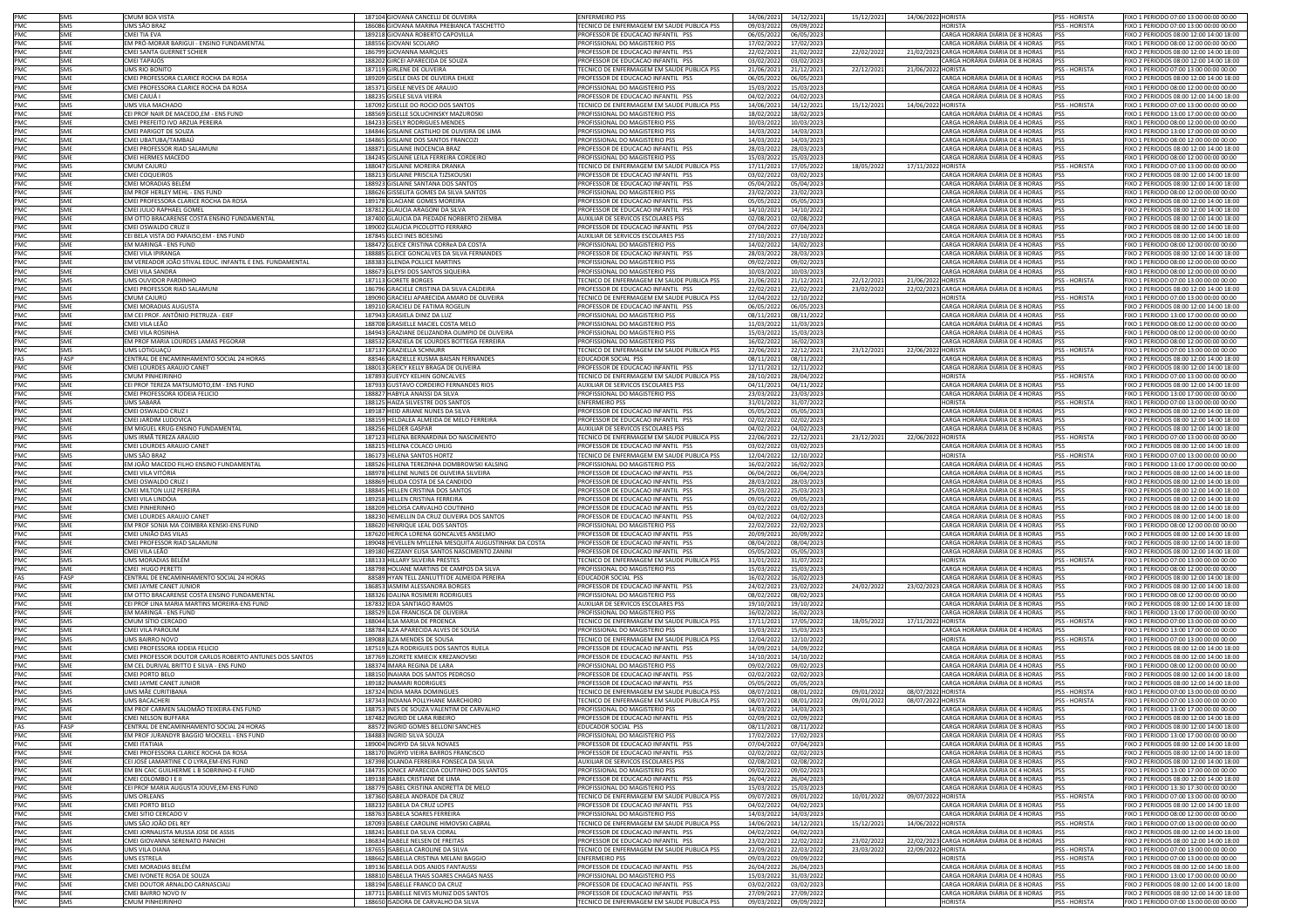| PMC<br>PMC               | <b>SME</b> | CMEI HUGO PERETTI                                              | 189013 ISLANDE ANDREIA OLIVEIRA PESTANA                | PROFESSOR DE EDUCACAO INFANTIL PSS                | 07/04/2022 | 07/04/2023 |            | CARGA HORÁRIA DIÁRIA DE 8 HORAS            | <b>PSS</b>           | FIXO 2 PERIODOS 08:00 12:00 14:00 18:00 |
|--------------------------|------------|----------------------------------------------------------------|--------------------------------------------------------|---------------------------------------------------|------------|------------|------------|--------------------------------------------|----------------------|-----------------------------------------|
|                          | SME        | CEI HEITOR DE ALENCAR FURTADO, ESCOLA MUNICIPAL - ENSINO FUNDA | 187837 ITAMARA DO ROCIO CAVALLIN                       | UXILIAR DE SERVICOS ESCOLARES PSS                 | 27/10/2021 | 27/10/202  |            | ARGA HORÁRIA DIÁRIA DE 8 HORAS             | PSS                  | FIXO 2 PERIODOS 08:00 12:00 14:00 18:00 |
| PMC                      | SME        | OHJ3TOA BOTEL                                                  | 187678 IVAN BATISTA SANTOS                             | ROFESSOR DE EDUCACAO INFANTIL PSS                 | 23/09/2021 | 23/09/2022 |            | ARGA HORÁRIA DIÁRIA DE 8 HORAS             | PSS                  | IXO 2 PERIODOS 08:00 12:00 14:00 18:00  |
| PMC                      | SME        | EM ELEVIR DIONÍSIO-ENSINO FUNDAMENTAL                          | 188254 IVAN PEREIRA DE ANDRADE                         | AUXILIAR DE SERVICOS ESCOLARES PSS                | 04/02/2022 | 04/02/2023 |            | CARGA HORÁRIA DIÁRIA DE 8 HORAS            | PSS                  | FIXO 2 PERIODOS 08:00 12:00 14:00 18:00 |
| PMC                      | SMF        | EM NOELY SIMONE DE AVILA                                       | 188271 IVES HENRIQUE CRUZ                              | AUXILIAR DE SERVICOS ESCOLARES PSS                | 07/02/202  | 07/02/2023 |            | CARGA HORÁRIA DIÁRIA DE 8 HORAS            | PSS                  | FIXO 2 PERIODOS 08:00 12:00 14:00 18:00 |
|                          | SMS        | CMUM SÍTIO CERCADO                                             | 187912 IVONE DE NAZARE CAMPOS                          | TECNICO DE ENFERMAGEM EM SAUDE PUBLICA PSS        | 03/11/2021 | 03/05/2022 | 04/05/202  | 03/11/2022 HORISTA                         | PSS - HORISTA        | FIXO 1 PERIODO 07:00 13:00 00:00 00:00  |
| PMC<br>PMC               | SME        |                                                                |                                                        | ROFESSOR DE EDUCACAO INFANTIL PSS                 |            |            |            |                                            | PSS                  |                                         |
|                          |            | CMEI VILA VITÓRIA                                              | 189014 IVONE GONCALVES ANDREO                          |                                                   | 07/04/2022 | 07/04/2023 |            | CARGA HORÁRIA DIÁRIA DE 8 HORAS            |                      | FIXO 2 PERIODOS 08:00 12:00 14:00 18:00 |
| PMC<br>PMC               | SME        | CMEI ESTAÇÃO BARIGUI                                           | 184349 IVONETE ALIBOSEK ADRIANO                        | PROFISSIONAL DO MAGISTERIO PSS                    | 11/03/2022 | 11/03/2023 |            | CARGA HORÁRIA DIÁRIA DE 4 HORAS            | PSS                  | FIXO 1 PERIODO 08:00 12:00 00:00 00:00  |
|                          | SMF        | CMEI MEIA I UA                                                 | 186822 IZABEL FERREIRA DE SIQUEIRA DA SILVA            | PROFESSOR DE EDUCACAO INFANTIL PSS                | 23/02/2021 | 22/02/2022 | 23/02/2022 | 22/02/2023 CARGA HORÁRIA DIÁRIA DE 8 HORAS | PSS                  | FIXO 2 PERIODOS 08:00 12:00 14:00 18:00 |
| PMC                      | SME        | CMEI PROFESSOR DOUTOR CARLOS ROBERTO ANTUNES DOS SANTOS        | 189040 IZABELA DUARTE GUIMARAES                        | ROFESSOR DE EDUCACAO INFANTIL PSS                 | 08/04/202  | 08/04/2023 |            | CARGA HORÁRIA DIÁRIA DE 8 HORAS            | <b>PSS</b>           | IXO 2 PERIODOS 08:00 12:00 14:00 18:00  |
| PMC                      | SME        | CMEI JAYME CANET JUNIOR                                        | 187689 IZABELLA MARIA PEREIRA DE FRANCA                | ROFESSOR DE EDUCACAO INFANTIL PSS                 | 23/09/202  | 23/09/2022 |            | CARGA HORÁRIA DIÁRIA DE 8 HORAS            | PSS                  | IXO 2 PERIODOS 08:00 12:00 14:00 18:00  |
| PMC                      | SMS        | <b>UMS XAPINHA</b>                                             | 187908 JACANA VINKERT CONCEICAO                        | FECNICO DE ENFERMAGEM EM SAUDE PUBLICA PSS        | 03/11/202  | 03/05/2022 | 04/05/202  | 03/11/2022 HORISTA                         | PSS - HORISTA        | FIXO 1 PERIODO 07:00 13:00 00:00 00:00  |
| PMC                      | SME        | CEI JORNALISTA CLAUDIO ABRAMO.EM-E FUND                        | 187979 JACQUELINE DAGMAR DA SILVA                      | PROFISSIONAL DO MAGISTERIO PSS                    | 09/11/202  | 09/11/2022 |            | CARGA HORÁRIA DIÁRIA DE 4 HORAS            | <b>PSS</b>           | FIXO 1 PERIODO 08:00 12:00 00:00 00:00  |
| PMC                      | SME        | CMEI JORNALISTA MUSSA JOSE DE ASSIS                            | 188820 JACQUELINE LIMA DE RAMOS                        | PROFISSIONAL DO MAGISTERIO PSS                    | 23/03/2022 | 23/03/2023 |            | CARGA HORÁRIA DIÁRIA DE 4 HORAS            | <b>IPSS</b>          | FIXO 1 PERIODO 08:00 12:00 00:00 00:00  |
|                          |            |                                                                |                                                        |                                                   |            |            |            |                                            |                      |                                         |
| PMC<br>PMC               | SME        | CMEI CIRO FRARE                                                | 184246 JADNA LOURES GONCALVES                          | PROFISSIONAL DO MAGISTERIO PSS                    | 11/03/2022 | 11/03/2023 |            | CARGA HORÁRIA DIÁRIA DE 4 HORAS            | PSS                  | FIXO 1 PERIODO 08:00 12:00 00:00 00:00  |
|                          | SME        | CMEI PROFESSOR OSNI CAMARGO CARVALHO                           | 188243 JAIRA GOMES FELIX LEITE                         | PROFESSOR DE EDUCACAO INFANTIL PSS                | 04/02/2022 | 04/02/2023 |            | CARGA HORÁRIA DIÁRIA DE 8 HORAS            | PSS                  | FIXO 2 PERIODOS 08:00 12:00 14:00 18:00 |
| PMC                      | SME        | CMEI VILA IPIRANGA                                             | 188949 JAKLENE DE CASTRO LIMA                          | PROFESSOR DE EDUCACAO INFANTIL PSS                | 05/04/2022 | 05/04/2023 |            | CARGA HORÁRIA DIÁRIA DE 8 HORAS            | PSS                  | FIXO 2 PERIODOS 08:00 12:00 14:00 18:00 |
| PMC<br>PMC               | SME        | EM ALBERT SCHWEITZER - ENSINO FUNDAMENTAL                      | 188459 JAMES NARVAIS MARTINS                           | PROFISSIONAL DO MAGISTERIO PSS                    | 14/02/2022 | 14/02/2023 |            | CARGA HORÁRIA DIÁRIA DE 4 HORAS            | PSS                  | FIXO 1 PERIODO 13:00 17:00 00:00 00:00  |
|                          | SME        | CMEI JARDIM LUDOVICA                                           | 187732 JAMILE SOUZA DE CASTRO                          | ROFESSOR DE EDUCACAO INFANTIL PSS                 | 06/10/202  | 06/10/2022 |            | CARGA HORÁRIA DIÁRIA DE 8 HORAS            | <b>PSS</b>           | TXO 2 PERIODOS 08:00 12:00 14:00 18:00  |
|                          |            |                                                                |                                                        |                                                   |            |            |            |                                            |                      |                                         |
| PMC                      | SMS        | <b>JMS FERNANDO DE NORONHA</b>                                 | 189098 JANAINA APARECIDA MENDES GOMES                  | ECNICO DE ENFERMAGEM EM SAUDE PUBLICA PSS         | 12/04/2022 | 12/10/2022 |            | <b>IORISTA</b>                             | <b>PSS - HORISTA</b> | IXO 1 PERIODO 07:00 13:00 00:00 00:00   |
| PMC                      | SME        | CEI JORNALISTA CLAUDIO ABRAMO, EM-E FUND                       | 187920 JANAINA AZEREDO COUTINHO DE SOUZA               | AUXILIAR DE SERVICOS ESCOLARES PSS                | 04/11/2021 | 04/11/2022 |            | CARGA HORÁRIA DIÁRIA DE 8 HORAS            | <b>PSS</b>           | FIXO 2 PERIODOS 08:00 12:00 14:00 18:00 |
| PMC<br>PMC               | SMF        | CMEI SÃO JOSÉ OPERÁRIO                                         | 188226 JANAINA BENEVIDES DUARTE RENAUD                 | PROFESSOR DE EDUCACAO INFANTIL PSS                | 04/02/2022 | 04/02/2023 |            | CARGA HORÁRIA DIÁRIA DE 8 HORAS            | PSS                  | FIXO 2 PERIODOS 08:00 12:00 14:00 18:00 |
|                          | SME        | EM RIO NEGRO - ENS FUND                                        | 188397 JANAINA BORRIERO GUIDO                          | PROFISSIONAL DO MAGISTERIO PSS                    | 10/02/2022 | 10/02/2023 |            | CARGA HORÁRIA DIÁRIA DE 4 HORAS            | PSS                  | FIXO 1 PERIODO 08:00 12:00 00:00 00:00  |
| PMC                      | SME        | EM HERÁCLITO FONTOURA SOBRAL PINTO-EDUCAÇÃO INFANTIL ENS. FUND | 188613 JANAINA CARDOSO DOS SANTOS                      | PROFISSIONAL DO MAGISTERIO PSS                    | 22/02/2022 | 22/02/2023 |            | CARGA HORÁRIA DIÁRIA DE 4 HORAS            | <b>PSS</b>           | FIXO 1 PERIODO 13:00 17:00 00:00 00:00  |
|                          | SMS        | UMS RIO BONITO                                                 | 187327 JANAINA CARVALHO DOS SANTOS                     | FECNICO DE ENFERMAGEM EM SAUDE PUBLICA PSS        | 08/07/2021 | 08/01/2022 | 09/01/2022 | 08/07/2022 HORISTA                         | PSS - HORISTA        | FIXO 1 PERIODO 07:00 13:00 00:00 00:00  |
| PMC<br>PMC<br>PMC        |            |                                                                |                                                        |                                                   |            |            |            |                                            |                      |                                         |
|                          | <b>SMS</b> | UMS ESTRELA                                                    | 189091 JANAINA DE SOUZA LOPES MACEDO                   | TECNICO DE ENFERMAGEM EM SAUDE PUBLICA PSS        | 12/04/2022 | 12/10/2022 |            | <b>HORISTA</b>                             | PSS - HORISTA        | FIXO 1 PERIODO 07:00 13:00 00:00 00:00  |
|                          | SME        | CEI FRANCISCO FRISCHMANN, EM - ENS FUND                        | 188475 JANAINA FERRER SOUSA DE OLIVEIRA                | <b>PROFISSIONAL DO MAGISTERIO PSS</b>             | 14/02/202  | 14/02/202  |            | CARGA HORÁRIA DIÁRIA DE 4 HORAS            | PSS                  | FIXO 1 PERIODO 13:00 17:00 00:00 00:00  |
| PMC                      | SME        | CMEI SÃO JOÃO DEL REY                                          | 185053 JANAINA GONCALVES MORAIS                        | ROFISSIONAL DO MAGISTERIO PSS                     | 10/03/202  | 10/03/2023 |            | ARGA HORÁRIA DIÁRIA DE 4 HORAS             | PSS                  | IXO 1 PERIODO 08:00 12:00 00:00 00:00   |
| PMC                      | SMS        | CMUM CAJURÚ                                                    | 186766 JANAINA JUK GALDINO                             | ENFERMEIRO PSS                                    | 12/02/2021 | 12/05/202: | 13/05/2021 | 12/08/2021 HORISTA                         | PSS - HORISTA        | FIXO 1 PERIODO 07:00 13:00 00:00 00:00  |
|                          | SMS        | CMUM CAJURÚ                                                    | 186766 JANAINA JUK GALDINO                             | <b>ENFERMEIRO PSS</b>                             | 12/02/202  | 12/05/2021 | 13/08/202  | 12/11/2021 HORISTA                         | PSS - HORISTA        | FIXO 1 PERIODO 07:00 13:00 00:00 00:00  |
| PMC<br>PMC               | SMS        | CMUM CAJURÚ                                                    | 186766 JANAINA JUK GALDINO                             | <b>ENFERMEIRO PSS</b>                             | 12/02/2021 | 12/05/2021 | 13/11/2021 | 12/02/2022 HORISTA                         | PSS - HORISTA        | FIXO 1 PERIODO 07:00 13:00 00:00 00:00  |
|                          |            |                                                                |                                                        |                                                   |            |            |            |                                            |                      |                                         |
| PMC                      | SME        | CEI EVA DA SILVA, ESC MUN - ENS FUND                           | 188566 JANAINA LEITAO CIMINO                           | <b>PROFISSIONAL DO MAGISTERIO PSS</b>             | 17/02/2022 | 17/02/2023 |            | CARGA HORÁRIA DIÁRIA DE 4 HORAS            | PSS                  | FIXO 1 PERIODO 13:00 17:00 00:00 00:00  |
| PMC                      | SME        | EM ELZA LERNER - ENS FUND                                      | 188333 JANAINA LEMOS CARDOZO DOS SANTOS CALISTRO       | PROFISSIONAL DO MAGISTERIO PSS                    | 08/02/2022 | 08/02/2023 |            | CARGA HORÁRIA DIÁRIA DE 4 HORAS            | PSS                  | FIXO 1 PERIODO 08:00 12:00 00:00 00:00  |
| PMC                      | SME        | CMEI PARIGOT DE SOUZA                                          | 189167 JANAINA MARIA CARNIM RIBAS DA SILVA             | PROFESSOR DE EDUCACAO INFANTIL PSS                | 05/05/2022 | 05/05/2023 |            | CARGA HORÁRIA DIÁRIA DE 8 HORAS            | PSS                  | FIXO 2 PERIODOS 08:00 12:00 14:00 18:00 |
| PMC                      | SME        | CMEI CAIUÁ II                                                  | 187517 JANAINA MENDES CARVALHO                         | PROFESSOR DE EDUCACAO INFANTIL PSS                | 14/09/2021 | 14/09/2022 |            | CARGA HORÁRIA DIÁRIA DE 8 HORAS            | <b>PSS</b>           | FIXO 2 PERIODOS 08:00 12:00 14:00 18:00 |
|                          | SMS        | <b>JMS SANTA FELICIDADE</b>                                    | 188665 JANAINA PIECZEKOLAN                             | <b>INFERMEIRO PSS</b>                             | 09/03/2022 | 09/09/2022 |            | <b>IORISTA</b>                             | <b>PSS - HORISTA</b> | IXO 1 PERIODO 07:00 13:00 00:00 00:00   |
| PMC<br>PMC               |            |                                                                |                                                        |                                                   |            |            |            |                                            |                      |                                         |
|                          | SME        | EM PROF JURANDYR BAGGIO MOCKELL - ENS FUND                     | 188385 JANAINA ROSA VIDAL DOS SANTOS PEREIRA           | PROFISSIONAL DO MAGISTERIO PSS                    | 09/02/2022 | 09/02/2023 |            | CARGA HORÁRIA DIÁRIA DE 4 HORAS            | PSS                  | FIXO 1 PERIODO 08:00 12:00 00:00 00:00  |
| PMC                      | SME        | CMEI DINALVA TULIO                                             | 188788 JANAINA SILVA TEIXEIRA DE LIMA FERREIRA         | PROFISSIONAL DO MAGISTERIO PSS                    | 15/03/2022 | 15/03/2023 |            | CARGA HORÁRIA DIÁRIA DE 4 HORAS            | PSS                  | FIXO 1 PERIODO 08:00 12:00 00:00 00:00  |
| PMC                      | SMF        | CMEI INFANTIL XAPINHAL I                                       | 186797 JANAINA TAINARA MUNIZ DE ALMEIDA                | PROFESSOR DE EDUCACAO INFANTIL PSS                | 22/02/202  | 21/02/2022 | 22/02/2022 | 21/02/2023 CARGA HORÁRIA DIÁRIA DE 8 HORAS | PSS                  | FIXO 2 PERIODOS 08:00 12:00 14:00 18:00 |
| PMC                      | SME        | CMEI MARIA DO ROCIO RAMIRA MAESTELLI                           | 189164 JANAINA VEIGA                                   | PROFESSOR DE EDUCACAO INFANTIL PSS                | 05/05/2022 | 05/05/2023 |            | CARGA HORÁRIA DIÁRIA DE 8 HORAS            | PSS                  | FIXO 2 PERIODOS 08:00 12:00 14:00 18:00 |
|                          | SME        | CMEI PROFESSORA CLARICE ROCHA DA ROSA                          | 189228 JANDIRA APARECIDA BORGES DOS SANTOS DE OLIVEIRA | PROFESSOR DE EDUCACAO INFANTIL PSS                | 06/05/2022 | 06/05/2023 |            | CARGA HORÁRIA DIÁRIA DE 8 HORAS            | PSS                  | FIXO 2 PERIODOS 08:00 12:00 14:00 18:00 |
|                          |            |                                                                |                                                        |                                                   |            |            |            |                                            |                      |                                         |
| PMC                      | SMS        | UMS JARDIM ALIANÇA                                             | 187419 JANDIRA PEREIRA CAVALCANTI                      | TECNICO DE ENFERMAGEM EM SAUDE PUBLICA PSS        | 13/08/2021 | 13/02/2022 | 14/02/2022 | 13/08/2022 HORISTA                         | PSS - HORISTA        | FIXO 1 PERIODO 07:00 13:00 00:00 00:00  |
| PMC                      | SME        | EM PRÓ-MORAR BARIGUI - ENSINO FUNDAMENTAL                      | 184149 JANETE MOREIRA PONTES                           | PROFISSIONAL DO MAGISTERIO PSS                    | 14/02/2022 | 14/02/2023 |            | CARGA HORÁRIA DIÁRIA DE 4 HORAS            | PSS                  | FIXO 1 PERIODO 13:00 17:00 00:00 00:00  |
| PMC                      | SME        | EM PROF KÓ YAMAWAKI-ENSINO INFANTIL/FUNDAMENTAL                | 188266 JANICE MARTIMIANO DE SOUZA                      | UXILIAR DE SERVICOS ESCOLARES PSS                 | 07/02/202  | 07/02/202  |            | ARGA HORÁRIA DIÁRIA DE 8 HORAS             | PSS                  | IXO 2 PERIODOS 08:00 12:00 14:00 18:00  |
| PMC                      | SME        | CMEI CONJUNTO CANANEIA                                         | 189243 JANIR MARIANO DE OLIVEIRA GOMES                 | ROFESSOR DE EDUCACAO INFANTIL PSS                 | 06/05/2022 | 06/05/2023 |            | CARGA HORÁRIA DIÁRIA DE 8 HORAS            | PSS                  | IXO 2 PERIODOS 08:00 12:00 14:00 18:00  |
| PMC                      | SME        | CEI JORNALISTA CLAUDIO ABRAMO,EM-E FUND                        | 188399 JAQUELINE BUDOIA                                | PROFISSIONAL DO MAGISTERIO PSS                    | 10/02/202  | 10/02/202  |            | CARGA HORÁRIA DIÁRIA DE 4 HORAS            | PSS                  | FIXO 1 PERIODO 08:00 12:00 00:00 00:00  |
|                          | SMF        |                                                                |                                                        |                                                   |            |            |            |                                            |                      |                                         |
| PMC                      |            | EM POETA JOÃO CABRAL DE MELO NETO - ENSINO FUNDAMENTAL         | 188579 JAQUELINE CAMILA ROLA                           | PROFISSIONAL DO MAGISTERIO PSS                    | 18/02/2022 | 18/02/2023 |            | CARGA HORÁRIA DIÁRIA DE 4 HORAS            | PSS                  | FIXO 1 PERIODO 08:00 12:00 00:00 00:00  |
| PMC                      | SME        | EM ALVARO BORGES - EDUCAÇÃO INFANTIL E ENSINO FUNDAMENTAL      | 188540 JAQUELINE DA ROSA QUETES RIBEIRO                | PROFISSIONAL DO MAGISTERIO PSS                    | 17/02/2022 | 17/02/2023 |            | CARGA HORÁRIA DIÁRIA DE 4 HORAS            | <b>PSS</b>           | FIXO 1 PERIODO 08:00 12:00 00:00 00:00  |
| PMC                      | SME        | CMEI MARIA APARECIDA BUSCARDIN HARTMANN                        | 188719 JAQUELINE DA SILVA                              | PROFISSIONAL DO MAGISTERIO PSS                    | 11/03/2022 | 11/03/2023 |            | CARGA HORÁRIA DIÁRIA DE 4 HORAS            | <b>PSS</b>           | FIXO 1 PERIODO 13:00 17:00 00:00 00:00  |
| PMC                      | SME        | CEI PROF NAIR DE MACEDO,EM - ENS FUND                          | 188587 JAQUELINE DE PAULA LIMA SWISZEZ                 | PROFISSIONAL DO MAGISTERIO PSS                    | 18/02/2022 | 18/02/2023 |            | CARGA HORÁRIA DIÁRIA DE 4 HORAS            | PSS                  | FIXO 1 PERIODO 13:00 17:00 00:00 00:00  |
| PMC<br>PMC               | SME        | CMEI SÃO JOÃO DEL REY                                          | 188966 JAQUELINE FERREIRA DE SOUZA                     | PROFESSOR DE EDUCACAO INFANTIL PSS                | 06/04/2022 | 06/04/2023 |            | CARGA HORÁRIA DIÁRIA DE 8 HORAS            | PSS                  | FIXO 2 PERIODOS 08:00 12:00 14:00 18:00 |
|                          | SME        | CMEI SITIO CERCADO V                                           | 188229 JAQUELINE RODRIGUES                             | ROFESSOR DE EDUCACAO INFANTIL PSS                 | 04/02/2022 | 04/02/2023 |            | ARGA HORÁRIA DIÁRIA DE 8 HORAS             | PSS                  | TXO 2 PERIODOS 08:00 12:00 14:00 18:00  |
|                          |            |                                                                |                                                        |                                                   |            |            |            |                                            |                      |                                         |
| PMC                      | SME        | CMEI OLGA BENÁRIO PRESTES                                      | 188690 JAQUELINI ANDRESSA OLIANCZUK PERES              | ROFISSIONAL DO MAGISTERIO PSS                     | 10/03/2022 | 10/03/2023 |            | ARGA HORÁRIA DIÁRIA DE 4 HORAS             |                      | IXO 1 PERIODO 08:00 12:00 00:00 00:00   |
| PMC<br>PMC               | SME        | CMEI SALGUEIRO                                                 | 188924 JAYNE MILENA SOUSA DOS SANTOS                   | PROFESSOR DE EDUCACAO INFANTIL PSS                | 05/04/2022 | 05/04/2023 |            | CARGA HORÁRIA DIÁRIA DE 8 HORAS            | PSS                  | FIXO 2 PERIODOS 08:00 12:00 14:00 18:00 |
|                          | SMF        | CMEI UNIÃO DAS VILAS                                           | 188789 JEAN DE LIMA DA SILVA                           | PROFISSIONAL DO MAGISTERIO PSS                    | 15/03/2022 | 15/03/2023 |            | CARGA HORÁRIA DIÁRIA DE 4 HORAS            | PSS                  | FIXO 1 PERIODO 08:00 12:00 00:00 00:00  |
| PMC                      | SME        | CMEI LUCIA ZANIER DEMETERCC                                    | 189199 JEANETE FERNANDES LIMA                          | PROFESSOR DE EDUCACAO INFANTIL PSS                | 05/05/2022 | 05/05/2023 |            | CARGA HORÁRIA DIÁRIA DE 8 HORAS            | <b>PSS</b>           | FIXO 2 PERIODOS 08:00 12:00 14:00 18:00 |
| PMC                      | SME        | CMEI EONIDES TEREZINHA FERREIRA                                | 187722 JEFERSON DA COSTA LUIZ                          | PROFESSOR DE EDUCACAO INFANTIL PSS                | 06/10/2021 | 06/10/2022 |            | CARGA HORÁRIA DIÁRIA DE 8 HORAS            | PSS                  | FIXO 2 PERIODOS 08:00 12:00 14:00 18:00 |
| PMC                      | SME        | CMEI IVONETE ROSA DE SOUZA                                     | 186807 JENIFER LICIANE WITKOWSKI                       | PROFESSOR DE EDUCACAO INFANTIL PSS                | 24/02/2021 | 23/02/2022 | 24/02/202  | 23/02/2023 CARGA HORÁRIA DIÁRIA DE 8 HORAS | PSS                  | FIXO 2 PERIODOS 08:00 12:00 14:00 18:00 |
|                          |            |                                                                |                                                        |                                                   |            |            |            |                                            |                      |                                         |
| PMC                      | SME        | CMEI BAIRRO ALTO/TARUMÃ                                        | 188670 JENIFER PAULINO MUSSO                           | PROFISSIONAL DO MAGISTERIO PSS                    | 10/03/2022 | 10/03/2023 |            | CARGA HORÁRIA DIÁRIA DE 4 HORAS            | PSS                  | FIXO 1 PERIODO 08:00 12:00 00:00 00:00  |
| PMC                      | SME        | CMEI CAIUÁ/ILHEUS                                              | 185148 JENIFFER AMANDA TRZASKOS                        | <b>PROFISSIONAL DO MAGISTERIO PSS</b>             | 14/03/2022 | 14/03/2023 |            | CARGA HORÁRIA DIÁRIA DE 4 HORAS            | <b>PSS</b>           |                                         |
| PMC                      | SMS        | JMS MÃE CURITIBANA                                             | 187901 JENIFFER MARTINS RAMALHO                        | <b>FECNICO DE ENFERMAGEM EM SAUDE PUBLICA PSS</b> | 28/10/202  | 28/04/2022 |            |                                            |                      | FIXO 1 PERIODO 13:00 17:00 00:00 00:00  |
| PMC                      | SME        |                                                                |                                                        |                                                   |            |            | 29/04/202  |                                            | PSS - HORISTA        | FIXO 1 PERIODO 07:00 13:00 00:00 00:00  |
| PMC                      |            |                                                                |                                                        |                                                   |            |            |            | 28/10/2022 HORISTA                         |                      |                                         |
|                          |            | <b>CMEI RIO NEGRO II</b>                                       | 187462 JENIFFER PRUSSAK HAAS                           | ROFESSOR DE EDUCACAO INFANTIL PSS                 | 25/08/2021 | 25/08/2022 |            | CARGA HORÁRIA DIÁRIA DE 8 HORAS            | PSS                  | FIXO 2 PERIODOS 08:00 12:00 14:00 18:00 |
|                          | SMS        | UMS OUVIDOR PARDINHC                                           | 188663 JENNIMI FERREIRA SANTOS                         | ENFERMEIRO PSS                                    | 09/03/2022 | 09/09/2022 |            | <b>HORISTA</b>                             | PSS - HORISTA        | FIXO 1 PERIODO 07:00 13:00 00:00 00:00  |
| PMC                      | SME        | CMEI MARIA DO ROCIO RAMIRA MAESTELLI                           | 189224 JESSICA ALVES DE OLIVEIRA                       | PROFESSOR DE EDUCACAO INFANTIL PSS                | 06/05/2022 | 06/05/202  |            | CARGA HORÁRIA DIÁRIA DE 8 HORAS            | <b>PSS</b>           | FIXO 2 PERIODOS 08:00 12:00 14:00 18:00 |
| PMC                      | SME        | CMEI MORADIAS BELÉM                                            | 188951 JESSICA ALVES GIUSEPPE                          | PROFESSOR DE EDUCACAO INFANTIL PSS                | 05/04/2022 | 05/04/2023 |            | CARGA HORÁRIA DIÁRIA DE 8 HORAS            | <b>PSS</b>           | FIXO 2 PERIODOS 08:00 12:00 14:00 18:00 |
|                          | SME        | CMEI PREFEITO IVO ARZUA PEREIRA                                | 187795 JESSICA ARENDT DE OLIVEIRA                      | PROFESSOR DE EDUCACAO INFANTIL PSS                | 14/10/2021 | 14/10/2022 |            | CARGA HORÁRIA DIÁRIA DE 8 HORAS            | PSS                  | FIXO 2 PERIODOS 08:00 12:00 14:00 18:00 |
|                          | SME        | CEI PROF LINA MARIA MARTINS MOREIRA-ENS FUND                   | 188067 JESSICA BOHRER DOMINGUES                        | AUXILIAR DE SERVICOS ESCOLARES PSS                | 18/11/2021 | 18/11/2022 |            | CARGA HORÁRIA DIÁRIA DE 8 HORAS            | PSS                  | FIXO 2 PERIODOS 08:00 12:00 14:00 18:00 |
| PMC<br>PMC               | SME        | CMEI INFANTIL XAPINHAL II                                      |                                                        | PROFESSOR DE EDUCACAO INFANTIL PSS                | 02/02/2022 | 02/02/2023 |            | CARGA HORÁRIA DIÁRIA DE 8 HORAS            | PSS                  | FIXO 2 PERIODOS 08:00 12:00 14:00 18:00 |
|                          |            |                                                                | 188154 JESSICA BORTONCELLO                             |                                                   |            |            |            |                                            |                      |                                         |
| PMC                      | SME        | EM PROF MARIA MARLI PIOVEZAN                                   | 188494 JESSICA CRISTINA MORAES DA SILVA                | PROFISSIONAL DO MAGISTERIO PSS                    | 15/02/2022 | 15/02/2023 |            | ARGA HORÁRIA DIÁRIA DE 4 HORAS             | <b>PSS</b>           | FIXO 1 PERIODO 08:00 12:00 00:00 00:00  |
| PMC                      | SME        | CEI FRANCISCO KLEMTZ.ESC MUN - ENS FUND                        | 188791 JESSICA DE ABREU                                | ROFISSIONAL DO MAGISTERIO PSS                     | 15/03/2022 | 15/03/2023 |            | CARGA HORÁRIA DIÁRIA DE 4 HORAS            | PSS                  | IXO 1 PERIODO 13:00 17:00 00:00 00:00   |
| PMC                      | SMS        | CMUM CAJURÚ                                                    | 187645 JESSICA FRANCIELE LOPES SILVA                   | <b>ECNICO DE ENFERMAGEM EM SAUDE PUBLICA PSS</b>  | 22/09/202  | 22/03/2022 | 23/03/2022 | 22/09/2022 HORISTA                         | PSS - HORISTA        | FIXO 1 PERIODO 07:00 13:00 00:00 00:00  |
|                          | SMS        | <b>UMS ID. PARANAENSE</b>                                      | 185704 JESSICA MILENA FERREIRA                         | TECNICO DE ENFERMAGEM EM SAUDE PUBLICA PSS        | 17/11/2021 | 17/05/2022 | 18/05/2022 | 17/11/2022 HORISTA                         | <b>PSS - HORISTA</b> | FIXO 1 PERIODO 07:00 13:00 00:00 00:00  |
| PMC<br>PMC               | SME        | CMEI TIA EVA                                                   | 188208 JESSIKA WIERZBICKI                              | PROFESSOR DE EDUCACAO INFANTIL PSS                | 03/02/202  | 03/02/2023 |            | CARGA HORÁRIA DIÁRIA DE 8 HORAS            | PSS                  | FIXO 2 PERIODOS 08:00 12:00 14:00 18:00 |
|                          | SMS        | CMUM BOA VISTA                                                 | 187319 JHARADHY GABRIELLE CAETANO DE MORAES            | TECNICO DE ENFERMAGEM EM SAUDE PUBLICA PSS        | 08/07/2021 | 08/01/2022 | 09/01/2022 | 08/07/2022 HORISTA                         | PSS - HORISTA        | FIXO 1 PERIODO 07:00 13:00 00:00 00:00  |
|                          |            |                                                                |                                                        |                                                   |            |            |            |                                            |                      |                                         |
| PMC                      | SME        | CMEI PARQUE INDUSTRIAL                                         | 188715 JHENIFER COLACO VENANCIO                        | PROFISSIONAL DO MAGISTERIO PSS                    | 11/03/2022 | 11/03/2023 |            | CARGA HORÁRIA DIÁRIA DE 4 HORAS            | PSS                  | FIXO 1 PERIODO 08:00 12:00 00:00 00:00  |
|                          | SME        | CMEI SALGUEIRO                                                 | 186831 JHENIFER FERNANDA PACERNIK                      | PROFESSOR DE EDUCACAO INFANTIL PSS                | 23/02/202  | 22/02/2022 | 23/02/2022 | 22/02/2023 CARGA HORÁRIA DIÁRIA DE 8 HORAS | PSS                  | FIXO 2 PERIODOS 08:00 12:00 14:00 18:00 |
| PMC<br>PMC               | SMS        | JMS NOSSA SENHORA DA LUZ                                       | 189094 JHENIFER GOMES CAMARGO                          | ECNICO DE ENFERMAGEM EM SAUDE PUBLICA PSS         | 12/04/202  | 12/10/2022 |            | <b>IORISTA</b>                             | PSS - HORISTA        | IXO 1 PERIODO 07:00 13:00 00:00 00:00   |
| FAS                      | FASF       | <b>ENTRAL DE ENCAMINHAMENTO SOCIAL 24 HORAS</b>                | 88578 JHENIFFER CRISTINA BERNARDI DA SILVA             | <b>DUCADOR SOCIAL PSS</b>                         | 13/12/202  | 13/12/2022 |            | CARGA HORÁRIA DIÁRIA DE 8 HORAS            | PSS                  | IXO 2 PERIODOS 08:00 12:00 14:00 18:00  |
|                          | SMS        | UMS ATUBA                                                      | 187862 JHENIFFER CRISTINA RAMOS CARNEIRO               | TECNICO DE ENFERMAGEM EM SAUDE PUBLICA PSS        | 27/10/2021 | 27/04/202  | 28/04/202  | 27/10/2022 HORISTA                         | PSS - HORISTA        | FIXO 1 PERIODO 07:00 13:00 00:00 00:00  |
| PMC<br>PMC               |            | <b>IM PROF GERI</b>                                            |                                                        |                                                   |            |            |            | IRGA HORA                                  |                      | (0.1 BERIODO 12:00 17:00 00:0           |
|                          |            |                                                                | 188236 JHENYFFER MICAELEN DOS SANTOS                   |                                                   | 04/02/2022 | 04/02/202  |            | CARGA HORÁRIA DIÁRIA DE 8 HORAS            | <b>PSS</b>           | FIXO 2 PERIODOS 08:00 12:00 14:00 18:00 |
| PMC                      | <b>SME</b> | CMEI MARIA DO ROCIO RAMIRA MAESTELLI                           |                                                        | PROFESSOR DE EDUCACAO INFANTIL PSS                |            |            |            |                                            |                      |                                         |
| PMC                      | SME        | EM WENCESLAU BRAZ - ENS FUND                                   | 187696 JHONATHAN LIMA ZOLLNER                          | <b>NUXILIAR DE SERVICOS ESCOLARES PSS</b>         | 27/09/2021 | 27/09/2022 |            | CARGA HORÁRIA DIÁRIA DE 8 HORAS PSS        |                      | FIXO 2 PERIODOS 08:00 12:00 14:00 18:00 |
| PMC                      | SME        | CMEI PORTO BELO                                                | 188821 JOANA D ARC GOMES VIEIRA                        | PROFISSIONAL DO MAGISTERIO PSS                    | 23/03/2022 | 23/03/2023 |            | CARGA HORÁRIA DIÁRIA DE 4 HORAS            | PSS                  | FIXO 1 PERIODO 08:00 12:00 00:00 00:00  |
| PMC                      | SMS        | UMS TIPO II -VILA GUAIRA                                       | 187666 JOANAINA SKODOSKI FERRAZ                        | TECNICO DE ENFERMAGEM EM SAUDE PUBLICA PSS        | 22/09/2021 | 22/03/2022 | 23/03/2022 | 22/09/2022 HORISTA                         | PSS - HORISTA        | FIXO 1 PERIODO 07:00 13:00 00:00 00:00  |
|                          | <b>SME</b> | CMEI PORTO BELO                                                | 188922 JOCELIA APARECIDA FRANCA DE PAIVA               | PROFESSOR DE EDUCACAO INFANTIL PSS                | 05/04/2022 | 05/04/2023 |            | CARGA HORÁRIA DIÁRIA DE 8 HORAS            | PSS                  | FIXO 2 PERIODOS 08:00 12:00 14:00 18:00 |
| PMC                      | SME        | CMEI LAURA GONCALVES SANTOS                                    | 188136 JOCELIA DE CAMARGO SILVA                        | ROFESSOR DE EDUCACAO INFANTIL PSS                 | 02/02/2022 | 02/02/2023 |            | ARGA HORÁRIA DIÁRIA DE 8 HORAS             | <b>PSS</b>           | FIXO 2 PERIODOS 08:00 12:00 14:00 18:00 |
| PMC                      |            |                                                                |                                                        |                                                   |            |            |            |                                            |                      |                                         |
| PMC                      | SME        | EM IRATI - ENS FUND                                            | 188283 JOCELIA PEREIRA DA SILVA                        | UXILIAR DE SERVICOS ESCOLARES PSS                 | 07/02/2022 | 07/02/2023 |            | ARGA HORÁRIA DIÁRIA DE 8 HORAS             | PSS                  | TIXO 2 PERIODOS 08:00 12:00 14:00 18:00 |
|                          | SME        | CMEI SALGUEIRO                                                 | 188853 JOCELY DE FATIMA DA SILVA SERRATO               | PROFESSOR DE EDUCACAO INFANTIL PSS                | 28/03/2022 | 28/03/2023 |            | CARGA HORÁRIA DIÁRIA DE 8 HORAS            | PSS                  | FIXO 2 PERIODOS 08:00 12:00 14:00 18:00 |
|                          | SME        | CMEI CAMPO ALTO                                                | 188676 JOCEMA DE CAMARGO SILVA MINERVI                 | PROFISSIONAL DO MAGISTERIO PSS                    | 10/03/2022 | 10/03/2023 |            | CARGA HORÁRIA DIÁRIA DE 4 HORAS            | <b>PSS</b>           | FIXO 1 PERIODO 13:00 17:00 00:00 00:00  |
|                          | SMS        | UMS BUTIATUVINHA                                               | 187110 JOCIANE ELI BERLINTES                           | TECNICO DE ENFERMAGEM EM SAUDE PUBLICA PSS        | 21/06/2021 | 21/12/2021 | 22/12/2021 | 21/06/2022 HORISTA                         | PSS - HORISTA        | FIXO 1 PERIODO 07:00 13:00 00:00 00:00  |
|                          | SME        |                                                                |                                                        |                                                   |            |            |            |                                            |                      |                                         |
| PMC<br>PMC<br>PMC<br>PMC |            | CMEI LOURDES ARAUJO CANET                                      | 187771 JOCINEIA MENEZES DA COSTA                       | PROFESSOR DE EDUCACAO INFANTIL PSS                | 14/10/2021 | 14/10/2022 |            | CARGA HORÁRIA DIÁRIA DE 8 HORAS            | PSS                  | FIXO 2 PERIODOS 08:00 12:00 14:00 18:00 |
| PMC                      | SME        | EM MARIA CLARA BRANDÃO TESSEROLLI- ENS FUND                    | 188804 JOEL LAITNER                                    | PROFISSIONAL DO MAGISTERIO PSS                    | 15/03/2022 | 15/03/2023 |            | CARGA HORÁRIA DIÁRIA DE 4 HORAS            | PSS                  | FIXO 1 PERIODO 08:00 12:00 00:00 00:00  |
| PMC                      | SMF        | EM DR OSVALDO CRUZ - ENSINO FUNDAMENTAL                        | 188311 JOELMA CELLI GONCALVES                          | PROFISSIONAL DO MAGISTERIO PSS                    | 08/02/2022 | 08/02/2023 |            | CARGA HORÁRIA DIÁRIA DE 4 HORAS            | PSS                  | FIXO 1 PERIODO 08:00 12:00 00:00 00:00  |
| PMC                      | SME        | CMEI PROFESSOR DOUTOR CARLOS ROBERTO ANTUNES DOS SANTOS        | 188222 JOELMA FERREIRA CARDOSO KUSS                    | ROFESSOR DE EDUCACAO INFANTIL PSS                 | 04/02/2022 | 04/02/2023 |            | CARGA HORÁRIA DIÁRIA DE 8 HORAS            | PSS                  | FIXO 2 PERIODOS 08:00 12:00 14:00 18:00 |
| PMC                      | SMS        | UMS POMPÉIA                                                    | 187879 JOELMA MARQUES PRAXEDES                         | ECNICO DE ENFERMAGEM EM SAUDE PUBLICA PSS         | 28/10/2021 | 28/04/2022 | 29/04/2022 | 28/10/2022 HORISTA                         | <b>PSS - HORISTA</b> | FIXO 1 PERIODO 07:00 13:00 00:00 00:00  |
|                          |            |                                                                |                                                        |                                                   |            |            |            |                                            |                      |                                         |
|                          | SMS        | UMS MÃE CURITIBANA                                             | 187894 JOELMA MEDEIROS                                 | <b>FECNICO DE ENFERMAGEM EM SAUDE PUBLICA PSS</b> | 28/10/202  | 28/04/2022 | 29/04/202  | 28/10/2022 HORISTA                         | PSS - HORISTA        | FIXO 1 PERIODO 07:00 13:00 00:00 00:00  |
|                          | SME        | CMEI CARLOS ALBERTO PEREIRA DE OLIVEIRA                        | 187483 JOELMA SOUZA DE OLIVEIRA                        | PROFESSOR DE EDUCACAO INFANTIL PSS                | 02/09/2021 | 02/09/2022 |            | CARGA HORÁRIA DIÁRIA DE 8 HORAS            | PSS                  | FIXO 2 PERIODOS 08:00 12:00 14:00 18:00 |
|                          | SMS        | UMS PINHEIROS                                                  | 187087 JOICE MARA DE CARVALHO                          | TECNICO DE ENFERMAGEM EM SAUDE PUBLICA PSS        | 14/06/2021 | 14/12/2021 | 15/12/2021 | 14/06/2022 HORISTA                         | PSS - HORISTA        | FIXO 1 PERIODO 07:00 13:00 00:00 00:00  |
| PMC<br>PMC<br>PMC<br>PMC | SME        | CMEI LOURDES ARAUJO CANET                                      | 188903 JOICE UBIDA DA SILVA                            | PROFESSOR DE EDUCACAO INFANTIL PSS                | 29/03/2022 | 29/03/2023 |            | CARGA HORÁRIA DIÁRIA DE 8 HORAS            | PSS                  | FIXO 2 PERIODOS 08:00 12:00 14:00 18:00 |
| PMC                      | SME        | CEI BELMIRO CESAR,ESC MUN - ENS FUND                           | 188403 JONAS DA SILVA                                  | PROFISSIONAL DO MAGISTERIO PSS                    | 10/02/2022 | 10/02/2023 |            | CARGA HORÁRIA DIÁRIA DE 4 HORAS            | PSS                  | FIXO 1 PERIODO 13:00 17:00 00:00 00:00  |
| PMC                      | SMS        | UMS TIPO II IRACEMA                                            | 188049 JONATHAN EDUARDO SIQUEIRA DOS SANTOS            | TECNICO DE ENFERMAGEM EM SAUDE PUBLICA PSS        | 17/11/2021 | 17/05/2022 | 18/05/2022 | 17/11/2022 HORISTA                         | PSS - HORISTA        | FIXO 1 PERIODO 07:00 13:00 00:00 00:00  |
| PMC                      | SMS        | <b>UMS XAPINHAL</b>                                            | 185549 JONATHAN VANTIENEN SANTOS                       | TECNICO DE ENFERMAGEM EM SAUDE PUBLICA PSS        | 09/03/2022 | 09/09/2022 |            | <b>HORISTA</b>                             | PSS - HORISTA        | FIXO 1 PERIODO 07:00 13:00 00:00 00:00  |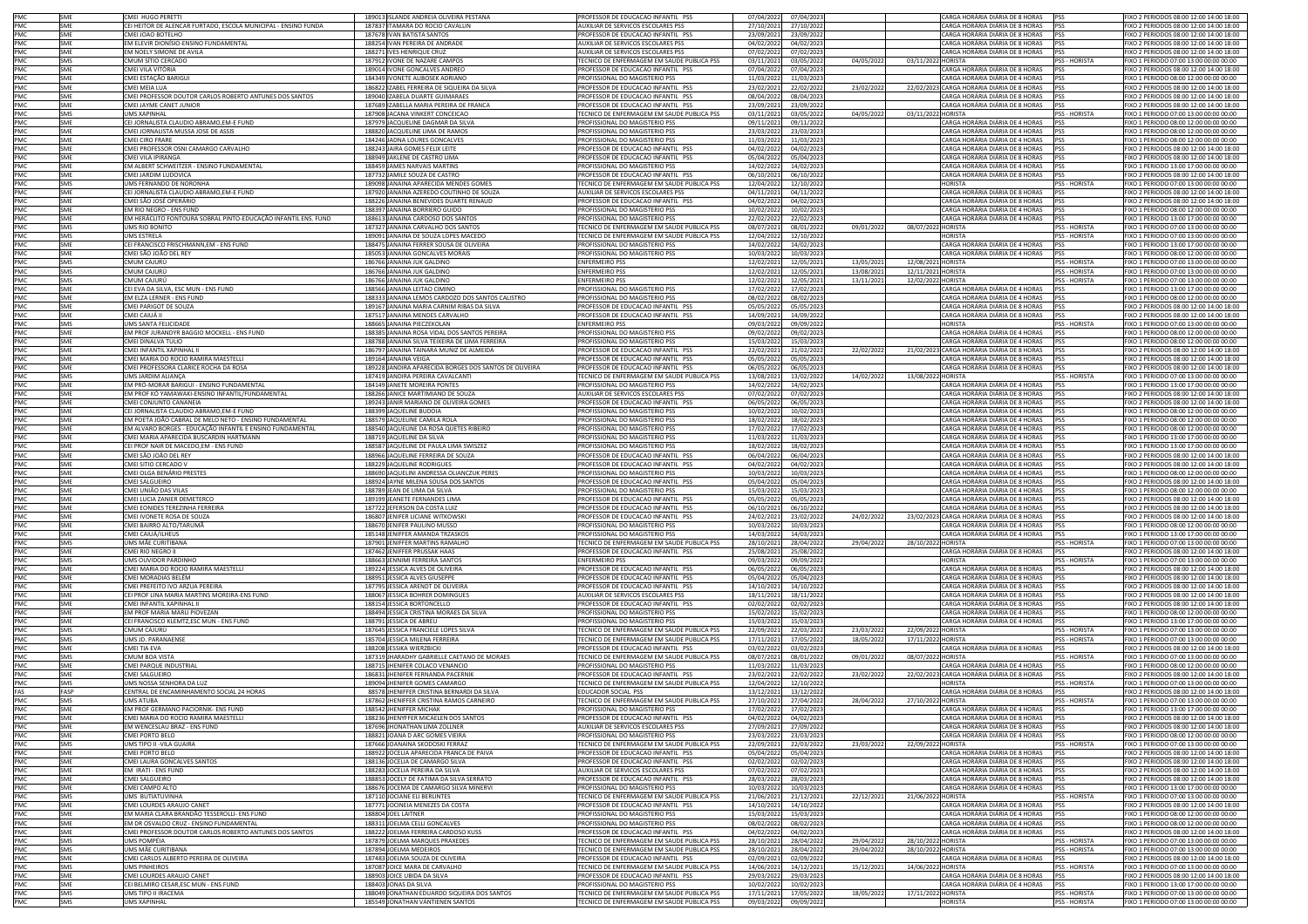| PMC<br>PMC<br>PMC                      | SME               | EM PREFEITO OMAR SABBAG - ENS FUND                                 | 187449 JONIEL MENDES DE ARAUJO                                                             | AUXILIAR DE SERVICOS ESCOLARES PSS                                               | 20/08/2021               | 20/08/2022               |           |                    | CARGA HORÁRIA DIÁRIA DE 8 HORAS                                            | <b>PSS</b>                   | FIXO 2 PERIODOS 08:00 12:00 14:00 18:00                                            |
|----------------------------------------|-------------------|--------------------------------------------------------------------|--------------------------------------------------------------------------------------------|----------------------------------------------------------------------------------|--------------------------|--------------------------|-----------|--------------------|----------------------------------------------------------------------------|------------------------------|------------------------------------------------------------------------------------|
|                                        | SMS               | CMUM CAJURÚ                                                        | 189083 JORACI VOGEL                                                                        | TECNICO DE ENFERMAGEM EM SAUDE PUBLICA PSS                                       | 12/04/2022               | 12/10/2022               |           |                    | <b>HORISTA</b>                                                             | <b>PSS - HORISTA</b>         | FIXO 1 PERIODO 07:00 13:00 00:00 00:00                                             |
|                                        | SME               | <b>MEI TAPAJÓS</b>                                                 | 186961 JOSANI MARIA RODRIGUES RIBEIRO                                                      | PROFESSOR DE EDUCACAO INFANTIL PSS                                               | 03/05/202                | 03/05/2022               | 04/05/202 |                    | 03/05/2023 CARGA HORÁRIA DIÁRIA DE 8 HORAS                                 | PSS                          | IXO 2 PERIODOS 08:00 12:00 14:00 18:00                                             |
| PMC                                    | SMS               | <b>JMS ESTRELA</b>                                                 | 187907 JOSE EMERSON DE SIQUEIRA                                                            | FECNICO DE ENFERMAGEM EM SAUDE PUBLICA PSS                                       | 03/11/202                | 03/05/2022               | 04/05/202 | 03/11/2022 HORISTA |                                                                            | PSS - HORISTA                | IXO 1 PERIODO 07:00 13:00 00:00 00:00                                              |
|                                        | SMS<br>SME        | UMS VILA SÃO PAULO<br>CEI PROF TEREZA MATSUMOTO,EM - ENS FUND      | 187860 JOSE MAURO BARGAS BRUNATTI JUNIOR<br>187851 JOSE SANTANA DA SILVA                   | TECNICO DE ENFERMAGEM EM SAUDE PUBLICA PSS<br>AUXILIAR DE SERVICOS ESCOLARES PSS | 27/10/202                | 27/04/2022<br>27/10/2022 | 28/04/202 | 27/10/2022 HORISTA | CARGA HORÁRIA DIÁRIA DE 8 HORAS                                            | PSS - HORISTA<br><b>IPSS</b> | FIXO 1 PERIODO 07:00 13:00 00:00 00:00<br>FIXO 2 PERIODOS 08:00 12:00 14:00 18:00  |
|                                        | SME               | CMEL HUGO PERETT                                                   | 186857 JOSEANE APARECIDA SOEZECK                                                           | PROFESSOR DE EDUCACAO INFANTIL PSS                                               | 27/10/202<br>24/02/202   | 23/02/2022               | 24/02/202 |                    | 23/02/2023 CARGA HORÁRIA DIÁRIA DE 8 HORAS PSS                             |                              | FIXO 2 PERIODOS 08:00 12:00 14:00 18:00                                            |
|                                        | SME               | <b>IMEI DONA FRANCISCA WILSEK</b>                                  | 188192 JOSEANE PACHECO SCHUSTER MASSUQUETTO                                                | PROFESSOR DE EDUCACAO INFANTIL PSS                                               | 03/02/202                | 03/02/2023               |           |                    | CARGA HORÁRIA DIÁRIA DE 8 HORAS                                            | <b>PSS</b>                   | FIXO 2 PERIODOS 08:00 12:00 14:00 18:00                                            |
|                                        | SME               | CMEI JARDIM GABINETO                                               | 189268 JOSEDINA TEREZINHA NEVES UKAN                                                       | PROFESSOR DE EDUCACAO INFANTIL PSS                                               | 09/05/202                | 09/05/2023               |           |                    | CARGA HORÁRIA DIÁRIA DE 8 HORAS PSS                                        |                              | FIXO 2 PERIODOS 08:00 12:00 14:00 18:00                                            |
| PMC<br>PMC<br>PMC<br>PMC<br>PMC<br>PMC | SMF               | CMEI COQUEIROS                                                     | 188982 JOSELEA DOS SANTOS DE LIMA                                                          | PROFESSOR DE EDUCACAO INFANTIL PSS                                               | 06/04/202                | 06/04/2023               |           |                    | CARGA HORÁRIA DIÁRIA DE 8 HORAS                                            | <b>PSS</b>                   | FIXO 2 PERIODOS 08:00 12:00 14:00 18:00                                            |
|                                        | SME               | EM OTTO BRACARENSE COSTA ENSINO FUNDAMENTAL                        | 188580 JOSELENE SANCHES ANTUNES GOELDNER                                                   | PROFISSIONAL DO MAGISTERIO PSS                                                   | 18/02/202                | 18/02/2023               |           |                    | CARGA HORÁRIA DIÁRIA DE 4 HORAS                                            | <b>PSS</b>                   | IXO 1 PERIODO 08:00 12:00 00:00 00:00                                              |
| PMC<br>PMC                             | SME<br>SMS        | MEI DOUTOR ARNALDO CARNASCIALI<br>CMUM SÍTIO CERCADO               | 189197 JOSELIA DA SILVA CANDIDO<br>188042 JOSENILDE OLIVEIRA DOS SANTOS SILVA              | PROFESSOR DE EDUCACAO INFANTIL PSS<br>TECNICO DE ENFERMAGEM EM SAUDE PUBLICA PSS | 05/05/202<br>17/11/202   | 05/05/2023<br>17/05/2022 | 18/05/202 | 17/11/2022 HORISTA | CARGA HORÁRIA DIÁRIA DE 8 HORAS                                            | <b>PSS</b><br>PSS - HORISTA  | IXO 2 PERIODOS 08:00 12:00 14:00 18:00<br>FIXO 1 PERIODO 07:00 13:00 00:00 00:00   |
| PMC                                    | SME               | CMEI MARECHAL RONDON II                                            | 189248 JOSIANE APARECIDA OLIVEIRA                                                          | PROFESSOR DE EDUCACAO INFANTIL PSS                                               | 06/05/202                | 06/05/2023               |           |                    | CARGA HORÁRIA DIÁRIA DE 8 HORAS                                            | PSS                          | FIXO 2 PERIODOS 08:00 12:00 14:00 18:00                                            |
|                                        | SME               | CMEI VILA VITÓRIA                                                  | 188221 JOSIANE APARECIDA PINHEIRO                                                          | PROFESSOR DE EDUCACAO INFANTIL PSS                                               | 03/02/202                | 03/02/2023               |           |                    | CARGA HORÁRIA DIÁRIA DE 8 HORAS                                            | <b>PSS</b>                   | FIXO 2 PERIODOS 08:00 12:00 14:00 18:00                                            |
| PMC<br>PMC<br>PMC<br>PMC<br>PMC<br>PMC | SME               | CMEI DOUTOR ARNALDO CARNASCIALI                                    | 185040 JOSIANE BARAO                                                                       | PROFISSIONAL DO MAGISTERIO PSS                                                   | 11/03/2023               | 11/03/2023               |           |                    | CARGA HORÁRIA DIÁRIA DE 4 HORAS                                            | PSS                          | FIXO 1 PERIODO 13:00 17:00 00:00 00:00                                             |
|                                        | SMS               | JMS TIPO II -VILA GUAIRA                                           | 187384 JOSIANE CRISTINA POMBEIRO                                                           | <b>ENFERMEIRO PSS</b>                                                            | 27/07/202                | 27/01/2022               | 28/01/202 | 27/07/2022 HORISTA |                                                                            | PSS - HORISTA                | FIXO 1 PERIODO 07:00 13:00 00:00 00:00                                             |
|                                        | SME               | CMEI INFANTIL XAPINHAL II                                          | 189204 JOSIANE PEREIRA DO NASCIMENTO                                                       | PROFESSOR DE EDUCACAO INFANTIL PSS                                               | 06/05/202                | 06/05/2023               |           |                    | CARGA HORÁRIA DIÁRIA DE 8 HORAS PSS<br>CARGA HORÁRIA DIÁRIA DE 8 HORAS PSS |                              | FIXO 2 PERIODOS 08:00 12:00 14:00 18:00                                            |
|                                        | SME<br>SME        | CMEI CIRO FRARE<br>CMEI UNIÃO DAS VILAS                            | 187479 JOSIANE PEREIRA OLIVEIRA<br>188530 JOSIANE PERPETUA GANZ CARDOSO                    | PROFESSOR DE EDUCACAO INFANTIL PSS<br>PROFISSIONAL DO MAGISTERIO PSS             | 02/09/202<br>16/02/202   | 02/09/2022<br>16/02/2023 |           |                    | CARGA HORÁRIA DIÁRIA DE 4 HORAS PSS                                        |                              | FIXO 2 PERIODOS 08:00 12:00 14:00 18:00<br>IXO 1 PERIODO 13:00 17:00 00:00 00:00   |
|                                        | SME               | MEI VILA RIGONI                                                    | 188778 JOSIANE VIEIRA                                                                      | PROFISSIONAL DO MAGISTERIO PSS                                                   | 15/03/202                | 15/03/2023               |           |                    | CARGA HORÁRIA DIÁRIA DE 4 HORAS                                            | <b>IPSS</b>                  | IXO 1 PERIODO 13:00 17:00 00:00 00:00                                              |
| PMC<br>PMC<br>PMC<br>PMC               | SME               | CMEI GIOVANNA SERENATO PANICHI                                     | 187723 JOSIANE VIEIRA DA LUZ                                                               | PROFESSOR DE EDUCACAO INFANTIL PSS                                               | 06/10/202                | 06/10/2022               |           |                    | CARGA HORÁRIA DIÁRIA DE 8 HORAS                                            |                              | FIXO 2 PERIODOS 08:00 12:00 14:00 18:00                                            |
|                                        | SMF               | EM OTTO BRACARENSE COSTA ENSINO FUNDAMENTAL                        | 184861 JOSIANE VIRGINIA CARDOSO ROCHA                                                      | PROFISSIONAL DO MAGISTERIO PSS                                                   | 15/02/2022               | 15/02/2023               |           |                    | CARGA HORÁRIA DIÁRIA DE 4 HORAS PSS                                        |                              | FIXO 1 PERIODO 08:00 12:00 00:00 00:00                                             |
|                                        | SME               | EM ANITA MERHY GAERTNER - ENS FUND                                 | 188470 JOSIANE WOSNIAK CRUZ                                                                | PROFISSIONAL DO MAGISTERIO PSS                                                   | 14/02/202                | 14/02/2023               |           |                    | CARGA HORÁRIA DIÁRIA DE 4 HORAS                                            | <b>PSS</b>                   | FIXO 1 PERIODO 08:00 12:00 00:00 00:00                                             |
|                                        | SME<br>SME        | CEI CURITIBA ANO 300, ESC MUN - ENS FUND<br>CMEI VILA LINDÓIA      | 187750 JOSIANI STRAUB BASSETTI<br>188210 JOSIANNE WENDY LOPES PEREIRA                      | AUXILIAR DE SERVICOS ESCOLARES PSS<br>PROFESSOR DE EDUCACAO INFANTIL PSS         | 08/10/2021<br>03/02/202  | 08/10/2022<br>03/02/2023 |           |                    | CARGA HORÁRIA DIÁRIA DE 8 HORAS PSS<br>CARGA HORÁRIA DIÁRIA DE 8 HORAS     | <b>PSS</b>                   | FIXO 2 PERIODOS 08:00 12:00 14:00 18:00<br>FIXO 2 PERIODOS 08:00 12:00 14:00 18:00 |
|                                        | SME               | CMEI LOURDES ARAUJO CANET                                          | 189208 JOSIELE DA SILVA MENDES DE SOUZA                                                    | PROFESSOR DE EDUCACAO INFANTIL PSS                                               | 06/05/202                | 06/05/2023               |           |                    | CARGA HORÁRIA DIÁRIA DE 8 HORAS                                            | <b>PSS</b>                   | FIXO 2 PERIODOS 08:00 12:00 14:00 18:00                                            |
| PMC<br>PMC<br>PMC                      | SME               | IMEI CONJUNTO ARAUCÁRIA                                            | 187521 JOSILENE STADLER CORREA E SILVA                                                     | PROFESSOR DE EDUCACAO INFANTIL PSS                                               | 14/09/202                | 14/09/2022               |           |                    | CARGA HORÁRIA DIÁRIA DE 8 HORAS                                            | <b>PSS</b>                   | IXO 2 PERIODOS 08:00 12:00 14:00 18:00                                             |
| PMC                                    | SME               | MEI JOAO BOTELHO                                                   | 189015 JOSIMARA ALVES RIBEIRO DA SILVA                                                     | PROFESSOR DE EDUCACAO INFANTIL PSS                                               | 07/04/202                | 07/04/2023               |           |                    | CARGA HORÁRIA DIÁRIA DE 8 HORAS                                            | <b>PSS</b>                   | IXO 2 PERIODOS 08:00 12:00 14:00 18:00                                             |
| PMC                                    | SME               | CMEI JULIO RAPHAEL GOMEL                                           | 187763 JOSINEIDE SANTOS DA SILVA                                                           | PROFESSOR DE EDUCACAO INFANTIL PSS                                               | 14/10/202                | 14/10/2022               |           |                    | CARGA HORÁRIA DIÁRIA DE 8 HORAS                                            | PSS                          | FIXO 2 PERIODOS 08:00 12:00 14:00 18:00                                            |
|                                        | SMS<br>SME        | UMS OSTERNACK<br>CMEI NELSON BUFFARA                               | 189077 JOYCE ANICETO MOREIRA<br>187733 JOYCE DE MEDEIROS COUTO                             | TECNICO DE ENFERMAGEM EM SAUDE PUBLICA PSS<br>PROFESSOR DE EDUCACAO INFANTIL PSS | 12/04/202<br>06/10/202   | 12/10/2022<br>06/10/2022 |           |                    | <b>HORISTA</b><br>CARGA HORÁRIA DIÁRIA DE 8 HORAS                          | PSS - HORISTA<br><b>PSS</b>  | FIXO 1 PERIODO 07:00 13:00 00:00 00:00<br>FIXO 2 PERIODOS 08:00 12:00 14:00 18:00  |
| PMC<br>PMC<br>PMC                      | SME               | CMEI JORNALISTA MUSSA JOSE DE ASSIS                                | 189043 JOYCE GONZAGA                                                                       | PROFESSOR DE EDUCACAO INFANTIL PSS                                               | 08/04/2022               | 08/04/2023               |           |                    | CARGA HORÁRIA DIÁRIA DE 8 HORAS PSS                                        |                              | FIXO 2 PERIODOS 08:00 12:00 14:00 18:00                                            |
| PMC                                    | SME               | EM MARINGÁ - ENS FUND                                              | 188519 JOZANA DE FATIMA KRINSKI                                                            | PROFISSIONAL DO MAGISTERIO PSS                                                   | 16/02/202                | 16/02/2023               |           |                    | CARGA HORÁRIA DIÁRIA DE 4 HORAS PSS                                        |                              | FIXO 1 PERIODO 13:00 17:00 00:00 00:00                                             |
| PMC<br>PMC                             | SME               | CMEI VILA LEONICE                                                  | 188714 JOZIENE DE SOUSA DE OLIVEIRA                                                        | PROFISSIONAL DO MAGISTERIO PSS                                                   | 11/03/2023               | 11/03/2023               |           |                    | CARGA HORÁRIA DIÁRIA DE 4 HORAS PSS                                        |                              | FIXO 1 PERIODO 08:00 12:00 00:00 00:00                                             |
|                                        | SMS               | <b>UMS XAXIM</b>                                                   | 189089 JOZILIANE DE FATIMA MACHADO                                                         | TECNICO DE ENFERMAGEM EM SAUDE PUBLICA PSS                                       | 12/04/2022               | 12/10/2022               |           |                    | <b>HORISTA</b>                                                             | PSS - HORISTA                | FIXO 1 PERIODO 07:00 13:00 00:00 00:00                                             |
| PMC<br>PMC                             | SME               | EM PROF MARIA NEIDE GABARDO BETIATTO-E FUND                        | 188560 JUCELI BAIDESKI                                                                     | PROFISSIONAL DO MAGISTERIO PSS                                                   | 17/02/202                | 17/02/2023               |           |                    | CARGA HORÁRIA DIÁRIA DE 4 HORAS                                            | <b>PSS</b>                   | IXO 1 PERIODO 08:00 12:00 00:00 00:00                                              |
|                                        | SME<br>SME        | CMEI VÓ ANNA<br>CMEI PROFESSORA CLARICE ROCHA DA ROSA              | 184054 JUCELI TEREZINHA BARBIERI STUNFF<br>188186 JUCELIA APARECIDA DA SILVA LUZ           | PROFISSIONAL DO MAGISTERIO PSS<br>PROFESSOR DE EDUCACAO INFANTIL PSS             | 11/03/202<br>03/02/202   | 11/03/2023<br>03/02/2023 |           |                    | CARGA HORÁRIA DIÁRIA DE 4 HORAS<br>CARGA HORÁRIA DIÁRIA DE 8 HORAS         | <b>PSS</b><br>PSS            | IXO 1 PERIODO 08:00 12:00 00:00 00:00<br>FIXO 2 PERIODOS 08:00 12:00 14:00 18:00   |
| PMC<br>PMC<br>PMC<br>PMC               | SMF               | EM PROF KÓ YAMAWAKI-ENSINO INFANTIL/FUNDAMENTAL                    | 187839 JUCELIA APARECIDA WEBER                                                             | AUXILIAR DE SERVICOS ESCOLARES PSS                                               | 27/10/202                | 27/10/2022               |           |                    | CARGA HORÁRIA DIÁRIA DE 8 HORAS PSS                                        |                              | FIXO 2 PERIODOS 08:00 12:00 14:00 18:00                                            |
|                                        | SMS               | <b>UMS PALMEIRAS</b>                                               | 187667 JUCELIA DA SILVA SANTOS                                                             | TECNICO DE ENFERMAGEM EM SAUDE PUBLICA PSS                                       | 22/09/202                | 22/03/2022               | 23/03/202 | 22/09/2022 HORISTA |                                                                            | PSS - HORISTA                | FIXO 1 PERIODO 07:00 13:00 00:00 00:00                                             |
|                                        | SME               | IMEI UNIÃO DAS VILAS                                               | 188184 JUCELIA MORAIS DOS SANTOS                                                           | PROFESSOR DE EDUCACAO INFANTIL PSS                                               | 03/02/202                | 03/02/2023               |           |                    | CARGA HORÁRIA DIÁRIA DE 8 HORAS                                            | PSS                          | FIXO 2 PERIODOS 08:00 12:00 14:00 18:00                                            |
|                                        | SME               | CMEI CAIUÁ II                                                      | 188993 JUCIANE APARECIDA MELO                                                              | PROFESSOR DE EDUCACAO INFANTIL PSS                                               | 06/04/202                | 06/04/2023               |           |                    | CARGA HORÁRIA DIÁRIA DE 8 HORAS PSS                                        |                              | FIXO 2 PERIODOS 08:00 12:00 14:00 18:00                                            |
| PMC<br>PMC<br>PMC                      | SME<br>SME        | EM PROF GERMANO PACIORNIK- ENS FUND<br>MEI JARDIM LUDOVICA         | 188354 JUCIANE RAMTHUN TEIXEIRA<br>187727 JUCIMARA MENGER VALENTE                          | PROFISSIONAL DO MAGISTERIO PSS<br>PROFESSOR DE EDUCACAO INFANTIL PSS             | 09/02/202<br>06/10/202   | 09/02/2023<br>06/10/2022 |           |                    | CARGA HORÁRIA DIÁRIA DE 4 HORAS<br>CARGA HORÁRIA DIÁRIA DE 8 HORAS         | PSS                          | IXO 1 PERIODO 13:00 17:00 00:00 00:00<br>IXO 2 PERIODOS 08:00 12:00 14:00 18:00    |
| PMC                                    | SME               | IMEI SÃO JOSÉ OPERÁRIO                                             | 187679 JUCIMARA MEURER DA SILVA                                                            | ROFESSOR DE EDUCACAO INFANTIL PSS                                                | 23/09/202                | 23/09/2022               |           |                    | CARGA HORÁRIA DIÁRIA DE 8 HORAS                                            | <b>PSS</b><br><b>PSS</b>     | IXO 2 PERIODOS 08:00 12:00 14:00 18:00                                             |
| PMC                                    | SME               | CMEI CAIUÁ I                                                       | 187628 JULIA CRISTINA URBICK DE CASTRO                                                     | PROFESSOR DE EDUCACAO INFANTIL PSS                                               | 20/09/202                | 20/09/2022               |           |                    | CARGA HORÁRIA DIÁRIA DE 8 HORAS                                            | PSS                          | IXO 2 PERIODOS 08:00 12:00 14:00 18:00                                             |
| PMC                                    | SMF               | CMEI SANTA CÂNDIDA                                                 | 188695 JULIA MARIA ARAGAO COSTA                                                            | PROFISSIONAL DO MAGISTERIO PSS                                                   | 10/03/202                | 10/03/2023               |           |                    | CARGA HORÁRIA DIÁRIA DE 4 HORAS                                            | <b>PSS</b>                   | FIXO 1 PERIODO 08:00 12:00 00:00 00:00                                             |
|                                        | SME               | CMEI OSWALDO CRUZ I                                                | 187801 JULIA PINTO KULEVICZ                                                                | PROFESSOR DE EDUCACAO INFANTIL PSS                                               | 14/10/202                | 14/10/2022               |           |                    | CARGA HORÁRIA DIÁRIA DE 8 HORAS                                            | PSS                          | FIXO 2 PERIODOS 08:00 12:00 14:00 18:00                                            |
|                                        | SMS               | UMS RIO BONITO                                                     | 189075 JULIA RIBEIRO MARIANO                                                               | TECNICO DE ENFERMAGEM EM SAUDE PUBLICA PSS                                       | 12/04/2022               | 12/10/2022               |           |                    | <b>HORISTA</b>                                                             | PSS - HORISTA                | FIXO 1 PERIODO 07:00 13:00 00:00 00:00                                             |
|                                        |                   |                                                                    |                                                                                            |                                                                                  |                          |                          |           |                    |                                                                            |                              |                                                                                    |
|                                        | SME               | EM PROF FRANCISCO HUBERT ENS FUND                                  | 184804 JULIANA BARBOSA LAPORTA                                                             | PROFISSIONAL DO MAGISTERIO PSS                                                   | 14/02/202                | 14/02/2023               |           |                    | CARGA HORÁRIA DIÁRIA DE 4 HORAS PSS                                        |                              | FIXO 1 PERIODO 08:00 12:00 00:00 00:00                                             |
|                                        | SMS<br>SME        | CMUM BOA VISTA<br>MEI LAURA GONCALVES SANTOS                       | 187358 JULIANA CAROLINE CANDIDO MACHADO ARANTES                                            | TECNICO DE ENFERMAGEM EM SAUDE PUBLICA PSS<br>PROFESSOR DE EDUCACAO INFANTIL PSS | 09/07/202<br>28/03/202   | 09/01/2022               | 10/01/202 | 09/07/2022 HORISTA |                                                                            | PSS - HORISTA<br><b>PSS</b>  | FIXO 1 PERIODO 07:00 13:00 00:00 00:00                                             |
| PMC<br>PMC<br>PMC<br>PMC<br>PMC        | SME               | M CEL DURIVAL BRITTO E SILVA - ENS FUND                            | 188858 JULIANA CHAVES CENCI DOS SANTOS<br>188502 JULIANA CRISTINA ALEIXO                   | PROFISSIONAL DO MAGISTERIO PSS                                                   | 15/02/202                | 28/03/2023<br>15/02/2023 |           |                    | CARGA HORÁRIA DIÁRIA DE 8 HORAS<br>CARGA HORÁRIA DIÁRIA DE 4 HORAS         | <b>PSS</b>                   | IXO 2 PERIODOS 08:00 12:00 14:00 18:00<br>IXO 1 PERIODO 08:00 12:00 00:00 00:00    |
| PMC                                    | SMS               | UMS SABARÁ                                                         | 186108 JULIANA CRISTINA JACINTO VOIGT                                                      | TECNICO DE ENFERMAGEM EM SAUDE PUBLICA PSS                                       | 09/03/202                | 09/09/2022               |           |                    | <b>HORISTA</b>                                                             | PSS - HORISTA                | FIXO 1 PERIODO 07:00 13:00 00:00 00:00                                             |
|                                        | SMF               | CMEI VILA VITÓRIA                                                  | 189190 JULIANA DE CASSIA ARAUJO CAMARGO                                                    | PROFESSOR DE EDUCACAO INFANTIL PSS                                               | 05/05/202                | 05/05/2023               |           |                    | CARGA HORÁRIA DIÁRIA DE 8 HORAS                                            | PSS                          | FIXO 2 PERIODOS 08:00 12:00 14:00 18:00                                            |
| PMC<br>PMC<br>PMC                      | SME               | CMEI HUGO PERETTI                                                  | 187784 JULIANA DE FATIMA BOLGENHAGEM VEGA                                                  | PROFESSOR DE EDUCACAO INFANTIL PSS                                               | 14/10/202                | 14/10/2022               |           |                    | CARGA HORÁRIA DIÁRIA DE 8 HORAS                                            | PSS                          | FIXO 2 PERIODOS 08:00 12:00 14:00 18:00                                            |
| PMC                                    | SMS               | UMS WALDEMAR MONASTIER                                             | 186021 JULIANA DE MELO ARAUJO                                                              | TECNICO DE ENFERMAGEM EM SAUDE PUBLICA PSS                                       | 21/02/2022               | 21/08/2022               |           |                    | <b>HORISTA</b>                                                             | PSS - HORISTA                | FIXO 1 PERIODO 07:00 13:00 00:00 00:00                                             |
| PMC                                    | SME<br>SME        | CMEI GIOVANNA SERENATO PANICHI<br>CMEI MORADIAS BELÉM              | 188765 JULIANA DIAS DA ROSA                                                                | PROFISSIONAL DO MAGISTERIO PSS<br>PROFISSIONAL DO MAGISTERIO PSS                 | 14/03/202<br>14/03/202   | 14/03/2023<br>14/03/2023 |           |                    | CARGA HORÁRIA DIÁRIA DE 4 HORAS PSS                                        | <b>PSS</b>                   | FIXO 1 PERIODO 08:00 12:00 00:00 00:00<br>IXO 1 PERIODO 13:00 17:00 00:00 00:00    |
| PMC                                    | SMF               | EM LAPA - ENS FUND                                                 | 188749 JULIANA DUBIELLA VICELLI<br>184775 JULIANA ELIANE DE CARVALHO                       | PROFISSIONAL DO MAGISTERIO PSS                                                   | 15/02/202                | 15/02/2023               |           |                    | CARGA HORÁRIA DIÁRIA DE 4 HORAS<br>CARGA HORÁRIA DIÁRIA DE 4 HORAS         | PSS                          | FIXO 1 PERIODO 08:00 12:00 00:00 00:00                                             |
| PMC<br>PMC                             | SME               | <b>MEI TAPAJÓS</b>                                                 | 188681 JULIANA HERMAN                                                                      | PROFISSIONAL DO MAGISTERIO PSS                                                   | 10/03/202                | 10/03/2023               |           |                    | CARGA HORÁRIA DIÁRIA DE 4 HORAS                                            | <b>PSS</b>                   | IXO 1 PERIODO 13:00 17:00 00:00 00:00                                              |
| PMC                                    | SME               | MEI IVONETE ROSA DE SOUZA                                          | 187478 JULIANA MACHADO VIBA                                                                | PROFESSOR DE EDUCACAO INFANTIL PSS                                               | 02/09/202                | 02/09/2022               |           |                    | CARGA HORÁRIA DIÁRIA DE 8 HORAS                                            | <b>PSS</b>                   | IXO 2 PERIODOS 08:00 12:00 14:00 18:00                                             |
| PMC                                    | SMS               | UMS RIO BONITO                                                     | 187312 JULIANA MARCAL                                                                      | TECNICO DE ENFERMAGEM EM SAUDE PUBLICA PSS                                       | 08/07/202                | 08/01/2022               | 09/01/202 | 08/07/2022 HORISTA |                                                                            | PSS - HORISTA                | FIXO 1 PERIODO 07:00 13:00 00:00 00:00                                             |
|                                        | SME<br>SME        | CMEI OSWALDO CRUZ I<br>EM SIDÔNIO MURALHA - ENSINO FUNDAMENTAL     | 188703 JULIANA MARIA GOMES FERREIRA<br>188527 JULIANA MARQUES                              | PROFISSIONAL DO MAGISTERIO PSS<br>PROFISSIONAL DO MAGISTERIO PSS                 | 11/03/202<br>16/02/2022  | 11/03/2023<br>16/02/2023 |           |                    | CARGA HORÁRIA DIÁRIA DE 4 HORAS<br>CARGA HORÁRIA DIÁRIA DE 4 HORAS         | PSS<br><b>PSS</b>            | FIXO 1 PERIODO 13:00 17:00 00:00 00:00<br>FIXO 1 PERIODO 13:00 17:00 00:00 00:00   |
| PMC<br>PMC<br>PMC                      | SME               | IMEI VILA LINDÓIA                                                  | 189139 JULIANA PEREIRA KOVALSKI                                                            | PROFESSOR DE EDUCACAO INFANTIL PSS                                               | 26/04/2022               | 26/04/2023               |           |                    | CARGA HORÁRIA DIÁRIA DE 8 HORAS                                            | <b>IPSS</b>                  | FIXO 2 PERIODOS 08:00 12:00 14:00 18:00                                            |
|                                        | SME               | CMEI SÃO JOÃO                                                      | 189165 JULIANA PORTELLA SOUSA THOME DA COSTA                                               | PROFESSOR DE EDUCACAO INFANTIL PSS                                               | 05/05/2022               | 05/05/2023               |           |                    | CARGA HORÁRIA DIÁRIA DE 8 HORAS PSS                                        |                              | FIXO 2 PERIODOS 08:00 12:00 14:00 18:00                                            |
| PMC<br>PMC                             | SMF               | CMEI PROFESSORA CLARICE ROCHA DA ROSA                              | 188736 JULIANA VILAS BOAS DA ROSA CRUZ                                                     | PROFISSIONAL DO MAGISTERIO PSS                                                   | 11/03/2022               | 11/03/2023               |           |                    | CARGA HORÁRIA DIÁRIA DE 4 HORAS PSS                                        |                              | FIXO 1 PERIODO 08:00 12:00 00:00 00:00                                             |
| PMC                                    | SME<br>SME        | CEI PROF ULISSES FALCÃO VIEIRA EM-ENS FUND                         | 188267 JULIANE DA SILVEIRA                                                                 | AUXILIAR DE SERVICOS ESCOLARES PSS                                               | 07/02/202                | 07/02/2023               |           |                    | CARGA HORÁRIA DIÁRIA DE 8 HORAS PSS                                        | <b>IPSS</b>                  | IXO 2 PERIODOS 08:00 12:00 14:00 18:00                                             |
| PMC                                    | SME               | EM COLÔNIA AUGUSTA - EIEF<br>CMEI FLORA MUNHOZ DA ROCHA            | 185225 JULIANE DE FATIMA VALTER DA SILVA<br>189129 JULIANE KARINA MARTINS DA CRUZ          | PROFISSIONAL DO MAGISTERIO PSS<br>PROFESSOR DE EDUCACAO INFANTIL PSS             | 11/03/2022<br>26/04/202  | 11/03/2023<br>26/04/2023 |           |                    | CARGA HORÁRIA DIÁRIA DE 4 HORAS<br>CARGA HORÁRIA DIÁRIA DE 8 HORAS         | <b>PSS</b>                   | IXO 1 PERIODO 08:00 12:00 00:00 00:00<br>FIXO 2 PERIODOS 08:00 12:00 14:00 18:00   |
|                                        | SME               | CMEI PROFESSOR DOUTOR CARLOS ROBERTO ANTUNES DOS SANTOS            | 188828 JULIANE MARTINS DA SILVA                                                            | PROFISSIONAL DO MAGISTERIO PSS                                                   | 23/03/202                | 23/03/2023               |           |                    | CARGA HORÁRIA DIÁRIA DE 4 HORAS PSS                                        |                              | FIXO 1 PERIODO 13:00 17:00 00:00 00:00                                             |
| PMC<br>PMC<br>PMC                      | SME               | MEI PROFESSORA MARIA VIÉZZER HERMANN                               | 189128 JULIANE SEQUINEL PACHECO DE CARVALHO                                                | PROFESSOR DE EDUCACAO INFANTIL PSS                                               | 26/04/202                | 26/04/2023               |           |                    | CARGA HORÁRIA DIÁRIA DE 8 HORAS                                            | PSS                          | FIXO 2 PERIODOS 08:00 12:00 14:00 18:00                                            |
| PMC                                    | SME               | EI PROF JOSE WANDERLEY DIAS EM-ENS FUND                            | 187925 JULLYANNE LOUISE ADAMS GOLANOWSKI                                                   | AUXILIAR DE SERVICOS ESCOLARES PSS                                               | 04/11/202                | 04/11/2022               |           |                    | CARGA HORÁRIA DIÁRIA DE 8 HORAS                                            | <b>PSS</b>                   | FIXO 2 PERIODOS 08:00 12:00 14:00 18:00                                            |
| PMC                                    | SME<br>SME        | CMEI MARECHAL RONDON II                                            | 188960 JUNIEL DA SILVA PINHEIRO                                                            | PROFESSOR DE EDUCACAO INFANTIL PSS                                               | 06/04/202                | 06/04/2023               |           |                    | CARGA HORÁRIA DIÁRIA DE 8 HORAS PSS                                        |                              | FIXO 2 PERIODOS 08:00 12:00 14:00 18:00                                            |
| PMC<br>PMC                             | SME               | IMEI PROFESSORA CLARICE ROCHA DA ROSA<br>MEI OLGA BENÁRIO PRESTES  | 188852 JUSCELENE MARIA DE SOUZA GAMA<br>184294 KAMILA CORACY FERREIRA SCHOEMBERG           | PROFESSOR DE EDUCACAO INFANTIL PSS<br>PROFISSIONAL DO MAGISTERIO PSS             | 28/03/202<br>23/03/202   | 28/03/2023<br>23/03/2023 |           |                    | CARGA HORÁRIA DIÁRIA DE 8 HORAS<br>CARGA HORÁRIA DIÁRIA DE 4 HORAS         | PSS<br><b>PSS</b>            | IXO 2 PERIODOS 08:00 12:00 14:00 18:00<br>IXO 1 PERIODO 13:00 17:00 00:00 00:00    |
|                                        | SME               | EI FRANCISCO KLEMTZ,ESC MUN - ENS FUND                             | 184795 KAMILA DO ROCIO DENIZ                                                               | PROFISSIONAL DO MAGISTERIO PSS                                                   | 15/02/2022               | 15/02/2023               |           |                    | CARGA HORÁRIA DIÁRIA DE 4 HORAS                                            | PSS                          | IXO 1 PERIODO 13:00 17:00 00:00 00:00                                              |
|                                        |                   | KAUL GELBECK-ENS.FUNDAMENTAL                                       | VIILA KELY IATZAKI DA MA                                                                   | JFISSIUNAL DU MAGISTERIU PSS                                                     | <i><b>23/02/202</b></i>  | 23/02/202                |           |                    |                                                                            |                              | O T NEKIODO 08:00 TS:00 00:00 00:00                                                |
|                                        | SMS               | UMS AUGUSTA                                                        | 188658 KAMILA KETLHEN KWIATKOWSKI                                                          | <b>ENFERMEIRO PSS</b>                                                            | 09/03/2022               | 09/09/2022               |           |                    | <b>HORISTA</b>                                                             | PSS - HORISTA                | FIXO 1 PERIODO 07:00 13:00 00:00 00:00                                             |
| PMC<br>PMC                             | SME               | EM OTTO BRACARENSE COSTA ENSINO FUNDAMENTAL<br>UMS ÉRICO VERÍSSIMO | 188442 KAMILA NERES GOMES DA LUZ                                                           | PROFISSIONAL DO MAGISTERIO PSS                                                   | 11/02/2022               | 11/02/2023               |           | 13/08/2022 HORISTA | CARGA HORÁRIA DIÁRIA DE 4 HORAS PSS                                        |                              | FIXO 1 PERIODO 08:00 12:00 00:00 00:00                                             |
| PMC                                    | SMS<br><b>SME</b> | CEI P ADRIANO GUSTAVO C ROBINE, EM-E FUND                          | 187432 KAMILA RODRIGUES DE LIMA<br>188061 KAMILLA KELEN DE SOUZA MACHADO                   | TECNICO DE ENFERMAGEM EM SAUDE PUBLICA PSS<br>AUXILIAR DE SERVICOS ESCOLARES PSS | 13/08/2021<br>18/11/2021 | 13/02/2022<br>18/11/2022 | 14/02/202 |                    | CARGA HORÁRIA DIÁRIA DE 8 HORAS PSS                                        | PSS - HORISTA                | FIXO 1 PERIODO 07:00 13:00 00:00 00:00<br>FIXO 2 PERIODOS 08:00 12:00 14:00 18:00  |
| PMC                                    | SMS               | UMS MONTEIRO LOBATO                                                | 188111 KAREN CRISTINA OLIVEIRA PEMPER                                                      | <b>ENFERMEIRO PSS</b>                                                            | 31/01/2022               | 31/07/2022               |           |                    | <b>HORISTA</b>                                                             | PSS - HORISTA                | FIXO 1 PERIODO 07:00 13:00 00:00 00:00                                             |
|                                        | <b>SME</b>        | EM ANITA MERHY GAERTNER - ENS FUND                                 | 188592 KARIN SABRINA DA SILVA MOSCARDI DOS SANTOS                                          | PROFISSIONAL DO MAGISTERIO PSS                                                   | 18/02/2022               | 18/02/2023               |           |                    | CARGA HORÁRIA DIÁRIA DE 4 HORAS PSS                                        |                              | FIXO 1 PERIODO 08:00 12:00 00:00 00:00                                             |
| PMC<br>PMC<br>PMC                      | SME               | MEI EUCALIPTOS                                                     | 188795 KARINA EMANOELLI BERNARDO BERTOLDO                                                  | PROFISSIONAL DO MAGISTERIO PSS                                                   | 15/03/2022               | 15/03/2023               |           |                    | CARGA HORÁRIA DIÁRIA DE 4 HORAS PSS                                        |                              | IXO 1 PERIODO 13:00 17:00 00:00 00:00                                              |
|                                        | SME               | MEI LAURA GONCALVES SANTOS                                         | 188010 KARINA GONCALVES PAIDOSZ                                                            | PROFESSOR DE EDUCACAO INFANTIL PSS                                               | 12/11/2021               | 12/11/2022               |           |                    | CARGA HORÁRIA DIÁRIA DE 8 HORAS PSS                                        |                              | IXO 2 PERIODOS 08:00 12:00 14:00 18:00                                             |
|                                        | SME<br>SMS        | CEI RAOUL WALLENBERG, ESC MUN - ENS FUND<br>CMUM BOA VISTA         | 188055 KARINA MARA PINHEIRO DE ANDRADE                                                     | AUXILIAR DE SERVICOS ESCOLARES PSS<br>TECNICO DE ENFERMAGEM EM SAUDE PUBLICA PSS | 18/11/2021               | 18/11/2022               |           |                    | CARGA HORÁRIA DIÁRIA DE 8 HORAS PSS<br><b>HORISTA</b>                      |                              | FIXO 2 PERIODOS 08:00 12:00 14:00 18:00                                            |
|                                        | SME               | CMEI GIOVANNA SERENATO PANICHI                                     | 187896 KARINA MEDEIROS CONCEICAO<br>185161 KARINA SOTOZONO                                 | PROFISSIONAL DO MAGISTERIO PSS                                                   | 28/10/202<br>15/03/2022  | 28/04/2022<br>15/03/2023 |           |                    | CARGA HORÁRIA DIÁRIA DE 4 HORAS PSS                                        | PSS - HORISTA                | FIXO 1 PERIODO 07:00 13:00 00:00 00:00<br>FIXO 1 PERIODO 13:00 17:00 00:00 00:00   |
| PMC<br>PMC<br>PMC<br>PMC<br>PMC        | SME               | CEI AUGUSTO CESAR SANDINO,EM-ENS FUND                              | 188492 KARINE CRISTINA PFUTZ                                                               | PROFISSIONAL DO MAGISTERIO PSS                                                   | 15/02/2022               | 15/02/2023               |           |                    | CARGA HORÁRIA DIÁRIA DE 4 HORAS PSS                                        |                              | FIXO 1 PERIODO 08:00 12:00 00:00 00:00                                             |
|                                        | SME               | CEI FRANCISCO KLEMTZ,ESC MUN - ENS FUND                            | 189151 KARINE DO ROCIO VIEIRA DOS SANTOS                                                   | PROFISSIONAL DO MAGISTERIO PSS                                                   | 28/04/2022               | 28/04/2023               |           |                    | CARGA HORÁRIA DIÁRIA DE 4 HORAS PSS                                        |                              | FIXO 1 PERIODO 13:00 17:00 00:00 00:00                                             |
| PMC<br>PMC                             | <b>SMS</b>        | <b>UMS TIPO ILIRACEMA</b>                                          | 187891 KARINE SOARES GOMES DA SILVA                                                        | TECNICO DE ENFERMAGEM EM SAUDE PUBLICA PSS                                       | 28/10/2021               | 28/04/2022               | 29/04/202 | 28/10/2022 HORISTA |                                                                            | PSS - HORISTA                | FIXO 1 PERIODO 07:00 13:00 00:00 00:00                                             |
| PMC                                    | <b>SME</b><br>SMS | CEI PROF NAIR DE MACEDO,EM - ENS FUND<br>UMS VITÓRIA RÉGIA         | 187822 KARLA DE ALBUQUERQUE MENDONCA                                                       | AUXILIAR DE SERVICOS ESCOLARES PSS                                               | 19/10/202                | 19/10/2022               |           |                    | CARGA HORÁRIA DIÁRIA DE 8 HORAS PSS                                        |                              | FIXO 2 PERIODOS 08:00 12:00 14:00 18:00                                            |
|                                        | SME               | CMEI VILA IPIRANGA                                                 | 187126 KARLA LUELLI MONTEIRO VICENTE<br>188884 KARLA MICHELLINE SOUZA TOCANTINS NASCIMENTO | TECNICO DE ENFERMAGEM EM SAUDE PUBLICA PSS<br>PROFESSOR DE EDUCACAO INFANTIL PSS | 22/06/2021<br>28/03/202  | 22/12/2021<br>28/03/2023 | 23/12/202 | 22/06/2022 HORISTA | CARGA HORÁRIA DIÁRIA DE 8 HORAS                                            | PSS - HORISTA<br>PSS         | FIXO 1 PERIODO 07:00 13:00 00:00 00:00<br>FIXO 2 PERIODOS 08:00 12:00 14:00 18:00  |
|                                        | SME               | CMEI LOURDES ARAUJO CANET                                          | 186845 KAROLAYNE DE BASTOS DA SILVA                                                        | PROFESSOR DE EDUCACAO INFANTIL PSS                                               | 24/02/2021               | 23/02/2022               | 24/02/202 |                    | 23/02/2023 CARGA HORÁRIA DIÁRIA DE 8 HORAS PSS                             |                              | FIXO 2 PERIODOS 08:00 12:00 14:00 18:00                                            |
|                                        | SME               | CMEI VILA VITÓRIA                                                  | 186852 KAROLINE VIEIRA FERREIRA                                                            | PROFESSOR DE EDUCACAO INFANTIL PSS                                               | 24/02/2021               | 23/02/2022               | 24/02/202 |                    | 23/02/2023 CARGA HORÁRIA DIÁRIA DE 8 HORAS PSS                             |                              | FIXO 2 PERIODOS 08:00 12:00 14:00 18:00                                            |
| PMC<br>PMC<br>PMC<br>PMC<br>PMC        | SME<br>SME        | MEI PROFESSOR RIAD SALAMUNI<br>CMEI HERMES MACEDO                  | 188936 KAROLLINE MESQUITA DE CARVALHO<br>184204 KASSIA REGINA PEREIRA MEDEIROS             | PROFESSOR DE EDUCACAO INFANTIL PSS<br>PROFISSIONAL DO MAGISTERIO PSS             | 05/04/2022<br>14/03/2022 | 05/04/2023<br>14/03/2023 |           |                    | CARGA HORÁRIA DIÁRIA DE 8 HORAS PSS<br>CARGA HORÁRIA DIÁRIA DE 4 HORAS PSS |                              | FIXO 2 PERIODOS 08:00 12:00 14:00 18:00<br>FIXO 1 PERIODO 08:00 12:00 00:00 00:00  |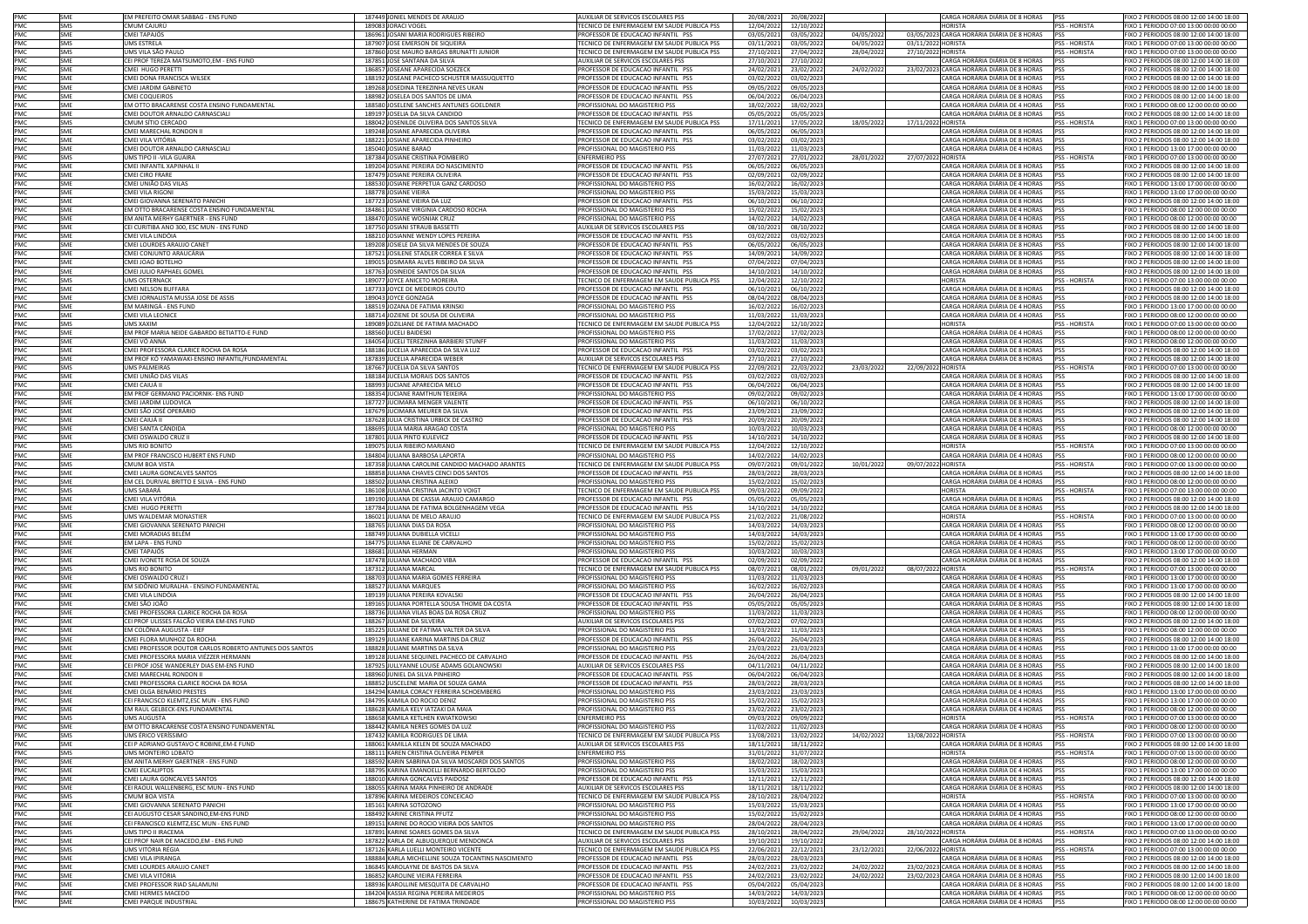|                                                      | SMS               | UMS BOM PASTOR                                                               | 189087 KATHIA DE REZENDE ROSA LOPES                                                  | FECNICO DE ENFERMAGEM EM SAUDE PUBLICA PSS                                      | 12/04/2022               | 12/10/2022               |            | <b>HORISTA</b>                                                                | PSS - HORISTA               | FIXO 1 PERIODO 07:00 13:00 00:00 00:00                                             |
|------------------------------------------------------|-------------------|------------------------------------------------------------------------------|--------------------------------------------------------------------------------------|---------------------------------------------------------------------------------|--------------------------|--------------------------|------------|-------------------------------------------------------------------------------|-----------------------------|------------------------------------------------------------------------------------|
| PMC<br>PMC<br>PMC                                    | <b>SME</b>        | CMEI ISIS SANSON MONTE SERRAT                                                | 189034 KATIA CHEILA DE AGUIAR SILVA                                                  | PROFESSOR DE EDUCAÇÃO INFANTIL PSS                                              | 07/04/2022               | 07/04/2023               |            | CARGA HORÁRIA DIÁRIA DE 8 HORAS                                               | <b>IPSS</b>                 | FIXO 2 PERIODOS 08:00 12:00 14:00 18:00                                            |
|                                                      | SMS               | JMS TARUMÃ                                                                   | 188035 KATIA KAMILE DOS SANTOS LAVANDOSKI                                            | <b>ECNICO DE ENFERMAGEM EM SAUDE PUBLICA PSS</b>                                | 17/11/2021               | 17/05/2022               | 18/05/2023 | 17/11/2022 HORISTA                                                            | PSS - HORISTA               | EIXO 1 PERIODO 07:00 13:00 00:00 00:00                                             |
| PMC                                                  | SME<br>SME        | EM MONSENHOR BOLESLAU FALARZ - ENS FUND<br>CMEI COQUEIROS                    | 188511 KATIA MARIA MOREIRA DA SILVA<br>188860 KATIELLE AMORIN JORDAO DE SA SIQUEIRA  | ROFISSIONAL DO MAGISTERIO PSS<br>PROFESSOR DE EDUCACAO INFANTIL PSS             | 16/02/2022<br>28/03/2022 | 16/02/2023<br>28/03/2023 |            | ARGA HORÁRIA DIÁRIA DE 4 HORAS<br>CARGA HORÁRIA DIÁRIA DE 8 HORAS             | PSS<br><b>PSS</b>           | IXO 1 PERIODO 13:00 17:00 00:00 00:00<br>FIXO 2 PERIODOS 08:00 12:00 14:00 18:00   |
|                                                      | SME               | CMEI CURITIBA                                                                | 188707 KATLIN YARA SANTANA SCHON SANTOS                                              | PROFISSIONAL DO MAGISTERIO PSS                                                  | 11/03/2022               | 11/03/2023               |            | CARGA HORÁRIA DIÁRIA DE 4 HORAS                                               | PSS                         | FIXO 1 PERIODO 13:00 17:00 00:00 00:00                                             |
|                                                      | SMS               | UMS SÃO DOMINGOS                                                             | 186248 KAUANA PAOLA PONTES MACHADO IZIDRO                                            | TECNICO DE ENFERMAGEM EM SAUDE PUBLICA PSS                                      | 21/02/2022               | 21/08/2022               |            | <b>HORISTA</b>                                                                | PSS - HORISTA               | FIXO 1 PERIODO 07:00 13:00 00:00 00:00                                             |
| PMC<br>PMC<br>PMC<br>PMC<br>PMC<br>PMC               | SME               | CMEI JARDIM PARANÁ                                                           | 188771 KAWANE CRISTINA SILVA                                                         | PROFISSIONAL DO MAGISTERIO PSS                                                  | 14/03/2022               | 14/03/2023               |            | CARGA HORÁRIA DIÁRIA DE 4 HORAS                                               | PSS                         | FIXO 1 PERIODO 08:00 12:00 00:00 00:00                                             |
|                                                      | SME               | CMEI GUILHERME CANTO DARIN                                                   | 187811 KCRISELLEN MARGARETH DA LUZ RIBEIRO                                           | PROFESSOR DE EDUCACAO INFANTIL PSS                                              | 14/10/2021               | 14/10/2022               |            | CARGA HORÁRIA DIÁRIA DE 8 HORAS                                               | PSS                         | FIXO 2 PERIODOS 08:00 12:00 14:00 18:00                                            |
|                                                      | SMF<br>SME        | CMEI VILA SANDRA<br>CMEI PANTANAL                                            | 189196 KEITE RENATA DA SILVA<br>188787 KELI APARECIDA DE OLIVEIRA MORAES             | PROFESSOR DE EDUCACAO INFANTIL PSS<br><b>ROFISSIONAL DO MAGISTERIO PSS</b>      | 05/05/2022<br>15/03/2022 | 05/05/2023<br>15/03/2023 |            | CARGA HORÁRIA DIÁRIA DE 8 HORAS<br>CARGA HORÁRIA DIÁRIA DE 4 HORAS            | <b>PSS</b><br><b>PSS</b>    | FIXO 2 PERIODOS 08:00 12:00 14:00 18:00<br>FIXO 1 PERIODO 08:00 12:00 00:00 00:00  |
|                                                      | SME               | EM PROF AMÉRICA DA COSTA SABÓIA - ENSINO FUNDAMENTAL                         | 188625 KELLEN BIANCA GONCALVES LEITE                                                 | ROFISSIONAL DO MAGISTERIO PSS                                                   | 23/02/2022               | 23/02/2023               |            | ARGA HORÁRIA DIÁRIA DE 4 HORAS                                                | PSS                         | IXO 1 PERIODO 08:00 12:00 00:00 00:00                                              |
| PMC<br>PMC                                           | SME               | CEI PE FRANSCICO MESZNER ESC MUN - ENS FUND                                  | 184817 KELLEN CRISTINA ALEXANDRINO ARAUJO LIRA                                       | ROFISSIONAL DO MAGISTERIO PSS                                                   | 18/02/2022               | 18/02/2023               |            | CARGA HORÁRIA DIÁRIA DE 4 HORAS                                               | <b>PSS</b>                  | FIXO 1 PERIODO 08:00 12:00 00:00 00:00                                             |
|                                                      | SME               | CMEI HORTÊNCIAS                                                              | 188794 KELLY ALESSANDRA CARVALHO DA SILVA                                            | PROFISSIONAL DO MAGISTERIO PSS                                                  | 15/03/2022               | 15/03/202                |            | CARGA HORÁRIA DIÁRIA DE 4 HORAS                                               | <b>PSS</b>                  | FIXO 1 PERIODO 13:00 17:00 00:00 00:00                                             |
|                                                      | SME               | CMEI SITIO CERCADO V                                                         | 188190 KELLY APARECIDA BAUER                                                         | PROFESSOR DE EDUCACAO INFANTIL PSS                                              | 03/02/2022               | 03/02/2023               |            | CARGA HORÁRIA DIÁRIA DE 8 HORAS                                               | <b>PSS</b>                  | FIXO 2 PERIODOS 08:00 12:00 14:00 18:00                                            |
|                                                      | SME               | CMEI PROFESSORA CLARICE ROCHA DA ROSA                                        | 188011 KELLY CORREA DE OLIVEIRA                                                      | PROFESSOR DE EDUCACAO INFANTIL PSS                                              | 12/11/2021               | 12/11/2022               |            | CARGA HORÁRIA DIÁRIA DE 8 HORAS                                               | PSS                         | FIXO 2 PERIODOS 08:00 12:00 14:00 18:00                                            |
| PMC<br>PMC<br>PMC<br>PMC<br>PMC<br>PMC<br>PMC<br>PMC | SME<br>SME        | CEI JOSÉ LAMARTINE C O LYRA,EM-ENS FUND<br>CMEI UNIÃO DAS VILAS              | 188473 KELLY CRISTINA DA ROSA KMIECZIK<br>189261 KELLY CRISTINE CHRUN                | PROFISSIONAL DO MAGISTERIO PSS<br>PROFESSOR DE EDUCACAO INFANTIL PSS            | 14/02/2022<br>09/05/2022 | 14/02/2023<br>09/05/2023 |            | CARGA HORÁRIA DIÁRIA DE 4 HORAS<br>CARGA HORÁRIA DIÁRIA DE 8 HORAS            | PSS<br><b>PSS</b>           | FIXO 1 PERIODO 08:00 12:00 00:00 00:00<br>FIXO 2 PERIODOS 08:00 12:00 14:00 18:00  |
|                                                      | SME               | CMEI JAYME CANET JUNIOI                                                      | 187703 KELLY MORGANA DOS SANTOS BECKMANN                                             | PROFESSOR DE EDUCACAO INFANTIL PSS                                              | 27/09/2021               | 27/09/2022               |            | CARGA HORÁRIA DIÁRIA DE 8 HORAS                                               | PSS                         | FIXO 2 PERIODOS 08:00 12:00 14:00 18:00                                            |
|                                                      | SMS               | UMS JARDIM ALIANCA                                                           | 187876 KETHLEEN DE ASSUNCAO OSIPIS                                                   | FCNICO DE ENFERMAGEM EM SAUDE PUBLICA PSS                                       | 28/10/2021               | 28/04/202                |            | <b>ORISTA</b>                                                                 | PSS - HORISTA               | FIXO 1 PERIODO 07:00 13:00 00:00 00:00                                             |
|                                                      | SME               | CMEI OSWALDO CRUZ II                                                         | 187772 KETHLLIN NECKEL                                                               | ROFESSOR DE EDUCACAO INFANTIL PSS                                               | 14/10/2021               | 14/10/2022               |            | ARGA HORÁRIA DIÁRIA DE 8 HORAS                                                | <b>PSS</b>                  | IXO 2 PERIODOS 08:00 12:00 14:00 18:00                                             |
| PMC<br>PMC<br>PMC<br>PMC                             | SME               | CMEI CAIUÁ I                                                                 | 188196 KHEYTILAINE PAIVA DOS SANTOS RIBEIRO                                          | ROFESSOR DE EDUCACAO INFANTIL PSS                                               | 03/02/2022               | 03/02/2023               |            | CARGA HORÁRIA DIÁRIA DE 8 HORAS                                               | <b>PSS</b>                  | FIXO 2 PERIODOS 08:00 12:00 14:00 18:00                                            |
|                                                      | SMF<br>SME        | EM NOSSA SENHORA DA LUZ DOS PINHAIS - ENSINO FUNDAMENTAL<br>CMEI SÃO CARLOS  | 188485 KIMBERLY SAMARIA XAVIER NARVAIS MARTINS<br>187680 LADY DIANA DE MELO CARVALHO | PROFISSIONAL DO MAGISTERIO PSS<br>PROFESSOR DE EDUCACAO INFANTIL PSS            | 14/02/2022<br>23/09/2021 | 14/02/2023<br>23/09/2022 |            | CARGA HORÁRIA DIÁRIA DE 4 HORAS PSS<br>CARGA HORÁRIA DIÁRIA DE 8 HORAS        | <b>PSS</b>                  | FIXO 1 PERIODO 13:00 17:00 00:00 00:00<br>FIXO 2 PERIODOS 08:00 12:00 14:00 18:00  |
|                                                      | SME               | CMEI PREFEITO IVO ARZUA PEREIRA                                              | 188990 LAIANE DA SILVA FERREIRA                                                      | PROFESSOR DE EDUCACAO INFANTIL PSS                                              | 06/04/2022               | 06/04/2023               |            | CARGA HORÁRIA DIÁRIA DE 8 HORAS                                               | <b>PSS</b>                  | FIXO 2 PERIODOS 08:00 12:00 14:00 18:00                                            |
|                                                      | SME               | CMEI IRMÃ DOROTHY MÃE STANG                                                  | 188954 LANDANA LWENA DOS SANTOS PIRES                                                | PROFESSOR DE EDUCACAO INFANTIL PSS                                              | 05/04/2022               | 05/04/2023               |            | CARGA HORÁRIA DIÁRIA DE 8 HORAS                                               | PSS                         | FIXO 2 PERIODOS 08:00 12:00 14:00 18:00                                            |
| PMC<br>PMC<br>PMC                                    | <b>SME</b>        | CMEI LOURDES ARAUJO CANET                                                    | 187799 LARAVID ESPIRITU EGUIA                                                        | PROFESSOR DE EDUCACAO INFANTIL PSS                                              | 14/10/2021               | 14/10/2022               |            | CARGA HORÁRIA DIÁRIA DE 8 HORAS                                               | PSS                         | FIXO 2 PERIODOS 08:00 12:00 14:00 18:00                                            |
|                                                      | SMS               | UMS TARUMÃ                                                                   | 189066 LARISSA CRISTINA FREITAS NEUMANN                                              | ECNICO DE ENFERMAGEM EM SAUDE PUBLICA PSS                                       | 12/04/2022               | 12/10/202                |            | <b>ORISTA</b>                                                                 | <b>PSS - HORISTA</b>        | FIXO 1 PERIODO 07:00 13:00 00:00 00:00                                             |
| PMC<br>PMC                                           | SMS<br>SME        | CMUM CAJURÚ<br>CMEI ESCRITOR ELIAS JOSÉ                                      | 189092 LARISSA FIALHO GASPAR<br>189214 LARISSA MARQUES BARBOSA                       | ECNICO DE ENFERMAGEM EM SAUDE PUBLICA PSS<br>PROFESSOR DE EDUCACAO INFANTIL PSS | 12/04/2022<br>06/05/2022 | 12/10/2022<br>06/05/2023 |            | <b>IORISTA</b><br>CARGA HORÁRIA DIÁRIA DE 8 HORAS                             | <b>PSS - HORISTA</b><br>PSS | IXO 1 PERIODO 07:00 13:00 00:00 00:00<br>FIXO 2 PERIODOS 08:00 12:00 14:00 18:00   |
| PMC                                                  | SME               | CEI FRANCISCO KLEMTZ,ESC MUN - ENS FUND                                      | 184773 LARISSA NUNES LOURENCO                                                        | PROFISSIONAL DO MAGISTERIO PSS                                                  | 14/02/2022               | 14/02/202                |            | CARGA HORÁRIA DIÁRIA DE 4 HORAS                                               | PSS                         | FIXO 1 PERIODO 08:00 12:00 00:00 00:00                                             |
| FAS                                                  | FASP              | CENTRAL DE ENCAMINHAMENTO SOCIAL 24 HORAS                                    | 88544 LARISSA RODRIGUES DAS NEVES                                                    | EDUCADOR SOCIAL PSS                                                             | 08/11/2021               | 08/11/2022               |            | CARGA HORÁRIA DIÁRIA DE 8 HORAS                                               | PSS                         | FIXO 2 PERIODOS 08:00 12:00 14:00 18:00                                            |
| PMC                                                  | SME               | CEI PROF MARIA AUGUSTA JOUVE.EM-ENS FUND                                     | 184845 LARISSA SOUZA DA ROCHA                                                        | <b>PROFISSIONAL DO MAGISTERIO PSS</b>                                           | 18/02/2022               | 18/02/2023               |            | CARGA HORÁRIA DIÁRIA DE 4 HORAS                                               | <b>PSS</b>                  | FIXO 1 PERIODO 13:00 17:00 00:00 00:00                                             |
| PMC                                                  | SMS               | <b>UMS PANTANAL</b>                                                          | 188653 LARYSSA LUDSON DA SILVA RANGEL                                                | FECNICO DE ENFERMAGEM EM SAUDE PUBLICA PSS                                      | 09/03/2022               | 09/09/2022               |            | <b>HORISTA</b>                                                                | PSS - HORISTA               | FIXO 1 PERIODO 07:00 13:00 00:00 00:00                                             |
| PMC<br>PMC                                           | SME<br>SME        | CMEI PARQUE INDUSTRIAL<br>CMEI JORNALISTA ISABEL PIMENTEL                    | 188187   AUDICEIA MATILDE ONOERE<br>188336   AYANE MOREIRA                           | PROFESSOR DE EDUCACAO INFANTIL PSS<br>PROFESSOR DE EDUCACAO INFANTIL PSS        | 03/02/2022<br>09/02/2022 | 03/02/2023<br>09/02/2023 |            | CARGA HORÁRIA DIÁRIA DE 8 HORAS<br>CARGA HORÁRIA DIÁRIA DE 8 HORAS            | PSS<br><b>IPSS</b>          | FIXO 2 PERIODOS 08:00 12:00 14:00 18:00<br>FIXO 2 PERIODOS 08:00 12:00 14:00 18:00 |
| PMC                                                  | SME               | CEI AUGUSTO CESAR SANDINO, EM-ENS FUND                                       | 188477 LEA ALVES RODRIGUES                                                           | ROFISSIONAL DO MAGISTERIO PSS                                                   | 14/02/2022               | 14/02/2023               |            | ARGA HORÁRIA DIÁRIA DE 4 HORAS                                                | PSS                         | IXO 1 PERIODO 08:00 12:00 00:00 00:00                                              |
| PMC                                                  | SMS               | UMS VILA DIANA                                                               | 187116 LEANDRO GONCALVES DE OLIVEIRA                                                 | ECNICO DE ENFERMAGEM EM SAUDE PUBLICA PSS                                       | 21/06/2021               | 21/12/2021               | 22/12/202  | 21/06/2022 HORISTA                                                            | <b>PSS - HORISTA</b>        | IXO 1 PERIODO 07:00 13:00 00:00 00:00                                              |
| PMC<br>PMC<br>PMC<br>PMC<br>PMC<br>PMC               | SME               | CMEI CONJUNTO MONTEVERDI                                                     | 189227 LEIA DE BARROS NASCIMENTO DE MORAIS                                           | PROFESSOR DE EDUCACAO INFANTIL PSS                                              | 06/05/2022               | 06/05/2023               |            | CARGA HORÁRIA DIÁRIA DE 8 HORAS                                               | <b>PSS</b>                  | FIXO 2 PERIODOS 08:00 12:00 14:00 18:00                                            |
|                                                      | SMF               | CMEI FULVIA ROSEMBERG                                                        | 188840   FIDYANE DAIARA DE OI IVEIRA                                                 | PROFESSOR DE EDUCACAO INFANTIL PSS                                              | 25/03/202                | 25/03/2023               |            | CARGA HORÁRIA DIÁRIA DE 8 HORAS                                               | <b>PSS</b>                  | FIXO 2 PERIODOS 08:00 12:00 14:00 18:00                                            |
|                                                      | SME<br>SME        | CMEI PROFESSORA CLARICE ROCHA DA ROSA<br>CMEI JAYME CANET JUNIOR             | 188964 LEILA MARGARIDA ALVES PINTO                                                   | PROFESSOR DE EDUCACAO INFANTIL PSS                                              | 06/04/2022               | 06/04/2023               |            | CARGA HORÁRIA DIÁRIA DE 8 HORAS<br>CARGA HORÁRIA DIÁRIA DE 8 HORAS            | <b>PSS</b><br>PSS           | FIXO 2 PERIODOS 08:00 12:00 14:00 18:00                                            |
|                                                      | SME               | <b>CMEI EUCALIPTOS</b>                                                       | 189184 LEILA RODRIGUES DA SILVA<br>189181 LEILANE DAIANY CARNEIRO                    | PROFESSOR DE EDUCACAO INFANTIL PSS<br>PROFESSOR DE EDUCACAO INFANTIL PSS        | 05/05/2022<br>05/05/2022 | 05/05/2023<br>05/05/2023 |            | CARGA HORÁRIA DIÁRIA DE 8 HORAS                                               | PSS                         | FIXO 2 PERIODOS 08:00 12:00 14:00 18:00<br>FIXO 2 PERIODOS 08:00 12:00 14:00 18:00 |
|                                                      | SMS               | UMS ORLEANS                                                                  | 186648 LENI REGINA DE OLIVEIRA SCHMIDT                                               | <b>FECNICO DE ENFERMAGEM EM SAUDE PUBLICA PSS</b>                               | 05/08/2021               | 05/02/2022               | 06/02/2022 | 05/08/2022 HORISTA                                                            | PSS - HORISTA               | FIXO 1 PERIODO 07:00 13:00 00:00 00:00                                             |
|                                                      | SME               | EM ELEVIR DIONÍSIO-ENSINO FUNDAMENTAL                                        | 187950 LENICE SIMAO DE SOUZA                                                         | <b>PROFISSIONAL DO MAGISTERIO PSS</b>                                           | 08/11/2021               | 08/11/2022               |            | CARGA HORÁRIA DIÁRIA DE 4 HORAS                                               | <b>PSS</b>                  | FIXO 1 PERIODO 13:00 17:00 00:00 00:00                                             |
| PMC                                                  | SME               | CMEI ITATIAIA                                                                | 188225   FNILDA FRANCISCA MARCAL                                                     | ROFESSOR DE EDUCACAO INFANTIL PSS                                               | 04/02/2022               | 04/02/2023               |            | CARGA HORÁRIA DIÁRIA DE 8 HORAS                                               | PSS                         | IXO 2 PERIODOS 08:00 12:00 14:00 18:00                                             |
| PMC<br>PMC                                           | SME<br>SMF        | CEI PEDRO DALLABONA, ESC MUN - ENS FUND<br>EM FOZ DO IGUACU-ENS FUND         | 187931 LEONARDO DE FRANCA ANDRADE<br>187938 LEONARDO DO AMARAL TAVARES               | UXILIAR DE SERVICOS ESCOLARES PS!<br>AUXILIAR DE SERVICOS ESCOLARES PSS         | 04/11/202<br>04/11/2021  | 04/11/202<br>04/11/2022  |            | CARGA HORÁRIA DIÁRIA DE 8 HORAS<br>CARGA HORÁRIA DIÁRIA DE 8 HORAS            | PSS<br>PSS                  | FIXO 2 PERIODOS 08:00 12:00 14:00 18:00<br>FIXO 2 PERIODOS 08:00 12:00 14:00 18:00 |
|                                                      | SMS               | UMS RIO BONITO                                                               | 187097 LEONICE DAS GRACAS BRANDAO                                                    | TECNICO DE ENFERMAGEM EM SAUDE PUBLICA PSS                                      | 14/06/2021               | 14/12/2023               | 15/12/202  | 14/06/2022 HORISTA                                                            | <b>PSS - HORISTA</b>        | FIXO 1 PERIODO 07:00 13:00 00:00 00:00                                             |
| PMC<br>PMC<br>PMC<br>PMC<br>PMC                      | SME               | EM LINNEU FERREIRA DO AMARAL - ENS FUND                                      | 188585 LETHICIA FERNANDES FRANCO PRESANIUKI                                          | PROFISSIONAL DO MAGISTERIO PSS                                                  | 18/02/2022               | 18/02/2023               |            | CARGA HORÁRIA DIÁRIA DE 4 HORAS                                               | <b>PSS</b>                  | FIXO 1 PERIODO 13:00 17:00 00:00 00:00                                             |
|                                                      | SME               | CMEI SÃO JOÃO DEL REY                                                        | 188195 LETICIA ALVES PEREIRA                                                         | PROFESSOR DE EDUCACAO INFANTIL PSS                                              | 03/02/2022               | 03/02/2023               |            | CARGA HORÁRIA DIÁRIA DE 8 HORAS                                               | PSS                         | FIXO 2 PERIODOS 08:00 12:00 14:00 18:00                                            |
|                                                      | SME<br>SME        | CMEI SÃO JOÃO<br>CMEI VILA VITÓRIA                                           | 188206 LETICIA BONATTO CUNHA<br>188755 LETICIA BUENO DIAS                            | PROFESSOR DE EDUCACAO INFANTIL PSS<br><b>PROFISSIONAL DO MAGISTERIO PSS</b>     | 03/02/2022<br>14/03/2022 | 03/02/2023<br>14/03/2023 |            | CARGA HORÁRIA DIÁRIA DE 8 HORAS<br>ARGA HORÁRIA DIÁRIA DE 4 HORAS             | PSS                         | FIXO 2 PERIODOS 08:00 12:00 14:00 18:00<br>IXO 1 PERIODO 08:00 12:00 00:00 00:00   |
| PMC                                                  | SME               | EM SÃO LUIZ - ENS FUND                                                       | 188607 LETICIA CARDOSO MARTO                                                         | ROFISSIONAL DO MAGISTERIO PSS                                                   | 22/02/2022               | 22/02/2023               |            | ARGA HORÁRIA DIÁRIA DE 4 HORAS                                                | <b>PSS</b><br>PSS           | IXO 1 PERIODO 13:00 17:00 00:00 00:00                                              |
|                                                      | SMS               | <b>UMS ORLEANS</b>                                                           | 187662 LETICIA CRISTINA DOS SANTOS                                                   | TECNICO DE ENFERMAGEM EM SAUDE PUBLICA PSS                                      | 22/09/2021               | 22/03/2022               | 23/03/202  | 22/09/2022 HORISTA                                                            | PSS - HORISTA               | FIXO 1 PERIODO 07:00 13:00 00:00 00:00                                             |
| PMC<br>PMC<br>PMC                                    | SME               | CMEI CONJUNTO ARAUCÁRIA                                                      | 184892 LETICIA DA SILVA FELIPE ALVES                                                 | PROFISSIONAL DO MAGISTERIO PSS                                                  | 11/03/2022               | 11/03/2023               |            | CARGA HORÁRIA DIÁRIA DE 4 HORAS                                               | <b>IPSS</b>                 | FIXO 1 PERIODO 08:00 12:00 00:00 00:00                                             |
|                                                      | SME               | CMEI JEQUITIBÁ                                                               | 186850 LETICIA GABRIELI PRATKA BORGES                                                | PROFESSOR DE EDUCACAO INFANTIL PSS                                              | 24/02/2021               | 23/02/2022               | 24/02/2022 | 23/02/2023 CARGA HORÁRIA DIÁRIA DE 8 HORAS                                    | PSS                         | FIXO 2 PERIODOS 08:00 12:00 14:00 18:00                                            |
| PMC<br>PMC                                           | SME               | CMEI ISIS SANSON MONTE SERRAT                                                | 189024 LETICIA HENKE RIBEIRO                                                         | PROFESSOR DE EDUCACAO INFANTIL PSS                                              | 07/04/2022               | 07/04/2023               |            | CARGA HORÁRIA DIÁRIA DE 8 HORAS                                               | <b>PSS</b>                  | FIXO 2 PERIODOS 08:00 12:00 14:00 18:00                                            |
| PMC                                                  | SME<br>SME        | CMEI PARIGOT DE SOUZA<br>CMEI MILTON LUIZ PEREIRA                            | 189194 LETICIA MARIA ROQUE HAAG<br>189220 LETYCEA LUANA GARCIA REIS                  | PROFESSOR DE EDUCACAO INFANTIL PSS<br>PROFESSOR DE EDUCACAO INFANTIL PSS        | 05/05/2022<br>06/05/2022 | 05/05/2023<br>06/05/2023 |            | CARGA HORÁRIA DIÁRIA DE 8 HORAS<br>CARGA HORÁRIA DIÁRIA DE 8 HORAS            | PSS<br>PSS                  | FIXO 2 PERIODOS 08:00 12:00 14:00 18:00<br>FIXO 2 PERIODOS 08:00 12:00 14:00 18:00 |
| PMC                                                  | SMF               | CMEI COQUEIROS                                                               | 188850 LIA JORDAO LOPES                                                              | PROFESSOR DE EDUCACAO INFANTIL PSS                                              | 28/03/2022               | 28/03/2023               |            | CARGA HORÁRIA DIÁRIA DE 8 HORAS                                               | PSS                         | FIXO 2 PERIODOS 08:00 12:00 14:00 18:00                                            |
| FAS                                                  | FASP              | DIRETORIA DE ATENCAO A POPULACAO EM SITUACAO DE RUA                          | 88551 LIDIA MACHADO PEREIRA                                                          | <b>EDUCADOR SOCIAL PSS</b>                                                      | 08/11/2021               | 08/11/202                |            | ARGA HORÁRIA DIÁRIA DE 8 HORAS                                                | PSS                         | IXO 2 PERIODOS 08:00 12:00 14:00 18:00                                             |
| PMC                                                  | SME               | <b>IMEI MORADIAS OLINDA</b>                                                  | 189039 LIDIA SIMONE PADILHA                                                          | ROFESSOR DE EDUCACAO INFANTIL PSS                                               | 08/04/2022               | 08/04/2023               |            | ARGA HORÁRIA DIÁRIA DE 8 HORAS                                                | PSS                         | IXO 2 PERIODOS 08:00 12:00 14:00 18:00                                             |
| PMC                                                  | SME               | EM SIDÔNIO MURALHA - ENSINO FUNDAMENTAL                                      | 188437 LIDIANA BIANCO                                                                | PROFISSIONAL DO MAGISTERIO PSS                                                  | 11/02/2022               | 11/02/2023               |            | CARGA HORÁRIA DIÁRIA DE 4 HORAS                                               | PSS                         | FIXO 1 PERIODO 13:00 17:00 00:00 00:00                                             |
|                                                      | SME<br>SME        | CEI ÉRICO VERÍSSIMO, ESC MUN - ENS FUND<br>CMEI PORTO BELO                   | 188427 LIDIANE OLIVEIRA DE SOUZA COELHO<br>188973 LIGIA REGINA MACEDO LOPES          | PROFISSIONAL DO MAGISTERIO PSS<br>PROFESSOR DE EDUCACAO INFANTIL PSS            | 11/02/202<br>06/04/2022  | 11/02/2023<br>06/04/2023 |            | CARGA HORÁRIA DIÁRIA DE 4 HORAS<br>CARGA HORÁRIA DIÁRIA DE 8 HORAS            | PSS<br><b>PSS</b>           | FIXO 1 PERIODO 08:00 12:00 00:00 00:00<br>FIXO 2 PERIODOS 08:00 12:00 14:00 18:00  |
| PMC<br>PMC<br>PMC                                    | SME               | CMEI PROFESSORA CLARICE ROCHA DA ROSA                                        | 187493 LIGIA RENATA VASQUEZ LOPES                                                    | ROFESSOR DE EDUCACAO INFANTIL PSS                                               | 02/09/2021               | 02/09/2022               |            | CARGA HORÁRIA DIÁRIA DE 8 HORAS                                               | PSS                         | FIXO 2 PERIODOS 08:00 12:00 14:00 18:00                                            |
| PMC<br>PMC                                           | SME               | CMEI CONJUNTO NOSSA SENHORA DA LUZ II                                        | 188963 LIGIANE MARIA FERREIRA SCALISSE ZAPP                                          | PROFESSOR DE EDUCACAO INFANTIL PSS                                              | 06/04/2022               | 06/04/2023               |            | CARGA HORÁRIA DIÁRIA DE 8 HORAS                                               | <b>PSS</b>                  | FIXO 2 PERIODOS 08:00 12:00 14:00 18:00                                            |
|                                                      | SMF               | CMEI VII A RIGONI                                                            | 188744 LILIAN DO ROCIO STIEGLITZ CHIMICOVIAKI                                        | PROFISSIONAL DO MAGISTERIO PSS                                                  | 14/03/2022               | 14/03/2023               |            | CARGA HORÁRIA DIÁRIA DE 4 HORAS                                               | <b>IPSS</b>                 | FIXO 1 PERIODO 08:00 12:00 00:00 00:00                                             |
| PMC<br>PMC                                           | SME<br>SME        | CMEI PROFESSORA CLARICE ROCHA DA ROSA                                        | 189117 LILIAN KELLY MAGALHAES RAMOS<br>186821 LILIAN PAULA FONTOURA XAVIER           | ROFESSOR DE EDUCACAO INFANTIL PSS                                               | 26/04/2022               | 26/04/2023               |            | CARGA HORÁRIA DIÁRIA DE 8 HORAS<br>22/02/2023 CARGA HORÁRIA DIÁRIA DE 8 HORAS | <b>IPSS</b><br>PSS          | TXO 2 PERIODOS 08:00 12:00 14:00 18:00                                             |
|                                                      | SME               | CMEI FLORA MUNHOZ DA ROCHA<br>CEI FRANCISCO KLEMTZ,ESC MUN - ENS FUND        | 187489 LILIAN TEIXEIRA DOS SANTOS GANSKE                                             | ROFESSOR DE EDUCACAO INFANTIL PSS<br>PROFISSIONAL DO MAGISTERIO PSS             | 23/02/2021<br>11/02/2022 | 22/02/2022<br>11/02/2023 | 23/02/2022 | CARGA HORÁRIA DIÁRIA DE 4 HORAS                                               | PSS                         | IXO 2 PERIODOS 08:00 12:00 14:00 18:00<br>FIXO 1 PERIODO 13:00 17:00 00:00 00:00   |
| PMC<br>PMC<br>PMC                                    | SME               | CEI HEITOR DE ALENCAR FURTADO, ESCOLA MUNICIPAL - ENSINO FUNDA               | 188454 LILIANE PIRES DA SILVA SOUZA                                                  | PROFISSIONAL DO MAGISTERIO PSS                                                  | 11/02/2022               | 11/02/2023               |            | CARGA HORÁRIA DIÁRIA DE 4 HORAS                                               | <b>PSS</b>                  | FIXO 1 PERIODO 08:00 12:00 00:00 00:00                                             |
|                                                      | SME               | CMEI MARECHAL RONDON II                                                      | 187445 LINDALVA LIMA DE SANTANA                                                      | PROFESSOR DE EDUCACAO INFANTIL PSS                                              | 05/04/2022               | 05/04/2023               |            | CARGA HORÁRIA DIÁRIA DE 8 HORAS                                               | <b>PSS</b>                  | FIXO 2 PERIODOS 08:00 12:00 14:00 18:00                                            |
| PMC                                                  | SME               | CMEI TIA EVA                                                                 | 189006 LINDERVANIA DA SILVA LAMEIRA                                                  | PROFESSOR DE EDUCACAO INFANTIL PSS                                              | 07/04/2022               | 07/04/2023               |            | CARGA HORÁRIA DIÁRIA DE 8 HORAS                                               | PSS                         | FIXO 2 PERIODOS 08:00 12:00 14:00 18:00                                            |
| PMC                                                  | SME<br>SME        | CEI MONTEIRO LOBATO, ESCOLA MUNICIPAL - ENSINO FUNDAMENTAL<br>CMEI VILA LEÃO | 187977 LINEIDE VALERIA MACHADO BOCHELOF<br>186825 LISLAINE DIAS                      | PROFISSIONAL DO MAGISTERIO PSS<br>PROFESSOR DE EDUCACAO INFANTIL PSS            | 09/11/2021<br>23/02/202  | 09/11/2022               | 23/02/2022 | CARGA HORÁRIA DIÁRIA DE 4 HORAS<br>22/02/2023 CARGA HORÁRIA DIÁRIA DE 8 HORAS | PSS<br>PSS                  | FIXO 1 PERIODO 08:00 12:00 00:00 00:00<br>FIXO 2 PERIODOS 08:00 12:00 14:00 18:00  |
| PMC<br>PMC                                           | SME               | CMEI IOKO MARGARETE HARA                                                     | 189125 LISLAINE TAIZA FERREIRA MENEGUETTI                                            | ROFESSOR DE EDUCACAO INFANTIL PSS                                               | 26/04/2022               | 22/02/2022<br>26/04/2023 |            | ARGA HORÁRIA DIÁRIA DE 8 HORAS                                                | PSS                         | IXO 2 PERIODOS 08:00 12:00 14:00 18:00                                             |
| PMC                                                  | SME               | <b>CMEI FAZENDINHA</b>                                                       | 188349 LIZIANE DE FATIMA SANTIN ALEXANDRE                                            | ROFESSOR DE EDUCACAO INFANTIL PSS                                               | 09/02/2022               | 09/02/2023               |            | CARGA HORÁRIA DIÁRIA DE 8 HORAS                                               | PSS                         | IXO 2 PERIODOS 08:00 12:00 14:00 18:00                                             |
|                                                      |                   | AUM SHIU CERCADO                                                             | (INETE PREILEPPER BARBUSA LIN                                                        | NILU DE ENFERMAGEM EM SAUDE PUBLICA PSS,                                        | 17711/202                | 17/05/202                | 18/05/202. | 11/11/20.                                                                     | PSS - HUKISTA               | (O T NEKIODO 01:00 T3:00 00:00 00:00                                               |
| PMC<br>PMC                                           | SME               | CMEI ESCRITOR ELIAS JOSÉ                                                     | 189111 LOUISE EVELYN MARQUES DA LUZ                                                  | PROFESSOR DE EDUCACAO INFANTIL PSS                                              | 26/04/2022               | 26/04/2023               |            | CARGA HORÁRIA DIÁRIA DE 8 HORAS<br>CARGA HORÁRIA DIÁRIA DE 8 HORAS PSS        | <b>PSS</b>                  | FIXO 2 PERIODOS 08:00 12:00 14:00 18:00                                            |
| PMC                                                  | <b>SME</b><br>SME | CEI ISSA NACLI. ESC MUN - ENS FUND<br>CMEI PROFESSORA IODEIA FELICIO         | 187747 LOURDES DOS SANTOS SILVA<br>188343 LOURDES MARCIA SACHUK YANO                 | AUXILIAR DE SERVICOS ESCOLARES PSS<br>PROFESSOR DE EDUCACAO INFANTIL PSS        | 08/10/2021<br>09/02/2022 | 08/10/2022<br>09/02/2023 |            | CARGA HORÁRIA DIÁRIA DE 8 HORAS PSS                                           |                             | FIXO 2 PERIODOS 08:00 12:00 14:00 18:00<br>FIXO 2 PERIODOS 08:00 12:00 14:00 18:00 |
| FAS                                                  | FASP              | CENTRAL DE ENCAMINHAMENTO SOCIAL 24 HORAS                                    | 88577 LUANA BREGAGNOLI BUENO                                                         | <b>EDUCADOR SOCIAL PSS</b>                                                      | 13/12/2021               | 13/12/2022               |            | CARGA HORÁRIA DIÁRIA DE 8 HORAS PSS                                           |                             | FIXO 2 PERIODOS 08:00 12:00 14:00 18:00                                            |
| PMC                                                  | SME               | CMEI SANTA CÂNDIDA                                                           | 188698 LUANA CALVETTI                                                                | PROFISSIONAL DO MAGISTERIO PSS                                                  | 10/03/2022               | 10/03/2023               |            | CARGA HORÁRIA DIÁRIA DE 4 HORAS                                               | PSS                         | FIXO 1 PERIODO 13:00 17:00 00:00 00:00                                             |
| PMC                                                  | SME               | CMEI JORNALISTA JURIL DE PLACIDO E SILVA CARNASCIALI                         | 185187 LUANA MARIA DESPLANCHES RIBEIRO                                               | PROFISSIONAL DO MAGISTERIO PSS                                                  | 11/03/2022               | 11/03/2023               |            | CARGA HORÁRIA DIÁRIA DE 4 HORAS PSS                                           |                             | FIXO 1 PERIODO 08:00 12:00 00:00 00:00                                             |
| PMC                                                  | SMS               | UMS BACACHERI                                                                | 186128 LUANA STEPHANIE DE ALMEIDA NUNES PETRIKOWSKI                                  | ENFERMEIRO PSS                                                                  | 17/11/2021               | 17/05/2022               | 18/05/2022 | 17/11/2022 HORISTA                                                            | PSS - HORISTA               | FIXO 1 PERIODO 07:00 13:00 00:00 00:00                                             |
| PMC                                                  | SME<br>SME        | CMEI INDEPENDÊNCIA<br>CMEI JARDIM GABINETO                                   | 188188 LUANE CRISTINA SIMAO DE SOUZA<br>185435 LUBINA STROCHINSKI                    | ROFESSOR DE EDUCACAO INFANTIL PSS<br>PROFISSIONAL DO MAGISTERIO PSS             | 03/02/2022<br>15/03/2022 | 03/02/2023<br>15/03/2023 |            | ARGA HORÁRIA DIÁRIA DE 8 HORAS<br>CARGA HORÁRIA DIÁRIA DE 4 HORAS             | PSS<br>PSS                  | IXO 2 PERIODOS 08:00 12:00 14:00 18:00<br>FIXO 1 PERIODO 08:00 12:00 00:00 00:00   |
| PMC<br>PMC<br>PMC                                    | SME               | CEI PROF NAIR DE MACEDO,EM - ENS FUND                                        | 188285 LUCAS ANDRUSIEVICZ                                                            | AUXILIAR DE SERVICOS ESCOLARES PSS                                              | 07/02/2022               | 07/02/2023               |            | CARGA HORÁRIA DIÁRIA DE 8 HORAS                                               | PSS                         | FIXO 2 PERIODOS 08:00 12:00 14:00 18:00                                            |
|                                                      | SMS               | UMS MORADIAS SANTA RITA                                                      | 187861 LUCAS ROBERTO PREZOTTO                                                        | TECNICO DE ENFERMAGEM EM SAUDE PUBLICA PSS                                      | 27/10/2021               | 27/04/2022               | 28/04/2022 | 27/10/2022 HORISTA                                                            | PSS - HORISTA               | FIXO 1 PERIODO 07:00 13:00 00:00 00:00                                             |
| PMC                                                  | SME               | CEI JOSÉ LAMARTINE C O LYRA,EM-ENS FUND                                      | 184770 LUCIA APARECIDA FERREIRA DA SILVA                                             | PROFISSIONAL DO MAGISTERIO PSS                                                  | 15/02/2022               | 15/02/2023               |            | CARGA HORÁRIA DIÁRIA DE 4 HORAS                                               | PSS                         | FIXO 1 PERIODO 13:00 17:00 00:00 00:00                                             |
| PMC                                                  | SME<br>SMF        | CMEI IOKO MARGARETE HARA                                                     | 187768 LUCIA KRUL                                                                    | PROFESSOR DE EDUCACAO INFANTIL PSS                                              | 14/10/2021               | 14/10/2022               |            | CARGA HORÁRIA DIÁRIA DE 8 HORAS<br>CARGA HORÁRIA DIÁRIA DE 8 HORAS            | PSS                         | FIXO 2 PERIODOS 08:00 12:00 14:00 18:00                                            |
| PMC<br>PMC                                           | <b>SME</b>        | CMEI COQUEIROS<br>CEI FRANCISCO KLEMTZ.ESC MUN - ENS FUND                    | 188020 LUCIA TEREZINHA GOMES<br>184759 LUCIANA AZEVEDO                               | PROFESSOR DE EDUCACAO INFANTIL PSS<br>PROFISSIONAL DO MAGISTERIO PSS            | 12/11/2021<br>14/02/2022 | 12/11/2022<br>14/02/2023 |            | CARGA HORÁRIA DIÁRIA DE 4 HORAS                                               | PSS<br>PSS                  | FIXO 2 PERIODOS 08:00 12:00 14:00 18:00<br>FIXO 1 PERIODO 13:00 17:00 00:00 00:00  |
| PMC                                                  | <b>SME</b>        | CMEI VILA ROSINHA                                                            | 189135 LUCIANA DA COSTA CORDEIRO ROCHA                                               | ROFESSOR DE EDUCACAO INFANTIL PSS                                               | 26/04/2022               | 26/04/2023               |            | CARGA HORÁRIA DIÁRIA DE 8 HORAS                                               | <b>PSS</b>                  | FIXO 2 PERIODOS 08:00 12:00 14:00 18:00                                            |
| PMC<br>PMC<br>PMC                                    | SMS               | UMS COQUEIROS                                                                | 187325 LUCIANA DE SOUZA ALMEIDA SANTA BRIGIDA                                        | <b>FECNICO DE ENFERMAGEM EM SAUDE PUBLICA PSS</b>                               | 08/07/2021               | 08/01/2022               | 09/01/202  | 08/07/2022 HORISTA                                                            | PSS - HORISTA               | FIXO 1 PERIODO 07:00 13:00 00:00 00:00                                             |
|                                                      | <b>SME</b>        | CMEI MARECHAL RONDON II                                                      | 188812 LUCIANA DOS SANTOS OLIVEIRA                                                   | PROFISSIONAL DO MAGISTERIO PSS                                                  | 15/03/2022               | 15/03/2023               |            | CARGA HORÁRIA DIÁRIA DE 4 HORAS                                               | PSS                         | FIXO 1 PERIODO 08:00 12:00 00:00 00:00                                             |
| PMC                                                  | SME               | EM PROF MARIA MARLI PIOVEZAN<br>EM PROF NANSYR CECATO CAVICHIOLO - EI E EF   | 188320 LUCIANA MACHADO ELLING<br>188618 LUCIANA RIBEIRO FRANCO BARROS                | PROFISSIONAL DO MAGISTERIO PSS                                                  | 08/02/2022               | 08/02/2023               |            | CARGA HORÁRIA DIÁRIA DE 4 HORAS<br>CARGA HORÁRIA DIÁRIA DE 4 HORAS            | PSS                         | FIXO 1 PERIODO 08:00 12:00 00:00 00:00                                             |
| PMC                                                  | SME<br>SME        | EM ROLÂNDIA - ENS FUND                                                       | 188251 LUCIANA RODRIGUES TELLES                                                      | PROFISSIONAL DO MAGISTERIO PSS<br>AUXILIAR DE SERVICOS ESCOLARES PSS            | 22/02/2022<br>04/02/2022 | 22/02/2023<br>04/02/2023 |            | CARGA HORÁRIA DIÁRIA DE 8 HORAS PSS                                           | PSS                         | FIXO 1 PERIODO 13:00 17:00 00:00 00:00<br>FIXO 2 PERIODOS 08:00 12:00 14:00 18:00  |
| PMC                                                  | SMS               | UMS MORADIAS DA ORDEM                                                        | 188046 LUCIANE APARECIDA DOS SANTOS COLACO                                           | TECNICO DE ENFERMAGEM EM SAUDE PUBLICA PSS                                      |                          | 17/11/2021 17/05/2022    | 18/05/2022 | 17/11/2022 HORISTA                                                            | PSS - HORISTA               | FIXO 1 PERIODO 07:00 13:00 00:00 00:00                                             |
|                                                      |                   |                                                                              |                                                                                      |                                                                                 |                          |                          |            |                                                                               |                             |                                                                                    |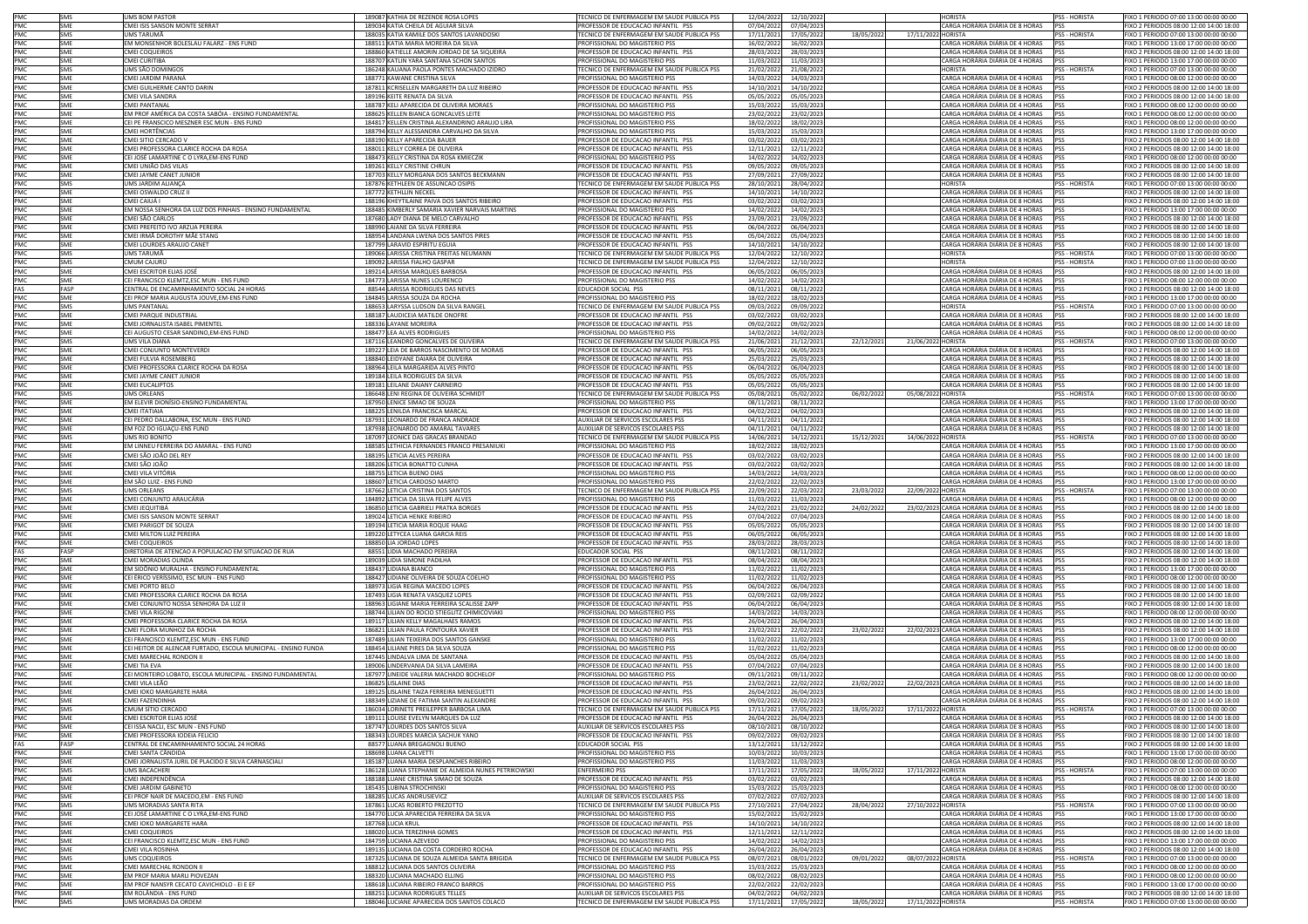|                                 | SME               | CEI ÉRICO VERÍSSIMO, ESC MUN - ENS FUND                                                               | 188460 LUCIANE APARECIDA MACIEL TEIXEIRA                                                  | PROFISSIONAL DO MAGISTERIO PSS                                                           | 14/02/2022               | 14/02/2023                          |                          |                                          | CARGA HORÁRIA DIÁRIA DE 4 HORAS                                    | <b>PSS</b>                            | FIXO 1 PERIODO 13:00 17:00 00:00 00:00                                             |
|---------------------------------|-------------------|-------------------------------------------------------------------------------------------------------|-------------------------------------------------------------------------------------------|------------------------------------------------------------------------------------------|--------------------------|-------------------------------------|--------------------------|------------------------------------------|--------------------------------------------------------------------|---------------------------------------|------------------------------------------------------------------------------------|
| PMC<br>PMC<br>PMC               | SME               | CMEI BAIRRO NOVO IV                                                                                   | 189145 I UCIANE RONATO                                                                    | PROFESSOR DE EDUCAÇÃO INFANTIL PSS                                                       | 26/04/2022               | 26/04/2023                          |                          |                                          | CARGA HORÁRIA DIÁRIA DE 8 HORAS                                    | PSS                                   | FIXO 2 PERIODOS 08:00 12:00 14:00 18:00                                            |
|                                 | SME               | CMEI VILA LEÃO                                                                                        | 189110 LUCIANE DE OLIVEIRA MACEDO                                                         | PROFESSOR DE EDUCACAO INFANTIL PSS                                                       | 26/04/2022               | 26/04/2023                          |                          |                                          | CARGA HORÁRIA DIÁRIA DE 8 HORAS                                    |                                       | FIXO 2 PERIODOS 08:00 12:00 14:00 18:00                                            |
| PMC                             | SME               | CMEI PARIGOT DE SOUZA                                                                                 | 188735 LUCIANE DIDIMO KRUMENAUER                                                          | ROFISSIONAL DO MAGISTERIO PSS                                                            | 11/03/2022               | 11/03/2023                          |                          |                                          | CARGA HORÁRIA DIÁRIA DE 4 HORAS                                    |                                       | FIXO 1 PERIODO 08:00 12:00 00:00 00:00                                             |
| PMC                             | SME<br>SME        | CMEI DOUTOR ARNALDO CARNASCIALI<br>CMEI PARQUE INDUSTRIAL                                             | 188889 LUCIANE DO ROCIO GONCALVES DUTRA<br>189217 LUCIANE INACIO DA SILVA ALVES           | PROFESSOR DE EDUCACAO INFANTIL PSS<br>PROFESSOR DE EDUCACAO INFANTIL PSS                 | 29/03/2022<br>06/05/2022 | 29/03/2023<br>06/05/2023            |                          |                                          | CARGA HORÁRIA DIÁRIA DE 8 HORAS<br>CARGA HORÁRIA DIÁRIA DE 8 HORAS |                                       | FIXO 2 PERIODOS 08:00 12:00 14:00 18:00<br>FIXO 2 PERIODOS 08:00 12:00 14:00 18:00 |
|                                 | SME               | CEI AUGUSTO CESAR SANDINO, EM-ENS FUND                                                                | 187955 LUCIANE MARIA RAMOS                                                                | PROFISSIONAL DO MAGISTERIO PSS                                                           | 08/11/2021               | 08/11/2022                          |                          |                                          | CARGA HORÁRIA DIÁRIA DE 4 HORAS                                    |                                       | FIXO 1 PERIODO 08:00 12:00 00:00 00:00                                             |
|                                 | SME               | CMEI JARDIM LUDOVICA                                                                                  | 188965 LUCIELMA MARIA SILVA SANTOS                                                        | PROFESSOR DE EDUCACAO INFANTIL PSS                                                       | 06/04/2022               | 06/04/2023                          |                          |                                          | CARGA HORÁRIA DIÁRIA DE 8 HORAS                                    | PSS                                   | FIXO 2 PERIODOS 08:00 12:00 14:00 18:00                                            |
|                                 | SME               | EM PROF MIRACY RODRIGUES ARAUJO-ENS FUND                                                              | 188264 LUCILEINE CAMARGO DE ARAUJO                                                        | AUXILIAR DE SERVICOS ESCOLARES PSS                                                       | 04/02/2022               | 04/02/2023                          |                          |                                          | CARGA HORÁRIA DIÁRIA DE 8 HORAS                                    | PSS                                   | FIXO 2 PERIODOS 08:00 12:00 14:00 18:00                                            |
| PMC<br>PMC<br>PMC<br>PMC<br>PMC | SME               | CMEI SÃO JOÃO DEL REY                                                                                 | 188870 LUCILENE DOGADO RIBEIRO                                                            | PROFESSOR DE EDUCACAO INFANTIL PSS                                                       | 28/03/2022               | 28/03/2023                          |                          |                                          | CARGA HORÁRIA DIÁRIA DE 8 HORAS                                    | PSS                                   | FIXO 2 PERIODOS 08:00 12:00 14:00 18:00                                            |
| PMC                             | SME               | CMEI SALGUEIRO<br>UMS CONCÓRDIA                                                                       | 184826 LUCILENE MENDES MURICY MATIAS                                                      | PROFISSIONAL DO MAGISTERIO PSS                                                           | 11/03/2022               | 11/03/2023                          |                          |                                          | CARGA HORÁRIA DIÁRIA DE 4 HORAS                                    | рςς                                   | FIXO 1 PERIODO 13:00 17:00 00:00 00:00                                             |
| PMC                             | SMS<br>SMS        | CMUM CAJURÚ                                                                                           | 187095 LUCILENE SALDANHA SCHULTZ VELOSC<br>187884 LUCILENE SANTIAGO ARAUJO CARDOSO        | ECNICO DE ENFERMAGEM EM SAUDE PUBLICA PSS<br>TECNICO DE ENFERMAGEM EM SAUDE PUBLICA PSS  | 14/06/2021<br>28/10/2021 | 14/12/2021<br>28/04/2022            | 15/12/2021<br>29/04/2022 | 14/06/2022 HORISTA<br>28/10/2022 HORISTA |                                                                    | SS - HORISTA<br>PSS - HORISTA         | IXO 1 PERIODO 07:00 13:00 00:00 00:00<br>FIXO 1 PERIODO 07:00 13:00 00:00 00:00    |
| PMC                             | SME               | EM PRÓ-MORAR BARIGUI - ENSINO FUNDAMENTAL                                                             | 184214 LUCIMAR FERREIRA COSTA                                                             | PROFISSIONAL DO MAGISTERIO PSS                                                           | 15/02/2022               | 15/02/2023                          |                          |                                          | CARGA HORÁRIA DIÁRIA DE 4 HORAS                                    |                                       | FIXO 1 PERIODO 13:00 17:00 00:00 00:00                                             |
| PMC                             | SMS               | CMUM CAIURÚ                                                                                           | 188110 LUCIMAR MOREIRA DA COSTA                                                           | <b>ENFERMEIRO PSS</b>                                                                    | 31/01/2022               | 31/07/2022                          |                          |                                          | <b>HORISTA</b>                                                     | PSS - HORISTA                         | FIXO 1 PERIODO 07:00 13:00 00:00 00:00                                             |
| PMC<br>PMC<br>PMC<br>PMC<br>PMC | SME               | CMEI SANTA GUERNET SCHIER                                                                             | 188927 LUCIMARA FLAVIANA DE MOURA                                                         | PROFESSOR DE EDUCACAO INFANTIL PSS                                                       | 05/04/2022               | 05/04/2023                          |                          |                                          | CARGA HORÁRIA DIÁRIA DE 8 HORAS                                    |                                       | FIXO 2 PERIODOS 08:00 12:00 14:00 18:00                                            |
|                                 | SME               | CMEI ITAPEMA                                                                                          | 188685 LUCIMARA GONCALVES DOS SANTOS                                                      | PROFISSIONAL DO MAGISTERIO PSS                                                           | 10/03/2022               | 10/03/2023                          |                          |                                          | CARGA HORÁRIA DIÁRIA DE 4 HORAS                                    | PSS                                   | FIXO 1 PERIODO 08:00 12:00 00:00 00:00                                             |
|                                 | SME               | EM VEREADORA LAÍS PERETTI- ENS FUND                                                                   | 184006 LUCIMARA PASQUALIN                                                                 | PROFISSIONAL DO MAGISTERIO PSS                                                           | 09/02/2022               | 09/02/2023                          |                          |                                          | CARGA HORÁRIA DIÁRIA DE 4 HORAS                                    |                                       | FIXO 1 PERIODO 08:00 12:00 00:00 00:00                                             |
|                                 | <b>SME</b>        | CMEI SÃO JOSÉ OPERÁRIO                                                                                | 188950 LUCIMEIRE SANTANA MESSIAS                                                          | PROFESSOR DE EDUCACAO INFANTIL PSS                                                       | 05/04/2022               | 05/04/2023                          |                          |                                          | CARGA HORÁRIA DIÁRIA DE 8 HORAS                                    | PSS                                   | FIXO 2 PERIODOS 08:00 12:00 14:00 18:00<br>FIXO 2 PERIODOS 08:00 12:00 14:00 18:00 |
| PMC                             | SME<br>SME        | CEI PROF ULISSES FALCÃO VIEIRA EM-ENS FUND<br>CMEI GERDT GUENTHER HASTSCHBACH                         | 187390 LUCIMERI NATALIA DO NASCIMENTO<br>187616 LUCIMONE SULAMAR PONTES CARDOSO DE ABREU  | AUXILIAR DE SERVICOS ESCOLARES PSS<br>ROFESSOR DE EDUCACAO INFANTIL PSS                  | 02/08/2021<br>20/09/2021 | 02/08/2022<br>20/09/2022            |                          |                                          | CARGA HORÁRIA DIÁRIA DE 8 HORAS<br>CARGA HORÁRIA DIÁRIA DE 8 HORAS |                                       | IXO 2 PERIODOS 08:00 12:00 14:00 18:00                                             |
|                                 | SME               | CEI JORNALISTA CLAUDIO ABRAMO, EM-E FUND                                                              | 187932 LUCINEIA SANTOS PACHECO                                                            | AUXILIAR DE SERVICOS ESCOLARES PSS                                                       | 04/11/2021               | 04/11/2022                          |                          |                                          | CARGA HORÁRIA DIÁRIA DE 8 HORAS                                    |                                       | FIXO 2 PERIODOS 08:00 12:00 14:00 18:00                                            |
|                                 | SME               | CMEI JORNALISTA ISABEL PIMENTEL                                                                       | 189143 LUCINEIA VAUNA GANDRA                                                              | PROFESSOR DE EDUCACAO INFANTIL PSS                                                       | 26/04/2022               | 26/04/2023                          |                          |                                          | CARGA HORÁRIA DIÁRIA DE 8 HORAS                                    |                                       | FIXO 2 PERIODOS 08:00 12:00 14:00 18:00                                            |
| PMC<br>PMC<br>PMC<br>PMC        | SMS               | DISTRITO SANITÁRIO PORTÃO                                                                             | 187068 LUCINEIDE APARECIDA DE SOUZA                                                       | TECNICO DE ENFERMAGEM EM SAUDE PUBLICA PSS                                               | 01/06/2021               | 01/12/2021                          | 02/12/2021               | 01/06/2022 HORISTA                       |                                                                    | PSS - HORISTA                         | FIXO 1 PERIODO 07:00 13:00 00:00 00:00                                             |
|                                 | SME               | EM LAPA - ENS FUND                                                                                    | 184868 LUCINEIDE APARECIDA MAGALHAES                                                      | PROFISSIONAL DO MAGISTERIO PSS                                                           | 17/02/2022               | 17/02/2023                          |                          |                                          | CARGA HORÁRIA DIÁRIA DE 4 HORAS                                    |                                       | FIXO 1 PERIODO 13:00 17:00 00:00 00:00                                             |
| PMC<br>PMC<br>PMC<br>PMC        | SMS               | UMS JOÃO CÂNDIDO                                                                                      | 187314 LUCY MARA BIANCONI                                                                 | TECNICO DE ENFERMAGEM EM SAUDE PUBLICA PSS                                               | 08/07/2021               | 08/01/2022                          | 09/01/2022               | 08/07/2022 HORISTA                       |                                                                    | PSS - HORISTA                         | FIXO 1 PERIODO 07:00 13:00 00:00 00:00                                             |
|                                 | SMF<br>SME        | CEI RAOUL WALLENBERG, ESC MUN - ENS FUND<br>EM ALVARO BORGES - EDUCAÇÃO INFANTIL E ENSINO FUNDAMENTAL | 187935 LUDMYLA AZAFH HOLANDA MEDEIROS<br>188822 LUDMYLA MOREIRA LOPES WIGNER              | AUXILIAR DE SERVICOS ESCOLARES PSS<br>PROFISSIONAL DO MAGISTERIO PSS                     | 04/11/2021<br>23/03/2022 | 04/11/2022<br>23/03/2023            |                          |                                          | CARGA HORÁRIA DIÁRIA DE 8 HORAS<br>CARGA HORÁRIA DIÁRIA DE 4 HORAS | PSS                                   | FIXO 2 PERIODOS 08:00 12:00 14:00 18:00<br>FIXO 1 PERIODO 13:00 17:00 00:00 00:00  |
|                                 | SME               | EM AYRTON SENNA DA SILVA- ENS FUND                                                                    | 188575 LUIS HENRIQUE BELOTTO                                                              | ROFISSIONAL DO MAGISTERIO PSS                                                            | 18/02/2022               | 18/02/2023                          |                          |                                          | CARGA HORÁRIA DIÁRIA DE 4 HORAS                                    | PSS                                   | FIXO 1 PERIODO 13:00 17:00 00:00 00:00                                             |
| PMC                             | SMS               | UMS BAIRRO NOVO                                                                                       | 189095 LUIZ FELIPE ANDRADE RAMOS                                                          | TECNICO DE ENFERMAGEM EM SAUDE PUBLICA PSS                                               | 12/04/2022               | 12/10/2022                          |                          |                                          | <b>HORISTA</b>                                                     | PSS - HORISTA                         | FIXO 1 PERIODO 07:00 13:00 00:00 00:00                                             |
| PMC                             | SMS               | CMUM PINHEIRINHO                                                                                      | 186591 LUIZ GUILHERME COUTINHO VIEIRA DE SOUZA                                            | TECNICO DE ENFERMAGEM EM SAUDE PUBLICA PSS                                               | 09/03/2022               | 09/09/2022                          |                          |                                          | <b>HORISTA</b>                                                     | PSS - HORISTA                         | FIXO 1 PERIODO 07:00 13:00 00:00 00:00                                             |
| FAS                             | FASP              | CENTRAL DE ENCAMINHAMENTO SOCIAL 24 HORAS                                                             | 88566 LUIZ GUSTAVO MUNHOZ ZONATTO                                                         | EDUCADOR SOCIAL PSS                                                                      | 08/11/2021               | 08/11/2022                          |                          |                                          | CARGA HORÁRIA DIÁRIA DE 8 HORAS                                    | рςς                                   | FIXO 2 PERIODOS 08:00 12:00 14:00 18:00                                            |
| PMC<br>PMC                      | SME               | CEI JORNALISTA CLAUDIO ABRAMO,EM-E FUND                                                               | 188305 LUZIA HADADA FERREIRA                                                              | PROFISSIONAL DO MAGISTERIO PSS                                                           | 08/02/2022               | 08/02/2023                          |                          |                                          | CARGA HORÁRIA DIÁRIA DE 4 HORAS                                    | PSS                                   | FIXO 1 PERIODO 08:00 12:00 00:00 00:00                                             |
|                                 | SME               | CEI JOSÉ LAMARTINE C O LYRA, EM-ENS FUND                                                              | 184741 LUZIA RIBEIRO NOVAES                                                               | PROFISSIONAL DO MAGISTERIO PSS                                                           | 10/02/2022               | 10/02/2023                          |                          |                                          | CARGA HORÁRIA DIÁRIA DE 4 HORAS                                    | PSS                                   | FIXO 1 PERIODO 08:00 12:00 00:00 00:00                                             |
| PMC<br>PMC                      | <b>SMS</b><br>SME | UMS OUVIDOR PARDINHO<br>CMEI FULVIA ROSEMBERG                                                         | 188123 LYANA KOLENCZUK HERNANDES CICHON<br>188682 MAEVEE ROCIO DO AMARAL                  | <b>ENFERMEIRO PSS</b><br>PROFISSIONAL DO MAGISTERIO PSS                                  | 31/01/2022<br>10/03/2022 | 31/07/2022<br>10/03/2023            |                          |                                          | <b>HORISTA</b><br>CARGA HORÁRIA DIÁRIA DE 4 HORAS                  | PSS - HORISTA                         | FIXO 1 PERIODO 07:00 13:00 00:00 00:00<br>FIXO 1 PERIODO 08:00 12:00 00:00 00:00   |
| PMC                             | SME               | CMEI CAIUÁ II                                                                                         | 188979 MAGDA NASCIMENTO DE LARA                                                           | ROFESSOR DE EDUCACAO INFANTIL PSS                                                        | 06/04/2022               | 06/04/2023                          |                          |                                          | CARGA HORÁRIA DIÁRIA DE 8 HORAS                                    | PSS                                   | IXO 2 PERIODOS 08:00 12:00 14:00 18:00                                             |
| PMC                             | SMS               | JMS COA                                                                                               | 187872 MAGDA RODRIGUES COLACO                                                             | ECNICO DE ENFERMAGEM EM SAUDE PUBLICA PSS                                                | 28/10/2021               | 28/04/2022                          | 29/04/2022               | 28/10/2022 HORISTA                       |                                                                    | <b>SS - HORISTA</b>                   | IXO 1 PERIODO 07:00 13:00 00:00 00:00                                              |
|                                 | SME               | EM LAPA - ENS FUND                                                                                    | 188577 MAGDA ROSA MARTINS HENDLER                                                         | PROFISSIONAL DO MAGISTERIO PSS                                                           | 18/02/2022               | 18/02/2023                          |                          |                                          | CARGA HORÁRIA DIÁRIA DE 4 HORAS                                    |                                       | FIXO 1 PERIODO 13:00 17:00 00:00 00:00                                             |
| PMC<br>PMC<br>PMC<br>PMC        | SMF               | CMEI VILA VITÓRIA                                                                                     | 188161 MAGDA SILVA DE FARIAS RABELO                                                       | PROFESSOR DE EDUCACAO INFANTIL PSS                                                       | 02/02/2022               | 02/02/2023                          |                          |                                          | CARGA HORÁRIA DIÁRIA DE 8 HORAS                                    | PSS                                   | FIXO 2 PERIODOS 08:00 12:00 14:00 18:00                                            |
|                                 | SME               | CMEI OSWALDO CRUZ I                                                                                   | 189264 MALU MONIQUE DE SOUSA ARAGAO                                                       | PROFESSOR DE EDUCACAO INFANTIL PSS                                                       | 09/05/2022               | 09/05/2023                          |                          |                                          | CARGA HORÁRIA DIÁRIA DE 8 HORAS                                    | pss                                   | FIXO 2 PERIODOS 08:00 12:00 14:00 18:00                                            |
|                                 | SME               | CELPROF TEREZA MATSUMOTO EM - ENS EUND                                                                | 187927 MANOELA DIAS DOS SANTOS                                                            | AUXILIAR DE SERVICOS ESCOLARES PSS                                                       | 04/11/2021               | 04/11/2022                          |                          |                                          | CARGA HORÁRIA DIÁRIA DE 8 HORAS                                    | PSS                                   | FIXO 2 PERIODOS 08:00 12:00 14:00 18:00                                            |
| PMC<br>PMC<br>PMC               | SME<br>SMF        | CMEI FLORA MUNHOZ DA ROCHA<br>CMEI VILA LEÃO                                                          | 188337 MANUELA IVANOWSKI DA CUNHA                                                         | PROFESSOR DE EDUCACAO INFANTIL PSS<br>PROFESSOR DE EDUCACAO INFANTIL PSS                 | 09/02/2022               | 09/02/2023                          |                          |                                          | CARGA HORÁRIA DIÁRIA DE 8 HORAS<br>CARGA HORÁRIA DIÁRIA DE 8 HORAS | PSS                                   | FIXO 2 PERIODOS 08:00 12:00 14:00 18:00                                            |
|                                 | SME               | CMEI MARECHAL RONDON II                                                                               | 189277 MARA CAROLINE SIQUEIRA<br>186963 MARA CELI GOMES                                   | PROFESSOR DE EDUCACAO INFANTIL PSS                                                       | 09/05/2022<br>03/05/2021 | 09/05/2023<br>03/05/2022            | 04/05/2022               |                                          | 03/05/2023 CARGA HORÁRIA DIÁRIA DE 8 HORAS                         | <b>PSS</b>                            | FIXO 2 PERIODOS 08:00 12:00 14:00 18:00<br>IXO 2 PERIODOS 08:00 12:00 14:00 18:00  |
| PMC                             | SME               | <b>CMEI PINHERINHO</b>                                                                                | 188942 MARA LUCIA KOHLS GOMES                                                             | ROFESSOR DE EDUCACAO INFANTIL PSS                                                        | 05/04/2022               | 05/04/2023                          |                          |                                          | CARGA HORÁRIA DIÁRIA DE 8 HORAS                                    |                                       | IXO 2 PERIODOS 08:00 12:00 14:00 18:00                                             |
| PMC                             | SME               | EM PREFEITO OMAR SABBAG - ENS FUND                                                                    | 188308 MARA LUZIA LIBANIO PELISSARI                                                       | PROFISSIONAL DO MAGISTERIO PSS                                                           | 08/02/2022               | 08/02/2023                          |                          |                                          | CARGA HORÁRIA DIÁRIA DE 4 HORAS                                    |                                       | FIXO 1 PERIODO 13:00 17:00 00:00 00:00                                             |
| PMC<br>PMC<br>PMC               | SME               | CMEI UBATUBA/TAMBAÚ                                                                                   | 189045 MARA SILVIA ROCHA                                                                  | PROFESSOR DE EDUCACAO INFANTIL PSS                                                       | 08/04/2022               | 08/04/2023                          |                          |                                          | CARGA HORÁRIA DIÁRIA DE 8 HORAS                                    | pss                                   | FIXO 2 PERIODOS 08:00 12:00 14:00 18:00                                            |
|                                 | SME               | CEI BELMIRO CESAR, ESC MUN - ENS FUND                                                                 | 188382 MARCELA CRISTIANE NIQUELE                                                          | PROFISSIONAL DO MAGISTERIO PSS                                                           | 09/02/2022               | 09/02/2023                          |                          |                                          | CARGA HORÁRIA DIÁRIA DE 4 HORAS                                    | <b>PSS</b>                            | FIXO 1 PERIODO 08:00 12:00 00:00 00:00                                             |
|                                 | SME               | CMEI PREFEITO IVO ARZUA PEREIRA                                                                       | 184238 MARCELAINE DOS SANTOS NUNES DE OLIVEIRA                                            | PROFISSIONAL DO MAGISTERIO PSS                                                           | 10/03/2022               | 10/03/2023                          |                          |                                          | CARGA HORÁRIA DIÁRIA DE 4 HORAS                                    | PSS                                   | FIXO 1 PERIODO 08:00 12:00 00:00 00:00                                             |
| PMC<br>PMC                      | SME<br>SME        | CMEI SÃO JOÃO                                                                                         | 188851 MARCELANI NEVES DA SILVEIRA                                                        | PROFESSOR DE EDUCACAO INFANTIL PSS<br>PROFISSIONAL DO MAGISTERIO PSS                     | 28/03/2022               | 28/03/2023                          |                          |                                          | CARGA HORÁRIA DIÁRIA DE 8 HORAS<br>CARGA HORÁRIA DIÁRIA DE 4 HORAS | PSS                                   | FIXO 2 PERIODOS 08:00 12:00 14:00 18:00<br>FIXO 1 PERIODO 08:00 12:00 00:00 00:00  |
| PMC                             | SME               | EM PROF NANSYR CECATO CAVICHIOLO - EI E EF<br>CMEI BAIRRO NOVO IV                                     | 188384 MARCELLE LUIZA ALVES DE ARAUJO<br>189052 MARCELLE MAZEIKA                          | PROFESSOR DE EDUCACAO INFANTIL PSS                                                       | 09/02/2022<br>08/04/2022 | 09/02/2023<br>08/04/2023            |                          |                                          | CARGA HORÁRIA DIÁRIA DE 8 HORAS                                    | PSS                                   | FIXO 2 PERIODOS 08:00 12:00 14:00 18:00                                            |
| PMC                             | SME               | CEI ULYSSES SILVEIRA GUIMARÃES, EM-E FUND                                                             | 188065 MARCELO EDUARDO FERNANDES                                                          | AUXILIAR DE SERVICOS ESCOLARES PSS                                                       | 18/11/2021               | 18/11/2022                          |                          |                                          | CARGA HORÁRIA DIÁRIA DE 8 HORAS                                    | PSS                                   | FIXO 2 PERIODOS 08:00 12:00 14:00 18:00                                            |
| FAS                             | FASP              | CENTRAL DE ENCAMINHAMENTO SOCIAL 24 HORAS                                                             | 88564 MARCELO FERRAZ MACEDO                                                               | EDUCADOR SOCIAL PSS                                                                      | 08/11/2021               | 08/11/2022                          |                          |                                          | CARGA HORÁRIA DIÁRIA DE 8 HORAS                                    |                                       | FIXO 2 PERIODOS 08:00 12:00 14:00 18:00                                            |
| PMC<br>PMC                      | SMF               | CMEI JARDIM PARANÁ                                                                                    | 188785 MARCELO POROCHNIACK                                                                | PROFISSIONAL DO MAGISTERIO PSS                                                           | 15/03/2022               | 15/03/2023                          |                          |                                          | CARGA HORÁRIA DIÁRIA DE 4 HORAS                                    | PSS                                   | FIXO 1 PERIODO 13:00 17:00 00:00 00:00                                             |
|                                 | SMS               | CMUM BOA VISTA                                                                                        | 187426 MARCIA ALVES PEREIRA DA SILVA                                                      | TECNICO DE ENFERMAGEM EM SAUDE PUBLICA PSS                                               | 13/08/2021               | 13/02/2022                          | 14/02/2022               | 13/08/2022 HORISTA                       |                                                                    | PSS - HORISTA                         | FIXO 1 PERIODO 07:00 13:00 00:00 00:00                                             |
| PMC                             | SME               | CEI AUGUSTO CESAR SANDINO,EM-ENS FUND                                                                 | 187392 MARCIA CAZULA DE OLIVEIRA                                                          | AUXILIAR DE SERVICOS ESCOLARES PSS                                                       | 02/08/2021               | 02/08/2022<br>04/02/2023            |                          |                                          | CARGA HORÁRIA DIÁRIA DE 8 HORAS                                    | PSS                                   |                                                                                    |
| PMC<br>PMC                      | SME               |                                                                                                       |                                                                                           |                                                                                          |                          |                                     |                          |                                          | CARGA HORÁRIA DIÁRIA DE 8 HORAS                                    |                                       | FIXO 2 PERIODOS 08:00 12:00 14:00 18:00                                            |
|                                 |                   | CMEI NELSON BUFFARA                                                                                   | 188238 MARCIA CORREIA DA CRUZ SILVA                                                       | PROFESSOR DE EDUCACAO INFANTIL PSS                                                       | 04/02/2022               |                                     |                          |                                          |                                                                    | PSS                                   | FIXO 2 PERIODOS 08:00 12:00 14:00 18:00                                            |
| PMC<br>PMC                      | SME               | EM PROF NANSYR CECATO CAVICHIOLO - EI E EF                                                            | 188534 MARCIA CRISTINA MARQUES MODESTO                                                    | PROFISSIONAL DO MAGISTERIO PSS                                                           | 16/02/2022               | 16/02/2023                          |                          |                                          | CARGA HORÁRIA DIÁRIA DE 4 HORAS                                    | PSS                                   | FIXO 1 PERIODO 13:00 17:00 00:00 00:00                                             |
|                                 | SME<br>SMS        | CMEI TIA EVA                                                                                          | 189269 MARCIA CRISTINA PASSOS                                                             | PROFESSOR DE EDUCACAO INFANTIL PSS                                                       | 09/05/2022               | 09/05/2023                          |                          |                                          | CARGA HORÁRIA DIÁRIA DE 8 HORAS                                    | PSS                                   | FIXO 2 PERIODOS 08:00 12:00 14:00 18:00                                            |
| PMC                             | SME               | JMS MÃE CURITIBANA<br>CMEI UBATUBA/TAMBAÚ                                                             | 187368 MARCIA DE ALMEIDA CABRAL<br>185425 MARCIA DE SOUZA DOS SANTOS                      | ECNICO DE ENFERMAGEM EM SAUDE PUBLICA PSS<br>ROFISSIONAL DO MAGISTERIO PSS               | 19/07/2021<br>23/03/2022 | 19/01/2022<br>23/03/2023            | 20/01/2022               | 19/07/2022 HORISTA                       | CARGA HORÁRIA DIÁRIA DE 4 HORAS                                    | PSS - HORISTA                         | FIXO 1 PERIODO 07:00 13:00 00:00 00:00<br>IXO 1 PERIODO 08:00 12:00 00:00 00:00    |
| PMC                             | SME               | CMEI CONJUNTO CAMPONESA                                                                               | 187518 MARCIA DENISE SUCHARA DOS SANTOS                                                   | PROFESSOR DE EDUCACAO INFANTIL PSS                                                       | 14/09/2021               | 14/09/2022                          |                          |                                          | CARGA HORÁRIA DIÁRIA DE 8 HORAS                                    |                                       | FIXO 2 PERIODOS 08:00 12:00 14:00 18:00                                            |
|                                 | SMS               | UMS VILA FELIZ                                                                                        | 187344 MARCIA DOLORES SLOTUK TATIN                                                        | TECNICO DE ENFERMAGEM EM SAUDE PUBLICA PSS                                               | 08/07/2021               | 08/01/2022                          | 09/01/2022               | 08/07/2022 HORISTA                       |                                                                    | <b>PSS - HORISTA</b>                  | FIXO 1 PERIODO 07:00 13:00 00:00 00:00                                             |
| PMC<br>PMC                      | SMS               | CMUM PINHEIRINHO                                                                                      | 188656 MARCIA DOS SANTOS CAMBRUZZI                                                        | <b>ENFERMEIRO PSS</b>                                                                    | 09/03/2022               | 09/09/2022                          |                          |                                          | <b>HORISTA</b>                                                     | PSS - HORISTA                         | FIXO 1 PERIODO 07:00 13:00 00:00 00:00                                             |
| PMC                             | SME               | EM VEREADORA LAÍS PERETTI- ENS FUND                                                                   | 187982 MARCIA GARCIA HACKER                                                               | PROFISSIONAL DO MAGISTERIO PSS                                                           | 09/11/2021               | 09/11/2022                          |                          |                                          | CARGA HORÁRIA DIÁRIA DE 4 HORAS                                    | PSS                                   | FIXO 1 PERIODO 08:00 12:00 00:00 00:00                                             |
|                                 | SME<br>SMF        | CMEI CAJUEIRO                                                                                         | 185051 MARCIA GONCALVES VIEIRA DA COSTA<br>188315 MARCIA MALTA SCHIRATO                   | PROFISSIONAL DO MAGISTERIO PSS<br>PROFISSIONAL DO MAGISTERIO PSS                         | 15/03/2022<br>08/02/2022 | 15/03/2023<br>08/02/2023            |                          |                                          | CARGA HORÁRIA DIÁRIA DE 4 HORAS                                    | PSS<br>PSS                            | FIXO 1 PERIODO 08:00 12:00 00:00 00:00                                             |
| PMC<br>PMC                      | SMS               | EM PROF NANSYR CECATO CAVICHIOLO - EI E EF<br>UMS JARDIM GABINETO                                     | 188134 MARCIA MARIA RODRIGUES                                                             | TECNICO DE ENFERMAGEM EM SAUDE PUBLICA PSS                                               | 31/01/2022               | 31/07/2022                          |                          |                                          | CARGA HORÁRIA DIÁRIA DE 4 HORAS<br><b>HORISTA</b>                  | <b>PSS - HORISTA</b>                  | FIXO 1 PERIODO 13:00 17:00 00:00 00:00<br>FIXO 1 PERIODO 07:00 13:00 00:00 00:00   |
| PMC<br>PMC                      | SME               | CMEI VILA LEONICE                                                                                     | 188743 MARCIA REGINA DA SILVA                                                             | PROFISSIONAL DO MAGISTERIO PSS                                                           | 14/03/2022               | 14/03/2023                          |                          |                                          | CARGA HORÁRIA DIÁRIA DE 4 HORAS                                    | PSS                                   | FIXO 1 PERIODO 13:00 17:00 00:00 00:00                                             |
| PMC                             | SME               | CEI PROF LINA MARIA MARTINS MOREIRA-ENS FUND                                                          | 188371 MARCIA REGINA DA SILVA OLIVEIRA                                                    | PROFISSIONAL DO MAGISTERIO PSS                                                           | 09/02/2022               | 09/02/2023                          |                          |                                          | CARGA HORÁRIA DIÁRIA DE 4 HORAS                                    |                                       | FIXO 1 PERIODO 13:00 17:00 00:00 00:00                                             |
| PMC                             | SME               | EM PROF JURANDYR BAGGIO MOCKELL - ENS FUND                                                            | 188407 MARCIA REGINA MESADRI DE OLIVEIRA                                                  | PROFISSIONAL DO MAGISTERIO PSS                                                           | 10/02/2022               | 10/02/2023                          |                          |                                          | CARGA HORÁRIA DIÁRIA DE 4 HORAS                                    | PSS                                   | FIXO 1 PERIODO 08:00 12:00 00:00 00:00                                             |
| PMC                             | SME               | CMEI VILA ROSINHA                                                                                     | 189124 MARCIA TERESINHA BASTIAN                                                           | PROFESSOR DE EDUCACAO INFANTIL PSS                                                       | 26/04/2022               | 26/04/2023                          |                          |                                          | CARGA HORÁRIA DIÁRIA DE 8 HORAS                                    | pss                                   | FIXO 2 PERIODOS 08:00 12:00 14:00 18:00                                            |
|                                 | SME               | CMEI JAYME CANET JUNIOR                                                                               | 188015 MARCIA TEREZINHA DA SILVA                                                          | PROFESSOR DE EDUCACAO INFANTIL PSS                                                       | 12/11/2021               | 12/11/2022                          |                          |                                          | CARGA HORÁRIA DIÁRIA DE 8 HORAS                                    | PSS<br>PSS                            | FIXO 2 PERIODOS 08:00 12:00 14:00 18:00                                            |
| PMC                             | SME<br>SME        | CMEI DOUTOR ARNALDO CARNASCIALI<br>CEI ÉRICO VERÍSSIMO, ESC MUN - ENS FUND                            | 189149 MARCIA VALERIA RIBEIRO DOS SANTOS BERGER<br>188390 MARCIA VALERIA SOUZA PEDROSO    | PROFESSOR DE EDUCACAO INFANTIL PSS<br>PROFISSIONAL DO MAGISTERIO PSS                     | 26/04/2022<br>10/02/2022 | 26/04/2023<br>10/02/2023            |                          |                                          | CARGA HORÁRIA DIÁRIA DE 8 HORAS<br>CARGA HORÁRIA DIÁRIA DE 4 HORAS |                                       | FIXO 2 PERIODOS 08:00 12:00 14:00 18:00<br>FIXO 1 PERIODO 13:00 17:00 00:00 00:00  |
| PMC<br>PMC                      | SME               | EI BELA VISTA DO PARAISO,EM - ENS FUND                                                                | 188287 MARCIA VERONICA DE ARAUJO                                                          | <b>UXILIAR DE SERVICOS ESCOLARES PSS</b>                                                 | 07/02/2022               | 07/02/2023                          |                          |                                          | CARGA HORÁRIA DIÁRIA DE 8 HORAS                                    | PSS                                   | FIXO 2 PERIODOS 08:00 12:00 14:00 18:00                                            |
| PMC                             | SME               | EM NOELY SIMONE DE AVILA                                                                              | 188246 MARCIA WORMSBECKER                                                                 | <b>UXILIAR DE SERVICOS ESCOLARES PSS</b>                                                 | 04/02/2022               | 04/02/2023                          |                          |                                          | CARGA HORÁRIA DIÁRIA DE 8 HORAS                                    | PSS                                   | FIXO 2 PERIODOS 08:00 12:00 14:00 18:00                                            |
|                                 |                   | INIS IVIAE CURITIBA                                                                                   | L88112<br>ikcilene kodkigues santiago                                                     | <b>FERMEIRO PSS</b>                                                                      | 31/01/2022               | 31/07/2022                          |                          |                                          |                                                                    | 5 - HUKISIA                           | IXO 1 FERIODO 07:00 13:00 00:00 00:00                                              |
|                                 | SME               | EM LAPA - ENS FUND                                                                                    | 188357 MARCILIANE PRADA CHOMECHEN                                                         | PROFISSIONAL DO MAGISTERIO PSS                                                           |                          | 09/02/2022 09/02/2023               |                          |                                          | CARGA HORÁRIA DIÁRIA DE 4 HORAS                                    | <b>PSS</b>                            | FIXO 1 PERIODO 08:00 12:00 00:00 00:00                                             |
| PMC<br>PMC                      | <b>SME</b>        | CEI JOSÉ LAMARTINE C O LYRA.EM-ENS FUND<br>CEI AUGUSTO CESAR SANDINO.EM-ENS FUND                      | 187976 MARCO AURELIO RODRIGUES DE SANTANA GONCALVES                                       | PROFISSIONAL DO MAGISTERIO PSS<br>PROFISSIONAL DO MAGISTERIO PSS                         | 09/11/2021               | 09/11/2022                          |                          |                                          | CARGA HORÁRIA DIÁRIA DE 4 HORAS                                    | PSS<br>PSS                            | FIXO 1 PERIODO 08:00 12:00 00:00 00:00                                             |
| PMC<br>PMC                      | SME<br>SMS        | UMS CONCÓRDIA                                                                                         | 188480 MARELISE BISPO DE SOUSA<br>189084 MARGARETE DOS SANTOS PEREIRA                     | TECNICO DE ENFERMAGEM EM SAUDE PUBLICA PSS                                               | 14/02/2022<br>12/04/2022 | 14/02/2023<br>12/10/2022            |                          |                                          | CARGA HORÁRIA DIÁRIA DE 4 HORAS<br><b>HORISTA</b>                  | <b>PSS - HORISTA</b>                  | FIXO 1 PERIODO 08:00 12:00 00:00 00:00<br>FIXO 1 PERIODO 07:00 13:00 00:00 00:00   |
| PMC                             | SMS               | UMS ORLEANS                                                                                           | 187333 MARGARETH LOPES LIMA                                                               | TECNICO DE ENFERMAGEM EM SAUDE PUBLICA PSS                                               | 08/07/2021               | 08/01/2022                          | 09/01/2022               | 08/07/2022 HORISTA                       |                                                                    | PSS - HORISTA                         | FIXO 1 PERIODO 07:00 13:00 00:00 00:00                                             |
| PMC                             | SME               | CMEI NOVA BARIGUI                                                                                     | 186795 MARI APARECIDA DE BRITTO                                                           | PROFESSOR DE EDUCACAO INFANTIL PSS                                                       | 22/02/2021               | 22/02/2022                          | 23/02/2022               |                                          | 22/02/2023 CARGA HORÁRIA DIÁRIA DE 8 HORAS                         | PSS                                   | FIXO 2 PERIODOS 08:00 12:00 14:00 18:00                                            |
| PMC                             | SME               | CMEI URANO                                                                                            | 188140 MARIA ADRIANA DA CONCEICAO                                                         | PROFESSOR DE EDUCACAO INFANTIL PSS                                                       | 02/02/2022               | 02/02/2023                          |                          |                                          | CARGA HORÁRIA DIÁRIA DE 8 HORAS                                    | PSS                                   | FIXO 2 PERIODOS 08:00 12:00 14:00 18:00                                            |
| PMC                             | SME               | CMEI JOÃO BATISTA FONTANA                                                                             | 188863 MARIA ALICE Sa E SILVA                                                             | PROFESSOR DE EDUCACAO INFANTIL PSS                                                       | 28/03/2022               | 28/03/2023                          |                          |                                          | CARGA HORÁRIA DIÁRIA DE 8 HORAS                                    | PSS                                   | FIXO 2 PERIODOS 08:00 12:00 14:00 18:00                                            |
| FAS                             | FASP              | CENTRAL DE ENCAMINHAMENTO SOCIAL 24 HORAS                                                             | 88553 MARIA ALVES DE LIMA DUARTE                                                          | EDUCADOR SOCIAL PSS                                                                      | 08/11/2021               | 08/11/2022                          |                          |                                          | CARGA HORÁRIA DIÁRIA DE 8 HORAS                                    | PSS                                   | FIXO 2 PERIODOS 08:00 12:00 14:00 18:00                                            |
|                                 | SMS               | UMS DOM BOSCO<br>EM IRATI - ENS FUND                                                                  | 189086 MARIA AMELIA SANT ANA DE PONTES                                                    | TECNICO DE ENFERMAGEM EM SAUDE PUBLICA PSS<br>PROFISSIONAL DO MAGISTERIO PSS             | 12/04/2022               | 12/10/2022                          |                          |                                          | <b>HORISTA</b>                                                     | PSS - HORISTA<br>PSS                  | FIXO 1 PERIODO 07:00 13:00 00:00 00:00                                             |
|                                 | SME<br>SME        | EM JORNALISTA ARNALDO ALVES DA CRUZ - EDUCAÇÃO INFANTIL E ENSI                                        | 187981 MARIA ANA CHUWER DOS SANTOS<br>187838 MARIA ANGELICA DE JESUS GONCALVES TAVARES    | AUXILIAR DE SERVICOS ESCOLARES PSS                                                       | 09/11/2021<br>27/10/2021 | 09/11/2022<br>27/10/2022            |                          |                                          | CARGA HORÁRIA DIÁRIA DE 4 HORAS<br>CARGA HORÁRIA DIÁRIA DE 8 HORAS | PSS                                   | FIXO 1 PERIODO 13:00 17:00 00:00 00:00<br>FIXO 2 PERIODOS 08:00 12:00 14:00 18:00  |
|                                 | SME               | CMEI SÃO CARLOS                                                                                       | 188191 MARIA APARECIDA ALVES                                                              | PROFESSOR DE EDUCACAO INFANTIL PSS                                                       |                          | 03/02/2022 03/02/2023               |                          |                                          | CARGA HORÁRIA DIÁRIA DE 8 HORAS                                    | PSS                                   | FIXO 2 PERIODOS 08:00 12:00 14:00 18:00                                            |
|                                 | <b>SME</b>        | CMELCONIUNTO MONTEVERDI                                                                               | 188847 MARIA APARECIDA DA COSTA                                                           | PROFESSOR DE EDUCACAO INFANTIL PSS                                                       | 28/03/2022               | 28/03/2023                          |                          |                                          | CARGA HORÁRIA DIÁRIA DE 8 HORAS                                    | PSS                                   | FIXO 2 PERIODOS 08:00 12:00 14:00 18:00                                            |
| PMC<br>PMC<br>PMC<br>PMC<br>PMC | <b>SME</b>        | EM SÃO MATEUS DO SUL - ENS FUND                                                                       | 188260 MARIA APARECIDA DA SILVA                                                           | AUXILIAR DE SERVICOS ESCOLARES PSS                                                       | 04/02/2022               | 04/02/2023                          |                          |                                          | CARGA HORÁRIA DIÁRIA DE 8 HORAS                                    | PSS                                   | FIXO 2 PERIODOS 08:00 12:00 14:00 18:00                                            |
| PMC                             | SMS               | UMS SÃO JOÃO DEL REY                                                                                  | 187672 MARIA APARECIDA DA SILVA DE MELO                                                   | TECNICO DE ENFERMAGEM EM SAUDE PUBLICA PSS                                               | 22/09/2021               | 22/03/2022                          | 23/03/2022               | 22/09/2022 HORISTA                       |                                                                    | <b>PSS - HORISTA</b>                  | FIXO 1 PERIODO 07:00 13:00 00:00 00:00                                             |
|                                 | SMS               | CMUM BOA VISTA<br>CMUM CAJURÚ                                                                         | 187899 MARIA APARECIDA DE CARVALHO COSTA<br>189078 MARIA APARECIDA DE OLIVEIRA            | TECNICO DE ENFERMAGEM EM SAUDE PUBLICA PSS<br>TECNICO DE ENFERMAGEM EM SAUDE PUBLICA PSS | 28/10/2021               | 28/04/2022                          | 29/04/2022               | 28/10/2022 HORISTA                       | <b>HORISTA</b>                                                     | PSS - HORISTA<br><b>PSS - HORISTA</b> | FIXO 1 PERIODO 07:00 13:00 00:00 00:00                                             |
|                                 | SMS<br>SME        | EM NOELY SIMONE DE AVILA                                                                              | 187948 MARIA APARECIDA DOS SANTOS                                                         | PROFISSIONAL DO MAGISTERIO PSS                                                           | 12/04/2022<br>08/11/2021 | 12/10/2022<br>08/11/2022            |                          |                                          | CARGA HORÁRIA DIÁRIA DE 4 HORAS                                    | PSS                                   | FIXO 1 PERIODO 07:00 13:00 00:00 00:00<br>FIXO 1 PERIODO 13:00 17:00 00:00 00:00   |
| PMC<br>PMC<br>PMC<br>PMC        | SME               | CEI ÉRICO VERÍSSIMO, ESC MUN - ENS FUND                                                               | 188476 MARIA APARECIDA KASTON TOBLER                                                      | PROFISSIONAL DO MAGISTERIO PSS                                                           | 14/02/2022               | 14/02/2023                          |                          |                                          | CARGA HORÁRIA DIÁRIA DE 4 HORAS                                    | PSS                                   | FIXO 1 PERIODO 13:00 17:00 00:00 00:00                                             |
| PMC<br>PMC                      | SME<br>SMS        | CMEI SANTA GUERNET SCHIER<br>UMS OUVIDOR PARDINHO                                                     | 187459 MARIA APARECIDA RODRIGUES DE MACEDO<br>187351 MARIA APARECIDA RODRIGUES DOS SANTOS | PROFESSOR DE EDUCACAO INFANTIL PSS<br>TECNICO DE ENFERMAGEM EM SAUDE PUBLICA PSS         | 25/08/2021               | 25/08/2022<br>08/07/2021 08/01/2022 | 09/01/2022               | 08/07/2022 HORISTA                       | CARGA HORÁRIA DIÁRIA DE 8 HORAS                                    | PSS<br>PSS - HORISTA                  | FIXO 2 PERIODOS 08:00 12:00 14:00 18:00<br>FIXO 1 PERIODO 07:00 13:00 00:00 00:00  |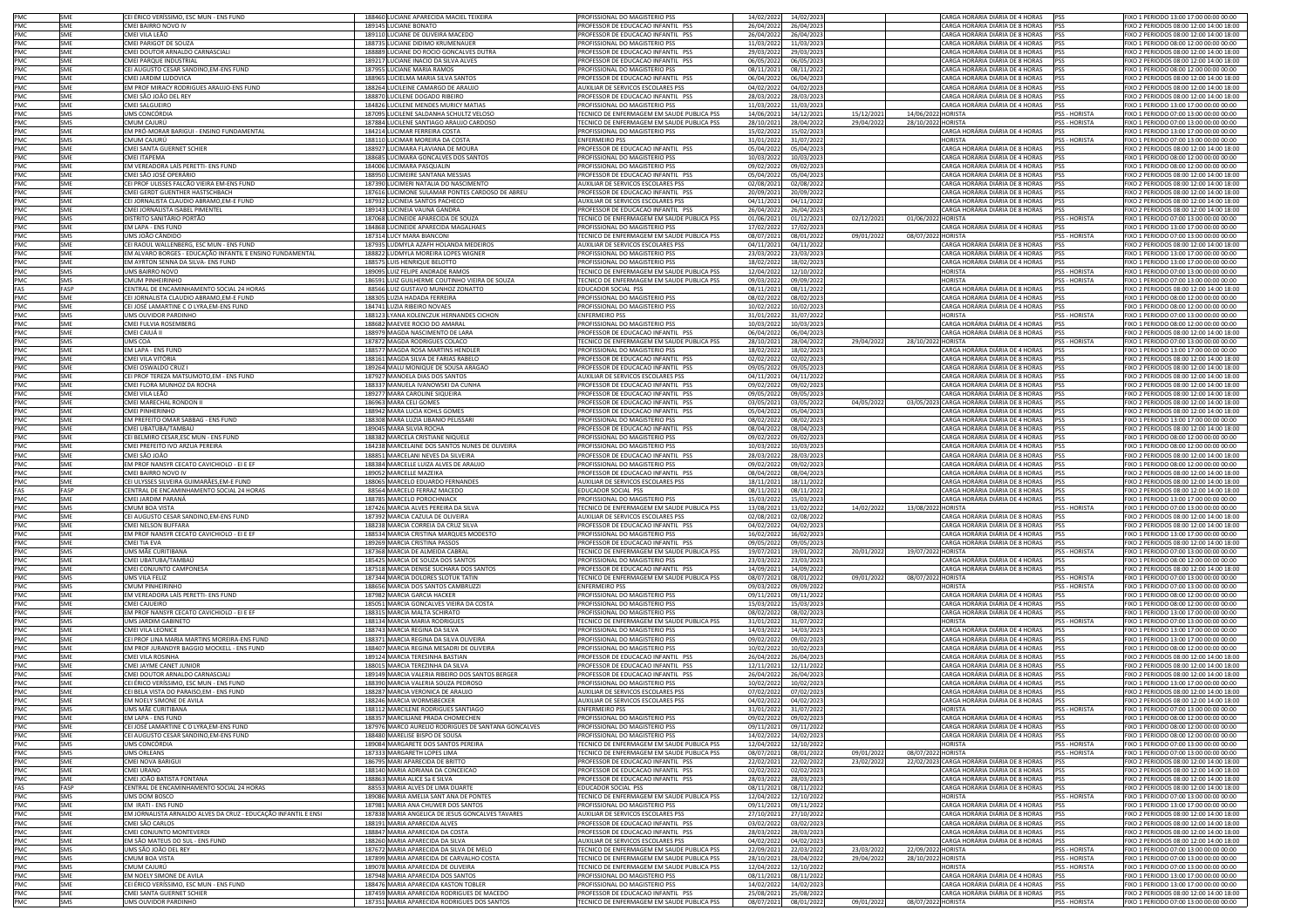| PMC        | SME        | CMEI PARIGOT DE SOUZA                                          |        | 189211 MARIA APARECIDA SILVA DE GOES                 | PROFESSOR DE EDUCACAO INFANTIL PSS         | 06/05/2022 | 06/05/2023               |            |                    | CARGA HORÁRIA DIÁRIA DE 8 HORAS            | <b>PSS</b>           | FIXO 2 PERIODOS 08:00 12:00 14:00 18:00 |
|------------|------------|----------------------------------------------------------------|--------|------------------------------------------------------|--------------------------------------------|------------|--------------------------|------------|--------------------|--------------------------------------------|----------------------|-----------------------------------------|
| PMC        | SME        | EM SIDÔNIO MURALHA - ENSINO FUNDAMENTAL                        |        | 188406 MARIA ARLETE AMERICO                          | PROFISSIONAL DO MAGISTERIO PSS             | 10/02/2022 | 10/02/2023               |            |                    | CARGA HORÁRIA DIÁRIA DE 4 HORAS            | PSS                  | FIXO 1 PERIODO 13:00 17:00 00:00 00:00  |
| PMC        | SMF        | CMELTRINDADE                                                   |        | 188730 MARIA CANDELARIA RODRIGUEZ SCHERLIN           | PROFISSIONAL DO MAGISTERIO PSS             | 11/03/2022 | 11/03/2023               |            |                    | CARGA HORÁRIA DIÁRIA DE 4 HORAS            | <b>PSS</b>           | FIXO 1 PERIODO 08:00 12:00 00:00 00:00  |
| PMC        | <b>SME</b> | CMEI FLORA MUNHOZ DA ROCHA                                     |        | 188220 MARIA CIRLEIDE SANTANA PINHEIRO               | ROFESSOR DE EDUCACAO INFANTIL PSS          | 03/02/2022 | 03/02/2023               |            |                    | CARGA HORÁRIA DIÁRIA DE 8 HORAS            | <b>PSS</b>           | IXO 2 PERIODOS 08:00 12:00 14:00 18:00  |
| PMC        | SME        | EI RAOUL WALLENBERG, ESC MUN - ENS FUND                        |        | 184154 MARIA CRISTINA MOREIRA DOS SANTOS             | ROFISSIONAL DO MAGISTERIO PSS              | 16/02/2022 | 16/02/2023               |            |                    | CARGA HORÁRIA DIÁRIA DE 4 HORAS            | PSS                  | IXO 1 PERIODO 13:00 17:00 00:00 00:00   |
| PMC        | SME        | CMEI CONJUNTO CAMPONESA                                        |        | 189278 MARIA DA CONCEICAO DA CRUZ                    | PROFESSOR DE EDUCACAO INFANTIL PSS         | 09/05/2022 | 09/05/2023               |            |                    | CARGA HORÁRIA DIÁRIA DE 8 HORAS            | PSS                  | FIXO 2 PERIODOS 08:00 12:00 14:00 18:00 |
| PMC        | SMF        | CMEI HUGO PERETTI                                              |        | 188849 MARIA DA CONCEICAO NOVAIS DE SOUZA            | PROFESSOR DE EDUCACAO INFANTIL PSS         | 28/03/2022 |                          |            |                    | CARGA HORÁRIA DIÁRIA DE 8 HORAS            | PSS                  | FIXO 2 PERIODOS 08:00 12:00 14:00 18:00 |
| PMC        | SMS        | CMUM BOA VISTA                                                 |        | 187081 MARIA DA LUZ DA SILVA DOS SANTOS DA ROCHA     | TECNICO DE ENFERMAGEM EM SAUDE PUBLICA PSS | 14/06/2021 | 28/03/2023<br>14/12/2021 | 15/12/2021 | 14/06/2022 HORISTA |                                            | PSS - HORISTA        | FIXO 1 PERIODO 07:00 13:00 00:00 00:00  |
|            |            |                                                                |        |                                                      |                                            |            |                          |            |                    | <b>HORISTA</b>                             |                      |                                         |
| PMC        | SMS        | <b>JMS CAXIMBA</b>                                             |        | 188598 MARIA DAS DORES DA SILVA SILVA                | ECNICO DE ENFERMAGEM EM SAUDE PUBLICA PSS  | 21/02/2022 | 21/08/2022               |            |                    |                                            | PSS - HORISTA        | FIXO 1 PERIODO 07:00 13:00 00:00 00:00  |
| PMC        | SMS        | CMUM CAJURÚ                                                    |        | 187917 MARIA DAS GRACAS DE OLIVEIRA                  | ENFERMEIRO PSS                             | 03/11/2021 | 03/05/2022               | 04/05/2022 | 03/11/2022 HORISTA |                                            | PSS - HORISTA        | FIXO 1 PERIODO 07:00 13:00 00:00 00:00  |
| PMC        | <b>SME</b> | EM PROF JURANDYR BAGGIO MOCKELL - ENS FUND                     |        | 184808 MARIA DE FATIMA CARNEIRO DA CUNHA DE OLIVEIRA | PROFISSIONAL DO MAGISTERIO PSS             | 17/02/2022 | 17/02/2023               |            |                    | CARGA HORÁRIA DIÁRIA DE 4 HORAS            | PSS                  | FIXO 1 PERIODO 13:00 17:00 00:00 00:00  |
| PMC        | <b>SME</b> | M ROLÂNDIA - ENS FUND                                          |        | 184727 MARIA DE FATIMA FELIPE                        | PROFISSIONAL DO MAGISTERIO PSS             | 15/02/2022 | 15/02/2023               |            |                    | CARGA HORÁRIA DIÁRIA DE 4 HORAS            | PSS                  | IXO 1 PERIODO 08:00 12:00 00:00 00:00   |
| PMC        | SME        | MEI LUCIA ZANIER DEMETERCO                                     |        | 184195 MARIA DE FATIMA ZEPICHUKA FRAGOSO             | ROFISSIONAL DO MAGISTERIO PSS              | 10/03/2022 | 10/03/2023               |            |                    | CARGA HORÁRIA DIÁRIA DE 4 HORAS            | PSS                  | IXO 1 PERIODO 08:00 12:00 00:00 00:00   |
| PMC        | SME        | CEI EVA DA SILVA, ESC MUN - ENS FUND                           |        | 188439 MARIA DE LOURDES DE FREITAS                   | ROFISSIONAL DO MAGISTERIO PSS              | 11/02/2022 | 11/02/2023               |            |                    | CARGA HORÁRIA DIÁRIA DE 4 HORAS            | PSS                  | IXO 1 PERIODO 08:00 12:00 00:00 00:00   |
| PMC        | SMS        | CMUM BOA VISTA                                                 |        | 187084 MARIA DE LOURDES PIVOVAR                      | ECNICO DE ENFERMAGEM EM SAUDE PUBLICA PSS  | 14/06/2021 | 14/12/2021               | 15/12/2021 | 14/06/2022 HORISTA |                                            | PSS - HORISTA        | IXO 1 PERIODO 07:00 13:00 00:00 00:00   |
| PMC        | SMF        | CMEI VILA VITÓRIA                                              |        | 185073 MARIA DOS SANTOS XAVIER                       | PROFISSIONAL DO MAGISTERIO PSS             | 10/03/2022 | 10/03/2023               |            |                    | CARGA HORÁRIA DIÁRIA DE 4 HORAS            | <b>IPSS</b>          | FIXO 1 PERIODO 08:00 12:00 00:00 00:00  |
| PMC        | SME        | CMEI OSWALDO CRUZ                                              |        | 188918 MARIA EDILMA KUCHLA OKARENSKI                 | PROFESSOR DE EDUCACAO INFANTIL PSS         | 05/04/2022 | 05/04/2023               |            |                    | CARGA HORÁRIA DIÁRIA DE 8 HORAS            | PSS                  | FIXO 2 PERIODOS 08:00 12:00 14:00 18:00 |
| PMC        | SME        | CEI FRANCISCO FRISCHMANN, EM - ENS FUND                        |        | 188619 MARIA EUGENIA SETIM                           | PROFISSIONAL DO MAGISTERIO PSS             | 22/02/2022 | 22/02/2023               |            |                    | CARGA HORÁRIA DIÁRIA DE 4 HORAS            | PSS                  | FIXO 1 PERIODO 08:00 12:00 00:00 00:00  |
| PMC        | SME        | EM PROF FRANCISCO HUBERT ENS FUND                              |        | 184818 MARIA FATIMA DE SOUZA                         | PROFISSIONAL DO MAGISTERIO PSS             | 11/02/2022 | 11/02/2023               |            |                    | CARGA HORÁRIA DIÁRIA DE 4 HORAS            | PSS                  | FIXO 1 PERIODO 13:00 17:00 00:00 00:00  |
| PMC        | SMS        | JMS MÃE CURITIBANA                                             |        | 189062 MARIA FERNANDA TOLEDO SILVA                   | <b>ENFERMEIRO PSS</b>                      | 12/04/2022 | 12/10/2022               |            |                    | <b>HORISTA</b>                             | PSS - HORISTA        | FIXO 1 PERIODO 07:00 13:00 00:00 00:00  |
| PMC        | <b>SME</b> | EI PROF LINA MARIA MARTINS MOREIRA-ENS FUND                    |        | 184726 MARIA GORETI SCHERER DE OLIVEIRA              | ROFISSIONAL DO MAGISTERIO PSS              | 08/02/2022 | 08/02/2023               |            |                    | CARGA HORÁRIA DIÁRIA DE 4 HORAS            | PSS                  | IXO 1 PERIODO 13:00 17:00 00:00 00:00   |
| PMC        | SME        | MEI PARIGOT DE SOUZA                                           |        | 188739 MARIA GUADALUPE FILPO                         | ROFISSIONAL DO MAGISTERIO PSS              | 11/03/2022 | 11/03/2023               |            |                    | ARGA HORÁRIA DIÁRIA DE 4 HORAS             |                      | IXO 1 PERIODO 08:00 12:00 00:00 00:00   |
| PMC        | <b>SME</b> | CMEI JAYME CANET JUNIOR                                        |        | 188174 MARIA HELENA DE PAULA BRITO                   | PROFESSOR DE EDUCACAO INFANTIL PSS         | 02/02/2022 | 02/02/2023               |            |                    | CARGA HORÁRIA DIÁRIA DE 8 HORAS            | PSS                  | FIXO 2 PERIODOS 08:00 12:00 14:00 18:00 |
| PMC        | SMF        | CMEI TIA EVA                                                   |        | 188970 MARIA HELENA HORSTMANN                        | PROFESSOR DE EDUCACAO INFANTIL PSS         | 06/04/2022 | 06/04/2023               |            |                    | CARGA HORÁRIA DIÁRIA DE 8 HORAS            | pss                  | FIXO 2 PERIODOS 08:00 12:00 14:00 18:00 |
| PMC        | SME        | EM IRATI - ENS FUND                                            |        | 187397 MARIA IDENIR RODRIGUES BATISTA                | AUXILIAR DE SERVICOS ESCOLARES PSS         | 02/08/2021 | 02/08/2022               |            |                    | CARGA HORÁRIA DIÁRIA DE 8 HORAS            | PSS                  | FIXO 2 PERIODOS 08:00 12:00 14:00 18:00 |
| PMC        | SME        | EM ANITA MERHY GAERTNER - ENS FUND                             |        | 188538 MARIA INES DE ARRUDA PINTO                    | ROFISSIONAL DO MAGISTERIO PSS              | 16/02/2022 | 16/02/2023               |            |                    | CARGA HORÁRIA DIÁRIA DE 4 HORAS            | PSS                  | FIXO 1 PERIODO 13:00 17:00 00:00 00:00  |
| PMC        | SME        | CEI PROF LINA MARIA MARTINS MOREIRA-ENS FUND                   |        | 188497 MARIA INES MESSIAS METZGER                    | PROFISSIONAL DO MAGISTERIO PSS             | 15/02/2022 | 15/02/2023               |            |                    | CARGA HORÁRIA DIÁRIA DE 4 HORAS            | PSS                  | FIXO 1 PERIODO 08:00 12:00 00:00 00:00  |
| PMC        | SMF        | CMELCIRO FRARE                                                 |        | 184216 MARIA ISAURA CRISTINA SALEZ DE SOUZA          | PROFISSIONAL DO MAGISTERIO PSS             | 11/03/2022 | 11/03/2023               |            |                    | CARGA HORÁRIA DIÁRIA DE 4 HORAS            | <b>PSS</b>           | FIXO 1 PERIODO 08:00 12:00 00:00 00:00  |
| PMC        | <b>SME</b> | EI HEITOR DE ALENCAR FURTADO, ESCOLA MUNICIPAL - ENSINO FUNDA  |        | 188314 MARIA JERUSA SCHECHTEL                        | ROFISSIONAL DO MAGISTERIO PSS              | 08/02/2022 | 08/02/2023               |            |                    | CARGA HORÁRIA DIÁRIA DE 4 HORAS            | <b>PSS</b>           | IXO 1 PERIODO 08:00 12:00 00:00 00:00   |
| PMC        | <b>SME</b> | CEI ULYSSES SILVEIRA GUIMARÃES.EM-E FUND                       |        | 187752 MARIA JOSE DE MEIRA VALENTIM                  | <b>IUXILIAR DE SERVICOS ESCOLARES PSS</b>  | 08/10/2021 | 08/10/2022               |            |                    | CARGA HORÁRIA DIÁRIA DE 8 HORAS            | PSS                  | IXO 2 PERIODOS 08:00 12:00 14:00 18:00  |
|            | SME        | CMEI DOUTOR ARNALDO CARNASCIALI                                |        | 189201 MARIA JOSE PEREIRA DA SILVA SANTOS            | PROFESSOR DE EDUCACAO INFANTIL PSS         | 05/05/202  | 05/05/202                |            |                    | CARGA HORÁRIA DIÁRIA DE 8 HORAS            | PSS                  | IXO 2 PERIODOS 08:00 12:00 14:00 18:00  |
| PMC<br>PMC | <b>SME</b> | EM SIDÔNIO MURALHA - ENSINO FUNDAMENTAL                        |        |                                                      |                                            |            |                          |            |                    | CARGA HORÁRIA DIÁRIA DE 4 HORAS            | <b>PSS</b>           |                                         |
|            |            |                                                                |        | 188573 MARIA JOSETE DE SOUZA CERQUEIRA               | PROFISSIONAL DO MAGISTERIO PSS             | 18/02/2022 | 18/02/2023               |            |                    |                                            |                      | FIXO 1 PERIODO 08:00 12:00 00:00 00:00  |
| PMC        | SME        | CMEI HUGO PERETTI                                              |        | 187800 MARIA KAROLINE SANTOS CUNHA                   | PROFESSOR DE EDUCACAO INFANTIL PSS         | 14/10/2021 | 14/10/2022               |            |                    | CARGA HORÁRIA DIÁRIA DE 8 HORAS            | PSS                  | FIXO 2 PERIODOS 08:00 12:00 14:00 18:00 |
| PMC        | SME        | CMEI CAIUÁ I                                                   |        | 188959 MARIA LAURA DOS SANTOS PEREIRA KMIECIK        | ROFESSOR DE EDUCACAO INFANTIL PSS          | 05/04/2022 | 05/04/2023               |            |                    | CARGA HORÁRIA DIÁRIA DE 8 HORAS            | PSS                  | FIXO 2 PERIODOS 08:00 12:00 14:00 18:00 |
| PMC        | SMS        | CMUM SÍTIO CERCADO                                             |        | 187387 MARIA LIDUINA HENRIQUE DA SILVA CARDOSO       | ENFERMEIRO PSS                             | 27/07/2021 | 27/01/2022               | 28/01/202  | 27/07/2022 HORISTA |                                            | PSS - HORISTA        | FIXO 1 PERIODO 07:00 13:00 00:00 00:00  |
| PMC        | <b>SME</b> | CMEI VILA FORMOSA                                              |        | 188199 MARIA LUCIA DA SILVA DOS REIS                 | PROFESSOR DE EDUCACAO INFANTIL PSS         | 03/02/2022 | 03/02/2023               |            |                    | CARGA HORÁRIA DIÁRIA DE 8 HORAS            | <b>PSS</b>           | FIXO 2 PERIODOS 08:00 12:00 14:00 18:00 |
| PMC        | <b>SME</b> | EM NOSSA SENHORA DA LUZ DOS PINHAIS - ENSINO FUNDAMENTAL       |        | 188249 MARIA LUCIA DOS SANTOS                        | AUXILIAR DE SERVICOS ESCOLARES PSS         | 04/02/2022 | 04/02/2023               |            |                    | CARGA HORÁRIA DIÁRIA DE 8 HORAS            | <b>PSS</b>           | FIXO 2 PERIODOS 08:00 12:00 14:00 18:00 |
| PMC        | SME        | CMEI SÃO CARLOS                                                |        | 184221 MARIA LUIZA COLACO SANTOS                     | ROFISSIONAL DO MAGISTERIO PSS              | 14/03/2022 | 14/03/2023               |            |                    | CARGA HORÁRIA DIÁRIA DE 4 HORAS            | <b>PSS</b>           | IXO 1 PERIODO 13:00 17:00 00:00 00:00   |
| PMC        | SME        | EI CURITIBA ANO 300, ESC MUN - ENS FUND                        |        | 187702 MARIA LUIZA MOTTA                             | UXILIAR DE SERVICOS ESCOLARES PSS          | 27/09/2021 | 27/09/2022               |            |                    | CARGA HORÁRIA DIÁRIA DE 8 HORAS            |                      | IXO 2 PERIODOS 08:00 12:00 14:00 18:00  |
| PMC        | <b>SME</b> | CEI PEDRO DALLABONA, ESC MUN - ENS FUND                        |        | 188360 MARIA LUIZA SMANIOTTO RAULIK                  | PROFISSIONAL DO MAGISTERIO PSS             | 09/02/2022 | 09/02/2023               |            |                    | CARGA HORÁRIA DIÁRIA DE 4 HORAS            | PSS                  | FIXO 1 PERIODO 13:00 17:00 00:00 00:00  |
| PMC        | SMF        | CEI HEITOR DE ALENCAR FURTADO. ESCOLA MUNICIPAL - ENSINO FUNDA |        | 188548 MARIA MELIA ALVES DE SOUZA                    | PROFISSIONAL DO MAGISTERIO PSS             | 17/02/2022 | 17/02/2023               |            |                    | CARGA HORÁRIA DIÁRIA DE 4 HORAS            | <b>PSS</b>           | FIXO 1 PERIODO 08:00 12:00 00:00 00:00  |
| PMC        | SME        | CMEI PROFESSOR DOUTOR CARLOS ROBERTO ANTUNES DOS SANTOS        |        | 188817 MARIA RAQUEL LIRA LUCAS                       | PROFISSIONAL DO MAGISTERIO PSS             | 23/03/2022 | 23/03/2023               |            |                    | CARGA HORÁRIA DIÁRIA DE 4 HORAS            | PSS                  | FIXO 1 PERIODO 13:00 17:00 00:00 00:00  |
| PMC        | <b>SME</b> | CELAUGUSTO CESAR SANDINO EM-ENS FUND                           |        | 188323 MARIA REGINA GOMES NADUR SA SILVA             | ROFISSIONAL DO MAGISTERIO PSS              | 08/02/2022 | 08/02/2023               |            |                    | CARGA HORÁRIA DIÁRIA DE 4 HORAS            | PSS                  | FIXO 1 PERIODO 08:00 12:00 00:00 00:00  |
| PMC        | SME        | CEI JOSÉ LAMARTINE C O LYRA, EM-ENS FUND                       |        | 188253 MARIA ROSA DOS REIS                           | AUXILIAR DE SERVICOS ESCOLARES PSS         | 04/02/2022 | 04/02/2023               |            |                    | CARGA HORÁRIA DIÁRIA DE 8 HORAS            | PSS                  | FIXO 2 PERIODOS 08:00 12:00 14:00 18:00 |
| PMC        | <b>SME</b> | CMEI CONJUNTO PIQUIRI                                          |        | 188772 MARIA ROSA PRZYBYSZ MACIEL DA SILVA           | PROFISSIONAL DO MAGISTERIO PSS             | 14/03/2022 | 14/03/2023               |            |                    | CARGA HORÁRIA DIÁRIA DE 4 HORAS            | PSS                  | FIXO 1 PERIODO 08:00 12:00 00:00 00:00  |
| PMC        | SME        | EI HEITOR DE ALENCAR FURTADO. ESCOLA MUNICIPAL - ENSINO FUNDA  |        | 188364 MARIA ROSENILDA CORREA PRZYBYLOWICZ           | ROFISSIONAL DO MAGISTERIO PSS              | 09/02/2022 | 09/02/2023               |            |                    | CARGA HORÁRIA DIÁRIA DE 4 HORAS            | PSS                  | IXO 1 PERIODO 08:00 12:00 00:00 00:00   |
| PMC        | SME        | MEI JULIO RAPHAEL GOMEL                                        |        | 187503 MARIA SIDLEIA DA SILVA SANTOS                 | ROFESSOR DE EDUCACAO INFANTIL PSS          | 09/09/2021 | 09/09/2022               |            |                    | CARGA HORÁRIA DIÁRIA DE 8 HORAS            | PSS                  | IXO 2 PERIODOS 08:00 12:00 14:00 18:00  |
| PMC        | <b>SME</b> | CMEI MARIA DO ROCIO RAMIRA MAESTELLI                           |        | 189229 MARIA VALDILENE DA CRUZ BARROS                | ROFESSOR DE EDUCACAO INFANTIL PSS          | 06/05/2022 | 06/05/2023               |            |                    | CARGA HORÁRIA DIÁRIA DE 8 HORAS            | PSS                  | IXO 2 PERIODOS 08:00 12:00 14:00 18:00  |
| PMC        | <b>SME</b> | CMEI DONA FRANCISCA WILSEK                                     |        | 188239 MARIANA ANDRIANO                              | PROFESSOR DE EDUCACAO INFANTIL PSS         | 04/02/2022 | 04/02/2023               |            |                    | CARGA HORÁRIA DIÁRIA DE 8 HORAS            | PSS                  | FIXO 2 PERIODOS 08:00 12:00 14:00 18:00 |
| PMC        | SME        | EM OTTO BRACARENSE COSTA ENSINO FUNDAMENTAL                    |        | 187749 MARIANA BORLOT CARREIRO                       | AUXILIAR DE SERVICOS ESCOLARES PSS         | 08/10/2021 | 08/10/2022               |            |                    | CARGA HORÁRIA DIÁRIA DE 8 HORAS            | PSS                  | FIXO 2 PERIODOS 08:00 12:00 14:00 18:00 |
| PMC        |            | CMEI FAZENDINHA                                                |        | 189171 MARIANA DE FATIMA FERREIRA                    |                                            |            |                          |            |                    | CARGA HORÁRIA DIÁRIA DE 8 HORAS            | PSS                  |                                         |
|            | SME        |                                                                |        |                                                      | PROFESSOR DE EDUCACAO INFANTIL PSS         | 05/05/2022 | 05/05/2023               |            |                    |                                            |                      | FIXO 2 PERIODOS 08:00 12:00 14:00 18:00 |
| PMC        | SME        | EM MARIA DO CARMO MARTINS - ENSINO FUNDAMENTAL                 |        | 188452 MARIANA RINCAO DE FREITAS                     | PROFISSIONAL DO MAGISTERIO PSS             | 11/02/2022 | 11/02/2023               |            |                    | CARGA HORÁRIA DIÁRIA DE 4 HORAS            | <b>PSS</b>           | FIXO 1 PERIODO 08:00 12:00 00:00 00:00  |
| PMC        | <b>SME</b> | CMEI IVONETE ROSA DE SOUZA                                     |        | 189205 MARIANA SCARDIGLI                             | PROFESSOR DE EDUCACAO INFANTIL PSS         | 06/05/2022 | 06/05/2023               |            |                    | CARGA HORÁRIA DIÁRIA DE 8 HORAS            | PSS                  | FIXO 2 PERIODOS 08:00 12:00 14:00 18:00 |
| PMC        | <b>SME</b> | EM SADY SOUSA - ENS FUND                                       |        | 187844 MARIANE ALVES DA SILVA                        | <b>UXILIAR DE SERVICOS ESCOLARES PSS</b>   | 27/10/2021 | 27/10/2022               |            |                    | CARGA HORÁRIA DIÁRIA DE 8 HORAS            | <b>PSS</b>           | FIXO 2 PERIODOS 08:00 12:00 14:00 18:00 |
| PMC        | <b>SME</b> | <b>CMEI RIO NEGRO II</b>                                       |        | 188228 MARIANE BRAGA DOS SANTOS                      | ROFESSOR DE EDUCACAO INFANTIL PSS          | 04/02/2022 | 04/02/2023               |            |                    | CARGA HORÁRIA DIÁRIA DE 8 HORAS            | PSS                  | IXO 2 PERIODOS 08:00 12:00 14:00 18:00  |
| PMC        | <b>SME</b> | EM PROF CARMEN SALOMÃO TEIXEIRA-ENS FUND                       |        | 188582 MARIANE ELOISE DO NASCIMENTO                  | PROFISSIONAL DO MAGISTERIO PSS             | 18/02/2022 | 18/02/2023               |            |                    | CARGA HORÁRIA DIÁRIA DE 4 HORAS            | PSS                  | FIXO 1 PERIODO 13:00 17:00 00:00 00:00  |
| PMC        | SMF        | CEI PROF LINA MARIA MARTINS MOREIRA-ENS FUND                   |        | 188457 MARIANNE BRUNATTO SILVA                       | PROFISSIONAL DO MAGISTERIO PSS             | 14/02/2022 | 14/02/2023               |            |                    | CARGA HORÁRIA DIÁRIA DE 4 HORAS            | PSS                  | FIXO 1 PERIODO 08:00 12:00 00:00 00:00  |
| PMC        | SME        | CMEI MILTON LUIZ PEREIRA                                       |        | 188163 MARIANY PONTES SILVA SINDEAUX                 | PROFESSOR DE EDUCACAO INFANTIL PSS         | 02/02/2022 | 02/02/2023               |            |                    | CARGA HORÁRIA DIÁRIA DE 8 HORAS            | <b>IPSS</b>          | FIXO 2 PERIODOS 08:00 12:00 14:00 18:00 |
| PMC        | SME        | CMEI URANO                                                     |        | 187463 MARIE KODO                                    | ROFESSOR DE EDUCACAO INFANTIL PSS          | 25/08/2021 | 25/08/2022               |            |                    | CARGA HORÁRIA DIÁRIA DE 8 HORAS            | PSS                  | IXO 2 PERIODOS 08:00 12:00 14:00 18:00  |
| PMC        | SME        | CMEI LUZ DO AMANHA                                             |        | 189236 MARIELE MIRANDA MELO                          | PROFESSOR DE EDUCACAO INFANTIL PSS         | 06/05/2022 | 06/05/2023               |            |                    | CARGA HORÁRIA DIÁRIA DE 8 HORAS            | PSS                  | FIXO 2 PERIODOS 08:00 12:00 14:00 18:00 |
| PMC        | <b>SME</b> | EM OTTO BRACARENSE COSTA ENSINO FUNDAMENTAL                    |        | 184060 MARIELI DE LOURDES VIEIRA NEVES               | ROFISSIONAL DO MAGISTERIO PSS              | 15/02/2022 | 15/02/2023               |            |                    | CARGA HORÁRIA DIÁRIA DE 4 HORAS            | PSS                  | FIXO 1 PERIODO 13:00 17:00 00:00 00:00  |
| PMC        | SME        | CMEI MARIA DO ROCIO RAMIRA MAESTELLI                           |        | 188193 MARIELI DIOGO CARDOSO RAZZOLINI               | PROFESSOR DE EDUCACAO INFANTIL PSS         | 03/02/2022 | 03/02/2023               |            |                    | CARGA HORÁRIA DIÁRIA DE 8 HORAS            | PSS                  | FIXO 2 PERIODOS 08:00 12:00 14:00 18:00 |
| PMC        | <b>SME</b> | OÃO JOÃO                                                       |        | 188890 MARIJARA SANTOS DA SILVA                      | ROFESSOR DE EDUCACAO INFANTIL PSS          | 29/03/2022 | 29/03/2023               |            |                    | CARGA HORÁRIA DIÁRIA DE 8 HORAS            | PSS                  | IXO 2 PERIODOS 08:00 12:00 14:00 18:00  |
| PMC        | SME        | EI DO EXPEDICIONÁRIO, ESC MUN- ENS FUND                        |        | 188352 MARILAINE SOLANGE PIRES                       | ROFISSIONAL DO MAGISTERIO PSS              | 09/02/2022 | 09/02/2023               |            |                    | CARGA HORÁRIA DIÁRIA DE 4 HORAS            |                      | IXO 1 PERIODO 08:00 12:00 00:00 00:00   |
| PMC        | SMS        | CMUM SÍTIO CERCADO                                             |        | 187383 MARILDA DE OLIVEIRA PEREIRA                   | ENFERMEIRO PSS                             | 27/07/2021 | 27/01/2022               | 28/01/2022 | 27/07/2022 HORISTA |                                            | <b>PSS - HORISTA</b> | FIXO 1 PERIODO 07:00 13:00 00:00 00:00  |
| PMC        | SMS        | JMS N. SRª DO SAGRADO CORAÇÃO                                  |        | 187120 MARILDA SANTOS DA SILVA                       | TECNICO DE ENFERMAGEM EM SAUDE PUBLICA PSS | 21/06/2021 | 21/12/2021               | 22/12/202  | 21/06/2022 HORISTA |                                            | <b>PSS - HORISTA</b> | FIXO 1 PERIODO 07:00 13:00 00:00 00:00  |
| PMC        | SME        | CMEI LUZ DO AMANHÃ                                             |        | 188968 MARILEIA PEREIRA DE OLIVEIRA                  | PROFESSOR DE EDUCACAO INFANTIL PSS         | 06/04/2022 | 06/04/2023               |            |                    | CARGA HORÁRIA DIÁRIA DE 8 HORAS            | <b>PSS</b>           | FIXO 2 PERIODOS 08:00 12:00 14:00 18:00 |
| PMC        | <b>SME</b> | CMEI IVONETE ROSA DE SOUZA                                     |        | 189185 MARILEIA RODRIGUES CAXIAS                     | PROFESSOR DE EDUCACAO INFANTIL PSS         | 05/05/2022 | 05/05/2023               |            |                    | CARGA HORÁRIA DIÁRIA DE 8 HORAS            | <b>PSS</b>           | FIXO 2 PERIODOS 08:00 12:00 14:00 18:00 |
| PMC        | SME        | CMEI SALGUEIRO                                                 |        | 185072 MARILENE VAZ DA SILVA LEONIDAS                | PROFISSIONAL DO MAGISTERIO PSS             | 10/03/2022 | 10/03/2023               |            |                    | CARGA HORÁRIA DIÁRIA DE 4 HORAS            | PSS                  | FIXO 1 PERIODO 08:00 12:00 00:00 00:00  |
| PMC        | SMF        | CMEI UNIÃO DAS VILAS                                           |        | 187510 MARILI DOS SANTOS DE MIRANDA                  | PROFESSOR DE EDUCAÇÃO INFANTIL PSS         | 14/09/2021 | 14/09/2022               |            |                    | CARGA HORÁRIA DIÁRIA DE 8 HORAS            | <b>PSS</b>           | FIXO 2 PERIODOS 08:00 12:00 14:00 18:00 |
| PMC        | <b>SME</b> | CMEI EUCALIPTOS                                                |        | 188733 MARILICE DE FATIMA ESPINDOLA                  | ROFISSIONAL DO MAGISTERIO PSS              | 11/03/2022 | 11/03/2023               |            |                    | "ARGA HORÁRIA DIÁRIA DE 4 HORAS            | <b>PSS</b>           | IXO 1 PERIODO 08:00 12:00 00:00 00:00   |
| PMC        | <b>SME</b> | CMEI SÃO CARLOS                                                |        | 187760 MARINA BASTOS LIMA                            | ROFESSOR DE EDUCACAO INFANTIL PSS          | 14/10/2021 | 14/10/2022               |            |                    | CARGA HORÁRIA DIÁRIA DE 8 HORAS            | <b>PSS</b>           | IXO 2 PERIODOS 08:00 12:00 14:00 18:00  |
| PMC        | <b>SME</b> | CMEI GERDT GUENTHER HASTSCHBACH                                |        | 188153 MARINA GABRIELA RIBA DA SILVA                 | PROFESSOR DE EDUCACAO INFANTIL PSS         | 02/02/2022 | 02/02/2023               |            |                    | CARGA HORÁRIA DIÁRIA DE 8 HORAS            | PSS                  | IXO 2 PERIODOS 08:00 12:00 14:00 18:00  |
| PMC        | SMF        | CMEI CIRO FRARE                                                |        | 186855 MARINA GILICZYNSKI                            | PROFESSOR DE EDUCACAO INFANTIL PSS         | 24/02/2021 | 23/02/2022               | 24/02/2022 |                    | 23/02/2023 CARGA HORÁRIA DIÁRIA DE 8 HORAS | <b>PSS</b>           | FIXO 2 PERIODOS 08:00 12:00 14:00 18:00 |
| PMC        | SME        | CMEI GIOVANNA SERENATO PANICHI                                 |        | 188925 MARINA GRASSANO FORTES DE OLIVEIRA            | PROFESSOR DE EDUCACAO INFANTIL PSS         | 05/04/2022 | 05/04/2023               |            |                    | CARGA HORÁRIA DIÁRIA DE 8 HORAS            | PSS                  | FIXO 2 PERIODOS 08:00 12:00 14:00 18:00 |
| PMC        | SME        | EM TOMAZ EDISON DE ANDRADE VIEIRA ED INF E EN FUND EN ESPECIAL |        | 187834 MARINA MATYAK                                 | <b>IUXILIAR DE SERVICOS ESCOLARES PSS</b>  | 19/10/202  | 19/10/2022               |            |                    | CARGA HORÁRIA DIÁRIA DE 8 HORAS            | PSS                  | IXO 2 PERIODOS 08:00 12:00 14:00 18:00  |
| PMC        | <b>SME</b> | CMEI CAIUÁ/ILHEUS                                              |        | 189016 MARINA SANTOS DA SILVA                        | PROFESSOR DE EDUCACAO INFANTIL PSS         | 07/04/2022 | 07/04/2023               |            |                    | CARGA HORÁRIA DIÁRIA DE 8 HORAS            | PSS                  | FIXO 2 PERIODOS 08:00 12:00 14:00 18:00 |
| PMC        | SMS        | MUM CAMPO COMPRIDO                                             |        | 187141 MARINEIDA ISIDORO                             | ECNICO DE ENFERMAGEM EM SAUDE PUBLICA PSS  | 22/06/2021 | 22/12/2021               | 23/12/2021 | 22/06/2022 HORISTA |                                            | PSS - HORISTA        | FIXO 1 PERIODO 07:00 13:00 00:00 00:00  |
| PMC        | SMS        | <b>CMUM PINHEIRINHO</b>                                        |        | 187857 MARINEIDE FOGACA DE SOUZA                     | ECNICO DE ENFERMAGEM EM SAUDE PUBLICA PSS  | 27/10/2021 | 27/04/2022               | 28/04/2022 | 27/10/2022 HORISTA |                                            | PSS - HORISTA        | FIXO 1 PERIODO 07:00 13:00 00:00 00:00  |
|            |            | EI PROF ULISSES FALCAO VIEIRA EM-ENS FUND                      | 18/820 | AARINES MARIA SECRETTI                               | JXILIAR DE SERVICOS ESCOLARES PSS          | 19/10/2021 | 19/10/2022               |            |                    | ARGA HUKARIA DIAKIA DE 8 HUKAS             |                      | IXO 2 PERIODOS 08:00 12:00 14:00 18:00  |
| PMC        | SME        | CMEI EUCALIPTOS                                                |        | 187513 MARISA HATTENHAUER PERELLES                   | PROFESSOR DE EDUCACAO INFANTIL PSS         | 14/09/2021 | 14/09/2022               |            |                    | CARGA HORÁRIA DIÁRIA DE 8 HORAS            | PSS                  | FIXO 2 PERIODOS 08:00 12:00 14:00 18:00 |
| PMC        | <b>SME</b> | EM BN CAIC GUILHERME L B SOBRINHO-E FUND                       |        | 184728 MARISE DE SA                                  | PROFISSIONAL DO MAGISTERIO PSS             | 10/02/2022 | 10/02/2023               |            |                    | CARGA HORÁRIA DIÁRIA DE 4 HORAS            | <b>IPSS</b>          | FIXO 1 PERIODO 13:00 17:00 00:00 00:00  |
| PMC        | SME        | CEI JULIO MOREIRA, ESC MUN - ENS FUND                          |        | 184241 MARISSA KOVALSKI BALANDIUK                    | AUXILIAR DE SERVICOS ESCOLARES PSS         | 18/11/2021 | 18/11/2022               |            |                    | CARGA HORÁRIA DIÁRIA DE 8 HORAS            | <b>IPSS</b>          | FIXO 2 PERIODOS 08:00 12:00 14:00 18:00 |
| PMC        | SME        | EM PROF NANSYR CECATO CAVICHIOLO - EI E EF                     |        | 188408 MARISTELA ANGELA DARIN                        | PROFISSIONAL DO MAGISTERIO PSS             | 10/02/2022 | 10/02/2023               |            |                    | CARGA HORÁRIA DIÁRIA DE 4 HORAS            | PSS                  | FIXO 1 PERIODO 13:00 17:00 00:00 00:00  |
| PMC        | <b>SME</b> | CMELGUILHERME CANTO DARIN                                      |        | 188003 MARIZA AMARAL DE LIMA DA SILVA                | PROFESSOR DE EDUCACAO INFANTIL PSS         | 12/11/2021 | 12/11/2022               |            |                    | CARGA HORÁRIA DIÁRIA DE 8 HORAS            | <b>IPSS</b>          | FIXO 2 PERIODOS 08:00 12:00 14:00 18:00 |
|            | SME        | CEI OLIVIO SOARES SABÓIA, ESCOLA MUNICIPAL - ENSINO FUNDAMENTA |        | 188606 MARIZA DE RAMOS                               | PROFISSIONAL DO MAGISTERIO PSS             | 21/02/2022 | 21/02/2023               |            |                    | CARGA HORÁRIA DIÁRIA DE 4 HORAS            | PSS                  | FIXO 1 PERIODO 13:00 17:00 00:00 00:00  |
| PMC<br>PMC | <b>SME</b> | CMEI ESCRITOR ELIAS JOSÉ                                       |        | 189109 MARLEI PEREIRA DE ALMEIDA SILVA               | PROFESSOR DE EDUCACAO INFANTIL PSS         | 26/04/2022 | 26/04/2023               |            |                    | CARGA HORÁRIA DIÁRIA DE 8 HORAS            | PSS                  | FIXO 2 PERIODOS 08:00 12:00 14:00 18:00 |
| PMC        | SME        | EM PROF JURANDYR BAGGIO MOCKELL - ENS FUND                     |        | 188286 MARLENE ANTONIA RODRIGUES                     | AUXILIAR DE SERVICOS ESCOLARES PSS         |            |                          |            |                    | CARGA HORÁRIA DIÁRIA DE 8 HORAS            |                      | IXO 2 PERIODOS 08:00 12:00 14:00 18:00  |
|            |            | MEI IRMÃ DOROTHY MÃE STANG                                     |        |                                                      |                                            | 07/02/2022 | 07/02/2023               |            |                    |                                            | PSS                  | IXO 1 PERIODO 13:00 17:00 00:00 00:00   |
| PMC        | <b>SME</b> |                                                                |        | 188667 MARLENE DA SILVA ORNELA                       | ROFISSIONAL DO MAGISTERIO PSS              | 10/03/2022 | 10/03/2023               |            |                    | CARGA HORÁRIA DIÁRIA DE 4 HORAS            | <b>PSS</b>           |                                         |
| PMC        | SMS        | CMUM CAJURÚ                                                    |        | 188116 MARLENE DE OLIVEIRA CARVALHO                  | ENFERMEIRO PSS                             | 31/01/2022 | 31/07/2022               |            |                    | HORISTA                                    | PSS - HORISTA        | FIXO 1 PERIODO 07:00 13:00 00:00 00:00  |
| PMC        | <b>SME</b> | CEI PROF TEREZA MATSUMOTO,EM - ENS FUND                        |        | 188279 MARLENE GARCIA URBANETZ                       | AUXILIAR DE SERVICOS ESCOLARES PSS         | 07/02/2022 | 07/02/2023               |            |                    | CARGA HORÁRIA DIÁRIA DE 8 HORAS            | <b>PSS</b>           | FIXO 2 PERIODOS 08:00 12:00 14:00 18:00 |
| PMC        | SME        | EM PREFEITO OMAR SABBAG - ENS FUND                             |        | 184793 MARLENE MARTINS                               | PROFISSIONAL DO MAGISTERIO PSS             | 09/02/2022 | 09/02/2023               |            |                    | CARGA HORÁRIA DIÁRIA DE 4 HORAS            | PSS                  | FIXO 1 PERIODO 13:00 17:00 00:00 00:00  |
| PMC        | SME        | CEI ISSA NACLI, ESC MUN - ENS FUND                             |        | 187701 MARLENE ROSA KIRSHNER                         | AUXILIAR DE SERVICOS ESCOLARES PSS         | 27/09/2021 | 27/09/2022               |            |                    | CARGA HORÁRIA DIÁRIA DE 8 HORAS            | <b>PSS</b>           | FIXO 2 PERIODOS 08:00 12:00 14:00 18:00 |
| PMC        | SME        | CMEI NOVA BARIGUI                                              |        | 189120 MARLI DAS GRACAS ARAUJO                       | PROFESSOR DE EDUCACAO INFANTIL PSS         | 26/04/2022 | 26/04/2023               |            |                    | CARGA HORÁRIA DIÁRIA DE 8 HORAS            | PSS                  | FIXO 2 PERIODOS 08:00 12:00 14:00 18:00 |
| PMC        | <b>SME</b> | CMEI SÃO JOSÉ OPERÁRIO                                         |        | 188800 MARLI MARIA DA SILVA TESTA                    | PROFISSIONAL DO MAGISTERIO PSS             | 15/03/2022 | 15/03/2023               |            |                    | CARGA HORÁRIA DIÁRIA DE 4 HORAS            | PSS                  | FIXO 1 PERIODO 13:00 17:00 00:00 00:00  |
| PMC        | SMS        | CMUM CAJURÚ                                                    |        | 188038 MARLUCIA MACIEL RODRIGUES                     | TECNICO DE ENFERMAGEM EM SAUDE PUBLICA PSS | 17/11/2021 | 17/05/2022               | 18/05/2022 | 17/11/2022 HORISTA |                                            | PSS - HORISTA        | FIXO 1 PERIODO 07:00 13:00 00:00 00:00  |
| PMC        | <b>SME</b> | MELINFANTII XAPINHAL II                                        |        | 184017 MARLY SIMOES DE SOUZA                         | ROFESSOR DE EDUCACAO INFANTIL PSS          | 29/03/2022 | 29/03/2023               |            |                    | CARGA HORÁRIA DIÁRIA DE 8 HORAS            | PSS                  | IXO 2 PERIODOS 08:00 12:00 14:00 18:00  |
| PMC        | SME        | CMEI PROFESSORA IODEIA FELICIO                                 |        | 188200 MARTA HERMINIA GONCALVES OLIVEIRA             | PROFESSOR DE EDUCACAO INFANTIL PSS         | 03/02/2022 | 03/02/2023               |            |                    | CARGA HORÁRIA DIÁRIA DE 8 HORAS            | PSS                  | FIXO 2 PERIODOS 08:00 12:00 14:00 18:00 |
| PMC        | <b>SME</b> | CMEI JOÃO BATISTA FONTANA                                      |        | 188781 MARTA REGINA BERNARDINO                       | PROFISSIONAL DO MAGISTERIO PSS             | 15/03/2022 | 15/03/2023               |            |                    | CARGA HORÁRIA DIÁRIA DE 4 HORAS            | PSS                  | FIXO 1 PERIODO 08:00 12:00 00:00 00:00  |
| PMC        | SME        | CMEI SALGUEIRO                                                 |        | 186826 MARTHA BOMER                                  | PROFESSOR DE EDUCACAO INFANTIL PSS         | 23/02/2021 | 22/02/2022               | 23/02/2022 |                    | 22/02/2023 CARGA HORÁRIA DIÁRIA DE 8 HORAS | <b>PSS</b>           | FIXO 2 PERIODOS 08:00 12:00 14:00 18:00 |
| PMC        | SMS        | UMS JARDIM ALIANÇA                                             |        | 189102 MARTHA MARTINS DA SILVA SOUZA                 | TECNICO DE ENFERMAGEM EM SAUDE PUBLICA PSS | 12/04/2022 | 12/10/2022               |            |                    | <b>HORISTA</b>                             | PSS - HORISTA        | FIXO 1 PERIODO 07:00 13:00 00:00 00:00  |
| PMC        | SMS        | UMS SÃO BRAZ                                                   |        | 189067 MATHEUS DE LIZ STANG                          | TECNICO DE ENFERMAGEM EM SAUDE PUBLICA PSS |            | 12/04/2022 12/10/2022    |            |                    | <b>HORISTA</b>                             | PSS - HORISTA        | FIXO 1 PERIODO 07:00 13:00 00:00 00:00  |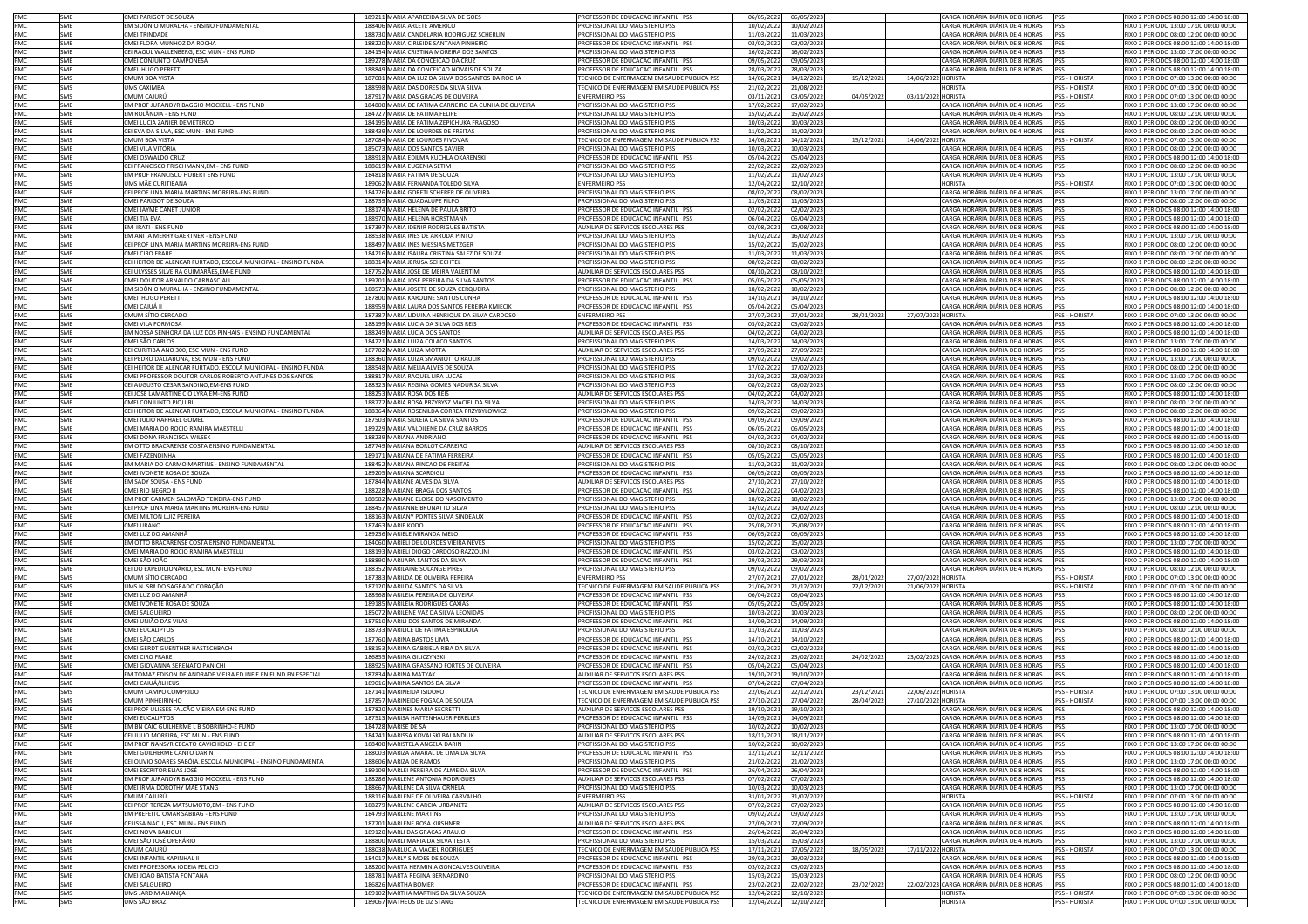| PMC        | SME               | CMEI CAIUÁ II                                                             | 188242 MATILDE NOWAK                                                             | PROFESSOR DE EDUCACAO INFANTIL PSS                                   | 04/02/2022               | 04/02/2023               |           | CARGA HORÁRIA DIÁRIA DE 8 HORAS                                    | PSS                  | FIXO 2 PERIODOS 08:00 12:00 14:00 18:00                                          |
|------------|-------------------|---------------------------------------------------------------------------|----------------------------------------------------------------------------------|----------------------------------------------------------------------|--------------------------|--------------------------|-----------|--------------------------------------------------------------------|----------------------|----------------------------------------------------------------------------------|
| PMC        | SMF               | CMEI CARLOS ALBERTO PEREIRA DE OLIVEIRA                                   | 188811 MAURA SUELLEN MADUREIRA SALVIANO DOS SANTOS                               | PROFISSIONAL DO MAGISTERIO PSS                                       | 15/03/2022               | 15/03/2023               |           | CARGA HORÁRIA DIÁRIA DE 4 HORAS PSS                                |                      | FIXO 1 PERIODO 13:00 17:00 00:00 00:00                                           |
| PMC        | SMS               | <b>JMS ABRANCHES</b>                                                      | 188654 MAYARA CAROLINE SILVA                                                     | FECNICO DE ENFERMAGEM EM SAUDE PUBLICA PSS                           | 09/03/202                | 09/09/2022               |           | <b>HORISTA</b>                                                     | SS - HORISTA         | FIXO 1 PERIODO 07:00 13:00 00:00 00:00                                           |
| PMC        | <b>SME</b>        | CMEI PREFEITO IVO ARZUA PEREIRA                                           | 188178 MAYARA CRISTINA SOUZA DE LIMA                                             | PROFESSOR DE EDUCACAO INFANTIL PSS                                   | 02/02/202                | 02/02/2023               |           | CARGA HORÁRIA DIÁRIA DE 8 HORAS                                    | <b>PSS</b>           | IXO 2 PERIODOS 08:00 12:00 14:00 18:00                                           |
| PMC        | SME               | CMEI DALAGASSA                                                            | 185036 MAYARA CRISTINI DA SILVEIRA                                               | PROFISSIONAL DO MAGISTERIO PSS                                       | 14/03/202                | 14/03/2023               |           | CARGA HORÁRIA DIÁRIA DE 4 HORAS                                    | PSS                  | FIXO 1 PERIODO 08:00 12:00 00:00 00:00                                           |
| PMC        | <b>SMF</b>        | CEI JULIO MOREIRA, ESC MUN - ENS FUND                                     | 187826 MAYARA DOS SANTOS PONTES                                                  | AUXILIAR DE SERVICOS ESCOLARES PSS                                   |                          |                          |           | CARGA HORÁRIA DIÁRIA DE 8 HORAS                                    | <b>PSS</b>           | FIXO 2 PERIODOS 08:00 12:00 14:00 18:00                                          |
| PMC        | SME               | CEI PROF LINA MARIA MARTINS MOREIRA-ENS FUND                              | 188377 MEIRE APARECIDA MARTINS MACHADO                                           | PROFISSIONAL DO MAGISTERIO PSS                                       | 19/10/202<br>09/02/202   | 19/10/2022<br>09/02/2023 |           | CARGA HORÁRIA DIÁRIA DE 4 HORAS                                    | PSS                  | FIXO 1 PERIODO 08:00 12:00 00:00 00:00                                           |
|            | SME               |                                                                           |                                                                                  |                                                                      |                          |                          |           |                                                                    | <b>PSS</b>           |                                                                                  |
| PMC        |                   | CMEI GIOVANNA SERENATO PANICHI                                            | 188898 MELISSA DA COSTA                                                          | PROFESSOR DE EDUCACAO INFANTIL PSS                                   | 29/03/202                | 29/03/2023               |           | CARGA HORÁRIA DIÁRIA DE 8 HORAS                                    |                      | FIXO 2 PERIODOS 08:00 12:00 14:00 18:00                                          |
| PMC        | SME               | EM VEREADOR JOÃO STIVAL EDUC. INFANTIL E ENS. FUNDAMENTAL                 | 189150 MELISSA HERCILIA CECCONI DA ROCHA                                         | PROFISSIONAL DO MAGISTERIO PSS                                       | 28/04/202                | 28/04/2023               |           | CARGA HORÁRIA DIÁRIA DE 4 HORAS                                    | <b>PSS</b>           | FIXO 1 PERIODO 08:00 12:00 00:00 00:00                                           |
| PMC        | <b>SME</b>        | EM DR GUILHERME L BRAGA SOBRINHO-ENS FUN                                  | 188562 MICHEL ANDERSON DOS SANTOS                                                | PROFISSIONAL DO MAGISTERIO PSS                                       | 17/02/202                | 17/02/2023               |           | CARGA HORÁRIA DIÁRIA DE 4 HORAS                                    | PSS                  | FIXO 1 PERIODO 08:00 12:00 00:00 00:00                                           |
| PMC        | SMS               | JMS MARIA ANGÉLICA                                                        | 189097 MICHEL CHRISTIANO CANEDO DA SILVA                                         | TECNICO DE ENFERMAGEM EM SAUDE PUBLICA PSS                           | 12/04/202                | 12/10/2022               |           | <b>HORISTA</b>                                                     | PSS - HORISTA        | FIXO 1 PERIODO 07:00 13:00 00:00 00:00                                           |
| PMC        | SME               | MEI VILA IPIRANGA                                                         | 188669 MICHELE BARBARA FERNANDES                                                 | ROFISSIONAL DO MAGISTERIO PSS                                        | 10/03/202                | 10/03/2023               |           | CARGA HORÁRIA DIÁRIA DE 4 HORAS                                    | PSS                  | IXO 1 PERIODO 13:00 17:00 00:00 00:00                                            |
| PMC        | SME               | CMEI BAIRRO NOVO IV                                                       | 187509 MICHELE DA PAIXAO                                                         | PROFESSOR DE EDUCACAO INFANTIL PSS                                   | 14/09/202                | 14/09/2022               |           | CARGA HORÁRIA DIÁRIA DE 8 HORAS                                    | PSS                  | FIXO 2 PERIODOS 08:00 12:00 14:00 18:00                                          |
| PMC        | <b>SMF</b>        | CMEI TIRADENTES                                                           | 188790 MICHELE DAIANE CRUZ DE ALMEIDA ALVES                                      | PROFISSIONAL DO MAGISTERIO PSS                                       | 15/03/202                | 15/03/2023               |           | CARGA HORÁRIA DIÁRIA DE 4 HORAS                                    | <b>PSS</b>           | FIXO 1 PERIODO 13:00 17:00 00:00 00:00                                           |
| PMC        | <b>SMS</b>        | UMS SOLITUDE                                                              | 187882 MICHELE FERREIRA DA COSTA DOS SANTOS                                      | TECNICO DE ENFERMAGEM EM SAUDE PUBLICA PSS                           | 28/10/202                | 28/04/2022               | 29/04/202 | 28/10/2022 HORISTA                                                 | PSS - HORISTA        | FIXO 1 PERIODO 07:00 13:00 00:00 00:00                                           |
| PMC        | SME               | CMEI JULIO RAPHAEL GOMEI                                                  | 188939 MICHELE MELO ARAUJO                                                       | PROFESSOR DE EDUCACAO INFANTIL PSS                                   | 05/04/202                | 05/04/2023               |           | CARGA HORÁRIA DIÁRIA DE 8 HORAS                                    | <b>PSS</b>           | FIXO 2 PERIODOS 08:00 12:00 14:00 18:00                                          |
| PMC        | SME               | CMEI MORADIAS BELÉM                                                       | 188917 MICHELE MOURA RODRIGUES DE SENA                                           | PROFESSOR DE EDUCACAO INFANTIL PSS                                   | 05/04/202                | 05/04/2023               |           | CARGA HORÁRIA DIÁRIA DE 8 HORAS                                    | <b>PSS</b>           | FIXO 2 PERIODOS 08:00 12:00 14:00 18:00                                          |
|            |                   |                                                                           |                                                                                  |                                                                      |                          |                          |           |                                                                    |                      | FIXO 2 PERIODOS 08:00 12:00 14:00 18:00                                          |
| PMC        | SME               | CMEI SANTA GUERNET SCHIER                                                 | 187475 MICHELI ROSA DE LIMA DANELHUK                                             | PROFESSOR DE EDUCACAO INFANTIL PSS                                   | 25/08/202                | 25/08/2022               |           | CARGA HORÁRIA DIÁRIA DE 8 HORAS                                    | <b>PSS</b>           |                                                                                  |
| PMC        | SMS               | <b>JMS COQUEIROS</b>                                                      | 188651 MICHELLI ROGERIA NOVAK                                                    | TECNICO DE ENFERMAGEM EM SAUDE PUBLICA PSS                           | 09/03/202                | 09/09/2022               |           | <b>HORISTA</b>                                                     | PSS - HORISTA        | FIXO 1 PERIODO 07:00 13:00 00:00 00:00                                           |
| PMC        | <b>SME</b>        | CMEI EDMUNDO LEMANSKI                                                     | 188340 MILENA ANDRZEJEVSKI                                                       | PROFESSOR DE EDUCACAO INFANTIL PSS                                   | 09/02/202                | 09/02/2023               |           | CARGA HORÁRIA DIÁRIA DE 8 HORAS                                    | <b>PSS</b>           | IXO 2 PERIODOS 08:00 12:00 14:00 18:00                                           |
| PMC        | SME               | MEI DINALVA TULIO                                                         | 188929 MILENA DE FATIMA ZANARDINE CASAGRANDE                                     | PROFESSOR DE EDUCACAO INFANTIL PSS                                   | 05/04/202                | 05/04/2023               |           | CARGA HORÁRIA DIÁRIA DE 8 HORAS                                    | <b>PSS</b>           | IXO 2 PERIODOS 08:00 12:00 14:00 18:00                                           |
| PMC        | <b>SME</b>        | CMEI RIO NEGRO II                                                         | 186842 MILENA LIMA SCHUSTER                                                      | PROFESSOR DE EDUCACAO INFANTIL PSS                                   | 24/02/202                | 23/02/2022               | 24/02/202 | 23/02/2023 CARGA HORÁRIA DIÁRIA DE 8 HORAS                         | PSS                  | FIXO 2 PERIODOS 08:00 12:00 14:00 18:00                                          |
| PMC        | SMF               | CMEI CONJUNTO MONTEVERDI                                                  | 188767 MILENA VIEIRA DA SILVA                                                    | PROFISSIONAL DO MAGISTERIO PSS                                       | 14/03/202                | 14/03/2023               |           | CARGA HORÁRIA DIÁRIA DE 4 HORAS                                    | PSS                  | FIXO 1 PERIODO 08:00 12:00 00:00 00:00                                           |
| PMC        | SME               | CMEI CAIUÁ II                                                             | 188203 MILLEINY RIBEIRO DA SILVA                                                 | PROFESSOR DE EDUCACAO INFANTIL PSS                                   | 03/02/202                | 03/02/2023               |           | CARGA HORÁRIA DIÁRIA DE 8 HORAS                                    | PSS                  | FIXO 2 PERIODOS 08:00 12:00 14:00 18:00                                          |
| PMC        | SME               | EM PAPA JOÃO XXIII - ENS FUND                                             | 187743 MILTON LUIZ DE CARVALHO SANTOS                                            | AUXILIAR DE SERVICOS ESCOLARES PSS                                   | 08/10/202                | 08/10/2022               |           | CARGA HORÁRIA DIÁRIA DE 8 HORAS                                    | <b>PSS</b>           | FIXO 2 PERIODOS 08:00 12:00 14:00 18:00                                          |
| PMC        | SME               | CMEI IVONETE ROSA DE SOUZA                                                | 187500 MILZA DE ARAUJO DA SILVA DA CRUZ                                          | PROFESSOR DE EDUCACAO INFANTIL PSS                                   | 09/09/202                | 09/09/2022               |           | CARGA HORÁRIA DIÁRIA DE 8 HORAS                                    | <b>PSS</b>           | FIXO 2 PERIODOS 08:00 12:00 14:00 18:00                                          |
| PMC        | SMS               | UMS OUVIDOR PARDINHO                                                      | 186235 MIRIAM COELHO BARBOZA                                                     | TECNICO DE ENFERMAGEM EM SAUDE PUBLICA PSS                           | 22/09/202                | 22/03/2022               | 23/03/202 | 22/09/2022 HORISTA                                                 | <b>PSS - HORISTA</b> | FIXO 1 PERIODO 07:00 13:00 00:00 00:00                                           |
| PMC        | SME               | EM SIDÔNIO MURALHA - ENSINO FUNDAMENTAL                                   | 188409 MIRIAM PEREIRA ROBERTO                                                    | PROFISSIONAL DO MAGISTERIO PSS                                       | 10/02/202                | 10/02/2023               |           | CARGA HORÁRIA DIÁRIA DE 4 HORAS                                    | <b>PSS</b>           | IXO 1 PERIODO 13:00 17:00 00:00 00:00                                            |
| PMC        | <b>SME</b>        |                                                                           |                                                                                  |                                                                      |                          |                          |           | CARGA HORÁRIA DIÁRIA DE 8 HORAS                                    | <b>PSS</b>           | IXO 2 PERIODOS 08:00 12:00 14:00 18:00                                           |
|            |                   | CEI ÉRICO VERÍSSIMO, ESC MUN - ENS FUND                                   | 188277 MIRIAN BATISTA FELIX DA SILVA                                             | AUXILIAR DE SERVICOS ESCOLARES PSS                                   | 07/02/202                | 07/02/2023               |           |                                                                    |                      |                                                                                  |
| PMC        | SMS               | JMS VISITAÇÃO                                                             | 187641 MIRIAN FABIANA GONCALVES ADLER                                            | <b>ENFERMEIRO PSS</b>                                                | 22/09/202                | 22/03/2022               | 23/03/202 | 22/09/2022 HORISTA                                                 | PSS - HORISTA        | FIXO 1 PERIODO 07:00 13:00 00:00 00:00                                           |
| PMC        | SME               | CMEI MILTON LUIZ PEREIRA                                                  | 186811 MIRIAN JOYCE BARBOSA                                                      | PROFESSOR DE EDUCACAO INFANTIL PSS                                   | 23/02/202                | 22/02/2022               | 23/02/202 | 22/02/2023 CARGA HORÁRIA DIÁRIA DE 8 HORAS                         | <b>PSS</b>           | FIXO 2 PERIODOS 08:00 12:00 14:00 18:00                                          |
| PMC        | SME               | CEI HEITOR DE ALENCAR FURTADO, ESCOLA MUNICIPAL - ENSINO FUNDA            | 188584 MIRIAN PEREIRA                                                            | PROFISSIONAL DO MAGISTERIO PSS                                       | 18/02/202                | 18/02/2023               |           | CARGA HORÁRIA DIÁRIA DE 4 HORAS                                    | <b>PSS</b>           | FIXO 1 PERIODO 08:00 12:00 00:00 00:00                                           |
| PMC        | SME               | <b>CMEI KRASINSK</b>                                                      | 188700 MISTERVANHA PINHEIRO DE SOUZA                                             | PROFISSIONAL DO MAGISTERIO PSS                                       | 10/03/202                | 10/03/2023               |           | CARGA HORÁRIA DIÁRIA DE 4 HORAS                                    | <b>PSS</b>           | FIXO 1 PERIODO 13:00 17:00 00:00 00:00                                           |
| PMC        | SME               | CMEI UNIÃO DAS VILAS                                                      | 188774 MONICA DA SILVA CANDIDO BOMFIM                                            | PROFISSIONAL DO MAGISTERIO PSS                                       | 15/03/202                | 15/03/2023               |           | CARGA HORÁRIA DIÁRIA DE 4 HORAS                                    | <b>PSS</b>           | FIXO 1 PERIODO 08:00 12:00 00:00 00:00                                           |
| PMC        | SME               | EM VILA SÃO JOSÉ - EDUCAÇÃO INFANTIL E ENSINO FUNDAMENTAL                 | 188616 MONICA WITZKI                                                             | PROFISSIONAL DO MAGISTERIO PSS                                       | 22/02/202                | 22/02/2023               |           | CARGA HORÁRIA DIÁRIA DE 4 HORAS                                    | <b>PSS</b>           | FIXO 1 PERIODO 13:00 17:00 00:00 00:00                                           |
| PMC        | SME               | CEI FRANCISCO FRISCHMANN, EM - ENS FUND                                   | 188395 MONIQUE CHRISTINE COSTA LEMOS                                             | PROFISSIONAL DO MAGISTERIO PSS                                       | 10/02/202                | 10/02/2023               |           | CARGA HORÁRIA DIÁRIA DE 4 HORAS                                    | <b>PSS</b>           | FIXO 1 PERIODO 08:00 12:00 00:00 00:00                                           |
| PMC        | SME               | MEI JARDIM LUDOVICA                                                       | 188179 MONIQUE CRISTINE DE MATTOS RODRIGUES DA SILVA                             | ROFESSOR DE EDUCACAO INFANTIL PSS                                    | 03/02/202                | 03/02/2023               |           | CARGA HORÁRIA DIÁRIA DE 8 HORAS                                    | <b>PSS</b>           | IXO 2 PERIODOS 08:00 12:00 14:00 18:00                                           |
| PMC        | SME               | ECRETARIA MUNICIPAL DA EDUCAÇÃO                                           | 188797 MONIQUE DOS SANTOS FERREIRA                                               | ROFISSIONAL DO MAGISTERIO PSS                                        | 15/03/202                | 15/03/2023               |           | CARGA HORÁRIA DIÁRIA DE 4 HORAS                                    |                      | XO 1 PERIODO 08:00 12:00 00:00 00:00                                             |
|            | <b>SME</b>        |                                                                           |                                                                                  |                                                                      |                          |                          |           |                                                                    | <b>PSS</b>           |                                                                                  |
| PMC        |                   | CMEI CARLOS ALBERTO PEREIRA DE OLIVEIRA                                   | 188156 MONIQUE MARIA DOS SANTOS COSTA                                            | PROFESSOR DE EDUCACAO INFANTIL PSS                                   | 02/02/202                | 02/02/2023               |           | CARGA HORÁRIA DIÁRIA DE 8 HORAS                                    |                      | FIXO 2 PERIODOS 08:00 12:00 14:00 18:00                                          |
| PMC        | SMF               | CMEI SÃO JOÃO                                                             | 189249 MONIQUE ROSENO SILVEIRA                                                   | PROFESSOR DE EDUCACAO INFANTIL PSS                                   | 09/05/202                | 09/05/2023               |           | CARGA HORÁRIA DIÁRIA DE 8 HORAS PSS                                |                      | FIXO 2 PERIODOS 08:00 12:00 14:00 18:00                                          |
| PMC        | SME               | EM ANA HELLA - ENS FUND                                                   | 188544 MORGANA ALESSI                                                            | PROFISSIONAL DO MAGISTERIO PSS                                       | 17/02/202                | 17/02/2023               |           | CARGA HORÁRIA DIÁRIA DE 4 HORAS                                    | <b>PSS</b>           | FIXO 1 PERIODO 13:00 17:00 00:00 00:00                                           |
| PMC        | <b>SME</b>        | CEI PROF LAURO ESMANHOTO EM - ENS FUND                                    | 187963 NADIA TATIANA FERREIRA DA SILVA                                           | PROFISSIONAL DO MAGISTERIO PSS                                       | 08/11/202                | 08/11/2022               |           | CARGA HORÁRIA DIÁRIA DE 4 HORAS                                    | <b>PSS</b>           | FIXO 1 PERIODO 13:00 17:00 00:00 00:00                                           |
| PMC        | <b>SME</b>        | CMEI VILA VERDE II                                                        | 184327 NADIR BRANZA MACHADO                                                      | PROFISSIONAL DO MAGISTERIO PSS                                       | 15/03/202                | 15/03/2023               |           | CARGA HORÁRIA DIÁRIA DE 4 HORAS                                    | PSS                  | FIXO 1 PERIODO 13:00 17:00 00:00 00:00                                           |
| PMC        | <b>SMF</b>        | EM ELZA LERNER - ENS FUND                                                 | 188567 NADIR GOMES                                                               | PROFISSIONAL DO MAGISTERIO PSS                                       | 17/02/202                | 17/02/2023               |           | CARGA HORÁRIA DIÁRIA DE 4 HORAS                                    | PSS                  | FIXO 1 PERIODO 13:00 17:00 00:00 00:00                                           |
| PMC        | SME               | EM MARINGÁ - ENS FUND                                                     | 188330 NAHEGELLYN ESTEVAM GALO DOS SANTOS                                        | PROFISSIONAL DO MAGISTERIO PSS                                       | 08/02/202                | 08/02/2023               |           | CARGA HORÁRIA DIÁRIA DE 4 HORAS                                    | <b>PSS</b>           | 1XO 1 PERIODO 08:00 12:00 00:00 00:00                                            |
| PMC        | SME               | <b>CMEI VILA SANDRA</b>                                                   | 188672 NAHIR DE MORAES SOUZA                                                     | ROFISSIONAL DO MAGISTERIO PSS                                        | 10/03/202                | 10/03/2023               |           | CARGA HORÁRIA DIÁRIA DE 4 HORAS                                    | PSS                  | IXO 1 PERIODO 13:00 17:00 00:00 00:00                                            |
| PMC        | SMS               | CMUM BOA VISTA                                                            | 189073 NAIARA DE JESUS QUEIROZ ALVES                                             | ECNICO DE ENFERMAGEM EM SAUDE PUBLICA PSS                            | 12/04/202                | 12/10/2022               |           | <b>HORISTA</b>                                                     | PSS - HORISTA        | FIXO 1 PERIODO 07:00 13:00 00:00 00:00                                           |
| PMC        | SMF               | EM SIDÔNIO MURALHA - ENSINO FUNDAMENTAL                                   | 188468 NAIARA MARIA LOPES PROENCA                                                | PROFISSIONAL DO MAGISTERIO PSS                                       | 14/02/202                |                          |           | CARGA HORÁRIA DIÁRIA DE 4 HORAS                                    | <b>PSS</b>           | FIXO 1 PERIODO 13:00 17:00 00:00 00:00                                           |
|            | SME               | CEI FRANCISCO KLEMTZ,ESC MUN - ENS FUND                                   | 188259 NAJARA ADRIANA BENTO DE LIMA                                              | AUXILIAR DE SERVICOS ESCOLARES PSS                                   | 04/02/202                | 14/02/2023<br>04/02/2023 |           | CARGA HORÁRIA DIÁRIA DE 8 HORAS                                    | PSS                  | FIXO 2 PERIODOS 08:00 12:00 14:00 18:00                                          |
| PMC        |                   |                                                                           |                                                                                  |                                                                      |                          |                          |           |                                                                    |                      |                                                                                  |
| PMC        | SME               | MEI MARIA GRACITA GRACIA GONCALVES                                        | 188680 NARAYANE CRISTINA DOS SANTOS                                              | PROFISSIONAL DO MAGISTERIO PSS                                       | 10/03/202                | 10/03/2023               |           | CARGA HORÁRIA DIÁRIA DE 4 HORAS                                    | PSS                  | FIXO 1 PERIODO 13:00 17:00 00:00 00:00                                           |
| PMC        | SME               | CEI RITTA ANNA CÁSSIA, ESC MUN - ENS FUND                                 | 188528 NATALIA BROLESI DE SOUZA                                                  | PROFISSIONAL DO MAGISTERIO PSS                                       | 16/02/202                | 16/02/2023               |           | CARGA HORÁRIA DIÁRIA DE 4 HORAS                                    | PSS                  | FIXO 1 PERIODO 08:00 12:00 00:00 00:00                                           |
| PMC        | <b>SME</b>        | CEI FRANCISCO FRISCHMANN.EM - ENS FUND                                    | 188450 NATALIA PRISCO DIAS                                                       | PROFISSIONAL DO MAGISTERIO PSS                                       | 11/02/202                | 11/02/2023               |           | CARGA HORÁRIA DIÁRIA DE 4 HORAS                                    | <b>PSS</b>           | FIXO 1 PERIODO 08:00 12:00 00:00 00:00                                           |
| PMC        | <b>SME</b>        | CEI PROF LINA MARIA MARTINS MOREIRA-ENS FUND                              | 184749 NATALY DRYGLA OLIVEIRA                                                    | PROFISSIONAL DO MAGISTERIO PSS                                       | 14/02/202                | 14/02/2023               |           | CARGA HORÁRIA DIÁRIA DE 4 HORAS                                    | <b>PSS</b>           | IXO 1 PERIODO 13:00 17:00 00:00 00:00                                            |
| PMC        | SME               | CMEI TAPAJÓS                                                              | 188704 NATASHA GROCHENTZ COELHO                                                  | PROFISSIONAL DO MAGISTERIO PSS                                       | 11/03/202                | 11/03/2023               |           | CARGA HORÁRIA DIÁRIA DE 4 HORAS                                    | <b>PSS</b>           | IXO 1 PERIODO 08:00 12:00 00:00 00:00                                            |
| PMC        | SME               | CEI BELA VISTA DO PARAISO,EM - ENS FUND                                   | 187829 NATHALIA ANANDA MARINHO AIVA CONDE                                        | AUXILIAR DE SERVICOS ESCOLARES PSS                                   | 19/10/202                | 19/10/2022               |           | CARGA HORÁRIA DIÁRIA DE 8 HORAS                                    | PSS                  | FIXO 2 PERIODOS 08:00 12:00 14:00 18:00                                          |
| PMC        | SMF               | CMEI ITAPEMA                                                              | 189270 NATHALIA CRISTINA QUADROS DE LARA                                         | PROFESSOR DE EDUCACAO INFANTIL PSS                                   | 09/05/202                | 09/05/2023               |           | CARGA HORÁRIA DIÁRIA DE 8 HORAS PSS                                |                      | FIXO 2 PERIODOS 08:00 12:00 14:00 18:00                                          |
| PMC        | SMS               | UMS RIO BONITO                                                            | 189064 NATHALIA SANTOS DO NASCIMENTO                                             | <b>ENFERMEIRO PSS</b>                                                | 12/04/202                | 12/10/2022               |           | <b>HORISTA</b>                                                     | PSS - HORISTA        | FIXO 1 PERIODO 07:00 13:00 00:00 00:00                                           |
|            | SME               | CMEI EUCALIPTOS                                                           |                                                                                  |                                                                      |                          |                          |           |                                                                    |                      |                                                                                  |
| PMC        |                   |                                                                           | 188843 NATHALY DOS SANTOS MOREIRA                                                | PROFESSOR DE EDUCACAO INFANTIL PSS                                   | 25/03/202                | 25/03/2023               |           | CARGA HORÁRIA DIÁRIA DE 8 HORAS                                    | PSS                  | FIXO 2 PERIODOS 08:00 12:00 14:00 18:00                                          |
| PMC        | SME               | CMEI PROFESSORA ELIANA DA COSTA MARQUES                                   | 187504 NAYANE DE OLIVEIRA                                                        | PROFESSOR DE EDUCACAO INFANTIL PSS                                   | 09/09/202                | 09/09/2022               |           | CARGA HORÁRIA DIÁRIA DE 8 HORAS                                    | <b>PSS</b>           | FIXO 2 PERIODOS 08:00 12:00 14:00 18:00                                          |
| PMC        | SME               | CMEI PROFESSOR OSNI CAMARGO CARVALHO                                      | 187690 NEIDE CRISTINA DE FARIAS                                                  | PROFESSOR DE EDUCACAO INFANTIL PSS                                   | 23/09/202                | 23/09/2022               |           | CARGA HORÁRIA DIÁRIA DE 8 HORAS                                    | PSS                  | IXO 2 PERIODOS 08:00 12:00 14:00 18:00                                           |
| PMC        | SMF               | EM DOM BOSCO - ENSINO FUNDAMENTAL                                         | 188588 NEIVA ALVES DE MORAES                                                     | PROFISSIONAL DO MAGISTERIO PSS                                       | 18/02/202                | 18/02/2023               |           | CARGA HORÁRIA DIÁRIA DE 4 HORAS                                    | PSS                  | IXO 1 PERIODO 13:00 17:00 00:00 00:00                                            |
| PMC        | <b>SME</b>        | EI JULIO MOREIRA, ESC MUN - ENS FUND                                      | 188418 NEIVA FABIANA RODRIGUES DE AGUIAR                                         | PROFISSIONAL DO MAGISTERIO PSS                                       | 10/02/202                | 10/02/2023               |           | CARGA HORÁRIA DIÁRIA DE 4 HORAS                                    | <b>PSS</b>           | IXO 1 PERIODO 13:00 17:00 00:00 00:00                                            |
| PMC        | SME               | IMEI SÃO JOÃO DEL REY                                                     | 188420 NELIA LOURENCIA DE BRITO                                                  | ROFESSOR DE EDUCACAO INFANTIL PSS                                    | 11/02/202                | 11/02/2023               |           | CARGA HORÁRIA DIÁRIA DE 8 HORAS                                    | PSS                  | XO 2 PERIODOS 08:00 12:00 14:00 18:00                                            |
| PMC        | <b>SME</b>        | CEI PEDRO DALLABONA, ESC MUN - ENS FUND                                   | 188414 NELICE FATIMA FONTANA HELLSTROM                                           | PROFISSIONAL DO MAGISTERIO PSS                                       | 10/02/202                | 10/02/2023               |           | CARGA HORÁRIA DIÁRIA DE 4 HORAS                                    | PSS                  | FIXO 1 PERIODO 08:00 12:00 00:00 00:00                                           |
| PMC        | SMF               | CEI JOSÉ LAMARTINE CO LYRA,EM-ENS FUND                                    | 187394 NEREIDE APARECIDA PINHEIRO SANTANA                                        | AUXILIAR DE SERVICOS ESCOLARES PSS                                   | 02/08/202                | 02/08/2022               |           | CARGA HORÁRIA DIÁRIA DE 8 HORAS                                    | <b>PSS</b>           | FIXO 2 PERIODOS 08:00 12:00 14:00 18:00                                          |
| PMC        | SMS               | UMS OUVIDOR PARDINHC                                                      | 185692 NEURI TENEDINE                                                            | TECNICO DE ENFERMAGEM EM SAUDE PUBLICA PSS                           | 17/11/202                | 17/05/2022               | 18/05/202 | 17/11/2022 HORISTA                                                 | PSS - HORISTA        | FIXO 1 PERIODO 07:00 13:00 00:00 00:00                                           |
| PMC        | SME               | EM OTTO BRACARENSE COSTA ENSINO FUNDAMENTAL                               | 188554 NEUZA DOS REIS DA SILVA HIRAYAMA                                          | PROFISSIONAL DO MAGISTERIO PSS                                       | 17/02/202                | 17/02/2023               |           | CARGA HORÁRIA DIÁRIA DE 4 HORAS                                    | <b>PSS</b>           | FIXO 1 PERIODO 13:00 17:00 00:00 00:00                                           |
|            |                   |                                                                           |                                                                                  |                                                                      |                          |                          |           |                                                                    |                      |                                                                                  |
| PMC        | SME               | CMEI EDMUNDO LEMANSKI                                                     | 186819 NIARA KURTEM                                                              | PROFESSOR DE EDUCACAO INFANTIL PSS                                   | 23/02/202                | 22/02/2022               | 23/02/202 | 22/02/2023 CARGA HORÁRIA DIÁRIA DE 8 HORAS                         | PSS                  | FIXO 2 PERIODOS 08:00 12:00 14:00 18:00                                          |
| PMC        | SMF               | CMEI CAIUÁ II                                                             | 188025 NILZI BUENO VIDA                                                          | PROFESSOR DE EDUCAÇÃO INFANTIL PSS                                   | 12/11/202                | 12/11/2022               |           | CARGA HORÁRIA DIÁRIA DE 8 HORAS                                    | <b>PSS</b>           | FIXO 2 PERIODOS 08:00 12:00 14:00 18:00                                          |
| PMC        | <b>SME</b>        | CMEI PORTÃO                                                               | 188808 NIRVANA BIANCA ZANONI DA SILVA                                            | PROFISSIONAL DO MAGISTERIO PSS                                       | 15/03/202                | 15/03/2023               |           | CARGA HORÁRIA DIÁRIA DE 4 HORAS                                    | <b>PSS</b>           | EIXO 1 PERIODO 13:00 17:00 00:00 00:00                                           |
| PMC        | SMS               | <b>JMS COQUEIROS</b>                                                      | 188652 NOELI ROBERTO                                                             | ECNICO DE ENFERMAGEM EM SAUDE PUBLICA PSS                            | 09/03/202                | 09/09/2022               |           | <b>HORISTA</b>                                                     | PSS - HORISTA        | IXO 1 PERIODO 07:00 13:00 00:00 00:00                                            |
| PMC        | <b>SME</b>        | CMEI VILA ROSINHA                                                         | 188813 NOEMI DE OLIVEIRA NIUSEN DA SILVA                                         | PROFISSIONAL DO MAGISTERIO PSS                                       | 15/03/202                | 15/03/2023               |           | CARGA HORÁRIA DIÁRIA DE 4 HORAS                                    | PSS                  | FIXO 1 PERIODO 08:00 12:00 00:00 00:00                                           |
| PMC        | SMS               | UMS VITÓRIA RÉGIA                                                         | 187878 NUBIA ROSY DA SILVA                                                       | TECNICO DE ENFERMAGEM EM SAUDE PUBLICA PSS                           | 28/10/202                | 28/04/2022               | 29/04/202 | 28/10/2022 HORISTA                                                 | PSS - HORISTA        | FIXO 1 PERIODO 07:00 13:00 00:00 00:00                                           |
| PMC        | <b>SME</b>        | <b>MELIOAO BOTELHO</b>                                                    | 187624 NUBIANNE ANJOS DA SILVA                                                   | PROFESSOR DE EDUCACAO INFANTIL PSS                                   | 20/09/202                | 20/09/2022               |           | CARGA HORÁRIA DIÁRIA DE 8 HORAS                                    | <b>PSS</b>           | FIXO 2 PERIODOS 08:00 12:00 14:00 18:00                                          |
| PMC        | SME               | CMEI PROFESSOR OSNI CAMARGO CARVALHO                                      | 188218 ODETE MARIA DA SILVA SOUSA                                                | PROFESSOR DE EDUCACAO INFANTIL PSS                                   | 03/02/202                | 03/02/2023               |           | CARGA HORÁRIA DIÁRIA DE 8 HORAS                                    | PSS                  | FIXO 2 PERIODOS 08:00 12:00 14:00 18:00                                          |
| PMC        | <b>SME</b>        | EM PROF NANSYR CECATO CAVICHIOLO - EI E EF                                | 184821 OFELIA NARDIN DIB                                                         | PROFISSIONAL DO MAGISTERIO PSS                                       | 15/02/202                | 15/02/2023               |           | CARGA HORÁRIA DIÁRIA DE 4 HORAS                                    | PSS                  | FIXO 1 PERIODO 13:00 17:00 00:00 00:00                                           |
| PMC        | SME               | EM WENCESLAU BRAZ - ENS FUND                                              | 188261 ORAZILDA DOS SANTOS MOREIRA                                               | AUXILIAR DE SERVICOS ESCOLARES PSS                                   | 04/02/202                | 04/02/2023               |           | CARGA HORÁRIA DIÁRIA DE 8 HORAS                                    | <b>PSS</b>           | FIXO 2 PERIODOS 08:00 12:00 14:00 18:00                                          |
| PMC        | SMS               | <b>JMS DOM BOSCO</b>                                                      | 188601 OZANA DOS SANTOS TAVARES BRILINGER                                        | ECNICO DE ENFERMAGEM EM SAUDE PUBLICA PSS                            | 21/02/202                | 21/08/2022               |           | HORISTA                                                            | PSS - HORISTA        | IXO 1 PERIODO 07:00 13:00 00:00 00:00                                            |
| PMC        | SME               | MEI TIA EVA                                                               | 186810 PALOMA FABIOLA CHULZ KRAUCHUK                                             | PROFESSOR DE EDUCACAO INFANTIL PSS                                   | 23/02/202                | 22/02/2022               | 23/02/202 | 22/02/2023 CARGA HORÁRIA DIÁRIA DE 8 HORAS                         | PSS                  | IXO 2 PERIODOS 08:00 12:00 14:00 18:00                                           |
|            |                   |                                                                           | 189132 PALOMA SUELEN JACINTC                                                     | JFESSOR DE EDUCACAO INFANTIL PSS                                     |                          |                          |           |                                                                    |                      |                                                                                  |
| PMC        | <b>SME</b>        | EI PROFESSORA I<br>IA VIEZZEK HEKIVIANI<br>CMEI FAZENDINHA                |                                                                                  | PROFESSOR DE EDUCACAO INFANTIL PSS                                   | 26/04/20.<br>14/09/202   | 26/04/20.                |           | KIA DE 8 HUKAS<br>CARGA HORÁRIA DIÁRIA DE 8 HORAS                  | <b>PSS</b>           | O 2 PERIODOS 08:00 12:00 14:00 18:00<br>FIXO 2 PERIODOS 08:00 12:00 14:00 18:00  |
| PMC        | SME               | CMEI VILA REAL                                                            | 187525 PAMELA ALVES DA SILVA<br>187615 PAMELA ANDRADE LANCONI                    | PROFESSOR DE EDUCACAO INFANTIL PSS                                   | 20/09/202                | 14/09/2022<br>20/09/2022 |           | CARGA HORÁRIA DIÁRIA DE 8 HORAS PSS                                |                      | FIXO 2 PERIODOS 08:00 12:00 14:00 18:00                                          |
|            |                   | <b>MELVILA ROSINHA</b>                                                    |                                                                                  |                                                                      |                          |                          |           |                                                                    |                      |                                                                                  |
| PMC        | SME               |                                                                           | 188836 PAMELA FERNANDES FERREIRA CESAR                                           | PROFESSOR DE EDUCACAO INFANTIL PSS                                   | 25/03/202                | 25/03/2023               |           | CARGA HORÁRIA DIÁRIA DE 8 HORAS PSS                                |                      | FIXO 2 PERIODOS 08:00 12:00 14:00 18:00                                          |
| PMC        | <b>SME</b>        | CMEI HORTÊNCIAS                                                           | 188028 PAMELA VAZ DE SOUZA                                                       | PROFESSOR DE EDUCACAO INFANTIL PSS                                   | 12/11/2021               | 12/11/2022               |           | CARGA HORÁRIA DIÁRIA DE 8 HORAS                                    | <b>PSS</b>           | FIXO 2 PERIODOS 08:00 12:00 14:00 18:00                                          |
| PMC        | SME               | CMEI JORNALISTA ISABEL PIMENTEL                                           | 186828 PAOLA CAROLINE SALDANHA DE CRISTO                                         | PROFESSOR DE EDUCACAO INFANTIL PSS                                   | 23/02/202                | 22/02/2022               | 23/02/202 | 22/02/2023 CARGA HORÁRIA DIÁRIA DE 8 HORAS PSS                     |                      | FIXO 2 PERIODOS 08:00 12:00 14:00 18:00                                          |
| PMC        | <b>SME</b>        | CMEI RIO NEGRO II                                                         | 188214 PAOLA ELIANE MELZER                                                       | PROFESSOR DE EDUCACAO INFANTIL PSS                                   | 03/02/202                | 03/02/2023               |           | CARGA HORÁRIA DIÁRIA DE 8 HORAS PSS                                |                      | FIXO 2 PERIODOS 08:00 12:00 14:00 18:00                                          |
| PMC        | SMS               | JMS SANTA QUITÉRIA                                                        | 187646 PAOLA JUSTUS LANDIN                                                       | TECNICO DE ENFERMAGEM EM SAUDE PUBLICA PSS                           | 22/09/202                | 22/03/2022               | 23/03/202 | 22/09/2022 HORISTA                                                 | SS - HORISTA         | IXO 1 PERIODO 07:00 13:00 00:00 00:00                                            |
| PMC        | SME               | CMEI TIA EVA                                                              | 189023 PAOLA KAMILA TIL                                                          | PROFESSOR DE EDUCACAO INFANTIL PSS                                   | 07/04/202                | 07/04/2023               |           | CARGA HORÁRIA DIÁRIA DE 8 HORAS                                    | PSS                  | IXO 2 PERIODOS 08:00 12:00 14:00 18:00                                           |
| PMC        | SME               | CMEI JORNALISTA MUSSA JOSE DE ASSIS                                       | 189047 PAOLA MARTINEZ BUENO                                                      | PROFESSOR DE EDUCACAO INFANTIL PSS                                   | 08/04/202                | 08/04/2023               |           | CARGA HORÁRIA DIÁRIA DE 8 HORAS                                    | PSS                  | FIXO 2 PERIODOS 08:00 12:00 14:00 18:00                                          |
| PMC        | <b>SME</b>        | CEI PROF LAURO ESMANHOTO EM - ENS FUND                                    | 187840 PAOLA MARTINS ZIVIANI                                                     | AUXILIAR DE SERVICOS ESCOLARES PSS                                   |                          | 27/10/2022               |           | CARGA HORÁRIA DIÁRIA DE 8 HORAS                                    | PSS                  | FIXO 2 PERIODOS 08:00 12:00 14:00 18:00                                          |
|            | SME               | CMEI JAYME CANET JUNIOR                                                   | 186846 PAOLA UNGARETTI DO CARMO                                                  | PROFESSOR DE EDUCACAO INFANTIL PSS                                   | 27/10/202                |                          | 24/02/202 | 23/02/2023 CARGA HORÁRIA DIÁRIA DE 8 HORAS                         | PSS                  | FIXO 2 PERIODOS 08:00 12:00 14:00 18:00                                          |
| PMC        |                   |                                                                           |                                                                                  |                                                                      | 24/02/202                | 23/02/2022               |           |                                                                    |                      |                                                                                  |
| PMC        | SME               | EM PROF NANSYR CECATO CAVICHIOLO - EI E EF                                | 188505 PATRICIA ALVES DA SILVA                                                   | PROFISSIONAL DO MAGISTERIO PSS                                       | 15/02/202                | 15/02/2023               |           | CARGA HORÁRIA DIÁRIA DE 4 HORAS                                    | PSS                  | FIXO 1 PERIODO 13:00 17:00 00:00 00:00                                           |
| PMC        |                   |                                                                           | 188837 PATRICIA CARDINOT CHIAPPINI                                               | PROFESSOR DE EDUCACAO INFANTIL PSS                                   | 25/03/202                | 25/03/2023               |           | CARGA HORÁRIA DIÁRIA DE 8 HORAS                                    | PSS                  | FIXO 2 PERIODOS 08:00 12:00 14:00 18:00                                          |
|            | SME               | CMEI PROFESSOR DOUTOR CARLOS ROBERTO ANTUNES DOS SANTOS                   |                                                                                  |                                                                      | 05/04/202                | 05/04/2023               |           | CARGA HORÁRIA DIÁRIA DE 8 HORAS                                    | PSS                  |                                                                                  |
| PMC        | <b>SME</b>        | CMEI VII A ROSINHA                                                        | 188920 PATRICIA CRISTINE LAWDER TRISTAO                                          | PROFESSOR DE EDUCACAO INFANTIL PSS                                   |                          |                          |           |                                                                    |                      | FIXO 2 PERIODOS 08:00 12:00 14:00 18:00                                          |
| PMC        | <b>SME</b>        | EM SIDÔNIO MURALHA - ENSINO FUNDAMENTAL                                   | 188495 PATRICIA DA SILVA                                                         | PROFISSIONAL DO MAGISTERIO PSS                                       | 15/02/202                | 15/02/2023               |           | CARGA HORÁRIA DIÁRIA DE 4 HORAS                                    | <b>IPSS</b>          | FIXO 1 PERIODO 08:00 12:00 00:00 00:00                                           |
| PMC        | <b>SME</b>        | CMEI RIO NEGRO II                                                         | 188877 PATRICIA DE CAMARGO CARNEIRO DE OLIVEIRA                                  | PROFESSOR DE EDUCACAO INFANTIL PSS                                   | 28/03/202                | 28/03/2023               |           | CARGA HORÁRIA DIÁRIA DE 8 HORAS                                    | PSS                  | FIXO 2 PERIODOS 08:00 12:00 14:00 18:00                                          |
|            |                   |                                                                           |                                                                                  |                                                                      |                          |                          |           |                                                                    |                      | FIXO 1 PERIODO 08:00 12:00 00:00 00:00                                           |
| PMC        | SME<br><b>SME</b> | CMEI ESTAÇÃO BARIGUI<br>CMEI LOURDES ARAUJO CANET                         | 184915 PATRICIA DE CAMPOS MICHUEL<br>188935 PATRICIA DE KASSIA FAO RONSANI ROMIO | PROFISSIONAL DO MAGISTERIO PSS<br>PROFESSOR DE EDUCACAO INFANTIL PSS | 14/03/202<br>05/04/202   | 14/03/2023               |           | CARGA HORÁRIA DIÁRIA DE 4 HORAS                                    | PSS                  | FIXO 2 PERIODOS 08:00 12:00 14:00 18:00                                          |
| PMC        |                   |                                                                           |                                                                                  |                                                                      |                          | 05/04/2023               |           | CARGA HORÁRIA DIÁRIA DE 8 HORAS PSS                                |                      |                                                                                  |
| PMC        | SME               | CMEI CARLOS ALBERTO PEREIRA DE OLIVEIRA                                   | 189137 PATRICIA ERIKA ZAZZERA DE MORAES                                          | PROFESSOR DE EDUCACAO INFANTIL PSS                                   | 26/04/202                | 26/04/2023               |           | CARGA HORÁRIA DIÁRIA DE 8 HORAS                                    | PSS                  | FIXO 2 PERIODOS 08:00 12:00 14:00 18:00                                          |
| PMC        | SMS               | UMS CONCÓRDIA                                                             | 189076 PATRICIA FRANCISCA DA SILVA CAMPOS                                        | TECNICO DE ENFERMAGEM EM SAUDE PUBLICA PSS                           | 12/04/2022               | 12/10/2022               |           | <b>HORISTA</b>                                                     | PSS - HORISTA        | FIXO 1 PERIODO 07:00 13:00 00:00 00:00                                           |
| PMC<br>PMC | SME<br>SME        | CMEI PROFESSORA MARIA VIÉZZER HERMANN<br>SECRETARIA MUNICIPAL DA EDUCAÇÃO | 188806 PATRICIA FUGMANN<br>188709 PATRICIA GONZALES DE MORAES                    | PROFISSIONAL DO MAGISTERIO PSS<br>PROFISSIONAL DO MAGISTERIO PSS     | 15/03/2022<br>11/03/2022 | 15/03/2023<br>16/03/2022 |           | CARGA HORÁRIA DIÁRIA DE 4 HORAS<br>CARGA HORÁRIA DIÁRIA DE 4 HORAS | PSS<br><b>PSS</b>    | FIXO 1 PERIODO 13:00 17:00 00:00 00:00<br>FIXO 1 PERIODO 07:30 11:30 00:00 00:00 |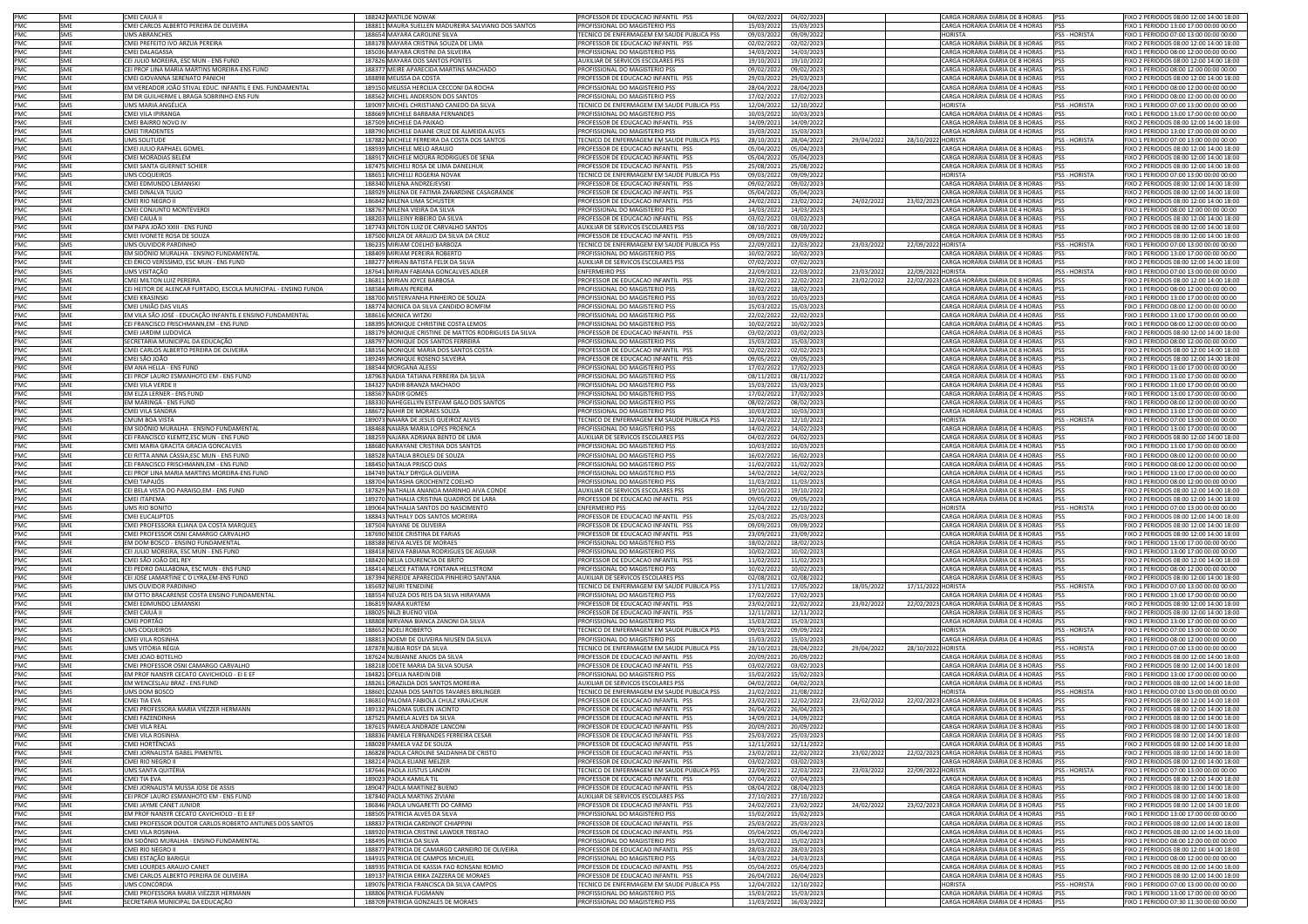|                                                      | SME        | CEI PROF ULISSES FALCÃO VIEIRA EM-ENS FUND                     | 188549 PATRICIA HELENA DA SILVA                                    | PROFISSIONAL DO MAGISTERIO PSS                                                   | 17/02/2022              | 17/02/2023               |           |                    | CARGA HORÁRIA DIÁRIA DE 4 HORAS PSS                          |                      | FIXO 1 PERIODO 08:00 12:00 00:00 00:00                                            |
|------------------------------------------------------|------------|----------------------------------------------------------------|--------------------------------------------------------------------|----------------------------------------------------------------------------------|-------------------------|--------------------------|-----------|--------------------|--------------------------------------------------------------|----------------------|-----------------------------------------------------------------------------------|
| PMC<br>PMC<br>PMC                                    | SME        | MEI PARIGOT DE SOUZA                                           | 187476 PATRICIA LEA DE LIMA                                        | PROFESSOR DE EDUCAÇÃO INFANTIL PSS                                               | 02/09/202               | 02/09/202                |           |                    | CARGA HORÁRIA DIÁRIA DE 8 HORAS                              | <b>IPSS</b>          | IXO 2 PERIODOS 08:00 12:00 14:00 18:00                                            |
|                                                      | SME        | EI AUGUSTO CESAR SANDINO,EM-ENS FUND                           | 188520 PATRICIA MAGALE PANIAGUA MORAES ZANONI                      | ROFISSIONAL DO MAGISTERIO PSS                                                    | 16/02/202               | 16/02/2023               |           |                    | CARGA HORÁRIA DIÁRIA DE 4 HORAS                              | <b>PSS</b>           | IXO 1 PERIODO 08:00 12:00 00:00 00:00                                             |
| PMC                                                  | SME        | CMEI OLGA BENÁRIO PRESTES                                      | 188941 PATRICIA MARIA DE SOUZA LIMA                                | PROFESSOR DE EDUCACAO INFANTIL PSS                                               | 05/04/202               | 05/04/2023               |           |                    | CARGA HORÁRIA DIÁRIA DE 8 HORAS PSS                          |                      | FIXO 2 PERIODOS 08:00 12:00 14:00 18:00                                           |
|                                                      | SME        | EM CEI PROF. ANTÔNIO PIETRUZA - EIEF                           | 188467 PATRICIA MARIA PEREIRA                                      | PROFISSIONAL DO MAGISTERIO PSS                                                   | 14/02/202               | 14/02/2023               |           |                    | CARGA HORÁRIA DIÁRIA DE 4 HORAS PSS                          |                      | FIXO 1 PERIODO 13:00 17:00 00:00 00:00                                            |
| PMC<br>PMC<br>PMC<br>PMC<br>PMC<br>PMC<br>PMC<br>PMC | SME        | CEI MONTEIRO LOBATO, ESCOLA MUNICIPAL - ENSINO FUNDAMENTAL     | 184844 PATRICIA OLIVEIRA TABORDA DE FARIA                          | PROFISSIONAL DO MAGISTERIO PSS                                                   | 18/02/2023              | 18/02/2023               |           |                    | CARGA HORÁRIA DIÁRIA DE 4 HORAS PSS                          |                      | FIXO 1 PERIODO 08:00 12:00 00:00 00:00                                            |
|                                                      |            | <b>JMS SOLITUDE</b>                                            | 187424 PATRICIA PIRAI LIMA DA SILVA                                |                                                                                  |                         |                          |           |                    |                                                              | PSS - HORISTA        | IXO 1 PERIODO 07:00 13:00 00:00 00:00                                             |
|                                                      | SMS        |                                                                |                                                                    | TECNICO DE ENFERMAGEM EM SAUDE PUBLICA PSS                                       | 13/08/202               | 13/02/2022               | 14/02/202 | 13/08/2022 HORISTA |                                                              |                      |                                                                                   |
|                                                      | SME        | EM MICHEL KHURY - ENS FUND                                     | 184822 PATRICIA PROENCA CARDOSO                                    | PROFISSIONAL DO MAGISTERIO PSS                                                   | 18/02/202               | 18/02/2023               |           |                    | CARGA HORÁRIA DIÁRIA DE 4 HORAS PSS                          |                      | FIXO 1 PERIODO 13:00 17:00 00:00 00:00                                            |
|                                                      | SMF        | CEI OLIVIO SOARES SABÓIA, ESCOLA MUNICIPAL - ENSINO FUNDAMENTA | 188059 PATRICIA REGINA PEREIRA DOS SANTOS                          | AUXILIAR DE SERVICOS ESCOLARES PSS                                               | 18/11/2021              | 18/11/2022               |           |                    | CARGA HORÁRIA DIÁRIA DE 8 HORAS                              | <b>PSS</b>           | FIXO 2 PERIODOS 08:00 12:00 14:00 18:00                                           |
|                                                      | SME        | MEI IRMÃ DOROTHY MÃE STANG                                     | 185093 PATRICIA RODRIGUES CAVALIN DE LIMA                          | PROFISSIONAL DO MAGISTERIO PSS                                                   | 10/03/202               | 10/03/2023               |           |                    | CARGA HORÁRIA DIÁRIA DE 4 HORAS                              | <b>PSS</b>           | IXO 1 PERIODO 08:00 12:00 00:00 00:00                                             |
|                                                      | SME        | CMELOSWALDO CRUZ L                                             | 187767 PATRICIA SANDY DE LIMA                                      | ROFESSOR DE EDUCACAO INFANTIL PSS                                                | 14/10/202               | 14/10/2022               |           |                    | CARGA HORÁRIA DIÁRIA DE 8 HORAS                              | <b>PSS</b>           | IXO 2 PERIODOS 08:00 12:00 14:00 18:00                                            |
|                                                      | SME        | CMEI PROFESSORA IODEIA FELICIO                                 | 188904 PATRICIA SOARES DA SILVA                                    | PROFESSOR DE EDUCACAO INFANTIL PSS                                               | 29/03/202               | 29/03/2023               |           |                    | CARGA HORÁRIA DIÁRIA DE 8 HORAS                              | <b>PSS</b>           | FIXO 2 PERIODOS 08:00 12:00 14:00 18:00                                           |
| PMC<br>PMC                                           | SME        | CMEI PROFESSOR OSNI CAMARGO CARVALHO                           | 187499 PATRICIA TEIXEIRA DORNELLES                                 | PROFESSOR DE EDUCACAO INFANTIL PSS                                               | 09/09/202               | 09/09/2022               |           |                    | CARGA HORÁRIA DIÁRIA DE 8 HORAS                              | PSS                  | FIXO 2 PERIODOS 08:00 12:00 14:00 18:00                                           |
|                                                      | <b>SME</b> | CMEI EDMUNDO LEMANSKI                                          | 187505 PAULA HELOIZA SANTOS COELHO                                 | PROFESSOR DE EDUCACAO INFANTIL PSS                                               | 09/09/202               | 09/09/2022               |           |                    | CARGA HORÁRIA DIÁRIA DE 8 HORAS PSS                          |                      | FIXO 2 PERIODOS 08:00 12:00 14:00 18:00                                           |
|                                                      | SMS        | CMUM SÍTIO CERCADO                                             | 188640 PAULA LARISSA PEREIRA DA CRUZ                               | TECNICO DE ENFERMAGEM EM SAUDE PUBLICA PSS                                       | 09/03/2022              | 09/09/2022               |           |                    | <b>HORISTA</b>                                               | PSS - HORISTA        | FIXO 1 PERIODO 07:00 13:00 00:00 00:00                                            |
|                                                      | SME        | CMEI JORNALISTA MUSSA JOSE DE ASSIS                            | 189254 PAULA MARCELIA ARAZAO FREIRE CASTILHO GONÇALVES             | PROFESSOR DE EDUCACAO INFANTIL PSS                                               | 09/05/2022              | 09/05/2023               |           |                    | CARGA HORÁRIA DIÁRIA DE 8 HORAS                              | <b>PSS</b>           | FIXO 2 PERIODOS 08:00 12:00 14:00 18:00                                           |
| PMC<br>PMC<br>PMC<br>PMC<br>PMC                      | SME        | CMEI EDMUNDO LEMANSKI                                          | 185046 PAULA MELANI CHENEIDER DE FARIAS                            | PROFISSIONAL DO MAGISTERIO PSS                                                   | 15/03/2022              | 15/03/2023               |           |                    | CARGA HORÁRIA DIÁRIA DE 4 HORAS PSS                          |                      | FIXO 1 PERIODO 13:00 17:00 00:00 00:00                                            |
|                                                      |            |                                                                | 186080 PAULA PEREIRA TABORDA                                       |                                                                                  |                         |                          |           |                    | <b>HORISTA</b>                                               |                      |                                                                                   |
|                                                      | <b>SMS</b> | UMS SANTA FELICIDADE                                           |                                                                    | TECNICO DE ENFERMAGEM EM SAUDE PUBLICA PSS                                       | 09/03/202               | 09/09/2022               |           |                    |                                                              | PSS - HORISTA        | FIXO 1 PERIODO 07:00 13:00 00:00 00:00                                            |
|                                                      | SME        | EM BN CAIC GUILHERME L B SOBRINHO-E FUND                       | 184751 PAULA ROMERO DE SOUZA SILVEIRA REINHARDT                    | PROFISSIONAL DO MAGISTERIO PSS                                                   | 11/02/202               | 11/02/2023               |           |                    | CARGA HORÁRIA DIÁRIA DE 4 HORAS                              | <b>PSS</b>           | IXO 1 PERIODO 13:00 17:00 00:00 00:00                                             |
|                                                      | SME        | EM DR GUILHERME L BRAGA SOBRINHO-ENS FUN                       | 187699 PAULO HENRIQUE PRESTES DE LIMA COSTA                        | AUXILIAR DE SERVICOS ESCOLARES PSS                                               | 27/09/202               | 27/09/2022               |           |                    | CARGA HORÁRIA DIÁRIA DE 8 HORAS                              | PSS                  | IXO 2 PERIODOS 08:00 12:00 14:00 18:00                                            |
| PMC<br>PMC<br>PMC<br>PMC<br>PMC<br>PMC               | SME        | EM DITMAR BREPOHL - EDUCAÇÃO INFANTIL E ENSINO FUNDAMENTAL     | 188068 PEDRO ACIR ZANON                                            | AUXILIAR DE SERVICOS ESCOLARES PSS                                               | 18/11/202               | 18/11/2022               |           |                    | CARGA HORÁRIA DIÁRIA DE 8 HORAS                              | PSS                  | FIXO 2 PERIODOS 08:00 12:00 14:00 18:00                                           |
|                                                      | SMS        | <b>UMS SANTA OUITÉRIA</b>                                      | 187888 PIETRA GIOVANNA STEFANO STOFELLA                            | TECNICO DE ENFERMAGEM EM SAUDE PUBLICA PSS                                       | 28/10/202               | 28/04/2022               | 29/04/202 | 28/10/2022 HORISTA |                                                              | PSS - HORISTA        | FIXO 1 PERIODO 07:00 13:00 00:00 00:00                                            |
|                                                      | SME        | EM DOUTOR HAMILTON CALDERARI LEAL EI E EF                      | 188632 POLIANA OLIVEIRA DA SILVA                                   | PROFISSIONAL DO MAGISTERIO PSS                                                   | 23/02/202               | 23/02/2023               |           |                    | CARGA HORÁRIA DIÁRIA DE 4 HORAS PSS                          |                      | FIXO 1 PERIODO 08:00 12:00 00:00 00:00                                            |
|                                                      | <b>SMS</b> | UMS VILA DIANA                                                 | 187329 POLIANE DUTRA                                               | TECNICO DE ENFERMAGEM EM SAUDE PUBLICA PSS                                       | 08/07/2021              | 08/01/2022               | 09/01/202 | 08/07/2022 HORISTA |                                                              | <b>PSS - HORISTA</b> | FIXO 1 PERIODO 07:00 13:00 00:00 00:00                                            |
|                                                      | SME        | CMEI TIA EVA                                                   | 188818 POLLYANNA MARCHIOTTI DE MATOS                               | PROFISSIONAL DO MAGISTERIO PSS                                                   | 23/03/202               | 23/03/2023               |           |                    | CARGA HORÁRIA DIÁRIA DE 4 HORAS                              | <b>PSS</b>           | FIXO 1 PERIODO 08:00 12:00 00:00 00:00                                            |
|                                                      | <b>SME</b> | CMEI JOAO BOTELHO                                              | 188139 PRICILA EICHBLATT                                           | PROFESSOR DE EDUCACAO INFANTIL PSS                                               | 02/02/202               | 02/02/2023               |           |                    | CARGA HORÁRIA DIÁRIA DE 8 HORAS                              | <b>PSS</b>           | FIXO 2 PERIODOS 08:00 12:00 14:00 18:00                                           |
|                                                      | SME        | M ANITA MERHY GAERTNER - ENS FUND                              | 188605 PRICILA KARINE TRIPODI FANESE                               | PROFISSIONAL DO MAGISTERIO PSS                                                   | 21/02/202               | 21/02/2023               |           |                    | CARGA HORÁRIA DIÁRIA DE 4 HORAS                              | <b>PSS</b>           | IXO 1 PERIODO 08:00 12:00 00:00 00:00                                             |
| PMC                                                  | SME        | MEI LUCIA ZANIER DEMETERCO                                     | 184859 PRICILA KATRUCHA DOS SANTOS                                 | PROFISSIONAL DO MAGISTERIO PSS                                                   | 10/03/202               | 10/03/2023               |           |                    | CARGA HORÁRIA DIÁRIA DE 4 HORAS                              | <b>PSS</b>           | IXO 1 PERIODO 08:00 12:00 00:00 00:00                                             |
| PMC                                                  |            |                                                                |                                                                    |                                                                                  |                         |                          |           |                    |                                                              |                      |                                                                                   |
|                                                      | SME        | EM PROF TANIRA REGINA SCHIMIDT                                 | 187972 PRISCILA BASTOS BRUHN DE MELLO                              | PROFISSIONAL DO MAGISTERIO PSS                                                   | 09/11/202               | 09/11/2022               |           |                    | CARGA HORÁRIA DIÁRIA DE 4 HORAS                              | PSS                  | FIXO 1 PERIODO 08:00 12:00 00:00 00:00                                            |
| PMC<br>PMC<br>PMC<br>PMC<br>PMC                      | SME        | EM DO CAIC CÂNDIDO PORTINARI - ENSINO FUNDAMENTAL              | 188615 PRISCILA BEZERRA GONCALVES CARNEIRO                         | PROFISSIONAL DO MAGISTERIO PSS                                                   | 22/02/202               | 22/02/2023               |           |                    | CARGA HORÁRIA DIÁRIA DE 4 HORAS                              | <b>PSS</b>           | FIXO 1 PERIODO 08:00 12:00 00:00 00:00                                            |
|                                                      | SME        | CEI PROF MARIA AUGUSTA JOUVE,EM-ENS FUND                       | 184286 PRISCILA DE ANDRADE ALVES                                   | AUXILIAR DE SERVICOS ESCOLARES PSS                                               | 08/10/202               | 08/10/2022               |           |                    | CARGA HORÁRIA DIÁRIA DE 8 HORAS                              | PSS                  | FIXO 2 PERIODOS 08:00 12:00 14:00 18:00                                           |
|                                                      | SME        | MEI SANTA GUERNET SCHIER                                       | 188940 PRISCILA DE FATIMA FERREIRA DE FARIA                        | PROFESSOR DE EDUCACAO INFANTIL PSS                                               | 05/04/2022              | 05/04/2023               |           |                    | CARGA HORÁRIA DIÁRIA DE 8 HORAS                              | <b>IPSS</b>          | FIXO 2 PERIODOS 08:00 12:00 14:00 18:00                                           |
|                                                      | SME        | EM MARUMBI - ENS FUND                                          | 188368 PRISCILA DE MOURA VIEIRA PEREIRA                            | PROFISSIONAL DO MAGISTERIO PSS                                                   | 09/02/2022              | 09/02/2023               |           |                    | CARGA HORÁRIA DIÁRIA DE 4 HORAS PSS                          |                      | FIXO 1 PERIODO 08:00 12:00 00:00 00:00                                            |
|                                                      | SME        | EM PE JOÃO CRUCIANI - ENS FUND                                 | 187923 PRISCILA GONCALVES DO NASCIMENTO JACKEL                     | AUXILIAR DE SERVICOS ESCOLARES PSS                                               | 04/11/2021              | 04/11/2022               |           |                    | CARGA HORÁRIA DIÁRIA DE 8 HORAS                              | <b>PSS</b>           | FIXO 2 PERIODOS 08:00 12:00 14:00 18:00                                           |
|                                                      | SME        | CMEI PROFESSOR RIAD SALAMUNI                                   | 187735 PRISCILA MARIA KETIZNGER RIBAS                              | PROFESSOR DE EDUCACAO INFANTIL PSS                                               | 06/10/202               | 06/10/2022               |           |                    | CARGA HORÁRIA DIÁRIA DE 8 HORAS                              | <b>PSS</b>           | IXO 2 PERIODOS 08:00 12:00 14:00 18:00                                            |
|                                                      | SME        | MEI GUILHERME CANTO DARIN                                      | 186816 PRISCILA NOGUEIRA                                           | PROFESSOR DE EDUCACAO INFANTIL PSS                                               | 23/02/202               | 22/02/2022               | 23/02/202 |                    | 22/02/2023 CARGA HORÁRIA DIÁRIA DE 8 HORAS PSS               |                      | IXO 2 PERIODOS 08:00 12:00 14:00 18:00                                            |
| PMC<br>PMC                                           | SMS        | UMS JOÃO CÂNDIDO                                               | 188597 PRISCILA OLIVEIRA KELLA                                     | TECNICO DE ENFERMAGEM EM SAUDE PUBLICA PSS                                       | 21/02/202               | 21/08/2022               |           |                    | <b>HORISTA</b>                                               | PSS - HORISTA        | FIXO 1 PERIODO 07:00 13:00 00:00 00:00                                            |
|                                                      |            |                                                                |                                                                    |                                                                                  |                         |                          |           |                    |                                                              |                      |                                                                                   |
| PMC<br>PMC<br>PMC<br>PMC<br>PMC<br>PMC<br>PMC        | SME<br>SME | EM PE JOÃO CRUCIANI - ENS FUND                                 | 188432 PRISCILA TALITA DA SILVA LOPES<br>188754 QUEILA DE SOUZA    | PROFISSIONAL DO MAGISTERIO PSS                                                   | 11/02/202               | 11/02/2023               |           |                    | CARGA HORÁRIA DIÁRIA DE 4 HORAS                              | PSS<br><b>PSS</b>    | FIXO 1 PERIODO 08:00 12:00 00:00 00:00<br>FIXO 1 PERIODO 13:00 17:00 00:00 00:00  |
|                                                      |            | CMEI VILA NORI                                                 |                                                                    | PROFISSIONAL DO MAGISTERIO PSS                                                   | 14/03/202               | 14/03/2023               |           |                    | CARGA HORÁRIA DIÁRIA DE 4 HORAS                              |                      |                                                                                   |
|                                                      | SME        | CMEI JOAO BOTELHO                                              | 187682 QUEITY CHIME                                                | PROFESSOR DE EDUCACAO INFANTIL PSS                                               | 23/09/202               | 23/09/2022               |           |                    | CARGA HORÁRIA DIÁRIA DE 8 HORAS PSS                          |                      | FIXO 2 PERIODOS 08:00 12:00 14:00 18:00                                           |
|                                                      | SME        | MEI MARIO COVAS                                                | 189026 RAFAELA ALMEIDA CRUZ                                        | PROFESSOR DE EDUCACAO INFANTIL PSS                                               | 07/04/202               | 07/04/2023               |           |                    | CARGA HORÁRIA DIÁRIA DE 8 HORAS                              | <b>PSS</b>           | FIXO 2 PERIODOS 08:00 12:00 14:00 18:00                                           |
|                                                      | SME        | CMEI JAYME CANET JUNIOR                                        | 187622 RAFAELA APARECIDA ATHAYDE MICHAK                            | PROFESSOR DE EDUCACAO INFANTIL PSS                                               | 20/09/2021              | 20/09/2022               |           |                    | CARGA HORÁRIA DIÁRIA DE 8 HORAS PSS                          |                      | FIXO 2 PERIODOS 08:00 12:00 14:00 18:00                                           |
|                                                      | SME        | CMEI CURITIBA                                                  | 188718 RAFAELA CARDOSO SILVA                                       | PROFISSIONAL DO MAGISTERIO PSS                                                   | 11/03/202               | 11/03/2023               |           |                    | CARGA HORÁRIA DIÁRIA DE 4 HORAS                              | <b>PSS</b>           | IXO 1 PERIODO 08:00 12:00 00:00 00:00                                             |
|                                                      | SME        | MEI PROFESSORA IODEIA FELICIO                                  | 188996 RAFAELA CHAGA TEIXEIRA                                      | PROFESSOR DE EDUCACAO INFANTIL PSS                                               | 07/04/202               | 07/04/2023               |           |                    | CARGA HORÁRIA DIÁRIA DE 8 HORAS                              | <b>PSS</b>           | IXO 2 PERIODOS 08:00 12:00 14:00 18:00                                            |
|                                                      | SMS        | JMS MONTEIRO LOBATO                                            | 185782 RAFAELA DE OLIVEIRA DA SILVA                                | TECNICO DE ENFERMAGEM EM SAUDE PUBLICA PSS                                       | 17/11/202               | 17/05/2022               | 18/05/202 | 17/11/2022 HORISTA |                                                              | PSS - HORISTA        | IXO 1 PERIODO 07:00 13:00 00:00 00:00                                             |
|                                                      | SME        | EM PEDRO VIRIATO PARIGOT SOUZA- ENS FUND                       | 187626 RAFAELA MARIA LONGARES PEREIRA                              | PROFISSIONAL DO MAGISTERIO PSS                                                   | 10/02/202               | 10/02/2023               |           |                    | CARGA HORÁRIA DIÁRIA DE 4 HORAS                              | <b>PSS</b>           | FIXO 1 PERIODO 08:00 12:00 00:00 00:00                                            |
|                                                      | SMF        | CMFI VII A SANDRA                                              | 188677 RAFAELA MAZAROTTO DILAY                                     | PROFISSIONAL DO MAGISTERIO PSS                                                   | 10/03/2022              | 10/03/2023               |           |                    | CARGA HORÁRIA DIÁRIA DE 4 HORAS PSS                          |                      | FIXO 1 PERIODO 08:00 12:00 00:00 00:00                                            |
|                                                      |            | EM SIDÔNIO MURALHA - ENSINO FUNDAMENTAL                        |                                                                    |                                                                                  |                         |                          |           |                    |                                                              |                      |                                                                                   |
|                                                      | SME        |                                                                | 184830 RAFAELLA LUIZ PAES                                          | PROFISSIONAL DO MAGISTERIO PSS                                                   | 18/02/202               | 18/02/2023               |           |                    | CARGA HORÁRIA DIÁRIA DE 4 HORAS                              | <b>IPSS</b>          | FIXO 1 PERIODO 08:00 12:00 00:00 00:00                                            |
|                                                      | SME        | CMEI ITATIAIA                                                  | 188977 RAMONA CANDIDO PEREIRA NADOLNY                              | PROFESSOR DE EDUCACAO INFANTIL PSS                                               | 06/04/2022              | 06/04/2023               |           |                    | CARGA HORÁRIA DIÁRIA DE 8 HORAS PSS                          |                      | FIXO 2 PERIODOS 08:00 12:00 14:00 18:00                                           |
|                                                      | SME        | CMEI EDMUNDO LEMANSKI                                          | 188165 RAPHAELA BENDER SEBASTIAO COSTA                             | PROFESSOR DE EDUCACAO INFANTIL PSS                                               | 02/02/2022              | 02/02/2023               |           |                    | CARGA HORÁRIA DIÁRIA DE 8 HORAS PSS                          |                      | FIXO 2 PERIODOS 08:00 12:00 14:00 18:00                                           |
|                                                      | SME        | CMEI PORTO BELO                                                | 188342 RAQUEL BARBOSA DOS SANTOS                                   | PROFESSOR DE EDUCACAO INFANTIL PSS                                               | 09/02/202               | 09/02/2023               |           |                    | CARGA HORÁRIA DIÁRIA DE 8 HORAS PSS                          |                      | FIXO 2 PERIODOS 08:00 12:00 14:00 18:00                                           |
|                                                      | SME        | :MEI CAIUÁ/ILHEUS                                              | 188716 RAQUEL DE CAMPOS DOS SANTOS                                 | PROFISSIONAL DO MAGISTERIO PSS                                                   | 11/03/202               | 11/03/2023               |           |                    | CARGA HORÁRIA DIÁRIA DE 4 HORAS                              | <b>IPSS</b>          | IXO 1 PERIODO 08:00 12:00 00:00 00:00                                             |
|                                                      | SME        | MEI MONTEIRO LOBATO                                            | 188729 RAQUEL DE FATIMA OLIVEIRA CAMARGO                           | PROFISSIONAL DO MAGISTERIO PSS                                                   | 11/03/202               | 11/03/2023               |           |                    | CARGA HORÁRIA DIÁRIA DE 4 HORAS                              | <b>PSS</b>           | XO 1 PERIODO 13:00 17:00 00:00 00:00                                              |
|                                                      | SME        | CMEI JORNALISTA MUSSA JOSE DE ASSIS                            | 187491 RAQUEL GOIS                                                 | PROFESSOR DE EDUCACAO INFANTIL PSS                                               | 02/09/202               | 02/09/2022               |           |                    | CARGA HORÁRIA DIÁRIA DE 8 HORAS PSS                          |                      | FIXO 2 PERIODOS 08:00 12:00 14:00 18:00                                           |
|                                                      | SMF        | CMEI VILA REAL                                                 | 189189 RAQUEL JANINE DA SILVA                                      | PROFESSOR DE EDUCACAO INFANTIL PSS                                               | 05/05/202               | 05/05/2023               |           |                    | CARGA HORÁRIA DIÁRIA DE 8 HORAS PSS                          |                      | FIXO 2 PERIODOS 08:00 12:00 14:00 18:00                                           |
|                                                      | SME        | CMEI CAIUÁ I                                                   | 188141 RAQUEL ROSA MAIDELL                                         | PROFESSOR DE EDUCACAO INFANTIL PSS                                               | 02/02/202               | 02/02/2023               |           |                    | CARGA HORÁRIA DIÁRIA DE 8 HORAS PSS                          |                      | FIXO 2 PERIODOS 08:00 12:00 14:00 18:00                                           |
|                                                      | SME        |                                                                | 184036 RAQUEL WOLINGER NEVES                                       |                                                                                  |                         |                          |           |                    | CARGA HORÁRIA DIÁRIA DE 4 HORAS PSS                          |                      | FIXO 1 PERIODO 08:00 12:00 00:00 00:00                                            |
| PMC                                                  |            | EM ANITA MERHY GAERTNER - ENS FUND                             |                                                                    | PROFISSIONAL DO MAGISTERIO PSS                                                   | 16/02/2022              | 16/02/2023               |           |                    |                                                              |                      |                                                                                   |
|                                                      | SME        | CMEI ROSY TEREZINHA BIALLY                                     | 185037 REBECA CAROLINE DOS SANTOS JOSE DA COSTA                    | PROFISSIONAL DO MAGISTERIO PSS                                                   | 15/03/202               | 15/03/2023               |           |                    | CARGA HORÁRIA DIÁRIA DE 4 HORAS PSS                          |                      | FIXO 1 PERIODO 13:00 17:00 00:00 00:00                                            |
| PMC<br>PMC                                           | SMS        | UMS SÃO BRAZ                                                   | 189061 REBECCA FERNANDA MOLLEKEN SANTA ANA                         | <b>ENFERMEIRO PSS</b>                                                            | 12/04/202               | 12/10/2022               |           |                    | <b>HORISTA</b>                                               | PSS - HORISTA        | EIXO 1 PERIODO 07:00 13:00 00:00 00:00                                            |
|                                                      | SME        | CMEI ESTAÇÃO BARIGUI                                           | 186844 REGIANE DE SOUZA CHELIGA DE MORAIS                          | PROFESSOR DE EDUCACAO INFANTIL PSS                                               | 24/02/202               | 23/02/2022               | 24/02/202 |                    | 23/02/2023 CARGA HORÁRIA DIÁRIA DE 8 HORAS PSS               |                      | FIXO 2 PERIODOS 08:00 12:00 14:00 18:00                                           |
|                                                      | SMS        | MUM SÍTIO CERCADO                                              | 187671 REGIANE DE SOUZA DA SILVA                                   | TECNICO DE ENFERMAGEM EM SAUDE PUBLICA PSS                                       | 22/09/202               | 22/03/2022               | 23/03/202 | 22/09/2022 HORISTA |                                                              | PSS - HORISTA        | IXO 1 PERIODO 07:00 13:00 00:00 00:00                                             |
| PMC<br>PMC                                           | SME        | MEI INDEPENDÊNCIA                                              | 189183 REGIANE DIAS DE MELO                                        | PROFESSOR DE EDUCACAO INFANTIL PSS                                               | 05/05/202               | 05/05/2023               |           |                    | CARGA HORÁRIA DIÁRIA DE 8 HORAS                              | PSS                  | IXO 2 PERIODOS 08:00 12:00 14:00 18:00                                            |
| PMC                                                  | SME        | EI JORNALISTA CLAUDIO ABRAMO,EM-E FUND                         | 187980 REGIANE DIAS DE SOUZA LUCILIA                               | PROFISSIONAL DO MAGISTERIO PSS                                                   | 09/11/202               | 09/11/2022               |           |                    | CARGA HORÁRIA DIÁRIA DE 4 HORAS                              | PSS                  | FIXO 1 PERIODO 08:00 12:00 00:00 00:00                                            |
|                                                      | SMS        | UMS OUVIDOR PARDINHO                                           | 187061 REGIANE PINHEIRO DOS SANTOS                                 | TECNICO DE ENFERMAGEM EM SAUDE PUBLICA PSS                                       | 31/05/202               | 30/11/2021               | 01/12/202 | 31/05/2022 HORISTA |                                                              | PSS - HORISTA        | FIXO 1 PERIODO 07:00 13:00 00:00 00:00                                            |
|                                                      | SME        | CMEI CIRO FRARE                                                | 189225 REGIELE CAROLINE DOS SANTOS ROCHA                           | PROFESSOR DE EDUCACAO INFANTIL PSS                                               | 06/05/202               | 06/05/2023               |           |                    | CARGA HORÁRIA DIÁRIA DE 8 HORAS                              | <b>PSS</b>           | FIXO 2 PERIODOS 08:00 12:00 14:00 18:00                                           |
| PMC<br>PMC<br>PMC<br>PMC<br>PMC                      | SMS        | <b>JMS SANTOS ANDRADE</b>                                      | 187902 REGINA DE SOUSA MACHADO                                     | TECNICO DE ENFERMAGEM EM SAUDE PUBLICA PSS                                       | 28/10/202               | 28/04/2022               | 29/04/202 | 28/10/2022 HORISTA |                                                              | PSS - HORISTA        | FIXO 1 PERIODO 07:00 13:00 00:00 00:00                                            |
|                                                      | SME        | CEI RAOUL WALLENBERG, ESC MUN - ENS FUND                       | 188446 REGINA MARANGONI                                            | PROFISSIONAL DO MAGISTERIO PSS                                                   | 11/02/2022              | 11/02/2023               |           |                    | CARGA HORÁRIA DIÁRIA DE 4 HORAS                              | PSS                  | FIXO 1 PERIODO 13:00 17:00 00:00 00:00                                            |
|                                                      | SMF        |                                                                |                                                                    |                                                                                  |                         |                          |           |                    | CARGA HORÁRIA DIÁRIA DE 8 HORAS PSS                          |                      | FIXO 2 PFRIODOS 08:00 12:00 14:00 18:00                                           |
|                                                      |            | CMEI JAYME CANET JUNIOR                                        | 187704 REGINA MARIA AMARA                                          | PROFESSOR DE EDUCACAO INFANTIL PSS                                               | 27/09/202               | 27/09/2022               |           |                    |                                                              |                      |                                                                                   |
| PMC<br>PMC                                           | SMS        | UMS SÃO DOMINGOS                                               | 188122 REGINA VANIA RAMALHO DE SOUZA                               | <b>ENFERMEIRO PSS</b>                                                            | 31/01/202               | 31/07/2022               |           |                    | HORISTA                                                      | PSS - HORISTA        | IXO 1 PERIODO 07:00 13:00 00:00 00:00                                             |
|                                                      | SME        | CMEI FAZENDINHA                                                | 188162 RENATA APARECIDA ALBUQUERQUE                                | PROFESSOR DE EDUCACAO INFANTIL PSS                                               | 02/02/2022              | 02/02/2023               |           |                    | CARGA HORÁRIA DIÁRIA DE 8 HORAS                              | <b>PSS</b>           | IXO 2 PERIODOS 08:00 12:00 14:00 18:00                                            |
|                                                      | SME        | EM PROF ENÉAS MARQUES DOS SANTOS                               | 188555 RENATA CRISTINA CAMARA CARUSO DE LIMA                       | PROFISSIONAL DO MAGISTERIO PSS                                                   | 17/02/202               | 17/02/2023               |           |                    | CARGA HORÁRIA DIÁRIA DE 4 HORAS                              | PSS                  | FIXO 1 PERIODO 13:00 17:00 00:00 00:00                                            |
| PMC<br>PMC<br>PMC<br>PMC                             | SMS        | UMS BUTIATUVINHA                                               | 187900 RENATA CRISTINA JERONIMO FONTES DA SILVA                    | TECNICO DE ENFERMAGEM EM SAUDE PUBLICA PSS                                       | 28/10/202               | 28/04/2022               | 29/04/202 | 28/10/2022 HORISTA |                                                              | PSS - HORISTA        | FIXO 1 PERIODO 07:00 13:00 00:00 00:00                                            |
|                                                      | SME        | CMEI MILTON LUIZ PEREIRA                                       | 189118 RENATA DA SILVA FERREIRA                                    | PROFESSOR DE EDUCACAO INFANTIL PSS                                               | 26/04/202               | 26/04/2023               |           |                    | CARGA HORÁRIA DIÁRIA DE 8 HORAS                              | PSS                  | FIXO 2 PERIODOS 08:00 12:00 14:00 18:00                                           |
|                                                      | SME        | MEI GERDT GUENTHER HASTSCHBACH                                 | 188867 RENATA DA SILVA KAPP                                        | PROFESSOR DE EDUCACAO INFANTIL PSS                                               | 28/03/202               | 28/03/2023               |           |                    | CARGA HORÁRIA DIÁRIA DE 8 HORAS                              | PSS                  | FIXO 2 PERIODOS 08:00 12:00 14:00 18:00                                           |
| PMC                                                  | SME        | EM DONA LULU - ENS FUND                                        | 184807 RENATA DE LIMA MACHADO DE OLIVEIRA                          | PROFISSIONAL DO MAGISTERIO PSS                                                   | 17/02/2022              | 17/02/2023               |           |                    | CARGA HORÁRIA DIÁRIA DE 4 HORAS PSS                          |                      | FIXO 1 PERIODO 08:00 12:00 00:00 00:00                                            |
|                                                      | SME        | MEI JARDIM LUDOVICA                                            | 187515 RENATA DOS SANTOS                                           | PROFESSOR DE EDUCACAO INFANTIL PSS                                               | 14/09/202               | 14/09/2022               |           |                    | CARGA HORÁRIA DIÁRIA DE 8 HORAS                              | <b>PSS</b>           | FIXO 2 PERIODOS 08:00 12:00 14:00 18:00                                           |
| PMC<br>PMC                                           | SME        | CEI RITTA ANNA CÁSSIA.ESC MUN - ENS FUND                       | 188422 RENATA DOS SANTOS VALE GALINDO                              | PROFISSIONAL DO MAGISTERIO PSS                                                   | 11/02/202               | 11/02/2023               |           |                    | CARGA HORÁRIA DIÁRIA DE 4 HORAS                              | <b>PSS</b>           | IXO 1 PERIODO 08:00 12:00 00:00 00:00                                             |
| PMC                                                  | SME        | ELPROF ULISSES FALCÃO VIEIRA EM-ENS FUND                       | 188413 RENATA MARTINS DE OLIVEIRA GALIETA                          | <b>PROFISSIONAL DO MAGISTERIO PSS</b>                                            |                         | 10/02/2023               |           |                    | CARGA HORÁRIA DIÁRIA DE 4 HORAS                              | <b>PSS</b>           | IXO 1 PERIODO 13:00 17:00 00:00 00:00                                             |
|                                                      | SME        |                                                                |                                                                    |                                                                                  |                         |                          |           |                    |                                                              |                      |                                                                                   |
| PMC<br>PMC                                           |            |                                                                |                                                                    |                                                                                  | 10/02/202               |                          |           |                    |                                                              |                      |                                                                                   |
|                                                      |            | CMEI JOAO BOTELHO                                              | 187775 RENATA TATIANE DE OLIVEIRA FRANCO DA SILVA                  | PROFESSOR DE EDUCACAO INFANTIL PSS                                               | 14/10/202               | 14/10/2022               |           |                    | CARGA HORÁRIA DIÁRIA DE 8 HORAS                              | PSS                  | FIXO 2 PERIODOS 08:00 12:00 14:00 18:00                                           |
|                                                      |            | <b>IMS OI</b>                                                  | ENLDE SOUTA BATISTA                                                | CNICO DE ENFERMAGEM EM SALIDE PLIRLICA PSS                                       | 2/09/20                 | 22/03/202                | 23/03/20  | 22/09/2            |                                                              | <b>PSS - HORISTA</b> | (0.1 PERIODO 07:00 13:00 00:00 0                                                  |
| PMC                                                  | SMS        | <b>UMS CÂNDIDO PORTINARI</b>                                   | 187911 RHOANA CRISTINA AMARO ANTUNES                               | TECNICO DE ENFERMAGEM EM SAUDE PUBLICA PSS                                       | 03/11/202               | 03/05/2022               | 04/05/202 | 03/11/2022 HORISTA |                                                              | PSS - HORISTA        | FIXO 1 PERIODO 07:00 13:00 00:00 00:00                                            |
| PMC                                                  | SME        | EM PROF BRANDAO - ENSINO INFANTIL E FUNDAMENTAL                | 189152 RICHARD MULLER                                              | AUXILIAR DE SERVICOS ESCOLARES PSS                                               | 28/04/2022              | 28/04/2023               |           |                    | CARGA HORÁRIA DIÁRIA DE 8 HORAS                              | <b>PSS</b>           | FIXO 2 PERIODOS 08:00 12:00 14:00 18:00                                           |
|                                                      | SMS        | UMS BUTIATUVINHA                                               | 189065 RITA DE CACIA OLIVEIRA                                      | TECNICO DE ENFERMAGEM EM SAUDE PUBLICA PSS                                       | 12/04/2022              | 12/10/2022               |           |                    | HORISTA                                                      | PSS - HORISTA        | FIXO 1 PERIODO 07:00 13:00 00:00 00:00                                            |
| PMC<br>PMC                                           | SMS        | UMS RIO BONITO                                                 | 187858 RITA DE CASSIA ALMEIDA VANZELLA                             | TECNICO DE ENFERMAGEM EM SAUDE PUBLICA PSS                                       | 27/10/202               | 27/04/2022               | 28/04/202 | 27/10/2022 HORISTA |                                                              | PSS - HORISTA        | FIXO 1 PERIODO 07:00 13:00 00:00 00:00                                            |
|                                                      | <b>SME</b> | CEI CURITIBA ANO 300, ESC MUN - ENS FUND                       | 187740 RITA MARA CECON ARAUJO DORNELLES                            | AUXILIAR DE SERVICOS ESCOLARES PSS                                               | 08/10/202               | 08/10/2022               |           |                    | CARGA HORÁRIA DIÁRIA DE 8 HORAS                              | PSS                  | FIXO 2 PERIODOS 08:00 12:00 14:00 18:00                                           |
|                                                      | SME        | IMEI CAIUÁ II                                                  | 188899 RITA MARIA AMPARO IVOTI DICIANI ORTEGA GOMES DA SILVA       | PROFESSOR DE EDUCACAO INFANTIL PSS                                               | 29/03/202               | 29/03/2023               |           |                    | CARGA HORÁRIA DIÁRIA DE 8 HORAS                              | <b>PSS</b>           | IXO 2 PERIODOS 08:00 12:00 14:00 18:00                                            |
| PMC<br>PMC                                           | SMS        |                                                                |                                                                    |                                                                                  |                         |                          |           |                    |                                                              |                      |                                                                                   |
| PMC                                                  |            | JMS PARQUE INDUSTRIAL                                          | 185745 RITA SCHEILA WALTRICK SOARES CRESTA                         | <b>INFERMEIRO PSS</b>                                                            | 14/06/202               | 14/12/2021               | 15/12/202 | 14/06/2022 HORISTA |                                                              | PSS - HORISTA        | IXO 1 PERIODO 07:00 13:00 00:00 00:00                                             |
|                                                      | SMS        | UMS CONCÓRDIA                                                  | 187656 RITA SOARES PEREIRA                                         | TECNICO DE ENFERMAGEM EM SAUDE PUBLICA PSS                                       | 22/09/202               | 22/03/2022               | 23/03/202 | 22/09/2022 HORISTA |                                                              | PSS - HORISTA        | FIXO 1 PERIODO 07:00 13:00 00:00 00:00                                            |
|                                                      | SMS        | CMUM BOA VISTA                                                 | 187421 RIVALDO NUNES DOS SANTOS                                    | TECNICO DE ENFERMAGEM EM SAUDE PUBLICA PSS                                       | 13/08/202               | 13/02/2022               | 14/02/202 | 13/08/2022 HORISTA |                                                              | PSS - HORISTA        | FIXO 1 PERIODO 07:00 13:00 00:00 00:00                                            |
|                                                      | SME        | CMEI EONIDES TEREZINHA FERREIRA                                | 188687 ROBERTA MACEDO DA GAMA BENTES                               | PROFISSIONAL DO MAGISTERIO PSS                                                   | 10/03/202               | 10/03/2023               |           |                    | CARGA HORÁRIA DIÁRIA DE 4 HORAS                              | <b>PSS</b>           | FIXO 1 PERIODO 08:00 12:00 00:00 00:00                                            |
|                                                      | SMS        | UMS BUTIATUVINHA                                               | 187864 ROBSON NEGRAO DE SILOS                                      | TECNICO DE ENFERMAGEM EM SAUDE PUBLICA PSS                                       | 27/10/202               | 27/04/2022               | 28/04/202 | 27/10/2022 HORISTA |                                                              | PSS - HORISTA        | FIXO 1 PERIODO 07:00 13:00 00:00 00:00                                            |
|                                                      | SME        | EM ARAUCÁRIA - ENS FUND                                        | 188312 ROGERIO RUBENS MARCHALEK                                    | PROFISSIONAL DO MAGISTERIO PSS                                                   | 08/02/202               | 08/02/2023               |           |                    | CARGA HORÁRIA DIÁRIA DE 4 HORAS                              | PSS                  | FIXO 1 PERIODO 08:00 12:00 00:00 00:00                                            |
|                                                      | SMF        | CEI JOSÉ LAMARTINE C O LYRA.EM-ENS FUND                        | 187965 ROGERIO SOARES FRAGOSO                                      | PROFISSIONAL DO MAGISTERIO PSS                                                   | 08/11/202               | 08/11/2022               |           |                    | CARGA HORÁRIA DIÁRIA DE 4 HORAS PSS                          |                      | FIXO 1 PERIODO 08:00 12:00 00:00 00:00                                            |
|                                                      | SME        | CMEI IVONETE ROSA DE SOUZA                                     | 189172 RONILSON PEREIRA DE ABREU                                   | PROFESSOR DE EDUCACAO INFANTIL PSS                                               | 05/05/202               | 05/05/2023               |           |                    | CARGA HORÁRIA DIÁRIA DE 8 HORAS                              | <b>PSS</b>           | IXO 2 PERIODOS 08:00 12:00 14:00 18:00                                            |
| PMC<br>PMC<br>PMC<br>PMC<br>PMC<br>PMC<br>PMC        | SMS        | UMS OUVIDOR PARDINHO                                           | 187321 ROSA JAK POCZYNEK                                           | TECNICO DE ENFERMAGEM EM SAUDE PUBLICA PSS                                       | 08/07/202               | 08/01/2022               | 09/01/202 | 08/07/2022 HORISTA |                                                              | PSS - HORISTA        | IXO 1 PERIODO 07:00 13:00 00:00 00:00                                             |
| PMC                                                  |            |                                                                |                                                                    |                                                                                  |                         |                          |           |                    |                                                              |                      |                                                                                   |
|                                                      | SME        | CMEI GIOVANNA SERENATO PANICHI                                 | 186960 ROSANA WALZL                                                | PROFESSOR DE EDUCACAO INFANTIL PSS                                               | 03/05/202               | 03/05/2022               | 04/05/202 |                    | 03/05/2023 CARGA HORÁRIA DIÁRIA DE 8 HORAS<br><b>HORISTA</b> | PSS                  | FIXO 2 PERIODOS 08:00 12:00 14:00 18:00                                           |
|                                                      | SMS        | UMS CAPANEMA                                                   | 189069 ROSANE CORREA DA SILVA                                      | TECNICO DE ENFERMAGEM EM SAUDE PUBLICA PSS                                       | 12/04/202               | 12/10/2022               |           |                    |                                                              | PSS - HORISTA        | FIXO 1 PERIODO 07:00 13:00 00:00 00:00                                            |
|                                                      | SME        | CMEI JOÃO BATISTA FONTANA                                      | 188792 ROSANE EPIFANIO DA SILVA DE SOUZA                           | PROFISSIONAL DO MAGISTERIO PSS                                                   | 15/03/2023              | 15/03/2023               |           |                    | CARGA HORÁRIA DIÁRIA DE 4 HORAS                              | PSS                  | FIXO 1 PERIODO 13:00 17:00 00:00 00:00                                            |
| PMC<br>PMC<br>PMC<br>PMC                             | SME        | MEI PORTO BELO                                                 | 188201 ROSANE LAURENTINO LUCHINA                                   | PROFESSOR DE EDUCACAO INFANTIL PSS                                               | 03/02/2022              | 03/02/2023               |           |                    | CARGA HORÁRIA DIÁRIA DE 8 HORAS PSS                          |                      | FIXO 2 PERIODOS 08:00 12:00 14:00 18:00                                           |
| PMC                                                  | SME        | CMEI NELSON BUFFARA                                            | 188861 ROSANE MARIA BINO DO VALE CAVICHIOLO                        | PROFESSOR DE EDUCACAO INFANTIL PSS                                               | 28/03/2022              | 28/03/2023               |           |                    | CARGA HORÁRIA DIÁRIA DE 8 HORAS PSS                          |                      | FIXO 2 PERIODOS 08:00 12:00 14:00 18:00                                           |
| PMC<br>PMC                                           | SMS<br>SME | UMS CAMPINA DO SIQUEIRA<br>CMEI NELSON BUFFARA                 | 185697 ROSANE ZIMMER<br>187460 ROSANGELA APARECIDA RAUSIS CORDEIRO | TECNICO DE ENFERMAGEM EM SAUDE PUBLICA PSS<br>PROFESSOR DE EDUCACAO INFANTIL PSS | 09/03/202<br>25/08/2021 | 09/09/2022<br>25/08/2022 |           |                    | <b>HORISTA</b><br>CARGA HORÁRIA DIÁRIA DE 8 HORAS PSS        | PSS - HORISTA        | FIXO 1 PERIODO 07:00 13:00 00:00 00:00<br>FIXO 2 PERIODOS 08:00 12:00 14:00 18:00 |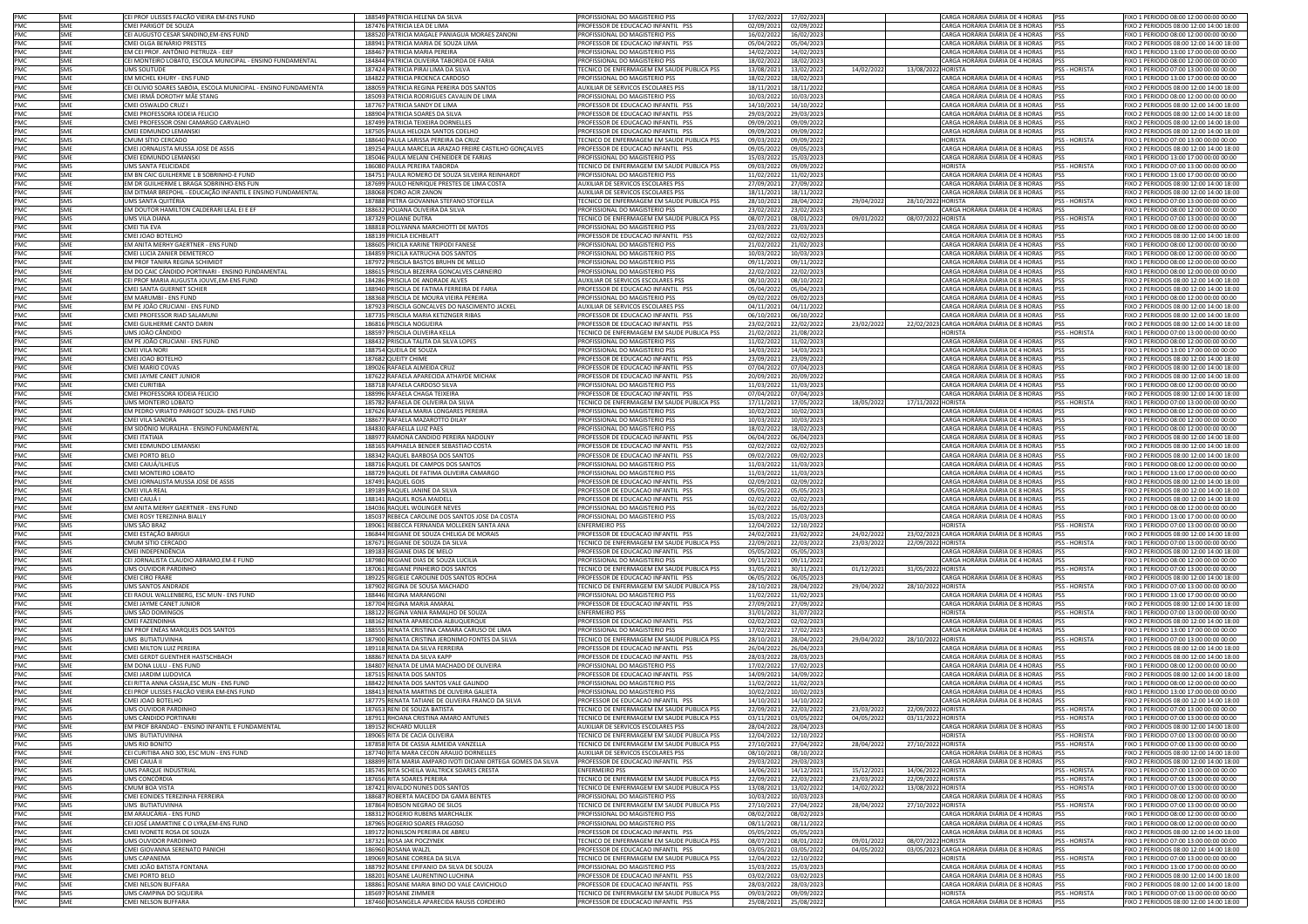|                   | SMS               | UMS CONCÓRDIA                                                                        | 187431 ROSANGELA CAETANO DA SILVA                                             | TECNICO DE ENFERMAGEM EM SAUDE PUBLICA PSS                                  | 13/08/2021               | 13/02/2022               | 14/02/2022 | 13/08/2022 HORISTA |                                                                               | PSS - HORISTA        | FIXO 1 PERIODO 07:00 13:00 00:00 00:00                                             |
|-------------------|-------------------|--------------------------------------------------------------------------------------|-------------------------------------------------------------------------------|-----------------------------------------------------------------------------|--------------------------|--------------------------|------------|--------------------|-------------------------------------------------------------------------------|----------------------|------------------------------------------------------------------------------------|
| PMC<br>PMC        | SMF               | EM IRATI - ENS FUND                                                                  | 188443 ROSANGELA CORREIA DE LIMA                                              | PROFISSIONAL DO MAGISTERIO PSS                                              | 11/02/2022               | 11/02/2023               |            |                    | CARGA HORÁRIA DIÁRIA DE 4 HORAS                                               | <b>PSS</b>           | FIXO 1 PERIODO 08:00 12:00 00:00 00:00                                             |
| PMC               | SME               | CMEI HUGO PERETTI                                                                    | 189198 ROSANGELA DOS SANTOS GOMES                                             | PROFESSOR DE EDUCACAO INFANTIL PSS                                          | 05/05/2022               | 05/05/2023               |            |                    | CARGA HORÁRIA DIÁRIA DE 8 HORAS                                               | PSS                  | FIXO 2 PERIODOS 08:00 12:00 14:00 18:00                                            |
| PMC               | SME               | CMEI GERDT GUENTHER HASTSCHBACH                                                      | 185226 ROSANGELA DOS SANTOS SILVA SANTANA                                     | ROFISSIONAL DO MAGISTERIO PSS                                               | 23/03/2022               | 23/03/2023               |            |                    | CARGA HORÁRIA DIÁRIA DE 4 HORAS                                               |                      | FIXO 1 PERIODO 08:00 12:00 00:00 00:00                                             |
| PMC               | SMS               | UMS ESTRELA                                                                          | 189071 ROSANGELA MACHADO VIEIRA ROLDO                                         | TECNICO DE ENFERMAGEM EM SAUDE PUBLICA PSS                                  | 12/04/2022               | 12/10/2022               |            |                    | <b>HORISTA</b>                                                                | <b>SS-HORISTA</b>    | FIXO 1 PERIODO 07:00 13:00 00:00 00:00                                             |
| PMC               | <b>SMF</b>        | EM MARIA DO CARMO MARTINS - ENSINO FUNDAMENTAL                                       | 184201 ROSANGELA MARIA DE PAULA SILVA                                         | PROFISSIONAL DO MAGISTERIO PSS                                              | 18/02/2022               | 18/02/2023               |            |                    | CARGA HORÁRIA DIÁRIA DE 4 HORAS                                               | pss                  | FIXO 1 PERIODO 13:00 17:00 00:00 00:00                                             |
| PMC<br>PMC        | SME               | CMEI VILA VITÓRIA                                                                    | 188886 ROSANGELA PEDRINA LOPES                                                | PROFESSOR DE EDUCACAO INFANTIL PSS                                          | 28/03/2022               | 28/03/2023               |            |                    | CARGA HORÁRIA DIÁRIA DE 8 HORAS                                               | PSS                  | FIXO 2 PERIODOS 08:00 12:00 14:00 18:00                                            |
|                   | SME               | CMEI PROFESSOR RIAD SALAMUNI                                                         | 188874 ROSANJELA DIAS PRADO                                                   | ROFESSOR DE EDUCACAO INFANTIL PSS                                           | 28/03/2022               | 28/03/2023               |            |                    | CARGA HORÁRIA DIÁRIA DE 8 HORAS                                               | PSS                  | FIXO 2 PERIODOS 08:00 12:00 14:00 18:00                                            |
| PMC               | SME               | CMEI CIRO FRARE                                                                      | 185107 ROSARIA FURQUIM                                                        | PROFISSIONAL DO MAGISTERIO PSS                                              | 14/03/2022               | 14/03/2023               |            |                    | CARGA HORÁRIA DIÁRIA DE 4 HORAS                                               | PSS                  | FIXO 1 PERIODO 08:00 12:00 00:00 00:00                                             |
| PMC               | SME               | CEI PROF TEREZA MATSUMOTO,EM - ENS FUND                                              | 184800 ROSE APARECIDA DAS CHAGAS LINHARES                                     | PROFISSIONAL DO MAGISTERIO PSS                                              | 08/02/2022               | 08/02/2023               |            |                    | CARGA HORÁRIA DIÁRIA DE 4 HORAS                                               | PSS                  | FIXO 1 PERIODO 08:00 12:00 00:00 00:00                                             |
| PMC               | SMS               | UMS VILA ESPERANÇA                                                                   | 187455 ROSELAINE CAETANO                                                      | <b>ENFERMEIRO PSS</b>                                                       | 23/08/2021               | 23/02/2022               | 24/02/2022 | 23/08/2022 HORISTA |                                                                               | PSS - HORISTA        | FIXO 1 PERIODO 07:00 13:00 00:00 00:00                                             |
| PMC<br>PMC        | SME               | CMEI RIO NEGRO II                                                                    | 187473 ROSELAINE PADILHA<br>187486 ROSELI BARBOSA CORREIA GOUVEIA             | ROFESSOR DE EDUCACAO INFANTIL PSS<br>ROFESSOR DE EDUCACAO INFANTIL PSS      | 25/08/2021               | 25/08/2022               |            |                    | CARGA HORÁRIA DIÁRIA DE 8 HORAS                                               |                      | IXO 2 PERIODOS 08:00 12:00 14:00 18:00<br>FIXO 2 PERIODOS 08:00 12:00 14:00 18:00  |
| PMC               | SME<br>SME        | CMEI TAPAJÓS                                                                         | 186969 ROSELI DA SILVA DOS SANTOS                                             |                                                                             | 02/09/2021               | 02/09/2022               | 04/05/2022 |                    | CARGA HORÁRIA DIÁRIA DE 8 HORAS<br>03/05/2023 CARGA HORÁRIA DIÁRIA DE 8 HORAS |                      |                                                                                    |
| PMC               | SMF               | CMEI MILTON LUIZ PEREIRA<br>CMEI PARIGOT DE SOUZA                                    | 188764 ROSELI DE FATIMA ROOS                                                  | PROFESSOR DE EDUCACAO INFANTIL PSS<br>PROFISSIONAL DO MAGISTERIO PSS        | 03/05/2021<br>14/03/2022 | 03/05/2022<br>14/03/2023 |            |                    | CARGA HORÁRIA DIÁRIA DE 4 HORAS                                               | PSS                  | FIXO 2 PERIODOS 08:00 12:00 14:00 18:00<br>FIXO 1 PERIODO 08:00 12:00 00:00 00:00  |
|                   | SMS               | CMUM CAMPO COMPRIDO                                                                  | 187058 ROSELI DE MOURA                                                        | TECNICO DE ENFERMAGEM EM SAUDE PUBLICA PSS                                  | 31/05/2021               | 30/11/2021               | 01/12/2021 | 31/05/2022 HORISTA |                                                                               | <b>PSS - HORISTA</b> | FIXO 1 PERIODO 07:00 13:00 00:00 00:00                                             |
| PMC<br>PMC        | SMS               | UMS VILA VERDE                                                                       | 186156 ROSELI TEIXEIRA DOS SANTOS KICOT LIMA                                  | <b>TECNICO DE ENFERMAGEM EM SAUDE PUBLICA PSS</b>                           | 28/10/2021               | 28/04/2022               | 29/04/2022 | 28/10/2022 HORISTA |                                                                               | <b>PSS - HORISTA</b> | FIXO 1 PERIODO 07:00 13:00 00:00 00:00                                             |
| PMC               | SMS               | UMS WALDEMAR MONASTIER                                                               | 186158 ROSELI TERESINHA ESTURARO                                              | TECNICO DE ENFERMAGEM EM SAUDE PUBLICA PSS                                  | 28/10/2021               | 28/04/2022               | 29/04/2022 | 28/10/2022 HORISTA |                                                                               | PSS - HORISTA        | FIXO 1 PERIODO 07:00 13:00 00:00 00:00                                             |
| PMC               | SME               | CMEI CAIUÁ/ILHEUS                                                                    | 188855 ROSELIR COIMBRA DOS SANTOS                                             | PROFESSOR DE EDUCACAO INFANTIL PSS                                          | 28/03/2022               | 28/03/2023               |            |                    | CARGA HORÁRIA DIÁRIA DE 8 HORAS                                               | <b>PSS</b>           | FIXO 2 PERIODOS 08:00 12:00 14:00 18:00                                            |
| PMC               | SME               | CMEI JAYME CANET JUNIOR                                                              | 189245 ROSELY DIAS                                                            | ROFESSOR DE EDUCACAO INFANTIL PSS                                           | 06/05/2022               | 06/05/2023               |            |                    | CARGA HORÁRIA DIÁRIA DE 8 HORAS                                               |                      | FIXO 2 PERIODOS 08:00 12:00 14:00 18:00                                            |
| PMC               | SME               | EM PROF JURANDYR BAGGIO MOCKELL - ENS FUND                                           | 188465 ROSEMARI PALHANO ZANELLA                                               | ROFISSIONAL DO MAGISTERIO PSS                                               | 14/02/2022               | 14/02/2023               |            |                    | CARGA HORÁRIA DIÁRIA DE 4 HORAS                                               |                      | IXO 1 PERIODO 08:00 12:00 00:00 00:00                                              |
| FAS               | FASP              | CENTRAL DE ENCAMINHAMENTO SOCIAL 24 HORAS                                            | 88556 ROSEMARY RANGEL LIMA                                                    | EDUCADOR SOCIAL PSS                                                         | 08/11/2021               | 08/11/2022               |            |                    | CARGA HORÁRIA DIÁRIA DE 8 HORAS                                               |                      | FIXO 2 PERIODOS 08:00 12:00 14:00 18:00                                            |
|                   | <b>SMF</b>        | EM MADRE ANTÔNIA ENSINO FUNDAMENTAL                                                  | 187964 ROSEMERI PALHANO DOS SANTOS                                            | PROFISSIONAL DO MAGISTERIO PSS                                              | 08/11/2021               | 08/11/2022               |            |                    | CARGA HORÁRIA DIÁRIA DE 4 HORAS                                               |                      | FIXO 1 PERIODO 13:00 17:00 00:00 00:00                                             |
| PMC<br>PMC<br>PMC | SME               | EM PROF HERLEY MEHL - ENS FUND                                                       | 188270 ROSENEI LAURENTINO DE ALBUQUERQUE                                      | AUXILIAR DE SERVICOS ESCOLARES PSS                                          | 07/02/2022               | 07/02/2023               |            |                    | CARGA HORÁRIA DIÁRIA DE 8 HORAS                                               | PSS                  | FIXO 2 PERIODOS 08:00 12:00 13:00 17:00                                            |
| PMC               | SME               | EM AYRTON SENNA DA SILVA- ENS FUND                                                   | 188572 ROSENEIDE DE FATIMA CARVALHO                                           | ROFISSIONAL DO MAGISTERIO PSS                                               | 18/02/2022               | 18/02/2023               |            |                    | CARGA HORÁRIA DIÁRIA DE 4 HORAS                                               | PSS                  | FIXO 1 PERIODO 13:00 17:00 00:00 00:00                                             |
| PMC               | SME<br><b>SMF</b> | CMEI SÃO CARLOS<br>CEI PROF JOSE WANDERLEY DIAS EM-ENS FUND                          | 187758 ROSENI MORESCO<br>188280 ROSI HELENA DE CARVALHO FAVERO                | PROFESSOR DE EDUCACAO INFANTIL PSS<br>AUXILIAR DE SERVICOS ESCOLARES PSS    | 14/10/2021<br>07/02/2022 | 14/10/2022<br>07/02/2023 |            |                    | CARGA HORÁRIA DIÁRIA DE 8 HORAS<br>CARGA HORÁRIA DIÁRIA DE 8 HORAS            | PSS<br>PSS           | FIXO 2 PERIODOS 08:00 12:00 14:00 18:00<br>FIXO 2 PERIODOS 08:00 12:00 14:00 18:00 |
| PMC               | SME               | CMEI COQUEIROS                                                                       | 188901 ROSICLEIDE LEAL WOICIECHOVSKI                                          | ROFESSOR DE EDUCACAO INFANTIL PSS                                           | 29/03/2022               | 29/03/2023               |            |                    | CARGA HORÁRIA DIÁRIA DE 8 HORAS                                               | PSS                  | FIXO 2 PERIODOS 08:00 12:00 14:00 18:00                                            |
| PMC               | SME               | CEI BELMIRO CESAR, ESC MUN - ENS FUND                                                | 188366 ROSICLER SANTOS RAMOS                                                  | ROFISSIONAL DO MAGISTERIO PSS                                               | 09/02/2022               | 09/02/2023               |            |                    | CARGA HORÁRIA DIÁRIA DE 4 HORAS                                               | PSS                  | FIXO 1 PERIODO 13:00 17:00 00:00 00:00                                             |
| PMC               | SME               | EM PIRATINI - ENS FUND                                                               | 187447 ROSILDA DA SILVA ALVES DE SOUZA                                        | AUXILIAR DE SERVICOS ESCOLARES PSS                                          | 20/08/2021               | 20/08/2022               |            |                    | CARGA HORÁRIA DIÁRIA DE 8 HORAS                                               |                      | FIXO 2 PERIODOS 08:00 12:00 14:00 18:00                                            |
| PMC               | SME               | CEI ÉRICO VERÍSSIMO. ESC MUN - ENS FUND                                              | 188297 ROSILEI PINTO GARCIA DOS SANTOS                                        | PROFISSIONAL DO MAGISTERIO PSS                                              | 07/02/2022               | 07/02/2023               |            |                    | CARGA HORÁRIA DIÁRIA DE 4 HORAS                                               | PSS                  | FIXO 1 PERIODO 13:00 17:00 00:00 00:00                                             |
|                   | SMS               | <b>UMS SOLITUDE</b>                                                                  | 187317 ROSILIANA PEREIRA DA SILVA                                             | TECNICO DE ENFERMAGEM EM SAUDE PUBLICA PSS                                  | 08/07/2021               | 08/01/2022               | 09/01/2022 | 08/07/2022 HORISTA |                                                                               | PSS - HORISTA        | FIXO 1 PERIODO 07:00 13:00 00:00 00:00                                             |
| PMC<br>PMC        | SME               | CMEI MORADIAS DA ORDEM                                                               | 188752 ROSIMARY VIEIRA BRANDAO                                                | ROFISSIONAL DO MAGISTERIO PSS                                               | 14/03/2022               | 14/03/2023               |            |                    | CARGA HORÁRIA DIÁRIA DE 4 HORAS                                               | PSS                  | FIXO 1 PERIODO 08:00 12:00 00:00 00:00                                             |
| PMC               | SME               | CMEI TIA EVA                                                                         | 188783 ROSIMEIRE DE OLIVEIRA LUZ                                              | PROFISSIONAL DO MAGISTERIO PSS                                              | 15/03/2022               | 15/03/2023               |            |                    | CARGA HORÁRIA DIÁRIA DE 4 HORAS                                               | PSS                  | FIXO 1 PERIODO 08:00 12:00 00:00 00:00                                             |
| PMC               | SME               | EM PROF AUGUSTA GLUCK RIBAS - ENS FUND                                               | 187741 ROSINEI ALVES QUIRINO                                                  | AUXILIAR DE SERVICOS ESCOLARES PS!                                          | 08/10/2021               | 08/10/2022               |            |                    | CARGA HORÁRIA DIÁRIA DE 8 HORAS                                               | <b>PSS</b>           | FIXO 2 PERIODOS 08:00 12:00 14:00 18:00                                            |
| PMC               | SMS               | CMUM BOA VISTA                                                                       | 187085 ROSINEI TERESINHA MEIRELES DA SILVA                                    | TECNICO DE ENFERMAGEM EM SAUDE PUBLICA PSS                                  | 14/06/2021               | 14/12/2021               | 15/12/2021 | 14/06/2022 HORISTA |                                                                               | <b>PSS - HORISTA</b> | FIXO 1 PERIODO 07:00 13:00 00:00 00:00                                             |
| PMC               | SME               | CMEI SÃO JOÃO DEL REY                                                                | 185071 ROSITA MARIA BEDIN BURGO                                               | ROFISSIONAL DO MAGISTERIO PSS                                               | 14/03/2022               | 14/03/2023               |            |                    | ARGA HORÁRIA DIÁRIA DE 4 HORAS                                                |                      | IXO 1 PERIODO 13:00 17:00 00:00 00:00                                              |
| PMC               | SME               | CEI EVA DA SILVA, ESC MUN - ENS FUND                                                 | 188401 ROSSANA DE ALMEIDA LIMA                                                | ROFISSIONAL DO MAGISTERIO PSS                                               | 10/02/2022               | 10/02/2023               |            |                    | CARGA HORÁRIA DIÁRIA DE 4 HORAS                                               |                      | IXO 1 PERIODO 08:00 12:00 00:00 00:00                                              |
| PMC               | SME               | CMEI MILTON LUIZ PEREIRA                                                             | 187725 ROZANGELA DA ROSA                                                      | PROFESSOR DE EDUCACAO INFANTIL PSS                                          | 06/10/2021               | 06/10/2022               |            |                    | CARGA HORÁRIA DIÁRIA DE 8 HORAS                                               |                      | FIXO 2 PERIODOS 08:00 12:00 14:00 18:00                                            |
| PMC<br>PMC<br>PMC | SMF               | CMEI PROFESSORA IODEIA FELICIO                                                       | 187686 ROZELI DE FRANCA                                                       | PROFESSOR DE EDUCACAO INFANTIL PSS                                          | 23/09/2021               | 23/09/2022               |            |                    | CARGA HORÁRIA DIÁRIA DE 8 HORAS                                               | <b>PSS</b>           | FIXO 2 PERIODOS 08:00 12:00 14:00 18:00                                            |
|                   | SME               | CMEI FAZENDINHA                                                                      | 188841 RUBIAMARA DA SILVA                                                     | PROFESSOR DE EDUCACAO INFANTIL PSS                                          | 25/03/2022               | 25/03/2023               |            |                    | CARGA HORÁRIA DIÁRIA DE 8 HORAS                                               | PSS                  | FIXO 2 PERIODOS 08:00 12:00 14:00 18:00                                            |
| PMC               | SME               | CEI ÉRICO VERÍSSIMO, ESC MUN - ENS FUND<br>UMS SÃO DOMINGOS                          | 188375 RUDA MORAIS GANDIN                                                     | ROFISSIONAL DO MAGISTERIO PSS<br>TECNICO DE ENFERMAGEM EM SAUDE PUBLICA PSS | 09/02/2022               | 09/02/2023               |            |                    | CARGA HORÁRIA DIÁRIA DE 4 HORAS<br><b>HORISTA</b>                             | PSS<br>PSS - HORISTA | FIXO 1 PERIODO 13:00 17:00 00:00 00:00                                             |
| PMC               | SMS<br>SME        | CMEI PREFEITO IVO ARZUA PEREIRA                                                      | 189101 RUTH REGO PACHECO DE SOUZA<br>187797 RUTHELE MARIA DOS SANTOS          | PROFESSOR DE EDUCACAO INFANTIL PSS                                          | 12/04/2022<br>14/10/2021 | 12/10/2022<br>14/10/2022 |            |                    | CARGA HORÁRIA DIÁRIA DE 8 HORAS                                               | PSS                  | FIXO 1 PERIODO 07:00 13:00 00:00 00:00<br>FIXO 2 PERIODOS 08:00 12:00 14:00 18:00  |
| PMC               | SME               | CMEI SANTO ANTONIO                                                                   | 185066 SABRINA ALVES DA SILVA                                                 | ROFISSIONAL DO MAGISTERIO PSS                                               | 14/03/2023               | 14/03/2023               |            |                    | CARGA HORÁRIA DIÁRIA DE 4 HORAS                                               | PSS                  | FIXO 1 PERIODO 13:00 17:00 00:00 00:00                                             |
| PMC               | SME               | CMEI JULIO RAPHAEL GOMEL                                                             | 187805 SABRINA CRISTINY PIRES GRANDI                                          | ROFESSOR DE EDUCACAO INFANTIL PSS                                           | 14/10/2021               | 14/10/2022               |            |                    | CARGA HORÁRIA DIÁRIA DE 8 HORAS                                               | PSS                  | IXO 2 PERIODOS 08:00 12:00 14:00 18:00                                             |
| PMC               | SME               | EM CEL DURIVAL BRITTO E SILVA - ENS FUND                                             | 188415 SABRINA CRUZ DE LIMA                                                   | PROFISSIONAL DO MAGISTERIO PSS                                              | 10/02/2022               | 10/02/2023               |            |                    | CARGA HORÁRIA DIÁRIA DE 4 HORAS                                               | PSS                  | FIXO 1 PERIODO 08:00 12:00 00:00 00:00                                             |
| PMC               | SME               | CMEI CAIUÁ II                                                                        | 186971 SABRINA DOS SANTOS COELHO                                              | PROFESSOR DE EDUCACAO INFANTIL PSS                                          | 03/05/2021               | 03/05/2022               | 04/05/202  |                    | 03/05/2023 CARGA HORÁRIA DIÁRIA DE 8 HORAS                                    | pss                  | FIXO 2 PERIODOS 08:00 12:00 14:00 18:00                                            |
|                   | SME               | EM VEREADORA LAÍS PERETTI- ENS FUND                                                  | 188292 SABRINA LOBO POLETTO                                                   | PROFISSIONAL DO MAGISTERIO PSS                                              | 07/02/2022               | 07/02/2023               |            |                    | CARGA HORÁRIA DIÁRIA DE 4 HORAS                                               | PSS                  | FIXO 1 PERIODO 08:00 12:00 00:00 00:00                                             |
| PMC<br>PMC        | SMS               | UMS COQUEIROS                                                                        | 185542 SABRINA REGINA DOS SANTOS                                              | ECNICO DE ENFERMAGEM EM SAUDE PUBLICA PSS                                   | 03/11/2021               | 03/05/2022               | 04/05/202  | 03/11/2022 HORISTA |                                                                               | <b>PSS - HORISTA</b> | FIXO 1 PERIODO 07:00 13:00 00:00 00:00                                             |
| PMC               | SME               | CMEI NELSON BUFFARA                                                                  | 189123 SABRINE MORALES RODRIGUES                                              | PROFESSOR DE EDUCACAO INFANTIL PSS                                          | 26/04/2022               | 26/04/2023               |            |                    | CARGA HORÁRIA DIÁRIA DE 8 HORAS                                               | PSS                  | FIXO 2 PERIODOS 08:00 12:00 14:00 18:00                                            |
| PMC               | SME               | CMEI PROFESSOR RIAD SALAMUNI                                                         | 189054 SABRINE TOALDO DE SOUZA                                                | PROFESSOR DE EDUCACAO INFANTIL PSS                                          | 08/04/2022               | 08/04/2023               |            |                    | CARGA HORÁRIA DIÁRIA DE 8 HORAS                                               | <b>PSS</b>           | FIXO 2 PERIODOS 08:00 12:00 14:00 18:00                                            |
| PMC               | SME               | CEI PROF LAURO ESMANHOTO EM - ENS FUND                                               | 187692 SAIOMARA WOGLER DA SILVA                                               | UXILIAR DE SERVICOS ESCOLARES PSS                                           | 27/09/2021               | 27/09/2022               |            |                    | CARGA HORÁRIA DIÁRIA DE 8 HORAS                                               | PSS                  | FIXO 2 PERIODOS 08:00 12:00 14:00 18:00                                            |
| PMC               | SME               | EM PROF DONATILA CARON DOS ANJOS                                                     | 187395 SALETE APARECIDA PRUDENCIO RODRIGUES                                   | UXILIAR DE SERVICOS ESCOLARES PSS                                           | 02/08/2021               | 02/08/2022               |            |                    | CARGA HORÁRIA DIÁRIA DE 8 HORAS                                               | PSS                  | FIXO 2 PERIODOS 08:00 12:00 14:00 18:00                                            |
| PMC               | SME<br>SMF        | EM PIRATINI - ENS FUND                                                               | 188576 SAMANTA MATOS DOS SANTOS                                               | PROFISSIONAL DO MAGISTERIO PSS                                              | 18/02/2022               | 18/02/2023               |            |                    | CARGA HORÁRIA DIÁRIA DE 4 HORAS<br>CARGA HORÁRIA DIÁRIA DE 8 HORAS            | <b>PSS</b>           | FIXO 1 PERIODO 08:00 12:00 00:00 00:00                                             |
| PMC<br>PMC        | SME               | CMEI MARIA DO ROCIO RAMIRA MAESTELLI<br>CMEI SÃO JOÃO DEL REY                        | 188350 SAMIRA ODERDENGE LOURENCETTI<br>188961 SAMIRA RAMOS LACERDA            | PROFESSOR DE EDUCACAO INFANTIL PSS<br>PROFESSOR DE EDUCACAO INFANTIL PSS    | 09/02/2022<br>06/04/2022 | 09/02/2023<br>06/04/2023 |            |                    | CARGA HORÁRIA DIÁRIA DE 8 HORAS                                               | <b>PSS</b>           | FIXO 2 PERIODOS 08:00 12:00 14:00 18:00<br>FIXO 2 PERIODOS 08:00 12:00 14:00 18:00 |
| PMC               | SMS               | CMUM CAMPO COMPRIDO                                                                  | 187635 SAMUEL ALENCAR DA SILVA                                                | ENFERMEIRO PSS                                                              | 22/09/2021               | 22/03/2022               | 23/03/2022 | 22/09/2022 HORISTA |                                                                               | PSS - HORISTA        | FIXO 1 PERIODO 14:00 20:00 00:00 00:00                                             |
| PMC               | SME               | CEI ULYSSES SILVEIRA GUIMARÃES, EM-E FUND                                            | 187937 SAMUEL CAETANO                                                         | AUXILIAR DE SERVICOS ESCOLARES PSS                                          | 04/11/2021               | 04/11/2022               |            |                    | CARGA HORÁRIA DIÁRIA DE 8 HORAS                                               | PSS                  | FIXO 2 PERIODOS 08:00 12:00 14:00 18:00                                            |
| PMC               | SME               | CEI PROF TEREZA MATSUMOTO,EM - ENS FUND                                              | 187444 SANDRA APARECIDA LOPES OLIVEIRA                                        | AUXILIAR DE SERVICOS ESCOLARES PSS                                          | 20/08/2021               |                          |            |                    | CARGA HORÁRIA DIÁRIA DE 8 HORAS                                               | PSS                  |                                                                                    |
| PMC               | SME               |                                                                                      |                                                                               |                                                                             |                          |                          |            |                    |                                                                               |                      |                                                                                    |
| PMC               | SME               |                                                                                      |                                                                               |                                                                             |                          | 20/08/2022               |            |                    |                                                                               |                      | FIXO 2 PERIODOS 08:00 12:00 14:00 18:00                                            |
| PMC               |                   | EM PROF MARIA MARLI PIOVEZAN<br>CEI ÉRICO VERÍSSIMO, ESC MUN - ENS FUND              | 188440 SANDRA BERNADETE VOI DA SILVA<br>188309 SANDRA FERNANDES DA SILVA LIMA | <b>ROFISSIONAL DO MAGISTERIO PSS</b><br>ROFISSIONAL DO MAGISTERIO PSS       | 11/02/2022<br>08/02/2022 | 11/02/2023<br>08/02/2023 |            |                    | CARGA HORÁRIA DIÁRIA DE 4 HORAS<br>CARGA HORÁRIA DIÁRIA DE 4 HORAS            | PSS<br>PSS           | FIXO 1 PERIODO 08:00 12:00 00:00 00:00<br>IXO 1 PERIODO 08:00 12:00 00:00 00:00    |
|                   | SME               |                                                                                      |                                                                               | ROFISSIONAL DO MAGISTERIO PSS                                               |                          |                          |            |                    |                                                                               |                      |                                                                                    |
| PMC               | SME               | CMEI SÃO CARLOS<br>CMEI JARDIM GABINETO                                              | 188814 SANDRA FERNANDES NASCIMENTO FRANCO<br>187776 SANDRA INES DE ABREU      | ROFESSOR DE EDUCACAO INFANTIL PSS                                           | 23/03/2022<br>14/10/2021 | 23/03/2023<br>14/10/2022 |            |                    | CARGA HORÁRIA DIÁRIA DE 4 HORAS<br>CARGA HORÁRIA DIÁRIA DE 8 HORAS            |                      | IXO 1 PERIODO 08:00 12:00 00:00 00:00<br>FIXO 2 PERIODOS 08:00 12:00 14:00 18:00   |
|                   | SMS               | UMS SÃO DOMINGOS                                                                     | 188641 SANDRA MARA VAZ DA SILVA CORDEIRO                                      | TECNICO DE ENFERMAGEM EM SAUDE PUBLICA PSS                                  | 09/03/2022               | 09/09/2022               |            |                    | <b>HORISTA</b>                                                                | <b>PSS - HORISTA</b> | FIXO 1 PERIODO 07:00 13:00 00:00 00:00                                             |
|                   | SME               | CEI PROF ULISSES FALCÃO VIEIRA EM-ENS FUND                                           | 188361 SANDRA MARIA LANG SANCHES                                              | PROFISSIONAL DO MAGISTERIO PSS                                              | 09/02/2022               | 09/02/2023               |            |                    | CARGA HORÁRIA DIÁRIA DE 4 HORAS                                               | PSS                  | FIXO 1 PERIODO 13:00 17:00 00:00 00:00                                             |
| PMC<br>PMC<br>PMC | SMS               | UMS JARDIM ALIANÇA                                                                   | 187873 SANDRA MARIA LEITE DA SILVA                                            | TECNICO DE ENFERMAGEM EM SAUDE PUBLICA PSS                                  | 28/10/2021               | 28/04/2022               | 29/04/2022 | 28/10/2022 HORISTA |                                                                               | <b>PSS - HORISTA</b> | FIXO 1 PERIODO 07:00 13:00 00:00 00:00                                             |
| PMC               | SME               | SECRETARIA MUNICIPAL DA EDUCAÇÃO                                                     | 188932 SANDRA MARLI HEMKEMEIER GONCALVES                                      | PROFESSOR DE EDUCACAO INFANTIL PSS                                          | 05/04/2022               | 05/04/2023               |            |                    | CARGA HORÁRIA DIÁRIA DE 8 HORAS                                               | PSS                  | FIXO 2 PERIODOS 08:00 12:00 14:00 18:00                                            |
| PMC               | SMF               | <b>CMEI EUCALIPTOS</b>                                                               | 188838 SANDRA PIFTROBON                                                       | PROFESSOR DE EDUCAÇÃO INFANTIL PSS                                          | 25/03/2022               | 25/03/2023               |            |                    | CARGA HORÁRIA DIÁRIA DE 8 HORAS                                               | PSS                  | FIXO 2 PFRIODOS 08:00 12:00 14:00 18:00                                            |
| PMC               | SMS               | <b>UMS BARREIRINHA</b>                                                               | 187668 SANDRA REGINA CRUZ DO NASCIMENTO                                       | TECNICO DE ENFERMAGEM EM SAUDE PUBLICA PSS                                  | 22/09/2021               | 22/03/2022               | 23/03/2022 | 22/09/2022 HORISTA |                                                                               | PSS - HORISTA        | FIXO 1 PERIODO 07:00 13:00 00:00 00:00                                             |
| PMC               | SME               | CMEI INDEPENDÊNCIA                                                                   | 189250 SANDRA REGINA GOMES RIBEIRO                                            | ROFESSOR DE EDUCACAO INFANTIL PSS                                           | 09/05/2022               | 09/05/2023               |            |                    | CARGA HORÁRIA DIÁRIA DE 8 HORAS                                               | PSS<br>PSS           | FIXO 2 PERIODOS 08:00 12:00 14:00 18:00                                            |
| PMC               | SME<br>SME        | CMEI PARIGOT DE SOUZA                                                                | 188746 SANDRA ROSA DO NASCIMENTO                                              | PROFISSIONAL DO MAGISTERIO PSS<br>PROFESSOR DE EDUCACAO INFANTIL PSS        | 14/03/2022               | 14/03/2023               |            |                    | CARGA HORÁRIA DIÁRIA DE 4 HORAS                                               | <b>PSS</b>           | FIXO 1 PERIODO 08:00 12:00 00:00 00:00                                             |
| PMC               | SME               | CMEI IVONETE ROSA DE SOUZA<br>CEI P ADRIANO GUSTAVO C ROBINE,EM-E FUND               | 187710 SANDRO JOSE DE SOUZA<br>188288 SANTINA DE FATIMA FERREIRA              | PROFISSIONAL DO MAGISTERIO PSS                                              | 27/09/2021<br>07/02/2022 | 27/09/2022<br>07/02/2023 |            |                    | CARGA HORÁRIA DIÁRIA DE 8 HORAS<br>CARGA HORÁRIA DIÁRIA DE 4 HORAS            | <b>PSS</b>           | FIXO 2 PERIODOS 08:00 12:00 14:00 18:00<br>FIXO 1 PERIODO 08:00 12:00 00:00 00:00  |
| PMC<br>PMC        | SME               | CMEI MILTON LUIZ PEREIRA                                                             | 187683 SARA APARECIDA FIQUEREDO DOS SANTOS                                    | ROFESSOR DE EDUCACAO INFANTIL PSS                                           | 23/09/2021               | 23/09/2022               |            |                    | CARGA HORÁRIA DIÁRIA DE 8 HORAS                                               |                      | FIXO 2 PERIODOS 08:00 12:00 14:00 18:00                                            |
| PMC               | SMS               | UMS TRINDADE                                                                         | 187648 SARA DUARTE PEREIRA                                                    | TECNICO DE ENFERMAGEM EM SAUDE PUBLICA PSS                                  | 22/09/2021               | 22/03/2022               | 23/03/2022 | 22/09/2022 HORISTA |                                                                               | PSS - HORISTA        | FIXO 1 PERIODO 07:00 13:00 00:00 00:00                                             |
| PMC               | SME               | CMEI MARECHAL RONDON II                                                              | 187724 SARA IZABEL SOARES DA COSTA                                            | PROFESSOR DE EDUCACAO INFANTIL PSS                                          | 06/10/202                | 06/10/2022               |            |                    | CARGA HORÁRIA DIÁRIA DE 8 HORAS                                               | PSS                  | FIXO 2 PERIODOS 08:00 12:00 14:00 18:00                                            |
| PMC               | SME               | EM PROF NANSYR CECATO CAVICHIOLO - EI E EF                                           | 188498 SARA SHIRLEI ROCHA                                                     | ROFISSIONAL DO MAGISTERIO PSS                                               | 15/02/202                | 15/02/2023               |            |                    | CARGA HORÁRIA DIÁRIA DE 4 HORAS                                               | PSS                  | FIXO 1 PERIODO 13:00 17:00 00:00 00:00                                             |
| PMC               | SME               | CMEI IVONETE ROSA DE SOUZA                                                           | 186801 SARAH ALESSANDRA MARTINS                                               | ROFESSOR DE EDUCACAO INFANTIL PSS                                           | 22/02/2021               | 21/02/2022               | 22/02/2022 |                    | 21/02/2023 CARGA HORÁRIA DIÁRIA DE 8 HORAS                                    | PSS                  | FIXO 2 PERIODOS 08:00 12:00 14:00 18:00                                            |
|                   |                   | UM SHIU CERCADI                                                                      |                                                                               | NILU DE ENFERIV<br>AGEM EM SAUDE PUBLICA PSS                                | 28/10/202.               | 28/04/202                | 29/04/202  | 28/10/2            |                                                                               |                      | XO 1 FERIODO 07:00 13:00 00:00 00:00                                               |
| PMC               | SME               | CMEI IVONETE ROSA DE SOUZA                                                           | 188868 SAYONARA APARECIDA PENTEADO LANZARINI DALK                             | PROFESSOR DE EDUCACAO INFANTIL PSS                                          | 28/03/2022               | 28/03/2023               |            |                    | CARGA HORÁRIA DIÁRIA DE 8 HORAS                                               | PSS                  | FIXO 2 PERIODOS 08:00 12:00 14:00 18:00                                            |
| PMC               | SME               | CMELPREEEITO IVO ARZUA PEREIRA                                                       | 187764 SCHEILA BATISTA VIEIRA GODOY                                           | PROFESSOR DE EDUCACAO INFANTIL PSS                                          | 14/10/2021               | 14/10/2022               |            |                    | CARGA HORÁRIA DIÁRIA DE 8 HORAS                                               | PSS                  | FIXO 2 PERIODOS 08:00 12:00 14:00 18:00                                            |
| PMC               | SME<br>SME        | EM ELZA LERNER - ENS FUND<br>CMEI MORADIAS BELÉM                                     | 188370 SCHEILA MARA LEAL NATALI                                               | PROFISSIONAL DO MAGISTERIO PSS<br>PROFISSIONAL DO MAGISTERIO PSS            | 09/02/2022               | 09/02/2023               |            |                    | CARGA HORÁRIA DIÁRIA DE 4 HORAS                                               | PSS<br><b>IPSS</b>   | FIXO 1 PERIODO 08:00 12:00 00:00 00:00                                             |
| PMC               |                   |                                                                                      | 185063 SCHEILA TESSARI<br>184180 SEBASTIANA PADILHA DE OLIVEIRA               |                                                                             | 10/03/2022               | 10/03/2023               |            |                    | CARGA HORÁRIA DIÁRIA DE 4 HORAS                                               | PSS                  | FIXO 1 PERIODO 08:00 12:00 00:00 00:00                                             |
| PMC<br>PMC        | SME<br>SME        | CEI DAVID CARNEIRO, ESC MUN - ENS FUND<br>EM PROF NANSYR CECATO CAVICHIOLO - EI E EF | 188500 SELMA CRISTHIANE TEIXEIRA DA SILVA DOS SANTOS                          | PROFISSIONAL DO MAGISTERIO PSS<br>PROFISSIONAL DO MAGISTERIO PSS            | 18/02/2022<br>15/02/2022 | 18/02/2023<br>15/02/2023 |            |                    | CARGA HORÁRIA DIÁRIA DE 4 HORAS<br>CARGA HORÁRIA DIÁRIA DE 4 HORAS            | PSS                  | FIXO 1 PERIODO 13:00 17:00 00:00 00:00<br>FIXO 1 PERIODO 08:00 12:00 00:00 00:00   |
| PMC               | SME               | CMEI ITATIAIA                                                                        | 189008 SHARMILLA GABASSI                                                      | ROFESSOR DE EDUCACAO INFANTIL PSS                                           | 07/04/2022               | 07/04/2023               |            |                    | CARGA HORÁRIA DIÁRIA DE 8 HORAS                                               | PSS                  | FIXO 2 PERIODOS 08:00 12:00 14:00 18:00                                            |
| PMC               | SME               | CMEI JORNALISTA MUSSA JOSE DE ASSIS                                                  | 188981 SHEILA DE CAMPOS SOUZA SOARES                                          | ROFESSOR DE EDUCACAO INFANTIL PSS                                           | 06/04/2022               | 06/04/2023               |            |                    | CARGA HORÁRIA DIÁRIA DE 8 HORAS                                               |                      | FIXO 2 PERIODOS 08:00 12:00 14:00 18:00                                            |
| PMC               | SME               | CMELPROFESSOR OSNI CAMARGO CARVALHO                                                  | 184356 SHERON SUCZECK MOREIRA                                                 | PROFISSIONAL DO MAGISTERIO PSS                                              | 11/03/2022               | 11/03/2023               |            |                    | CARGA HORÁRIA DIÁRIA DE 4 HORAS                                               |                      | FIXO 1 PERIODO 08:00 12:00 00:00 00:00                                             |
| PMC               | SMS               | UMS BOM PASTOR                                                                       | 187380 SHIRLEY HANTSCHICK DE CARVALHO HERITT                                  | ENFERMEIRO PSS                                                              | 27/07/2021               | 27/01/2022               | 28/01/2022 | 27/07/2022 HORISTA |                                                                               | PSS - HORISTA        | FIXO 1 PERIODO 07:00 13:00 00:00 00:00                                             |
| FAS               | FASP              | CENTRAL DE ENCAMINHAMENTO SOCIAL 24 HORAS                                            | 88563 SIBELI CRISTIANE COSTA                                                  | EDUCADOR SOCIAL PSS                                                         | 08/11/2021               | 08/11/2022               |            |                    | CARGA HORÁRIA DIÁRIA DE 8 HORAS                                               | <b>PSS</b>           | FIXO 2 PERIODOS 08:00 12:00 14:00 18:00                                            |
| PMC               | SME               | EM VEREADORA LAÍS PERETTI- ENS FUND                                                  | 188469 SIDINEIA APARECIDA DA SILVA MARTINS                                    | PROFISSIONAL DO MAGISTERIO PSS                                              | 14/02/2022               | 14/02/2023               |            |                    | CARGA HORÁRIA DIÁRIA DE 4 HORAS                                               | PSS                  | FIXO 1 PERIODO 13:00 17:00 00:00 00:00                                             |
| PMC               | SME               | CMEI SÃO JOSÉ OPERÁRIO                                                               | 185293 SIDNEIA APARECIDA NOVAIS MOREIRA                                       | PROFISSIONAL DO MAGISTERIO PSS                                              | 10/03/2022               | 10/03/2023               |            |                    | CARGA HORÁRIA DIÁRIA DE 4 HORAS                                               | PSS                  | FIXO 1 PERIODO 08:00 12:00 00:00 00:00                                             |
| PMC               | SMS               | <b>UMS OSTERNACK</b>                                                                 | 187098 SIDNEIA MENDES                                                         | TECNICO DE ENFERMAGEM EM SAUDE PUBLICA PSS                                  | 14/06/2021               | 14/12/2021               | 15/12/2021 | 14/06/2022 HORISTA |                                                                               | PSS - HORISTA        | FIXO 1 PERIODO 07:00 13:00 00:00 00:00                                             |
| PMC               | SME<br>SME        | CMEI GERDT GUENTHER HASTSCHBACH<br>CEI FRANCISCO KLEMTZ.ESC MUN - ENS FUND           | 189271 SILIANA CHINCOVIAKI<br>188431 SILMA CAMUCA DE SOUZA                    | PROFESSOR DE EDUCACAO INFANTIL PSS                                          | 09/05/2022               | 09/05/2023               |            |                    | CARGA HORÁRIA DIÁRIA DE 8 HORAS<br>CARGA HORÁRIA DIÁRIA DE 4 HORAS            | <b>PSS</b><br>PSS    | FIXO 2 PERIODOS 08:00 12:00 14:00 18:00                                            |
| PMC<br>PMC        | SME               | CMEI ESCRITOR ELIAS JOSÉ                                                             | 187480 SILMA DE LOURDES MARQUES                                               | ROFISSIONAL DO MAGISTERIO PSS<br>PROFESSOR DE EDUCACAO INFANTIL PSS         | 11/02/2022<br>02/09/2021 | 11/02/2023<br>02/09/2022 |            |                    | CARGA HORÁRIA DIÁRIA DE 8 HORAS                                               |                      | FIXO 1 PERIODO 13:00 17:00 00:00 00:00<br>FIXO 2 PERIODOS 08:00 12:00 14:00 18:00  |
| PMC               | SME               | CEI PROF LINA MARIA MARTINS MOREIRA-ENS FUND                                         | 188471 SILMARA SCHMITT PLOSZAJ                                                | PROFISSIONAL DO MAGISTERIO PSS                                              | 14/02/2022               | 14/02/2023               |            |                    | CARGA HORÁRIA DIÁRIA DE 4 HORAS                                               | <b>PSS</b>           | FIXO 1 PERIODO 13:00 17:00 00:00 00:00                                             |
| PMC               | SME               | CEI ROMARIO MARTINS, ESC MUN - ENS FUND                                              | 188257 SILVANA APARECIDA MATEUS DA COSTA                                      | <b>AUXILIAR DE SERVICOS ESCOLARES PSS</b>                                   | 04/02/2022               | 04/02/2023               |            |                    | CARGA HORÁRIA DIÁRIA DE 8 HORAS                                               | PSS                  | FIXO 2 PERIODOS 08:00 12:00 14:00 18:00                                            |
| PMC               | SME               | CMEI PROFESSORA IODEIA FELICIO                                                       | 187706 SILVANA CELINA DOS SANTOS                                              | PROFESSOR DE EDUCACAO INFANTIL PSS                                          | 27/09/2021               | 27/09/2022               |            |                    | CARGA HORÁRIA DIÁRIA DE 8 HORAS                                               | PSS                  | FIXO 2 PERIODOS 08:00 12:00 14:00 18:00                                            |
| PMC<br>PMC        | SME<br>SME        | CEI PROF LAURO ESMANHOTO EM - ENS FUND<br>CMELUNIAO FERROVIARIA L                    | 188506 SILVANA CHELLA BAHIA<br>188180 SILVANA CRISTINA PRECINOTTO SIQUEIRA    | PROFISSIONAL DO MAGISTERIO PSS<br>PROFESSOR DE EDUCACAO INFANTIL PSS        | 15/02/2022<br>03/02/2022 | 15/02/2023<br>03/02/2023 |            |                    | CARGA HORÁRIA DIÁRIA DE 4 HORAS<br>CARGA HORÁRIA DIÁRIA DE 8 HORAS            | PSS<br><b>PSS</b>    | FIXO 1 PERIODO 13:00 17:00 00:00 00:00<br>FIXO 2 PERIODOS 08:00 12:00 14:00 18:00  |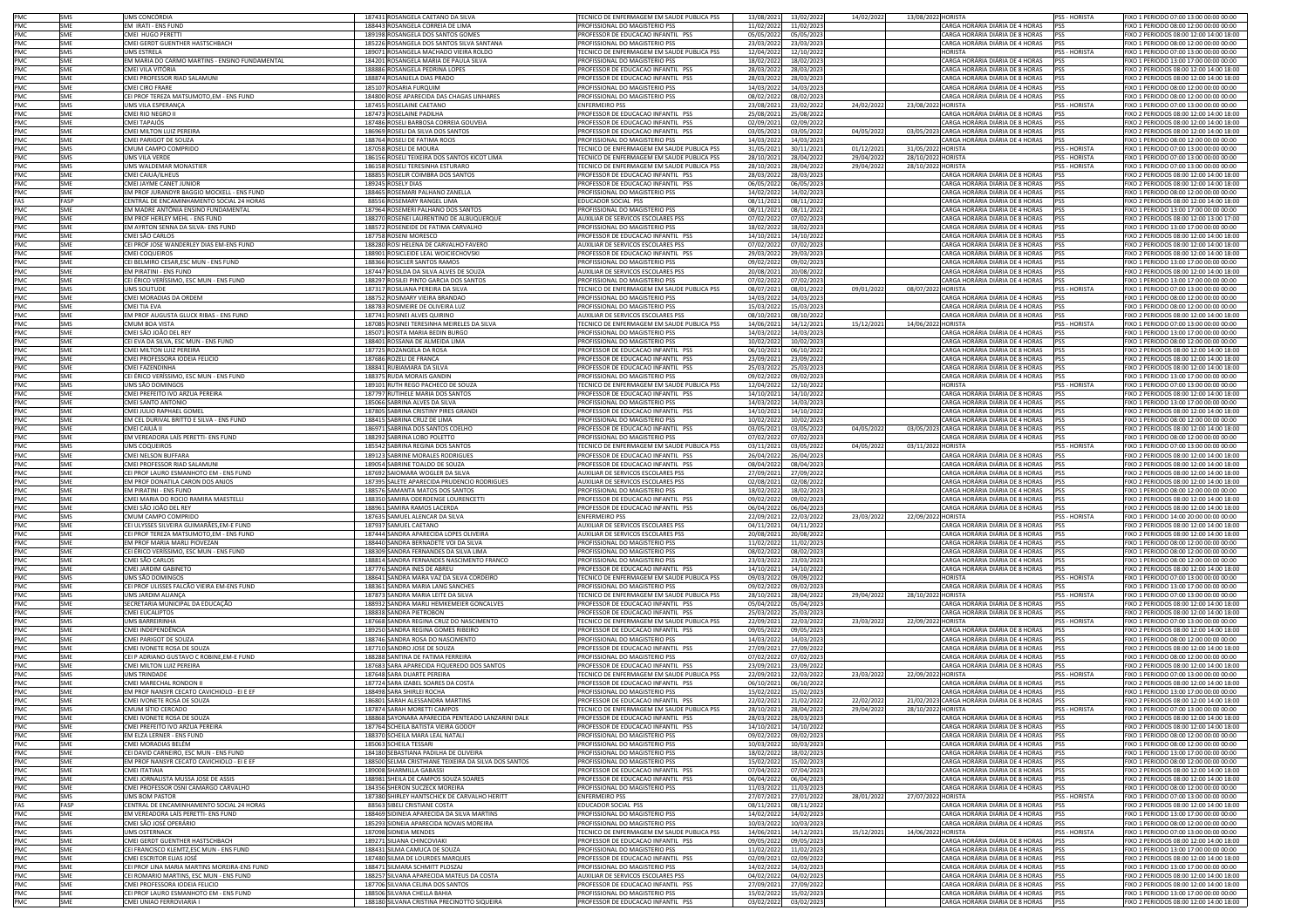| PMC        | <b>SME</b>        | CEI ÉRICO VERÍSSIMO, ESC MUN - ENS FUND                                   | 188400 SILVANA DA SILVA SOUZA DE LIMA                                               | PROFISSIONAL DO MAGISTERIO PSS                                                   | 10/02/2022               | 10/02/2023                          |            |                    | CARGA HORÁRIA DIÁRIA DE 4 HORAS                                        | PSS                            | FIXO 1 PERIODO 08:00 12:00 00:00 00:00                                            |
|------------|-------------------|---------------------------------------------------------------------------|-------------------------------------------------------------------------------------|----------------------------------------------------------------------------------|--------------------------|-------------------------------------|------------|--------------------|------------------------------------------------------------------------|--------------------------------|-----------------------------------------------------------------------------------|
| PMC        | <b>SMF</b>        | CMEI MEIA LUA                                                             | 189140 SILVANA DO ROCIO ZEN NIED                                                    | PROFESSOR DE EDUCACAO INFANTIL PSS                                               | 26/04/2022               | 26/04/2023                          |            |                    | CARGA HORÁRIA DIÁRIA DE 8 HORAS                                        | <b>PSS</b>                     | FIXO 2 PERIODOS 08:00 12:00 14:00 18:00                                           |
| PMC        | SME               | CEI AUGUSTO CESAR SANDINO.EM-ENS FUND                                     | 188306 SILVANE IURK LEMOS APARECIDO                                                 | PROFISSIONAL DO MAGISTERIO PSS                                                   | 08/02/2023               | 08/02/2023                          |            |                    | ARGA HORÁRIA DIÁRIA DE 4 HORAS                                         | <b>PSS</b>                     | FIXO 1 PERIODO 13:00 17:00 00:00 00:00                                            |
| PMC        | <b>SME</b>        | CEI PROF MARIA AUGUSTA JOUVE,EM-ENS FUND                                  | 188570 SILVIA MARIA BATISTA                                                         | PROFISSIONAL DO MAGISTERIO PSS                                                   | 18/02/2022               | 18/02/2023                          |            |                    | ARGA HORÁRIA DIÁRIA DE 4 HORAS                                         | PSS                            | FIXO 1 PERIODO 13:00 17:00 00:00 00:00                                            |
| PMC        | <b>SMF</b>        | CMEI SÃO LEONARDO                                                         | 188972 SILVIA MARIA DE LIMA                                                         | PROFESSOR DE EDUCACAO INFANTIL PSS                                               | 06/04/2022               | 06/04/2023                          |            |                    | CARGA HORÁRIA DIÁRIA DE 8 HORAS                                        | <b>IPSS</b>                    | FIXO 2 PERIODOS 08:00 12:00 14:00 18:00                                           |
| PMC        | SMF               | CMEI CARLOS ALBERTO PEREIRA DE OLIVEIRA                                   | 188769 SILVIA REGINA AUGUSTA DE LIMA                                                | PROFISSIONAL DO MAGISTERIO PSS                                                   | 14/03/202                | 14/03/2023                          |            |                    | CARGA HORÁRIA DIÁRIA DE 4 HORAS                                        |                                | FIXO 1 PERIODO 08:00 12:00 00:00 00:00                                            |
| PMC        | SME               | CEI BELMIRO CESAR, ESC MUN - ENS FUND                                     | 188324 SILVIANE BANISKI MARTINS                                                     | PROFISSIONAL DO MAGISTERIO PSS                                                   | 08/02/2022               | 08/02/2023                          |            |                    | CARGA HORÁRIA DIÁRIA DE 4 HORAS                                        | <b>IPSS</b>                    | FIXO 1 PERIODO 08:00 12:00 00:00 00:00                                            |
| PMC        | <b>SME</b>        | CMEI JARDIM LUDOVICA                                                      | 187802 SILVIO ALVARO CABERLIN                                                       | PROFESSOR DE EDUCACAO INFANTIL PSS                                               | 14/10/2021               | 14/10/2022                          |            |                    | ARGA HORÁRIA DIÁRIA DE 8 HORAS                                         | <b>PSS</b>                     | FIXO 2 PERIODOS 08:00 12:00 14:00 18:00                                           |
| PMC        | SME               | EM PROF MARIA MARLI PIOVEZAN                                              | 188429 SIMERES PUGIM TAKAKI                                                         | PROFISSIONAL DO MAGISTERIO PSS                                                   | 11/02/2022               | 11/02/2023                          |            |                    | CARGA HORÁRIA DIÁRIA DE 4 HORAS                                        | PSS                            | FIXO 1 PERIODO 08:00 12:00 00:00 00:00                                            |
| PMC        | SMS               | UMS VILA DIANA                                                            | 187108 SIMONE APARECIDA DE OLIVEIRA SKROCH                                          | TECNICO DE ENFERMAGEM EM SAUDE PUBLICA PSS                                       | 21/06/2021               | 21/12/2021                          | 22/12/2021 | 21/06/2022 HORISTA |                                                                        | <b>PSS - HORISTA</b>           | FIXO 1 PERIODO 07:00 13:00 00:00 00:00                                            |
| PMC        | SME               | CMEI HERMES MACEDO                                                        | 185104 SIMONE BATISTA VIEIRA                                                        | PROFISSIONAL DO MAGISTERIO PSS                                                   | 14/03/2022               | 14/03/2023                          |            |                    | ARGA HORÁRIA DIÁRIA DE 4 HORAS:                                        | <b>PSS</b>                     | FIXO 1 PERIODO 08:00 12:00 00:00 00:00                                            |
| PMC        | <b>SME</b>        | CMEI RIO NEGRO II                                                         | 189029 SIMONE DO ROSARIO CARVALHO ARANHA LOPES                                      | PROFESSOR DE EDUCACAO INFANTIL PSS                                               | 07/04/202                | 07/04/2023                          |            |                    | ARGA HORÁRIA DIÁRIA DE 8 HORAS                                         | PSS                            | IXO 2 PERIODOS 08:00 12:00 14:00 18:00                                            |
| PMC        | SMS               | UMS VILA CLARICE                                                          | 188115 SIMONE KERTCHER                                                              | <b>ENFERMEIRO PSS</b>                                                            | 31/01/202                | 31/07/2022                          |            |                    | <b>IORISTA</b>                                                         | PSS - HORISTA                  | FIXO 1 PERIODO 07:00 13:00 00:00 00:00                                            |
| PMC        | SMS               | CMUM SÍTIO CERCADO                                                        | 187909 SIMONE MARIA DE SOUZA KOVALSKI                                               | TECNICO DE ENFERMAGEM EM SAUDE PUBLICA PSS                                       | 03/11/202                | 03/05/2022                          | 04/05/202  | 03/11/2022 HORISTA |                                                                        | <b>PSS - HORISTA</b>           | FIXO 1 PERIODO 07:00 13:00 00:00 00:00                                            |
| PMC        | SMF               | CMEI VILA FORMOSA                                                         | 189147 SIMONE MOSCALESKI                                                            | PROFESSOR DE EDUCACAO INFANTIL PSS                                               | 26/04/2022               | 26/04/2023                          |            |                    | CARGA HORÁRIA DIÁRIA DE 8 HORAS                                        | <b>PSS</b>                     | FIXO 2 PERIODOS 08:00 12:00 14:00 18:00                                           |
| PMC<br>PMC | SME<br><b>SME</b> | CMEI PROFESSOR DOUTOR CARLOS ROBERTO ANTUNES DOS SANTOS                   | 188919 SIMONE NEUMANN DA SILVA LIMA<br>188398 SIMONE NIZER SOARES DA SILVA          | PROFESSOR DE EDUCACAO INFANTIL PSS<br>PROFISSIONAL DO MAGISTERIO PSS             | 05/04/2022               | 05/04/2023                          |            |                    | CARGA HORÁRIA DIÁRIA DE 8 HORAS<br>CARGA HORÁRIA DIÁRIA DE 4 HORAS     | PSS<br>PSS                     | FIXO 2 PERIODOS 08:00 12:00 14:00 18:00<br>FIXO 1 PERIODO 08:00 12:00 00:00 00:00 |
| PMC        | SMS               | EM NOSSA SENHORA DA LUZ DOS PINHAIS - ENSINO FUNDAMENTAI<br>UMS DOM BOSCO | 187331 SIMONE PEREIRA                                                               | TECNICO DE ENFERMAGEM EM SAUDE PUBLICA PSS                                       | 10/02/2022<br>08/07/2021 | 10/02/2023<br>08/01/2022            | 09/01/2022 | 08/07/2022 HORISTA |                                                                        | PSS - HORISTA                  | FIXO 1 PERIODO 07:00 13:00 00:00 00:00                                            |
| PMC        | SMS               | <b>UMS SANTA EFIGÊNIA</b>                                                 | 186616 SIMONE REGINA DE ABREU DE SOUZA                                              | TECNICO DE ENFERMAGEM EM SAUDE PUBLICA PSS                                       | 28/10/2021               | 28/04/2022                          | 29/04/2022 | 28/10/2022 HORISTA |                                                                        | <b>PSS - HORISTA</b>           | FIXO 1 PERIODO 07:00 13:00 00:00 00:00                                            |
| PMC        | SME               | CMEI FAZENDINHA                                                           | 187721 SIMONE ROLIM DE MOURA                                                        | PROFESSOR DE EDUCACAO INFANTIL PSS                                               | 06/10/2021               | 06/10/2022                          |            |                    | ARGA HORÁRIA DIÁRIA DE 8 HORAS                                         | <b>PSS</b>                     | FIXO 2 PERIODOS 08:00 12:00 14:00 18:00                                           |
| PMC        | SME               | CMEI CONJUNTO PIQUIRI                                                     | 189247 SIMONE SOUSA DE JESUS COUTO                                                  | PROFESSOR DE EDUCACAO INFANTIL PSS                                               | 06/05/2022               | 06/05/2023                          |            |                    | ARGA HORÁRIA DIÁRIA DE 8 HORAS                                         | <b>PSS</b>                     | FIXO 2 PERIODOS 08:00 12:00 14:00 18:00                                           |
| PMC        | SMS               | UMS SÃO DOMINGOS                                                          | 187868 SIMONE SOUZA CAMPOS ATALIBA                                                  | TECNICO DE ENFERMAGEM EM SAUDE PUBLICA PSS                                       | 27/10/202                | 27/04/2022                          | 28/04/202  | 27/10/2022 HORISTA |                                                                        | PSS - HORISTA                  | FIXO 1 PERIODO 07:00 13:00 00:00 00:00                                            |
| PMC        | SMF               | CMEI BAIRRO NOVO IV                                                       | 188155 SIMONE VICENTE BERTO                                                         | PROFESSOR DE EDUCACAO INFANTIL PSS                                               | 02/02/202                | 02/02/2023                          |            |                    | CARGA HORÁRIA DIÁRIA DE 8 HORAS                                        | PSS                            | FIXO 2 PERIODOS 08:00 12:00 14:00 18:00                                           |
| PMC        | SME               | <b>EM ELZA LERNER - ENS FUND</b>                                          | 184796 SIMONE VOSNIACK                                                              | PROFISSIONAL DO MAGISTERIO PSS                                                   | 16/02/202                | 16/02/2023                          |            |                    | CARGA HORÁRIA DIÁRIA DE 4 HORAS                                        | <b>PSS</b>                     | FIXO 1 PERIODO 08:00 12:00 00:00 00:00                                            |
| PMC        | SME               | CMEI PROFESSORA CLARICE ROCHA DA ROSA                                     | 189126 SIMONE ZANARDI                                                               | PROFESSOR DE EDUCACAO INFANTIL PSS                                               | 26/04/202                | 26/04/2023                          |            |                    | CARGA HORÁRIA DIÁRIA DE 8 HORAS                                        | PSS                            | FIXO 2 PERIODOS 08:00 12:00 14:00 18:00                                           |
| PMC        | SME               | EM PROF NANSYR CECATO CAVICHIOLO - EI E EF                                | 188479 SINDHAY CLEUSI DE SOUZA                                                      | PROFISSIONAL DO MAGISTERIO PSS                                                   | 14/02/2022               | 14/02/2023                          |            |                    | CARGA HORÁRIA DIÁRIA DE 4 HORAS                                        | PSS                            | FIXO 1 PERIODO 08:00 12:00 00:00 00:00                                            |
| PMC        | SMF               | CMEI PROFESSORA IODEIA FELICIO                                            | 188895 SINDY DANIELLE PEREIRA DA SILVA                                              | PROFESSOR DE EDUCACAO INFANTIL PSS                                               | 29/03/202                | 29/03/2023                          |            |                    | CARGA HORÁRIA DIÁRIA DE 8 HORAS                                        | <b>PSS</b>                     | FIXO 2 PERIODOS 08:00 12:00 14:00 18:00                                           |
| PMC        | SME               | CMEI SALGUEIRC                                                            | 189191 SINEIDE DE OLIVEIRA                                                          | PROFESSOR DE EDUCACAO INFANTIL PSS                                               | 05/05/2023               | 05/05/2023                          |            |                    | ARGA HORÁRIA DIÁRIA DE 8 HORAS                                         | <b>PSS</b>                     | IXO 2 PERIODOS 08:00 12:00 14:00 18:00                                            |
| PMC        | SMS               | CMUM PINHEIRINHO                                                          | 187853 SIRLEI DE FATIMA MACHADO                                                     | TECNICO DE ENFERMAGEM EM SAUDE PUBLICA PSS                                       | 27/10/2021               | 27/04/2022                          | 28/04/2022 | 27/10/2022         | HORISTA                                                                | <b>PSS - HORISTA</b>           | FIXO 1 PERIODO 07:00 13:00 00:00 00:00                                            |
| PMC        | SMS               | UMS PANTANAL                                                              | 186496 SIRLENE DE JESUS NEVES                                                       | TECNICO DE ENFERMAGEM EM SAUDE PUBLICA PSS                                       | 09/03/202                | 09/09/2022                          |            |                    | IORISTA                                                                | PSS - HORISTA                  | FIXO 1 PERIODO 07:00 13:00 00:00 00:00                                            |
| PMC        | SMS               | UMS COQUEIROS                                                             | 188127 SOLANGE APARECIDA DE CARVALHO MIRANDA                                        | <b>ENFERMEIRO PSS</b>                                                            | 31/01/2022               | 31/07/2022                          |            |                    | <b>HORISTA</b>                                                         | <b>PSS - HORISTA</b>           | FIXO 1 PERIODO 07:00 13:00 00:00 00:00                                            |
| PMC        | SME               | CMEI VILA LINDÓIA                                                         | 184866 SOLANGE APARECIDA DE MACEDO                                                  | PROFISSIONAL DO MAGISTERIO PSS                                                   | 14/03/2023               | 14/03/2023                          |            |                    | CARGA HORÁRIA DIÁRIA DE 4 HORAS                                        | <b>PSS</b>                     | FIXO 1 PERIODO 13:00 17:00 00:00 00:00                                            |
| PMC<br>PMC | SME<br>SME        | CEI BELMIRO CESAR, ESC MUN - ENS FUND                                     | 188438 SOLEIDE KARLOKOSKI BATISTA                                                   | PROFISSIONAL DO MAGISTERIO PSS                                                   | 11/02/2022               | 11/02/2023                          |            |                    | CARGA HORÁRIA DIÁRIA DE 4 HORAS                                        | PSS                            | FIXO 1 PERIODO 13:00 17:00 00:00 00:00                                            |
| PMC        | SMS               | EM PROF MARIA MARLI PIOVEZAN<br>CMUM SÍTIO CERCADO                        | 187946 SONIA AMARO TEOTONIO SOUZA<br>187670 SONIA APARECIDA ADAO                    | PROFISSIONAL DO MAGISTERIO PSS<br>TECNICO DE ENFERMAGEM EM SAUDE PUBLICA PSS     | 08/11/2021<br>22/09/2021 | 08/11/2022<br>22/03/2022            | 23/03/202  | 22/09/2022 HORISTA | CARGA HORÁRIA DIÁRIA DE 4 HORAS                                        | PSS<br>PSS - HORISTA           | FIXO 1 PERIODO 08:00 12:00 00:00 00:00<br>FIXO 1 PERIODO 07:00 13:00 00:00 00:00  |
| PMC        | SMS               | UMS SÃO DOMINGOS                                                          | 187856 SONIA APARECIDA DOMICIANO                                                    | TECNICO DE ENFERMAGEM EM SAUDE PUBLICA PSS                                       | 27/10/2021               | 27/04/2022                          | 28/04/2022 | 27/10/2022 HORISTA |                                                                        | PSS - HORISTA                  | FIXO 1 PERIODO 07:00 13:00 00:00 00:00                                            |
| PMC        | SMS               | JMS ABAETÉ                                                                | 186109 SONIA DULCE MOREIRA                                                          | FECNICO DE ENFERMAGEM EM SAUDE PUBLICA PSS                                       | 12/04/2022               | 12/10/2022                          |            |                    | ORISTA                                                                 | PSS - HORISTA                  | IXO 1 PERIODO 07:00 13:00 00:00 00:00                                             |
| PMC        | SME               | MEI SÃO JOSÉ OPERÁRIO                                                     | 187730 SONIA GELVASIO LEAL                                                          | PROFESSOR DE EDUCACAO INFANTIL PSS                                               | 06/10/2021               | 06/10/2022                          |            |                    | ARGA HORÁRIA DIÁRIA DE 8 HORAS                                         | <b>PSS</b>                     | FIXO 2 PERIODOS 08:00 12:00 14:00 18:00                                           |
| PMC        | SMS               | UMS TIPO II SAMBAQUI                                                      | 188129 SONIA MARA PEREIRA FRUTUOSO                                                  | <b>ENFERMEIRO PSS</b>                                                            | 31/01/202                | 31/07/2022                          |            |                    | HORISTA                                                                | PSS - HORISTA                  | FIXO 1 PERIODO 07:00 13:00 00:00 00:00                                            |
| PMC        | SMF               | CMEI JOÃO BATISTA FONTANA                                                 | 188934 SONIA MARIA DE CAMARGO PARO CAMARGO PARO                                     | PROFESSOR DE EDUCAÇÃO INFANTIL PSS                                               | 05/04/2022               | 05/04/2023                          |            |                    | CARGA HORÁRIA DIÁRIA DE 8 HORAS                                        | PSS                            | FIXO 2 PERIODOS 08:00 12:00 14:00 18:00                                           |
| PMC        | SME               | CMEI CONJUNTO ARAUCÁRIA                                                   | 187633 SONIA MOURA FAGUNDES                                                         | PROFESSOR DE EDUCACAO INFANTIL PSS                                               | 20/09/202                | 20/09/2022                          |            |                    | CARGA HORÁRIA DIÁRIA DE 8 HORAS                                        | <b>PSS</b>                     | FIXO 2 PERIODOS 08:00 12:00 14:00 18:00                                           |
| PMC        | SME               | EM PROF NANSYR CECATO CAVICHIOLO - EI E EF                                | 184772 SONIA NADALIN TREVISAN                                                       | PROFISSIONAL DO MAGISTERIO PSS                                                   | 14/02/2022               | 14/02/2023                          |            |                    | CARGA HORÁRIA DIÁRIA DE 4 HORAS                                        | <b>IPSS</b>                    | FIXO 1 PERIODO 08:00 12:00 00:00 00:00                                            |
| PMC        | SME               | CEI PROF LINA MARIA MARTINS MOREIRA-ENS FUND                              | 188362 SONIA REGINA MALUCHE                                                         | PROFISSIONAL DO MAGISTERIO PSS                                                   | 09/02/2022               | 09/02/2023                          |            |                    | CARGA HORÁRIA DIÁRIA DE 4 HORAS                                        | PSS                            | FIXO 1 PERIODO 13:00 17:00 00:00 00:00                                            |
| PMC        | SMS               | CMUM BOA VISTA                                                            | 187663 SONIA REGINA PEREIRA                                                         | TECNICO DE ENFERMAGEM EM SAUDE PUBLICA PSS                                       | 22/09/202                | 22/03/2022                          | 23/03/2022 | 22/09/2022 HORISTA |                                                                        | PSS - HORISTA                  | FIXO 1 PERIODO 07:00 13:00 00:00 00:00                                            |
| PMC        | SME               | <b>EM ANITA MERHY GAERTNER - ENS FUND</b>                                 | 184936 SORAYA DE SOUZA COSTA                                                        | PROFISSIONAL DO MAGISTERIO PSS                                                   | 23/03/2023               | 23/03/2023                          |            |                    | ARGA HORÁRIA DIÁRIA DE 4 HORAS                                         | <b>PSS</b>                     | FIXO 1 PERIODO 13:00 17:00 00:00 00:00                                            |
| PMC        | SME               | EM CERRO AZUL - ENS FUND                                                  | 188608 SORAYA ILKA MARIANI                                                          | PROFISSIONAL DO MAGISTERIO PSS                                                   | 22/02/202                | 22/02/2023                          |            |                    | ARGA HORÁRIA DIÁRIA DE 4 HORAS                                         | PSS                            | FIXO 1 PERIODO 08:00 12:00 00:00 00:00                                            |
| PMC        | SMF               | CMEI MILTON LUIZ PEREIRA                                                  | 188018 STEFANY CRISTINE PINHEIRO                                                    | PROFESSOR DE EDUCACAO INFANTIL PS!                                               | 12/11/202                | 12/11/2022                          |            |                    | CARGA HORÁRIA DIÁRIA DE 8 HORAS                                        | PSS                            | FIXO 2 PERIODOS 08:00 12:00 14:00 18:00                                           |
| PMC        | SMS               | UMS AUGUSTA                                                               | 188649 STEEANY MEIRELES BUENO                                                       | TECNICO DE ENFERMAGEM EM SAUDE PUBLICA PSS                                       | 09/03/202                | 09/09/2022                          |            |                    | HORISTA                                                                | <b>PSS - HORISTA</b>           | FIXO 1 PERIODO 07:00 13:00 00:00 00:00                                            |
| PMC        | SME               | CMEI CONJUNTO ILHA BELA                                                   | 186860 STEFFANE LOHANE LIMA DA SILVA                                                | PROFESSOR DE EDUCACAO INFANTIL PSS                                               | 24/02/2021               | 23/02/2022                          | 24/02/2022 |                    | 23/02/2023 CARGA HORÁRIA DIÁRIA DE 8 HORAS                             | PSS                            | FIXO 2 PERIODOS 08:00 12:00 14:00 18:00                                           |
| PMC        | SMS               | CMUM BOA VISTA                                                            | 186114 STELA MARTA SIMOES GRABOVSKI                                                 | TECNICO DE ENFERMAGEM EM SAUDE PUBLICA PSS                                       | 28/10/2021               | 28/04/2022                          | 29/04/2022 | 28/10/2022 HORISTA |                                                                        | <b>PSS - HORISTA</b>           | FIXO 1 PERIODO 07:00 13:00 00:00 00:00                                            |
|            | SME               |                                                                           |                                                                                     |                                                                                  |                          |                                     |            |                    |                                                                        |                                |                                                                                   |
| PMC        |                   | CMEI MARECHAL RONDON II                                                   | 189257 STEPHANY CRISTINA KOPEC MOREIRA                                              | PROFESSOR DE EDUCACAO INFANTIL PSS                                               | 09/05/2022               | 09/05/2023                          |            |                    | CARGA HORÁRIA DIÁRIA DE 8 HORAS                                        | PSS                            | FIXO 2 PERIODOS 08:00 12:00 14:00 18:00                                           |
| PMC        | SMS               | UMS TIPO II -VILA GUAIRA                                                  | 188648 SUELEN APARECIDA CUNHA POLERA                                                | TECNICO DE ENFERMAGEM EM SAUDE PUBLICA PSS                                       | 09/03/2022               | 09/09/2022                          |            |                    | <b>HORISTA</b>                                                         | <b>PSS - HORISTA</b>           | FIXO 1 PERIODO 07:00 13:00 00:00 00:00                                            |
| PMC        | SME               | CMEI SÃO CARLOS                                                           | 188166 SUELEN INES MUNIZ MARUM                                                      | PROFESSOR DE EDUCACAO INFANTIL PSS                                               | 02/02/202                | 02/02/2023                          |            |                    | ARGA HORÁRIA DIÁRIA DE 8 HORAS:                                        | <b>PSS</b>                     | FIXO 2 PERIODOS 08:00 12:00 14:00 18:00                                           |
| PMC        | SME               | EM PROF GERMANO PACIORNIK- ENS FUND                                       | 188491 SUELEN PEREIRA OSTROVSKY                                                     | PROFISSIONAL DO MAGISTERIO PSS                                                   | 15/02/202                | 15/02/2023                          |            |                    | ARGA HORÁRIA DIÁRIA DE 4 HORAS                                         | PSS                            | FIXO 1 PERIODO 13:00 17:00 00:00 00:00                                            |
| PMC        | SMF               | EM MARINGÁ - ENS FUND                                                     | 184171 SUELETI APARECIDA GABRIEL DE SOUZA                                           | PROFISSIONAL DO MAGISTERIO PSS                                                   | 16/02/202                | 16/02/2023                          |            |                    | CARGA HORÁRIA DIÁRIA DE 4 HORAS                                        | PSS                            | FIXO 1 PERIODO 13:00 17:00 00:00 00:00                                            |
| PMC        | SMF               | CMEI HUGO PERETTI                                                         | 188168 SUELI APARECIDA ALMEIDA DE MATOS                                             | PROFESSOR DE EDUCACAO INFANTIL PS!                                               | 02/02/202                | 02/02/2023                          |            |                    | CARGA HORÁRIA DIÁRIA DE 8 HORAS                                        | PSS                            | FIXO 2 PERIODOS 08:00 12:00 14:00 18:00                                           |
| PMC        | SME               | EM GRACILIANO RAMOS - ENS FUND                                            | 188614 SUELI DE CASTRO PINTO                                                        | PROFISSIONAL DO MAGISTERIO PSS                                                   | 22/02/2022               | 22/02/2023                          |            |                    | CARGA HORÁRIA DIÁRIA DE 4 HORAS                                        | PSS                            | FIXO 1 PERIODO 13:00 17:00 00:00 00:00                                            |
| PMC        | SME               | EM LAPA - ENS FUND                                                        | 187954 SUELI DO CARMO ESPIGIORIN                                                    | PROFISSIONAL DO MAGISTERIO PSS                                                   | 08/11/2021               | 08/11/2022                          |            |                    | CARGA HORÁRIA DIÁRIA DE 4 HORAS                                        | <b>PSS</b>                     | FIXO 1 PERIODO 13:00 17:00 00:00 00:00                                            |
| PMC        | SMS<br>SMS        | UMS OUVIDOR PARDINHO                                                      | 186912 SUELI NEVES DA SILVA                                                         | <b>ENFERMEIRO PSS</b><br><b>ENFERMEIRO PSS</b>                                   | 26/03/2021               | 25/06/2021                          | 26/06/2021 | 25/09/2021 HORISTA |                                                                        | PSS - HORISTA                  | FIXO 1 PERIODO 07:00 13:00 00:00 00:00<br>FIXO 1 PERIODO 07:00 13:00 00:00 00:00  |
| PMC<br>PMC | SMS               | JMS OUVIDOR PARDINHC<br>UMS OUVIDOR PARDINHC                              | 186912 SUELI NEVES DA SILVA                                                         | <b>FNFERMEIRO PSS</b>                                                            | 26/03/2021<br>26/03/2021 | 25/06/2021<br>25/06/2021            | 26/09/2021 | 25/12/2021 HORISTA |                                                                        | PSS - HORISTA<br>PSS - HORISTA | FIXO 1 PERIODO 07:00 13:00 00:00 00:00                                            |
| PMC        | SME               | CEI PROF ULISSES FALCÃO VIEIRA EM-ENS FUND                                | 186912 SUELI NEVES DA SILVA<br>184175 SUELI NOGAROLLI DOS SANTOS                    | PROFISSIONAL DO MAGISTERIO PSS                                                   | 15/02/202                | 15/02/2023                          | 26/12/2021 | 25/03/2022 HORISTA | ARGA HORÁRIA DIÁRIA DE 4 HORAS                                         | <b>PSS</b>                     | FIXO 1 PERIODO 13:00 17:00 00:00 00:00                                            |
| PMC        | SME               | CMEI GERDT GUENTHER HASTSCHBACH                                           | 185069 SUELI ROCHA                                                                  | PROFISSIONAL DO MAGISTERIO PSS                                                   | 14/03/2022               | 14/03/2023                          |            |                    | ARGA HORÁRIA DIÁRIA DE 4 HORAS                                         | PSS                            | FIXO 1 PERIODO 08:00 12:00 00:00 00:00                                            |
| PMC        | SMF               | CEI BELMIRO CESAR,ESC MUN - ENS FUND                                      | 187957 SUELI VERONEZ HENRIQUE                                                       | PROFISSIONAL DO MAGISTERIO PSS                                                   | 08/11/202                | 08/11/2022                          |            |                    | ARGA HORÁRIA DIÁRIA DE 4 HORAS:                                        | PSS                            | FIXO 1 PERIODO 08:00 12:00 00:00 00:00                                            |
| PMC        | SMF               | EM DITMAR BREPOHL - EDUCAÇÃO INFANTIL E ENSINO FUNDAMENTAL                | 188487 SUELLEN JOCIANE BATISTA MACHADO                                              | <b>PROFISSIONAL DO MAGISTERIO PSS</b>                                            | 15/02/2023               | 15/02/2023                          |            |                    | CARGA HORÁRIA DIÁRIA DE 4 HORAS                                        | <b>PSS</b>                     | FIXO 1 PERIODO 13:00 17:00 00:00 00:00                                            |
| PMC        | SME               | CMEI PORTO BELO                                                           | 189244 SUSAN KEILA PEDREIRA LIMA                                                    | PROFESSOR DE EDUCACAO INFANTIL PSS                                               | 06/05/2022               | 06/05/2023                          |            |                    | ARGA HORÁRIA DIÁRIA DE 8 HORAS:                                        | <b>PSS</b>                     | FIXO 2 PERIODOS 08:00 12:00 14:00 18:00                                           |
| PMC        | SME               | EM MARINGÁ - ENS FUND                                                     | 184812 SUSANA MARIA CARDOSO                                                         | PROFISSIONAL DO MAGISTERIO PSS                                                   | 15/02/2022               | 15/02/2023                          |            |                    | ARGA HORÁRIA DIÁRIA DE 4 HORAS:                                        | PSS                            | FIXO 1 PERIODO 13:00 17:00 00:00 00:00                                            |
| PMC        | SME               | CEI RAOUL WALLENBERG, ESC MUN - ENS FUND                                  | 184748 SUSANE APARECIDA BERTOLINO                                                   | PROFISSIONAL DO MAGISTERIO PSS                                                   | 11/02/2022               | 11/02/2023                          |            |                    | CARGA HORÁRIA DIÁRIA DE 4 HORAS                                        | <b>PSS</b>                     | FIXO 1 PERIODO 08:00 12:00 00:00 00:00                                            |
| PMC        | SMF               | EM OTTO BRACARENSE COSTA ENSINO FUNDAMENTAL                               | 185397 SUSANE GERALDA DE MOURA                                                      | AUXILIAR DE SERVICOS ESCOLARES PSS                                               | 08/10/2021               | 08/10/2022                          |            |                    | ARGA HORÁRIA DIÁRIA DE 8 HORAS                                         | PSS                            | FIXO 2 PERIODOS 08:00 12:00 14:00 18:00                                           |
| PMC        | SME               | CMEI SALGUEIRC                                                            | 188022 SUZAN MIKOLAJEWSKI                                                           | PROFESSOR DE EDUCACAO INFANTIL PSS                                               | 12/11/2021               | 12/11/2022                          |            |                    | ARGA HORÁRIA DIÁRIA DE 8 HORAS                                         | <b>PSS</b>                     | FIXO 2 PERIODOS 08:00 12:00 14:00 18:00                                           |
| PMC        | SME<br>SMF        | CMEI IVONETE ROSA DE SOUZA                                                | 188697 SUZANA LEDERER DE CAMARGO                                                    | PROFISSIONAL DO MAGISTERIO PSS                                                   | 10/03/2022               | 10/03/2023                          |            |                    | ARGA HORÁRIA DIÁRIA DE 4 HORAS                                         | <b>PSS</b>                     | FIXO 1 PERIODO 08:00 12:00 00:00 00:00                                            |
| PMC<br>PMC | <b>SMF</b>        | CMEI CONJUNTO MONTEVERDI                                                  | 189162 SUZANE ALMEIDA MARQUES                                                       | PROFESSOR DE EDUCACAO INFANTIL PS!<br>PROFESSOR DE EDUCACAO INFANTIL PSS         | 05/05/202                | 05/05/2023                          |            |                    | ARGA HORÁRIA DIÁRIA DE 8 HORAS                                         |                                | FIXO 2 PERIODOS 08:00 12:00 14:00 18:00                                           |
| PMC        | SME               | CMEI DR. FRANCISCO CUNHA PEREIRA FILHO<br>EM IRATI - ENS FUND             | 188207 SUZELAINE GODOY<br>188436 TAIANA APARECIDA DA SILVA DE OLIVEIRA              | PROFISSIONAL DO MAGISTERIO PSS                                                   | 03/02/2022               | 03/02/2023                          |            |                    | CARGA HORÁRIA DIÁRIA DE 8 HORAS PSS<br>ARGA HORÁRIA DIÁRIA DE 4 HORAS  | <b>PSS</b>                     | FIXO 2 PERIODOS 08:00 12:00 14:00 18:00<br>FIXO 1 PERIODO 08:00 12:00 00:00 00:00 |
| PMC        | SMS               | CMUM SÍTIO CERCADO                                                        | 188647 TAIANE FERNANDES DA SILVA                                                    | TECNICO DE ENFERMAGEM EM SAUDE PUBLICA PSS                                       | 11/02/2022<br>09/03/2022 | 11/02/2023<br>09/09/2022            |            |                    | HORISTA                                                                | PSS - HORISTA                  | FIXO 1 PERIODO 07:00 13:00 00:00 00:00                                            |
| PMC        | SME               | CMEI OSWALDO CRUZ I                                                       | 187765 TAINA MACHADO GARGANTINI MARTINS                                             | PROFESSOR DE EDUCACAO INFANTIL PSS                                               | 14/10/2021               | 14/10/2022                          |            |                    | CARGA HORÁRIA DIÁRIA DE 8 HORAS                                        | PSS                            | FIXO 2 PERIODOS 08:00 12:00 14:00 18:00                                           |
| PMC        | SMS               | CMUM SÍTIO CERCADO                                                        | 187332 TAINAH PADILHA SOMENSI                                                       | TECNICO DE ENFERMAGEM EM SAUDE PUBLICA PSS                                       | 08/07/202                | 08/01/2022                          | 09/01/2022 | 08/07/2022 HORISTA |                                                                        | PSS - HORISTA                  | FIXO 1 PERIODO 07:00 13:00 00:00 00:00                                            |
| PMC        | SME               | CMEI JAYME CANET JUNIOI                                                   | 188148 TAIS PEDROZO COELHO                                                          | PROFESSOR DE EDUCACAO INFANTIL PSS                                               | 02/02/202                | 02/02/2023                          |            |                    | ARGA HORÁRIA DIÁRIA DE 8 HORAS                                         | <b>PSS</b>                     | FIXO 2 PERIODOS 08:00 12:00 14:00 18:00                                           |
| PMC        | SME               | MEI VERA CRUZ II                                                          | 188204 TAIZA CRISTIANE PEREIRA                                                      | PROFESSOR DE EDUCACAO INFANTIL PSS                                               | 03/02/2022               | 03/02/2023                          |            |                    | ARGA HORÁRIA DIÁRIA DE 8 HORAS                                         | <b>PSS</b>                     | FIXO 2 PERIODOS 08:00 12:00 14:00 18:00                                           |
|            |                   | EI KIU NEGKU I                                                            | 199145<br>ALIA AN I UNES GARCI/                                                     | UFESSUR DE EDUCACAU INFANTIL PSS                                                 | 02/02/2022               | 02/02/2023                          |            |                    | (GA HUKA                                                               |                                | YO Z PERIODOS 08:00 12:00 14:00 18:00                                             |
| PMC        | SMS               | CMUM SÍTIO CERCADO                                                        | 187382 TALITA PEREIRA CAMPOS                                                        | <b>ENFERMEIRO PSS</b>                                                            |                          | 27/07/2021 27/01/2022               | 28/01/2022 | 27/07/2022 HORISTA |                                                                        | PSS - HORISTA                  | FIXO 1 PERIODO 07:00 13:00 00:00 00:00                                            |
| PMC        | SME               | CMEI JARDIM LUDOVICA                                                      | 188999 TALITA PIRES DA SILVA                                                        | PROFESSOR DE EDUCACAO INFANTIL PSS                                               | 07/04/2022               | 07/04/2023                          |            |                    | CARGA HORÁRIA DIÁRIA DE 8 HORAS PSS                                    |                                | FIXO 2 PERIODOS 08:00 12:00 14:00 18:00                                           |
| PMC        | SME               | CMEI JOAO BOTELHO                                                         | 189275 TALITA TAINA GOMES DE SOUZA                                                  | PROFESSOR DE EDUCACAO INFANTIL PSS                                               | 09/05/2022               | 09/05/2023                          |            |                    | CARGA HORÁRIA DIÁRIA DE 8 HORAS PSS                                    |                                | FIXO 2 PERIODOS 08:00 12:00 14:00 18:00                                           |
| PMC        | SME               | CMEI PROFESSOR DOUTOR CARLOS ROBERTO ANTUNES DOS SANTOS                   | 189206 TALLITA RODRIGUES TUSSOLINI ZAVASCHI                                         | PROFESSOR DE EDUCACAO INFANTIL PSS                                               | 06/05/2022               | 06/05/2023                          |            |                    | CARGA HORÁRIA DIÁRIA DE 8 HORAS PSS                                    |                                | FIXO 2 PERIODOS 08:00 12:00 14:00 18:00                                           |
|            | SME               | CMEI VILA REAL                                                            | 189262 TALYSSA DAS CHAGAS LIMA                                                      | PROFESSOR DE EDUCACAO INFANTIL PSS                                               | 09/05/2022               | 09/05/2023                          |            |                    | CARGA HORÁRIA DIÁRIA DE 8 HORAS PSS                                    |                                | FIXO 2 PERIODOS 08:00 12:00 14:00 18:00                                           |
| PMC<br>PMC | SME               | CMEI FLORA MUNHOZ DA ROCHA                                                | 189028 TAMARA DA SILVA BIENTINEZI                                                   | PROFESSOR DE EDUCACAO INFANTIL PSS                                               | 07/04/2022               | 07/04/2023                          |            |                    | CARGA HORÁRIA DIÁRIA DE 8 HORAS PSS                                    |                                | FIXO 2 PERIODOS 08:00 12:00 14:00 18:00                                           |
| PMC        | SME               | EM PROF NANSYR CECATO CAVICHIOLO - EI E EF                                | 187399 TAMARA DANTAS ALFARO                                                         | PROFISSIONAL DO MAGISTERIO PSS                                                   | 15/02/2022               | 15/02/2023                          |            |                    | ARGA HORÁRIA DIÁRIA DE 4 HORAS PSS                                     |                                | FIXO 1 PERIODO 13:00 17:00 00:00 00:00                                            |
| PMC        | SME               | CEI JOSÉ LAMARTINE C O LYRA,EM-ENS FUND                                   | 188307 TAMARA RIBEIRO DOS SANTOS LIMA                                               | PROFISSIONAL DO MAGISTERIO PSS                                                   | 08/02/2022               | 08/02/2023                          |            |                    | ARGA HORÁRIA DIÁRIA DE 4 HORAS                                         | PSS                            | FIXO 1 PERIODO 08:00 12:00 00:00 00:00                                            |
| PMC        | SME<br>SMF        | CMEI PROFESSORA IODEIA FELICIO                                            | 189251 TANIA CARVALHO DA CRUZ                                                       | PROFESSOR DE EDUCACAO INFANTIL PSS                                               | 09/05/2022               | 09/05/2023                          |            |                    | CARGA HORÁRIA DIÁRIA DE 8 HORAS PSS                                    |                                | FIXO 2 PERIODOS 08:00 12:00 14:00 18:00                                           |
|            |                   | CMEI TIA EVA                                                              | 188971 TANIA NARA REBOUCAS LOPES                                                    | PROFESSOR DE EDUCACAO INFANTIL PSS                                               | 06/04/2022               | 06/04/2023                          |            |                    | CARGA HORÁRIA DIÁRIA DE 8 HORAS PSS                                    |                                | FIXO 2 PERIODOS 08:00 12:00 14:00 18:00                                           |
| PMC<br>PMC | SMS               | UMS SANTA QUITÉRIA<br>CMEI OSWALDO CRUZ I                                 | 187140 TANISE ALMEIDA LIMA                                                          | TECNICO DE ENFERMAGEM EM SAUDE PUBLICA PSS<br>PROFESSOR DE EDUCACAO INFANTIL PSS | 22/06/2021               | 22/12/2021                          | 23/12/2021 | 22/06/2022 HORISTA |                                                                        | PSS - HORISTA                  | FIXO 1 PERIODO 07:00 13:00 00:00 00:00<br>FIXO 2 PERIODOS 08:00 12:00 14:00 18:00 |
| PMC<br>PMC | SME<br>SME        | CMEI PROFESSOR OSNI CAMARGO CARVALHO                                      | 187791 TASSIANE CRISTINA CIPRIANO PINTO<br>189032 TATIANA APARECIDA DE MELO PEREIRA | PROFESSOR DE EDUCACAO INFANTIL PSS                                               | 14/10/2021<br>07/04/2022 | 14/10/2022<br>07/04/2023            |            |                    | CARGA HORÁRIA DIÁRIA DE 8 HORAS PSS<br>CARGA HORÁRIA DIÁRIA DE 8 HORAS | PSS                            | FIXO 2 PERIODOS 08:00 12:00 14:00 18:00                                           |
| PMC        | SME               | CMEI MORADIAS OLINDA                                                      | 184283 TATIANA DE MIRANDA                                                           | PROFISSIONAL DO MAGISTERIO PSS                                                   | 14/03/2022               | 14/03/2023                          |            |                    | CARGA HORÁRIA DIÁRIA DE 4 HORAS                                        | PSS                            | FIXO 1 PERIODO 08:00 12:00 00:00 00:00                                            |
| PMC        | SME               | CMEI PROFESSORA ELIANA DA COSTA MARQUES                                   | 188731 TATIANE BORBA RODRIGUES                                                      | PROFISSIONAL DO MAGISTERIO PSS                                                   | 11/03/2022               | 11/03/2023                          |            |                    | ARGA HORÁRIA DIÁRIA DE 4 HORAS                                         | PSS                            | FIXO 1 PERIODO 08:00 12:00 00:00 00:00                                            |
| PMC        | SME               | MEI CARLOS ALBERTO PEREIRA DE OLIVEIRA                                    | 187778 TATIANE DA LUZ CORDEIRO                                                      | PROFESSOR DE EDUCACAO INFANTIL PSS                                               | 14/10/2021               | 14/10/2022                          |            |                    | ARGA HORÁRIA DIÁRIA DE 8 HORAS                                         | PSS                            | FIXO 2 PERIODOS 08:00 12:00 14:00 18:00                                           |
| PMC        | SME               | CMEI PORTO SEGURO                                                         | 188998 TATIANE DA ROCHA                                                             | PROFESSOR DE EDUCACAO INFANTIL PSS                                               | 07/04/2022               | 07/04/2023                          |            |                    | CARGA HORÁRIA DIÁRIA DE 8 HORAS                                        | PSS                            | FIXO 2 PERIODOS 08:00 12:00 14:00 18:00                                           |
| PMC        | SMF               | CMEI VII A FORMOSA                                                        | 187501 TATIANE HUBER LENDECKER                                                      | PROFESSOR DE EDUCACAO INFANTIL PSS                                               | 09/09/2021               | 09/09/2022                          |            |                    | CARGA HORÁRIA DIÁRIA DE 8 HORAS                                        | PSS                            | FIXO 2 PERIODOS 08:00 12:00 14:00 18:00                                           |
| PMC        | SME               | EM MICHEL KHURY - ENS FUND                                                | 188504 TATIANE MOREIRA CAMPESTRINI                                                  | PROFISSIONAL DO MAGISTERIO PSS                                                   | 15/02/2022               | 15/02/2023                          |            |                    | CARGA HORÁRIA DIÁRIA DE 4 HORAS PSS                                    |                                | FIXO 1 PERIODO 08:00 12:00 00:00 00:00                                            |
| PMC        | SME               | CMEI LALA SCHNEIDER                                                       | 189166 TATIANE NAKONECHNEI DOS SANTOS DE NORONHA                                    | PROFESSOR DE EDUCACAO INFANTIL PSS                                               | 05/05/2022               | 05/05/2023                          |            |                    | CARGA HORÁRIA DIÁRIA DE 8 HORAS                                        | PSS                            | FIXO 2 PERIODOS 08:00 12:00 14:00 18:00                                           |
| PMC<br>PMC | SME<br>SMS        | CMEI OSWALDO CRUZ II<br>UMS CAPANEMA                                      | 184871 TATIANE ORLIKOWSKI<br>187665 TATIANE PEREIRA                                 | PROFISSIONAL DO MAGISTERIO PSS<br>TECNICO DE ENFERMAGEM EM SAUDE PUBLICA PSS     | 11/03/2022               | 11/03/2023<br>22/09/2021 22/03/2022 | 23/03/2022 | 22/09/2022 HORISTA | CARGA HORÁRIA DIÁRIA DE 4 HORAS PSS                                    | PSS - HORISTA                  | FIXO 1 PERIODO 08:00 12:00 00:00 00:00<br>FIXO 1 PERIODO 07:00 13:00 00:00 00:00  |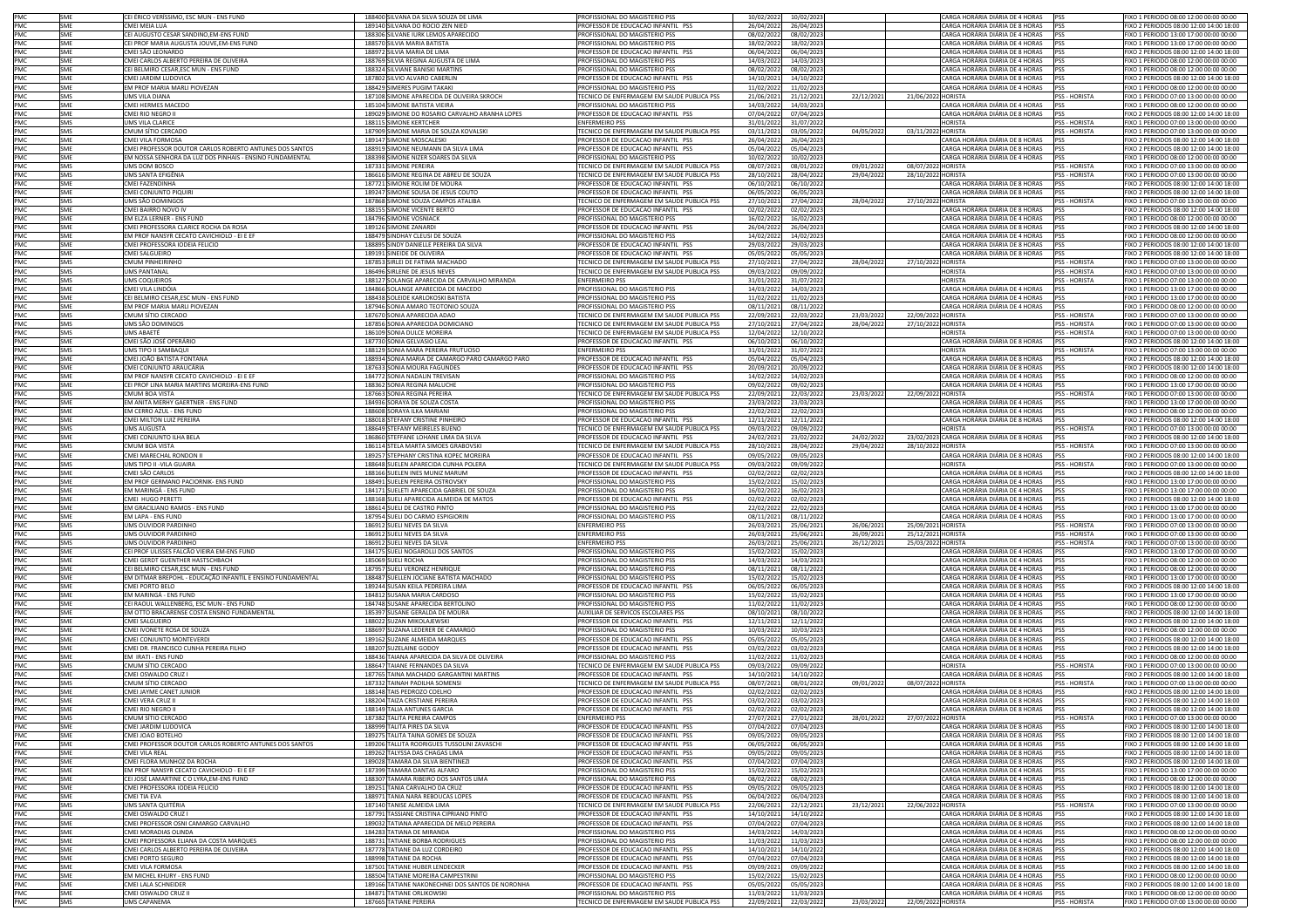| PMC        | SMS        | UMS TRINDADE                                                   | 189074 TATIANE PONTES REZENDE                        | TECNICO DE ENFERMAGEM EM SAUDE PUBLICA PSS                           | 12/04/2022 | 12/10/2022 |            |                    | <b>HORISTA</b>                                 | <b>PSS - HORISTA</b> | FIXO 1 PERIODO 07:00 13:00 00:00 00:00  |
|------------|------------|----------------------------------------------------------------|------------------------------------------------------|----------------------------------------------------------------------|------------|------------|------------|--------------------|------------------------------------------------|----------------------|-----------------------------------------|
| PMC        | SMS        | JMS POMPÉIA                                                    | 187423 TATIANE ROSA DE CARVALHO                      | TECNICO DE ENFERMAGEM EM SAUDE PUBLICA PSS                           | 13/08/2021 | 13/02/2022 | 14/02/2022 | 13/08/2022 HORISTA |                                                | PSS - HORISTA        | FIXO 1 PERIODO 07:00 13:00 00:00 00:00  |
| PMC        | SME        | CMEI RIO NEGRO I                                               | 188348 TATIANE SHIRLEI RIBEIRO DE ARAUJO             | PROFESSOR DE EDUCACAO INFANTIL PSS                                   | 09/02/2022 | 09/02/2023 |            |                    | ARGA HORÁRIA DIÁRIA DE 8 HORAS                 | PSS                  | FIXO 2 PERIODOS 08:00 12:00 14:00 18:00 |
| PMC        | SME        | EM PROF FRANCISCO HUBERT ENS FUND                              | 184836 TAYANA DE ALMEIDA                             | PROFISSIONAL DO MAGISTERIO PSS                                       | 17/02/2022 | 17/02/2023 |            |                    | CARGA HORÁRIA DIÁRIA DE 4 HORAS                | <b>IPSS</b>          | FIXO 1 PERIODO 13:00 17:00 00:00 00:00  |
| PMC        | SMF        | CMEI JULIO RAPHAEL GOMEL                                       |                                                      |                                                                      |            |            |            |                    | CARGA HORÁRIA DIÁRIA DE 8 HORAS                | PSS                  | FIXO 2 PERIODOS 08:00 12:00 14:00 18:00 |
|            |            |                                                                | 188017 TAYANE ANASTACIO RODRIGUES                    | PROFESSOR DE EDUCACAO INFANTIL PSS<br>PROFISSIONAL DO MAGISTERIO PSS | 12/11/2021 | 12/11/2022 |            |                    | CARGA HORÁRIA DIÁRIA DE 4 HORAS                |                      |                                         |
| PMC        | SME        | CMEI MARIA GRACITA GRACIA GONCALVES                            | 188678 TAYNARA DE ALMEIDA LIMA                       |                                                                      | 10/03/2022 | 10/03/2023 |            |                    |                                                | <b>IPSS</b>          | FIXO 1 PERIODO 08:00 12:00 00:00 00:00  |
| PMC        | <b>SME</b> | CMEI URANC                                                     | 188027 TEENNY APARECIDA CARDOSO                      | PROFESSOR DE EDUCACAO INFANTIL PSS                                   | 12/11/2021 | 12/11/2022 |            |                    | ARGA HORÁRIA DIÁRIA DE 8 HORAS                 | <b>PSS</b>           | FIXO 2 PERIODOS 08:00 12:00 14:00 18:00 |
| PMC        | SME        | CEI JORNALISTA CLAUDIO ABRAMO,EM-E FUND                        | 188262 TELMA APARECIDA FERREIRA                      | AUXILIAR DE SERVICOS ESCOLARES PSS                                   | 04/02/2022 | 04/02/2023 |            |                    | CARGA HORÁRIA DIÁRIA DE 8 HORAS                | PSS                  | FIXO 2 PERIODOS 08:00 12:00 14:00 18:00 |
| PMC        | SMS        | CMUM CAIURÚ                                                    | 189085 TEREZA CHRISTINA BORBA DIAS                   | TECNICO DE ENFERMAGEM EM SAUDE PUBLICA PSS                           | 12/04/2022 | 12/10/2022 |            |                    | HORISTA                                        | <b>PSS - HORISTA</b> | FIXO 1 PERIODO 07:00 13:00 00:00 00:00  |
| PMC        | SME        | EM PROE SOPHIA GAERTNER ROSLINDO - ENS EUND                    | 184924 TEREZA CRISTINA PEREIRA DA SILVA AGELOS       | PROFISSIONAL DO MAGISTERIO PSS                                       | 21/02/2023 | 21/02/2023 |            |                    | ARGA HORÁRIA DIÁRIA DE 4 HORAS:                | <b>PSS</b>           | FIXO 1 PERIODO 13:00 17:00 00:00 00:00  |
| PMC        | <b>SME</b> | CEI PE FRANSCICO MESZNER ESC MUN - ENS FUND                    | 184287 TEREZA LUIZA ALBERTO                          | PROFISSIONAL DO MAGISTERIO PSS                                       | 16/02/2023 | 16/02/2023 |            |                    | ARGA HORÁRIA DIÁRIA DE 4 HORAS                 | PSS                  | FIXO 1 PERIODO 08:00 12:00 00:00 00:00  |
| PMC        | <b>SME</b> | CMEI SANTA EFIGÊNIA                                            | 188671 TEREZINHA DE MEIRA BAIDO                      | PROFISSIONAL DO MAGISTERIO PSS                                       | 10/03/2022 | 10/03/2023 |            |                    | CARGA HORÁRIA DIÁRIA DE 4 HORAS                | PSS                  | FIXO 1 PERIODO 13:00 17:00 00:00 00:00  |
| PMC        | <b>SMF</b> | CEI PROF NAIR DE MACEDO.EM - ENS FUND                          | 187442 TEREZINHA ECKELBERG                           | AUXILIAR DE SERVICOS ESCOLARES PSS                                   | 20/08/2021 | 20/08/2022 |            |                    | CARGA HORÁRIA DIÁRIA DE 8 HORAS                | <b>PSS</b>           | FIXO 2 PERIODOS 08:00 12:00 14:00 18:00 |
| PMC        | SME        | CEI FRANCISCO FRISCHMANN,EM - ENS FUND                         | 188313 TEREZINHA FILUS DA SILVA                      | PROFISSIONAL DO MAGISTERIO PSS                                       | 08/02/2022 | 08/02/2023 |            |                    | CARGA HORÁRIA DIÁRIA DE 4 HORAS                | <b>PSS</b>           | FIXO 1 PERIODO 08:00 12:00 00:00 00:00  |
|            |            |                                                                |                                                      |                                                                      |            |            |            |                    |                                                |                      |                                         |
| PMC        | SME        | CMEI MARIA GRACITA GRACIA GONCALVES                            | 186813 THABATA SIBEN RIBEIRO                         | PROFESSOR DE EDUCACAO INFANTIL PSS                                   | 23/02/2021 | 22/02/2022 | 23/02/2022 |                    | 22/02/2023 CARGA HORÁRIA DIÁRIA DE 8 HORAS     | PSS                  | FIXO 2 PERIODOS 08:00 12:00 14:00 18:00 |
| PMC        | SMS        | CMUM CAJURÚ                                                    | 186404 THABTA LAYNNA DA SILVA FERREIRA               | <b>ENFERMEIRO PSS</b>                                                | 21/12/2020 | 20/03/2021 | 21/03/2021 | 20/06/2021 HORISTA |                                                | <b>PSS - HORISTA</b> | FIXO 1 PERIODO 07:00 13:00 00:00 00:00  |
| PMC        | SMS        | CMUM CAJURÚ                                                    | 186404 THABTA LAYNNA DA SILVA FERREIRA               | <b>ENFERMEIRO PSS</b>                                                | 21/12/2020 | 20/03/2021 | 21/06/2021 | 20/09/2021 HORISTA |                                                | PSS - HORISTA        | FIXO 1 PERIODO 07:00 13:00 00:00 00:00  |
| PMC        | SMS        | CMUM CAIURÍ                                                    | 186404 THABTA LAYNNA DA SILVA FERREIRA               | <b>ENFERMEIRO PSS</b>                                                | 21/12/2020 | 20/03/2021 | 21/09/2021 | 20/12/2021 HORISTA |                                                | PSS - HORISTA        | FIXO 1 PERIODO 07:00 13:00 00:00 00:00  |
| PMC        | SMS        | CMUM CAJURÚ                                                    | 186404 THARTA LAYNNA DA SILVA FERREIRA               | <b>ENFERMEIRO PSS</b>                                                | 21/12/2020 | 20/03/2021 | 21/12/2021 | 20/06/2022 HORISTA |                                                | PSS - HORISTA        | FIXO 1 PERIODO 07:00 13:00 00:00 00:00  |
| PMC        | SME        | CMEI ITATIAIA                                                  | 189263 THAILLYNE BALARDIM DA SILVA                   | PROFESSOR DE EDUCACAO INFANTIL PSS                                   | 09/05/2022 | 09/05/2023 |            |                    | ARGA HORÁRIA DIÁRIA DE 8 HORAS                 | <b>PSS</b>           | FIXO 2 PERIODOS 08:00 12:00 14:00 18:00 |
| PMC        | SME        | CMEI INFANTIL XAPINHAL II                                      | 184141 THAINA PATRICIA DOS SANTOS DA SILVA CASTRO    | PROFISSIONAL DO MAGISTERIO PSS                                       | 11/03/202  | 11/03/2023 |            |                    | CARGA HORÁRIA DIÁRIA DE 4 HORAS                | PSS                  | FIXO 1 PERIODO 08:00 12:00 00:00 00:00  |
| PMC        | SMF        | CMEI ROSY TEREZINHA BIALLY                                     | 188759 THAIS CRISTINA AMADO                          | PROFISSIONAL DO MAGISTERIO PSS                                       | 14/03/2023 | 14/03/2023 |            |                    | CARGA HORÁRIA DIÁRIA DE 4 HORAS PSS            |                      | FIXO 1 PERIODO 08:00 12:00 00:00 00:00  |
|            |            |                                                                |                                                      | PROFESSOR DE EDUCACAO INFANTIL PSS                                   |            |            |            |                    |                                                |                      | FIXO 2 PERIODOS 08:00 12:00 14:00 18:00 |
| PMC        | SME        | CMEI SÃO JOÃO DEL REY                                          | 186818 THAIS CRISTINA NEPOMOCENO DA SILVEIRA SANTANA |                                                                      | 23/02/2021 | 22/02/2022 | 23/02/2022 |                    | 22/02/2023 CARGA HORÁRIA DIÁRIA DE 8 HORAS     | <b>IPSS</b>          |                                         |
| PMC        | SME        | CMEI BAIRRO NOVO IV                                            | 188231 THAIS GISELLE PRINCIVAL                       | PROFESSOR DE EDUCACAO INFANTIL PSS                                   | 04/02/2022 | 04/02/2023 |            |                    | CARGA HORÁRIA DIÁRIA DE 8 HORAS                | PSS                  | FIXO 2 PERIODOS 08:00 12:00 14:00 18:00 |
| PMC        | SME        | CMEI DR. FRANCISCO CUNHA PEREIRA FILHO                         | 188689 THAIS MACHADO LOURETO                         | PROFISSIONAL DO MAGISTERIO PSS                                       | 10/03/2022 | 10/03/2023 |            |                    | CARGA HORÁRIA DIÁRIA DE 4 HORAS                | <b>PSS</b>           | FIXO 1 PERIODO 08:00 12:00 00:00 00:00  |
| PMC        | SMS        | UMS COQUEIROS                                                  | 188600 THAIS MAIA DE LARA                            | TECNICO DE ENFERMAGEM EM SAUDE PUBLICA PSS                           | 21/02/2022 | 21/08/2022 |            |                    | HORISTA                                        | PSS - HORISTA        | FIXO 1 PERIODO 07:00 13:00 00:00 00:00  |
| PMC        | SME        | EM CEI PROF. ANTÔNIO PIETRUZA - EIEF                           | 188300 THAIS MALINOVSKI FRAGOSO RIBEIRO              | PROFISSIONAL DO MAGISTERIO PSS                                       | 07/02/2022 | 07/02/2023 |            |                    | ARGA HORÁRIA DIÁRIA DE 4 HORAS:                | <b>PSS</b>           | FIXO 1 PERIODO 08:00 12:00 00:00 00:00  |
| PMC        | SME        | EM UMUARAMA - ENS FUND                                         | 188603 THAIS MARIANE DE SOUZA                        | PROFISSIONAL DO MAGISTERIO PSS                                       | 21/02/2022 | 21/02/2023 |            |                    | ARGA HORÁRIA DIÁRIA DE 4 HORAS                 | PSS                  | FIXO 1 PERIODO 08:00 12:00 00:00 00:00  |
| PMC        | SMF        | CMEI PROFESSORA CLARICE ROCHA DA ROSA                          | 189222 THAIS MARTINS SAMPAIO PROENÇA                 | PROFESSOR DE EDUCACAO INFANTIL PS!                                   | 06/05/202  | 06/05/2023 |            |                    | CARGA HORÁRIA DIÁRIA DE 8 HORAS                | PSS                  | FIXO 2 PERIODOS 08:00 12:00 14:00 18:00 |
| PMC        | SMS        | UMS TRINDADE II                                                | 185715 THAIS MORALES LOPES RABELLO                   | TFCNICO DE ENFERMAGEM EM SAUDE PUBLICA PSS                           | 22/09/2021 | 22/03/2022 | 23/03/2022 | 22/09/2022 HORISTA |                                                | <b>PSS - HORISTA</b> | FIXO 1 PERIODO 07:00 13:00 00:00 00:00  |
|            |            |                                                                |                                                      |                                                                      |            |            |            |                    |                                                |                      |                                         |
| PMC        | SME        | CMEI SÃO JOSÉ OPERÁRIO                                         | 188705 THAIS RAMALHO DE SOUZA                        | PROFISSIONAL DO MAGISTERIO PSS                                       | 11/03/2023 | 11/03/2023 |            |                    | CARGA HORÁRIA DIÁRIA DE 4 HORAS                | <b>IPSS</b>          | FIXO 1 PERIODO 08:00 12:00 00:00 00:00  |
| PMC        | SME        | EM PROF MARIA LOURDES LAMAS PEGORAR                            | 188501 THAIS REGINA ZAGANINI DE OLIVEIRA WAISHAUPT   | PROFISSIONAL DO MAGISTERIO PSS                                       | 15/02/2022 | 15/02/2023 |            |                    | CARGA HORÁRIA DIÁRIA DE 4 HORAS                | <b>IPSS</b>          | FIXO 1 PERIODO 08:00 12:00 00:00 00:00  |
| PMC        | SME        | CMEI FAZENDINHA                                                | 189130 THAIS REIS DA SILVA                           | PROFESSOR DE EDUCACAO INFANTIL PSS                                   | 26/04/2022 | 26/04/2023 |            |                    | CARGA HORÁRIA DIÁRIA DE 8 HORAS                | PSS                  | FIXO 2 PERIODOS 08:00 12:00 14:00 18:00 |
| PMC        | SMF        | CMEI VILA VERDE II                                             | 188793 THAIS RODRIGUES DO NASCIMENTO                 | PROFISSIONAL DO MAGISTERIO PSS                                       | 15/03/2022 | 15/03/2023 |            |                    | CARGA HORÁRIA DIÁRIA DE 4 HORAS                | <b>PSS</b>           | FIXO 1 PERIODO 13:00 17:00 00:00 00:00  |
| PMC        | SME        | CMELPROFESSORA CLARICE ROCHA DA ROSA                           | 187796 THAIS RODRIGUES LOPES BRAMBILLA               | PROFESSOR DE EDUCAÇÃO INFANTIL PSS                                   | 14/10/2021 | 14/10/2022 |            |                    | CARGA HORÁRIA DIÁRIA DE 8 HORAS                | <b>PSS</b>           | FIXO 2 PERIODOS 08:00 12:00 14:00 18:00 |
| PMC        | SME        | CEI PEDRO DALLABONA, ESC MUN - ENS FUND                        | 188062 THAIZA MARCELA BINDA BIENTINEZI               | AUXILIAR DE SERVICOS ESCOLARES PSS                                   | 18/11/2021 | 18/11/2022 |            |                    | ARGA HORÁRIA DIÁRIA DE 8 HORAS                 | PSS                  | FIXO 2 PERIODOS 08:00 12:00 14:00 18:00 |
| FAS        | FASE       | CENTRAL DE ENCAMINHAMENTO SOCIAL 24 HORAS                      | 88567 THALITA CRSTINA BARTAPELLI                     | EDUCADOR SOCIAL PSS                                                  | 08/11/202  | 08/11/2022 |            |                    | ARGA HORÁRIA DIÁRIA DE 8 HORAS                 |                      | FIXO 2 PERIODOS 08:00 12:00 14:00 18:00 |
|            |            |                                                                |                                                      |                                                                      |            |            |            |                    |                                                |                      |                                         |
| PMC        | SMF        | CMEI TIRADENTES                                                | 188726 THALYTA OLIVEIRA DE FRANCA                    | PROFISSIONAL DO MAGISTERIO PSS                                       | 11/03/2022 | 11/03/2023 |            |                    | CARGA HORÁRIA DIÁRIA DE 4 HORAS                | <b>IPSS</b>          | FIXO 1 PERIODO 08:00 12:00 00:00 00:00  |
| PMC        | SMF        | CMFI DR. ERALDO KUSTER                                         | 189226 THAMYRA CAROLINE DE MOURA                     | PROFESSOR DE EDUCACAO INFANTIL PSS                                   | 06/05/2022 | 06/05/2023 |            |                    | CARGA HORÁRIA DIÁRIA DE 8 HORAS PSS            |                      | FIXO 2 PERIODOS 08:00 12:00 14:00 18:00 |
| FAS        | FASP       | CENTRAL DE ENCAMINHAMENTO SOCIAL 24 HORAS                      | 88584 THATIANE OLIVEIRA DE FARIAS                    | EDUCADOR SOCIAL PSS                                                  | 13/12/202  | 13/12/2022 |            |                    | CARGA HORÁRIA DIÁRIA DE 8 HORAS                | <b>IPSS</b>          | FIXO 2 PERIODOS 08:00 12:00 14:00 18:00 |
| PMC        | SME        | CMEI SÃO JOSÉ OPERÁRIO                                         | 186843 THAYNA LILLIANE DE ALEXANDRE DA PAZ           | PROFESSOR DE EDUCACAO INFANTIL PSS                                   | 24/02/2021 | 23/02/2022 | 24/02/2022 |                    | 23/02/2023 CARGA HORÁRIA DIÁRIA DE 8 HORAS     | <b>IPSS</b>          | FIXO 2 PERIODOS 08:00 12:00 14:00 18:00 |
| PMC        | SME        | CMEI HORTÊNCIAS                                                | 189121 THAYNA MAYARA RODRIGUES ROBERTO               | PROFESSOR DE EDUCACAO INFANTIL PSS                                   | 26/04/2022 | 26/04/2023 |            |                    | CARGA HORÁRIA DIÁRIA DE 8 HORAS                | PSS                  | FIXO 2 PERIODOS 08:00 12:00 14:00 18:00 |
| PMC        | <b>SMF</b> |                                                                |                                                      | PROFESSOR DE EDUCACAO INFANTIL PSS                                   |            |            |            |                    | CARGA HORÁRIA DIÁRIA DE 8 HORAS                |                      |                                         |
|            |            | CMEI ISIS SANSON MONTE SERRAT                                  | 189175 THAYNA REIS                                   |                                                                      | 05/05/2022 | 05/05/2023 |            |                    |                                                | PSS                  | FIXO 2 PERIODOS 08:00 12:00 14:00 18:00 |
| PMC        | SME        | CMEI PROFESSORA IODEIA FELICIO                                 | 186827 THAYNARA STROZIENSKI MULLER DOS SANTOS        | PROFESSOR DE EDUCACAO INFANTIL PSS                                   | 23/02/202  | 22/02/2022 | 23/02/2022 |                    | 22/02/2023 CARGA HORÁRIA DIÁRIA DE 8 HORAS     | <b>PSS</b>           | FIXO 2 PERIODOS 08:00 12:00 14:00 18:00 |
| PMC        | SME        | CMEI FULVIA ROSEMBERG                                          | 189144 THAYS RIBEIRO GUEDES                          | PROFESSOR DE EDUCACAO INFANTIL PSS                                   | 26/04/202  | 26/04/2023 |            |                    | ARGA HORÁRIA DIÁRIA DE 8 HORAS                 | PSS                  | FIXO 2 PERIODOS 08:00 12:00 14:00 18:00 |
| PMC        | SMF        | CMELVILA ROSINHA                                               | 188864 THAYZA SCHMIDT                                | PROFESSOR DE EDUCACAO INFANTIL PSS                                   | 28/03/2022 | 28/03/2023 |            |                    | CARGA HORÁRIA DIÁRIA DE 8 HORAS                | PSS                  | FIXO 2 PERIODOS 08:00 12:00 14:00 18:00 |
| PMC        | SMF        | CMEI PROFESSORA ELIANA DA COSTA MARQUES                        | 189192 THAYZE CRISTINA DE OLIVEIRA                   | PROFESSOR DE EDUCACAO INFANTIL PSS                                   | 05/05/2022 | 05/05/2023 |            |                    | CARGA HORÁRIA DIÁRIA DE 8 HORAS                | <b>PSS</b>           | FIXO 2 PERIODOS 08:00 12:00 14:00 18:00 |
| FAS        | FASP       | CENTRAL DE ENCAMINHAMENTO SOCIAL 24 HORAS                      | 88547 THUANY CORTES                                  | EDUCADOR SOCIAL PSS                                                  | 08/11/2021 | 08/11/2022 |            |                    | CARGA HORÁRIA DIÁRIA DE 8 HORAS                | <b>IPSS</b>          | FIXO 2 PERIODOS 08:00 12:00 14:00 18:00 |
| PMC        | SME        | CMEI PROFESSOR OSNI CAMARGO CARVALHO                           | 188986 TICIANE MARIS DA SILVA                        | PROFESSOR DE EDUCAÇÃO INFANTIL PSS                                   | 06/04/2022 | 06/04/2023 |            |                    | CARGA HORÁRIA DIÁRIA DE 8 HORAS                | <b>IPSS</b>          | FIXO 2 PERIODOS 08:00 12:00 14:00 18:00 |
|            |            |                                                                |                                                      |                                                                      |            |            |            |                    |                                                |                      |                                         |
| PMC        | SME        | CMEI SÃO JOSÉ OPERÁRIO                                         | 189246 TIFFANY CAROLINE ROCHA DE OLIVEIRA            | PROFESSOR DE EDUCACAO INFANTIL PSS                                   | 06/05/2022 | 06/05/2023 |            |                    | CARGA HORÁRIA DIÁRIA DE 8 HORAS                | PSS                  | FIXO 2 PERIODOS 08:00 12:00 14:00 18:00 |
| PMC        | SMS        | CMUM SÍTIO CERCADO                                             | 186533 TUANI KELER DA SILVA                          | TECNICO DE ENFERMAGEM EM SAUDE PUBLICA PSS                           | 09/03/2022 | 09/09/2022 |            |                    | <b>HORISTA</b>                                 | <b>PSS - HORISTA</b> | FIXO 1 PERIODO 07:00 13:00 00:00 00:00  |
| PMC        | SME        | CMEI NOSSA SENHORA DE FÁTIMA                                   | 188711 VALDEREZ APARECIDA COSTA                      | PROFISSIONAL DO MAGISTERIO PSS                                       | 11/03/2023 | 11/03/2023 |            |                    | ARGA HORÁRIA DIÁRIA DE 4 HORAS:                | <b>PSS</b>           | FIXO 1 PERIODO 08:00 12:00 00:00 00:00  |
| PMC        | SME        | CMEI INFANTIL XAPINHAL II                                      | 188825 VALDETE CORREA GODOY                          | PROFISSIONAL DO MAGISTERIO PSS                                       | 23/03/202  | 23/03/2023 |            |                    | ARGA HORÁRIA DIÁRIA DE 4 HORAS                 | <b>PSS</b>           | FIXO 1 PERIODO 13:00 17:00 00:00 00:00  |
| PMC        | SMF        | CMEI SÃO CARLOS                                                | 188894 VALDILEIA APARECIDA DA LUZ CARDOSO            | PROFESSOR DE EDUCACAO INFANTIL PSS                                   | 29/03/202  | 29/03/2023 |            |                    | CARGA HORÁRIA DIÁRIA DE 8 HORAS                | PSS                  | FIXO 2 PERIODOS 08:00 12:00 14:00 18:00 |
| PMC        | SMF        | CMEI PROFESSORA IODEIA FELICIO                                 | 188893 VALDIRENE APARECIDA FELICIO DO AMOR           | PROFESSOR DE EDUCACAO INFANTIL PS!                                   | 29/03/2022 | 29/03/2023 |            |                    | CARGA HORÁRIA DIÁRIA DE 8 HORAS                | PSS                  | FIXO 2 PERIODOS 08:00 12:00 14:00 18:00 |
| PMC        | SME        | CMEI UNIÃO DAS VILAS                                           | 188720 VALDIRENE DE LIMA DE SOUZA                    | PROFISSIONAL DO MAGISTERIO PSS                                       | 11/03/2022 | 11/03/2023 |            |                    | CARGA HORÁRIA DIÁRIA DE 4 HORAS                | PSS                  | FIXO 1 PERIODO 13:00 17:00 00:00 00:00  |
|            |            |                                                                |                                                      |                                                                      |            |            |            |                    |                                                |                      |                                         |
| PMC        | SMS        | CMUM BOA VISTA                                                 | 187107 VALDIRENE GOUVEA DE SOUZA                     | TECNICO DE ENFERMAGEM EM SAUDE PUBLICA PSS                           | 21/06/2021 | 21/12/2021 | 22/12/202  | 21/06/2022 HORISTA |                                                | PSS - HORISTA        | FIXO 1 PERIODO 07:00 13:00 00:00 00:00  |
| PMC        | SME        | CMEI SÃO CARLOS                                                | 188032 VALDIRENE METROSKI DE ALVARENGA               | PROFESSOR DE EDUCACAO INFANTIL PSS                                   | 12/11/2021 | 12/11/2022 |            |                    | CARGA HORÁRIA DIÁRIA DE 8 HORAS                | PSS                  | FIXO 2 PERIODOS 08:00 12:00 14:00 18:00 |
| <b>PMC</b> | SMF        | EM GOVERNADOR LEONEL DE MOURA BRIZOLA - EDUCAÇÃO INFANTIL E EN | 187850 VALDIRENE RODRIGUES DE FRANCA                 | AUXILIAR DE SERVICOS ESCOLARES PSS                                   | 27/10/2021 | 27/10/2022 |            |                    | CARGA HORÁRIA DIÁRIA DE 8 HORAS                | PSS                  | FIXO 2 PERIODOS 08:00 12:00 14:00 18:00 |
| PMC        | <b>SME</b> | CMEI COLOMBO I E II                                            | 188780 VALDIRENE TEIXEIRA PRANKE CIOATO              | PROFISSIONAL DO MAGISTERIO PSS                                       | 15/03/2023 | 15/03/2023 |            |                    | ARGA HORÁRIA DIÁRIA DE 4 HORAS                 | <b>PSS</b>           | FIXO 1 PERIODO 08:00 12:00 00:00 00:00  |
| PMC        | SME        | CEI JORNALISTA CLAUDIO ABRAMO,EM-E FUND                        | 184026 VALDIRIA WILLEMANN DE OLIVEIRA                | PROFISSIONAL DO MAGISTERIO PSS                                       | 10/02/202  | 10/02/2023 |            |                    | ARGA HORÁRIA DIÁRIA DE 4 HORAS                 | <b>PSS</b>           | IXO 1 PERIODO 08:00 12:00 00:00 00:00   |
| PMC        | SME        | CMEI PROFESSORA CLARICE ROCHA DA ROSA                          | 189176 VALERIA APARECIDA STPANE DA CRUZ TERESIN      | PROFESSOR DE EDUCACAO INFANTIL PSS                                   | 05/05/2023 | 05/05/2023 |            |                    | ARGA HORÁRIA DIÁRIA DE 8 HORAS                 | PSS                  | FIXO 2 PERIODOS 08:00 12:00 14:00 18:00 |
|            | SMF        |                                                                |                                                      |                                                                      |            |            |            |                    |                                                |                      |                                         |
| PMC        |            | CMEI TAPAJÓS II                                                | 188706 VALERIA CINTIA ALVES DE ANDRADE               | PROFISSIONAL DO MAGISTERIO PSS                                       | 11/03/202  | 11/03/2023 |            |                    | CARGA HORÁRIA DIÁRIA DE 4 HORAS                | PSS                  | FIXO 1 PERIODO 08:00 12:00 00:00 00:00  |
| PMC        | SMF        | CMEI JAYME CANET JUNIOR                                        | 186806 VALERIA CLAUDINO DE MORAES                    | PROFESSOR DE EDUCACAO INFANTIL PSS                                   | 24/02/202  | 23/02/2022 | 24/02/2022 |                    | 23/02/2023 CARGA HORÁRIA DIÁRIA DE 8 HORAS     | <b>IPSS</b>          | FIXO 2 PERIODOS 08:00 12:00 14:00 18:00 |
| PMC        | SME        | CMEI SÃO CARLOS                                                | 188823 VALERIA DE SOUSA LAZARO FLECK                 | PROFISSIONAL DO MAGISTERIO PSS                                       | 23/03/2022 | 23/03/2023 |            |                    | CARGA HORÁRIA DIÁRIA DE 4 HORAS                | PSS                  | FIXO 1 PERIODO 13:00 17:00 00:00 00:00  |
| PMC        | SMS        | CMUM CAMPO COMPRIDO                                            | 187406 VALERIA MARCOS CARDOSO DA SILVA               | TECNICO DE ENFERMAGEM EM SAUDE PUBLICA PSS                           | 05/08/2021 | 05/02/2022 | 06/02/2022 | 05/08/2022 HORISTA |                                                | PSS - HORISTA        | FIXO 1 PERIODO 07:00 13:00 00:00 00:00  |
| PMC        | SME        | CMEI PARIGOT DE SOUZA                                          | 188878 VALERIA RIEDLINGER                            | PROFESSOR DE EDUCACAO INFANTIL PSS                                   | 28/03/2022 | 28/03/2023 |            |                    | CARGA HORÁRIA DIÁRIA DE 8 HORAS                | PSS                  | FIXO 2 PERIODOS 08:00 12:00 14:00 18:00 |
| PMC        | SME        | EM PROF GERMANO PACIORNIK- ENS FUND                            | 188416 VALQUIRIA VIEIRA PARADELA BARBOSA             | PROFISSIONAL DO MAGISTERIO PSS                                       | 10/02/2022 | 10/02/2023 |            |                    | CARGA HORÁRIA DIÁRIA DE 4 HORAS                | PSS                  | FIXO 1 PERIODO 13:00 17:00 00:00 00:00  |
| PMC        | SMS        | <b>JMS RIO BONITO</b>                                          | 187881 VANDA LUCIA GOMES                             | TECNICO DE ENFERMAGEM EM SAUDE PUBLICA PSS                           | 28/10/202  | 28/04/2022 | 29/04/2022 | 28/10/2022 HORISTA |                                                | <b>PSS - HORISTA</b> | FIXO 1 PERIODO 07:00 13:00 00:00 00:00  |
| PMC        | SMS        | <b>JMS BACACHERI</b>                                           | 186604 VANDA OLIVEIRA DA SILVA                       | TECNICO DE ENFERMAGEM EM SAUDE PUBLICA PSS                           | 08/07/2021 | 08/01/2022 | 09/01/2022 | 08/07/2022 HORISTA |                                                | PSS - HORISTA        | FIXO 1 PERIODO 07:00 13:00 00:00 00:00  |
|            | SMF        |                                                                |                                                      |                                                                      |            |            |            |                    |                                                |                      |                                         |
| PMC        |            | CMEI SANTOS ANDRADE                                            | 184898 VANDA RIBEIRO DE CASTRO                       | PROFISSIONAL DO MAGISTERIO PSS                                       | 10/03/2022 | 10/03/2023 |            |                    | ARGA HORÁRIA DIÁRIA DE 4 HORAS                 | PSS                  | FIXO 1 PERIODO 08:00 12:00 00:00 00:00  |
| PMC        | SMS        | UMS N. SRª DO SAGRADO CORAÇÃO                                  | 187362 VANDERLICE DOS SANTOS MELCHIOR                | TECNICO DE ENFERMAGEM EM SAUDE PUBLICA PSS                           | 09/07/2021 | 09/01/2022 | 10/01/2022 | 09/07/2022 HORISTA |                                                | PSS - HORISTA        | FIXO 1 PERIODO 07:00 13:00 00:00 00:00  |
| PMC        | SMS        | DISTRITO SANITÁRIO PORTÃO                                      | 187425 VANESSA AMARAL DA ROCHA                       | TECNICO DE ENFERMAGEM EM SAUDE PUBLICA PSS                           | 13/08/2021 | 13/02/2022 | 14/02/2022 | 13/08/2022 HORISTA |                                                | PSS - HORISTA        | FIXO 1 PERIODO 07:00 13:00 00:00 00:00  |
| PMC        | SME        | CEI PROF NAIR DE MACEDO,EM - ENS FUND                          | 188799 VANESSA APARECIDA DE LIMA                     | PROFISSIONAL DO MAGISTERIO PSS                                       | 15/03/2022 | 15/03/2023 |            |                    | CARGA HORÁRIA DIÁRIA DE 4 HORAS                | <b>PSS</b>           | FIXO 1 PERIODO 13:00 17:00 00:00 00:00  |
| PMC        | SME        | CMEI IOKO MARGARETE HARA                                       | 184902 VANESSA APARECIDA GOGOLA                      | PROFISSIONAL DO MAGISTERIO PSS                                       | 14/03/2022 | 14/03/2023 |            |                    | CARGA HORÁRIA DIÁRIA DE 4 HORAS                | PSS                  | FIXO 1 PERIODO 13:00 17:00 00:00 00:00  |
| PMC        | SME        | CMEI GUILHERME CANTO DARIN                                     | 189237 VANESSA CHINQUE                               | PROFESSOR DE EDUCACAO INFANTIL PSS                                   | 06/05/202  | 06/05/2023 |            |                    | ARGA HORÁRIA DIÁRIA DE 8 HORAS                 | PSS                  | FIXO 2 PERIODOS 08:00 12:00 14:00 18:00 |
| PMC        | SME        | EM NOSSA SENHORA DA LUZ DOS PINHAIS - ENSINO FUNDAMENTAL       | 187959 VANESSA CORREIA MOREIRA MARQUES               | PROFISSIONAL DO MAGISTERIO PSS                                       | 08/11/202  | 08/11/2022 |            |                    | ARGA HORÁRIA DIÁRIA DE 4 HORAS                 | <b>PSS</b>           | IXO 1 PERIODO 08:00 12:00 00:00 00:00   |
| PMC        | SME        | MELIARDIM LUDOVICA                                             | 189272 VANESSA DA SILVA FONSECA                      | PROFESSOR DE EDUCACAO INFANTIL PSS                                   | 09/05/202  | 09/05/2023 |            |                    | ARGA HORÁRIA DIÁRIA DE 8 HORAS                 | PSS                  | FIXO 2 PERIODOS 08:00 12:00 14:00 18:00 |
|            |            |                                                                |                                                      |                                                                      |            |            |            |                    |                                                |                      |                                         |
| PMC        | SMS        | CMUM SÍTIO CERCADO                                             | 186424 VANESSA DE OLIVEIRA DURAN                     | TECNICO DE ENFERMAGEM EM SAUDE PUBLICA PSS                           | 09/03/2022 | 09/09/2022 |            |                    | HORISTA                                        | PSS - HORISTA        | FIXO 1 PERIODO 07:00 13:00 00:00 00:00  |
|            |            | TO EM . ENC ELIM<br>Ί ΡΡΟΕ ΤΕΡΕΖΔ ΜΔΤΚΗΜ                       | JESSA DONINI DOS SAI                                 | DO MAGISTERIO                                                        |            |            |            |                    | RGA HORÁRIA DIÁRIA DE 4 HORAS                  |                      | IXO 1 PERIODO 13:00 17:00 0             |
| PMC<br>PMC | <b>SME</b> | CMEI URANO                                                     | 189242 VANESSA DUARTE FARIAS                         | PROFESSOR DE EDUCACAO INFANTIL PSS                                   | 06/05/2022 | 06/05/2023 |            |                    | CARGA HORÁRIA DIÁRIA DE 8 HORAS                | <b>IPSS</b>          | FIXO 2 PERIODOS 08:00 12:00 14:00 18:00 |
|            | SME        | CEI PE FRANSCICO MESZNER ESC MUN - ENS FUND                    | 187956 VANESSA GONZATTO ZANIN                        | PROFISSIONAL DO MAGISTERIO PSS                                       | 08/11/2021 | 08/11/2022 |            |                    | CARGA HORÁRIA DIÁRIA DE 4 HORAS PSS            |                      | FIXO 1 PERIODO 08:00 12:00 00:00 00:00  |
| PMC        | SME        | CEI MONTEIRO LOBATO, ESCOLA MUNICIPAL - ENSINO FUNDAMENTAL     | 187958 VANESSA KERUK TESUKA                          | PROFISSIONAL DO MAGISTERIO PSS                                       | 08/11/2021 | 08/11/2022 |            |                    | CARGA HORÁRIA DIÁRIA DE 4 HORAS                | PSS                  | FIXO 1 PERIODO 13:00 17:00 00:00 00:00  |
| PMC        | SMS        | UMS BAIRRO ALTO                                                | 187080 VANESSA RODRIGUES DE LIMA                     | TECNICO DE ENFERMAGEM EM SAUDE PUBLICA PSS                           | 14/06/2021 | 14/12/2021 | 15/12/2021 | 14/06/2022 HORISTA |                                                | PSS - HORISTA        | FIXO 1 PERIODO 07:00 13:00 00:00 00:00  |
| PMC        | SME        | CMEI DR. FRANCISCO CUNHA PEREIRA FILHO                         | 188419 VANESSA SANTOS DO CARMO                       | PROFESSOR DE EDUCACAO INFANTIL PSS                                   |            |            |            |                    | CARGA HORÁRIA DIÁRIA DE 8 HORAS                |                      | FIXO 2 PERIODOS 08:00 12:00 14:00 18:00 |
| PMC        |            |                                                                |                                                      |                                                                      | 11/02/2022 | 11/02/2023 |            | 03/11/2022 HORISTA |                                                | PSS                  |                                         |
|            | SMS        | <b>JMS RIO BONITO</b>                                          | 187914 VANESSA SANTOS LIMA                           | <b>ENFERMEIRO PSS</b>                                                | 03/11/2021 | 03/05/2022 | 04/05/2022 |                    |                                                | PSS - HORISTA        | FIXO 1 PERIODO 07:00 13:00 00:00 00:00  |
| PMC        | SME        | EI FRANCISCO FRISCHMANN,EM - ENS FUND                          | 188327 VANESSA VARELA                                | PROFISSIONAL DO MAGISTERIO PSS                                       | 08/02/2022 | 08/02/2023 |            |                    | ARGA HORÁRIA DIÁRIA DE 4 HORAS                 | PSS                  | FIXO 1 PERIODO 08:00 12:00 00:00 00:00  |
| PMC        | SMS        | UMS POMPÉIA                                                    | 187890 VANIA APARECIDA VIEIRA DOS SANTOS             | TECNICO DE ENFERMAGEM EM SAUDE PUBLICA PSS                           | 28/10/2021 | 28/04/2022 | 29/04/2022 | 28/10/2022 HORISTA |                                                | PSS - HORISTA        | FIXO 1 PERIODO 07:00 13:00 00:00 00:00  |
| PMC        | SMF        | CMEI UBATUBA/TAMBAÚ                                            | 187516 VANIA GREGORIO KERETCH                        | PROFESSOR DE EDUCACAO INFANTIL PSS                                   | 14/09/2021 | 14/09/2022 |            |                    | ARGA HORÁRIA DIÁRIA DE 8 HORAS:                | PSS                  | FIXO 2 PERIODOS 08:00 12:00 14:00 18:00 |
| FAS        | FASP       | CENTRAL DE ENCAMINHAMENTO SOCIAL 24 HORAS                      | 88545 VANIA MARTINS FERREIRA DA SILVA                | EDUCADOR SOCIAL PSS                                                  | 08/11/2021 | 08/11/2022 |            |                    | CARGA HORÁRIA DIÁRIA DE 8 HORAS                | PSS                  | FIXO 2 PERIODOS 08:00 12:00 14:00 18:00 |
| PMC        | SMS        | UMS DOM BOSCO                                                  | 187122 VANIA MOCATTO ALVES                           | TECNICO DE ENFERMAGEM EM SAUDE PUBLICA PSS                           | 22/06/2021 | 22/12/2021 | 23/12/2021 | 22/06/2022 HORISTA |                                                | PSS - HORISTA        | FIXO 1 PERIODO 07:00 13:00 00:00 00:00  |
|            |            |                                                                |                                                      |                                                                      |            |            |            |                    |                                                |                      |                                         |
| PMC        | SMS        | UMS MORADIAS SANTA RITA                                        | 187852 VANIA TEIXEIRA DA PAIXAO                      | TECNICO DE ENFERMAGEM EM SAUDE PUBLICA PSS                           | 27/10/2021 | 27/04/2022 | 28/04/2022 | 27/10/2022 HORISTA |                                                | PSS - HORISTA        | FIXO 1 PERIODO 07:00 13:00 00:00 00:00  |
| PMC        | <b>SMF</b> | EM IRATI - ENS FUND                                            | 187961 VERA ADRIANA BUTEWICZ CARNAHIBA               | PROFISSIONAL DO MAGISTERIO PSS                                       | 08/11/2021 | 08/11/2022 |            |                    | CARGA HORÁRIA DIÁRIA DE 4 HORAS                | PSS                  | FIXO 1 PERIODO 08:00 12:00 00:00 00:00  |
| FAS        | FASP       | CENTRAL DE ENCAMINHAMENTO SOCIAL 24 HORAS                      | 88549 VERA APARECIDA DA SILVA DE CARVALHO            | EDUCADOR SOCIAL PSS                                                  | 08/11/2021 | 08/11/2022 |            |                    | ARGA HORÁRIA DIÁRIA DE 8 HORAS                 | PSS                  | FIXO 2 PERIODOS 08:00 12:00 14:00 18:00 |
| PMC        | SMS        | CMUM SÍTIO CERCADO                                             | 186451 VERA CRISTINA APOLINARIO                      | TECNICO DE ENFERMAGEM EM SAUDE PUBLICA PSS                           | 20/01/2021 | 19/03/2021 |            |                    | <b>ORISTA</b>                                  | PSS - HORISTA        | FIXO 1 PERIODO 07:00 13:00 00:00 00:00  |
| PMC        | SMS        | CMUM CAJURÚ                                                    | 187342 VERA LUCIA GONCALVES                          | TECNICO DE ENFERMAGEM EM SAUDE PUBLICA PSS                           | 08/07/202  | 08/01/2022 | 09/01/2022 | 08/07/2022 HORISTA |                                                | PSS - HORISTA        | FIXO 1 PERIODO 07:00 13:00 00:00 00:00  |
| PMC        | SMF        | EM PROF JURANDYR BAGGIO MOCKELL - ENS FUND                     | 188550 VERA LUCIA VIEIRA DO AMARAL                   | PROFISSIONAL DO MAGISTERIO PSS                                       | 17/02/2023 | 17/02/2023 |            |                    | CARGA HORÁRIA DIÁRIA DE 4 HORAS                | PSS                  | FIXO 1 PERIODO 13:00 17:00 00:00 00:00  |
| PMC        | SME        | CMEI INDEPENDÊNCIA                                             | 184774 VERA TEREZINHA DE ANDRADE SANTOS              | PROFISSIONAL DO MAGISTERIO PSS                                       | 15/03/2022 | 15/03/2023 |            |                    | CARGA HORÁRIA DIÁRIA DE 4 HORAS                | PSS                  | FIXO 1 PERIODO 13:00 17:00 00:00 00:00  |
|            |            |                                                                |                                                      |                                                                      |            |            |            |                    |                                                |                      |                                         |
| PMC        | SME        | EM PREFEITO OMAR SABBAG - ENS FUND                             | 188247 VILMA DOMINGOS DA SILVA                       | AUXILIAR DE SERVICOS ESCOLARES PSS                                   | 04/02/2022 | 04/02/2023 |            |                    | CARGA HORÁRIA DIÁRIA DE 8 HORAS                | PSS                  | FIXO 2 PERIODOS 08:00 12:00 14:00 18:00 |
| PMC        | <b>SMS</b> | UMS IPIRANGA                                                   | 188644 VIRLENE GOMES DOS SANTOS                      | TECNICO DE ENFERMAGEM EM SAUDE PUBLICA PSS                           | 09/03/2022 | 09/09/2022 |            |                    | <b>HORISTA</b>                                 | PSS - HORISTA        | FIXO 1 PERIODO 07:00 13:00 00:00 00:00  |
| PMC        | SMF        | CMEI SÃO CARLOS                                                | 188223 VITORIA CAROLINE DOS SANTOS SOLIZA            | PROFESSOR DE EDUCACAO INFANTIL PSS                                   | 04/02/2022 | 04/02/2023 |            |                    | CARGA HORÁRIA DIÁRIA DE 8 HORAS                | PSS                  | FIXO 2 PERIODOS 08:00 12:00 14:00 18:00 |
| PMC        | SME        | CMEI CONJUNTO ILHA BELA                                        | 186859 VITORIA GABRIELLY GIACOMINI                   | PROFESSOR DE EDUCACAO INFANTIL PSS                                   | 24/02/2021 | 23/02/2022 | 24/02/2022 |                    | 23/02/2023 CARGA HORÁRIA DIÁRIA DE 8 HORAS PSS |                      | FIXO 2 PERIODOS 08:00 12:00 14:00 18:00 |
|            |            |                                                                |                                                      |                                                                      |            |            |            |                    |                                                |                      |                                         |